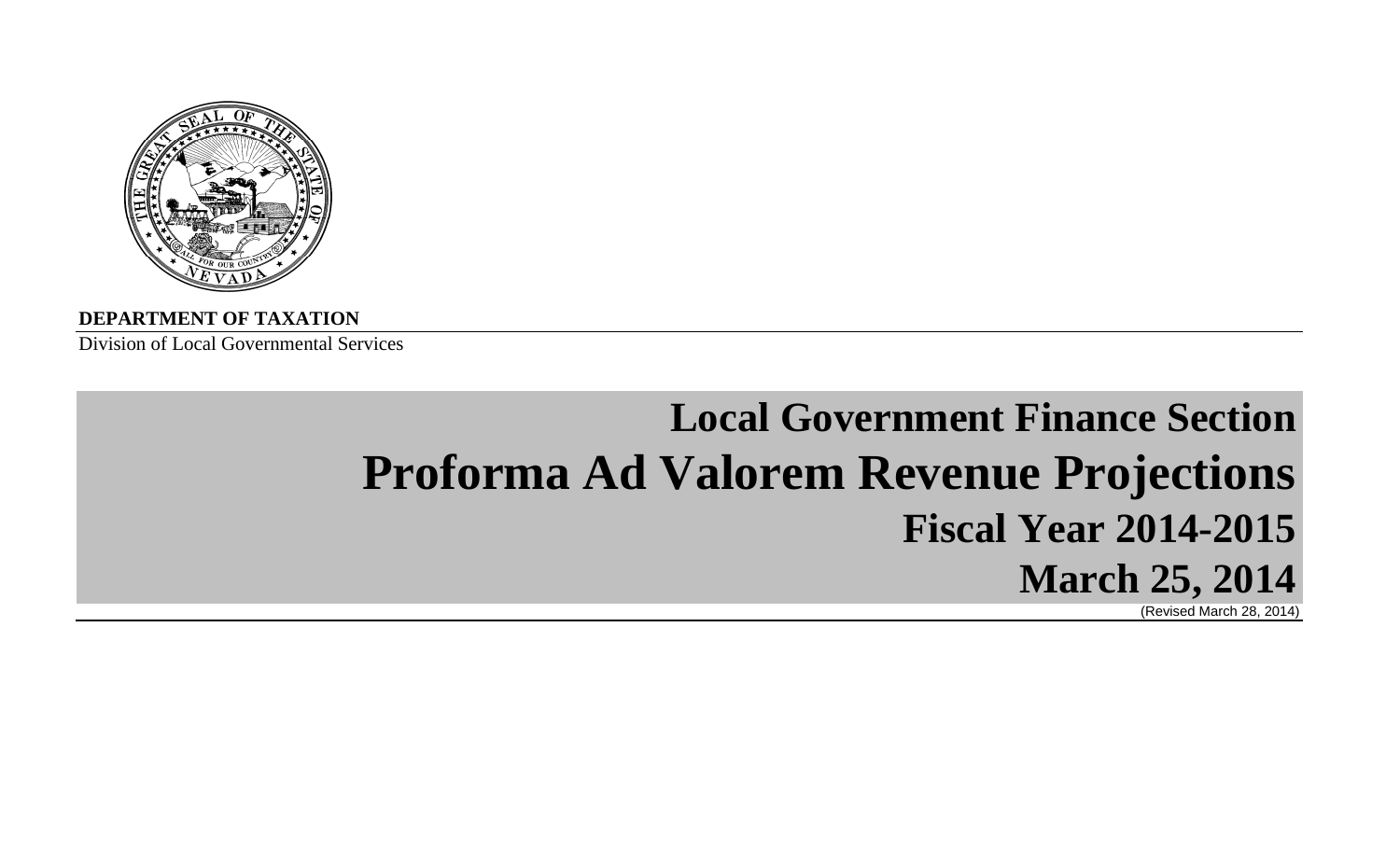# INDEX TO PRO FORMA AD VALOREM PROJECTIONS FY 2014-2015

| <b>COUNTY</b>                  | <b>PAGE NUMBER</b> |
|--------------------------------|--------------------|
| <b>CARSON CITY</b>             | 1                  |
| <b>CHURCHILL</b>               | 3                  |
| <b>CLARK</b>                   | 6                  |
| <b>DOUGLAS</b>                 | 18                 |
| <b>ELKO</b>                    | 29                 |
| <b>ESMERALDA</b>               | 34                 |
| <b>EUREKA</b>                  | 36                 |
| <b>HUMBOLDT</b>                | 40                 |
| <b>LANDER</b>                  | 46                 |
| <b>LINCOLN</b>                 | 50                 |
| <b>LYON</b>                    | 55                 |
| <b>MINERAL</b>                 | 61                 |
| <b>NYE</b>                     | 63                 |
| <b>PERSHING</b>                | 69                 |
| <b>STOREY</b>                  | 72                 |
| <b>WASHOE</b>                  | 74                 |
| <b>WHITE PINE</b>              | 80                 |
| <b>STATEWIDE SUMMARY</b>       | 82                 |
| <b>STATE 17 CENTS</b>          | 83                 |
| <b>SCHOOL DISTRICT SUMMARY</b> | 84                 |
| <b>LEED ABATEMENT IMPACT</b>   | 87                 |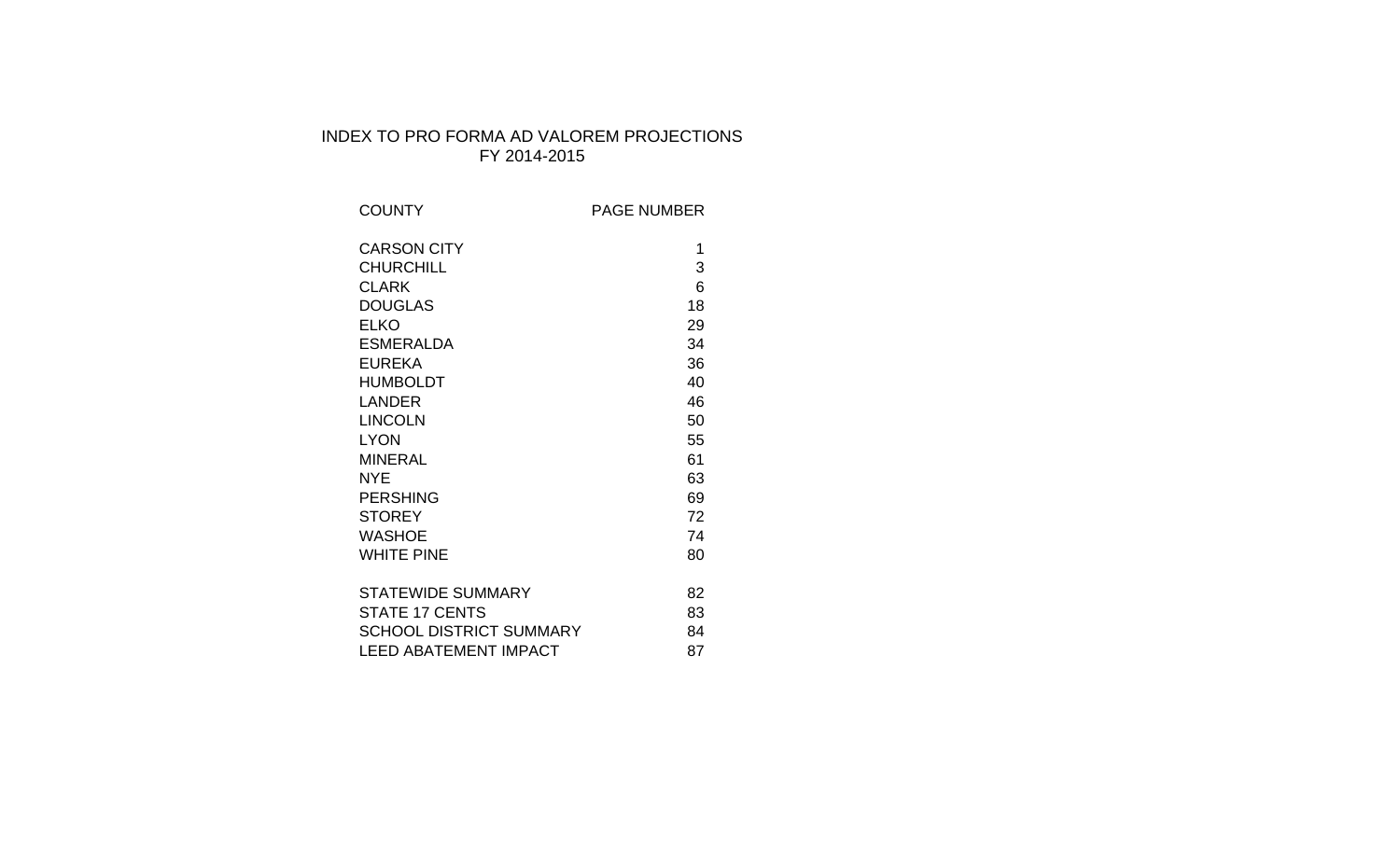| <b>CARSON CITY</b>                                                                                                                                                                            |                                                          |                                                      |                                                          |                                                                                                    |                                                   |                                                                                       |                                                                          |                                                                   |                                                        |                                                                                       |                                                                             |                                                                                       |                                                                           |                                                             |                                                                                       |
|-----------------------------------------------------------------------------------------------------------------------------------------------------------------------------------------------|----------------------------------------------------------|------------------------------------------------------|----------------------------------------------------------|----------------------------------------------------------------------------------------------------|---------------------------------------------------|---------------------------------------------------------------------------------------|--------------------------------------------------------------------------|-------------------------------------------------------------------|--------------------------------------------------------|---------------------------------------------------------------------------------------|-----------------------------------------------------------------------------|---------------------------------------------------------------------------------------|---------------------------------------------------------------------------|-------------------------------------------------------------|---------------------------------------------------------------------------------------|
|                                                                                                                                                                                               | (1)                                                      | (2)                                                  | (3)                                                      | (4)                                                                                                | (5)                                               | (6)                                                                                   | (7)                                                                      | (8)                                                               | (9)                                                    | (10)                                                                                  | (11)                                                                        | (12)                                                                                  | (13)                                                                      | (14)                                                        | (15)                                                                                  |
| <b>TAX ENTITY</b>                                                                                                                                                                             | <b>PROPOSED</b><br><b>FY 15 TAX</b><br><b>RATE</b>       | <b>FY 15</b><br><b>EXEMPT</b><br><b>RATE</b>         | <b>PARCEL</b><br><b>COUNT</b>                            | <b>TOTAL ASSESSED</b><br><b>VALUE</b><br>(EXCLUDING NPM)                                           | <b>TAX ON NEW</b><br><b>PROPERTY</b>              | <b>CAP-SUBJECT TAX</b><br><b>ON EXISTING</b><br><b>PROPERTY</b>                       | <b>CAP-EXEMPT</b><br><b>TAX ON</b><br><b>EXISTING</b><br><b>PROPERTY</b> | <b>EXEMPTIONS</b>                                                 | <b>RECAPTURE</b><br><b>AMOUNT</b>                      | <b>TOTAL</b><br>PREABATED TAX<br><b>AMOUNT</b><br>$(5+6+7-8+9)$                       | <b>ABATEMENT</b><br><b>AMOUNT</b>                                           | <b>NET TAX</b><br>$(10-11)$                                                           | <b>REDEVELOP</b>                                                          | <b>LEED/RENEWAB</b><br><b>LE ENERGY</b><br><b>ABATEMENT</b> | <b>NET TAX LESS</b><br><b>REDEVELOPMENT</b><br>$(12-13-14)$                           |
| <b>ALL ENTITIES</b>                                                                                                                                                                           |                                                          |                                                      |                                                          |                                                                                                    |                                                   |                                                                                       |                                                                          |                                                                   |                                                        |                                                                                       |                                                                             |                                                                                       |                                                                           |                                                             |                                                                                       |
| STATE OF NEVADA<br><b>GENERAL COUNTY</b><br><b>SCHOOL DISTRICT</b><br>CARSON WATER SUBCONSERVA                                                                                                | 0.1700<br>2.1600<br>1.1800<br>0.0300                     | $\sim$<br>$\sim$<br>$\overline{\phantom{a}}$         | 18,461<br>18,461<br>18,461<br>18,458                     | 1,332,684,762<br>1,332,684,761<br>1,332,684,765<br>1,315,380,545                                   | 32,999.81<br>419,291.67<br>229,057.49<br>1,048.04 | 2,240,682.92<br>28,469,831.64<br>15,552,968.55<br>394,992.82                          |                                                                          | 8,116.63<br>103,086.01<br>56,331.90<br>1,426.22                   | 229.43<br>2,914.96<br>1,592.48<br>40.53                | 2,265,795.53<br>28,788,952.26<br>15,727,286.62<br>394,655.16                          | 87,232.70<br>3,153,672.35<br>597,912.42<br>15,360.63                        | 2,178,562.83<br>25,635,279.90<br>15,129,374.20<br>379,294.53                          | 83,818.09<br>1,093,355.38<br>636,048.98<br>16,149.31                      | 16.66<br>212.67<br>115.66<br>2.94                           | 2,094,728.08<br>24,541,711.85<br>14,493,209.56<br>363,142.29                          |
| <b>TOTAL COUNTY</b>                                                                                                                                                                           |                                                          |                                                      | 18,461                                                   | 1,332,684,762                                                                                      | 682,397.01                                        | 46,658,475.93                                                                         | $\sim$                                                                   | 168,960.77                                                        | 4,777.40                                               | 47,176,689.57<br><b>Abatement Percent</b>                                             | 3,854,178.11<br>8.17%                                                       | 43,322,511.47                                                                         | 1,829,371.75                                                              | 347.93                                                      | 41,492,791.78                                                                         |
| <b>STATE OF NEVADA</b>                                                                                                                                                                        |                                                          |                                                      |                                                          |                                                                                                    |                                                   |                                                                                       |                                                                          |                                                                   |                                                        |                                                                                       |                                                                             |                                                                                       |                                                                           |                                                             |                                                                                       |
| <b>Existing Secured</b><br><b>New Property</b><br><b>Existing Unsecured</b><br><b>Centrally Assessed</b>                                                                                      | 0.1700<br>0.1700<br>0.1700                               | $\overline{\phantom{a}}$<br>$\overline{\phantom{a}}$ | 18,461                                                   | 1,224,240,629<br>15.899.943<br>47,984,723                                                          | 53.86<br>27.029.90                                | 2,086,340.83<br>81,574.03                                                             |                                                                          | 5,183.62                                                          | 229.43                                                 | 2,081,440.50<br>27.029.90<br>81,574.03                                                | 79,053.56                                                                   | 2,002,386.94<br>27.029.90<br>81,574.03                                                | 82,527.32                                                                 |                                                             | 1,919,859.62<br>27,029.90<br>81,574.03                                                |
| Secured<br>Unsecured                                                                                                                                                                          | 0.1700<br>0.1700                                         | $\overline{\phantom{a}}$                             |                                                          | 42,446,469<br>2,112,998                                                                            | 2,323.95<br>3,592.10                              | 72,768.06                                                                             |                                                                          | 2,933.01<br>$\sim$                                                | $\overline{\phantom{a}}$                               | 72,159.00<br>3,592.10                                                                 | 8,179.14                                                                    | 63,979.86<br>3,592.10                                                                 | 1,220.96<br>69.81                                                         | 8.79<br>7.87                                                | 62,750.12<br>3,514.41                                                                 |
| TOTAL STATE OF NEVADA                                                                                                                                                                         | 0.1700                                                   | $\overline{\phantom{a}}$                             | 18,461                                                   | 1,332,684,762                                                                                      | 32,999.81                                         | 2,240,682.92                                                                          |                                                                          | 8,116.63                                                          | 229.43                                                 | 2,265,795.53                                                                          | 87,232.70                                                                   | 2,178,562.83                                                                          | 83,818.09                                                                 | 16.66                                                       | 2,094,728.08                                                                          |
| Total AV - March Seg - Col. Q<br><b>Difference</b><br><b>GENERAL COUNTY</b>                                                                                                                   |                                                          |                                                      |                                                          | 1,286,890,682<br>45,794,080                                                                        |                                                   |                                                                                       |                                                                          |                                                                   |                                                        |                                                                                       |                                                                             |                                                                                       |                                                                           |                                                             |                                                                                       |
| <b>Existing Secured</b><br><b>City Operating</b><br>Cooperate Extension<br>Senior Citizen<br><b>Hospital Supplemental Indigent</b><br><b>State Medical Indigent</b><br><b>Capital Project</b> | 1.9322<br>0.0128<br>0.0500<br>0.0150<br>0.1000<br>0.0500 |                                                      | 18,461<br>18,461<br>18,461<br>18,461<br>18,461<br>18,461 | 1,224,240,629<br>1,224,240,629<br>1,224,240,629<br>1,224,240,629<br>1,224,240,629<br>1,224,240,629 | 612.20<br>4.06<br>15.84<br>4.74<br>31.68<br>15.84 | 23,713,083.69<br>157,086.93<br>613,630.77<br>184,086.56<br>1,227,260.05<br>613,631.20 |                                                                          | 58,876.81<br>387.29<br>1,525.62<br>455.83<br>3,048.35<br>1,525.62 | 2,607.59<br>17.24<br>67.46<br>20.25<br>134.96<br>67.46 | 23,657,426.67<br>156.720.94<br>612,188.45<br>183,655.72<br>1,224,378.34<br>612,188.88 | 2,643,388.24<br>5,951.81<br>23,250.10<br>6,973.71<br>46,501.09<br>23,250.37 | 21,014,038.43<br>150,769.13<br>588,938.35<br>176,682.01<br>1,177,877.25<br>588,938.51 | 961,905.78<br>6.793.29<br>26,536.14<br>7,960.75<br>53,072.58<br>26,536.14 |                                                             | 20,052,132.65<br>143,975.84<br>562,402.21<br>168,721.26<br>1,124,804.67<br>562,402.37 |
| <b>GENERAL TOTAL</b>                                                                                                                                                                          | 2.1600                                                   |                                                      | 18,461                                                   | 1,224,240,629                                                                                      | 684.36                                            | 26,508,779.20                                                                         |                                                                          | 65,819.52                                                         | 2,914.96                                               | 26,446,559.00                                                                         | 2,749,315.32                                                                | 23,697,243.68                                                                         | 1,082,804.68                                                              | $\sim$                                                      | 22,614,439.00                                                                         |
| <b>New Property</b><br><b>Existing Unsecured</b><br><b>Centrally Assessed</b>                                                                                                                 | 2.1600<br>2.1600                                         |                                                      |                                                          | 15,899,942<br>47,984,723                                                                           | 343,438.74                                        | 1,036,470.02                                                                          |                                                                          |                                                                   |                                                        | 343,438.74<br>1,036,470.02                                                            |                                                                             | 343,438.74<br>1,036,470.02                                                            |                                                                           |                                                             | 343,438.74<br>1,036,470.02                                                            |
| Secured<br>Unsecured                                                                                                                                                                          | 2.1600<br>2.1600                                         | $\overline{\phantom{a}}$                             |                                                          | 42,446,469<br>2,112,998                                                                            | 29,527.81<br>45,640.76                            | 924,582.42                                                                            |                                                                          | 37,266.49                                                         | $\overline{\phantom{a}}$                               | 916,843.74<br>45,640.76                                                               | 404,357.03                                                                  | 512,486.70<br>45,640.76                                                               | 9,663.69<br>887.02                                                        | 112.64<br>100.03                                            | 502,710.38<br>44,653.72                                                               |
| TOTAL GENERAL COUNTY                                                                                                                                                                          | 2.1600                                                   |                                                      | 18,461                                                   | 1,332,684,761                                                                                      | 419,291.67                                        | 28,469,831.64                                                                         |                                                                          | 103,086.01                                                        | 2,914.96                                               | 28,788,952.26                                                                         | 3,153,672.35                                                                | 25,635,279.90                                                                         | 1,093,355.38                                                              | 212.67                                                      | 24,541,711.85                                                                         |
| <b>March Assessors Report:</b><br><b>New secured</b>                                                                                                                                          |                                                          |                                                      |                                                          | 29,674                                                                                             |                                                   |                                                                                       |                                                                          |                                                                   |                                                        |                                                                                       |                                                                             |                                                                                       |                                                                           |                                                             |                                                                                       |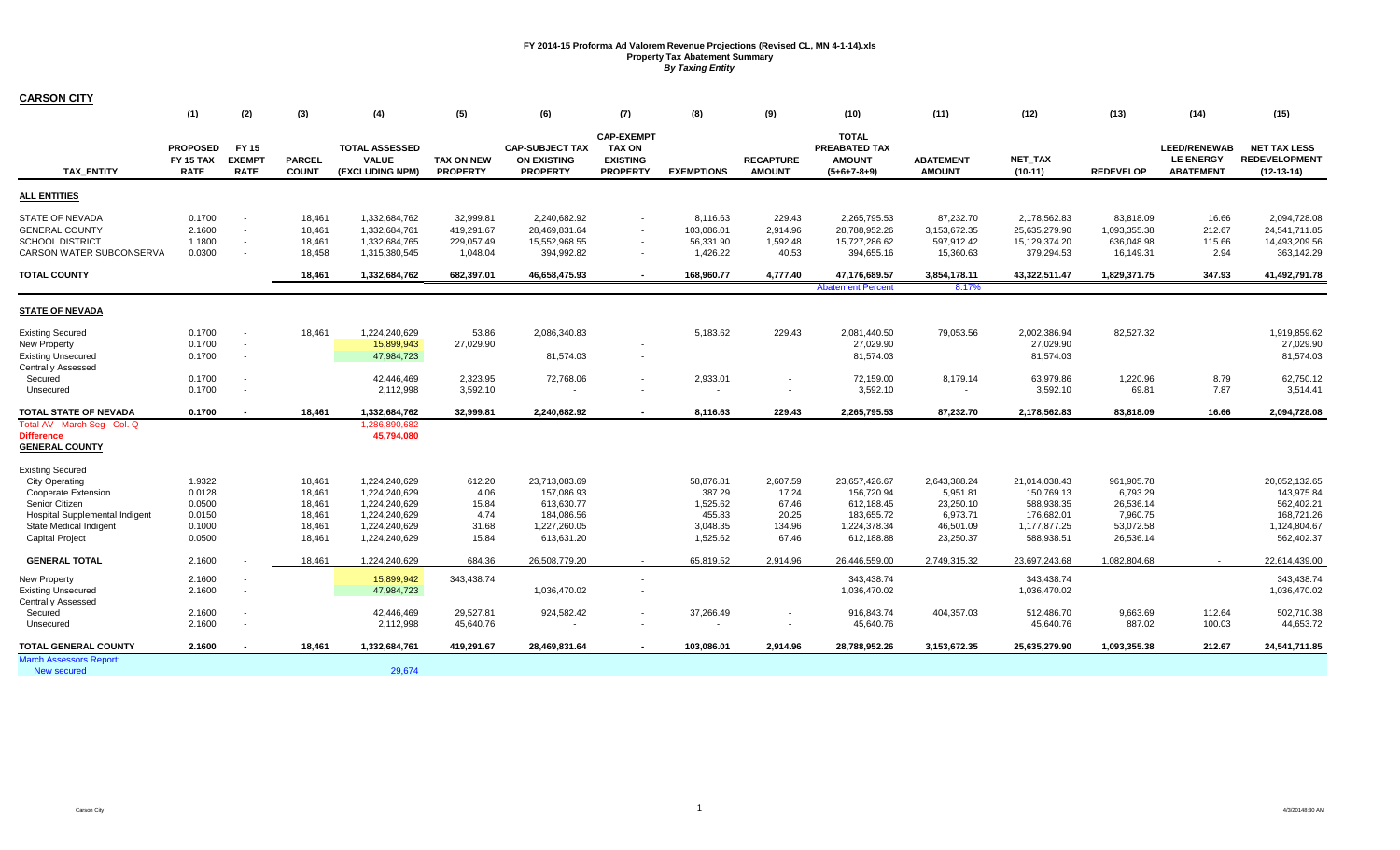| <b>CARSON CITY</b>                                                                                       |                                             |                                              |                               |                                                   |                                      |                                                                 |                                                                          |                                    |                                   |                                                                        |                                   |                                          |                    |                                                             |                                                             |
|----------------------------------------------------------------------------------------------------------|---------------------------------------------|----------------------------------------------|-------------------------------|---------------------------------------------------|--------------------------------------|-----------------------------------------------------------------|--------------------------------------------------------------------------|------------------------------------|-----------------------------------|------------------------------------------------------------------------|-----------------------------------|------------------------------------------|--------------------|-------------------------------------------------------------|-------------------------------------------------------------|
|                                                                                                          | (1)                                         | (2)                                          | (3)                           | (4)                                               | (5)                                  | (6)                                                             | (7)                                                                      | (8)                                | (9)                               | (10)                                                                   | (11)                              | (12)                                     | (13)               | (14)                                                        | (15)                                                        |
| <b>TAX ENTITY</b>                                                                                        | <b>PROPOSED</b><br>FY 15 TAX<br><b>RATE</b> | <b>FY 15</b><br><b>EXEMPT</b><br><b>RATE</b> | <b>PARCEL</b><br><b>COUNT</b> | <b>TOTAL ASSESSED</b><br>VALUE<br>(EXCLUDING NPM) | <b>TAX ON NEW</b><br><b>PROPERTY</b> | <b>CAP-SUBJECT TAX</b><br><b>ON EXISTING</b><br><b>PROPERTY</b> | <b>CAP-EXEMPT</b><br><b>TAX ON</b><br><b>EXISTING</b><br><b>PROPERTY</b> | <b>EXEMPTIONS</b>                  | <b>RECAPTURE</b><br><b>AMOUNT</b> | <b>TOTAL</b><br><b>PREABATED TAX</b><br><b>AMOUNT</b><br>$(5+6+7-8+9)$ | <b>ABATEMENT</b><br><b>AMOUNT</b> | NET_TAX<br>$(10-11)$                     | <b>REDEVELOP</b>   | <b>LEED/RENEWAB</b><br><b>LE ENERGY</b><br><b>ABATEMENT</b> | <b>NET TAX LESS</b><br><b>REDEVELOPMENT</b><br>$(12-13-14)$ |
| <b>Existing Secured</b>                                                                                  |                                             |                                              |                               | 1,178,414,867                                     |                                      |                                                                 |                                                                          |                                    |                                   |                                                                        |                                   |                                          |                    |                                                             |                                                             |
| <b>Difference</b>                                                                                        |                                             |                                              |                               | 1,178,444,541<br>45,796,088                       | 3.89%                                |                                                                 |                                                                          |                                    |                                   |                                                                        |                                   |                                          |                    |                                                             |                                                             |
| Total AV - March Seg - Col. Q<br><b>Difference</b>                                                       |                                             |                                              |                               | 1,286,890,682<br>45,794,079                       |                                      |                                                                 |                                                                          |                                    |                                   |                                                                        |                                   |                                          |                    |                                                             |                                                             |
| <b>SCHOOL DISTRICT</b>                                                                                   |                                             |                                              |                               |                                                   |                                      |                                                                 |                                                                          |                                    |                                   |                                                                        |                                   |                                          |                    |                                                             |                                                             |
| <b>Existing Secured</b><br>New Property<br><b>Existing Unsecured</b>                                     | 0.7500<br>0.7500<br>0.7500                  | $\sim$<br>$\sim$                             | 18,461                        | 1,224,240,629<br>15,899,945<br>47,984,723         | 237.60<br>119,249.59                 | 9,204,440.04<br>359,885.42                                      | $\blacksquare$                                                           | 22,864.04                          | 1,012.15                          | 9,182,825.75<br>119,249.59<br>359,885.42                               | 348,197.84                        | 8,834,627.91<br>119,249.59<br>359,885.42 | 398,492.41         |                                                             | 8,436,135.50<br>119,249.59<br>359,885.42                    |
| <b>Centrally Assessed</b><br>Secured<br>Unsecured                                                        | 0.7500<br>0.7500                            | $\sim$<br>$\sim$                             |                               | 42,446,469<br>2,112,998                           | 10,252.71<br>15,847.49               | 321,035.56                                                      | $\blacksquare$<br>$\blacksquare$                                         | 12,939.75                          |                                   | 318,348.52<br>15,847.49                                                | 31,831.37<br>$\sim$               | 286,517.15<br>15,847.49                  | 5,468.07<br>307.99 | 38.78<br>34.73                                              | 281,010.30<br>15,504.76                                     |
| <b>TOTAL SCHOOL DISTRICT</b>                                                                             | 0.7500                                      |                                              | 18,461                        | 1,332,684,765                                     | 145,587.39                           | 9,885,361.03                                                    | $\sim$                                                                   | 35,803.79                          | 1,012.15                          | 9,996,156.77                                                           | 380,029.21                        | 9,616,127.56                             | 404,268.47         | 73.51                                                       | 9,211,785.58                                                |
| <b>SCHOOL DEBT</b>                                                                                       |                                             |                                              |                               |                                                   | 16,130.93<br>24,933.38               | 505,095.95                                                      | ÷.                                                                       | 20,358.55<br>÷.                    | $\sim$<br>- 1                     | 500,868.34<br>24,933.38                                                | 50,081.35                         | 450,786.98<br>24,933.38                  | 8,603.09<br>484.57 | 61.01<br>54.65                                              | 442,122.88<br>24,394.16                                     |
| <b>Existing Secured</b><br><b>New Property</b><br><b>Existing Unsecured</b><br><b>Centrally Assessed</b> | 0.4300<br>0.4300<br>0.4300                  | $\sim$<br>$\sim$                             | 18.461                        | 1,224,240,629<br>15,899,944<br>47,984,723         | 136.23<br>68,369.76                  | 5,277,212.83<br>206,334.31                                      | $\sim$                                                                   | 13,109.31                          | 580.33                            | 5,264,820.08<br>68,369.76<br>206,334.31                                | 199,633.23                        | 5,065,186.85<br>68,369.76<br>206,334.31  | 228,468.90         |                                                             | 4,836,717.95<br>68,369.76<br>206,334.31                     |
| Secured<br>Unsecured                                                                                     | 0.4300<br>0.4300                            | $\sim$<br>$\sim$                             |                               | 42,446,469<br>2,112,998                           | 5,878.22<br>9,085.89                 | 184,060.39                                                      | $\sim$                                                                   | 7,418.79                           | $\sim$                            | 182,519.82<br>9,085.89                                                 | 18,249.99                         | 164,269.83<br>9,085.89                   | 3,135.02<br>176.58 | 22.23<br>19.91                                              | 161,112.57<br>8,889.40                                      |
| <b>TOTAL SCHOOL DEBT</b>                                                                                 | 0.4300                                      |                                              | 18,461                        | 1,332,684,763                                     | 83,470.10                            | 5,667,607.53                                                    | $\sim$                                                                   | 20,528.10                          | 580.33                            | 5,731,129.86                                                           | 217,883.22                        | 5,513,246.64                             | 231,780.51         | 42.15                                                       | 5,281,423.99                                                |
| <b>TOTAL SCHOOL DISTRICT</b>                                                                             | 1.1800                                      | $\overline{\phantom{a}}$                     | 18,461                        | 1,332,684,765                                     | 229,057.49                           | 15,552,968.55                                                   | $\sim$                                                                   | 56,331.90                          | 1,592.48                          | 15,727,286.62                                                          | 597,912.42                        | 15,129,374.20                            | 636,048.98         | 115.66                                                      | 14,493,209.56                                               |
| Total AV - March Seq - Col. Q<br><b>Difference</b><br><b>CARSON WATER SUBCONSERVANCY DISTRICT</b>        |                                             |                                              |                               | 1,286,890,682<br>45,794,083                       |                                      |                                                                 |                                                                          |                                    |                                   |                                                                        |                                   |                                          |                    |                                                             |                                                             |
| <b>Existing Secured</b>                                                                                  | 0.0300                                      |                                              | 18,458                        | 1,223,048,996                                     | 9.50                                 | 367,818.75                                                      |                                                                          | 913.08                             | 40.53                             | 366,955.70                                                             | 13,928.57                         | 353,027.13                               | 15,921.52          |                                                             | 337,105.61                                                  |
| <b>New Property</b><br><b>Existing Unsecured</b><br><b>Centrally Assessed</b>                            | 0.0300<br>0.0300                            | $\sim$<br>$\sim$                             |                               | 47,984,723                                        |                                      | 14,395.42                                                       | $\overline{\phantom{a}}$                                                 |                                    |                                   | $\overline{\phantom{a}}$<br>14,395.42                                  |                                   | $\sim$<br>14,395.42                      |                    |                                                             | 14,395.42                                                   |
| Secured<br>Unsecured                                                                                     | 0.0300<br>0.0300                            | $\sim$<br>$\sim$                             |                               | 42,244,626<br>2,102,200                           | 407.88<br>630.66                     | 12,778.65                                                       |                                                                          | 513.14<br>$\overline{\phantom{a}}$ | $\sim$                            | 12,673.39<br>630.66                                                    | 1,432.06                          | 11,241.33<br>630.66                      | 215.47<br>12.32    | 1.55<br>1.39                                                | 11,024.31<br>616.95                                         |
| TOTAL CARSON WATER SUBCON<br>Total AV - March Seg - Col. Q<br><b>Difference</b>                          | 0.0300                                      | $\sim$                                       | 18,458                        | 1,315,380,545<br>1,285,486,408<br>29,894,137      | 1,048.04                             | 394,992.82                                                      | $\sim$                                                                   | 1,426.22                           | 40.53                             | 394,655.16                                                             | 15,360.63                         | 379,294.53                               | 16,149.31          | 2.94                                                        | 363,142.29                                                  |

**Note:** The total existing secured value in column (4) is net of exemptons, but includes incremental value (\$51,116,009) of parcels located within the boundary of the Redevelopment Authority.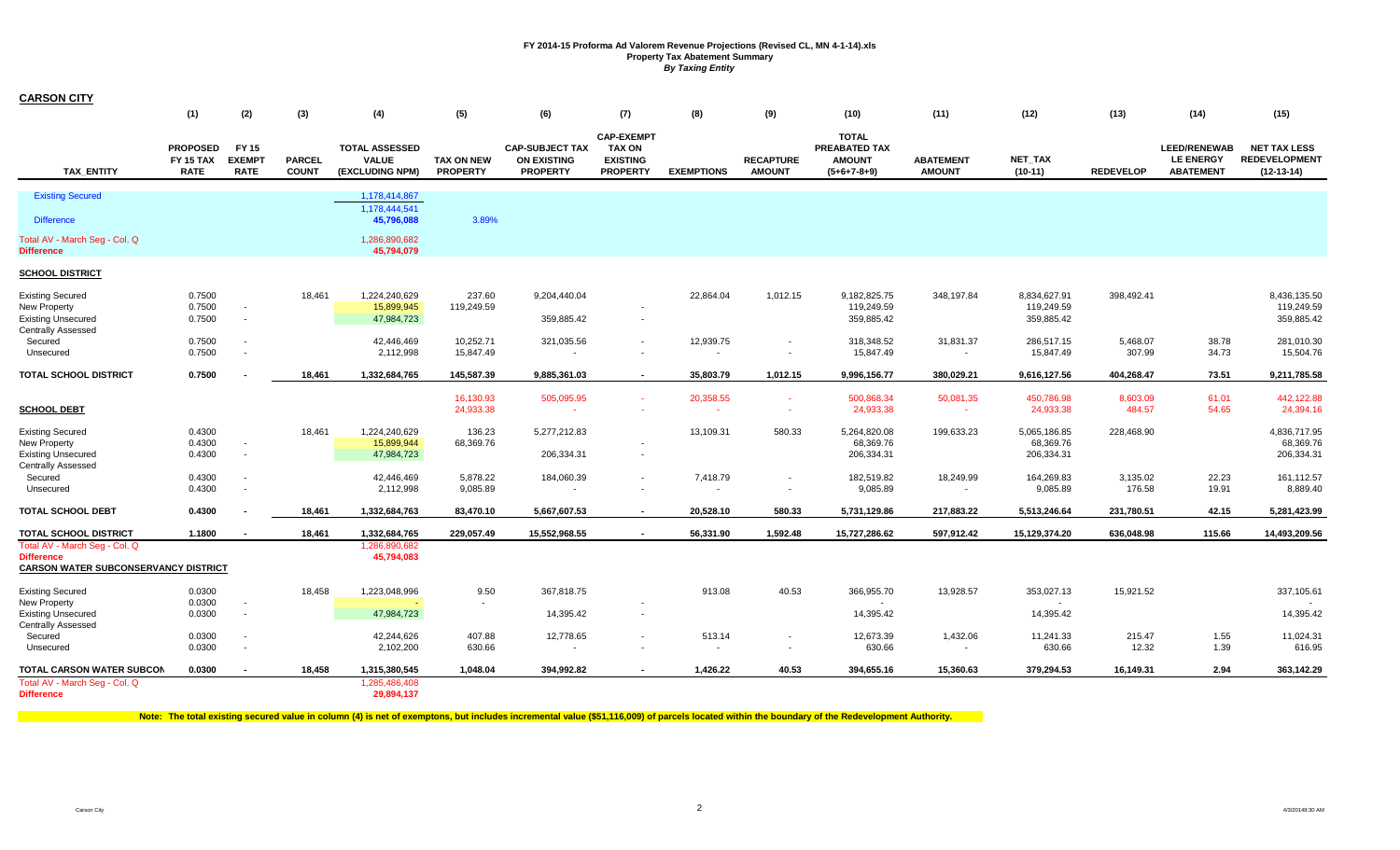| <b>CHURCHILL COUNTY</b>                                                                              |                                             |                                       |                               |                                                          |                                       |                                                                 |                                                                          |                                       |                                   |                                                                      |                                       |                                              |                                              |                                                             |                                                             |
|------------------------------------------------------------------------------------------------------|---------------------------------------------|---------------------------------------|-------------------------------|----------------------------------------------------------|---------------------------------------|-----------------------------------------------------------------|--------------------------------------------------------------------------|---------------------------------------|-----------------------------------|----------------------------------------------------------------------|---------------------------------------|----------------------------------------------|----------------------------------------------|-------------------------------------------------------------|-------------------------------------------------------------|
|                                                                                                      | (1)                                         | (2)                                   | (3)                           | (4)                                                      | (5)                                   | (6)                                                             | (7)                                                                      | (8)                                   | (9)                               | (10)                                                                 | (11)                                  | (12)                                         | (13)                                         | (14)                                                        | (15)                                                        |
| <b>TAX ENTITY</b>                                                                                    | <b>PROPOSED</b><br>FY 15 TAX<br><b>RATE</b> | FY 15<br><b>EXEMPT</b><br><b>RATE</b> | <b>PARCEL</b><br><b>COUNT</b> | <b>TOTAL</b><br><b>ASSESSED VALUE</b><br>(EXCLUDING NPM) | <b>TAX ON NEW</b><br><b>PROPERTY</b>  | <b>CAP-SUBJECT TAX</b><br><b>ON EXISTING</b><br><b>PROPERTY</b> | <b>CAP-EXEMPT</b><br><b>TAX ON</b><br><b>EXISTING</b><br><b>PROPERTY</b> | <b>EXEMPTIONS</b>                     | <b>RECAPTURE</b><br><b>AMOUNT</b> | <b>TOTAL</b><br><b>PREABATED TAX</b><br><b>AMOUNT</b><br>(5+6+7-8+9) | <b>ABATEMENT</b><br><b>AMOUNT</b>     | <b>NET TAX</b><br>$(10-11)$                  | <b>REDEVELO</b>                              | <b>LEED/RENEWAB</b><br><b>LE ENERGY</b><br><b>ABATEMENT</b> | <b>NET TAX LESS</b><br><b>REDEVELOPMENT</b><br>$(12-13-14)$ |
| <b>ALL ENTITIES</b>                                                                                  |                                             |                                       |                               |                                                          |                                       |                                                                 |                                                                          |                                       |                                   |                                                                      |                                       |                                              |                                              |                                                             |                                                             |
| <b>STATE OF NEVADA</b><br><b>GENERAL COUNTY</b><br><b>SCHOOL DISTRICT</b>                            | 0.1700<br>1.2529<br>1.3000                  | $\sim$<br>0.0300<br>$\sim$            | 12,137<br>12,137<br>12,137    | 683,721,126<br>683,721,568<br>683,721,595                | 60,968.17<br>442,624.32<br>466,233.83 | 1,151,685.49<br>8,284,674.30<br>8,807,002.22                    | 209,956.42<br>$\sim$                                                     | 50,313.27<br>370,782.19<br>384,755.36 | 125.26<br>901.13<br>957.88        | 1,162,465.65<br>8,567,373.97<br>8,889,438.57                         | 57,930.85<br>548,204.47<br>427,710.49 | 1,104,534.80<br>8,019,169.50<br>8,461,728.08 | $\overline{\phantom{a}}$<br>$\sim$<br>$\sim$ | 5,786.47<br>45,016.41<br>44,249.45                          | 1,098,748.33<br>7,974,153.09<br>8,417,478.64                |
| <b>CITY OF FALLON</b><br>CHURCHILL CO. MOSQUITO DISTR<br>CARSON WATER SUBCONSERVAN                   | 0.8271<br>0.0800<br>0.0300                  | $\sim$<br>$\sim$<br>$\sim$            | 3,691<br>12,137<br>11.772     | 169,553,323<br>683,721,662<br>648,507,905                | 57,863.53<br>28,691.31<br>10.058.37   | 1,541,988.11<br>541,967.40<br>193.165.50                        | $\sim$                                                                   | 197,462.00<br>23,677.33<br>8.669.53   | 55.26<br>58.92<br>21.48           | 1,402,444.89<br>547,040.30<br>194.575.82                             | 121,501.70<br>27,260.75<br>9.748.63   | 1,280,943.19<br>519,779.54<br>184,827.19     | $\sim$<br>$\sim$<br>$\sim$                   | 28,070.78<br>2,723.04<br>1,021.14                           | 1,252,872.42<br>517,056.50<br>183.806.04                    |
| <b>TOTAL COUNTY</b>                                                                                  |                                             |                                       | 12,137                        | 683,721,126                                              | 1,066,439.53                          | 20,520,483.01                                                   | 209,956.42                                                               | 1,035,659.69                          | 2.119.93                          | 20,763,339.20                                                        | 1,192,356.89                          | 19,570,982.30                                | $\sim$                                       | 126,867.29                                                  | 19,444,115.01                                               |
|                                                                                                      |                                             |                                       |                               |                                                          |                                       |                                                                 |                                                                          |                                       |                                   | <b>Abatement Percen</b>                                              | 5.74%                                 |                                              |                                              |                                                             |                                                             |
| <b>STATE OF NEVADA</b>                                                                               |                                             |                                       |                               |                                                          | 3,245,665                             |                                                                 |                                                                          |                                       |                                   |                                                                      |                                       |                                              |                                              |                                                             |                                                             |
| <b>Existing Secured</b><br><b>New Property</b><br><b>Existing Unsecured</b>                          | 0.1700<br>0.1700<br>0.1700                  | $\sim$<br>$\sim$                      | 12,137                        | 431,760,577<br>22,391,233<br>143,623,589                 | 5,517.63<br>38,065.10                 | 736,022.34<br>244,160.10                                        |                                                                          | 7,532.51                              | 125.26                            | 734,132.72<br>38,065.10<br>244,160.10                                | 25,182.35                             | 708,950.37<br>38,065.10<br>244,160.10        |                                              |                                                             | 708,950.37<br>38,065.10<br>244,160.10                       |
| <b>Centrally Assessed</b><br>Secured<br>Unsecured                                                    | 0.1700<br>0.1700                            |                                       |                               | 81,908,993<br>4,036,734                                  | 10,868.34<br>6,517.11                 | 171,157.71<br>345.34                                            |                                                                          | 42,780.76                             |                                   | 139,245.29<br>6.862.45                                               | 32,743.88<br>4.62                     | 106,501.40<br>6.857.83                       | $\sim$<br>$\sim$                             | 4,244.00<br>1,542.47                                        | 102,257.40<br>5,315.36                                      |
| TOTAL STATE OF NEVADA<br>Total AV - March Seg - Col. Q<br><b>Difference</b><br><b>GENERAL COUNTY</b> | 0.1700                                      | $\overline{\phantom{0}}$              | 12,137                        | 683,721,126<br>683,625,992<br>95,134                     | 60,968.17                             | 1,151,685.49                                                    |                                                                          | 50,313.27                             | 125.26                            | 1,162,465.65                                                         | 57,930.85                             | 1,104,534.80                                 | $\blacksquare$                               | 5,786.47                                                    | 1,098,748.33                                                |
| <b>Existing Secured</b>                                                                              |                                             |                                       |                               |                                                          |                                       |                                                                 |                                                                          |                                       |                                   |                                                                      |                                       |                                              |                                              |                                                             |                                                             |
| General Co.<br>Social Servs.<br>Ag Extension                                                         | 0.8919<br>0.0500<br>0.0200                  | $\sim$<br>$\sim$                      | 12,137<br>12,137<br>12,137    | 431,760,577<br>431,760,577<br>431,760,577                | 28,948.78<br>1,622.97<br>649.38       | 3,861,507.82<br>216,475.28<br>86,593.23                         | $\sim$                                                                   | 39,487.38<br>2,216.72<br>888.30       | 657.28<br>36.88<br>14.81          | 3,851,626.50<br>215,918.41<br>86,369.12                              | 205,404.30<br>7,405.08<br>2,961.25    | 3,646,222.20<br>208,513.33<br>83,407.87      |                                              |                                                             | 3,646,222.20<br>208,513.33<br>83,407.87                     |
| Pub. Library<br>Cap.Imp.Fund<br><b>Tax Act 1991</b>                                                  | 0.0641<br>0.0500<br>0.0219                  | $\sim$<br>$\sim$<br>$\sim$            | 12.137<br>12,137<br>12,137    | 431,760,577<br>431,760,577<br>431,760,577                | 2,080.40<br>1,622.75<br>710.75        | 277,522.72<br>216,478.79<br>94,816.72                           |                                                                          | 2.840.59<br>2,214.73<br>970.91        | 47.23<br>36.79<br>16.15           | 276.809.76<br>215,923.60<br>94,572.71                                | 9.493.87<br>7,404.82<br>3,244.24      | 267.315.89<br>208,518.78<br>91,328.47        |                                              |                                                             | 267,315.89<br>208,518.78<br>91,328.47                       |
| Hosp.Care MVA<br>Fire Equip.                                                                         | 0.0150<br>0.0300                            | $\sim$ $-$<br>0.0300                  | 12,137<br>12,137              | 431,760,577<br>431,760,577                               | 486.79<br>973.63                      | 64,941.77                                                       | $\sim$<br>129,886.60                                                     | 664.03<br>1,331.78                    | 11.02<br>$\sim$                   | 64,775.55<br>129,528.45                                              | 2,222.11<br>(1.27)                    | 62,553.44<br>129,529.72                      |                                              |                                                             | 62,553.44<br>129,529.72                                     |
| Youth Service<br>Ind Med Care                                                                        | 0.0500<br>0.0600                            | $\sim$                                | 12,137<br>12,137              | 431,760,577<br>431,760,577                               | 1,622.75<br>1,947.57                  | 216,478.89<br>259,773.98                                        |                                                                          | 2,214.73<br>2,658.82                  | 36.79<br>44.18                    | 215,923.70<br>259,106.91                                             | 7,404.93<br>8,887.02                  | 208,518.77<br>250,219.89                     |                                              |                                                             | 208,518.77<br>250,219.89                                    |
| <b>GENERAL TOTAL</b>                                                                                 | 1.2529                                      | 0.0300                                | 12,137                        | 431,760,577                                              | 40,665.77                             | 5,294,589.20                                                    | 129.886.60                                                               | 55,487.99                             | 901.13                            | 5,410,554.71                                                         | 254,426.35                            | 5,156,128.36                                 |                                              |                                                             | 5,156,128.36                                                |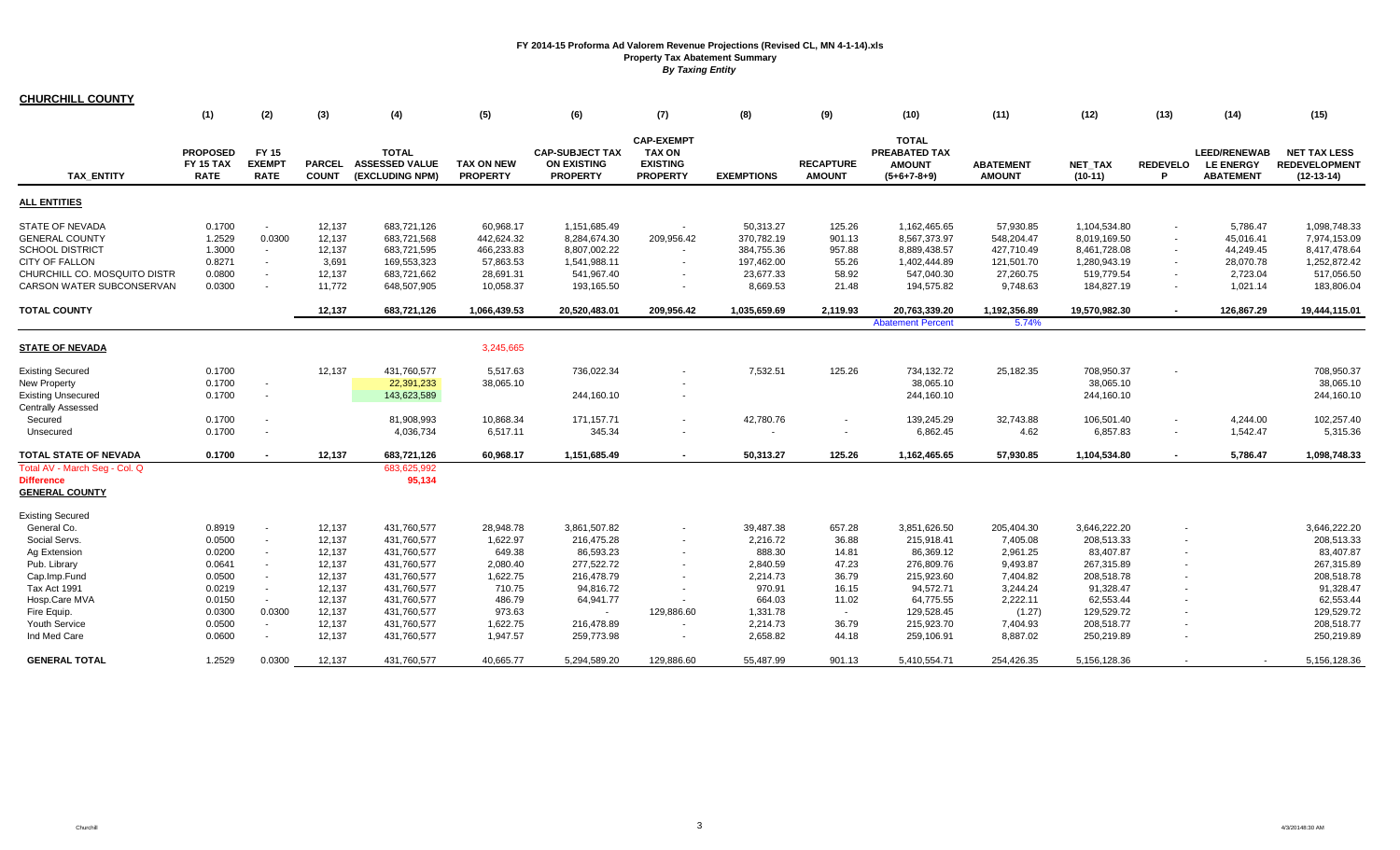| <b>CHURCHILL COUNTY</b>                                                                                                                                    |                                             |                                              |                               |                                                                            |                                      |                                                                 |                                                                          |                         |                                   |                                                                        |                                   |                                                          |                          |                                                             |                                                             |
|------------------------------------------------------------------------------------------------------------------------------------------------------------|---------------------------------------------|----------------------------------------------|-------------------------------|----------------------------------------------------------------------------|--------------------------------------|-----------------------------------------------------------------|--------------------------------------------------------------------------|-------------------------|-----------------------------------|------------------------------------------------------------------------|-----------------------------------|----------------------------------------------------------|--------------------------|-------------------------------------------------------------|-------------------------------------------------------------|
|                                                                                                                                                            | (1)                                         | (2)                                          | (3)                           | (4)                                                                        | (5)                                  | (6)                                                             | (7)                                                                      | (8)                     | (9)                               | (10)                                                                   | (11)                              | (12)                                                     | (13)                     | (14)                                                        | (15)                                                        |
| <b>TAX ENTITY</b>                                                                                                                                          | <b>PROPOSED</b><br>FY 15 TAX<br><b>RATE</b> | <b>FY 15</b><br><b>EXEMPT</b><br><b>RATE</b> | <b>PARCEL</b><br><b>COUNT</b> | <b>TOTAL</b><br><b>ASSESSED VALUE</b><br>(EXCLUDING NPM)                   | <b>TAX ON NEW</b><br><b>PROPERTY</b> | <b>CAP-SUBJECT TAX</b><br><b>ON EXISTING</b><br><b>PROPERTY</b> | <b>CAP-EXEMPT</b><br><b>TAX ON</b><br><b>EXISTING</b><br><b>PROPERTY</b> | <b>EXEMPTIONS</b>       | <b>RECAPTURE</b><br><b>AMOUNT</b> | <b>TOTAL</b><br><b>PREABATED TAX</b><br><b>AMOUNT</b><br>$(5+6+7-8+9)$ | <b>ABATEMENT</b><br><b>AMOUNT</b> | <b>NET TAX</b><br>$(10-11)$                              | <b>REDEVELO</b><br>P     | <b>LEED/RENEWAB</b><br><b>LE ENERGY</b><br><b>ABATEMENT</b> | <b>NET TAX LESS</b><br><b>REDEVELOPMENT</b><br>$(12-13-14)$ |
| New Property<br><b>Existing Unsecured</b><br><b>Centrally Assessed</b>                                                                                     | 1.2529<br>1.2529                            | 0.0300<br>0.0300                             |                               | 22,391,675<br>143,623,589                                                  | 273,827.80                           | 1,756,372.87                                                    | 6,717.50<br>43,087.08                                                    |                         |                                   | 280,545.30<br>1,799,459.95                                             |                                   | 280,545.30<br>1,799,459.95                               |                          |                                                             | 280,545.30<br>1,799,459.95                                  |
| Secured<br>Unsecured                                                                                                                                       | 1.2529<br>1.2529                            | 0.0300<br>0.0300                             |                               | 81,908,993<br>4,036,734                                                    | 80,099.67<br>48,031.08               | 1,231,228.01<br>2,484.22                                        | 30,204.30<br>60.94                                                       | 315,294.20              | $\sim$                            | 1,026,237.77<br>50,576.24                                              | 293,743.53<br>34.59               | 732,494.24<br>50,541.65                                  | $\sim$<br>$\sim$         | 33,648.40<br>11,368.01                                      | 698,845.85<br>39,173.63                                     |
| <b>TOTAL GENERAL COUNTY</b>                                                                                                                                | 1.2529                                      | 0.0300                                       | 12,137                        | 683,721,568                                                                | 442,624.32                           | 8,284,674.30                                                    | 209,956.42                                                               | 370,782.19              | 901.13                            | 8,567,373.97                                                           | 548,204.47                        | 8,019,169.50                                             | $\blacksquare$           | 45,016.41                                                   | 7,974,153.09                                                |
| <b>March Assessors Report:</b><br><b>New secured</b><br><b>Existing Secured</b><br><b>Difference</b><br>Total AV - March Seg - Col. Q<br><b>Difference</b> |                                             |                                              |                               | 3,246,174<br>428,419,269<br>431,665,443<br>95,134<br>683,625,992<br>95,576 | 0.02%                                |                                                                 |                                                                          |                         |                                   |                                                                        |                                   |                                                          |                          |                                                             |                                                             |
| <b>SCHOOL DISTRICT</b>                                                                                                                                     |                                             |                                              |                               |                                                                            |                                      |                                                                 |                                                                          |                         |                                   |                                                                        |                                   |                                                          |                          |                                                             |                                                             |
| <b>Existing Secured</b><br>New Property<br><b>Existing Unsecured</b><br><b>Centrally Assessed</b><br>Secured                                               | 0.7500<br>0.7500<br>0.7500<br>0.7500        | $\sim$<br>$\sim$<br>$\sim$                   | 12,137                        | 431,760,577<br>22,391,702<br>143,623,589<br>81,908,993                     | 24,342.79<br>167,937.76<br>47,948.56 | 3,247,154.87<br>1,077,176.92<br>755,107.53                      |                                                                          | 33,236.12<br>188,738.65 | 552.61                            | 3,238,814.15<br>167,937.76<br>1,077,176.92<br>614,317.45               | 111,092.29<br>135,642.33          | 3,127,721.86<br>167,937.76<br>1,077,176.92<br>478,675.11 | $\sim$                   | 18,723.50                                                   | 3,127,721.86<br>167,937.76<br>1,077,176.92<br>459,951.61    |
| Unsecured                                                                                                                                                  | 0.7500                                      |                                              |                               | 4,036,734                                                                  | 28,751.94                            | 1,523.56                                                        |                                                                          |                         |                                   | 30,275.51                                                              | 20.46                             | 30,255.04                                                | $\sim$                   | 6,805.02                                                    | 23,450.02                                                   |
| TOTAL SCHOOL DISTRICT                                                                                                                                      | 0.7500                                      |                                              | 12,137                        | 683,721,595                                                                | 268,981.06                           | 5,080,962.88                                                    | $\blacksquare$                                                           | 221,974.77              | 552.61                            | 5,128,521.78                                                           | 246,755.09                        | 4,881,766.70                                             | $\overline{\phantom{0}}$ | 25,528.53                                                   | 4,856,238.17                                                |
| <b>SCHOOL DEBT</b>                                                                                                                                         |                                             |                                              |                               |                                                                            | 83,110.84<br>49,836.70               | 1,308,853.06<br>2,640.84                                        | a.                                                                       | 327,146.99<br>$\sim$    | $\sim$                            | 1,064,816.91<br>52,477.54                                              | 235,113.38<br>35.47               | 829,703.53<br>52,442.08                                  | $\sim$<br>×.             | 32,454.07<br>11,795.37                                      | 797,249.45<br>40,646.71                                     |
| <b>Existing Secured</b><br>New Property<br><b>Existing Unsecured</b><br>Centrally Assessed                                                                 | 0.5500<br>0.5500<br>0.5500                  | $\sim$<br><b>Section</b>                     | 12,137                        | 431,760,577<br>22,391,702<br>143,623,589                                   | 17,851.38<br>123, 154.36             | 2,381,246.79<br>789,929.74                                      |                                                                          | 24,372.25               | 405.27                            | 2,375,131.19<br>123, 154.36<br>789,929.74                              | 81,469.35                         | 2,293,661.84<br>123,154.36<br>789,929.74                 |                          |                                                             | 2,293,661.84<br>123, 154.36<br>789,929.74                   |
| Secured<br>Unsecured                                                                                                                                       | 0.5500<br>0.5500                            | $\sim$                                       |                               | 81,908,993<br>4,036,734                                                    | 35,162.28<br>21,084.76               | 553,745.53<br>1,117.28                                          | $\sim$                                                                   | 138,408.34<br>$\sim$    | $\sim$                            | 450,499.46<br>22,202.04                                                | 99,471.05<br>15.01                | 351,028.41<br>22,187.03                                  | $\blacksquare$<br>$\sim$ | 13,730.57<br>4,990.35                                       | 337,297.84<br>17,196.68                                     |
| <b>TOTAL SCHOOL DEBT</b>                                                                                                                                   | 0.5500                                      |                                              | 12,137                        | 683,721,595                                                                | 197,252.77                           | 3,726,039.33                                                    |                                                                          | 162,780.59              | 405.27                            | 3,760,916.79                                                           | 180,955.40                        | 3,579,961.39                                             | $\blacksquare$           | 18,720.92                                                   | 3,561,240.47                                                |
| <b>TOTAL SCHOOL DISTRICT</b>                                                                                                                               | 1.3000                                      |                                              | 12,137                        | 683,721,595                                                                | 466,233.83                           | 8,807,002.22                                                    |                                                                          | 384,755.36              | 957.88                            | 8,889,438.57                                                           | 427,710.49                        | 8,461,728.08                                             |                          | 44,249.45                                                   | 8,417,478.64                                                |
| Total AV - March Seg - Col. Q<br><b>Difference</b>                                                                                                         |                                             |                                              |                               | 683,625,992<br>95,603                                                      |                                      |                                                                 |                                                                          |                         |                                   |                                                                        |                                   |                                                          |                          |                                                             |                                                             |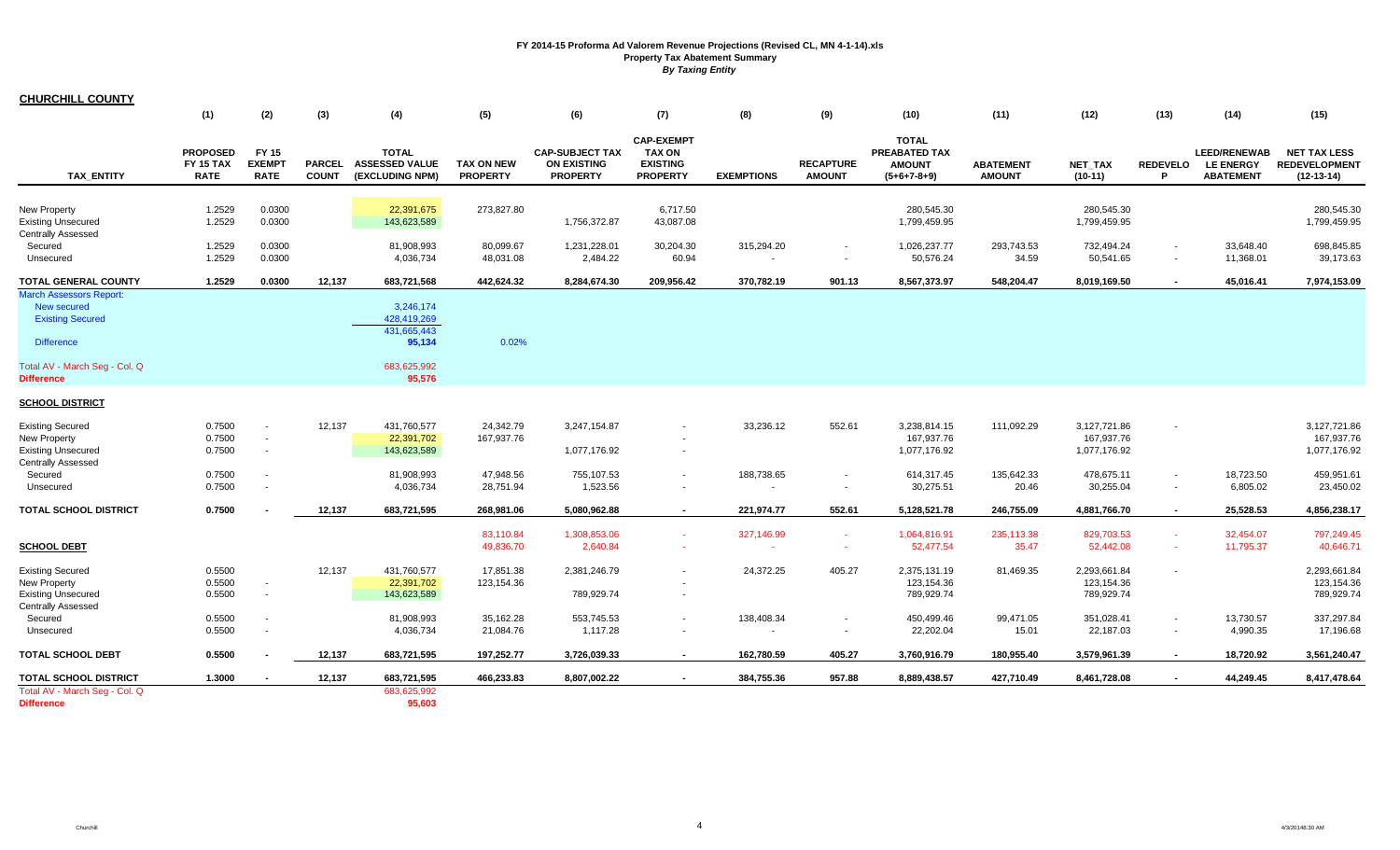(1) (2) (3) (4) (5) (6) (7) (8) (9) (10) (11) (12) (13) (14) (15) **TAX\_ENTITY PROPOSED FY 15 TAX RATE FY 15 EXEMPT RATE PARCEL COUNT TOTAL ASSESSED VALUE (EXCLUDING NPM) TAX ON NEW PROPERTY CAP-SUBJECT TAX ON EXISTING PROPERTY CAP-EXEMPT TAX ON EXISTING PROPERTY EXEMPTIONS RECAPTURE AMOUNT TOTAL PREABATED TAX AMOUNT (5+6+7-8+9) ABATEMENT AMOUNT NET\_TAX (10-11) REDEVELOP LEED/RENEWABLE ENERGY ABATEMENT NET TAX LESS REDEVELOPMENT (12-13-14) CITY OF FALLON** Existing Secured 0.8271 - 3,691 139,038,938 5,663.60 1,156,195.76 11,854.21 55.26 1,150,060.41 21,915.21 1,128,145.20 - 1,128,145.20 1,128,145.20 New Property 0.8271 - 1,552,194 12,838.20 - 12,838.20 12,838.20 12,838.20 Existing Unsecured 0.8271 - 8,473,228 70,082.07 70,082.07 70,082.07 Centrally Assessed Secured 0.8271 - 19,176,065 28,549.57 315,663.46 185,607.79 158,605.23 99,585.77 59,019.47 20,604.50 38,414.96 Unsecured 0.8271 - 1,312,899 10,812.16 46.82 - - - 10,858.98 0.72 10,858.26 - 7,466.27 3,391.99 **TOTAL CITY OF FALLON 0.8271 - 3,691 169,553,323 57,863.53 1,541,988.11 - 197,462.00 55.26 1,402,444.89 121,501.70 1,280,943.19 - 28,070.78 1,252,872.42** Total AV - March Seg - Col. Q 169,558,631<br>Difference (5,308) **Difference (5,308) CHURCHILL CO. MOSQUITO DISTRICT**Existing Secured 0.0800 - 12,137 431,760,577 2,596.51 346,361.21 3,545.21 58.92 345,471.43 11,849.68 333,621.75 333,621.75 333,621.75 New Property 0.0800 - 22,391,770 17,913.42 - 17,913.42 17,913.42 17,913.42 Existing Unsecured 0.0800 143,623,589 114,898.87 114,898.87 114,898.87 114,898.87 Centrally Assessed Secured 0.0800 - 81,908,993 5,114.51 80,544.80 20,132.12 65,527.19 15,408.91 50,118.28 1,997.17 48,121.11 Unsecured 0.0800 - 4,036,734 3,066.87 162.51 - - - 3,229.39 2.16 3,227.23 - 725.87 2,501.36 **TOTAL CHURCHILL CO. MOSQUITO - 0.0800 12,137 683,721,662 28,691.31 541,967.40 - 23,677.33 58.92 547,040.30 27,260.75 519,779.54 - 2,723.04 517,056.50** Total AV - March Seg - Col. Q 683,625,992 **Difference 95,670 CARSON WATER SUBCONSERVANCY DISTRICT**Existing Secured 0.0300 - 11,772 429,479,420 129,200.67 1,328.51 128,867.27 4,405.99 124,461.28 124,461.28 New Property 0.0300 - 20,910,581 6,273.17 - 6,273.17 6,273.17 6,273.17 Existing Unsecured 0.0300 22,143,713 36,643.11 36,643.11 36,643.11 36,643.11 Centrally Assessed Secured 0.0300 - 72,443,834 1,813.41 27,260.77 - 7,341.02 - 21,733.15 5,341.81 16,391.34 - 748.94 15,642.40 Unsecured 0.0300 - 3,530,358 998.16 60.94 1,059.11 0.83 1,058.28 772.20 786.08 **TOTAL CARSON WATER SUBCONS 0.0300 - 0.0300 11,772 648,507,905 10,058.37 193,165.50 - 8,669.53 21.48 194,575.82 9,748.63 184,827.19 - 1,021.14 183,806.04** Total AV - March Seg - Col. Q 648,412,031 **Difference95,874**

**Note:**

**CHURCHILL COUNTY**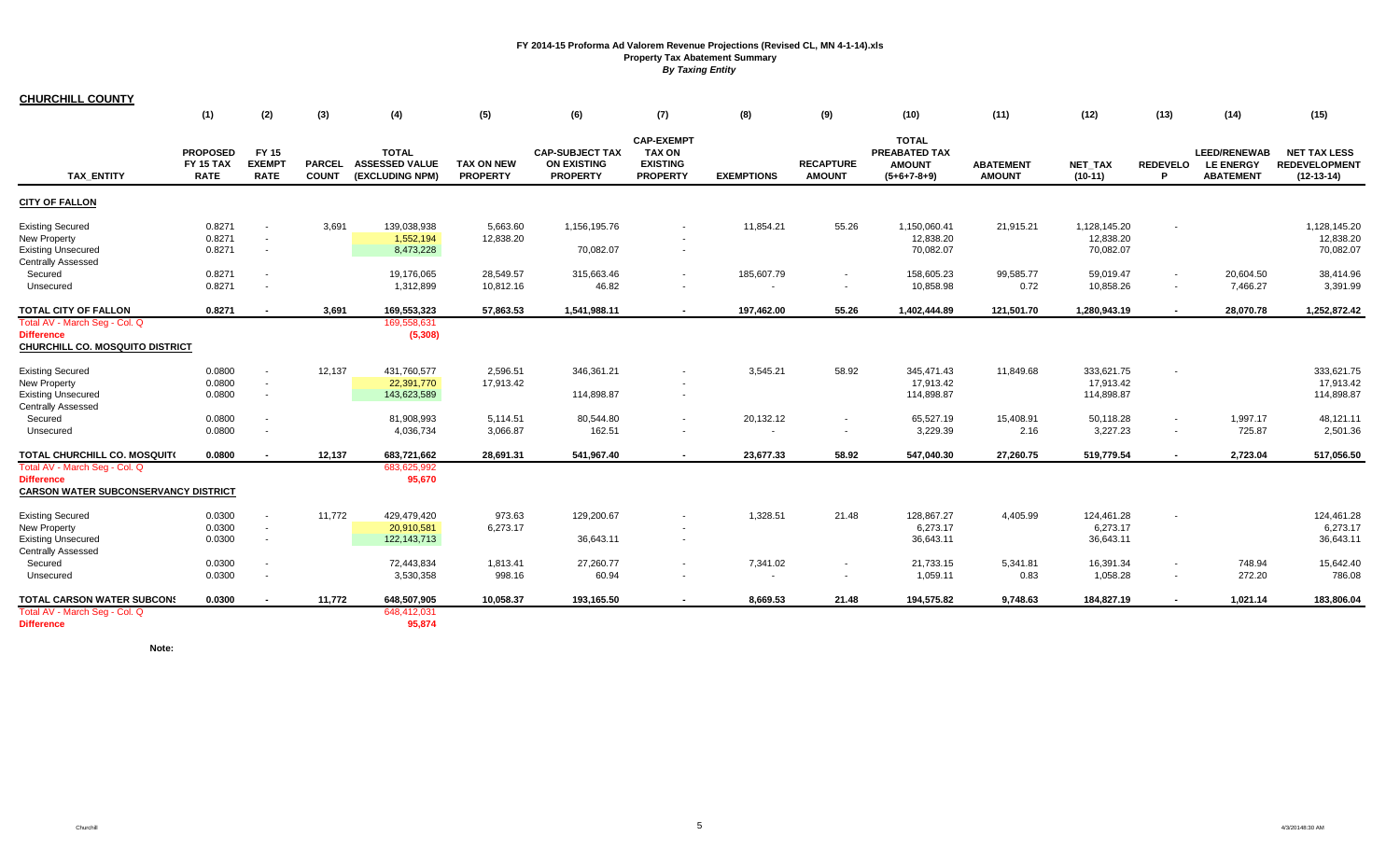| <b>CLARK COUNTY</b>              |                                             |                                       |                               |                                                   |                                      |                                                       |                                                     |                   |                                   |                                                              |                                   |                             |                  |                                                             |                                                             |
|----------------------------------|---------------------------------------------|---------------------------------------|-------------------------------|---------------------------------------------------|--------------------------------------|-------------------------------------------------------|-----------------------------------------------------|-------------------|-----------------------------------|--------------------------------------------------------------|-----------------------------------|-----------------------------|------------------|-------------------------------------------------------------|-------------------------------------------------------------|
|                                  | (1)                                         | (2)                                   | (3)                           | (4)                                               | (5)                                  | (6)                                                   | (7)<br>CAP-<br><b>EXEMPT</b>                        | (8)               | (9)                               | (10)                                                         | (11)                              | (12)                        | (13)             | (14)                                                        | (15)                                                        |
| <b>TAX ENTITY</b>                | <b>PROPOSED</b><br>FY 15 TAX<br><b>RATE</b> | FY 15<br><b>EXEMPT</b><br><b>RATE</b> | <b>PARCEL</b><br><b>COUNT</b> | <b>TOTAL ASSESSED</b><br>VALUE (EXCLUDING<br>NPM) | <b>TAX ON NEW</b><br><b>PROPERTY</b> | <b>CAP-SUBJECT TAX ON</b><br><b>EXISTING PROPERTY</b> | <b>TAX ON</b><br><b>EXISTING</b><br><b>PROPERTY</b> | <b>EXEMPTIONS</b> | <b>RECAPTURE</b><br><b>AMOUNT</b> | <b>TOTAL PREABATED</b><br><b>TAX AMOUNT</b><br>$(5+6+7-8+9)$ | <b>ABATEMENT</b><br><b>AMOUNT</b> | <b>NET TAX</b><br>$(10-11)$ | <b>REDEVELOP</b> | <b>LEED/RENEWAB</b><br><b>LE ENERGY</b><br><b>ABATEMENT</b> | <b>NET TAX LESS</b><br><b>REDEVELOPMENT</b><br>$(12-13-14)$ |
| <b>ALL ENTITIES</b>              |                                             |                                       |                               |                                                   |                                      |                                                       |                                                     |                   |                                   |                                                              |                                   |                             |                  |                                                             |                                                             |
| STATE OF NEVADA                  | 0.1700                                      |                                       | 732,357                       | 73,587,905,284                                    | 1,634,573.84                         | 122,289,055.62                                        | $\overline{\phantom{a}}$                            | 17,201,162.85     | 4,049.35                          | 106,726,515.96                                               | 14,696,096.09                     | 92,030,419.87               | 29,540.00        | 9,598.00                                                    | 91,991,281.87                                               |
| <b>GENERAL COUNTY</b>            | 0.6541                                      |                                       | 732,357                       | 73,588,157,626                                    | 6,289,263.24                         | 469,813,258.10                                        |                                                     | 65,996,100.73     | 15,578.09                         | 410,121,998.70                                               | 56,448,201.34                     | 353,673,797.36              | 114,189.60       | 36,929.72                                                   | 353,522,678.03                                              |
| SCHOOL DISTRICT                  | 1.3034                                      | $\sim$                                | 732,357                       | 73,588,157,628                                    | 12,532,373.81                        | 942,310,673.29                                        |                                                     | 127,460,892.91    | 31.062.52                         | 827,413,216.71                                               | 113,069,690.52                    | 714,343,526.18              | 226,484.64       | 73,588.45                                                   | 714,043,453.09                                              |
| <b>BOULDER CITY</b>              | 0.2600                                      | $\sim$                                | 7,578                         | 958,662,026                                       | 18,960.12                            | 2,371,353.40                                          | $\overline{\phantom{a}}$                            | 801,768.96        | 10.86                             | 1,588,555.43                                                 | 189, 161.27                       | 1,399,394.15                | 1,914.32         |                                                             | 1,397,479.83                                                |
| <b>CITY OF HENDERSON</b>         | 0.7108                                      |                                       | 111.075                       | 10.720.707.047                                    | 678.847.33                           | 73,883,244.39                                         |                                                     | 6.178.954.60      | 9,049.67                          | 68,392,186.79                                                | 8.691.167.74                      | 59,701,019.05               | 36,161.11        |                                                             | 59.664.857.94                                               |
| <b>CITY OF LAS VEGAS</b>         | 0.7715                                      | $\sim$                                | 396,820                       | 15,845,803,313                                    | 893,642.31                           | 116,798,148.58                                        |                                                     | 10,723,528.01     | 355.40                            | 106,968,618.27                                               | 14,417,982.37                     | 92,550,635.90               | 70,245.75        |                                                             | 92,480,390.16                                               |
| <b>CITY OF MESQUITE</b>          | 0.5520                                      |                                       | 12,095                        | 744,123,248                                       | 65,897.23                            | 3,497,724.85                                          |                                                     | 342,937.76        | $\sim$                            | 3,220,684.32                                                 | 251,840.16                        | 2,968,844.16                | 4,381.76         |                                                             | 2,964,462.40                                                |
| CITY OF NORTH LAS VEGAS          | 1.4637                                      |                                       | 77,460                        | 5,564,291,149                                     | 1,130,159.20                         | 80,166,952.55                                         |                                                     | 11,900,698.49     | 2,026.07                          | 69,398,439.33                                                | 21,268,183.44                     | 48,130,255.89               | 13,814.25        |                                                             | 48,116,441.64                                               |
| <b>BUNKERVILLE TOWN</b>          | 0.0200                                      |                                       | 1,233                         | 130,294,936                                       | 2,087.52                             | 24,548.98                                             |                                                     | 19,859.14         | $\sim$                            | 6,777.36                                                     | 656.11                            | 6,121.25                    |                  |                                                             | 6,121.25                                                    |
| <b>ENTERPRISE TOWN</b>           | 0.2064                                      |                                       | 74,129                        | 6,511,490,257                                     | 340,966.54                           | 13,166,273.23                                         |                                                     | 1,044,300.94      | 304.91                            | 12,463,243.74                                                | 1,786,458.57                      | 10,676,785.17               |                  |                                                             | 10,676,785.17                                               |
| <b>INDIAN SPRINGS TOWN</b>       | 0.0200                                      |                                       | 459                           | 25,701,806                                        | 36.05                                | 5,200.60                                              |                                                     | 2.674.25          | $\sim$                            | 2,562.40                                                     | 483.91                            | 2,078.49                    |                  |                                                             | 2,078.49                                                    |
| <b>LAUGHLIN TOWN</b>             | 0.8416                                      |                                       | 4,451                         | 484,522,339                                       | 67,273.81                            | 4,037,250.04                                          |                                                     | 910,615.89        | 448.75                            | 3,194,356.71                                                 | 429,594.55                        | 2,764,762.17                |                  |                                                             | 2,764,762.17                                                |
| <b>MOAPA TOWN</b>                | 0.0200                                      |                                       | 1,200                         | 168,258,271                                       | 5.893.78                             | 28,191.57                                             |                                                     | 14,765.30         |                                   | 19.320.05                                                    | 805.63                            | 18,514.43                   |                  |                                                             | 18,514.43                                                   |
| MOAPA VALLEY TOWN                | 0.0200                                      |                                       | 4,781                         | 229,405,874                                       | 1,933.11                             | 44,958.65                                             |                                                     | 17,432.03         | $\overline{\phantom{a}}$          | 29,459.74                                                    | 1,966.46                          | 27,493.28                   |                  |                                                             | 27,493.28                                                   |
| MT CHARLESTON TOWN               | 0.0200                                      |                                       | 1,059                         | 90,620,807                                        | 139.96                               | 18,060.78                                             |                                                     | 10,303.51         | $\sim$                            | 7,897.23                                                     | 721.72                            | 7,175.51                    |                  |                                                             | 7,175.51                                                    |
| <b>PARADISE TOWN</b>             | 0.2064                                      |                                       | 63,280                        | 14,446,828,170                                    | 421,166.24                           | 29,474,194.19                                         |                                                     | 2,818,307.63      | 0.65                              | 27,077,053.46                                                | 3,766,532.13                      | 23,310,521.33               | 1.73             |                                                             | 23,310,519.60                                               |
| <b>SEARCHLIGHT TOWN</b>          | 0.0200                                      |                                       | 1,278                         | 111,543,121                                       | 413.11                               | 22,378.61                                             | $\sim$                                              | 16,833.41         | $\sim$                            | 5,958.31                                                     | 676.07                            | 5,282.24                    |                  |                                                             | 5,282.24                                                    |
| SPRING VALLEY TOWN               | 0.2064                                      |                                       | 70,392                        | 5,534,043,981                                     | 122,068.22                           | 11,360,807.06                                         |                                                     | 819,913.97        | 80.17                             | 10,663,041.48                                                | 1,294,531.86                      | 9,368,509.62                |                  |                                                             | 9,368,509.62                                                |
| <b>SUMMERLIN TOWN</b>            | 0.2064                                      |                                       | 12,778                        | 2,019,793,573                                     | 73,775.85                            | 4,107,649.47                                          |                                                     | 293,405.30        | $\sim$                            | 3,888,020.01                                                 | 543,750.46                        | 3,344,269.56                |                  |                                                             | 3,344,269.56                                                |
| SUNRISE MANOR TOWN               | 0.2064                                      |                                       | 48.787                        | 2,862,479,978                                     | 37,149.75                            | 5,921,959.20                                          |                                                     | 1,005,881.62      | 10.14                             | 4,953,237.47                                                 | 885,832.32                        | 4,067,405.15                |                  |                                                             | 4,067,405.15                                                |
| WHITNEY TOWN                     | 0.2064                                      |                                       | 13,768                        | 730,672,652                                       | 24,121.97                            | 1,497,363.01                                          |                                                     | 235,867.86        |                                   | 1,285,617.13                                                 | 249,674.44                        | 1,035,942.68                |                  |                                                             | 1,035,942.68                                                |
| WINCHESTER TOWN                  | 0.2064                                      | $\sim$                                | 9,245                         | 1,363,250,873                                     | 20,864.44                            | 2,801,287.41                                          | $\sim$                                              | 177,843.09        | 1,356.29                          | 2,645,665.06                                                 | 399,529.73                        | 2,246,135.33                | 771.16           |                                                             | 2,245,364.17                                                |
| <b>BOULDER CITY LIBRARY</b>      | 0.1230                                      |                                       | 7,578                         | 958,662,026                                       | 8,969.60                             | 1,121,836.17                                          |                                                     | 379,283.95        | 5.14                              | 751,526.96                                                   | 119,836.73                        | 631,690.23                  | 801.57           |                                                             | 630,888.65                                                  |
| BOULDER CITY LIBRARY DEBT        | 0.0800                                      |                                       | 7,259                         | 682,464,608                                       | 2,463.18                             | 549,348.78                                            | $\overline{\phantom{a}}$                            | 172,424.03        | 3.34                              | 379,391.27                                                   | 62,598.86                         | 316,792.42                  | 382.59           |                                                             | 316,409.83                                                  |
| BOULDER CITY REDEVELOPMENT       | $\sim$                                      |                                       | 660                           | 107,280,700                                       |                                      | 982,809.08                                            |                                                     | 505,213.95        | $\sim$                            | 477,595.13                                                   | 23,794.32                         | 453,800.81                  |                  |                                                             | 453,800.81                                                  |
| <b>CLARK COUNTY FIRE SERVICE</b> | 0.2197                                      |                                       | 302,605                       | 35,247,909,409                                    | 1,185,076.90                         | 76,592,474.66                                         |                                                     | 7,676,269.19      | 1,904.76                          | 70,103,187.13                                                | 9,885,589.99                      | 60,217,597.14               | 822.69           |                                                             | 60,216,774.45                                               |
| MOAPA TOWN VOTER OVERRIDE P/     | 0.0894                                      |                                       | 1,047                         | 101,274,218                                       | 9,502.70                             | 81,956.74                                             | $\overline{\phantom{a}}$                            | 43,518.80         | $\sim$                            | 47,940.64                                                    | 2,250.73                          | 45,689.91                   |                  |                                                             | 45,689.91                                                   |
| HENDERSON PUBLIC LIBRARY         | 0.0594                                      |                                       | 111,075                       | 10,720,707,054                                    | 56,729.79                            | 6,174,284.61                                          |                                                     | 515,812.05        | 756.26                            | 5,715,958.61                                                 | 1,049,179.38                      | 4,666,779.23                | 2,675.36         |                                                             | 4,664,103.87                                                |
| HENDERSON REDEVELOPMENT          | $\sim$ 100 $\mu$                            |                                       | 10,408                        | 774,852,531                                       | 27,246.97                            | 7,100,251.37                                          |                                                     | 1,482,077.92      | $\overline{\phantom{a}}$          | 5,645,420.42                                                 | 611,364.57                        | 5,034,055.85                |                  |                                                             | 5,034,055.85                                                |
| LAS VEGAS/CLARK COUNTY LIBRAF    | 0.0942                                      |                                       | 536,244                       | 56,281,889,791                                    | 741,687.52                           | 51,785,443.70                                         |                                                     | 7,594,623.99      | 909.82                            | 44,933,417.06                                                | 8,525,757.30                      | 36,407,659.76               | 7,848.73         | 5,318.42                                                    | 36,394,492.61                                               |
| LVMPD MANPOWER (LV)              | 0.2800                                      | $\sim$                                | 198,410                       | 14,934,428,425                                    | 310,648.38                           | 43,681,783.93                                         |                                                     | 4,279,283.00      | 136.10                            | 39,713,285.41                                                | 5,348,894.05                      | 34, 364, 391. 36            | 25,494.21        |                                                             | 34,338,897.15                                               |
| LVMPD MANPOWER (CO)              | 0.2800                                      | $\sim$                                | 325,739                       | 39,694,814,802                                    | 1,860,516.86                         | 110,027,209.44                                        | $\sim$                                              | 19,540,321.93     | 2,576.85                          | 92,349,981.22                                                | 13,160,640.30                     | 79,189,340.92               | 1,048.50         | 15,808.47                                                   | 79,172,483.94                                               |
| LVMPD EMERGENCY 911              | 0.0050                                      |                                       | 514,118                       | 52,359,212,569                                    | 39,533.67                            | 2,552,447.51                                          |                                                     | 273,618.07        | 47.83                             | 2,318,410.95                                                 | 321,099.42                        | 1,997,311.52                | 474.00           |                                                             | 1,996,837.52                                                |
| LAS VEGAS REDEVELOPMENT          | $\sim$                                      |                                       | 7,723                         | 1,658,930,398                                     | 40,385.13                            | 19,427,513.03                                         |                                                     | 5,824,021.13      | 107.04                            | 13,643,984.07                                                | 1,765,971.54                      | 11,878,012.53               |                  |                                                             | 11,878,012.53                                               |
| MESQUITE REDEVELOPMENT           | $\sim$                                      |                                       | 1,014                         | 139,663,629                                       | $\overline{\phantom{a}}$             | 2,289,124.23                                          | $\overline{\phantom{a}}$                            | 92,409.66         | $\overline{a}$                    | 2,196,714.57                                                 | 175,233.54                        | 2,021,481.03                |                  |                                                             | 2,021,481.03                                                |
| MT CHARLESTON FIRE               | 0.8813                                      |                                       | 1.144                         | 97,640,171                                        | 6,203.16                             | 857,860.87                                            |                                                     | 512.550.03        |                                   | 351,513.99                                                   | 32,717.29                         | 318,796.70                  |                  |                                                             | 318,796.70                                                  |
| NORTH LAS VEGAS CITY LIBRARY     | 0.0632                                      |                                       | 77,460                        | 5,550,193,729                                     | 39,888.73                            | 3,461,470.02                                          | $\sim$                                              | 514,564.06        | 87.48                             | 2,986,882.16                                                 | 489,527.43                        | 2,497,354.73                | 772.26           |                                                             | 2,496,582.47                                                |
| <b>NORTH LAS VEGAS 911</b>       | 0.0050                                      |                                       | 77,460                        | 5,550,193,651                                     | 3,155.75                             | 273,862.22                                            |                                                     | 40,710.59         | 6.92                              | 236,314.30                                                   | 38,732.75                         | 197,581.55                  | 60.86            |                                                             | 197,520.69                                                  |
| NORTH LAS VEGAS REDEVELOPME      | $\sim$                                      |                                       | 1,952                         | 141,525,065                                       | 6,382.36                             | 1,633,244.84                                          |                                                     | 384,149.33        | $\sim$                            | 1,255,477.87                                                 | 167,602.50                        | 1,087,875.37                |                  |                                                             | 1,087,875.37                                                |
| <b>TOTAL COUNTY</b>              |                                             |                                       | 732,357                       | 73,587,905,284                                    | 28,699,998.15                        | 2,212,233,454.79                                      |                                                     | 297,824,899.93    | 70.874.41                         | 1,943,179,427.42<br><b>Abatement Percent</b>                 | 280, 174, 327.59<br>14.42%        | 1,663,005,099.83            | 537,885.11       | 141.243.07                                                  | 1,662,325,971.66                                            |
|                                  |                                             |                                       |                               |                                                   |                                      |                                                       |                                                     |                   |                                   |                                                              |                                   |                             |                  |                                                             |                                                             |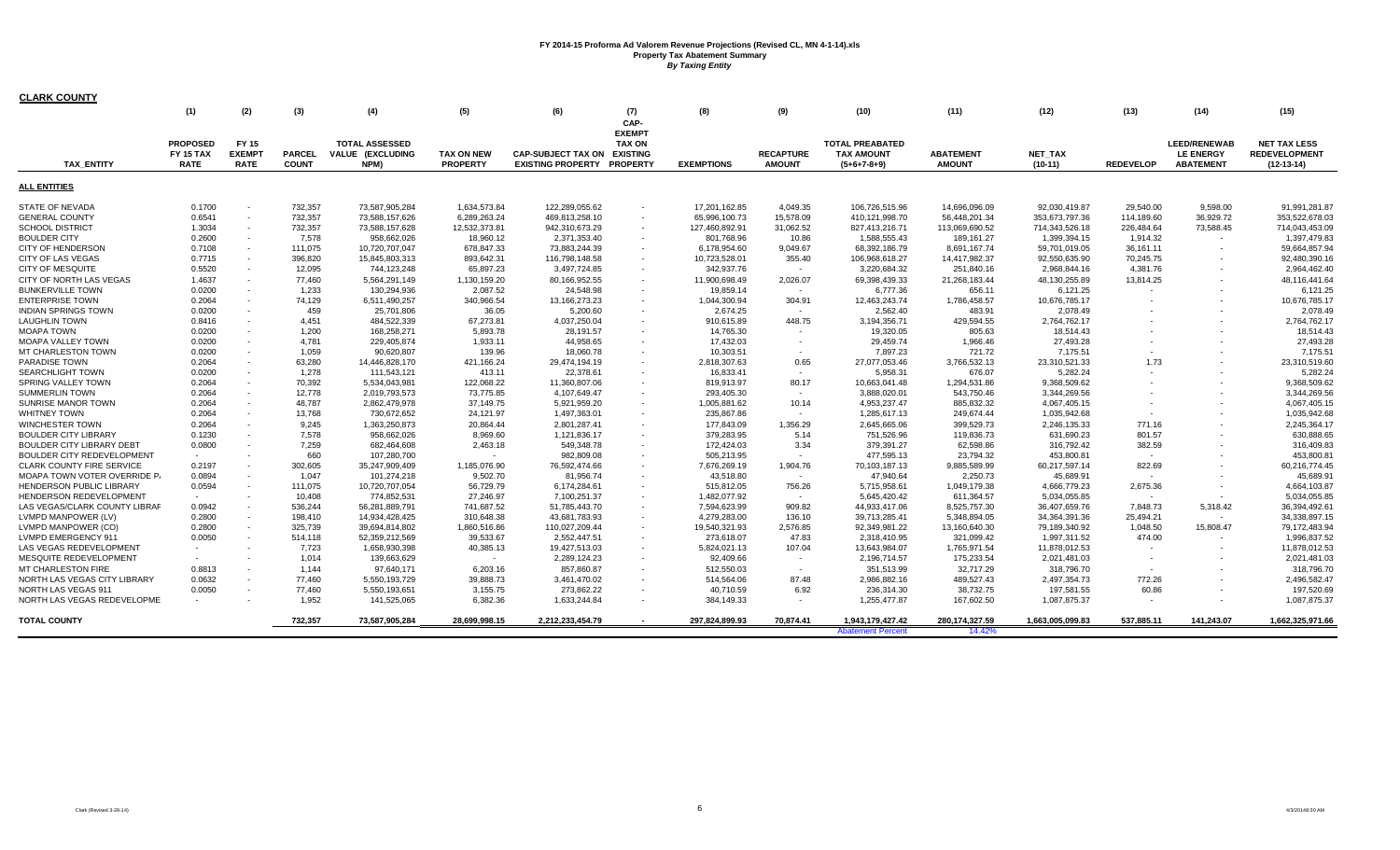|                                                                                                                                                                                                                              | (1)                                                                | (2)                                      | (3)                                                                       | (4)                                                                                                                        | (5)                                                                                       | (6)                                                                                                               | (7)<br>CAP-                                       | (8)                                                                                                         | (9)                                                                       | (10)                                                                                                                | (11)                                                                                                      | (12)                                                                                                             | (13)                   | (14)                                                        | (15)                                                                                                             |
|------------------------------------------------------------------------------------------------------------------------------------------------------------------------------------------------------------------------------|--------------------------------------------------------------------|------------------------------------------|---------------------------------------------------------------------------|----------------------------------------------------------------------------------------------------------------------------|-------------------------------------------------------------------------------------------|-------------------------------------------------------------------------------------------------------------------|---------------------------------------------------|-------------------------------------------------------------------------------------------------------------|---------------------------------------------------------------------------|---------------------------------------------------------------------------------------------------------------------|-----------------------------------------------------------------------------------------------------------|------------------------------------------------------------------------------------------------------------------|------------------------|-------------------------------------------------------------|------------------------------------------------------------------------------------------------------------------|
| <b>TAX ENTITY</b>                                                                                                                                                                                                            | <b>PROPOSED</b><br><b>FY 15 TAX</b><br><b>RATE</b>                 | FY 15<br><b>EXEMPT</b><br><b>RATE</b>    | <b>PARCEL</b><br><b>COUNT</b>                                             | <b>TOTAL ASSESSED</b><br>VALUE (EXCLUDING<br>NPM)                                                                          | <b>TAX ON NEW</b><br><b>PROPERTY</b>                                                      | <b>CAP-SUBJECT TAX ON</b><br><b>EXISTING PROPERTY PROPERTY</b>                                                    | <b>EXEMPT</b><br><b>TAX ON</b><br><b>EXISTING</b> | <b>EXEMPTIONS</b>                                                                                           | <b>RECAPTURE</b><br><b>AMOUNT</b>                                         | <b>TOTAL PREABATED</b><br><b>TAX AMOUNT</b><br>$(5+6+7-8+9)$                                                        | <b>ABATEMENT</b><br><b>AMOUNT</b>                                                                         | <b>NET TAX</b><br>$(10-11)$                                                                                      | <b>REDEVELOP</b>       | <b>LEED/RENEWAB</b><br><b>LE ENERGY</b><br><b>ABATEMENT</b> | <b>NET TAX LESS</b><br><b>REDEVELOPMENT</b><br>$(12-13-14)$                                                      |
| <b>STATE OF NEVADA</b>                                                                                                                                                                                                       |                                                                    |                                          |                                                                           |                                                                                                                            |                                                                                           |                                                                                                                   |                                                   |                                                                                                             |                                                                           |                                                                                                                     |                                                                                                           |                                                                                                                  |                        |                                                             |                                                                                                                  |
| <b>Existing Secured</b><br><b>New Property</b><br><b>Existing Unsecured</b><br><b>Centrally Assessed</b>                                                                                                                     | 0.1700<br>0.1700<br>0.1700                                         | $\sim$                                   | 732,357                                                                   | 67,040,270,722<br>605, 154, 578<br>3, 182, 992, 258                                                                        | 314,299.93<br>1,028,762.78                                                                | 111,801,110.83<br>5,411,086.84                                                                                    | $\sim$                                            | 16,523,922.90                                                                                               | 4,049.35                                                                  | 95,595,537.21<br>1,028,762.78<br>5,411,086.84                                                                       | 12,721,561.00                                                                                             | 82,873,976.21<br>1,028,762.78<br>5,411,086.84                                                                    |                        |                                                             | 82,873,976.21<br>1,028,762.78<br>5,411,086.84                                                                    |
| Secured<br>Unsecured                                                                                                                                                                                                         | 0.1700<br>0.1700                                                   | $\sim$                                   |                                                                           | 2,699,527,750<br>59,959,975                                                                                                | 190,351.19<br>101,159.94                                                                  | 5,076,085.93<br>772.02                                                                                            | $\sim$                                            | 677,239.95                                                                                                  |                                                                           | 4,589,197.18<br>101,931.96                                                                                          | 1,974,523.01<br>12.08                                                                                     | 2,614,674.17<br>101,919.87                                                                                       | 28,357.52<br>1,182.48  | 5,063.32<br>4,534.68                                        | 2,581,253.32<br>96,202.71                                                                                        |
| TOTAL STATE OF NEVADA                                                                                                                                                                                                        | 0.1700                                                             |                                          | 732,357                                                                   | 73,587,905,284                                                                                                             | 1,634,573.84                                                                              | 122,289,055.62                                                                                                    |                                                   | 17,201,162.85                                                                                               | 4.049.35                                                                  | 106,726,515.96                                                                                                      | 14,696,096.09                                                                                             | 92,030,419.87                                                                                                    | 29,540.00              | 9,598.00                                                    | 91,991,281.87                                                                                                    |
| Total AV - March Seg - Col. Q<br><b>Difference</b><br><b>GENERAL COUNTY</b>                                                                                                                                                  |                                                                    |                                          |                                                                           | 62,898,942,089<br>969,008,548                                                                                              |                                                                                           |                                                                                                                   |                                                   |                                                                                                             |                                                                           |                                                                                                                     |                                                                                                           |                                                                                                                  |                        |                                                             |                                                                                                                  |
| <b>Existing Secured</b><br><b>General Operating</b><br><b>Family Court</b><br>Cooperate Extension<br>Medical Asst to Indigent Persons<br><b>Clark County Debt</b><br><b>Clark County Capital</b><br><b>Indigent Accident</b> | 0.4470<br>0.0192<br>0.0100<br>0.1000<br>0.0129<br>0.0500<br>0.0150 |                                          | 732,357<br>732,357<br>732,357<br>732,357<br>732,357<br>732,357<br>732,357 | 67,040,270,722<br>67,040,270,722<br>67.040.270.722<br>67,040,270,722<br>67,040,270,722<br>67,040,270,722<br>67,040,270,722 | 825,295.96<br>35,448.95<br>18,463.00<br>184,629.97<br>23,817.27<br>92,314.98<br>27,694.50 | 293,484,170.66<br>12,606,035.35<br>6.565.734.89<br>65,656,788.59<br>8,469,704.08<br>32,828,417.24<br>9,848,497.37 |                                                   | 43,319,744.30<br>1,860,711.26<br>969.132.80<br>9,691,229.21<br>1,250,183.12<br>4,845,629.50<br>1,453,690.25 | 10,645.78<br>457.27<br>238.16<br>2,381.61<br>307.23<br>1,190.80<br>357.24 | 251,000,368.10<br>10,781,230.31<br>5.615.303.25<br>56, 152, 570.96<br>7,243,645.46<br>28,076,293.52<br>8,422,858.86 | 33,409,501.96<br>1,435,027.68<br>747.409.99<br>7,474,155.80<br>964,153.93<br>3,737,081.42<br>1,121,132.95 | 217,590,866.14<br>9,346,202.63<br>4.867.893.26<br>48,678,415.16<br>6,279,491.53<br>24,339,212.10<br>7,301,725.91 |                        |                                                             | 217,590,866.14<br>9,346,202.63<br>4,867,893.26<br>48,678,415.16<br>6,279,491.53<br>24,339,212.10<br>7,301,725.91 |
| <b>GENERAL TOTAL</b>                                                                                                                                                                                                         | 0.6541                                                             |                                          | 732,357                                                                   | 67,040,270,722                                                                                                             | 1,207,664.63                                                                              | 429,459,348.18                                                                                                    |                                                   | 63,390,320.44                                                                                               | 15,578.09                                                                 | 367,292,270.46                                                                                                      | 48,888,463.73                                                                                             | 318,403,806.73                                                                                                   |                        |                                                             | 318,403,806.73                                                                                                   |
| <b>New Property</b><br><b>Existing Unsecured</b><br><b>Centrally Assessed</b>                                                                                                                                                | 0.6541<br>0.6541                                                   |                                          |                                                                           | 605,406,921<br>3,182,992,258                                                                                               | 3,959,966.67                                                                              | 20,819,952.36                                                                                                     | $\sim$<br>$\sim$                                  |                                                                                                             |                                                                           | 3,959,966.67<br>20,819,952.36                                                                                       |                                                                                                           | 3,959,966.67<br>20,819,952.36                                                                                    |                        |                                                             | 3,959,966.67<br>20,819,952.36                                                                                    |
| Secured<br>Unsecured                                                                                                                                                                                                         | 0.6541<br>0.6541                                                   |                                          |                                                                           | 2,699,527,750<br>59,959,975                                                                                                | 732,404.20<br>389,227.75                                                                  | 19,530,987.11<br>2,970.45                                                                                         | $\sim$<br>$\sim$                                  | 2,605,780.29<br>$\sim$                                                                                      |                                                                           | 17,657,611.02<br>392,198.20                                                                                         | 7,559,691.10<br>46.51                                                                                     | 10,097,919.92<br>392,151.68                                                                                      | 109,639.91<br>4,549.69 | 19,481.86<br>17,447.86                                      | 9,968,798.15<br>370, 154.13                                                                                      |
| TOTAL GENERAL TOTAL<br><b>March Assessors Report:</b><br>New secured<br><b>Existing Secured</b><br><b>Difference</b><br>Total AV - March Seg - Col. Q<br><b>Difference</b>                                                   | 0.6541                                                             |                                          | 732,357                                                                   | 73,588,157,626<br>215, 194, 066<br>56, 166, 425, 216<br>56,381,619,282<br>10,658,651,440<br>62,898,942,089<br>997,987,829  | 6,289,263.24<br>18.90%                                                                    | 469,813,258.10                                                                                                    | $\sim$                                            | 65,996,100.73                                                                                               | 15,578.09                                                                 | 410,121,998.70                                                                                                      | 56,448,201.34                                                                                             | 353,673,797.36                                                                                                   | 114,189.60             | 36,929.72                                                   | 353,522,678.03                                                                                                   |
| <u>SCHOOL DISTRICT</u>                                                                                                                                                                                                       |                                                                    |                                          |                                                                           |                                                                                                                            |                                                                                           |                                                                                                                   |                                                   |                                                                                                             |                                                                           |                                                                                                                     |                                                                                                           |                                                                                                                  |                        |                                                             |                                                                                                                  |
| <b>Existing Secured</b><br>New Property<br><b>Existing Unsecured</b><br>Centrally Assessed                                                                                                                                   | 0.7500<br>0.7500<br>0.7500                                         | $\overline{\phantom{a}}$<br>$\mathbf{r}$ | 732,357                                                                   | 67,040,270,722<br>605,406,922<br>3, 182, 992, 258                                                                          | 1,384,724.76<br>4,540,551.92                                                              | 492,423,102.02<br>23,872,441.94                                                                                   | $\sim$                                            | 69,424,141.70                                                                                               | 17,862.05                                                                 | 424,401,547.13<br>4,540,551.92<br>23,872,441.94                                                                     | 56,056,353.98                                                                                             | 368, 345, 193. 15<br>4,540,551.92<br>23,872,441.94                                                               |                        |                                                             | 368,345,193.15<br>4,540,551.92<br>23,872,441.94                                                                  |
| Secured<br>Unsecured                                                                                                                                                                                                         | 0.7500<br>0.7500                                                   |                                          |                                                                           | 2,699,527,750<br>59,959,975                                                                                                | 839,784.66<br>446,293.85                                                                  | 22,394,496.77<br>3,405.96                                                                                         | $\overline{\phantom{a}}$<br>$\sim$                | 2,987,823.30<br>$\sim$                                                                                      | $\sim$                                                                    | 20,246,458.13<br>449,699.81                                                                                         | 8,711,132.34<br>53.18                                                                                     | 11,535,325.79<br>449,646.63                                                                                      | 125,106.62<br>5,216.75 | 22,338.17<br>20,005.96                                      | 11,387,881.00<br>424,423.92                                                                                      |
| TOTAL SCHOOL DISTRICT                                                                                                                                                                                                        | 0.7500                                                             |                                          | 732,357                                                                   | 73,588,157,628                                                                                                             | 7,211,355.19                                                                              | 538,693,446.68                                                                                                    |                                                   | 72,411,965.00                                                                                               | 17,862.05                                                                 | 473,510,698.92                                                                                                      | 64,767,539.50                                                                                             | 408,743,159.42                                                                                                   | 130,323.37             | 42,344.13                                                   | 408,570,491.92                                                                                                   |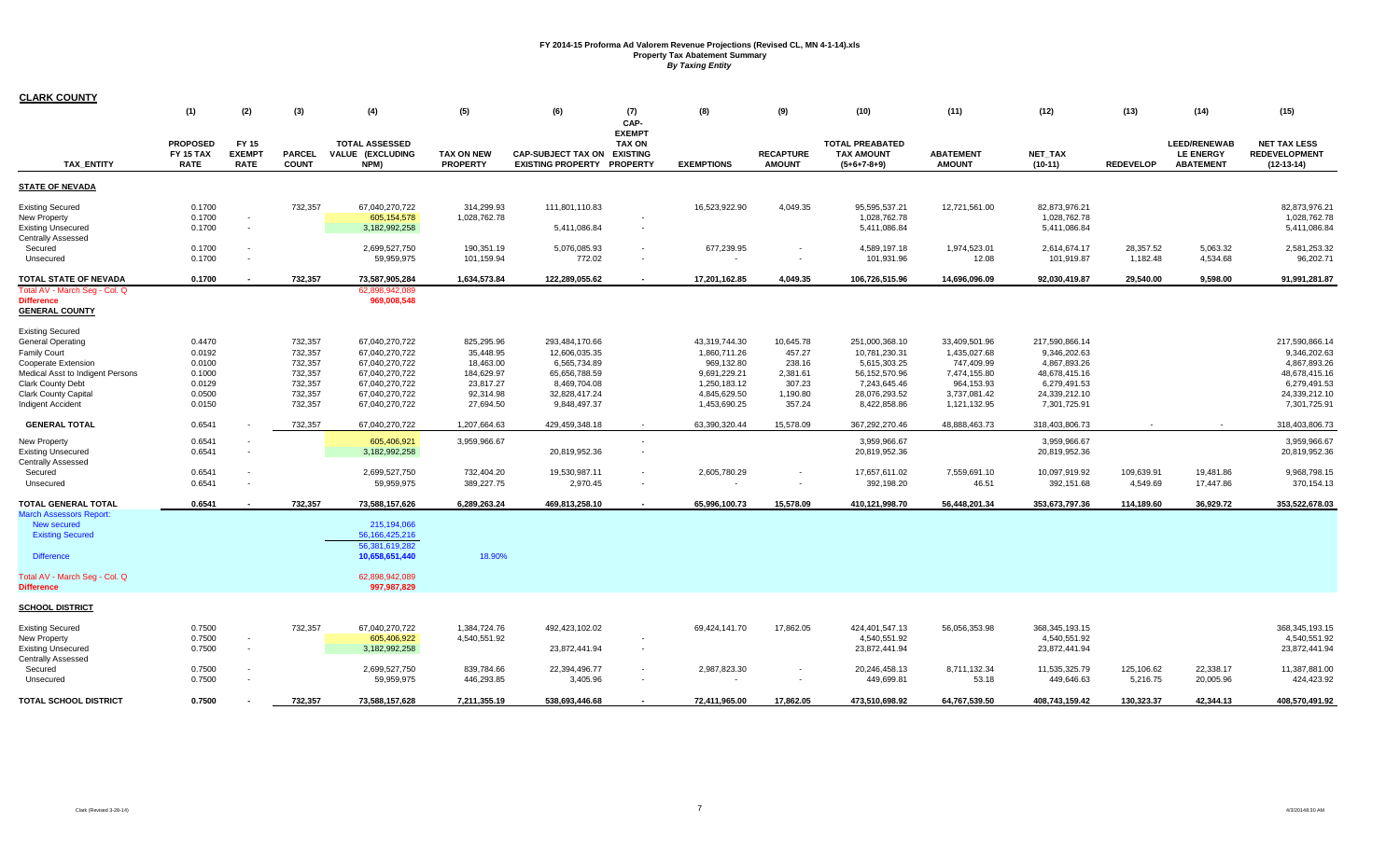|                                                                                | (1)                                         | (2)                                          | (3)                    | (4)                                               | (5)                                        | (6)                                                            | (7)<br>CAP-<br><b>EXEMPT</b>       | (8)                            | (9)                                   | (10)                                                         | (11)                                      | (12)                                            | (13)                             | (14)                                                        | (15)                                                        |
|--------------------------------------------------------------------------------|---------------------------------------------|----------------------------------------------|------------------------|---------------------------------------------------|--------------------------------------------|----------------------------------------------------------------|------------------------------------|--------------------------------|---------------------------------------|--------------------------------------------------------------|-------------------------------------------|-------------------------------------------------|----------------------------------|-------------------------------------------------------------|-------------------------------------------------------------|
| <b>TAX ENTITY</b>                                                              | <b>PROPOSED</b><br>FY 15 TAX<br><b>RATE</b> | <b>FY 15</b><br><b>EXEMPT</b><br><b>RATE</b> | PARCEL<br><b>COUNT</b> | <b>TOTAL ASSESSED</b><br>VALUE (EXCLUDING<br>NPM) | <b>TAX ON NEW</b><br><b>PROPERTY</b>       | <b>CAP-SUBJECT TAX ON</b><br><b>EXISTING PROPERTY PROPERTY</b> | <b>TAX ON</b><br><b>EXISTING</b>   | <b>EXEMPTIONS</b>              | <b>RECAPTURE</b><br><b>AMOUNT</b>     | <b>TOTAL PREABATED</b><br><b>TAX AMOUNT</b><br>$(5+6+7-8+9)$ | <b>ABATEMENT</b><br><b>AMOUNT</b>         | <b>NET TAX</b><br>$(10-11)$                     | <b>REDEVELOP</b>                 | <b>LEED/RENEWAB</b><br><b>LE ENERGY</b><br><b>ABATEMENT</b> | <b>NET TAX LESS</b><br><b>REDEVELOPMENT</b><br>$(12-13-14)$ |
|                                                                                |                                             |                                              |                        |                                                   |                                            |                                                                |                                    |                                |                                       |                                                              |                                           |                                                 |                                  |                                                             |                                                             |
| <b>SCHOOL DEBT</b>                                                             |                                             |                                              |                        |                                                   | 2,420,676.85<br>1.459.433.77<br>775,599.21 | 861.898.983.65<br>38.918.649.45<br>5,919.10                    | $\sim$<br>$\sim$<br>$\sim$         | 122.268.454.39<br>5,192,438.52 | 31,062.52<br><b>College</b><br>$\sim$ | 742.082.268.63<br>35, 185, 644. 70<br>781,518.32             | 97,930,811.58<br>15, 138, 786.52<br>92.43 | 644, 151, 457.05<br>20,046,858.18<br>781,425.89 | $\sim$<br>217,418.62<br>9,066.02 | $\sim$<br>38,820.76<br>34,767.68                            | 644, 151, 457.05<br>19,790,618.79<br>737,592.19             |
| <b>Existing Secured</b><br>New Property                                        | 0.5534<br>0.5534                            | $\sim$                                       | 732,357                | 67,040,270,722<br>602,839,187                     | 1,035,952.09<br>3,336,112.06               | 369,475,881.63                                                 | $\sim$                             | 52,844,312.69                  | 13,200.47                             | 317,680,721.50<br>3,336,112.06                               | 41,874,457.60                             | 275,806,263.90<br>3,336,112.06                  |                                  |                                                             | 275,806,263.90<br>3,336,112.06                              |
| <b>Existing Unsecured</b><br><b>Centrally Assessed</b>                         | 0.5534                                      | $\sim$                                       |                        | 3,182,992,258                                     |                                            | 17,614,679.16                                                  | $\sim$                             |                                |                                       | 17,614,679.16                                                |                                           | 17,614,679.16                                   |                                  |                                                             | 17,614,679.16                                               |
| Secured<br>Unsecured                                                           | 0.5534<br>0.5534                            | $\sim$                                       |                        | 2,699,527,750<br>59,959,975                       | 619,649.11<br>329,305.36                   | 16,524,152.68<br>2,513.14                                      | $\sim$<br>$\sim$                   | 2,204,615.22                   |                                       | 14,939,186.57<br>331,818.50                                  | 6,427,654.18<br>39.24                     | 8,511,532.39<br>331,779.26                      | 92,312.00<br>3,849.27            | 16,482.59<br>14,761.73                                      | 8,402,737.79<br>313,168.26                                  |
| <b>TOTAL SCHOOL DEBT</b>                                                       | 0.5534                                      |                                              | 732.357                | 73.585.589.892                                    | 5.321.018.62                               | 403.617.226.61                                                 | $\sim$                             | 55.048.927.91                  | 13.200.47                             | 353.902.517.79                                               | 48.302.151.02                             | 305.600.366.76                                  | 96.161.27                        | 31.244.32                                                   | 305.472.961.17                                              |
| <b>TOTAL SCHOOL DISTRICT</b>                                                   | 1.3034                                      | $\overline{\phantom{a}}$                     | 732,357                | 73,588,157,628                                    | 12,532,373.81                              | 942,310,673.29                                                 | $\sim$                             | 127,460,892.91                 | 31,062.52                             | 827,413,216.71                                               | 113,069,690.52                            | 714,343,526.18                                  | 226,484.64                       | 73,588.45                                                   | 714,043,453.09                                              |
| Total AV - March Seg - Col. Q<br><b>Difference</b><br><b>BOULDER CITY</b>      |                                             |                                              |                        | 62,898,942,089<br>1,432,663,312                   | 434,675,482.42                             |                                                                |                                    |                                |                                       |                                                              |                                           |                                                 |                                  |                                                             |                                                             |
| <b>Existing Secured</b><br>New Property<br><b>Existing Unsecured</b>           | 0.2600<br>0.2600<br>0.2600                  | $\sim$<br>$\sim$                             | 7,578                  | 775,451,800<br>2,847,185<br>140,979,773           | 7,402.68                                   | 1,892,957.57<br>366,547.41                                     | $\overline{\phantom{a}}$<br>$\sim$ | 780,759.59                     | 10.86                                 | 1,112,208.84<br>7,402.68<br>366,547.41                       | 156,455.57                                | 955,753.27<br>7,402.68<br>366,547.41            |                                  |                                                             | 955,753.27<br>7,402.68<br>366,547.41                        |
| <b>Centrally Assessed</b><br>Secured                                           | 0.2600                                      | $\sim$                                       |                        | 38,528,286                                        | 9,334.49                                   | 111,848.42                                                     | $\sim$                             | 21,009.37                      |                                       | 100,173.54                                                   | 32,705.70                                 | 67,467.84                                       | 1,876.82                         |                                                             | 65,591.02                                                   |
| Unsecured                                                                      | 0.2600                                      | $\sim$                                       |                        | 854,982                                           | 2,222.95                                   |                                                                | $\overline{\phantom{a}}$           | $\overline{\phantom{a}}$       |                                       | 2,222.95                                                     | $\sim$                                    | 2,222.95                                        | 37.50                            |                                                             | 2,185.45                                                    |
| TOTAL BOULDER CITY                                                             | 0.2600                                      |                                              | 7,578                  | 958,662,026                                       | 18,960.12                                  | 2,371,353.40                                                   |                                    | 801,768.96                     | 10.86                                 | 1,588,555.43                                                 | 189,161.27                                | 1,399,394.15                                    | 1,914.32                         |                                                             | 1,397,479.83                                                |
| Total AV - March Seg - Col. Q<br><b>Difference</b><br><b>CITY OF HENDERSON</b> |                                             |                                              |                        | 609,805,199<br>48,564,677                         |                                            |                                                                |                                    |                                |                                       |                                                              |                                           |                                                 |                                  |                                                             |                                                             |
| <b>Existing Secured</b><br>New Property                                        | 0.7108<br>0.7108                            | $\sim$                                       | 111,075                | 10,059,858,643<br>29,477,273                      | 404,572.09<br>209,524.46                   | 69,097,842.96                                                  | $\overline{\phantom{a}}$           | 5,816,588.39                   | 9,049.67                              | 63,694,876.33<br>209,524.46                                  | 7,454,156.04                              | 56,240,720.29<br>209,524.46                     |                                  |                                                             | 56,240,720.29<br>209,524.46                                 |
| <b>Existing Unsecured</b><br><b>Centrally Assessed</b>                         | 0.7108                                      | $\sim$                                       |                        | 283,608,054                                       |                                            | 2,015,886.05                                                   | $\sim$                             |                                |                                       | 2,015,886.05                                                 |                                           | 2,015,886.05                                    |                                  |                                                             | 2,015,886.05                                                |
| Secured<br>Unsecured                                                           | 0.7108<br>0.7108                            | $\sim$                                       |                        | 340,125,806<br>7,637,272                          | 10,621.12<br>54,129.66                     | 2,769,359.32<br>156.07                                         | $\sim$<br>$\sim$                   | 362,366.21<br>$\sim$           | $\sim$                                | 2,417,614.23<br>54,285.73                                    | 1,237,009.23<br>2.47                      | 1,180,605.00<br>54,283.26                       | 34,493.82<br>1,667.29            |                                                             | 1,146,111.18<br>52,615.96                                   |
| TOTAL CITY OF HENDERSON                                                        | 0.7108                                      |                                              | 111,075                | 10,720,707,047                                    | 678,847.33                                 | 73,883,244.39                                                  | $\sim$                             | 6,178,954.60                   | 9.049.67                              | 68,392,186.79                                                | 8,691,167.74                              | 59,701,019.05                                   | 36,161.11                        | $\sim$                                                      | 59,664,857.94                                               |
| Total AV - March Seg - Col. Q<br><b>Difference</b>                             |                                             |                                              |                        | 9,599,639,616<br>302,751,676                      |                                            |                                                                |                                    |                                |                                       |                                                              |                                           |                                                 |                                  |                                                             |                                                             |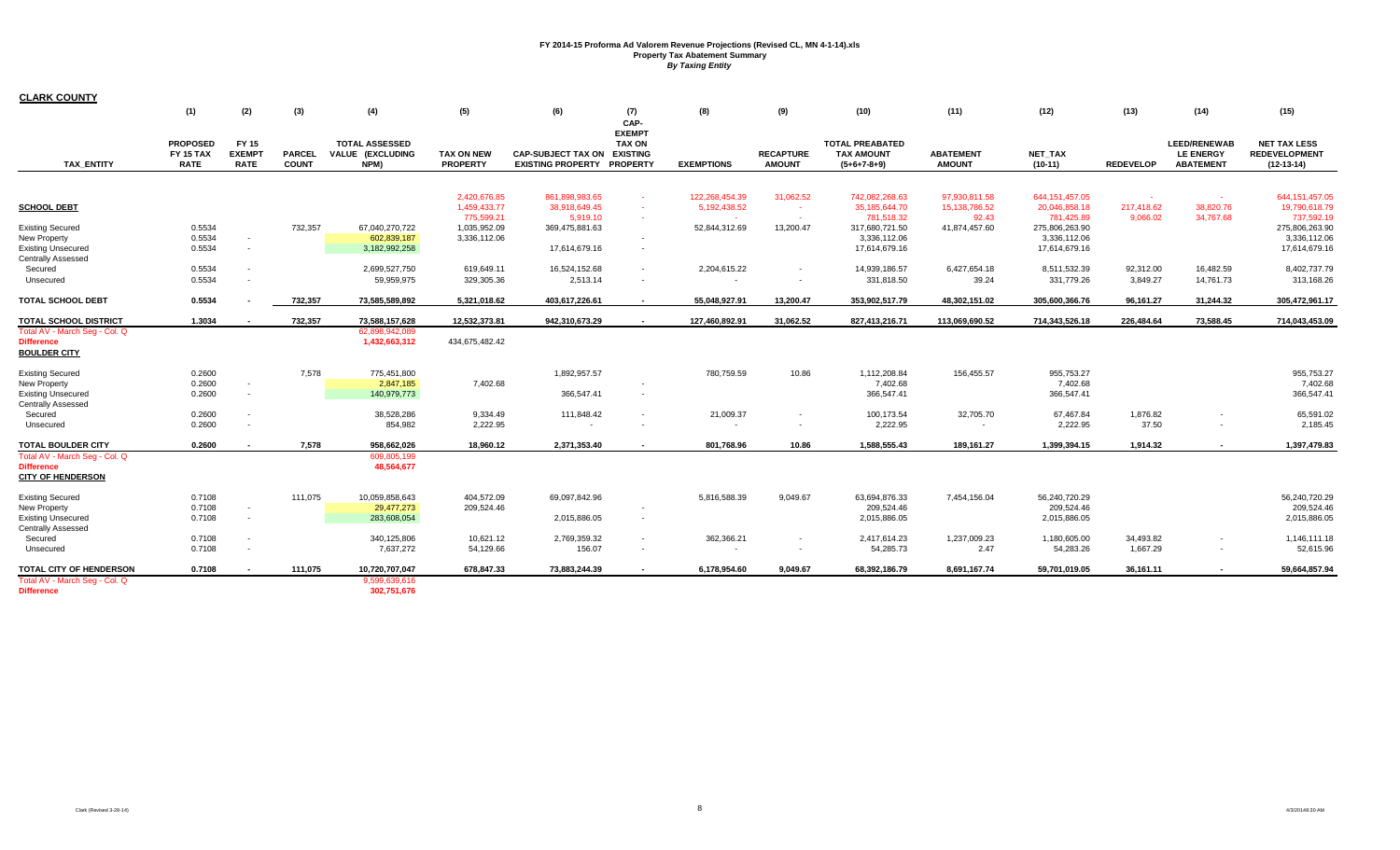|                                              | (1)                                                | (2)                                   | (3)                           | (4)                                               | (5)                                  | (6)                                                            | (7)<br>CAP-<br><b>EXEMPT</b>     | (8)                      | (9)                               | (10)                                                         | (11)                              | (12)                        | (13)             | (14)                                                        | (15)                                                        |
|----------------------------------------------|----------------------------------------------------|---------------------------------------|-------------------------------|---------------------------------------------------|--------------------------------------|----------------------------------------------------------------|----------------------------------|--------------------------|-----------------------------------|--------------------------------------------------------------|-----------------------------------|-----------------------------|------------------|-------------------------------------------------------------|-------------------------------------------------------------|
| <b>TAX ENTITY</b>                            | <b>PROPOSED</b><br><b>FY 15 TAX</b><br><b>RATE</b> | FY 15<br><b>EXEMPT</b><br><b>RATE</b> | <b>PARCEL</b><br><b>COUNT</b> | <b>TOTAL ASSESSED</b><br>VALUE (EXCLUDING<br>NPM) | <b>TAX ON NEW</b><br><b>PROPERTY</b> | <b>CAP-SUBJECT TAX ON</b><br><b>EXISTING PROPERTY PROPERTY</b> | <b>TAX ON</b><br><b>EXISTING</b> | <b>EXEMPTIONS</b>        | <b>RECAPTURE</b><br><b>AMOUNT</b> | <b>TOTAL PREABATED</b><br><b>TAX AMOUNT</b><br>$(5+6+7-8+9)$ | <b>ABATEMENT</b><br><b>AMOUNT</b> | <b>NET TAX</b><br>$(10-11)$ | <b>REDEVELOP</b> | <b>LEED/RENEWAB</b><br><b>LE ENERGY</b><br><b>ABATEMENT</b> | <b>NET TAX LESS</b><br><b>REDEVELOPMENT</b><br>$(12-13-14)$ |
| <b>CITY OF LAS VEGAS</b>                     |                                                    |                                       |                               |                                                   |                                      |                                                                |                                  |                          |                                   |                                                              |                                   |                             |                  |                                                             |                                                             |
| Existing Secured - City                      | 0.7715                                             |                                       | 198,410                       | 14,934,428,425                                    | 257,449.45                           | 95,648,127.87                                                  |                                  | 8,731,252.40             | 308.05                            | 87,174,632.97                                                | 10,708,609.65                     | 76,466,023.32               |                  |                                                             | 76,466,023.32                                               |
| <b>Fire Safety</b>                           | 0.0950                                             |                                       | 198,410                       | 14,934,428,425                                    | 37,695.07                            | 14,173,450.34                                                  |                                  | 1,448,464.72             | 47.35                             | 12,762,728.04                                                | 1,570,484.37                      | 11, 192, 243. 67            |                  |                                                             | 11,192,243.67                                               |
| New Property                                 | 0.7715                                             | $\sim$                                |                               | 63,486,003                                        | 489,794.51                           |                                                                | $\sim$                           |                          |                                   | 489,794.51                                                   |                                   | 489,794.51                  |                  |                                                             | 489,794.51                                                  |
| <b>Existing Unsecured</b>                    | 0.7715                                             | $\sim$                                |                               | 305,436,041                                       |                                      | 2,356,439.06                                                   | $\sim$                           |                          |                                   | 2,356,439.06                                                 |                                   | 2,356,439.06                |                  |                                                             | 2,356,439.06                                                |
| Centrally Assessed<br>Secured                | 0.7715                                             | $\sim$                                |                               | 530,804,078                                       | 18,931.54                            | 4,620,032.82                                                   | $\sim$                           | 543,810.89               |                                   | 4,095,153.46                                                 | 2,138,886.80                      | 1,956,266.66                | 67,383.30        |                                                             | 1,888,883.36                                                |
| Unsecured                                    | 0.7715                                             | $\sim$                                |                               | 11,648,766                                        | 89,771.74                            | 98.49                                                          | $\sim$                           | $\sim$                   |                                   | 89,870.23                                                    | 1.55                              | 89,868.68                   | 2,862.44         | $\overline{\phantom{a}}$                                    | 87,006.24                                                   |
|                                              |                                                    |                                       |                               |                                                   |                                      |                                                                |                                  |                          |                                   |                                                              |                                   |                             |                  |                                                             |                                                             |
| TOTAL CITY OF LAS VEGAS                      | 0.7715                                             |                                       | 396.820                       | 15,845,803,313                                    | 893,642.31                           | 116,798,148.58                                                 | $\sim$                           | 10.723.528.01            | 355.40                            | 106,968,618.27                                               | 14,417,982.37                     | 92,550,635.90               | 70,245.75        | $\sim$                                                      | 92,480,390.16                                               |
| Total AV - March Seg - Col. Q                |                                                    |                                       |                               | 13,852,723,777                                    |                                      |                                                                |                                  |                          |                                   |                                                              |                                   |                             |                  |                                                             |                                                             |
| <b>Difference</b><br><b>CITY OF MESQUITE</b> |                                                    |                                       |                               | 861,355,310                                       |                                      |                                                                |                                  |                          |                                   |                                                              |                                   |                             |                  |                                                             |                                                             |
|                                              |                                                    |                                       |                               |                                                   |                                      |                                                                |                                  |                          |                                   |                                                              |                                   |                             |                  |                                                             |                                                             |
| <b>Existing Secured</b>                      | 0.5520                                             |                                       | 12,095                        | 720,923,136                                       | 18,598.16                            | 3,416,385.28                                                   |                                  | 342,363.74               |                                   | 3,092,619.70                                                 | 251,814.13                        | 2,840,805.57                |                  |                                                             | 2,840,805.57                                                |
| New Property                                 | 0.5520                                             | $\sim$                                |                               | 8,567,240                                         | 47,291.17                            |                                                                | $\overline{\phantom{a}}$         |                          |                                   | 47,291.17                                                    |                                   | 47,291.17                   |                  |                                                             | 47,291.17                                                   |
| <b>Existing Unsecured</b>                    | 0.5520                                             | $\sim$                                |                               | 9,641,549                                         |                                      | 53,221.35                                                      | $\sim$                           |                          |                                   | 53,221.35                                                    |                                   | 53,221.35                   |                  |                                                             | 53,221.35                                                   |
| Centrally Assessed<br>Secured                | 0.5520                                             |                                       |                               | 4,991,149                                         | 6.95                                 | 28,118.22                                                      | $\sim$                           | 574.02                   |                                   | 27,551.14                                                    | 26.03                             | 27,525.11                   | 4,381.76         |                                                             | 23,143.35                                                   |
| Unsecured                                    | 0.5520                                             | $\sim$                                |                               | 174                                               | 0.96                                 | $\overline{\phantom{a}}$                                       | $\sim$                           | $\overline{\phantom{a}}$ |                                   | 0.96                                                         | $\blacksquare$                    | 0.96                        |                  | $\overline{\phantom{a}}$                                    | 0.96                                                        |
|                                              |                                                    |                                       |                               |                                                   |                                      |                                                                |                                  |                          |                                   |                                                              |                                   |                             |                  |                                                             |                                                             |
| TOTAL CITY OF MESQUITE                       | 0.5520                                             |                                       | 12,095                        | 744,123,248                                       | 65,897.23                            | 3,497,724.85                                                   |                                  | 342,937.76               | $\sim$                            | 3,220,684.32                                                 | 251,840.16                        | 2.968.844.16                | 4,381.76         | $\sim$                                                      | 2,964,462.40                                                |
| Total AV - March Seg - Col. Q                |                                                    |                                       |                               | 583,373,057                                       |                                      |                                                                |                                  |                          |                                   |                                                              |                                   |                             |                  |                                                             |                                                             |
| <b>Difference</b>                            |                                                    |                                       |                               | 98,727,774                                        |                                      |                                                                |                                  |                          |                                   |                                                              |                                   |                             |                  |                                                             |                                                             |
| <b>CITY OF NORTH LAS VEGAS</b>               |                                                    |                                       |                               |                                                   |                                      |                                                                |                                  |                          |                                   |                                                              |                                   |                             |                  |                                                             |                                                             |
| Existing Secured - N. Las Vegas              | 1.4637                                             |                                       | 77,460                        | 4,960,765,785                                     | 112,416.58                           | 25,289,724.30                                                  |                                  | 4,033,005.54             | 714.53                            | 21,369,849.87                                                | 12,879,786.33                     | 8,490,063.54                |                  |                                                             | 8,490,063.54                                                |
| <b>Public Safety</b>                         |                                                    |                                       |                               |                                                   | 158,977.34                           | 35,764,142.10                                                  |                                  | 5,726,582.52             | 1,010.47                          | 30, 197, 547.39                                              | 4,769,204.58                      | 25,428,342.81               |                  |                                                             | 25,428,342.81                                               |
| <b>Street Maint/Fire/Park</b>                |                                                    |                                       |                               |                                                   | 47,366.54                            | 10,655,785.42                                                  |                                  | 1,706,211.71             | 301.07                            | 8,997,241.32                                                 | 1,420,948.22                      | 7,576,293.10                |                  |                                                             | 7,576,293.10                                                |
| New Property                                 | 1.4637                                             | $\sim$                                |                               | 48,912,901                                        | 715,938.13                           |                                                                | $\sim$                           |                          |                                   | 715,938.13                                                   |                                   | 715,938.13                  |                  |                                                             | 715,938.13                                                  |
| <b>Existing Unsecured</b>                    | 1.4637                                             | $\sim$                                |                               | 301,472,001                                       |                                      | 4,412,645.68                                                   | $\sim$                           |                          |                                   | 4,412,645.68                                                 |                                   | 4,412,645.68                |                  |                                                             | 4,412,645.68                                                |
| Centrally Assessed                           |                                                    |                                       |                               |                                                   |                                      |                                                                |                                  |                          |                                   |                                                              |                                   |                             |                  |                                                             |                                                             |
| Secured                                      | 1.4637                                             | $\sim$                                |                               | 247,768,928                                       | 17,632.42                            | 4,043,860.09                                                   | $\sim$                           | 434,898.72               |                                   | 3,626,593.80                                                 | 2,198,133.82                      | 1,428,459.97                | 12,987.99        |                                                             | 1,415,471.98                                                |
| Unsecured                                    | 1.4637                                             | $\sim$                                |                               | 5,371,534                                         | 77,828.19                            | 794.96                                                         | $\blacksquare$                   |                          |                                   | 78,623.14                                                    | 110.49                            | 78,512.66                   | 826.26           | $\overline{\phantom{a}}$                                    | 77,686.40                                                   |
| <b>TOTAL CITY OF NORTH LAS VEGAS</b>         | 1.4637                                             |                                       | 77,460                        | 5,564,291,149                                     | 1,130,159.20                         | 80.166.952.55                                                  | $\sim$                           | 11.900.698.49            | 2,026.07                          | 69.398.439.33                                                | 21.268.183.44                     | 48,130,255.89               | 13.814.25        | $\blacksquare$                                              | 48.116.441.64                                               |
| Total AV - March Seg - Col. Q                |                                                    |                                       |                               | 4,730,877,154                                     |                                      |                                                                |                                  |                          |                                   |                                                              |                                   |                             |                  |                                                             |                                                             |
| <b>Difference</b>                            |                                                    |                                       |                               | 50,070,429                                        |                                      |                                                                |                                  |                          |                                   |                                                              |                                   |                             |                  |                                                             |                                                             |
| <b>BUNKERVILLE TOWN</b>                      |                                                    |                                       |                               |                                                   |                                      |                                                                |                                  |                          |                                   |                                                              |                                   |                             |                  |                                                             |                                                             |
| <b>Existing Secured</b>                      | 0.0200                                             |                                       | 1,233                         | 115,170,281                                       |                                      | 23,044.37                                                      |                                  | 19,291.94                |                                   | 3,752.43                                                     | 547.01                            | 3,205.42                    |                  |                                                             | 3,205.42                                                    |
| New Property                                 | 0.0200                                             | $\sim$                                |                               | 99.442                                            | 19.89                                |                                                                |                                  |                          |                                   | 19.89                                                        |                                   | 19.89                       |                  |                                                             | 19.89                                                       |
| <b>Existing Unsecured</b>                    | 0.0200                                             | $\sim$                                |                               | 627,568                                           |                                      | 125.51                                                         | $\sim$                           |                          |                                   | 125.51                                                       |                                   | 125.51                      |                  |                                                             | 125.51                                                      |
| Centrally Assessed                           |                                                    |                                       |                               |                                                   |                                      |                                                                |                                  |                          |                                   |                                                              |                                   |                             |                  |                                                             |                                                             |
| Secured                                      | 0.0200                                             | $\sim$                                |                               | 14,377,720                                        | 2,063.65                             | 1,379.10                                                       | $\overline{a}$                   | 567.20                   |                                   | 2,875.54                                                     | 109.10                            | 2,766.44                    |                  |                                                             | 2,766.44                                                    |
| Unsecured                                    | 0.0200                                             | $\sim$                                |                               | 19,926                                            | 3.99                                 | $\overline{\phantom{a}}$                                       | $\sim$                           |                          |                                   | 3.99                                                         | $\sim$                            | 3.99                        |                  |                                                             | 3.99                                                        |
| TOTAL BUNKERVILLE TOWN                       | 0.0200                                             |                                       | 1,233                         | 130,294,936                                       | 2.087.52                             | 24.548.98                                                      | $\overline{a}$                   | 19,859.14                | $\overline{\phantom{a}}$          | 6,777.36                                                     | 656.11                            | 6,121.25                    | $\blacksquare$   | $\overline{\phantom{a}}$                                    | 6,121.25                                                    |
| Total AV - March Seg - Col. Q                |                                                    |                                       |                               | 33,805,889                                        |                                      |                                                                |                                  |                          |                                   |                                                              |                                   |                             |                  |                                                             |                                                             |
| <b>Difference</b>                            |                                                    |                                       |                               | 29,347                                            |                                      |                                                                |                                  |                          |                                   |                                                              |                                   |                             |                  |                                                             |                                                             |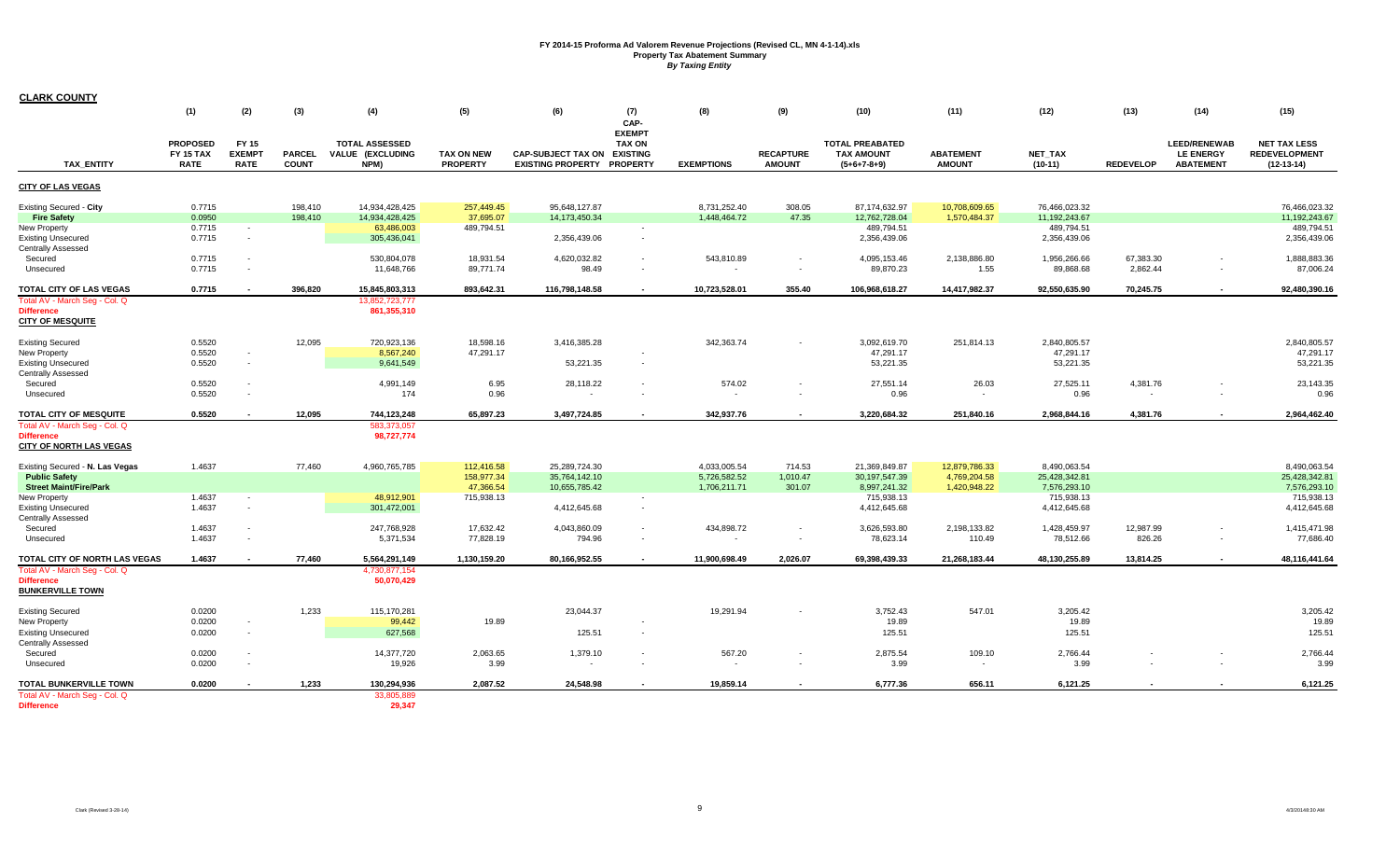|                                                                                                          | (1)                                         | (2)                                   | (3)                           | (4)                                               | (5)                           | (6)                                                            | (7)<br>CAP-                                          | (8)                 | (9)                                                  | (10)                                                         | (11)                              | (12)                                     | (13)                     | (14)                                                        | (15)                                                        |
|----------------------------------------------------------------------------------------------------------|---------------------------------------------|---------------------------------------|-------------------------------|---------------------------------------------------|-------------------------------|----------------------------------------------------------------|------------------------------------------------------|---------------------|------------------------------------------------------|--------------------------------------------------------------|-----------------------------------|------------------------------------------|--------------------------|-------------------------------------------------------------|-------------------------------------------------------------|
| <b>TAX ENTITY</b>                                                                                        | <b>PROPOSED</b><br>FY 15 TAX<br><b>RATE</b> | FY 15<br><b>EXEMPT</b><br><b>RATE</b> | <b>PARCEL</b><br><b>COUNT</b> | <b>TOTAL ASSESSED</b><br>VALUE (EXCLUDING<br>NPM) | TAX ON NEW<br><b>PROPERTY</b> | <b>CAP-SUBJECT TAX ON</b><br><b>EXISTING PROPERTY PROPERTY</b> | <b>EXEMPT</b><br><b>TAX ON</b><br><b>EXISTING</b>    | <b>EXEMPTIONS</b>   | <b>RECAPTURE</b><br><b>AMOUNT</b>                    | <b>TOTAL PREABATED</b><br><b>TAX AMOUNT</b><br>$(5+6+7-8+9)$ | <b>ABATEMENT</b><br><b>AMOUNT</b> | NET_TAX<br>$(10-11)$                     | <b>REDEVELOP</b>         | <b>LEED/RENEWAB</b><br><b>LE ENERGY</b><br><b>ABATEMENT</b> | <b>NET TAX LESS</b><br><b>REDEVELOPMENT</b><br>$(12-13-14)$ |
| <b>ENTERPRISE TOWN</b>                                                                                   |                                             |                                       |                               |                                                   |                               |                                                                |                                                      |                     |                                                      |                                                              |                                   |                                          |                          |                                                             |                                                             |
| <b>Existing Secured</b><br>New Property<br><b>Existing Unsecured</b><br><b>Centrally Assessed</b>        | 0.2064<br>0.2064<br>0.2064                  | $\sim$<br>$\sim$                      | 74,129                        | 5,991,786,431<br>132,296,739<br>183,789,664       | 56,067.15<br>273,060.47       | 12,318,480.14<br>379,341.87                                    | $\overline{\phantom{a}}$<br>$\sim$                   | 984.277.16          | 304.91                                               | 11,390,575.04<br>273,060.47<br>379,341.87                    | 1,587,020.13                      | 9,803,554.91<br>273,060.47<br>379,341.87 |                          |                                                             | 9.803.554.91<br>273,060.47<br>379,341.87                    |
| Secured<br>Unsecured                                                                                     | 0.2064<br>0.2064                            | $\sim$<br>$\sim$                      |                               | 199,224,350<br>4,393,073                          | 2,858.35<br>8,980.58          | 468,364.49<br>86.73                                            | $\sim$<br>$\overline{\phantom{a}}$                   | 60,023.78<br>$\sim$ | $\overline{\phantom{a}}$<br>$\overline{\phantom{a}}$ | 411,199.06<br>9,067.30                                       | 199,437.08<br>1.36                | 211,761.98<br>9,065.95                   |                          | $\sim$                                                      | 211,761.98<br>9,065.95                                      |
| TOTAL ENTERPRISE TOWN                                                                                    | 0.2064                                      | $\overline{\phantom{a}}$              | 74,129                        | 6,511,490,257                                     | 340,966.54                    | 13,166,273.23                                                  | $\sim$                                               | 1,044,300.94        | 304.91                                               | 12,463,243.74                                                | 1,786,458.57                      | 10,676,785.17                            | $\overline{\phantom{a}}$ | $\blacksquare$                                              | 10,676,785.17                                               |
| Total AV - March Seg - Col. Q<br><b>Difference</b><br><b>INDIAN SPRINGS TOWN</b>                         |                                             |                                       |                               | 6,021,157,595<br>13,454,193                       |                               |                                                                |                                                      |                     |                                                      |                                                              |                                   |                                          |                          |                                                             |                                                             |
| <b>Existing Secured</b><br>New Property<br><b>Existing Unsecured</b><br><b>Centrally Assessed</b>        | 0.0200<br>0.0200<br>0.0200                  | $\overline{\phantom{a}}$<br>$\sim$    | 459                           | 20,746,449<br>25,970<br>1,168,214                 | 9.90<br>5.19                  | 4,146.11<br>233.64                                             | $\overline{\phantom{a}}$<br>$\sim$                   | 2,584.68            |                                                      | 1,571.33<br>5.19<br>233.64                                   | 82.05                             | 1,489.28<br>5.19<br>233.64               |                          |                                                             | 1,489.28<br>5.19<br>233.64                                  |
| Secured<br>Unsecured                                                                                     | 0.0200<br>0.0200                            | $\sim$<br>$\sim$                      |                               | 3,656,385<br>104,787                              | 0.00<br>20.96                 | 820.85                                                         | $\overline{\phantom{a}}$                             | 89.57<br>$\sim$     |                                                      | 731.28<br>20.96                                              | 401.86<br>$\sim$                  | 329.42<br>20.96                          |                          | $\overline{\phantom{a}}$<br>$\overline{\phantom{a}}$        | 329.42<br>20.96                                             |
| TOTAL INDIAN SPRINGS TOWN                                                                                | 0.0200                                      |                                       | 459                           | 25,701,806                                        | 36.05                         | 5.200.60                                                       | $\overline{\phantom{a}}$                             | 2.674.25            | $\overline{\phantom{a}}$                             | 2,562.40                                                     | 483.91                            | 2.078.49                                 |                          |                                                             | 2,078.49                                                    |
| Total AV - March Seg - Col. Q<br><b>Difference</b><br><b>LAUGHLIN TOWN</b>                               |                                             |                                       |                               | 12,811,193<br>(32, 787)                           |                               |                                                                |                                                      |                     |                                                      |                                                              |                                   |                                          |                          |                                                             |                                                             |
| <b>Existing Secured</b><br>New Property<br><b>Existing Unsecured</b><br><b>Centrally Assessed</b>        | 0.8416<br>0.8416<br>0.8416                  | $\sim$<br>$\sim$                      | 4,451                         | 432,965,529<br>6,304,734<br>21,964,760            | 53,060.64                     | 3,648,878.87<br>184,855.42                                     | $\sim$                                               | 888,873.02          | 448.75                                               | 2,760,454.60<br>53,060.64<br>184,855.42                      | 340,400.26                        | 2,420,054.34<br>53,060.64<br>184,855.42  |                          |                                                             | 2,420,054.34<br>53,060.64<br>184,855.42                     |
| Secured<br>Unsecured                                                                                     | 0.8416<br>0.8416                            | $\overline{\phantom{a}}$<br>$\sim$    |                               | 22,791,011<br>496,305                             | 10,036.27<br>4,176.91         | 203,515.75                                                     | $\overline{\phantom{a}}$<br>$\overline{\phantom{a}}$ | 21,742.87           | $\overline{\phantom{a}}$<br>$\sim$                   | 191,809.15<br>4,176.91                                       | 89,194.29                         | 102,614.86<br>4,176.91                   | $\sim$                   | $\sim$                                                      | 102,614.86<br>4,176.91                                      |
| <b>TOTAL LAUGHLIN TOWN</b>                                                                               | 0.8416                                      |                                       | 4,451                         | 484.522.339                                       | 67,273.81                     | 4.037.250.04                                                   | $\overline{\phantom{a}}$                             | 910.615.89          | 448.75                                               | 3.194.356.71                                                 | 429.594.55                        | 2,764,762.17                             | $\sim$                   | $\overline{\phantom{a}}$                                    | 2,764,762.17                                                |
| Total AV - March Seg - Col. Q<br><b>Difference</b><br><b>MOAPA TOWN</b>                                  |                                             |                                       |                               | 378,477,030<br>428,268                            |                               |                                                                |                                                      |                     |                                                      |                                                              |                                   |                                          |                          |                                                             |                                                             |
| <b>Existing Secured</b><br><b>New Property</b><br><b>Existing Unsecured</b><br><b>Centrally Assessed</b> | 0.0200<br>0.0200<br>0.0200                  | $\sim$<br>$\sim$                      | 1,200                         | 94,249,153<br>304,015<br>1,995,488                | 60.80                         | 18,852.59<br>399.10                                            | $\sim$                                               | 14,334.36           |                                                      | 4,518.23<br>60.80<br>399.10                                  | 289.47                            | 4,228.76<br>60.80<br>399.10              |                          |                                                             | 4,228.76<br>60.80<br>399.10                                 |
| Secured<br>Unsecured                                                                                     | 0.0200<br>0.0200                            | $\sim$<br>$\sim$                      |                               | 71,272,522<br>437,094                             | 5,758.10<br>74.87             | 8,927.34<br>12.54                                              | $\sim$<br>$\overline{\phantom{a}}$                   | 430.94<br>$\sim$    | $\overline{\phantom{a}}$                             | 14,254.50<br>87.42                                           | 507.88<br>8.28                    | 13,746.63<br>79.14                       |                          | $\overline{\phantom{a}}$                                    | 13,746.63<br>79.14                                          |
| <b>TOTAL MOAPA TOWN</b>                                                                                  | 0.0200                                      |                                       | 1,200                         | 168,258,271                                       | 5,893.78                      | 28,191.57                                                      | $\sim$                                               | 14,765.30           | $\sim$                                               | 19,320.05                                                    | 805.63                            | 18,514.43                                |                          |                                                             | 18,514.43                                                   |
| Total AV - March Seg - Col. Q<br><b>Difference</b>                                                       |                                             |                                       |                               | 96,598,145<br>(11, 674)                           |                               |                                                                |                                                      |                     |                                                      |                                                              |                                   |                                          |                          |                                                             |                                                             |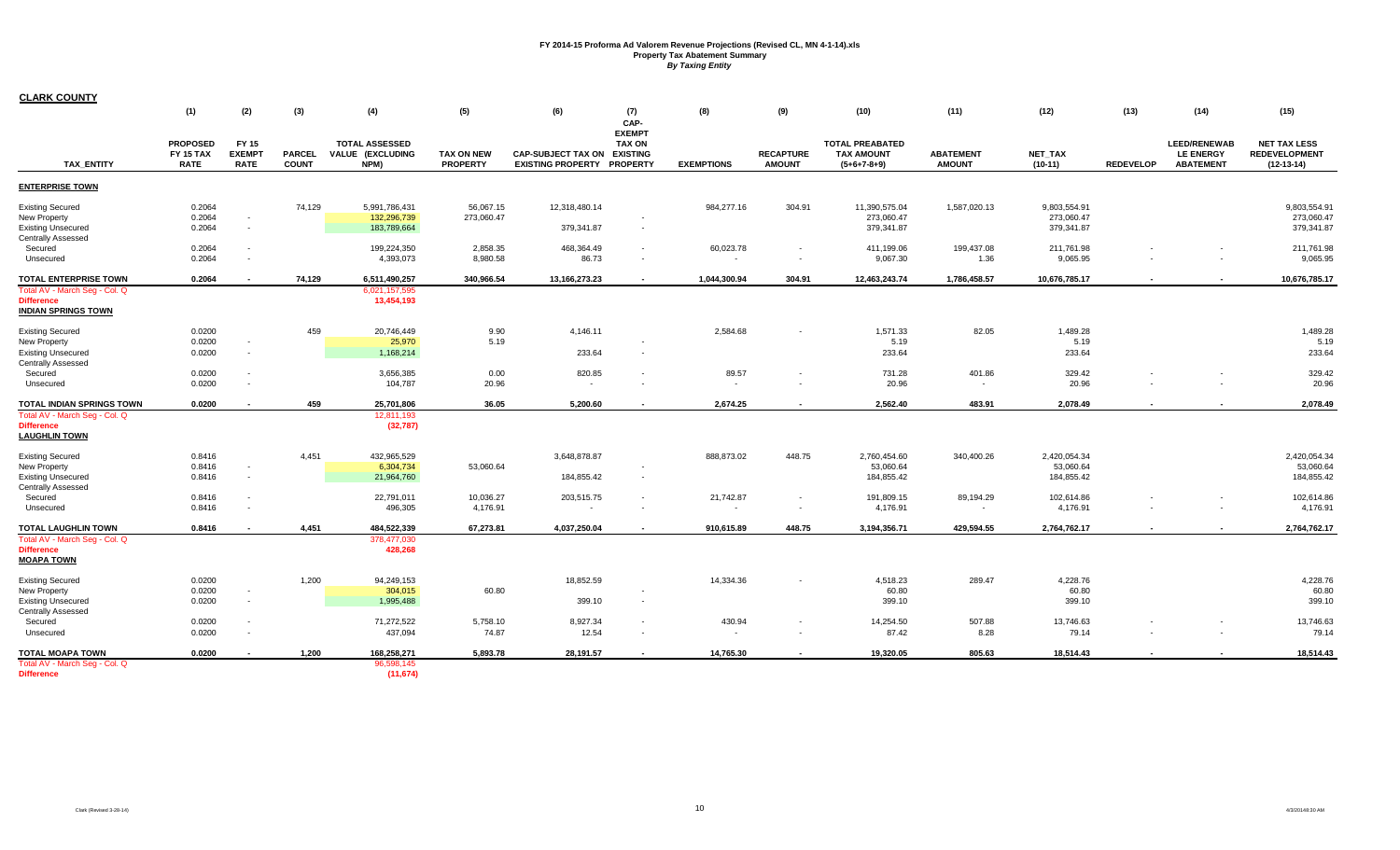|                                                                                                      | (1)                                         | (2)                                   | (3)                           | (4)                                                 | (5)                     | (6)                                                            | (7)<br>CAP-                                       | (8)               | (9)                                                  | (10)                                                         | (11)                              | (12)                                        | (13)                     | (14)                                                        | (15)                                                        |
|------------------------------------------------------------------------------------------------------|---------------------------------------------|---------------------------------------|-------------------------------|-----------------------------------------------------|-------------------------|----------------------------------------------------------------|---------------------------------------------------|-------------------|------------------------------------------------------|--------------------------------------------------------------|-----------------------------------|---------------------------------------------|--------------------------|-------------------------------------------------------------|-------------------------------------------------------------|
| <b>TAX ENTITY</b>                                                                                    | <b>PROPOSED</b><br>FY 15 TAX<br><b>RATE</b> | FY 15<br><b>EXEMPT</b><br><b>RATE</b> | <b>PARCEL</b><br><b>COUNT</b> | <b>TOTAL ASSESSED</b><br>VALUE (EXCLUDING<br>NPM)   | TAX ON NEW<br>PROPERTY  | <b>CAP-SUBJECT TAX ON</b><br><b>EXISTING PROPERTY PROPERTY</b> | <b>EXEMPT</b><br><b>TAX ON</b><br><b>EXISTING</b> | <b>EXEMPTIONS</b> | <b>RECAPTURE</b><br><b>AMOUNT</b>                    | <b>TOTAL PREABATED</b><br><b>TAX AMOUNT</b><br>$(5+6+7-8+9)$ | <b>ABATEMENT</b><br><b>AMOUNT</b> | <b>NET TAX</b><br>$(10-11)$                 | <b>REDEVELOP</b>         | <b>LEED/RENEWAB</b><br><b>LE ENERGY</b><br><b>ABATEMENT</b> | <b>NET TAX LESS</b><br><b>REDEVELOPMENT</b><br>$(12-13-14)$ |
| <b>MOAPA VALLEY TOWN</b>                                                                             |                                             |                                       |                               |                                                     |                         |                                                                |                                                   |                   |                                                      |                                                              |                                   |                                             |                          |                                                             |                                                             |
| <b>Existing Secured</b><br>New Property<br><b>Existing Unsecured</b><br>Centrally Assessed           | 0.0200<br>0.0200<br>0.0200                  | $\sim$<br>$\sim$                      | 4,781                         | 204, 223, 777<br>637,943<br>7,767,145               | 20.51<br>127.59         | 40,897.04<br>1,553.43                                          | $\overline{\phantom{a}}$<br>$\sim$                | 16,494.23         |                                                      | 24,423.32<br>127.59<br>1,553.43                              | 1,743.71                          | 22,679.61<br>127.59<br>1,553.43             |                          |                                                             | 22,679.61<br>127.59<br>1,553.43                             |
| Secured<br>Unsecured                                                                                 | 0.0200<br>0.0200                            | $\sim$<br>$\sim$                      |                               | 16,689,337<br>87,672                                | 1,773.77<br>11.24       | 2,501.89<br>6.29                                               | $\sim$<br>$\overline{\phantom{a}}$                | 937.80<br>$\sim$  | $\overline{\phantom{a}}$<br>$\overline{\phantom{a}}$ | 3,337.87<br>17.53                                            | 222.67<br>0.08                    | 3,115.20<br>17.46                           |                          | $\overline{\phantom{a}}$<br>$\sim$                          | 3,115.20<br>17.46                                           |
| TOTAL MOAPA VALLEY TOWN<br>Total AV - March Seg - Col. Q                                             | 0.0200                                      |                                       | 4,781                         | 229,405,874<br>146.990.354                          | 1,933.11                | 44.958.65                                                      | $\sim$                                            | 17,432.03         | $\sim$                                               | 29,459.74                                                    | 1,966.46                          | 27,493.28                                   | $\sim$                   | $\overline{\phantom{a}}$                                    | 27,493.28                                                   |
| <b>Difference</b><br><b>MT CHARLESTON TOWN</b>                                                       |                                             |                                       |                               | (55, 630)                                           |                         |                                                                |                                                   |                   |                                                      |                                                              |                                   |                                             |                          |                                                             |                                                             |
| <b>Existing Secured</b><br>New Property                                                              | 0.0200<br>0.0200                            | $\sim$                                | 1,059                         | 87,218,214                                          | 127.12                  | 17,318.95                                                      |                                                   | 10,229.36         |                                                      | 7,216.71                                                     | 395.79                            | 6,820.92                                    |                          |                                                             | 6,820.92                                                    |
| <b>Existing Unsecured</b><br>Centrally Assessed                                                      | 0.0200                                      | $\sim$                                |                               | 409,010                                             |                         | 81.80                                                          | $\overline{\phantom{a}}$                          |                   |                                                      | 81.80                                                        |                                   | 81.80                                       |                          |                                                             | 81.80                                                       |
| Secured<br>Unsecured                                                                                 | 0.0200<br>0.0200                            | $\sim$<br>$\sim$                      |                               | 2,929,393<br>64,190                                 | 12.84                   | 660.02                                                         | $\sim$                                            | 74.15             |                                                      | 585.88<br>12.84                                              | 325.93<br>$\sim$                  | 259.95<br>12.84                             |                          | $\overline{\phantom{a}}$<br>$\sim$                          | 259.95<br>12.84                                             |
| TOTAL MT CHARLESTON TOWN                                                                             | 0.0200                                      | $\overline{\phantom{a}}$              | 1,059                         | 90,620,807                                          | 139.96                  | 18,060.78                                                      | $\sim$                                            | 10.303.51         | $\sim$                                               | 7,897.23                                                     | 721.72                            | 7,175.51                                    | $\overline{\phantom{a}}$ | $\blacksquare$                                              | 7,175.51                                                    |
| Total AV - March Seg - Col. Q<br><b>Difference</b><br><b>PARADISE TOWN</b>                           |                                             |                                       |                               | 39,690,548<br>50,418,791                            |                         |                                                                |                                                   |                   |                                                      |                                                              |                                   |                                             |                          |                                                             |                                                             |
| <b>Existing Secured</b><br>New Property<br><b>Existing Unsecured</b><br>Centrally Assessed           | 0.2064<br>0.2064<br>0.2064                  | $\sim$<br>$\sim$                      | 63,280                        | 12,729,104,149<br>179,042,458<br>1,247,963,547      | 27,608.82<br>369,543.63 | 26,257,459.13<br>2,575,796.76                                  | $\sim$                                            | 2,753,397.52      | 0.65                                                 | 23,531,671.08<br>369,543.63<br>2,575,796.76                  | 3,546,701.44                      | 19,984,969.64<br>369,543.63<br>2,575,796.76 |                          |                                                             | 19,984,969.64<br>369,543.63<br>2,575,796.76                 |
| Secured<br>Unsecured                                                                                 | 0.2064<br>0.2064                            | $\sim$<br>$\sim$                      |                               | 282,557,863<br>8,160,154                            | 7,238.21<br>16,775.58   | 640,871.32<br>66.98                                            | $\sim$<br>$\sim$                                  | 64,910.11         | $\blacksquare$<br>$\sim$                             | 583,199.43<br>16,842.56                                      | 219,829.58<br>1.11                | 363,369.85<br>16,841.45                     | 1.73<br>$\sim$           | $\overline{\phantom{a}}$<br>$\overline{\phantom{a}}$        | 363,368.12<br>16,841.45                                     |
| TOTAL PARADISE TOWN<br>Total AV - March Seg - Col. Q<br><b>Difference</b><br><b>SEARCHLIGHT TOWN</b> | 0.2064                                      |                                       | 63,280                        | 14,446,828,170<br>13,545,114,740<br>(432, 296, 996) | 421,166.24              | 29,474,194.19                                                  |                                                   | 2,818,307.63      | 0.65                                                 | 27,077,053.46                                                | 3,766,532.13                      | 23,310,521.33                               | 1.73                     | $\sim$                                                      | 23,310,519.60                                               |
| <b>Existing Secured</b><br>New Property<br><b>Existing Unsecured</b><br>Centrally Assessed           | 0.0200<br>0.0200<br>0.0200                  | $\sim$<br>$\sim$                      | 1,278                         | 94,496,312<br>138,788<br>1,238,402                  | 6.67<br>27.76           | 18,900.87<br>247.68                                            | $\sim$<br>$\sim$                                  | 16,358.59         |                                                      | 2,548.95<br>27.76<br>247.68                                  | 183.33                            | 2,365.62<br>27.76<br>247.68                 |                          |                                                             | 2,365.62<br>27.76<br>247.68                                 |
| Secured<br>Unsecured                                                                                 | 0.0200<br>0.0200                            | $\sim$<br>$\sim$                      |                               | 15,362,089<br>307,530                               | 317.18<br>61.51         | 3,230.06                                                       | $\sim$                                            | 474.82            | $\overline{\phantom{a}}$<br>$\overline{\phantom{a}}$ | 3,072.42<br>61.51                                            | 492.74<br>$\sim$                  | 2,579.68<br>61.51                           |                          | $\overline{\phantom{a}}$                                    | 2,579.68<br>61.51                                           |
| <b>TOTAL SEARCHLIGHT TOWN</b>                                                                        | 0.0200                                      |                                       | 1,278                         | 111,543,121                                         | 413.11                  | 22,378.61                                                      | $\sim$                                            | 16,833.41         | $\sim$                                               | 5,958.31                                                     | 676.07                            | 5,282.24                                    | $\sim$                   |                                                             | 5,282.24                                                    |
| Total AV - March Seg - Col. Q<br><b>Difference</b>                                                   |                                             |                                       |                               | 29,787,062<br>(36, 891)                             |                         |                                                                |                                                   |                   |                                                      |                                                              |                                   |                                             |                          |                                                             |                                                             |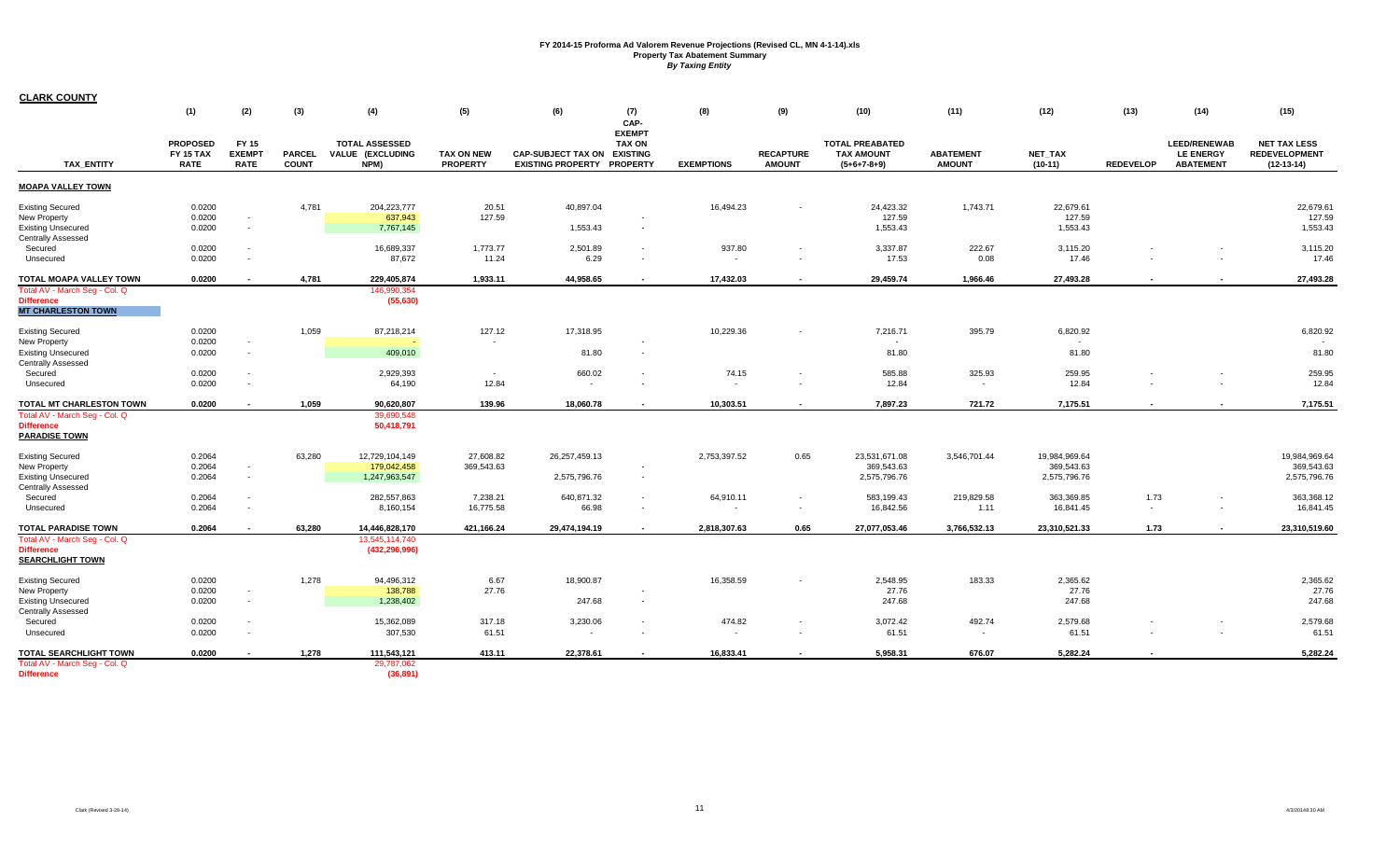|                                                                                                              | (1)                                                | (2)                                   | (3)                           | (4)                                               | (5)                    | (6)                                                            | (7)<br>CAP-                                       | (8)               | (9)                                                  | (10)                                                         | (11)                              | (12)                                    | (13)             | (14)                                                        | (15)                                                        |
|--------------------------------------------------------------------------------------------------------------|----------------------------------------------------|---------------------------------------|-------------------------------|---------------------------------------------------|------------------------|----------------------------------------------------------------|---------------------------------------------------|-------------------|------------------------------------------------------|--------------------------------------------------------------|-----------------------------------|-----------------------------------------|------------------|-------------------------------------------------------------|-------------------------------------------------------------|
| <b>TAX ENTITY</b>                                                                                            | <b>PROPOSED</b><br><b>FY 15 TAX</b><br><b>RATE</b> | FY 15<br><b>EXEMPT</b><br><b>RATE</b> | <b>PARCEL</b><br><b>COUNT</b> | <b>TOTAL ASSESSED</b><br>VALUE (EXCLUDING<br>NPM) | TAX ON NEW<br>PROPERTY | <b>CAP-SUBJECT TAX ON</b><br><b>EXISTING PROPERTY PROPERTY</b> | <b>EXEMPT</b><br><b>TAX ON</b><br><b>EXISTING</b> | <b>EXEMPTIONS</b> | <b>RECAPTURE</b><br><b>AMOUNT</b>                    | <b>TOTAL PREABATED</b><br><b>TAX AMOUNT</b><br>$(5+6+7-8+9)$ | <b>ABATEMENT</b><br><b>AMOUNT</b> | <b>NET TAX</b><br>$(10-11)$             | <b>REDEVELOP</b> | <b>LEED/RENEWAB</b><br><b>LE ENERGY</b><br><b>ABATEMENT</b> | <b>NET TAX LESS</b><br><b>REDEVELOPMENT</b><br>$(12-13-14)$ |
| <b>SPRING VALLEY TOWN</b>                                                                                    |                                                    |                                       |                               |                                                   |                        |                                                                |                                                   |                   |                                                      |                                                              |                                   |                                         |                  |                                                             |                                                             |
| <b>Existing Secured</b><br>New Property<br><b>Existing Unsecured</b><br>Centrally Assessed                   | 0.2064<br>0.2064<br>0.2064                         | $\sim$<br>$\sim$                      | 70,392                        | 5,191,790,498<br>43,985,883<br>119,048,394        | 21,165.15<br>90,786.86 | 10,704,562.35<br>245,715.89                                    | $\sim$<br>$\sim$                                  | 769,177.38        | 80.17                                                | 9,956,630.29<br>90,786.86<br>245,715.89                      | 1,110,040.50                      | 8,846,589.79<br>90,786.86<br>245,715.89 |                  |                                                             | 8,846,589.79<br>90,786.86<br>245,715.89                     |
| Secured<br>Unsecured                                                                                         | 0.2064<br>0.2064                                   | $\sim$<br>$\sim$                      |                               | 175, 193, 551<br>4,025,655                        | 1,807.26<br>8,308.95   | 410,528.82                                                     | $\overline{\phantom{a}}$                          | 50,736.59         | $\overline{\phantom{a}}$<br>$\overline{\phantom{a}}$ | 361,599.49<br>8,308.95                                       | 184,491.36                        | 177,108.13<br>8,308.95                  |                  | $\sim$                                                      | 177,108.13<br>8,308.95                                      |
| TOTAL SPRING VALLEY TOWN                                                                                     | 0.2064                                             |                                       | 70,392                        | 5,534,043,981                                     | 122,068.22             | 11,360,807.06                                                  | $\sim$                                            | 819,913.97        | 80.17                                                | 10,663,041.48                                                | 1,294,531.86                      | 9,368,509.62                            | $\sim$           | $\overline{\phantom{a}}$                                    | 9,368,509.62                                                |
| Total AV - March Seg - Col. Q<br><b>Difference</b><br><b>SUMMERLIN TOWN</b>                                  |                                                    |                                       |                               | 5,155,709,618<br>5,670,904                        |                        |                                                                |                                                   |                   |                                                      |                                                              |                                   |                                         |                  |                                                             |                                                             |
| <b>Existing Secured</b><br>New Property<br><b>Existing Unsecured</b>                                         | 0.2064<br>0.2064<br>0.2064                         | $\sim$<br>$\sim$                      | 12,778                        | 1,931,250,267<br>25,833,344<br>19,255,428         | 18,304.93<br>53,320.02 | 3,970,342.85<br>39,743.20                                      | $\sim$<br>$\sim$                                  | 283,381.15        | $\overline{\phantom{a}}$                             | 3,705,266.63<br>53,320.02<br>39,743.20                       | 501,076.53                        | 3,204,190.10<br>53,320.02<br>39,743.20  |                  |                                                             | 3,204,190.10<br>53,320.02<br>39,743.20                      |
| Centrally Assessed<br>Secured<br>Unsecured                                                                   | 0.2064<br>0.2064                                   | $\sim$<br>$\sim$                      |                               | 42,511,768<br>942,766                             | 205.03<br>1,945.87     | 97,563.41                                                      | $\sim$                                            | 10,024.15         | $\sim$                                               | 87,744.29<br>1,945.87                                        | 42,673.93<br>$\sim$               | 45,070.36<br>1,945.87                   |                  | $\sim$                                                      | 45,070.36<br>1,945.87                                       |
| <b>TOTAL SUMMERLIN TOWN</b>                                                                                  | 0.2064                                             |                                       | 12,778                        | 2,019,793,573                                     | 73,775.85              | 4,107,649.47                                                   | $\sim$                                            | 293,405.30        | $\sim$                                               | 3.888.020.01                                                 | 543,750.46                        | 3,344,269.56                            | $\sim$           | $\blacksquare$                                              | 3,344,269.56                                                |
| Total AV - March Seg - Col. Q<br><b>Difference</b><br><b>SUNRISE MANOR TOWN</b>                              |                                                    |                                       |                               | 1,875,605,743<br>6,890,761                        |                        |                                                                |                                                   |                   |                                                      |                                                              |                                   |                                         |                  |                                                             |                                                             |
| <b>Existing Secured</b><br>New Property<br><b>Existing Unsecured</b><br>Centrally Assessed                   | 0.2064<br>0.2064<br>0.2064                         | $\sim$<br>$\sim$                      | 48,787                        | 2,601,886,491<br>13,271,173<br>108,952,968        | 2,324.88<br>27,391.70  | 5,379,708.83<br>224,878.93                                     | $\sim$                                            | 966,671.34        | 10.14                                                | 4,415,372.51<br>27,391.70<br>224,878.93                      | 739,611.27                        | 3,675,761.24<br>27,391.70<br>224,878.93 |                  |                                                             | 3,675,761.24<br>27,391.70<br>224,878.93                     |
| Secured<br>Unsecured                                                                                         | 0.2064<br>0.2064                                   | $\sim$<br>$\sim$                      |                               | 135,361,790<br>3,007,556                          | 1,225.57<br>6,207.60   | 317,371.45                                                     | $\sim$                                            | 39,210.28         | $\sim$<br>$\blacksquare$                             | 279,386.73<br>6,207.60                                       | 146,221.05<br>$\sim$              | 133,165.69<br>6,207.60                  |                  | $\overline{\phantom{a}}$<br>$\overline{\phantom{a}}$        | 133,165.69<br>6,207.60                                      |
| <b>TOTAL SUNRISE MANOR TOWN</b><br>Total AV - March Seq - Col. Q<br><b>Difference</b><br><b>WHITNEY TOWN</b> | 0.2064                                             |                                       | 48,787                        | 2,862,479,978<br>2,397,615,976<br>(3,484,515)     | 37,149.75              | 5,921,959.20                                                   |                                                   | 1,005,881.62      | 10.14                                                | 4,953,237.47                                                 | 885,832.32                        | 4,067,405.15                            | $\sim$           | $\overline{\phantom{a}}$                                    | 4,067,405.15                                                |
| <b>Existing Secured</b><br>New Property<br><b>Existing Unsecured</b><br>Centrally Assessed                   | 0.2064<br>0.2064<br>0.2064                         | $\sim$<br>$\sim$                      | 13,768                        | 672,776,113<br>10,757,814<br>11,908,436           | 22,204.13              | 1,391,579.38<br>24,579.01                                      | $\overline{\phantom{a}}$<br>$\sim$                | 225,460.71        | $\blacksquare$                                       | 1,166,118.67<br>22,204.13<br>24,579.01                       | 212,581.39                        | 953,537.28<br>22,204.13<br>24,579.01    |                  |                                                             | 953.537.28<br>22,204.13<br>24,579.01                        |
| Secured<br>Unsecured                                                                                         | 0.2064<br>0.2064                                   | $\sim$<br>$\sim$                      |                               | 34,468,718<br>761,572                             | 345.96<br>1,571.88     | 81,204.62                                                      | $\sim$                                            | 10,407.15         | $\overline{\phantom{a}}$                             | 71,143.43<br>1,571.88                                        | 37,093.05                         | 34,050.38<br>1,571.88                   |                  | $\overline{\phantom{a}}$                                    | 34,050.38<br>1,571.88                                       |
| TOTAL WHITNEY TOWN                                                                                           | 0.2064                                             |                                       | 13,768                        | 730,672,652                                       | 24,121.97              | 1,497,363.01                                                   | $\sim$                                            | 235,867.86        | $\sim$                                               | 1,285,617.13                                                 | 249,674.44                        | 1,035,942.68                            | $\sim$           | $\sim$                                                      | 1,035,942.68                                                |
| Total AV - March Seg - Col. Q<br><b>Difference</b>                                                           |                                                    |                                       |                               | 619,650,465<br>1,787,347                          |                        |                                                                |                                                   |                   |                                                      |                                                              |                                   |                                         |                  |                                                             |                                                             |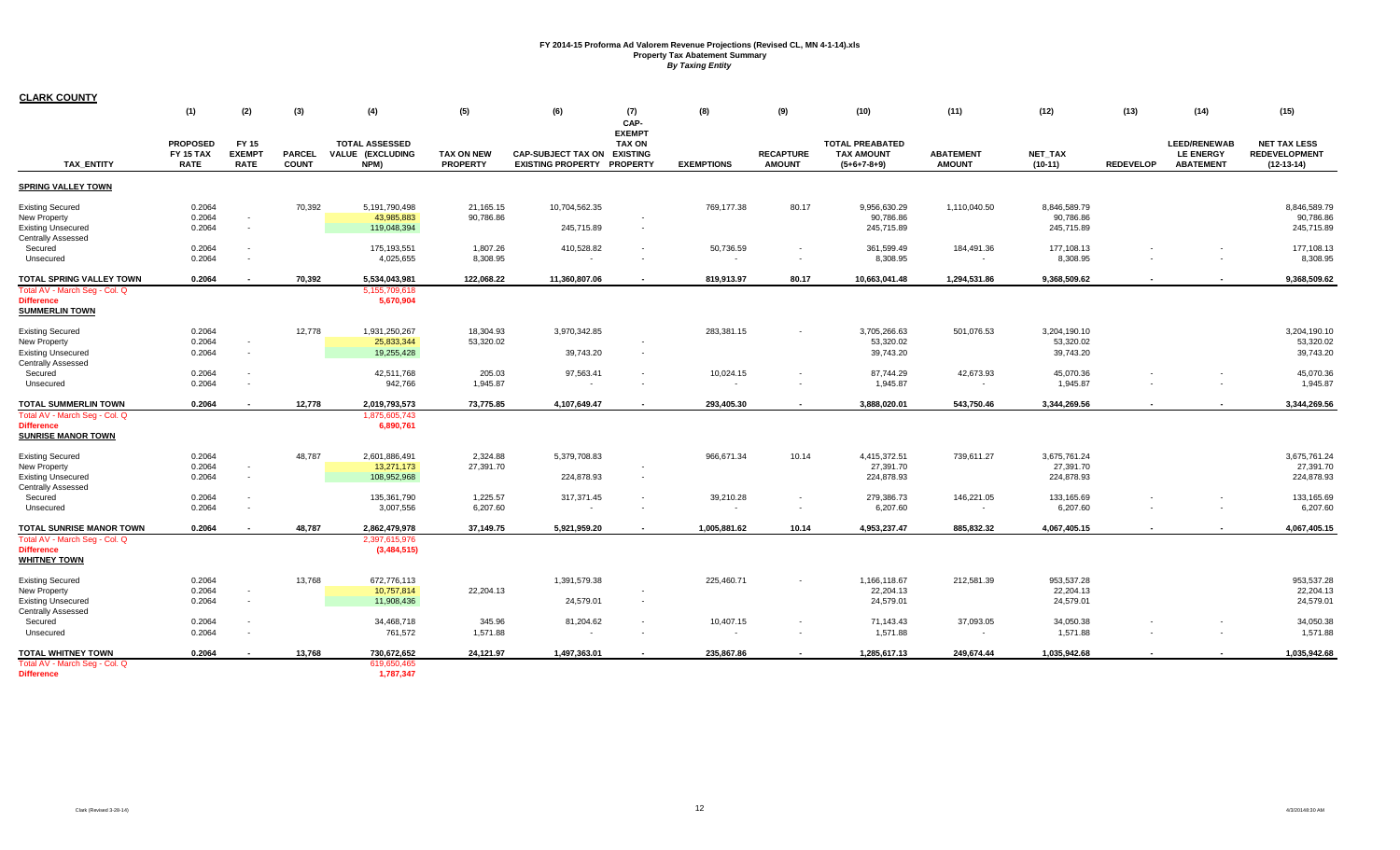|                                   | (1)                                         | (2)                                          | (3)                           | (4)                                               | (5)                                  | (6)                                                            | (7)<br>CAP-                                       | (8)               | (9)                               | (10)                                                         | (11)                              | (12)                        | (13)                     | (14)                                                        | (15)                                                        |
|-----------------------------------|---------------------------------------------|----------------------------------------------|-------------------------------|---------------------------------------------------|--------------------------------------|----------------------------------------------------------------|---------------------------------------------------|-------------------|-----------------------------------|--------------------------------------------------------------|-----------------------------------|-----------------------------|--------------------------|-------------------------------------------------------------|-------------------------------------------------------------|
| <b>TAX ENTITY</b>                 | <b>PROPOSED</b><br>FY 15 TAX<br><b>RATE</b> | <b>FY 15</b><br><b>EXEMPT</b><br><b>RATE</b> | <b>PARCEL</b><br><b>COUNT</b> | <b>TOTAL ASSESSED</b><br>VALUE (EXCLUDING<br>NPM) | <b>TAX ON NEW</b><br><b>PROPERTY</b> | <b>CAP-SUBJECT TAX ON</b><br><b>EXISTING PROPERTY PROPERTY</b> | <b>EXEMPT</b><br><b>TAX ON</b><br><b>EXISTING</b> | <b>EXEMPTIONS</b> | <b>RECAPTURE</b><br><b>AMOUNT</b> | <b>TOTAL PREABATED</b><br><b>TAX AMOUNT</b><br>$(5+6+7-8+9)$ | <b>ABATEMENT</b><br><b>AMOUNT</b> | <b>NET TAX</b><br>$(10-11)$ | <b>REDEVELOP</b>         | <b>LEED/RENEWAB</b><br><b>LE ENERGY</b><br><b>ABATEMENT</b> | <b>NET TAX LESS</b><br><b>REDEVELOPMENT</b><br>$(12-13-14)$ |
| <b>WINCHESTER TOWN</b>            |                                             |                                              |                               |                                                   |                                      |                                                                |                                                   |                   |                                   |                                                              |                                   |                             |                          |                                                             |                                                             |
| <b>Existing Secured</b>           | 0.2064                                      |                                              | 9,245                         | 1,258,787,319                                     |                                      | 2,599,458.00                                                   |                                                   | 170,762.01        | 1,356.29                          | 2,430,052.28                                                 | 372,903.56                        | 2,057,148.72                |                          |                                                             | 2,057,148.72                                                |
| New Property                      | 0.2064                                      | $\sim$                                       |                               | 9,404,751                                         | 19,411.41                            |                                                                |                                                   |                   |                                   | 19,411.41                                                    |                                   | 19,411.41                   |                          |                                                             | 19,411.41                                                   |
| <b>Existing Unsecured</b>         | 0.2064                                      | $\sim$                                       |                               | 69,464,237                                        |                                      | 143,374.19                                                     | $\sim$                                            |                   |                                   | 143,374.19                                                   |                                   | 143,374.19                  |                          |                                                             | 143,374.19                                                  |
| <b>Centrally Assessed</b>         |                                             |                                              |                               |                                                   |                                      |                                                                |                                                   |                   |                                   |                                                              |                                   |                             |                          |                                                             |                                                             |
| Secured                           | 0.2064                                      | $\sim$                                       |                               | 25,042,527                                        | 320.77                               | 58,448.09                                                      | $\sim$                                            | 7,081.08          | $\overline{\phantom{a}}$          | 51,687.77                                                    | 26,626.08                         | 25,061.70                   | 731.73                   | $\overline{\phantom{a}}$                                    | 24,329.97                                                   |
| Unsecured                         | 0.2064                                      | $\sim$                                       |                               | 552,040                                           | 1,132.27                             | 7.14                                                           | $\overline{\phantom{a}}$                          | $\sim$            | $\overline{\phantom{a}}$          | 1,139.41                                                     | 0.09                              | 1,139.32                    | 39.43                    | $\overline{\phantom{a}}$                                    | 1,099.89                                                    |
| <b>TOTAL WINCHESTER TOWN</b>      | 0.2064                                      |                                              | 9,245                         | 1,363,250,873                                     | 20,864.44                            | 2,801,287.41                                                   | $\sim$                                            | 177.843.09        | 1.356.29                          | 2.645.665.06                                                 | 399,529.73                        | 2,246,135.33                | 771.16                   | $\sim$                                                      | 2,245,364.17                                                |
| Total AV - March Seg - Col. Q     |                                             |                                              |                               | 1,058,047,184                                     |                                      |                                                                |                                                   |                   |                                   |                                                              |                                   |                             |                          |                                                             |                                                             |
| <b>Difference</b>                 |                                             |                                              |                               | 222,470,157                                       |                                      |                                                                |                                                   |                   |                                   |                                                              |                                   |                             |                          |                                                             |                                                             |
| <b>BOULDER CITY LIBRARY</b>       |                                             |                                              |                               |                                                   |                                      |                                                                |                                                   |                   |                                   |                                                              |                                   |                             |                          |                                                             |                                                             |
| <b>Existing Secured</b>           | 0.1230                                      |                                              | 7,578                         | 775,451,800                                       |                                      | 895,518.14                                                     |                                                   | 369,344.90        | 5.14                              | 526,178.38                                                   | 100,881.65                        | 425,296.73                  |                          |                                                             | 425,296.73                                                  |
| New Property                      | 0.1230                                      | $\sim$                                       |                               | 2,847,185                                         | 3,502.04                             |                                                                |                                                   |                   |                                   | 3,502.04                                                     |                                   | 3,502.04                    |                          |                                                             | 3,502.04                                                    |
| <b>Existing Unsecured</b>         | 0.1230                                      | $\sim$                                       |                               | 140,979,773                                       |                                      | 173,405.12                                                     | $\sim$                                            |                   |                                   | 173,405.12                                                   |                                   | 173,405.12                  |                          |                                                             | 173,405.12                                                  |
| <b>Centrally Assessed</b>         |                                             |                                              |                               |                                                   |                                      |                                                                |                                                   |                   |                                   |                                                              |                                   |                             |                          |                                                             |                                                             |
| Secured                           | 0.1230                                      | $\sim$                                       |                               | 38,528,286                                        | 4,415.93                             | 52,912.91                                                      | $\overline{\phantom{a}}$                          | 9,939.05          | $\overline{\phantom{a}}$          | 47,389.79                                                    | 18,955.08                         | 28,434.71                   | 783.83                   |                                                             | 27,650.88                                                   |
| Unsecured                         | 0.1230                                      | $\sim$                                       |                               | 854,982                                           | 1,051.63                             |                                                                | $\overline{\phantom{a}}$                          |                   | $\sim$                            | 1,051.63                                                     | $\sim$                            | 1,051.63                    | 17.74                    |                                                             | 1,033.89                                                    |
| TOTAL BOULDER CITY LIBRARY        | 0.1230                                      | $\overline{a}$                               | 7,578                         | 958,662,026                                       | 8,969.60                             | 1,121,836.17                                                   | $\overline{a}$                                    | 379.283.95        | 5.14                              | 751,526.96                                                   | 119,836.73                        | 631,690.23                  | 801.57                   | $\sim$                                                      | 630,888.65                                                  |
| Total AV - March Seg - Col. Q     |                                             |                                              |                               | 609,805,199                                       |                                      |                                                                |                                                   |                   |                                   |                                                              |                                   |                             |                          |                                                             |                                                             |
| <b>Difference</b>                 |                                             |                                              |                               | 48,576,420                                        |                                      |                                                                |                                                   |                   |                                   |                                                              |                                   |                             |                          |                                                             |                                                             |
| <b>BOULDER CITY LIBRARY DEBT</b>  |                                             |                                              |                               |                                                   |                                      |                                                                |                                                   |                   |                                   |                                                              |                                   |                             |                          |                                                             |                                                             |
| <b>Existing Secured</b>           | 0.0800                                      |                                              | 7,259                         | 641,890,127                                       |                                      | 514,591.79                                                     |                                                   | 167,663.44        | 3.34                              | 346,931.69                                                   | 56,833.56                         | 290,098.13                  |                          |                                                             | 290,098.13                                                  |
| New Property                      | 0.0800                                      | $\sim$                                       |                               | 1,953,956                                         | 1,563.17                             |                                                                |                                                   |                   |                                   | 1,563.17                                                     |                                   | 1,563.17                    |                          |                                                             | 1,563.17                                                    |
| <b>Existing Unsecured</b>         | 0.0800                                      | $\sim$                                       |                               | 20,076,394                                        |                                      | 16,061.12                                                      | $\sim$                                            |                   |                                   | 16,061.12                                                    |                                   | 16,061.12                   |                          |                                                             | 16,061.12                                                   |
| <b>Centrally Assessed</b>         |                                             |                                              |                               |                                                   |                                      |                                                                |                                                   |                   |                                   |                                                              |                                   |                             |                          |                                                             |                                                             |
| Secured                           | 0.0800                                      | $\sim$                                       |                               | 18,212,679                                        | 634.85                               | 18,695.88                                                      | $\overline{\phantom{a}}$                          | 4,760.59          | $\sim$                            | 14,570.14                                                    | 5,765.30                          | 8,804.85                    | 373.11                   |                                                             | 8,431.74                                                    |
| Unsecured                         | 0.0800                                      | $\sim$                                       |                               | 331,452                                           | 265.16                               |                                                                |                                                   | $\sim$            | $\overline{\phantom{a}}$          | 265.16                                                       | $\sim$                            | 265.16                      | 9.48                     |                                                             | 255.68                                                      |
| TOTAL BOULDER CITY LIBRARY DE     | 0.0800                                      |                                              | 7,259                         | 682,464,608                                       | 2,463.18                             | 549,348.78                                                     | $\overline{\phantom{a}}$                          | 172,424.03        | 3.34                              | 379,391.27                                                   | 62.598.86                         | 316,792.42                  | 382.59                   | $\overline{\phantom{a}}$                                    | 316,409.83                                                  |
| Total AV - March Seg - Col. Q     |                                             |                                              |                               | 452,953,948                                       |                                      |                                                                |                                                   |                   |                                   |                                                              |                                   |                             |                          |                                                             |                                                             |
| <b>Difference</b>                 |                                             |                                              |                               | 227,355,360                                       |                                      |                                                                |                                                   |                   |                                   |                                                              |                                   |                             |                          |                                                             |                                                             |
| <b>BOULDER CITY REDEVELOPMENT</b> |                                             |                                              |                               |                                                   |                                      |                                                                |                                                   |                   |                                   |                                                              |                                   |                             |                          |                                                             |                                                             |
| <b>Existing Secured</b>           |                                             |                                              | 660                           | 107,280,700                                       |                                      | 982,809.08                                                     |                                                   | 505,213.95        |                                   | 477,595.13                                                   | 23,794.32                         | 453,800.81                  |                          |                                                             | 453,800.81                                                  |
| New Property                      |                                             |                                              |                               |                                                   |                                      |                                                                |                                                   |                   |                                   |                                                              |                                   |                             |                          |                                                             | $\overline{\phantom{a}}$                                    |
| <b>Existing Unsecured</b>         |                                             |                                              |                               |                                                   |                                      |                                                                |                                                   |                   |                                   | $\sim$                                                       |                                   | $\overline{\phantom{a}}$    |                          |                                                             | $\sim$                                                      |
| Centrally Assessed                |                                             |                                              |                               |                                                   |                                      |                                                                |                                                   |                   |                                   |                                                              |                                   |                             |                          |                                                             |                                                             |
| Secured                           |                                             |                                              |                               |                                                   |                                      |                                                                |                                                   |                   |                                   |                                                              |                                   |                             |                          |                                                             |                                                             |
| Unsecured                         |                                             |                                              |                               |                                                   |                                      |                                                                |                                                   |                   |                                   |                                                              |                                   |                             |                          |                                                             |                                                             |
| TOTAL BOULDER CITY REDEVELOF      | $\sim$                                      |                                              | 660                           | 107,280,700                                       |                                      | 982.809.08                                                     | $\overline{a}$                                    | 505,213.95        | $\sim$                            | 477.595.13                                                   | 23,794.32                         | 453,800.81                  | $\overline{\phantom{a}}$ | $\blacksquare$                                              | 453,800.81                                                  |
| Total AV - March Seg - Col. Q     |                                             |                                              |                               | 24,978,935                                        |                                      |                                                                |                                                   |                   |                                   |                                                              |                                   |                             |                          |                                                             |                                                             |
| <b>Difference</b>                 |                                             |                                              |                               | #DIV/0!                                           |                                      |                                                                |                                                   |                   |                                   |                                                              |                                   |                             |                          |                                                             |                                                             |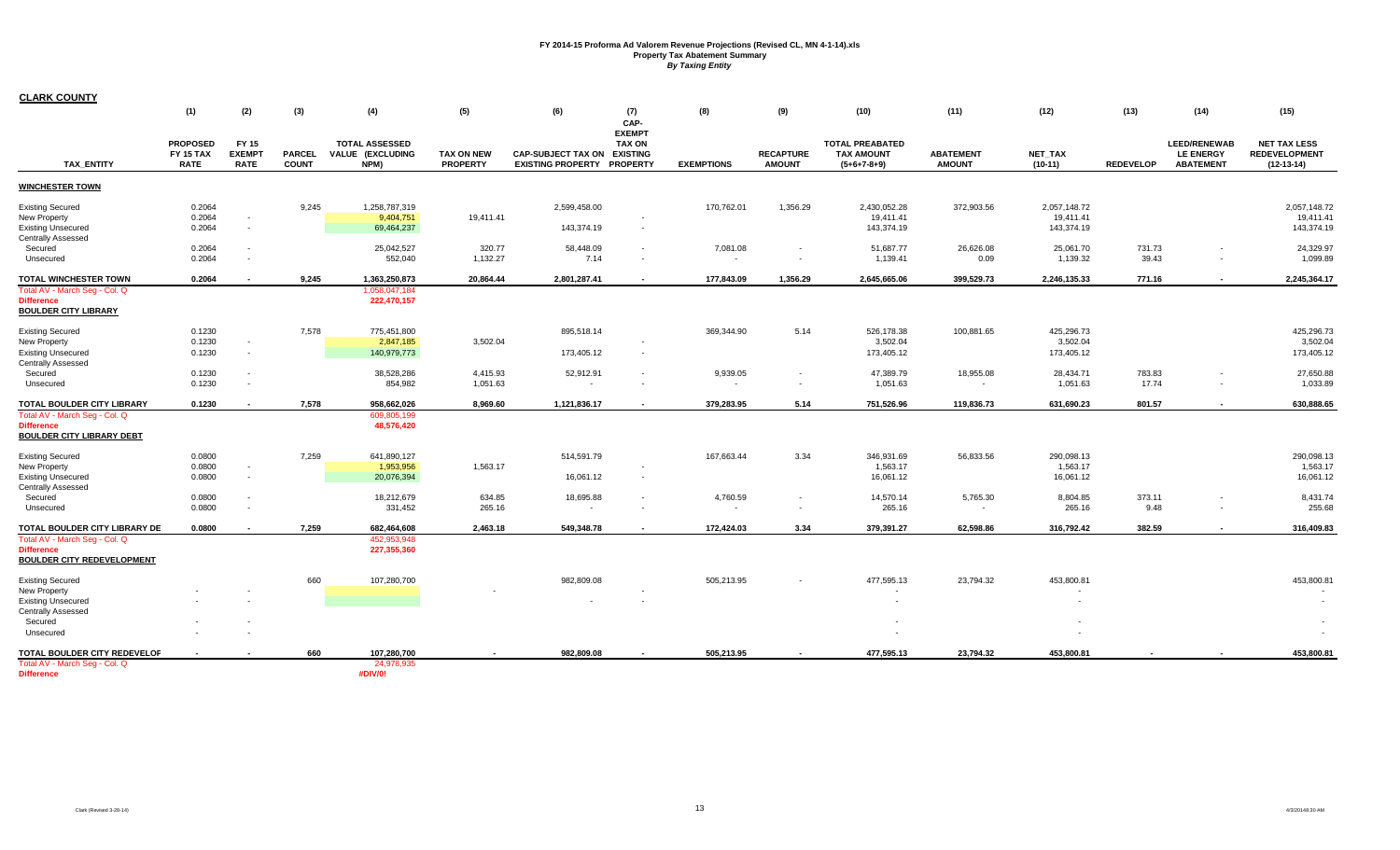|                                        | (1)                                         | (2)                                   | (3)                           | (4)                                               | (5)                                  | (6)                                                       | (7)<br>CAP-                    | (8)                      | (9)                               | (10)                                                         | (11)                              | (12)                        | (13)                     | (14)                                                        | (15)                                                        |
|----------------------------------------|---------------------------------------------|---------------------------------------|-------------------------------|---------------------------------------------------|--------------------------------------|-----------------------------------------------------------|--------------------------------|--------------------------|-----------------------------------|--------------------------------------------------------------|-----------------------------------|-----------------------------|--------------------------|-------------------------------------------------------------|-------------------------------------------------------------|
| <b>TAX ENTITY</b>                      | <b>PROPOSED</b><br>FY 15 TAX<br><b>RATE</b> | FY 15<br><b>EXEMPT</b><br><b>RATE</b> | <b>PARCEL</b><br><b>COUNT</b> | <b>TOTAL ASSESSED</b><br>VALUE (EXCLUDING<br>NPM) | <b>TAX ON NEW</b><br><b>PROPERTY</b> | CAP-SUBJECT TAX ON EXISTING<br>EXISTING PROPERTY PROPERTY | <b>EXEMPT</b><br><b>TAX ON</b> | <b>EXEMPTIONS</b>        | <b>RECAPTURE</b><br><b>AMOUNT</b> | <b>TOTAL PREABATED</b><br><b>TAX AMOUNT</b><br>$(5+6+7-8+9)$ | <b>ABATEMENT</b><br><b>AMOUNT</b> | <b>NET TAX</b><br>$(10-11)$ | <b>REDEVELOP</b>         | <b>LEED/RENEWAB</b><br><b>LE ENERGY</b><br><b>ABATEMENT</b> | <b>NET TAX LESS</b><br><b>REDEVELOPMENT</b><br>$(12-13-14)$ |
| <b>CLARK COUNTY FIRE SERVICE</b>       |                                             |                                       |                               |                                                   |                                      |                                                           |                                |                          |                                   |                                                              |                                   |                             |                          |                                                             |                                                             |
| <b>Existing Secured</b>                | 0.2197                                      |                                       | 302,605                       | 31,824,985,367                                    | 139,129.98                           | 69,834,643.39                                             |                                | 7,392,655.12             | 1,904.76                          | 62,583,023.01                                                | 8,902,582.26                      | 53,680,440.75               |                          |                                                             | 53,680,440.75                                               |
| New Property                           | 0.2197                                      | $\sim$                                |                               | 443,843,304                                       | 975,123.74                           |                                                           |                                |                          |                                   | 975,123.74                                                   |                                   | 975,123.74                  |                          |                                                             | 975,123.74                                                  |
| <b>Existing Unsecured</b>              | 0.2197                                      | $\sim$                                |                               | 1,945,724,680                                     |                                      | 4,274,757.12                                              | $\sim$                         |                          |                                   | 4,274,757.12                                                 |                                   | 4,274,757.12                |                          |                                                             | 4,274,757.12                                                |
| Centrally Assessed                     |                                             |                                       |                               |                                                   |                                      |                                                           |                                |                          |                                   |                                                              |                                   |                             |                          |                                                             |                                                             |
| Secured                                | 0.2197                                      | $\overline{\phantom{a}}$              |                               | 1,009,368,383                                     | 18,507.96                            | 2,482,688.44                                              | $\sim$                         | 283,614.07               | $\sim$                            | 2,217,582.34                                                 | 983,001.60                        | 1,234,580.74                | 780.72                   | $\overline{\phantom{a}}$                                    | 1,233,800.02                                                |
| Unsecured                              | 0.2197                                      | $\sim$                                |                               | 23,987,676                                        | 52,315.22                            | 385.70                                                    | $\sim$                         | $\overline{\phantom{a}}$ | $\overline{\phantom{a}}$          | 52,700.92                                                    | 6.13                              | 52,694.79                   | 41.97                    | $\overline{\phantom{a}}$                                    | 52,652.82                                                   |
| TOTAL CLARK COUNTY FIRE SERVI          | 0.2197                                      |                                       | 302.605                       | 35,247,909,409                                    | 1,185,076.90                         | 76.592.474.66                                             | $\sim$                         | 7.676.269.19             | 1.904.76                          | 70,103,187.13                                                | 9,885,589.99                      | 60,217,597.14               | 822.69                   | $\sim$                                                      | 60.216.774.45                                               |
| Total AV - March Seg - Col. Q          |                                             |                                       |                               | 32,067,263,796                                    |                                      |                                                           |                                |                          |                                   |                                                              |                                   |                             |                          |                                                             |                                                             |
| <b>Difference</b>                      |                                             |                                       |                               | 3,145,705,835                                     |                                      |                                                           |                                |                          |                                   |                                                              |                                   |                             |                          |                                                             |                                                             |
| <b>MOAPA TOWN VOTER OVERRIDE PARKS</b> |                                             |                                       |                               |                                                   |                                      |                                                           |                                |                          |                                   |                                                              |                                   |                             |                          |                                                             |                                                             |
| <b>Existing Secured</b>                | 0.0894                                      |                                       | 1,047                         | 69,113,542                                        |                                      | 61,799.86                                                 |                                | 42,610.86                |                                   | 19,189.00                                                    | 1,188.11                          | 18,000.89                   |                          |                                                             | 18,000.89                                                   |
| New Property                           | 0.0894                                      | $\overline{\phantom{a}}$              |                               | 263,198                                           | 235.30                               |                                                           |                                |                          |                                   | 235.30                                                       |                                   | 235.30                      |                          |                                                             | 235.30                                                      |
| <b>Existing Unsecured</b>              | 0.0894                                      | $\sim$                                |                               | 1,808,309                                         |                                      | 1,616.63                                                  | $\sim$                         |                          |                                   | 1,616.63                                                     |                                   | 1,616.63                    |                          |                                                             | 1,616.63                                                    |
| Centrally Assessed                     |                                             |                                       |                               |                                                   |                                      |                                                           |                                |                          |                                   |                                                              |                                   |                             |                          |                                                             |                                                             |
| Secured                                | 0.0894                                      | $\sim$                                |                               | 29,894,641                                        | 9,149.57                             | 18,484.18                                                 | $\sim$                         | 907.94                   |                                   | 26,725.81                                                    | 1,024.99                          | 25,700.82                   |                          |                                                             | 25,700.82                                                   |
| Unsecured                              | 0.0894                                      | $\sim$                                |                               | 194,529                                           | 117.84                               | 56.07                                                     | $\overline{\phantom{a}}$       |                          | $\overline{\phantom{a}}$          | 173.91                                                       | 37.63                             | 136.28                      |                          | $\overline{\phantom{a}}$                                    | 136.28                                                      |
| TOTAL MOAPA TOWN VOTER OVER            | 0.0894                                      |                                       | 1,047                         | 101,274,218                                       | 9,502.70                             | 81,956.74                                                 | $\sim$                         | 43.518.80                | $\overline{a}$                    | 47.940.64                                                    | 2.250.73                          | 45.689.91                   |                          |                                                             | 45,689.91                                                   |
| Total AV - March Seg - Col. Q          |                                             |                                       |                               | 53,622,311                                        |                                      |                                                           |                                |                          |                                   |                                                              |                                   |                             |                          |                                                             |                                                             |
| <b>Difference</b>                      |                                             |                                       |                               | (11, 247)                                         |                                      |                                                           |                                |                          |                                   |                                                              |                                   |                             |                          |                                                             |                                                             |
| <u>HENDERSON PUBLIC LIBRARY</u>        |                                             |                                       |                               |                                                   |                                      |                                                           |                                |                          |                                   |                                                              |                                   |                             |                          |                                                             |                                                             |
| <b>Existing Secured</b>                | 0.0594                                      |                                       | 111,075                       | 10,059,858,643                                    | 33,809.20                            | 5,774,379.09                                              |                                | 485,529.90               | 756.26                            | 5,323,414.65                                                 | 934,937.05                        | 4,388,477.60                |                          |                                                             | 4,388,477.60                                                |
| New Property                           | 0.0594                                      | $\sim$                                |                               | 29,477,280                                        | 17,509.50                            |                                                           |                                |                          |                                   | 17,509.50                                                    |                                   | 17,509.50                   |                          |                                                             | 17,509.50                                                   |
| <b>Existing Unsecured</b>              | 0.0594                                      | $\sim$                                |                               | 283,608,054                                       |                                      | 168,463.18                                                | $\sim$                         |                          |                                   | 168,463.18                                                   |                                   | 168,463.18                  |                          |                                                             | 168,463.18                                                  |
| Centrally Assessed                     |                                             |                                       |                               |                                                   |                                      |                                                           |                                |                          |                                   |                                                              |                                   |                             |                          |                                                             |                                                             |
| Secured                                | 0.0594                                      | $\sim$                                |                               | 340,125,806                                       | 887.58                               | 231,429.30                                                | $\sim$                         | 30,282.15                | $\overline{\phantom{a}}$          | 202,034.73                                                   | 114,242.16                        | 87,792.57                   | 2,536.02                 |                                                             | 85,256.55                                                   |
| Unsecured                              | 0.0594                                      | $\sim$                                |                               | 7,637,272                                         | 4,523.50                             | 13.04                                                     | $\overline{\phantom{a}}$       | $\overline{\phantom{a}}$ | $\blacksquare$                    | 4,536.54                                                     | 0.17                              | 4,536.37                    | 139.33                   |                                                             | 4,397.04                                                    |
| TOTAL HENDERSON PUBLIC LIBRA           | 0.0594                                      | $\overline{\phantom{a}}$              | 111,075                       | 10,720,707,054                                    | 56,729.79                            | 6,174,284.61                                              | $\sim$                         | 515,812.05               | 756.26                            | 5,715,958.61                                                 | 1,049,179.38                      | 4,666,779.23                | 2,675.36                 | $\overline{\phantom{a}}$                                    | 4,664,103.87                                                |
| Total AV - March Seg - Col. Q          |                                             |                                       |                               | 9,599,639,616                                     |                                      |                                                           |                                |                          |                                   |                                                              |                                   |                             |                          |                                                             |                                                             |
| <b>Difference</b>                      |                                             |                                       |                               | 303,677,034                                       |                                      |                                                           |                                |                          |                                   |                                                              |                                   |                             |                          |                                                             |                                                             |
| <b>HENDERSON REDEVELOPMENT</b>         |                                             |                                       |                               |                                                   |                                      |                                                           |                                |                          |                                   |                                                              |                                   |                             |                          |                                                             |                                                             |
| <b>Existing Secured</b>                |                                             |                                       | 10,408                        | 774,852,531                                       | 27,246.97                            | 7,100,251.37                                              |                                | 1,482,077.92             |                                   | 5,645,420.42                                                 | 611,364.57                        | 5,034,055.85                |                          |                                                             | 5,034,055.85                                                |
| New Property                           |                                             |                                       |                               |                                                   |                                      |                                                           |                                |                          |                                   |                                                              |                                   |                             |                          |                                                             | $\overline{\phantom{a}}$                                    |
| <b>Existing Unsecured</b>              |                                             |                                       |                               |                                                   |                                      |                                                           |                                |                          |                                   | $\sim$                                                       |                                   |                             |                          |                                                             |                                                             |
| <b>Centrally Assessed</b>              |                                             |                                       |                               |                                                   |                                      |                                                           |                                |                          |                                   |                                                              |                                   |                             |                          |                                                             |                                                             |
| Secured                                |                                             |                                       |                               |                                                   |                                      |                                                           |                                |                          |                                   |                                                              |                                   |                             |                          |                                                             |                                                             |
| Unsecured                              |                                             |                                       |                               |                                                   |                                      |                                                           |                                |                          |                                   |                                                              |                                   |                             |                          |                                                             |                                                             |
| TOTAL HENDERSON REDEVELOPM             |                                             | $\overline{a}$                        | 10,408                        | 774,852,531                                       | 27,246.97                            | 7,100,251.37                                              | $\overline{a}$                 | 1,482,077.92             | $\sim$                            | 5.645.420.42                                                 | 611,364.57                        | 5.034.055.85                | $\overline{\phantom{a}}$ |                                                             | 5,034,055.85                                                |
| Total AV - March Seg - Col. Q          |                                             |                                       |                               | 274,918,433                                       |                                      |                                                           |                                |                          |                                   |                                                              |                                   |                             |                          |                                                             |                                                             |
| <b>Difference</b>                      |                                             |                                       |                               | #DIV/0!                                           |                                      |                                                           |                                |                          |                                   |                                                              |                                   |                             |                          |                                                             |                                                             |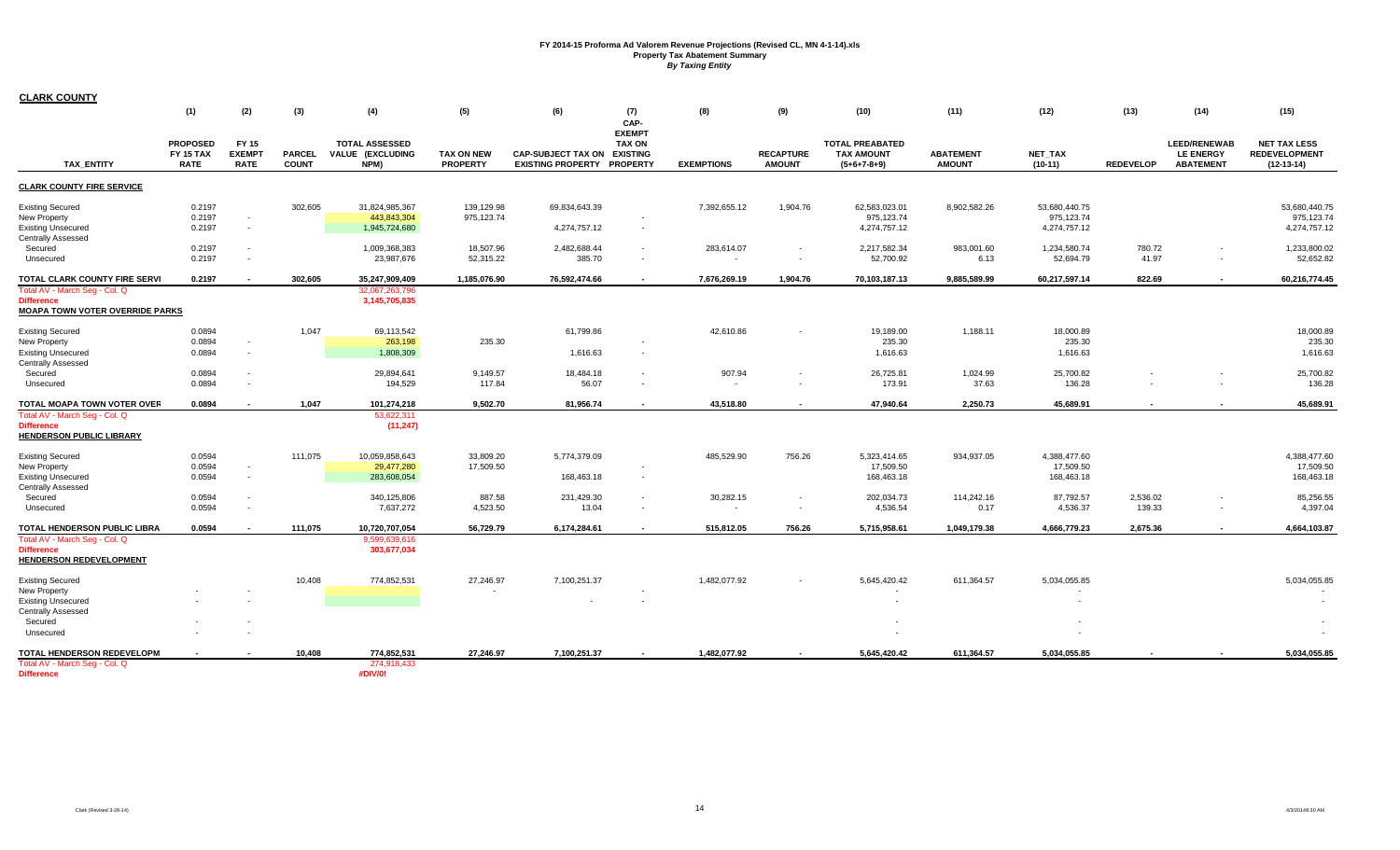|                                                                                                                      | (1)                                         | (2)                                   | (3)                           | (4)                                               | (5)                           | (6)                                                            | (7)<br>CAP-                                       | (8)                         | (9)                                                  | (10)                                                         | (11)                              | (12)                                          | (13)                  | (14)                                                        | (15)                                                        |
|----------------------------------------------------------------------------------------------------------------------|---------------------------------------------|---------------------------------------|-------------------------------|---------------------------------------------------|-------------------------------|----------------------------------------------------------------|---------------------------------------------------|-----------------------------|------------------------------------------------------|--------------------------------------------------------------|-----------------------------------|-----------------------------------------------|-----------------------|-------------------------------------------------------------|-------------------------------------------------------------|
| <b>TAX ENTITY</b>                                                                                                    | <b>PROPOSED</b><br>FY 15 TAX<br><b>RATE</b> | FY 15<br><b>EXEMPT</b><br><b>RATE</b> | <b>PARCEL</b><br><b>COUNT</b> | <b>TOTAL ASSESSED</b><br>VALUE (EXCLUDING<br>NPM) | <b>TAX ON NEW</b><br>PROPERTY | <b>CAP-SUBJECT TAX ON</b><br><b>EXISTING PROPERTY PROPERTY</b> | <b>EXEMPT</b><br><b>TAX ON</b><br><b>EXISTING</b> | <b>EXEMPTIONS</b>           | <b>RECAPTURE</b><br><b>AMOUNT</b>                    | <b>TOTAL PREABATED</b><br><b>TAX AMOUNT</b><br>$(5+6+7-8+9)$ | <b>ABATEMENT</b><br><b>AMOUNT</b> | <b>NET TAX</b><br>$(10-11)$                   | <b>REDEVELOP</b>      | <b>LEED/RENEWAB</b><br><b>LE ENERGY</b><br><b>ABATEMENT</b> | <b>NET TAX LESS</b><br><b>REDEVELOPMENT</b><br>$(12-13-14)$ |
| <b>LAS VEGAS/CLARK COUNTY LIBRARY</b>                                                                                |                                             |                                       |                               |                                                   |                               |                                                                |                                                   |                             |                                                      |                                                              |                                   |                                               |                       |                                                             |                                                             |
| <b>Existing Secured</b><br>New Property<br><b>Existing Unsecured</b><br>Centrally Assessed                           | 0.0942<br>0.0942<br>0.0942                  | $\sim$<br>$\sim$                      | 536,244                       | 51,244,194,494<br>530,019,134<br>2,388,475,244    | 99,790.20<br>499,278.02       | 47,390,185.49<br>2,249,943.68                                  | $\sim$                                            | 7,302,977.42                | 909.82                                               | 40,187,908.09<br>499,278.02<br>2,249,943.68                  | 7,535,527.14                      | 32,652,380.95<br>499,278.02<br>2,249,943.68   |                       |                                                             | 32,652,380.95<br>499,278.02<br>2,249,943.68                 |
| Secured<br>Unsecured                                                                                                 | 0.0942<br>0.0942                            | $\sim$                                |                               | 2,073,104,731<br>46,096,187                       | 99,552.64<br>43,066.66        | 2,144,958.59<br>355.94                                         | $\sim$<br>$\overline{\phantom{a}}$                | 291,646.57                  | $\overline{\phantom{a}}$<br>$\overline{\phantom{a}}$ | 1,952,864.66<br>43,422.61                                    | 990,224.57<br>5.59                | 962,640.08<br>43,417.02                       | 7,481.22<br>367.51    | 2,805.68<br>2,512.75                                        | 952,353.19<br>40,536.76                                     |
| TOTAL LAS VEGAS/CLARK COUNT\                                                                                         | 0.0942                                      |                                       | 536,244                       | 56,281,889,791                                    | 741,687.52                    | 51,785,443.70                                                  |                                                   | 7,594,623.99                | 909.82                                               | 44,933,417.06                                                | 8,525,757.30                      | 36,407,659.76                                 | 7,848.73              | 5,318.42                                                    | 36,394,492.61                                               |
| Total AV - March Seg - Col. Q<br><b>Difference</b><br><b>LVMPD MANPOWER (LV)</b>                                     |                                             |                                       |                               | 47,881,915,087<br>647,344,746                     |                               |                                                                |                                                   |                             |                                                      |                                                              |                                   |                                               |                       |                                                             |                                                             |
| <b>Existing Secured</b><br>New Property<br><b>Existing Unsecured</b><br>Centrally Assessed                           | 0.2800<br>0.2800<br>0.2800                  | $\sim$<br>$\sim$                      | 198,410                       | 14,934,428,425<br>57,640,661<br>305,436,041       | 109,802.92<br>161,393.85      | 41,149,781.72<br>855,220.91                                    | $\overline{\phantom{a}}$<br>$\sim$                | 4,081,918.06                | 136.10                                               | 37.177.802.68<br>161,393.85<br>855,220.91                    | 4,572,628.68                      | 32.605.174.00<br>161,393.85<br>855,220.91     |                       |                                                             | 32.605.174.00<br>161,393.85<br>855,220.91                   |
| Secured<br>Unsecured                                                                                                 | 0.2800<br>0.2800                            | $\sim$<br>$\sim$                      |                               | 530,804,078<br>11,648,766                         | 6,870.81<br>32,580.80         | 1,676,745.55<br>35.75                                          | $\sim$<br>$\sim$                                  | 197,364.94                  | $\overline{\phantom{a}}$<br>$\overline{\phantom{a}}$ | 1,486,251.42<br>32,616.55                                    | 776,264.87<br>0.50                | 709,986.55<br>32,616.05                       | 24.455.33<br>1,038.88 | $\overline{\phantom{a}}$                                    | 685,531.22<br>31,577.17                                     |
| TOTAL LVMPD MANPOWER (LV)                                                                                            | 0.2800                                      |                                       | 198,410                       | 14,934,428,425                                    | 310.648.38                    | 43.681.783.93                                                  | $\sim$                                            | 4.279.283.00                | 136.10                                               | 39,713,285.41                                                | 5.348.894.05                      | 34,364,391.36                                 | 25.494.21             | $\sim$                                                      | 34,338,897.15                                               |
| Total AV - March Seg - Col. Q<br><b>Difference</b><br><b>LVMPD MANPOWER (CO)</b>                                     |                                             |                                       |                               | 15,424,480,529<br>(1,947,879,983)                 |                               |                                                                |                                                   |                             |                                                      |                                                              |                                   |                                               |                       |                                                             |                                                             |
| <b>Existing Secured</b><br>New Property<br><b>Existing Unsecured</b><br>Centrally Assessed                           | 0.2800<br>0.2800<br>0.2800                  | $\sim$<br>$\sim$                      | 325,739                       | 35,588,842,933<br>462,651,989<br>2,071,563,129    | 180,625.42<br>1,295,425.57    | 99,541,145.74<br>5,800,376.76                                  | $\sim$                                            | 18,018,793.17<br>852,294.86 | 2,576.85                                             | 81,705,554.84<br>1,295,425.57<br>4,948,081.90                | 11,540,186.10                     | 70,165,368.74<br>1,295,425.57<br>4,948,081.90 |                       |                                                             | 70,165,368.74<br>1,295,425.57<br>4,948,081.90               |
| Secured<br>Unsecured                                                                                                 | 0.2800<br>0.2800                            | $\sim$<br>$\sim$                      |                               | 1,537,309,505<br>34,447,247                       | 289,035.84<br>95,430.03       | 4,684,664.68<br>1,022.26                                       | $\sim$<br>$\sim$                                  | 669,233.90                  | $\overline{\phantom{a}}$<br>$\overline{\phantom{a}}$ | 4,304,466.61<br>96,452.29                                    | 1,620,438.18<br>16.03             | 2,684,028.44<br>96,436.27                     | 995.01<br>53.49       | 8,339.58<br>7,468.89                                        | 2,674,693.85<br>88,913.88                                   |
| <b>TOTAL LVMPD MANPOWER (CO)</b><br>Total AV - March Seq - Col. Q<br><b>Difference</b><br><b>LVMPD EMERGENCY 911</b> | 0.2800                                      |                                       | 325,739                       | 39,694,814,802<br>31,872,226,977<br>1,387,304,550 | 1,860,516.86                  | 110,027,209.44                                                 |                                                   | 19.540.321.93               | 2.576.85                                             | 92.349.981.22                                                | 13.160.640.30                     | 79,189,340.92                                 | 1.048.50              | 15,808.47                                                   | 79,172,483.94                                               |
| <b>Existing Secured</b><br>New Property<br><b>Existing Unsecured</b><br>Centrally Assessed                           | 0.0050<br>0.0050<br>0.0050                  | $\sim$<br>$\sim$                      | 514,118                       | 47,838,544,061<br>630,313,209<br>2,261,726,966    | 5,092.38<br>31,515.66         | 2,350,265.53<br>113,086.35                                     | $\sim$                                            | 263,028.22                  | 47.83                                                | 2,092,377.52<br>31,515.66<br>113,086.35                      | 283,792.20                        | 1,808,585.32<br>31,515.66<br>113,086.35       |                       |                                                             | 1,808,585.32<br>31,515.66<br>113,086.35                     |
| Secured<br>Unsecured                                                                                                 | 0.0050<br>0.0050                            | $\sim$<br>$\sim$                      |                               | 1,591,603,966<br>37,024,367                       | 1,085.73<br>1,839.90          | 89,084.32<br>11.31                                             | $\sim$<br>$\sim$                                  | 10,589.85                   | $\overline{\phantom{a}}$<br>$\overline{\phantom{a}}$ | 79,580.20<br>1,851.22                                        | 37,307.05<br>0.18                 | 42,273.15<br>1,851.04                         | 454.50<br>19.51       |                                                             | 41,818.66<br>1,831.53                                       |
| <b>TOTAL LVMPD EMERGENCY 911</b>                                                                                     | 0.0050                                      |                                       | 514.118                       | 52,359,212,569                                    | 39.533.67                     | 2.552.447.51                                                   |                                                   | 273.618.07                  | 47.83                                                | 2.318.410.95                                                 | 321.099.42                        | 1,997,311.52                                  | 474.00                |                                                             | 1,996,837.52                                                |
| Total AV - March Seg - Col. Q<br><b>Difference</b>                                                                   |                                             |                                       |                               | 46,584,947,016<br>513,701,153                     |                               |                                                                |                                                   |                             |                                                      |                                                              |                                   |                                               |                       |                                                             |                                                             |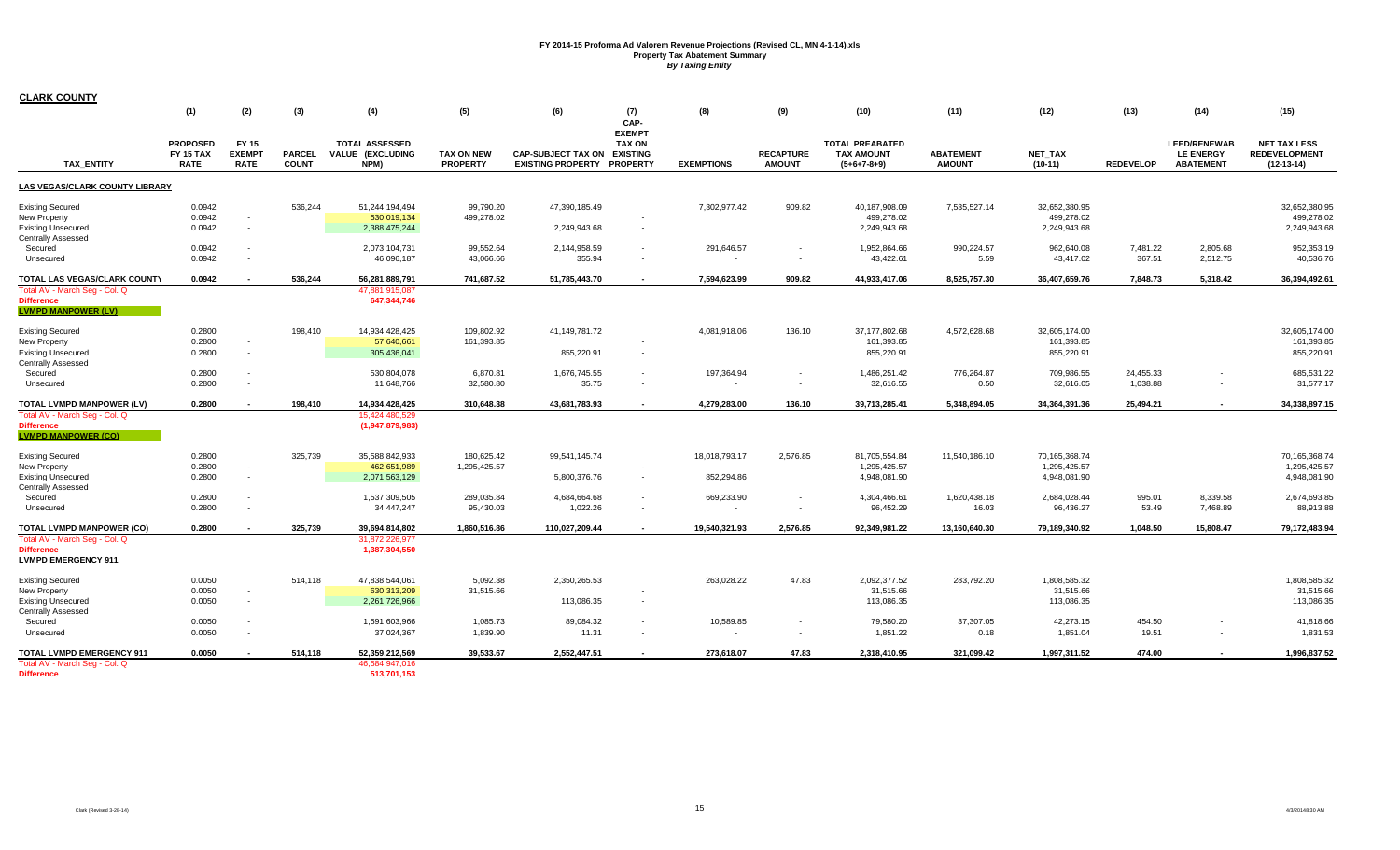|                                                    | (1)                                                | (2)                                   | (3)                           | (4)                                               | (5)                    | (6)                                                            | (7)<br>CAP-                                       | (8)               | (9)                               | (10)                                                         | (11)                              | (12)                        | (13)             | (14)                                                        | (15)                                                        |
|----------------------------------------------------|----------------------------------------------------|---------------------------------------|-------------------------------|---------------------------------------------------|------------------------|----------------------------------------------------------------|---------------------------------------------------|-------------------|-----------------------------------|--------------------------------------------------------------|-----------------------------------|-----------------------------|------------------|-------------------------------------------------------------|-------------------------------------------------------------|
| <b>TAX ENTITY</b>                                  | <b>PROPOSED</b><br><b>FY 15 TAX</b><br><b>RATE</b> | FY 15<br><b>EXEMPT</b><br><b>RATE</b> | <b>PARCEL</b><br><b>COUNT</b> | <b>TOTAL ASSESSED</b><br>VALUE (EXCLUDING<br>NPM) | TAX ON NEW<br>PROPERTY | <b>CAP-SUBJECT TAX ON</b><br><b>EXISTING PROPERTY PROPERTY</b> | <b>EXEMPT</b><br><b>TAX ON</b><br><b>EXISTING</b> | <b>EXEMPTIONS</b> | <b>RECAPTURE</b><br><b>AMOUNT</b> | <b>TOTAL PREABATED</b><br><b>TAX AMOUNT</b><br>$(5+6+7-8+9)$ | <b>ABATEMENT</b><br><b>AMOUNT</b> | <b>NET TAX</b><br>$(10-11)$ | <b>REDEVELOP</b> | <b>LEED/RENEWAB</b><br><b>LE ENERGY</b><br><b>ABATEMENT</b> | <b>NET TAX LESS</b><br><b>REDEVELOPMENT</b><br>$(12-13-14)$ |
| <b>LAS VEGAS REDEVELOPMENT</b>                     |                                                    |                                       |                               |                                                   |                        |                                                                |                                                   |                   |                                   |                                                              |                                   |                             |                  |                                                             |                                                             |
| <b>Existing Secured</b>                            |                                                    |                                       | 7,723                         | 1,658,930,398                                     | 40,385.13              | 19,427,513.03                                                  |                                                   | 5,824,021.13      | 107.04                            | 13,643,984.07                                                | 1,765,971.54                      | 11,878,012.53               |                  |                                                             | 11,878,012.53                                               |
| New Property                                       |                                                    |                                       |                               |                                                   |                        |                                                                |                                                   |                   |                                   |                                                              |                                   |                             |                  |                                                             |                                                             |
| <b>Existing Unsecured</b>                          |                                                    |                                       |                               |                                                   |                        |                                                                |                                                   |                   |                                   |                                                              |                                   |                             |                  |                                                             | $\overline{\phantom{a}}$                                    |
| Centrally Assessed                                 |                                                    |                                       |                               |                                                   |                        |                                                                |                                                   |                   |                                   |                                                              |                                   |                             |                  |                                                             |                                                             |
| Secured                                            |                                                    |                                       |                               |                                                   |                        |                                                                |                                                   |                   |                                   |                                                              |                                   |                             |                  |                                                             |                                                             |
| Unsecured                                          |                                                    |                                       |                               |                                                   |                        |                                                                |                                                   |                   |                                   |                                                              |                                   |                             |                  |                                                             |                                                             |
| TOTAL LAS VEGAS REDEVELOPME                        |                                                    |                                       | 7,723                         | 1,658,930,398                                     | 40,385.13              | 19,427,513.03                                                  |                                                   | 5,824,021.13      | 107.04                            | 13,643,984.07                                                | 1,765,971.54                      | 11,878,012.53               |                  |                                                             | 11,878,012.53                                               |
| Total AV - March Seg - Col. Q                      |                                                    |                                       |                               | 587,093,184                                       |                        |                                                                |                                                   |                   |                                   |                                                              |                                   |                             |                  |                                                             |                                                             |
| <b>Difference</b><br><b>MESQUITE REDEVELOPMENT</b> |                                                    |                                       |                               | #DIV/0!                                           |                        |                                                                |                                                   |                   |                                   |                                                              |                                   |                             |                  |                                                             |                                                             |
| <b>Existing Secured</b>                            |                                                    |                                       | 1,014                         | 139,663,629                                       |                        | 2,289,124.23                                                   |                                                   | 92,409.66         |                                   | 2,196,714.57                                                 | 175,233.54                        | 2,021,481.03                |                  |                                                             | 2,021,481.03                                                |
| New Property                                       |                                                    |                                       |                               |                                                   |                        |                                                                |                                                   |                   |                                   |                                                              |                                   |                             |                  |                                                             |                                                             |
| <b>Existing Unsecured</b>                          |                                                    |                                       |                               |                                                   |                        |                                                                |                                                   |                   |                                   |                                                              |                                   |                             |                  |                                                             |                                                             |
| Centrally Assessed                                 |                                                    |                                       |                               |                                                   |                        |                                                                |                                                   |                   |                                   |                                                              |                                   |                             |                  |                                                             |                                                             |
| Secured                                            |                                                    |                                       |                               |                                                   |                        |                                                                |                                                   |                   |                                   |                                                              |                                   |                             |                  |                                                             |                                                             |
| Unsecured                                          |                                                    |                                       |                               |                                                   |                        |                                                                |                                                   |                   |                                   |                                                              |                                   |                             |                  |                                                             |                                                             |
| TOTAL MESQUITE REDEVELOPMEN                        | $\sim$                                             |                                       | 1,014                         | 139,663,629                                       |                        | 2,289,124.23                                                   |                                                   | 92,409.66         | $\sim$                            | 2,196,714.57                                                 | 175,233.54                        | 2,021,481.03                |                  | $\sim$                                                      | 2,021,481.03                                                |
| Total AV - March Seg - Col. Q                      |                                                    |                                       |                               | 103,395,248                                       |                        |                                                                |                                                   |                   |                                   |                                                              |                                   |                             |                  |                                                             |                                                             |
| <b>Difference</b><br><b>MT CHARLESTON FIRE</b>     |                                                    |                                       |                               | #DIV/0!                                           |                        |                                                                |                                                   |                   |                                   |                                                              |                                   |                             |                  |                                                             |                                                             |
| <b>Existing Secured</b>                            | 0.8813                                             |                                       | 1,144                         | 94,044,080                                        | 5,601.40               | 823,294.82                                                     |                                                   | 509,074.58        |                                   | 319,821.64                                                   | 17,440.79                         | 302,380.85                  |                  |                                                             | 302,380.85                                                  |
| New Property                                       | 0.8813                                             |                                       |                               |                                                   |                        |                                                                |                                                   |                   |                                   |                                                              |                                   |                             |                  |                                                             |                                                             |
| <b>Existing Unsecured</b>                          | 0.8813                                             | $\sim$                                |                               | 411,743                                           |                        | 3,628.69                                                       | $\sim$                                            |                   |                                   | 3,628.69                                                     |                                   | 3,628.69                    |                  |                                                             | 3,628.69                                                    |
| Centrally Assessed                                 |                                                    |                                       |                               |                                                   |                        |                                                                |                                                   |                   |                                   |                                                              |                                   |                             |                  |                                                             |                                                             |
| Secured                                            | 0.8813                                             |                                       |                               | 3,116,068                                         | $\sim$                 | 30,937.36                                                      |                                                   | 3,475.45          |                                   | 27,461.90                                                    | 15,276.50                         | 12,185.40                   |                  | $\sim$                                                      | 12,185.40                                                   |
| Unsecured                                          | 0.8813                                             |                                       |                               | 68,281                                            | 601.76                 |                                                                |                                                   | $\sim$            | $\sim$                            | 601.76                                                       | $\sim$                            | 601.76                      |                  | $\sim$                                                      | 601.76                                                      |
| TOTAL MT CHARLESTON FIRE                           | 0.8813                                             |                                       | 1,144                         | 97,640,171                                        | 6,203.16               | 857,860.87                                                     |                                                   | 512,550.03        | $\overline{a}$                    | 351,513.99                                                   | 32,717.29                         | 318,796.70                  |                  |                                                             | 318,796.70                                                  |
| Total AV - March Seg - Col. Q                      |                                                    |                                       |                               | 40.092.260                                        |                        |                                                                |                                                   |                   |                                   |                                                              |                                   |                             |                  |                                                             |                                                             |
| <b>Difference</b>                                  |                                                    |                                       |                               | (216, 140)                                        |                        |                                                                |                                                   |                   |                                   |                                                              |                                   |                             |                  |                                                             |                                                             |
| <b>NORTH LAS VEGAS CITY LIBRARY</b>                |                                                    |                                       |                               |                                                   |                        |                                                                |                                                   |                   |                                   |                                                              |                                   |                             |                  |                                                             |                                                             |
| <b>Existing Secured</b>                            | 0.0632                                             |                                       | 77,460                        | 4,960,765,785                                     | 13,763.52              | 3,096,298.60                                                   |                                                   | 495,785.90        | 87.48                             | 2,614,363.70                                                 | 412,887.17                        | 2,201,476.53                |                  |                                                             | 2,201,476.53                                                |
| <b>New Property</b>                                | 0.0632                                             | $\sim$                                |                               | 34,815,481                                        | 22,003.38              |                                                                |                                                   |                   |                                   | 22,003.38                                                    |                                   | 22,003.38                   |                  |                                                             | 22,003.38                                                   |
| <b>Existing Unsecured</b>                          | 0.0632                                             | $\sim$                                |                               | 301,472,001                                       |                        | 190,530.30                                                     | $\sim$                                            |                   |                                   | 190,530.30                                                   |                                   | 190,530.30                  |                  |                                                             | 190,530.30                                                  |
| Centrally Assessed                                 |                                                    |                                       |                               |                                                   |                        |                                                                |                                                   |                   |                                   |                                                              |                                   |                             |                  |                                                             |                                                             |
| Secured                                            | 0.0632                                             | $\sim$                                |                               | 247,768,928                                       | 761.34                 | 174,606.79                                                     | $\sim$                                            | 18,778.16         | $\sim$                            | 156,589.96                                                   | 76,639.72                         | 79,950.24                   | 736.58           |                                                             | 79,213.65                                                   |
| Unsecured                                          | 0.0632                                             |                                       |                               | 5,371,534                                         | 3,360.48               | 34.32                                                          | $\overline{\phantom{a}}$                          |                   | $\sim$                            | 3,394.81                                                     | 0.54                              | 3,394.27                    | 35.68            |                                                             | 3,358.59                                                    |
| TOTAL NORTH LAS VEGAS CITY LIE                     | 0.0632                                             |                                       | 77,460                        | 5,550,193,729                                     | 39,888.73              | 3,461,470.02                                                   | $\overline{\phantom{a}}$                          | 514,564.06        | 87.48                             | 2,986,882.16                                                 | 489,527.43                        | 2,497,354.73                | 772.26           | $\sim$                                                      | 2,496,582.47                                                |
| Total AV - March Seg - Col. Q                      |                                                    |                                       |                               | 4,730,877,154                                     |                        |                                                                |                                                   |                   |                                   |                                                              |                                   |                             |                  |                                                             |                                                             |
| <b>Difference</b>                                  |                                                    |                                       |                               | 34,845,214                                        |                        |                                                                |                                                   |                   |                                   |                                                              |                                   |                             |                  |                                                             |                                                             |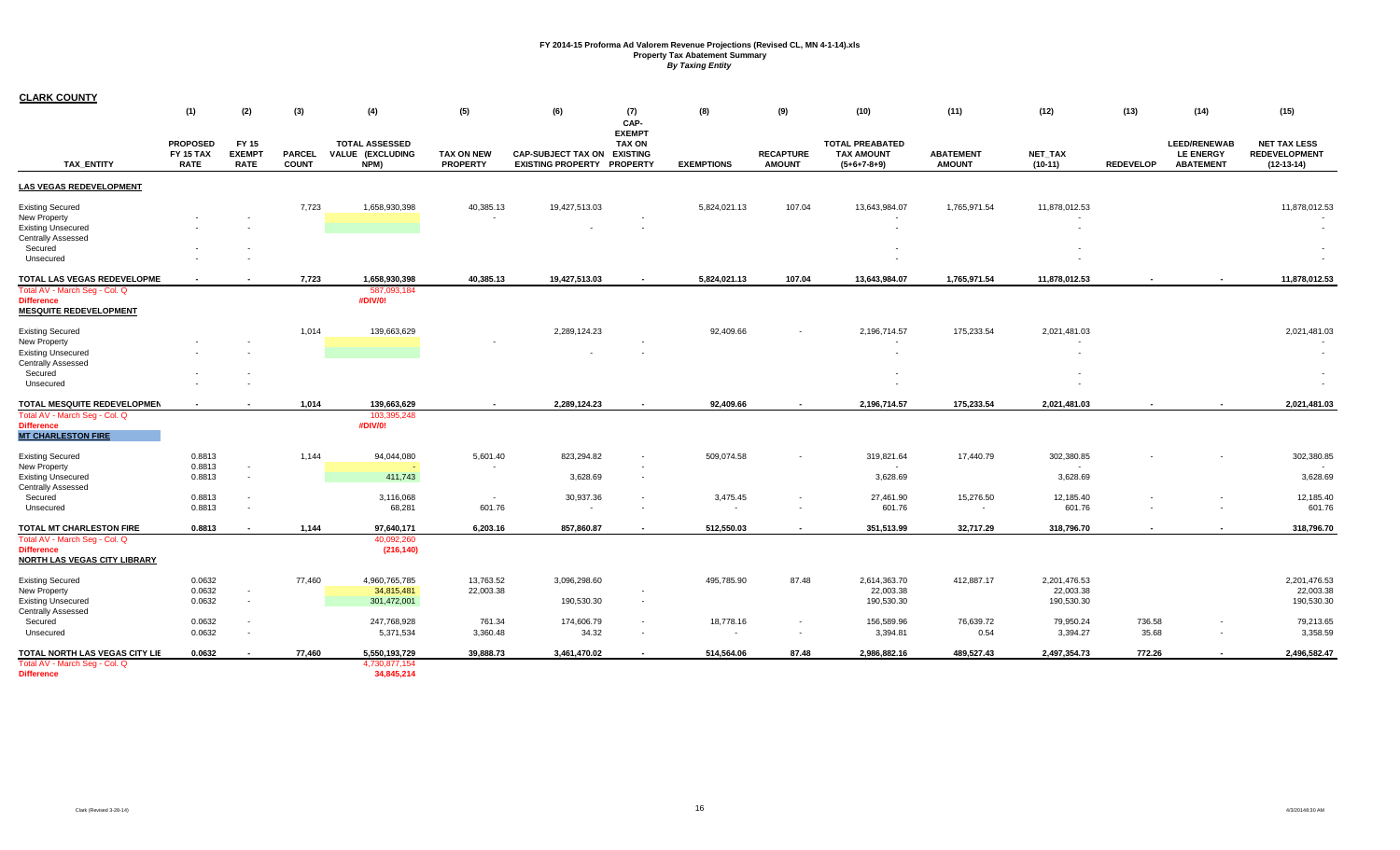**CLARK COUNTY**

|                                                                                                                                | (1)                                         | (2)                                   | (3)                           | (4)                                               | (5)                                  | (6)                                                   | (7)<br>CAP-                                                          | (8)                | (9)                               | (10)                                                         | (11)                              | (12)                                                                                             | (13)             | (14)                                                        | (15)                                                        |
|--------------------------------------------------------------------------------------------------------------------------------|---------------------------------------------|---------------------------------------|-------------------------------|---------------------------------------------------|--------------------------------------|-------------------------------------------------------|----------------------------------------------------------------------|--------------------|-----------------------------------|--------------------------------------------------------------|-----------------------------------|--------------------------------------------------------------------------------------------------|------------------|-------------------------------------------------------------|-------------------------------------------------------------|
| <b>TAX ENTITY</b>                                                                                                              | <b>PROPOSED</b><br>FY 15 TAX<br><b>RATE</b> | FY 15<br><b>EXEMPT</b><br><b>RATE</b> | <b>PARCEL</b><br><b>COUNT</b> | <b>TOTAL ASSESSED</b><br>VALUE (EXCLUDING<br>NPM) | <b>TAX ON NEW</b><br><b>PROPERTY</b> | <b>CAP-SUBJECT TAX ON</b><br><b>EXISTING PROPERTY</b> | <b>EXEMPT</b><br><b>TAX ON</b><br><b>EXISTING</b><br><b>PROPERTY</b> | <b>EXEMPTIONS</b>  | <b>RECAPTURE</b><br><b>AMOUNT</b> | <b>TOTAL PREABATED</b><br><b>TAX AMOUNT</b><br>$(5+6+7-8+9)$ | <b>ABATEMENT</b><br><b>AMOUNT</b> | NET_TAX<br>$(10-11)$                                                                             | <b>REDEVELOP</b> | <b>LEED/RENEWAB</b><br><b>LE ENERGY</b><br><b>ABATEMENT</b> | <b>NET TAX LESS</b><br><b>REDEVELOPMENT</b><br>$(12-13-14)$ |
| <b>NORTH LAS VEGAS 911</b>                                                                                                     |                                             |                                       |                               |                                                   |                                      |                                                       |                                                                      |                    |                                   |                                                              |                                   |                                                                                                  |                  |                                                             |                                                             |
| <b>Existing Secured</b><br>New Property<br><b>Existing Unsecured</b><br>Centrally Assessed                                     | 0.0050<br>0.0050<br>0.0050                  | $\sim$<br>$\sim$                      | 77,460                        | 4,960,765,785<br>34,815,403<br>301,472,001        | 1,088.89<br>1,740.77                 | 244,972.08<br>15,073.60                               | $\sim$<br>$\sim$                                                     | 39,224.98          | 6.92                              | 206,842.91<br>1,740.77<br>15,073.60                          | 32,669.35                         | 174,173.56<br>1,740.77<br>15,073.60                                                              |                  |                                                             | 174,173.56<br>1,740.77<br>15,073.60                         |
| Secured<br>Unsecured                                                                                                           | 0.0050<br>0.0050                            | $\sim$<br>$\sim$                      |                               | 247,768,928<br>5,371,534                          | 60.23<br>265.86                      | 13,813.83<br>2.72                                     | $\overline{\phantom{a}}$<br>$\sim$                                   | 1,485.61<br>$\sim$ | $\sim$<br>$\sim$                  | 12,388.45<br>268.58                                          | 6,063.37<br>0.03                  | 6,325.08<br>268.54                                                                               | 58.04<br>2.82    | $\overline{\phantom{a}}$<br>$\overline{\phantom{a}}$        | 6,267.04<br>265.72                                          |
| TOTAL NORTH LAS VEGAS 911<br>Total AV - March Seg - Col. Q<br><b>Difference</b><br><b>NORTH LAS VEGAS REDEVELOPMENT AGENCY</b> | 0.0050                                      |                                       | 77,460                        | 5,550,193,651<br>4,730,877,154<br>34,816,897      | 3,155.75                             | 273,862.22                                            | $\sim$                                                               | 40,710.59          | 6.92                              | 236,314.30                                                   | 38,732.75                         | 197,581.55                                                                                       | 60.86            | ٠                                                           | 197,520.69                                                  |
| <b>Existing Secured</b><br>New Property<br><b>Existing Unsecured</b><br>Centrally Assessed<br>Secured<br>Unsecured             | $\overline{\phantom{a}}$<br>$\sim$          | $\sim$<br>$\sim$                      | 1,952                         | 141,525,065                                       | 6,382.36<br>$\overline{\phantom{a}}$ | 1,633,244.84<br>$\sim$                                | $\sim$<br>$\overline{\phantom{a}}$                                   | 384,149.33         | $\sim$                            | 1,255,477.87<br>$\sim$                                       | 167,602.50                        | 1,087,875.37<br>$\overline{\phantom{a}}$<br>$\overline{\phantom{a}}$<br>$\overline{\phantom{a}}$ |                  |                                                             | 1,087,875.37<br>$\sim$<br>$\overline{\phantom{a}}$          |
| TOTAL NORTH LAS VEGAS REDEVI<br>Total AV - March Seg - Col. Q<br><b>Difference</b>                                             | $\sim$                                      |                                       | 1,952                         | 141,525,065<br>42,765,249<br>#DIV/0!              | 6,382.36                             | 1,633,244.84                                          |                                                                      | 384,149.33         | $\overline{\phantom{a}}$          | 1,255,477.87                                                 | 167,602.50                        | 1,087,875.37                                                                                     |                  |                                                             | 1,087,875.37                                                |

Note: Per the Clark County Treasurer's Office, the total secured value in column (4) includes \$9,391,563,172 VSBTE value for parcels where exemption is applied to the tax liability and is not value based;<br>and \$136,712,749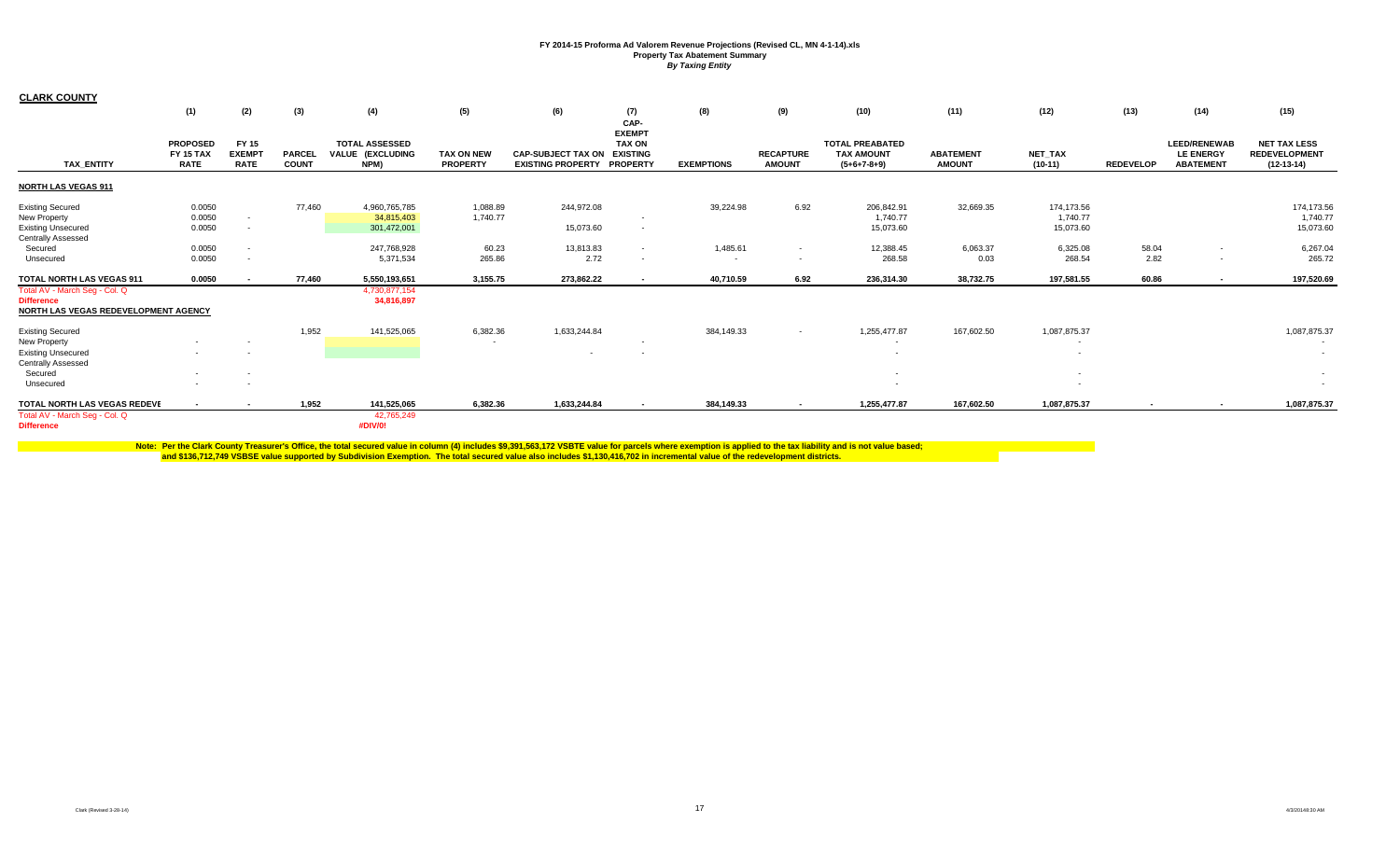| <b>DOUGLAS COUNTY</b>                |                                                    |                                              |                               |                                                       |                                      |                                                                           |                                                                      |                   |                                   |                                                                        |                                   |                      |                          |                                                                       |                                                            |
|--------------------------------------|----------------------------------------------------|----------------------------------------------|-------------------------------|-------------------------------------------------------|--------------------------------------|---------------------------------------------------------------------------|----------------------------------------------------------------------|-------------------|-----------------------------------|------------------------------------------------------------------------|-----------------------------------|----------------------|--------------------------|-----------------------------------------------------------------------|------------------------------------------------------------|
|                                      | (1)                                                | (2)                                          | (3)                           | (4)<br><b>TOTAL</b>                                   | (5)                                  | (6)                                                                       | (7)<br>CAP-                                                          | (8)               | (9)                               | (10)                                                                   | (11)                              | (12)                 | (13)                     | (14)                                                                  | (15)                                                       |
| <b>TAX ENTITY</b>                    | <b>PROPOSED</b><br><b>FY 15 TAX</b><br><b>RATE</b> | <b>FY 15</b><br><b>EXEMPT</b><br><b>RATE</b> | <b>PARCEL</b><br><b>COUNT</b> | <b>ASSESSED</b><br><b>VALUE</b><br>(EXCLUDING<br>NPM) | <b>TAX ON NEW</b><br><b>PROPERTY</b> | <b>CAP-SUBJECT</b><br><b>TAX ON</b><br><b>EXISTING</b><br><b>PROPERTY</b> | <b>EXEMPT</b><br><b>TAX ON</b><br><b>EXISTING</b><br><b>PROPERTY</b> | <b>EXEMPTIONS</b> | <b>RECAPTURE</b><br><b>AMOUNT</b> | <b>TOTAL</b><br><b>PREABATED</b><br><b>TAX AMOUNT</b><br>$(5+6+7-8+9)$ | <b>ABATEMENT</b><br><b>AMOUNT</b> | NET_TAX<br>$(10-11)$ | <b>REDEVELOP</b>         | <b>LEED/RENEW</b><br><b>ABLE</b><br><b>ENERGY</b><br><b>ABATEMENT</b> | <b>NET TAX LESS</b><br><b>REDEVELOPMEN</b><br>$(12-13-14)$ |
| <b>ALL ENTITIES</b>                  |                                                    |                                              |                               |                                                       |                                      |                                                                           |                                                                      |                   |                                   |                                                                        |                                   |                      |                          |                                                                       |                                                            |
| <b>STATE OF NEVADA</b>               | 0.1700                                             |                                              | 26,384                        | 2,734,034,032                                         | 54,863.29                            | 4,596,850.25                                                              |                                                                      | 15,377.83         |                                   | 4,636,335.71                                                           | 297,963.10                        | 4,338,372.61         | 109,623.05               |                                                                       | 4,228,749.56                                               |
| <b>GENERAL COUNTY</b>                | 1.1680                                             | $\blacksquare$                               | 26,384                        | 2,734,034,032                                         | 376,943.09                           | 31,583,096.93                                                             |                                                                      | 102,847.66        |                                   | 31,857,192.36                                                          | 5,925,406.24                      | 25,931,786.12        | 797,496.02               |                                                                       | 25, 134, 290. 10                                           |
| <b>SCHOOL DISTRICT</b>               | 0.8500                                             |                                              | 26,384                        | 2,734,034,032                                         | 274,316.46                           | 22,984,275.32                                                             |                                                                      | 76,901.50         |                                   | 23,181,690.28                                                          | 1,489,827.82                      | 21,691,862.46        | 528,939.95               |                                                                       | 21,162,922.51                                              |
| <b>GARDNERVILLE TOWN</b>             | 0.6677                                             | $\overline{\phantom{a}}$                     | 2,241                         | 164,552,081                                           | 48,265.26                            | 1,059,224.65                                                              | $\sim$                                                               | 2,967.62          |                                   | 1,104,522.30                                                           | 60,655.17                         | 1,043,867.13         | $\overline{\phantom{a}}$ |                                                                       | 1,043,867.13                                               |
| <b>GENOA TOWN</b>                    | 0.5548                                             |                                              | 140                           | 11,861,354                                            | 351.19                               | 65,514.80                                                                 |                                                                      | 97.40             |                                   | 65,768.59                                                              | 14,125.47                         | 51,643.12            | 11,583.96                |                                                                       | 40,059.16                                                  |
| <b>MINDEN TOWN</b>                   | 0.6677                                             |                                              | 1.760                         | 141,654,051                                           | 12,634.72                            | 927,390.70                                                                |                                                                      | 3,461.54          |                                   | 936,563.88                                                             | 44,938.69                         | 891,625.19           | $\overline{\phantom{a}}$ |                                                                       | 891,625.19                                                 |
| CARSON WATER SUBCONSERVAN            | 0.0300                                             |                                              | 21,176                        | 1,695,169,270                                         | 7,696.58                             | 501,362.03                                                                |                                                                      | 1,781.24          |                                   | 507,277.37                                                             | 23,884.50                         | 483,392.87           | 21,129.66                |                                                                       | 462,263.21                                                 |
| <b>CAVE ROCK ESTATES GID</b>         | 0.3746                                             |                                              | 93                            | 24,351,366                                            | 254.40                               | 90,462.97                                                                 |                                                                      | 64.80             |                                   | 90,652.57                                                              | 12,950.41                         | 77,702.16            |                          |                                                                       | 77,702.16                                                  |
| DOUGLAS COUNTY MOSQUITO AB           | 0.0345                                             |                                              | 19,427                        | 1,567,684,129                                         | 8,583.57                             | 532,967.97                                                                |                                                                      | 1,916.78          |                                   | 539,634.76                                                             | 88,133.76                         | 451,501.00           | 22,808.26                |                                                                       | 428,692.74                                                 |
| <b>EAST FORK FIRE PROTECTION DIS</b> | 0.3282                                             |                                              | 21,061                        | 1,633,939,828                                         | 83,820.03                            | 5,287,436.71                                                              |                                                                      | 22,554.67         |                                   | 5,348,702.06                                                           | 514,665.47                        | 4,834,036.60         | 225,492.51               |                                                                       | 4,608,544.09                                               |
| <b>EAST FORK PARAMEDIC DISTRICT</b>  | 0.1592                                             |                                              | 21,061                        | 1,633,939,828                                         | 40,658.59                            | 2,564,779.18                                                              |                                                                      | 11,174.45         |                                   | 2,594,263.32                                                           | 123, 127.57                       | 2,471,135.74         | 112,065.89               |                                                                       | 2,359,069.86                                               |
| EAST FORK SWIMMING POOL DIST         | 0.1300                                             |                                              | 21,046                        | 1,626,958,069                                         | 33,020.61                            | 2,085,403.80                                                              |                                                                      | 8,890.16          |                                   | 2,109,534.24                                                           | 199,410.31                        | 1,910,123.93         | 89,231.70                |                                                                       | 1,820,892.23                                               |
| <b>ELK POINT SANITATION DISTRICT</b> | 0.0095                                             |                                              | 96                            | 33,894,096                                            | 19.10                                | 3,200.83                                                                  |                                                                      | 0.00              |                                   | 3,219.93                                                               | 522.55                            | 2,697.38             |                          |                                                                       | 2,697.38                                                   |
| <b>GARDNERVILLE RANCHOS GID</b>      | 0.3686                                             |                                              | 4,065                         | 212,397,346                                           | 3,667.59                             | 781,780.36                                                                |                                                                      | 3,538.52          |                                   | 781,909.44                                                             | 79,461.74                         | 702,447.70           | $\blacksquare$           |                                                                       | 702,447.70                                                 |
| <b>INDIAN HILLS GID</b>              | 0.7901                                             |                                              | 1,833                         | 107,246,244                                           | 3,976.69                             | 845,535.39                                                                |                                                                      | 3,674.51          |                                   | 845,837.57                                                             | 29,660.83                         | 816,176.74           | 63,515.33                |                                                                       | 752,661.41                                                 |
| <b>KINGSBURY GID</b>                 | 0.4364                                             |                                              | 2,452                         | 224,989,122                                           | 7,140.81                             | 977,492.57                                                                |                                                                      | 6,233.79          |                                   | 978,399.60                                                             | 233,395.55                        | 745,004.05           |                          |                                                                       | 745,004.05                                                 |
| <b>LAKERIDGE GID</b>                 | 0.1216                                             |                                              | 83                            | 25,242,701                                            | 179.27                               | 30,460.65                                                                 |                                                                      | 110.79            |                                   | 30,529.13                                                              | 4,135.81                          | 26,393.32            |                          |                                                                       | 26,393.32                                                  |
| <b>LOGAN CREEK GID</b>               | 0.6554                                             |                                              | 23                            | 7,160,751                                             | 824.13                               | 44,825.32                                                                 |                                                                      | 34.89             |                                   | 45,614.56                                                              | 7,468.45                          | 38,146.11            |                          |                                                                       | 38,146.11                                                  |
| MINDEN-GARDNERVILLE SANITATI         | 0.1224                                             |                                              | 4,001                         | 306,367,614                                           | 11,163.93                            | 364,375.80                                                                |                                                                      | 1,183.81          |                                   | 374,355.92                                                             | 16,927.78                         | 357,428.14           |                          |                                                                       | 357,428.14                                                 |
| <b>OLIVER PARK GID</b>               | 0.5752                                             |                                              | 91                            | 9,516,883                                             | 132.29                               | 54.674.77                                                                 |                                                                      | 65.93             |                                   | 54,741.13                                                              | 11.950.53                         | 42,790.60            |                          | $\overline{\phantom{a}}$                                              | 42,790.60                                                  |
| ROUND HILL GID                       | 0.4121                                             |                                              | 590                           | 105,049,338                                           | 1,090.45                             | 432,016.59                                                                |                                                                      | 201.63            |                                   | 432,905.41                                                             | 53,095.97                         | 379,809.44           |                          |                                                                       | 379,809.44                                                 |
| <b>SKYLAND GID</b>                   | 0.0731                                             | $\blacksquare$                               | 235                           | 72,355,622                                            | 287.41                               | 52,269.36                                                                 | $\overline{\phantom{a}}$                                             | 22.34             |                                   | 52,534.44                                                              | 3.741.01                          | 48,793.43            |                          |                                                                       | 48,793.43                                                  |
|                                      |                                                    | 0.0500                                       | 5,323                         |                                                       |                                      |                                                                           | 547.074.59                                                           | 12,722.67         |                                   |                                                                        |                                   |                      |                          |                                                                       | 5,643,738.59                                               |
| TAHOE-DOUGLAS FIRE PROTECTIO         | 0.6381                                             |                                              |                               | 1,100,173,353                                         | 42,891.93                            | 6,427,876.46                                                              |                                                                      |                   |                                   | 7,005,120.30                                                           | 1,361,381.71                      | 5,643,738.59         |                          | $\overline{\phantom{a}}$                                              |                                                            |
| TAHOE-DOUGLAS SEWER DISTRIC          | 0.0350                                             | $\blacksquare$                               | 1,573                         | 559,244,655                                           | 1,150.64                             | 194,761.76                                                                |                                                                      | 134.71            |                                   | 195,777.69                                                             | 35,225.24                         | 160,552.45           |                          |                                                                       | 160,552.45                                                 |
| <b>TOPAZ RANCH ESTATES GID</b>       | 0.8546                                             |                                              | 873                           | 22,119,651                                            | 2,061.83                             | 187,769.00                                                                |                                                                      | 2,526.96          |                                   | 187,303.86                                                             | 34,388.45                         | 152,915.41           |                          |                                                                       | 152,915.41                                                 |
| ZEPHYR COVE GID                      | 0.1000                                             | $\overline{\phantom{a}}$                     | 77                            | 18.894.546                                            | 58.56                                | 18.711.13                                                                 |                                                                      | 7.68              |                                   | 18.762.00                                                              | 2.866.87                          | 15,895.13            |                          | $\overline{\phantom{a}}$                                              | 15,895.13                                                  |
| ZEPHYR HEIGHTS GID                   | 0.2798                                             |                                              | 228                           | 37,454,932                                            | 707.14                               | 104,721.41                                                                |                                                                      | 294.47            |                                   | 105,134.08                                                             | 20,794.79                         | 84,339.29            |                          |                                                                       | 84,339.29                                                  |
| ZEPHYR KNOLLS GID                    | 0.5214                                             |                                              | 65                            | 8,606,406                                             | 210.89                               | 44,195.09                                                                 |                                                                      | 172.33            |                                   | 44,233.65                                                              | 5,840.44                          | 38,393.21            |                          |                                                                       | 38,393.21                                                  |
| <b>TOTAL COUNTY</b>                  |                                                    |                                              | 26.384                        | 2,734,034,032                                         | 1,016,970.48                         | 82,843,431.80                                                             | 547,074.59                                                           | 278,960.71        |                                   | 84,128,516.16                                                          | 10,695,946.21<br>12.71%           | 73,432,569.94        | 1,981,886.33             |                                                                       | 71,450,683.61                                              |
|                                      |                                                    |                                              |                               |                                                       |                                      |                                                                           |                                                                      |                   |                                   | <b>Abatement Percent</b>                                               |                                   |                      |                          |                                                                       |                                                            |
| <b>STATE OF NEVADA</b>               |                                                    |                                              |                               |                                                       |                                      |                                                                           |                                                                      |                   |                                   |                                                                        |                                   |                      |                          |                                                                       |                                                            |
| <b>Existing Secured</b>              | 0.1700                                             |                                              | 26,384                        | 2,610,970,910                                         | 34,000.00                            | 4,403,290.69                                                              |                                                                      | 10,162.29         |                                   | 4,427,128.40                                                           | 285,911.16                        | 4, 141, 217. 24      | 108,431.26               |                                                                       | 4,032,785.98                                               |
| <b>New Property</b>                  | 0.1700                                             |                                              |                               | 8,178,910                                             | 13,904.15                            |                                                                           |                                                                      |                   |                                   | 13,904.15                                                              |                                   | 13,904.15            |                          |                                                                       | 13,904.15                                                  |
| <b>Existing Unsecured</b>            | 0.1700                                             |                                              |                               | 54,578,414                                            |                                      | 92,783.30                                                                 |                                                                      |                   |                                   | 92,783.30                                                              |                                   | 92,783.30            |                          |                                                                       | 92,783.30                                                  |
| <b>Centrally Assessed</b>            |                                                    |                                              |                               |                                                       |                                      |                                                                           |                                                                      |                   |                                   |                                                                        |                                   |                      |                          |                                                                       |                                                            |
| Secured                              | 0.1700                                             |                                              |                               | 57,806,556                                            | 2.710.44                             | 100,776.25                                                                |                                                                      | 5.215.54          |                                   | 98,271.15                                                              | 12.051.94                         | 86.219.20            | 1,191.79                 |                                                                       | 85,027.42                                                  |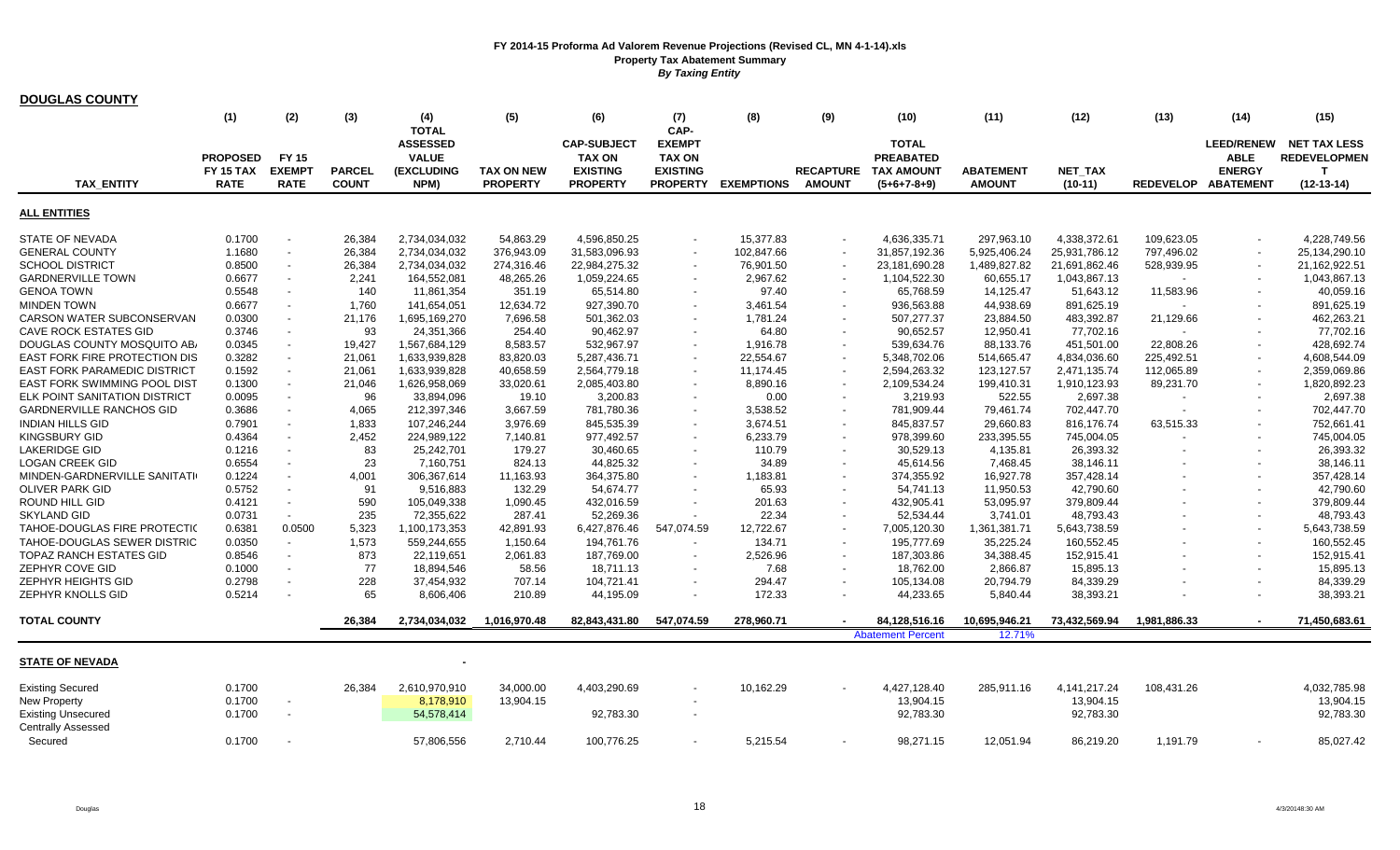| <b>DOUGLAS COUNTY</b>            |                                                    |                                              |                               |                                                       |                                      |                                                                           |                                                                      |                   |                                   |                                                                        |                                   |                             |                          |                                                                          |                                                                            |
|----------------------------------|----------------------------------------------------|----------------------------------------------|-------------------------------|-------------------------------------------------------|--------------------------------------|---------------------------------------------------------------------------|----------------------------------------------------------------------|-------------------|-----------------------------------|------------------------------------------------------------------------|-----------------------------------|-----------------------------|--------------------------|--------------------------------------------------------------------------|----------------------------------------------------------------------------|
|                                  | (1)                                                | (2)                                          | (3)                           | (4)<br><b>TOTAL</b>                                   | (5)                                  | (6)                                                                       | (7)<br>CAP-                                                          | (8)               | (9)                               | (10)                                                                   | (11)                              | (12)                        | (13)                     | (14)                                                                     | (15)                                                                       |
| <b>TAX ENTITY</b>                | <b>PROPOSED</b><br><b>FY 15 TAX</b><br><b>RATE</b> | <b>FY 15</b><br><b>EXEMPT</b><br><b>RATE</b> | <b>PARCEL</b><br><b>COUNT</b> | <b>ASSESSED</b><br><b>VALUE</b><br>(EXCLUDING<br>NPM) | <b>TAX ON NEW</b><br><b>PROPERTY</b> | <b>CAP-SUBJECT</b><br><b>TAX ON</b><br><b>EXISTING</b><br><b>PROPERTY</b> | <b>EXEMPT</b><br><b>TAX ON</b><br><b>EXISTING</b><br><b>PROPERTY</b> | <b>EXEMPTIONS</b> | <b>RECAPTURE</b><br><b>AMOUNT</b> | <b>TOTAL</b><br><b>PREABATED</b><br><b>TAX AMOUNT</b><br>$(5+6+7-8+9)$ | <b>ABATEMENT</b><br><b>AMOUNT</b> | <b>NET TAX</b><br>$(10-11)$ |                          | <b>LEED/RENEW</b><br><b>ABLE</b><br><b>ENERGY</b><br>REDEVELOP ABATEMENT | <b>NET TAX LESS</b><br><b>REDEVELOPMEN</b><br>$\mathbf{T}$<br>$(12-13-14)$ |
| Unsecured                        | 0.1700                                             | $\blacksquare$                               |                               | 2,499,242                                             | 4,248.71                             |                                                                           |                                                                      |                   |                                   | 4,248.71                                                               |                                   | 4,248.71                    |                          |                                                                          | 4,248.71                                                                   |
| <b>TOTAL STATE OF NEVADA</b>     | 0.1700                                             | $\sim$                                       | 26,384                        | 2,734,034,032                                         | 54,863.29                            | 4,596,850.25                                                              | $\overline{a}$                                                       | 15,377.83         | $\sim$                            | 4,636,335.71                                                           | 297,963.10                        | 4,338,372.61                | 109,623.05               | $\sim$                                                                   | 4,228,749.56                                                               |
| Total AV - March Seg - Col. Q    |                                                    |                                              |                               | 2,659,900,426                                         |                                      |                                                                           |                                                                      |                   |                                   |                                                                        |                                   |                             |                          |                                                                          |                                                                            |
| <b>Difference</b>                |                                                    |                                              |                               | 74,133,606                                            |                                      |                                                                           |                                                                      |                   |                                   |                                                                        |                                   |                             |                          |                                                                          |                                                                            |
| <b>GENERAL COUNTY</b>            |                                                    |                                              |                               |                                                       |                                      |                                                                           |                                                                      |                   |                                   |                                                                        |                                   |                             |                          |                                                                          |                                                                            |
| <b>Existing Secured</b>          |                                                    |                                              |                               |                                                       |                                      |                                                                           |                                                                      |                   |                                   |                                                                        |                                   |                             |                          |                                                                          |                                                                            |
| <b>General Fund</b>              | 0.8690                                             |                                              | 26,384                        | 2,610,970,910                                         | 173,800.00                           | 22,508,611.25                                                             |                                                                      | 49,719.64         |                                   | 22,632,691.61                                                          | 4,501,156.22                      | 18,131,535.39               | 587,568.90               |                                                                          | 17,543,966.49                                                              |
| State Medical Assist Indigent    | 0.0525                                             |                                              | 26,384                        | 2,610,970,910                                         | 10,500.00                            | 1,359,841.43                                                              |                                                                      | 3,138.29          |                                   | 1,367,203.14                                                           | 88,294.86                         | 1,278,908.28                | 36,608.39                |                                                                          | 1,242,299.89                                                               |
| Self Insurance                   | 0.0100                                             |                                              | 26,384                        | 2,610,970,910                                         | 2,000.00                             | 259,015.55                                                                |                                                                      | 597.05            |                                   | 260,418.50                                                             | 16,817.57                         | 243,600.93                  | 6,973.21                 |                                                                          | 236,627.72                                                                 |
| Road Operating                   | 0.0563                                             |                                              | 26,384                        | 2,610,970,910                                         | 11,260.00                            | 1,458,268.44                                                              |                                                                      | 2,872.31          |                                   | 1,466,656.13                                                           | 589,580.32                        | 877,075.81                  | 35,282.28                |                                                                          | 841,793.53                                                                 |
| Emergency 911                    | 0.0475                                             |                                              | 26,384                        | 2,610,970,910                                         | 9,500.00                             | 1,230,334.53                                                              |                                                                      | 2,840.10          |                                   | 1,236,994.43                                                           | 79,886.90                         | 1,157,107.53                | 33,122.35                |                                                                          | 1,123,985.18                                                               |
| Capital Improvement              | 0.0500                                             |                                              | 26,384                        | 2,610,970,910                                         | 10,000.00                            | 1,295,084.52                                                              |                                                                      | 2,988.33          |                                   | 1,302,096.19                                                           | 84,088.84                         | 1,218,007.35                | 34,865.45                |                                                                          | 1,183,141.90                                                               |
| <b>Social Services</b>           | 0.0337                                             |                                              | 26,384                        | 2,610,970,910                                         | 6,740.00                             | 872,888.65                                                                |                                                                      | 1,960.28          |                                   | 877,668.37                                                             | 130,894.29                        | 746,774.08                  | 23,037.49                |                                                                          | 723,736.59                                                                 |
| China Spring                     | 0.0040                                             |                                              | 26,384                        | 2,610,970,910                                         | 800.00                               | 103,606.31                                                                |                                                                      | 235.11            |                                   | 104,171.20                                                             | 13,270.22                         | 90,900.98                   | 2,752.81                 |                                                                          | 88,148.17                                                                  |
| State MV Accident Indigent       | 0.0150                                             |                                              | 26,384                        | 2,610,970,910                                         | 3,000.00                             | 388,528.65                                                                |                                                                      | 897.92            |                                   | 390,630.73                                                             | 25,226.81                         | 365,403.92                  | 10,459.61                |                                                                          | 354,944.31                                                                 |
| <b>Agriculture Extension</b>     | 0.0100                                             |                                              | 26,384                        | 2,610,970,910                                         | 2,000.00                             | 259,015.34                                                                |                                                                      | 597.68            |                                   | 260,417.66                                                             | 16,818.19                         | 243,599.47                  | 6,973.31                 |                                                                          | 236,626.16                                                                 |
| Western NV Regional Youth Center | 0.0200                                             |                                              | 26,384                        | 2,610,970,910                                         | 4,000.00                             | 518,034.26                                                                |                                                                      | 1,167.12          |                                   | 520,867.14                                                             | 95,746.32                         | 425,120.82                  | 13,733.38                |                                                                          | 411,387.44                                                                 |
| <b>GENERAL TOTAL</b>             | 1.1680                                             |                                              | 26,384                        | 2,610,970,910                                         | 233,600.00                           | 30,253,228.93                                                             |                                                                      | 67,013.83         |                                   | 30,419,815.10                                                          | 5,641,780.54                      | 24,778,034.56               | 791,377.18               |                                                                          | 23,986,657.38                                                              |
| <b>New Property</b>              | 1.1680                                             | $\blacksquare$                               |                               | 8,178,910                                             | 95,529.67                            |                                                                           |                                                                      |                   |                                   | 95,529.67                                                              |                                   | 95,529.67                   |                          |                                                                          | 95,529.67                                                                  |
| <b>Existing Unsecured</b>        | 1.1680                                             | $\sim$                                       |                               | 54,578,414                                            |                                      | 637,475.88                                                                | $\overline{\phantom{a}}$                                             |                   |                                   | 637,475.88                                                             |                                   | 637,475.88                  |                          |                                                                          | 637,475.88                                                                 |
| <b>Centrally Assessed</b>        |                                                    |                                              |                               |                                                       |                                      |                                                                           |                                                                      |                   |                                   |                                                                        |                                   |                             |                          |                                                                          |                                                                            |
| Secured                          | 1.1680                                             | $\overline{\phantom{a}}$                     |                               | 57,806,556                                            | 18,622.28                            | 692,392.13                                                                |                                                                      | 35,833.83         | $\overline{\phantom{a}}$          | 675,180.58                                                             | 283,625.70                        | 391,554.88                  | 6,118.84                 | $\overline{\phantom{a}}$                                                 | 385,436.03                                                                 |
| Unsecured                        | 1.1680                                             | $\overline{\phantom{a}}$                     |                               | 2,499,242                                             | 29,191.14                            |                                                                           |                                                                      |                   |                                   | 29,191.14                                                              | $\overline{\phantom{a}}$          | 29,191.14                   | $\overline{\phantom{a}}$ | $\overline{\phantom{a}}$                                                 | 29,191.14                                                                  |
| <b>TOTAL GENERAL COUNTY</b>      | 1.1680                                             |                                              | 26.384                        | 2,734,034,032                                         | 376,943.09                           | 31,583,096.93                                                             |                                                                      | 102,847.66        |                                   | 31,857,192.36                                                          | 5,925,406.24                      | 25,931,786.12               | 797,496.02               |                                                                          | 25,134,290.10                                                              |
| <b>March Assessors Report:</b>   |                                                    |                                              |                               |                                                       |                                      |                                                                           |                                                                      |                   |                                   |                                                                        |                                   |                             |                          |                                                                          |                                                                            |
| New secured                      |                                                    |                                              |                               | 4,300,146                                             |                                      |                                                                           |                                                                      |                   |                                   |                                                                        |                                   |                             |                          |                                                                          |                                                                            |
| <b>Existing Secured</b>          |                                                    |                                              |                               | 2,516,837,304                                         |                                      |                                                                           |                                                                      |                   |                                   |                                                                        |                                   |                             |                          |                                                                          |                                                                            |
|                                  |                                                    |                                              |                               | 2,521,137,450                                         |                                      |                                                                           |                                                                      |                   |                                   |                                                                        |                                   |                             |                          |                                                                          |                                                                            |
| <b>Difference</b>                |                                                    |                                              |                               | 89,833,460                                            | 3.56%                                |                                                                           |                                                                      |                   |                                   |                                                                        |                                   |                             |                          |                                                                          |                                                                            |
| Total AV - March Seg - Col. Q    |                                                    |                                              |                               | 2,659,900,426                                         |                                      |                                                                           |                                                                      |                   |                                   |                                                                        |                                   |                             |                          |                                                                          |                                                                            |
| <b>Difference</b>                |                                                    |                                              |                               | 74,133,606                                            |                                      |                                                                           |                                                                      |                   |                                   |                                                                        |                                   |                             |                          |                                                                          |                                                                            |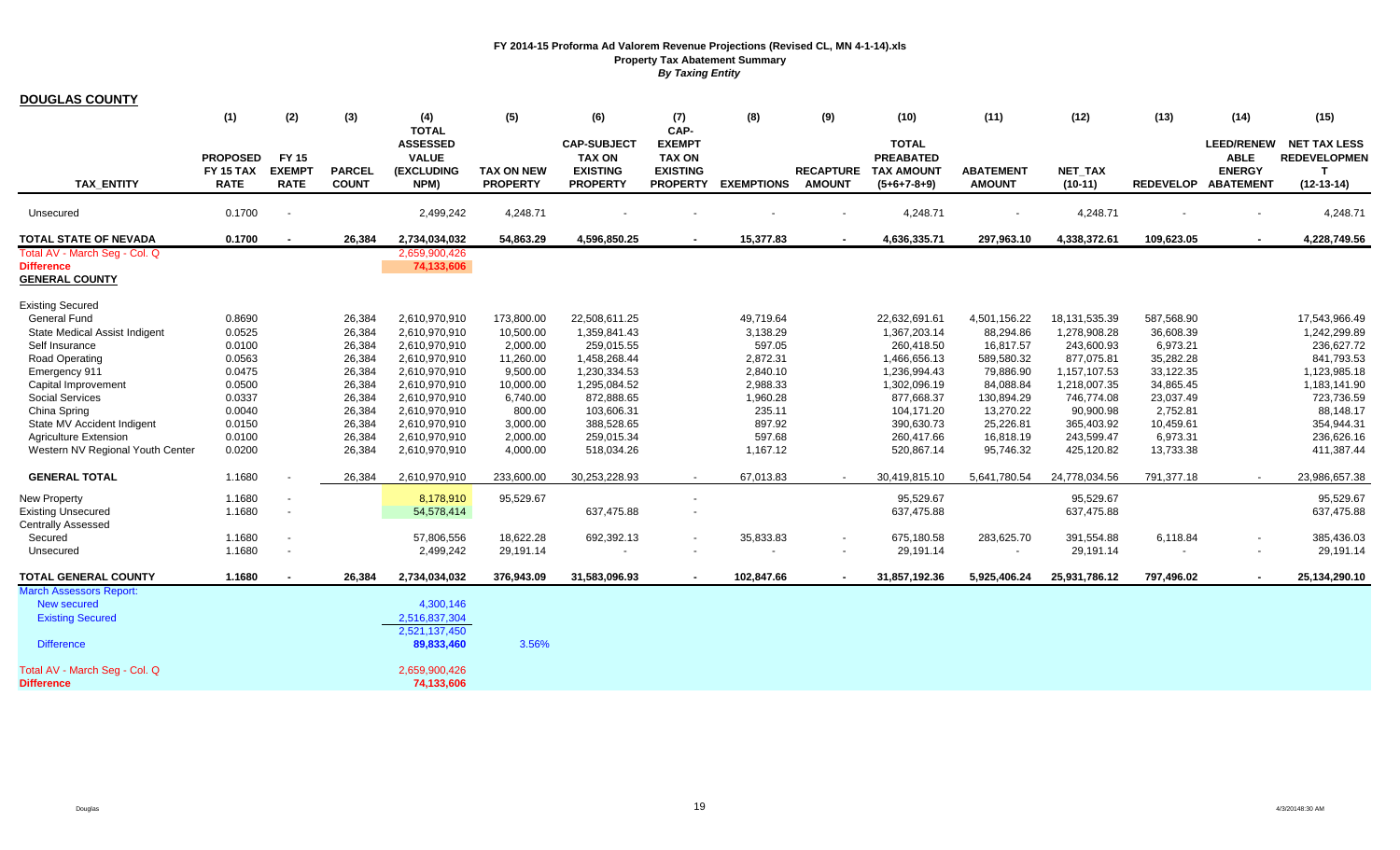| <b>DOUGLAS COUNTY</b>                                                                                    |                                                    |                                                      |                               |                                                       |                                      |                                                                           |                                                                      |                   |                                   |                                                                        |                                       |                                          |                            |                                                                          |                                                                     |
|----------------------------------------------------------------------------------------------------------|----------------------------------------------------|------------------------------------------------------|-------------------------------|-------------------------------------------------------|--------------------------------------|---------------------------------------------------------------------------|----------------------------------------------------------------------|-------------------|-----------------------------------|------------------------------------------------------------------------|---------------------------------------|------------------------------------------|----------------------------|--------------------------------------------------------------------------|---------------------------------------------------------------------|
|                                                                                                          | (1)                                                | (2)                                                  | (3)                           | (4)<br><b>TOTAL</b>                                   | (5)                                  | (6)                                                                       | (7)<br>CAP-                                                          | (8)               | (9)                               | (10)                                                                   | (11)                                  | (12)                                     | (13)                       | (14)                                                                     | (15)                                                                |
| <b>TAX ENTITY</b>                                                                                        | <b>PROPOSED</b><br><b>FY 15 TAX</b><br><b>RATE</b> | <b>FY 15</b><br><b>EXEMPT</b><br><b>RATE</b>         | <b>PARCEL</b><br><b>COUNT</b> | <b>ASSESSED</b><br><b>VALUE</b><br>(EXCLUDING<br>NPM) | <b>TAX ON NEW</b><br><b>PROPERTY</b> | <b>CAP-SUBJECT</b><br><b>TAX ON</b><br><b>EXISTING</b><br><b>PROPERTY</b> | <b>EXEMPT</b><br><b>TAX ON</b><br><b>EXISTING</b><br><b>PROPERTY</b> | <b>EXEMPTIONS</b> | <b>RECAPTURE</b><br><b>AMOUNT</b> | <b>TOTAL</b><br><b>PREABATED</b><br><b>TAX AMOUNT</b><br>$(5+6+7-8+9)$ | <b>ABATEMENT</b><br><b>AMOUNT</b>     | <b>NET TAX</b><br>$(10-11)$              |                            | <b>LEED/RENEW</b><br><b>ABLE</b><br><b>ENERGY</b><br>REDEVELOP ABATEMENT | <b>NET TAX LESS</b><br><b>REDEVELOPMEN</b><br>T<br>$(12 - 13 - 14)$ |
| <b>SCHOOL DISTRICT</b>                                                                                   |                                                    |                                                      |                               |                                                       |                                      |                                                                           |                                                                      |                   |                                   |                                                                        |                                       |                                          |                            |                                                                          |                                                                     |
| <b>Existing Secured</b><br><b>New Property</b><br><b>Existing Unsecured</b><br><b>Centrally Assessed</b> | 0.7500<br>0.7500<br>0.7500                         | $\overline{\phantom{a}}$<br>$\overline{\phantom{a}}$ | 26,384                        | 2,610,970,910<br>8,178,910<br>54,578,414              | 150,000.00<br>61,341.83              | 19,426,303.77<br>409,338.11                                               | $\overline{\phantom{a}}$                                             | 44,845.54         |                                   | 19,531,458.23<br>61,341.83<br>409,338.11                               | 1,261,386.67                          | 18,270,071.56<br>61,341.83<br>409,338.11 | 522,980.93                 |                                                                          | 17,747,090.63<br>61,341.83<br>409,338.11                            |
| Secured<br>Unsecured                                                                                     | 0.7500<br>0.7500                                   | $\overline{\phantom{a}}$                             |                               | 57,806,556<br>2,499,242                               | 11,957.80<br>18,744.31               | 444,601.11                                                                |                                                                      | 23,009.74         |                                   | 433,549.17<br>18,744.31                                                | 53,170.39<br>$\overline{\phantom{a}}$ | 380,378.78<br>18,744.31                  | 5,257.96<br>$\overline{a}$ |                                                                          | 375,120.82<br>18,744.31                                             |
| <b>TOTAL SCHOOL OPERATING</b>                                                                            | 0.7500                                             |                                                      | 26,384                        | 2,734,034,032                                         | 242,043.94                           | 20,280,242.99                                                             | $\sim$                                                               | 67,855.28         |                                   | 20,454,431.64                                                          | 1,314,557.06                          | 19,139,874.58                            | 528,238.89                 |                                                                          | 18,611,635.69                                                       |
| <b>SCHOOL DEBT</b>                                                                                       |                                                    |                                                      |                               |                                                       | 13,552.18<br>21,243.55               | 503,881.26                                                                |                                                                      | 26,077.70         |                                   | 491,355.73<br>21,243.55                                                | 60,259.78<br>$\sim$                   | 431,095.95<br>21,243.55                  | 5,959.02                   |                                                                          | 425,136.93<br>21,243.55                                             |
| <b>Existing Secured</b><br>New Property<br><b>Existing Unsecured</b>                                     | 0.1000<br>0.1000<br>0.1000                         | $\blacksquare$                                       | 26.384                        | 2,610,970,910<br>8,178,910<br>54,578,414              | 20,000.00<br>8,178.91                | 2,590,173.77<br>54,578.41                                                 | $\overline{\phantom{a}}$                                             | 5,978.26          |                                   | 2,604,195.51<br>8,178.91<br>54,578.41                                  | 168,181.37                            | 2,436,014.14<br>8,178.91<br>54,578.41    |                            |                                                                          | 2,436,014.14<br>8,178.91<br>54,578.41                               |
| <b>Centrally Assessed</b><br>Secured<br>Unsecured                                                        | 0.1000<br>0.1000                                   |                                                      |                               | 57,806,556<br>2,499,242                               | 1,594.37<br>2,499.24                 | 59,280.15<br>$\overline{\phantom{a}}$                                     |                                                                      | 3,067.97          |                                   | 57,806.56<br>2,499.24                                                  | 7,089.39<br>$\overline{\phantom{a}}$  | 50,717.17<br>2,499.24                    | 701.06<br>$\blacksquare$   |                                                                          | 50,016.11<br>2,499.24                                               |
| <b>TOTAL SCHOOL DEBT</b>                                                                                 | 0.1000                                             |                                                      | 26,384                        | 2,734,034,032                                         | 32,272.53                            | 2,704,032.33                                                              | $\sim$                                                               | 9,046.23          |                                   | 2,727,258.63                                                           | 175,270.76                            | 2,551,987.88                             | 701.06                     |                                                                          | 2,551,286.82                                                        |
| <b>TOTAL SCHOOL DISTRICT</b><br>Total AV - March Seq - Col. Q<br><b>Difference</b>                       | 0.8500                                             |                                                      | 26,384                        | 2,734,034,032<br>2,659,900,426<br>74,133,606          | 274,316.46                           | 22,984,275.32                                                             | $\sim$                                                               | 76,901.50         |                                   | 23,181,690.28                                                          | 1,489,827.82                          | 21,691,862.46                            | 528,939.95                 | $\sim$                                                                   | 21,162,922.51                                                       |
| <b>GARDNERVILLE TOWN</b><br><b>Existing Secured</b><br><b>New Property</b><br><b>Existing Unsecured</b>  | 0.6677<br>0.6677<br>0.6677                         | $\blacksquare$                                       | 2,241                         | 152,470,332<br>2,556,383<br>6,456,856                 | 30,115.48<br>17,068.97               | 995,822.02<br>43,112.43                                                   | $\overline{\phantom{a}}$                                             | 2,085.04          |                                   | 1,023,852.46<br>17,068.97<br>43,112.43                                 | 57,827.82                             | 966,024.64<br>17,068.97<br>43,112.43     |                            |                                                                          | 966,024.64<br>17,068.97<br>43,112.43                                |
| <b>Centrally Assessed</b><br>Secured<br>Unsecured                                                        | 0.6677<br>0.6677                                   | $\overline{\phantom{a}}$                             |                               | 2,968,661<br>99,848                                   | 414.12<br>666.69                     | 20,290.20                                                                 |                                                                      | 882.58            |                                   | 19,821.75<br>666.69                                                    | 2,827.35                              | 16,994.40<br>666.69                      |                            |                                                                          | 16,994.40<br>666.69                                                 |
| TOTAL GARDNERVILLE TOWN<br>Total AV - March Seg - Col. Q<br><b>Difference</b>                            | 0.6677                                             |                                                      | 2,241                         | 164,552,081<br>165,419,567<br>(867, 486)              | 48,265.26                            | 1,059,224.65                                                              | $\sim$                                                               | 2,967.62          |                                   | 1,104,522.30                                                           | 60,655.17                             | 1,043,867.13                             | $\sim$                     |                                                                          | 1,043,867.13                                                        |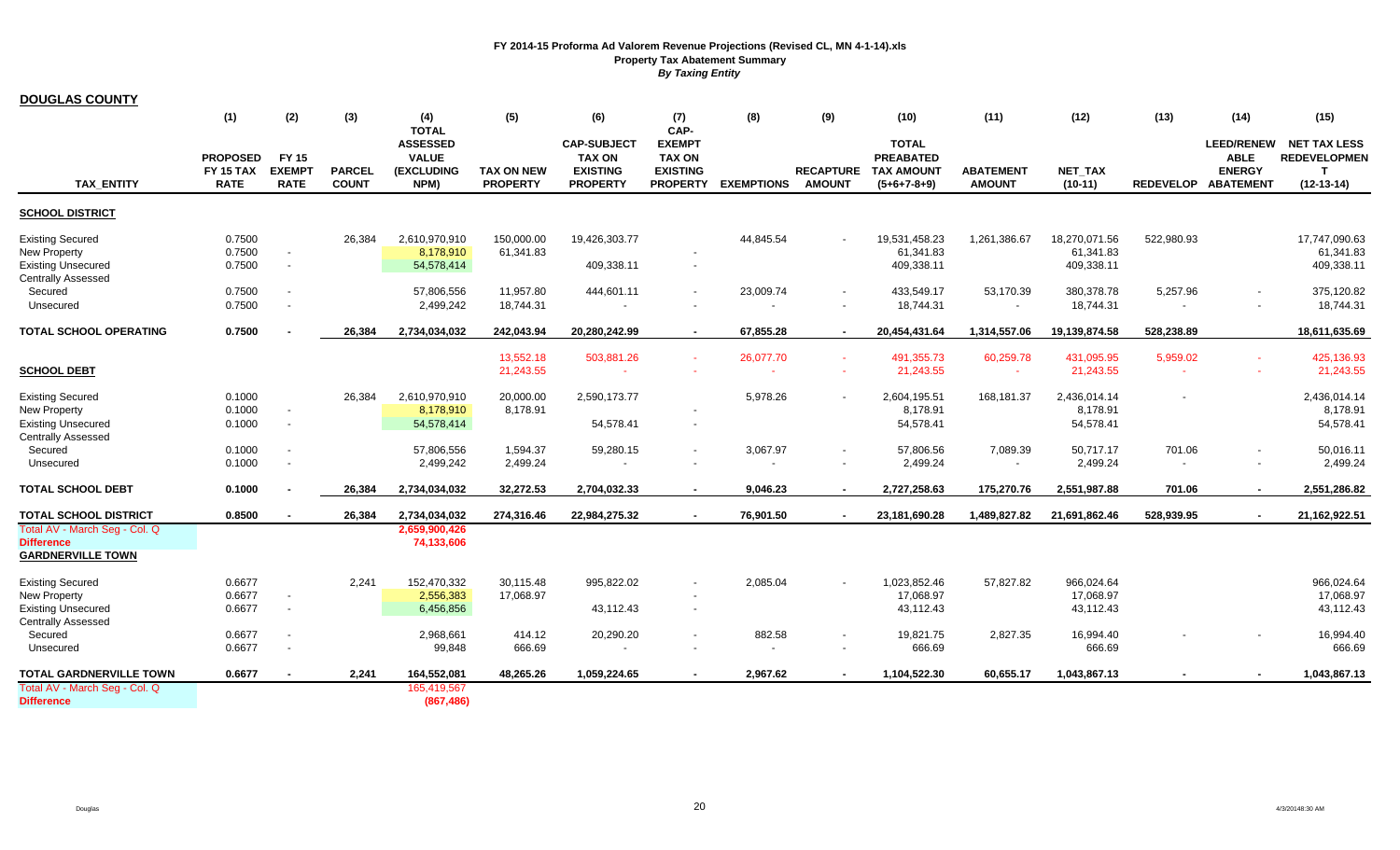| <b>DOUGLAS COUNTY</b>                                  |                          |                              |                               |                     |                                      |                                    |                                    |                          |                                   |                                    |                                   |                             |                |                                      |                     |
|--------------------------------------------------------|--------------------------|------------------------------|-------------------------------|---------------------|--------------------------------------|------------------------------------|------------------------------------|--------------------------|-----------------------------------|------------------------------------|-----------------------------------|-----------------------------|----------------|--------------------------------------|---------------------|
|                                                        | (1)                      | (2)                          | (3)                           | (4)<br><b>TOTAL</b> | (5)                                  | (6)                                | (7)<br>CAP-                        | (8)                      | (9)                               | (10)                               | (11)                              | (12)                        | (13)           | (14)                                 | (15)                |
|                                                        |                          |                              |                               | <b>ASSESSED</b>     |                                      | <b>CAP-SUBJECT</b>                 | <b>EXEMPT</b>                      |                          |                                   | <b>TOTAL</b>                       |                                   |                             |                | <b>LEED/RENEW</b>                    | <b>NET TAX LESS</b> |
|                                                        | <b>PROPOSED</b>          | <b>FY 15</b>                 |                               | <b>VALUE</b>        |                                      | <b>TAX ON</b>                      | <b>TAX ON</b>                      |                          |                                   | <b>PREABATED</b>                   |                                   |                             |                | <b>ABLE</b>                          | <b>REDEVELOPMEN</b> |
| <b>TAX ENTITY</b>                                      | FY 15 TAX<br><b>RATE</b> | <b>EXEMPT</b><br><b>RATE</b> | <b>PARCEL</b><br><b>COUNT</b> | (EXCLUDING<br>NPM)  | <b>TAX ON NEW</b><br><b>PROPERTY</b> | <b>EXISTING</b><br><b>PROPERTY</b> | <b>EXISTING</b><br><b>PROPERTY</b> | <b>EXEMPTIONS</b>        | <b>RECAPTURE</b><br><b>AMOUNT</b> | <b>TAX AMOUNT</b><br>$(5+6+7-8+9)$ | <b>ABATEMENT</b><br><b>AMOUNT</b> | <b>NET TAX</b><br>$(10-11)$ |                | <b>ENERGY</b><br>REDEVELOP ABATEMENT | т<br>$(12-13-14)$   |
| <b>GENOA TOWN</b>                                      |                          |                              |                               |                     |                                      |                                    |                                    |                          |                                   |                                    |                                   |                             |                |                                      |                     |
| <b>Existing Secured</b>                                | 0.5548                   |                              | 140                           | 11,578,103          | 261.27                               | 63,962.32                          |                                    | 26.48                    |                                   | 64,197.11                          | 13,434.41                         | 50,762.70                   | 11,543.55      |                                      | 39,219.15           |
| New Property                                           | 0.5548                   |                              |                               |                     | $\overline{\phantom{a}}$             |                                    |                                    |                          |                                   | $\overline{\phantom{a}}$           |                                   |                             |                |                                      |                     |
| <b>Existing Unsecured</b><br><b>Centrally Assessed</b> | 0.5548                   | $\blacksquare$               |                               | 65,745              |                                      | 364.75                             | $\sim$                             |                          |                                   | 364.75                             |                                   | 364.75                      |                |                                      | 364.75              |
| Secured                                                | 0.5548                   |                              |                               | 207,754             | 35.82                                | 1,187.72                           |                                    | 70.92                    |                                   | 1,152.62                           | 691.06                            | 461.57                      | 40.41          |                                      | 421.15              |
| Unsecured                                              | 0.5548                   | $\blacksquare$               |                               | 9,751               | 54.10                                | $\overline{\phantom{a}}$           | $\overline{\phantom{a}}$           |                          |                                   | 54.10                              |                                   | 54.10                       |                |                                      | 54.10               |
| <b>TOTAL GENOA TOWN</b>                                | 0.5548                   | $\blacksquare$               | 140                           | 11,861,354          | 351.19                               | 65,514.80                          | $\sim$                             | 97.40                    | $\sim$                            | 65,768.59                          | 14,125.47                         | 51,643.12                   | 11,583.96      | $\sim$                               | 40,059.16           |
| Total AV - March Seg - Col. Q<br><b>Difference</b>     |                          |                              |                               | 9,102,932           |                                      |                                    |                                    |                          |                                   |                                    |                                   |                             |                |                                      |                     |
| <b>MINDEN TOWN</b>                                     |                          |                              |                               | 2,758,422           |                                      |                                    |                                    |                          |                                   |                                    |                                   |                             |                |                                      |                     |
|                                                        |                          |                              |                               |                     |                                      |                                    |                                    |                          |                                   |                                    |                                   |                             |                |                                      |                     |
| <b>Existing Secured</b>                                | 0.6677                   |                              | 1,760                         | 135,975,909         | 7,499.71                             | 893,999.25                         |                                    | 2,848.04                 |                                   | 898,650.92                         | 43,441.17                         | 855,209.75                  |                |                                      | 855,209.75          |
| New Property                                           | 0.6677                   | $\blacksquare$               |                               | 655,172             | 4,374.58                             |                                    | $\overline{\phantom{a}}$           |                          |                                   | 4,374.58                           |                                   | 4,374.58                    |                |                                      | 4,374.58            |
| <b>Existing Unsecured</b>                              | 0.6677                   | $\sim$                       |                               | 2,898,530           |                                      | 19,353.48                          | $\overline{\phantom{a}}$           |                          |                                   | 19,353.48                          |                                   | 19,353.48                   |                |                                      | 19,353.48           |
| <b>Centrally Assessed</b>                              |                          |                              |                               |                     |                                      |                                    |                                    |                          |                                   |                                    |                                   |                             |                |                                      |                     |
| Secured                                                | 0.6677                   | $\blacksquare$               |                               | 2,054,130           | 290.96                               | 14,037.97                          | $\overline{\phantom{a}}$           | 613.50                   |                                   | 13,715.43                          | 1,497.52                          | 12,217.91                   | $\blacksquare$ | $\overline{a}$                       | 12,217.91           |
| Unsecured                                              | 0.6677                   | $\overline{a}$               |                               | 70,310              | 469.46                               | $\blacksquare$                     |                                    |                          |                                   | 469.46                             |                                   | 469.46                      |                |                                      | 469.46              |
| <b>TOTAL MINDEN TOWN</b>                               | 0.6677                   |                              | 1,760                         | 141,654,051         | 12,634.72                            | 927,390.70                         | $\sim$                             | 3,461.54                 |                                   | 936,563.88                         | 44,938.69                         | 891,625.19                  | $\sim$         |                                      | 891,625.19          |
| Total AV - March Seg - Col. Q                          |                          |                              |                               | 140,265,145         |                                      |                                    |                                    |                          |                                   |                                    |                                   |                             |                |                                      |                     |
| <b>Difference</b>                                      |                          |                              |                               | 1,388,906           |                                      |                                    |                                    |                          |                                   |                                    |                                   |                             |                |                                      |                     |
| <b>CARSON WATER SUBCONSERVANCY</b>                     |                          |                              |                               |                     |                                      |                                    |                                    |                          |                                   |                                    |                                   |                             |                |                                      |                     |
| <b>Existing Secured</b>                                | 0.0300                   |                              | 21,176                        | 1,596,305,804       | 4,629.64                             | 474,088.97                         |                                    | 1,100.28                 |                                   | 477,618.33                         | 22,312.88                         | 455,305.45                  | 20,919.35      |                                      | 434,386.10          |
| New Property                                           | 0.0300                   | $\overline{\phantom{a}}$     |                               | 7,241,188           | 2,172.36                             |                                    | $\overline{\phantom{a}}$           |                          |                                   | 2,172.36                           |                                   | 2,172.36                    |                |                                      | 2,172.36            |
| <b>Existing Unsecured</b>                              | 0.0300                   | $\overline{\phantom{a}}$     |                               | 47,983,824          |                                      | 14,395.15                          | $\sim$                             |                          |                                   | 14,395.15                          |                                   | 14,395.15                   |                |                                      | 14,395.15           |
| <b>Centrally Assessed</b>                              |                          |                              |                               |                     |                                      |                                    |                                    |                          |                                   |                                    |                                   |                             |                |                                      |                     |
| Secured                                                | 0.0300                   | $\overline{\phantom{a}}$     |                               | 41,821,164          | 349.40                               | 12,877.91                          | $\overline{\phantom{a}}$           | 680.96                   |                                   | 12,546.35                          | 1,571.62                          | 10,974.73                   | 210.31         | $\overline{\phantom{a}}$             | 10,764.42           |
| Unsecured                                              | 0.0300                   | $\overline{\phantom{a}}$     |                               | 1,817,290           | 545.19                               | $\overline{\phantom{a}}$           |                                    | $\overline{\phantom{a}}$ | $\overline{\phantom{a}}$          | 545.19                             |                                   | 545.19                      |                |                                      | 545.19              |
| <b>TOTAL CARSON WATER SUBCONS</b>                      | 0.0300                   |                              | 21,176                        | 1,695,169,270       | 7,696.58                             | 501,362.03                         | $\sim$                             | 1,781.24                 |                                   | 507,277.37                         | 23,884.50                         | 483,392.87                  | 21,129.66      |                                      | 462,263.21          |
| Total AV - March Seg - Col. Q                          |                          |                              |                               | 1,623,578,844       |                                      |                                    |                                    |                          |                                   |                                    |                                   |                             |                |                                      |                     |
| <b>Difference</b>                                      |                          |                              |                               | 71,590,426          |                                      |                                    |                                    |                          |                                   |                                    |                                   |                             |                |                                      |                     |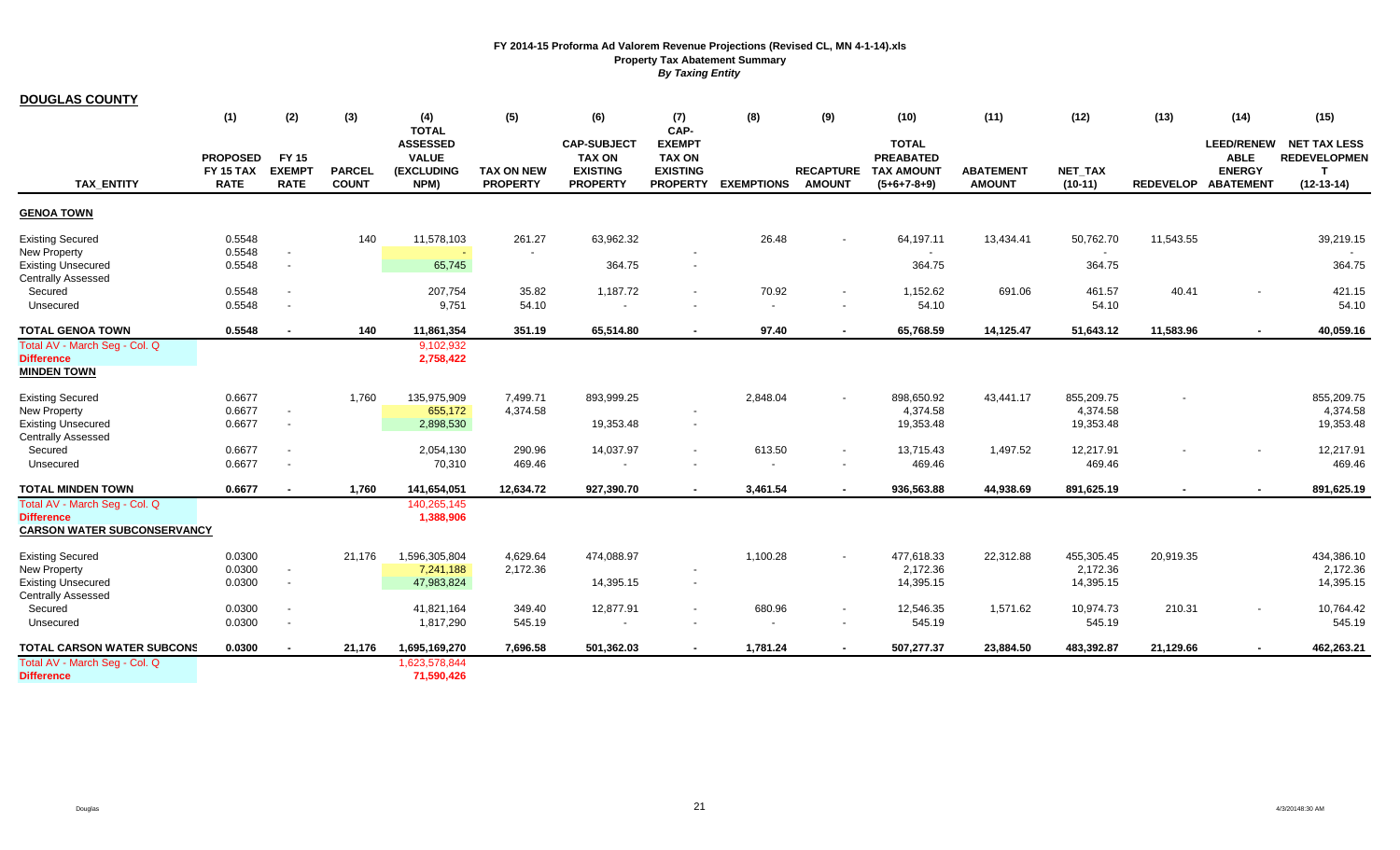| <b>DOUGLAS COUNTY</b>                                  |                          |                              |                               |                                 |                                      |                                     |                                    |                          |               |                                       |                                   |                             |            |                                      |                                            |
|--------------------------------------------------------|--------------------------|------------------------------|-------------------------------|---------------------------------|--------------------------------------|-------------------------------------|------------------------------------|--------------------------|---------------|---------------------------------------|-----------------------------------|-----------------------------|------------|--------------------------------------|--------------------------------------------|
|                                                        | (1)                      | (2)                          | (3)                           | (4)<br><b>TOTAL</b>             | (5)                                  | (6)                                 | (7)<br>CAP-                        | (8)                      | (9)           | (10)                                  | (11)                              | (12)                        | (13)       | (14)                                 | (15)                                       |
|                                                        | <b>PROPOSED</b>          | <b>FY 15</b>                 |                               | <b>ASSESSED</b><br><b>VALUE</b> |                                      | <b>CAP-SUBJECT</b><br><b>TAX ON</b> | <b>EXEMPT</b><br><b>TAX ON</b>     |                          |               | <b>TOTAL</b><br><b>PREABATED</b>      |                                   |                             |            | <b>LEED/RENEW</b><br><b>ABLE</b>     | <b>NET TAX LESS</b><br><b>REDEVELOPMEN</b> |
| <b>TAX ENTITY</b>                                      | FY 15 TAX<br><b>RATE</b> | <b>EXEMPT</b><br><b>RATE</b> | <b>PARCEL</b><br><b>COUNT</b> | <b>(EXCLUDING</b><br>NPM)       | <b>TAX ON NEW</b><br><b>PROPERTY</b> | <b>EXISTING</b><br><b>PROPERTY</b>  | <b>EXISTING</b><br><b>PROPERTY</b> | <b>EXEMPTIONS</b>        | <b>AMOUNT</b> | RECAPTURE TAX AMOUNT<br>$(5+6+7-8+9)$ | <b>ABATEMENT</b><br><b>AMOUNT</b> | <b>NET TAX</b><br>$(10-11)$ |            | <b>ENERGY</b><br>REDEVELOP ABATEMENT | $(12-13-14)$                               |
| <b>CAVE ROCK ESTATES GID</b>                           |                          |                              |                               |                                 |                                      |                                     |                                    |                          |               |                                       |                                   |                             |            |                                      |                                            |
| <b>Existing Secured</b>                                | 0.3746                   |                              | 93                            | 24, 147, 129                    | 11.93                                | 89,903.29                           |                                    | 27.72                    |               | 89,887.50                             | 12,871.18                         | 77,016.32                   |            |                                      | 77,016.32                                  |
| <b>New Property</b>                                    | 0.3746                   |                              |                               | 52,557                          | 196.88                               |                                     |                                    |                          |               | 196.88                                |                                   | 196.88                      |            |                                      | 196.88                                     |
| <b>Existing Unsecured</b><br><b>Centrally Assessed</b> | 0.3746                   | $\blacksquare$               |                               | $\sim$                          |                                      | $\overline{\phantom{a}}$            | $\sim$                             |                          |               | $\overline{\phantom{a}}$              |                                   |                             |            |                                      | $\sim$                                     |
| Secured                                                | 0.3746                   |                              |                               | 144,437                         | 18.46                                | 559.68                              |                                    | 37.08                    |               | 541.06                                | 79.23                             | 461.83                      |            |                                      | 461.83                                     |
| Unsecured                                              | 0.3746                   | $\blacksquare$               |                               | 7,243                           | 27.13                                | $\overline{\phantom{a}}$            |                                    |                          |               | 27.13                                 |                                   | 27.13                       |            |                                      | 27.13                                      |
| TOTAL CAVE ROCK ESTATES GID                            | 0.3746                   |                              | 93                            | 24,351,366                      | 254.40                               | 90.462.97                           | $\sim$                             | 64.80                    |               | 90,652.57                             | 12,950.41                         | 77,702.16                   | $\sim$     |                                      | 77,702.16                                  |
| Total AV - March Seg - Col. Q                          |                          |                              |                               | 24,199,715                      |                                      |                                     |                                    |                          |               |                                       |                                   |                             |            |                                      |                                            |
| <b>Difference</b>                                      |                          |                              |                               | 151,651                         |                                      |                                     |                                    |                          |               |                                       |                                   |                             |            |                                      |                                            |
| DOUGLAS COUNTY MOSQUITO ABATEMENT                      |                          |                              |                               |                                 |                                      |                                     |                                    |                          |               |                                       |                                   |                             |            |                                      |                                            |
| <b>Existing Secured</b>                                | 0.0345                   |                              | 19,427                        | 1,477,078,733                   | 5,161.70                             | 504,356.57                          |                                    | 1,142.37                 |               | 508,375.90                            | 77,817.39                         | 430,558.51                  | 22,688.87  |                                      | 407,869.64                                 |
| New Property                                           | 0.0345                   | $\overline{\phantom{a}}$     |                               | 6,978,702                       | 2,407.65                             |                                     |                                    |                          |               | 2,407.65                              |                                   | 2,407.65                    |            |                                      | 2,407.65                                   |
| <b>Existing Unsecured</b><br>Centrally Assessed        | 0.0345                   | $\blacksquare$               |                               | 40,770,437                      |                                      | 14,065.80                           | $\sim$                             |                          |               | 14,065.80                             |                                   | 14,065.80                   |            |                                      | 14,065.80                                  |
| Secured                                                | 0.0345                   | $\overline{\phantom{a}}$     |                               | 41,066,129                      | 396.63                               | 14,545.60                           | $\blacksquare$                     | 774.41                   |               | 14,167.81                             | 10,316.37                         | 3,851.44                    | 119.39     |                                      | 3,732.05                                   |
| Unsecured                                              | 0.0345                   | $\overline{\phantom{a}}$     |                               | 1,790,128                       | 617.59                               |                                     |                                    | $\overline{\phantom{a}}$ |               | 617.59                                |                                   | 617.59                      |            |                                      | 617.59                                     |
| TOTAL DOUGLAS COUNTY MOSQL                             | 0.0345                   |                              | 19.427                        | 1,567,684,129                   | 8,583.57                             | 532.967.97                          |                                    | 1.916.78                 |               | 539,634.76                            | 88,133.76                         | 451,501.00                  | 22.808.26  |                                      | 428,692.74                                 |
| Total AV - March Seg - Col. Q                          |                          |                              |                               | 1,496,463,383                   |                                      |                                     |                                    |                          |               |                                       |                                   |                             |            |                                      |                                            |
| <b>Difference</b>                                      |                          |                              |                               | 71,220,746                      |                                      |                                     |                                    |                          |               |                                       |                                   |                             |            |                                      |                                            |
| <b>EAST FORK FIRE PROTECTION DISTRICT</b>              |                          |                              |                               |                                 |                                      |                                     |                                    |                          |               |                                       |                                   |                             |            |                                      |                                            |
| <b>Existing Secured</b>                                | 0.3282                   |                              | 21,061                        | 1,531,249,352                   | 49,487.95                            | 4,976,252.75                        |                                    | 14,068.77                |               | 5,011,671.93                          | 460,359.50                        | 4,551,312.43                | 223,554.66 |                                      | 4,327,757.77                               |
| New Property                                           | 0.3282                   | $\overline{\phantom{a}}$     |                               | 7,102,586                       | 23,310.69                            |                                     |                                    |                          |               | 23,310.69                             |                                   | 23,310.69                   |            |                                      | 23,310.69                                  |
| <b>Existing Unsecured</b>                              | 0.3282                   | $\overline{\phantom{a}}$     |                               | 47,372,181                      |                                      | 155,475.50                          | $\overline{\phantom{a}}$           |                          |               | 155,475.50                            |                                   | 155,475.50                  |            |                                      | 155,475.50                                 |
| <b>Centrally Assessed</b>                              |                          |                              |                               |                                 |                                      |                                     |                                    |                          |               |                                       |                                   |                             |            |                                      |                                            |
| Secured                                                | 0.3282                   | $\overline{\phantom{a}}$     |                               | 46,176,201                      | 4,327.73                             | 155,708.46                          | $\blacksquare$                     | 8,485.90                 |               | 151,550.29                            | 54,305.97                         | 97,244.32                   | 1,937.85   | $\overline{\phantom{a}}$             | 95,306.48                                  |
| Unsecured                                              | 0.3282                   | $\overline{\phantom{a}}$     |                               | 2,039,508                       | 6,693.66                             | $\overline{\phantom{a}}$            |                                    |                          |               | 6,693.66                              |                                   | 6,693.66                    |            |                                      | 6,693.66                                   |
| <b>TOTAL EAST FORK FIRE PROTECT</b>                    | 0.3282                   |                              | 21,061                        | 1,633,939,828                   | 83,820.03                            | 5,287,436.71                        |                                    | 22,554.67                |               | 5,348,702.06                          | 514,665.47                        | 4,834,036.60                | 225,492.51 |                                      | 4,608,544.09                               |
| Total AV - March Seg - Col. Q                          |                          |                              |                               | 1,562,206,158                   |                                      |                                     |                                    |                          |               |                                       |                                   |                             |            |                                      |                                            |
| <b>Difference</b>                                      |                          |                              |                               | 71,733,670                      |                                      |                                     |                                    |                          |               |                                       |                                   |                             |            |                                      |                                            |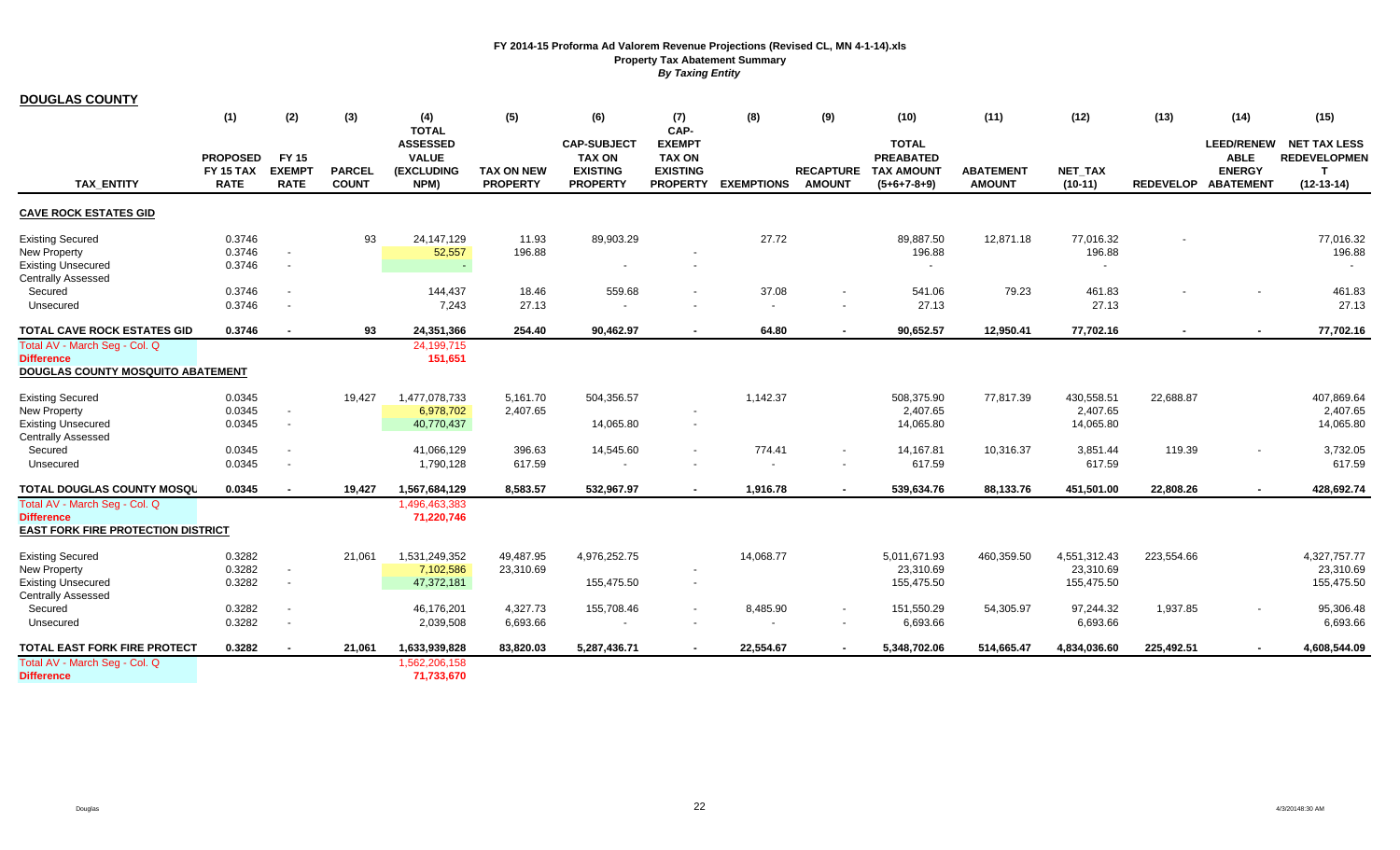| <b>DOUGLAS COUNTY</b>                   |                                                    |                                              |                               |                                                              |                                      |                                                                           |                                                                      |                          |               |                                                                           |                                   |                             |                |                                                                          |                                                                   |
|-----------------------------------------|----------------------------------------------------|----------------------------------------------|-------------------------------|--------------------------------------------------------------|--------------------------------------|---------------------------------------------------------------------------|----------------------------------------------------------------------|--------------------------|---------------|---------------------------------------------------------------------------|-----------------------------------|-----------------------------|----------------|--------------------------------------------------------------------------|-------------------------------------------------------------------|
|                                         | (1)                                                | (2)                                          | (3)                           | (4)<br><b>TOTAL</b>                                          | (5)                                  | (6)                                                                       | (7)<br>CAP-                                                          | (8)                      | (9)           | (10)                                                                      | (11)                              | (12)                        | (13)           | (14)                                                                     | (15)                                                              |
| <b>TAX ENTITY</b>                       | <b>PROPOSED</b><br><b>FY 15 TAX</b><br><b>RATE</b> | <b>FY 15</b><br><b>EXEMPT</b><br><b>RATE</b> | <b>PARCEL</b><br><b>COUNT</b> | <b>ASSESSED</b><br><b>VALUE</b><br><b>(EXCLUDING</b><br>NPM) | <b>TAX ON NEW</b><br><b>PROPERTY</b> | <b>CAP-SUBJECT</b><br><b>TAX ON</b><br><b>EXISTING</b><br><b>PROPERTY</b> | <b>EXEMPT</b><br><b>TAX ON</b><br><b>EXISTING</b><br><b>PROPERTY</b> | <b>EXEMPTIONS</b>        | <b>AMOUNT</b> | <b>TOTAL</b><br><b>PREABATED</b><br>RECAPTURE TAX AMOUNT<br>$(5+6+7-8+9)$ | <b>ABATEMENT</b><br><b>AMOUNT</b> | <b>NET TAX</b><br>$(10-11)$ |                | <b>LEED/RENEW</b><br><b>ABLE</b><br><b>ENERGY</b><br>REDEVELOP ABATEMENT | <b>NET TAX LESS</b><br><b>REDEVELOPMEN</b><br>— т<br>$(12-13-14)$ |
| <b>EAST FORK PARAMEDIC DISTRICT</b>     |                                                    |                                              |                               |                                                              |                                      |                                                                           |                                                                      |                          |               |                                                                           |                                   |                             |                |                                                                          |                                                                   |
| <b>Existing Secured</b>                 | 0.1592                                             |                                              | 21,061                        | 1,531,249,352                                                | 24,005.12                            | 2,413,833.15                                                              |                                                                      | 7,058.19                 |               | 2,430,780.08                                                              | 113,320.59                        | 2,317,459.49                | 110,954.63     |                                                                          | 2,206,504.86                                                      |
| New Property                            | 0.1592                                             |                                              |                               | 7,102,586                                                    | 11,307.32                            |                                                                           |                                                                      |                          |               | 11,307.32                                                                 |                                   | 11,307.32                   |                |                                                                          | 11,307.32                                                         |
| <b>Existing Unsecured</b>               | 0.1592                                             | $\overline{\phantom{a}}$                     |                               | 47,372,181                                                   |                                      | 75,416.51                                                                 | $\overline{\phantom{a}}$                                             |                          |               | 75,416.51                                                                 |                                   | 75,416.51                   |                |                                                                          | 75,416.51                                                         |
| <b>Centrally Assessed</b>               |                                                    |                                              |                               |                                                              |                                      |                                                                           |                                                                      |                          |               |                                                                           |                                   |                             |                |                                                                          |                                                                   |
| Secured                                 | 0.1592                                             |                                              |                               | 46,176,201                                                   | 2,099.25                             | 75,529.51                                                                 |                                                                      | 4,116.26                 |               | 73,512.51                                                                 | 9,806.98                          | 63,705.53                   | 1,111.26       |                                                                          | 62,594.27                                                         |
| Unsecured                               | 0.1592                                             | $\blacksquare$                               |                               | 2,039,508                                                    | 3,246.90                             | $\overline{\phantom{a}}$                                                  |                                                                      | $\blacksquare$           |               | 3,246.90                                                                  |                                   | 3,246.90                    |                |                                                                          | 3,246.90                                                          |
| <b>TOTAL EAST FORK PARAMEDIC DI</b>     | 0.1592                                             |                                              | 21.061                        | 1,633,939,828                                                | 40,658.59                            | 2,564,779.18                                                              |                                                                      | 11,174.45                |               | 2,594,263.32                                                              | 123,127.57                        | 2,471,135.74                | 112,065.89     |                                                                          | 2,359,069.86                                                      |
| Total AV - March Seg - Col. Q           |                                                    |                                              |                               | 1,562,206,158                                                |                                      |                                                                           |                                                                      |                          |               |                                                                           |                                   |                             |                |                                                                          |                                                                   |
| <b>Difference</b>                       |                                                    |                                              |                               | 71,733,670                                                   |                                      |                                                                           |                                                                      |                          |               |                                                                           |                                   |                             |                |                                                                          |                                                                   |
| <b>EAST FORK SWIMMING POOL DISTRICT</b> |                                                    |                                              |                               |                                                              |                                      |                                                                           |                                                                      |                          |               |                                                                           |                                   |                             |                |                                                                          |                                                                   |
| <b>Existing Secured</b>                 | 0.1300                                             |                                              | 21,046                        | 1,531,005,576                                                | 19,602.17                            | 1,970,777.77                                                              |                                                                      | 5,583.94                 |               | 1,984,796.00                                                              | 176,969.18                        | 1,807,826.82                | 88,512.07      |                                                                          | 1,719,314.75                                                      |
| New Property                            | 0.1300                                             | $\blacksquare$                               |                               | 7,016,017                                                    | 9,120.82                             |                                                                           |                                                                      |                          |               | 9,120.82                                                                  |                                   | 9,120.82                    |                |                                                                          | 9,120.82                                                          |
| <b>Existing Unsecured</b>               | 0.1300                                             | $\overline{\phantom{a}}$                     |                               | 41,341,777                                                   |                                      | 53,744.31                                                                 |                                                                      |                          |               | 53,744.31                                                                 |                                   | 53,744.31                   |                |                                                                          | 53,744.31                                                         |
| <b>Centrally Assessed</b>               |                                                    |                                              |                               |                                                              |                                      |                                                                           |                                                                      |                          |               |                                                                           |                                   |                             |                |                                                                          |                                                                   |
| Secured                                 | 0.1300                                             |                                              |                               | 45,586,220                                                   | 1,686.59                             | 60,881.72                                                                 |                                                                      | 3,306.22                 |               | 59,262.09                                                                 | 22,441.13                         | 36,820.96                   | 719.63         |                                                                          | 36,101.33                                                         |
| Unsecured                               | 0.1300                                             |                                              |                               | 2,008,479                                                    | 2,611.02                             |                                                                           |                                                                      |                          |               | 2,611.02                                                                  |                                   | 2,611.02                    |                |                                                                          | 2,611.02                                                          |
| <b>TOTAL EAST FORK SWIMMING PO</b>      | 0.1300                                             | $\blacksquare$                               | 21.046                        | 1,626,958,069                                                | 33.020.61                            | 2,085,403.80                                                              | $\sim$                                                               | 8.890.16                 |               | 2,109,534.24                                                              | 199.410.31                        | 1,910,123.93                | 89,231.70      | $\sim$                                                                   | 1,820,892.23                                                      |
| Total AV - March Seg - Col. Q           |                                                    |                                              |                               | 1,555,224,400                                                |                                      |                                                                           |                                                                      |                          |               |                                                                           |                                   |                             |                |                                                                          |                                                                   |
| <b>Difference</b>                       |                                                    |                                              |                               | 71,733,669                                                   |                                      |                                                                           |                                                                      |                          |               |                                                                           |                                   |                             |                |                                                                          |                                                                   |
| <b>ELK POINT SANITATION DISTRICT</b>    |                                                    |                                              |                               |                                                              |                                      |                                                                           |                                                                      |                          |               |                                                                           |                                   |                             |                |                                                                          |                                                                   |
| <b>Existing Secured</b>                 | 0.0095                                             |                                              | 96                            | 33,873,433                                                   | 18.58                                | 3,199.38                                                                  |                                                                      |                          |               | 3,217.96                                                                  | 522.53                            | 2,695.43                    |                |                                                                          | 2,695.43                                                          |
| New Property                            | 0.0095                                             |                                              |                               | 5,334                                                        | 0.51                                 |                                                                           |                                                                      |                          |               | 0.51                                                                      |                                   | 0.51                        |                |                                                                          | 0.51                                                              |
| <b>Existing Unsecured</b>               | 0.0095                                             | $\overline{\phantom{a}}$                     |                               | 12,291                                                       |                                      | 1.17                                                                      |                                                                      |                          |               | 1.17                                                                      |                                   | 1.17                        |                |                                                                          | 1.17                                                              |
| <b>Centrally Assessed</b>               |                                                    |                                              |                               |                                                              |                                      |                                                                           |                                                                      |                          |               |                                                                           |                                   |                             |                |                                                                          |                                                                   |
| Secured                                 | 0.0095                                             |                                              |                               | 3,001                                                        | 0.00                                 | 0.29                                                                      |                                                                      | 0.00                     |               | 0.29                                                                      | 0.02                              | 0.27                        |                |                                                                          | 0.27                                                              |
| Unsecured                               | 0.0095                                             | $\overline{\phantom{a}}$                     |                               | 38                                                           | 0.00                                 | $\sim$                                                                    |                                                                      | $\overline{\phantom{a}}$ |               | 0.00                                                                      |                                   | 0.00                        |                |                                                                          | 0.00                                                              |
| <b>TOTAL ELK POINT SANITATION DK</b>    | 0.0095                                             |                                              | 96                            | 33,894,096                                                   | 19.10                                | 3,200.83                                                                  | $\sim$                                                               | 0.00                     |               | 3,219.93                                                                  | 522.55                            | 2,697.38                    | $\blacksquare$ |                                                                          | 2,697.38                                                          |
| Total AV - March Seg - Col. Q           |                                                    |                                              |                               | 33,894,097                                                   |                                      |                                                                           |                                                                      |                          |               |                                                                           |                                   |                             |                |                                                                          |                                                                   |
| <b>Difference</b>                       |                                                    |                                              |                               | (1)                                                          |                                      |                                                                           |                                                                      |                          |               |                                                                           |                                   |                             |                |                                                                          |                                                                   |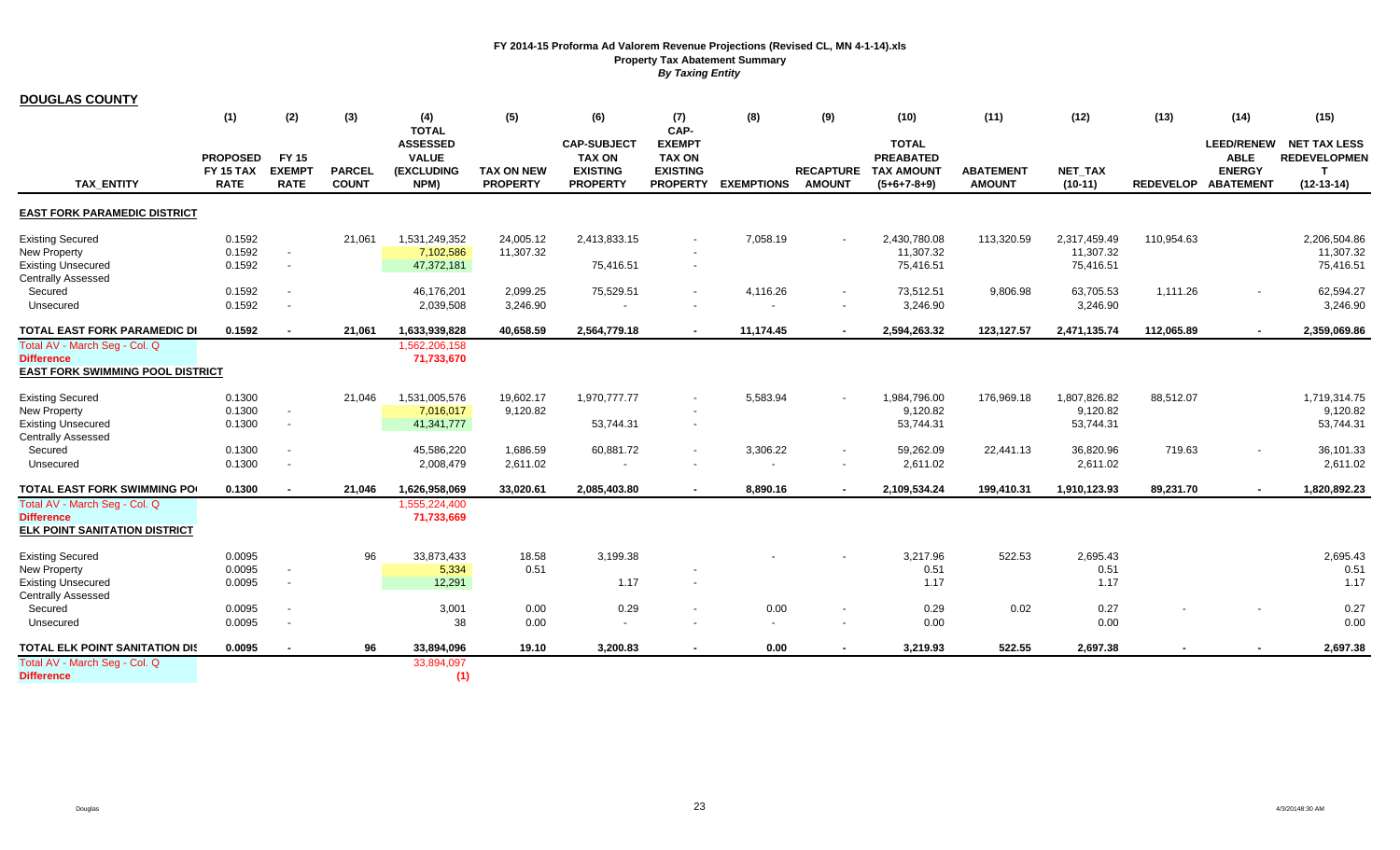| <b>DOUGLAS COUNTY</b>                                                                                    |                                             |                                                      |                               |                                                              |                                      |                                                                           |                                                                      |                                    |                                                      |                                                                           |                                   |                                    |           |                                                                          |                                                                 |
|----------------------------------------------------------------------------------------------------------|---------------------------------------------|------------------------------------------------------|-------------------------------|--------------------------------------------------------------|--------------------------------------|---------------------------------------------------------------------------|----------------------------------------------------------------------|------------------------------------|------------------------------------------------------|---------------------------------------------------------------------------|-----------------------------------|------------------------------------|-----------|--------------------------------------------------------------------------|-----------------------------------------------------------------|
|                                                                                                          | (1)                                         | (2)                                                  | (3)                           | (4)<br><b>TOTAL</b>                                          | (5)                                  | (6)                                                                       | (7)<br>CAP-                                                          | (8)                                | (9)                                                  | (10)                                                                      | (11)                              | (12)                               | (13)      | (14)                                                                     | (15)                                                            |
| <b>TAX ENTITY</b>                                                                                        | <b>PROPOSED</b><br>FY 15 TAX<br><b>RATE</b> | <b>FY 15</b><br><b>EXEMPT</b><br><b>RATE</b>         | <b>PARCEL</b><br><b>COUNT</b> | <b>ASSESSED</b><br><b>VALUE</b><br><b>(EXCLUDING</b><br>NPM) | <b>TAX ON NEW</b><br><b>PROPERTY</b> | <b>CAP-SUBJECT</b><br><b>TAX ON</b><br><b>EXISTING</b><br><b>PROPERTY</b> | <b>EXEMPT</b><br><b>TAX ON</b><br><b>EXISTING</b><br><b>PROPERTY</b> | <b>EXEMPTIONS</b>                  | <b>AMOUNT</b>                                        | <b>TOTAL</b><br><b>PREABATED</b><br>RECAPTURE TAX AMOUNT<br>$(5+6+7-8+9)$ | <b>ABATEMENT</b><br><b>AMOUNT</b> | <b>NET TAX</b><br>$(10-11)$        |           | <b>LEED/RENEW</b><br><b>ABLE</b><br><b>ENERGY</b><br>REDEVELOP ABATEMENT | <b>NET TAX LESS</b><br><b>REDEVELOPMEN</b><br>т<br>$(12-13-14)$ |
| <b>GARDNERVILLE RANCHOS GID</b>                                                                          |                                             |                                                      |                               |                                                              |                                      |                                                                           |                                                                      |                                    |                                                      |                                                                           |                                   |                                    |           |                                                                          |                                                                 |
| <b>Existing Secured</b><br><b>New Property</b><br><b>Existing Unsecured</b><br><b>Centrally Assessed</b> | 0.3686<br>0.3686<br>0.3686                  | $\overline{\phantom{a}}$<br>$\overline{\phantom{a}}$ | 4,065                         | 207,728,256<br>209,358<br>572,022                            | 1,984.19<br>771.69                   | 765,518.47<br>2,108.47                                                    | $\sim$                                                               | 2,803.49                           |                                                      | 764,699.17<br>771.69<br>2,108.47                                          | 77,776.46                         | 686,922.71<br>771.69<br>2,108.47   |           |                                                                          | 686,922.71<br>771.69<br>2,108.47                                |
| Secured<br>Unsecured                                                                                     | 0.3686<br>0.3686                            | $\overline{\phantom{a}}$<br>$\blacksquare$           |                               | 3,737,501<br>150,209                                         | 358.04<br>553.67                     | 14,153.42                                                                 | $\overline{\phantom{a}}$                                             | 735.03                             | $\overline{\phantom{a}}$                             | 13,776.43<br>553.67                                                       | 1,685.28                          | 12,091.15<br>553.67                |           |                                                                          | 12,091.15<br>553.67                                             |
| <b>TOTAL GARDNERVILLE RANCHOS</b>                                                                        | 0.3686                                      | $\mathbf{r}$                                         | 4.065                         | 212,397,346                                                  | 3,667.59                             | 781,780.36                                                                | $\sim$                                                               | 3,538.52                           | $\sim$                                               | 781,909.44                                                                | 79,461.74                         | 702,447.70                         | $\sim$    |                                                                          | 702,447.70                                                      |
| Total AV - March Seg - Col. Q<br><b>Difference</b><br><b>INDIAN HILLS GID</b>                            |                                             |                                                      |                               | 212,170,099<br>227,247                                       |                                      |                                                                           |                                                                      |                                    |                                                      |                                                                           |                                   |                                    |           |                                                                          |                                                                 |
| <b>Existing Secured</b><br>New Property<br><b>Existing Unsecured</b><br>Centrally Assessed               | 0.7901<br>0.7901<br>0.7901                  | $\overline{\phantom{a}}$<br>$\overline{\phantom{a}}$ | 1,833                         | 104,636,086<br>120,942<br>409,270                            | 2,017.17<br>955.56                   | 826,080.21<br>3,233.64                                                    | $\overline{\phantom{a}}$<br>$\overline{\phantom{a}}$                 | 2,882.68                           |                                                      | 825,214.70<br>955.56<br>3,233.64                                          | 28,067.08                         | 797,147.62<br>955.56<br>3,233.64   | 61,693.72 |                                                                          | 735,453.90<br>955.56<br>3,233.64                                |
| Secured<br>Unsecured                                                                                     | 0.7901<br>0.7901                            | $\overline{\phantom{a}}$<br>$\blacksquare$           |                               | 2,002,202<br>77,745                                          | 389.70<br>614.26                     | 16,221.53                                                                 | $\overline{\phantom{a}}$                                             | 791.83<br>$\blacksquare$           | $\overline{\phantom{a}}$<br>$\overline{\phantom{a}}$ | 15,819.40<br>614.26                                                       | 1,593.75                          | 14,225.65<br>614.26                | 1,821.61  | $\overline{\phantom{a}}$                                                 | 12,404.04<br>614.26                                             |
| <b>TOTAL INDIAN HILLS GID</b>                                                                            | 0.7901                                      |                                                      | 1.833                         | 107,246,244                                                  | 3.976.69                             | 845,535.39                                                                | $\sim$                                                               | 3.674.51                           |                                                      | 845,837.57                                                                | 29.660.83                         | 816.176.74                         | 63,515.33 |                                                                          | 752,661.41                                                      |
| Total AV - March Seg - Col. Q<br><b>Difference</b><br><b>KINGSBURY GID</b>                               |                                             |                                                      |                               | 99,341,659<br>7,904,585                                      |                                      |                                                                           |                                                                      |                                    |                                                      |                                                                           |                                   |                                    |           |                                                                          |                                                                 |
| <b>Existing Secured</b><br>New Property<br><b>Existing Unsecured</b>                                     | 0.4364<br>0.4364<br>0.4364                  | $\overline{\phantom{a}}$<br>$\overline{\phantom{a}}$ | 2,452                         | 220,997,327<br>699,796<br>1,376,061                          | 3,519.54<br>3,053.91                 | 963,282.22<br>6,005.13                                                    | $\blacksquare$<br>$\sim$                                             | 5,822.35                           |                                                      | 960,979.41<br>3,053.91<br>6,005.13                                        | 230,902.23                        | 730,077.18<br>3,053.91<br>6,005.13 |           |                                                                          | 730,077.18<br>3,053.91<br>6,005.13                              |
| <b>Centrally Assessed</b><br>Secured<br>Unsecured                                                        | 0.4364<br>0.4364                            | $\overline{\phantom{a}}$<br>$\overline{\phantom{a}}$ |                               | 1,836,042<br>79,896                                          | 218.70<br>348.67                     | 8,205.22<br>$\sim$                                                        | $\overline{\phantom{a}}$<br>$\overline{\phantom{a}}$                 | 411.44<br>$\overline{\phantom{a}}$ | $\overline{\phantom{a}}$<br>$\overline{\phantom{a}}$ | 8,012.49<br>348.67                                                        | 2,493.32                          | 5,519.17<br>348.67                 |           |                                                                          | 5,519.17<br>348.67                                              |
| <b>TOTAL KINGSBURY GID</b>                                                                               | 0.4364                                      |                                                      | 2.452                         | 224,989,122                                                  | 7,140.81                             | 977,492.57                                                                |                                                                      | 6,233.79                           |                                                      | 978,399.60                                                                | 233,395.55                        | 745.004.05                         |           |                                                                          | 745,004.05                                                      |
| Total AV - March Seg - Col. Q<br><b>Difference</b>                                                       |                                             |                                                      |                               | 224, 178, 123<br>810,999                                     |                                      |                                                                           |                                                                      |                                    |                                                      |                                                                           |                                   |                                    |           |                                                                          |                                                                 |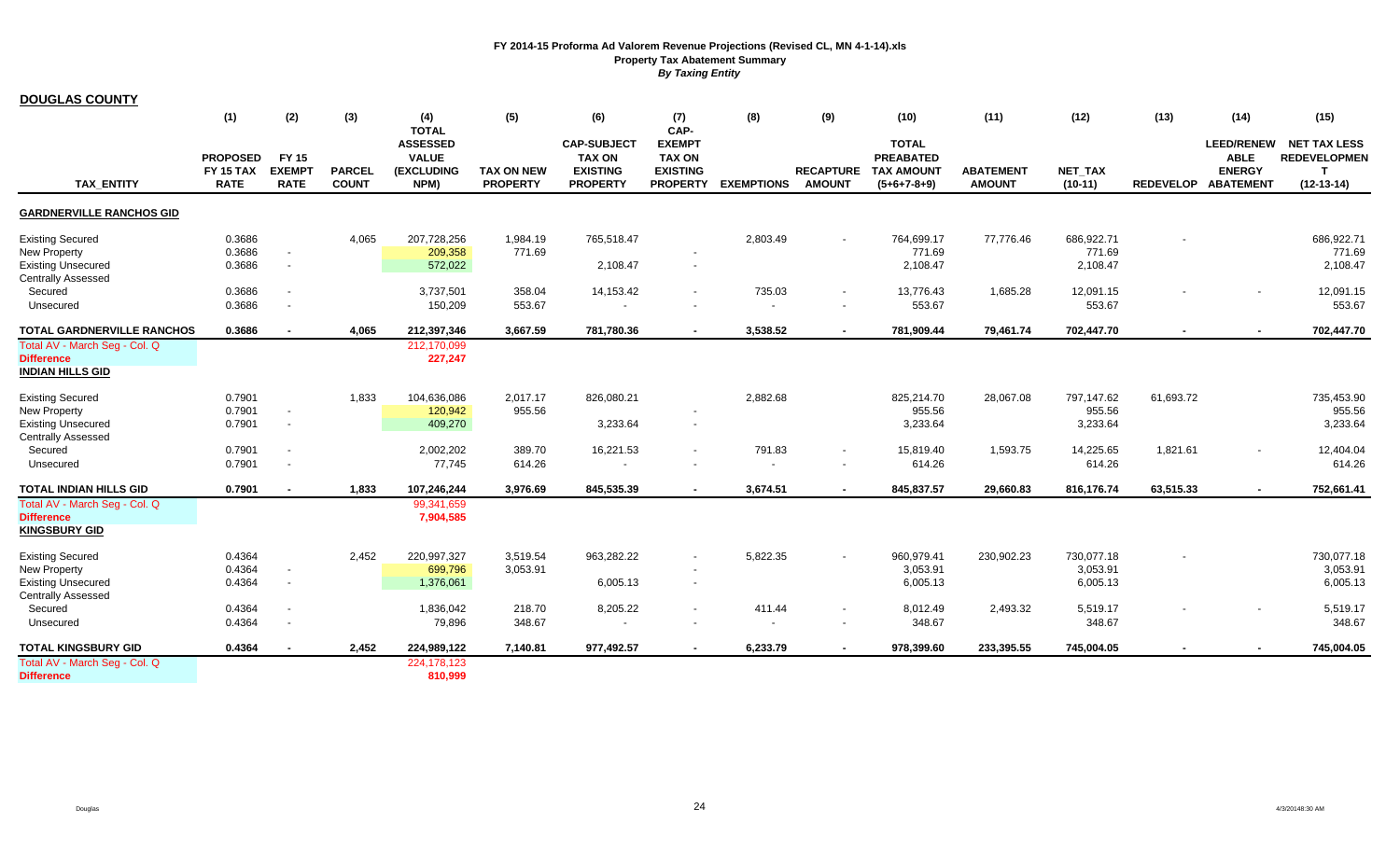| <b>DOUGLAS COUNTY</b>                 |                                 |                              |                               |                           |                                      |                                    |                                    |                          |                |                                       |                                   |                             |        |                                      |                     |
|---------------------------------------|---------------------------------|------------------------------|-------------------------------|---------------------------|--------------------------------------|------------------------------------|------------------------------------|--------------------------|----------------|---------------------------------------|-----------------------------------|-----------------------------|--------|--------------------------------------|---------------------|
|                                       | (1)                             | (2)                          | (3)                           | (4)<br><b>TOTAL</b>       | (5)                                  | (6)                                | (7)<br>CAP-                        | (8)                      | (9)            | (10)                                  | (11)                              | (12)                        | (13)   | (14)                                 | (15)                |
|                                       |                                 |                              |                               | <b>ASSESSED</b>           |                                      | <b>CAP-SUBJECT</b>                 | <b>EXEMPT</b>                      |                          |                | <b>TOTAL</b>                          |                                   |                             |        | <b>LEED/RENEW</b>                    | <b>NET TAX LESS</b> |
|                                       | <b>PROPOSED</b>                 | <b>FY 15</b>                 |                               | <b>VALUE</b>              |                                      | <b>TAX ON</b>                      | <b>TAX ON</b>                      |                          |                | <b>PREABATED</b>                      |                                   |                             |        | <b>ABLE</b>                          | <b>REDEVELOPMEN</b> |
| <b>TAX ENTITY</b>                     | <b>FY 15 TAX</b><br><b>RATE</b> | <b>EXEMPT</b><br><b>RATE</b> | <b>PARCEL</b><br><b>COUNT</b> | <b>(EXCLUDING</b><br>NPM) | <b>TAX ON NEW</b><br><b>PROPERTY</b> | <b>EXISTING</b><br><b>PROPERTY</b> | <b>EXISTING</b><br><b>PROPERTY</b> | <b>EXEMPTIONS</b>        | <b>AMOUNT</b>  | RECAPTURE TAX AMOUNT<br>$(5+6+7-8+9)$ | <b>ABATEMENT</b><br><b>AMOUNT</b> | <b>NET TAX</b><br>$(10-11)$ |        | <b>ENERGY</b><br>REDEVELOP ABATEMENT | T.<br>$(12-13-14)$  |
| <b>LAKERIDGE GID</b>                  |                                 |                              |                               |                           |                                      |                                    |                                    |                          |                |                                       |                                   |                             |        |                                      |                     |
| <b>Existing Secured</b>               | 0.1216                          |                              | 83                            | 24,051,997                | 40.00                                | 29,054.42                          |                                    | 13.19                    |                | 29,081.23                             | 3,966.24                          | 25,114.99                   |        |                                      | 25,114.99           |
| New Property                          | 0.1216                          | $\overline{\phantom{a}}$     |                               | 15,180                    | 18.46                                |                                    |                                    |                          |                | 18.46                                 |                                   | 18.46                       |        |                                      | 18.46               |
| <b>Existing Unsecured</b>             | 0.1216                          | $\sim$                       |                               | 1,593                     |                                      | 1.94                               | $\sim$                             |                          |                | 1.94                                  |                                   | 1.94                        |        |                                      | 1.94                |
| <b>Centrally Assessed</b>             |                                 |                              |                               |                           |                                      |                                    |                                    |                          |                |                                       |                                   |                             |        |                                      |                     |
| Secured                               | 0.1216                          | $\overline{a}$               |                               | 1,114,960                 | 49.10                                | 1,404.29                           | $\overline{\phantom{a}}$           | 97.60                    |                | 1,355.79                              | 169.57                            | 1,186.22                    |        |                                      | 1,186.22            |
| Unsecured                             | 0.1216                          | $\overline{\phantom{a}}$     |                               | 58,972                    | 71.71                                |                                    |                                    | $\overline{\phantom{a}}$ |                | 71.71                                 |                                   | 71.71                       |        |                                      | 71.71               |
| <b>TOTAL LAKERIDGE GID</b>            | 0.1216                          | $\blacksquare$               | 83                            | 25,242,701                | 179.27                               | 30,460.65                          | $\sim$                             | 110.79                   | <b>Section</b> | 30,529.13                             | 4,135.81                          | 26,393.32                   | $\sim$ | $\sim$                               | 26,393.32           |
| Total AV - March Seg - Col. Q         |                                 |                              |                               | 25,105,757                |                                      |                                    |                                    |                          |                |                                       |                                   |                             |        |                                      |                     |
| <b>Difference</b>                     |                                 |                              |                               | 136,944                   |                                      |                                    |                                    |                          |                |                                       |                                   |                             |        |                                      |                     |
| <b>LOGAN CREEK GID</b>                |                                 |                              |                               |                           |                                      |                                    |                                    |                          |                |                                       |                                   |                             |        |                                      |                     |
| <b>Existing Secured</b>               | 0.6554                          |                              | 23                            | 7,100,708                 | 791.17                               | 44,437.95                          |                                    | 8.08                     |                | 45,221.04                             | 7,411.34                          | 37,809.70                   |        |                                      | 37,809.70           |
| New Property                          | 0.6554                          | $\sim$                       |                               |                           |                                      |                                    |                                    |                          |                |                                       |                                   |                             |        |                                      |                     |
| <b>Existing Unsecured</b>             | 0.6554                          | $\sim$                       |                               | $\sim$                    |                                      |                                    | $\overline{\phantom{a}}$           |                          |                |                                       |                                   | $\overline{\phantom{a}}$    |        |                                      |                     |
| <b>Centrally Assessed</b>             |                                 |                              |                               |                           |                                      |                                    |                                    |                          |                |                                       |                                   |                             |        |                                      |                     |
| Secured                               | 0.6554                          | $\overline{a}$               |                               | 57,059                    | 13.41                                | 387.37                             | $\overline{\phantom{a}}$           | 26.81                    |                | 373.96                                | 57.11                             | 316.86                      |        |                                      | 316.86              |
| Unsecured                             | 0.6554                          | $\sim$                       |                               | 2,984                     | 19.56                                |                                    | $\overline{\phantom{a}}$           | $\blacksquare$           |                | 19.56                                 |                                   | 19.56                       |        |                                      | 19.56               |
| <b>TOTAL LOGAN CREEK GID</b>          | 0.6554                          |                              | 23                            | 7,160,751                 | 824.13                               | 44,825.32                          | $\sim$                             | 34.89                    |                | 45,614.56                             | 7,468.45                          | 38,146.11                   |        |                                      | 38,146.11           |
| Total AV - March Seg - Col. Q         |                                 |                              |                               | 6,948,933                 |                                      |                                    |                                    |                          |                |                                       |                                   |                             |        |                                      |                     |
| <b>Difference</b>                     |                                 |                              |                               | 211,818                   |                                      |                                    |                                    |                          |                |                                       |                                   |                             |        |                                      |                     |
| <b>MINDEN-GARDNERVILLE SANITATION</b> |                                 |                              |                               |                           |                                      |                                    |                                    |                          |                |                                       |                                   |                             |        |                                      |                     |
| <b>Existing Secured</b>               | 0.1224                          |                              | 4,001                         | 288,446,242               | 6,895.46                             | 346,434.26                         |                                    | 909.56                   |                | 352,420.16                            | 16,288.77                         | 336,131.39                  |        |                                      | 336,131.39          |
| New Property                          | 0.1224                          | $\overline{\phantom{a}}$     |                               | 3,211,555                 | 3,930.94                             |                                    |                                    |                          |                | 3,930.94                              |                                   | 3,930.94                    |        |                                      | 3,930.94            |
| <b>Existing Unsecured</b>             | 0.1224                          | $\overline{\phantom{a}}$     |                               | 9,516,867                 |                                      | 11,648.65                          | $\overline{\phantom{a}}$           |                          |                | 11,648.65                             |                                   | 11,648.65                   |        |                                      | 11,648.65           |
| <b>Centrally Assessed</b>             |                                 |                              |                               |                           |                                      |                                    |                                    |                          |                |                                       |                                   |                             |        |                                      |                     |
| Secured                               | 0.1224                          | $\overline{a}$               |                               | 5,022,791                 | 129.25                               | 6,292.90                           | $\overline{\phantom{a}}$           | 274.25                   |                | 6,147.90                              | 639.01                            | 5,508.89                    |        |                                      | 5,508.89            |
| Unsecured                             | 0.1224                          |                              |                               | 170,159                   | 208.27                               |                                    |                                    | $\overline{\phantom{a}}$ |                | 208.27                                |                                   | 208.27                      |        |                                      | 208.27              |
| <b>TOTAL MINDEN-GARDNERVILLE S/</b>   | 0.1224                          | $\sim$                       | 4,001                         | 306,367,614               | 11,163.93                            | 364,375.80                         |                                    | 1,183.81                 |                | 374,355.92                            | 16,927.78                         | 357,428.14                  |        |                                      | 357,428.14          |
| Total AV - March Seg - Col. Q         |                                 |                              |                               | 305,846,194               |                                      |                                    |                                    |                          |                |                                       |                                   |                             |        |                                      |                     |
| <b>Difference</b>                     |                                 |                              |                               | 521,420                   |                                      |                                    |                                    |                          |                |                                       |                                   |                             |        |                                      |                     |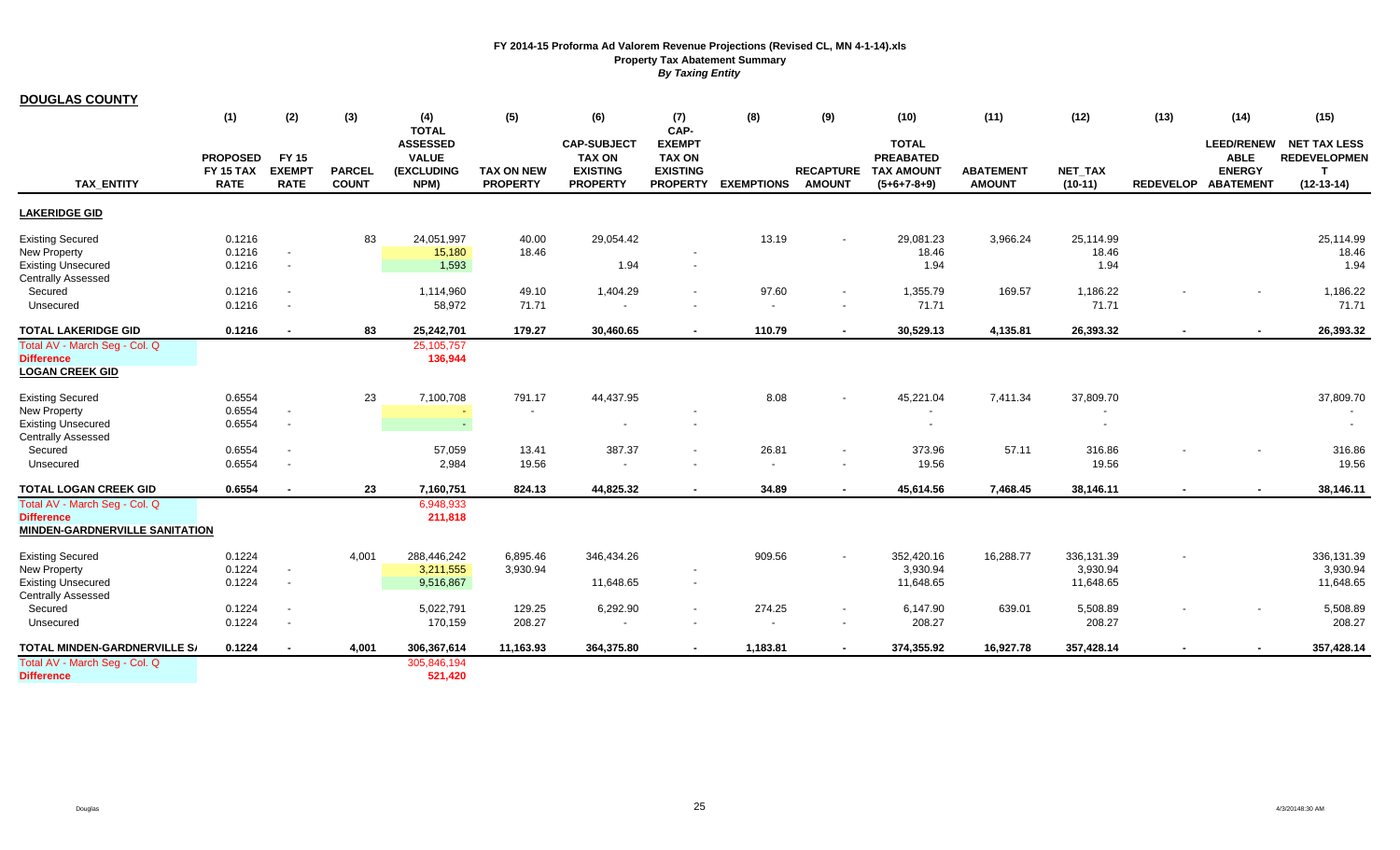| <b>DOUGLAS COUNTY</b>                                  |                                 |                              |                               |                     |                                      |                                    |                                    |                          |                                   |                                    |                                   |                      |                |                                      |                     |
|--------------------------------------------------------|---------------------------------|------------------------------|-------------------------------|---------------------|--------------------------------------|------------------------------------|------------------------------------|--------------------------|-----------------------------------|------------------------------------|-----------------------------------|----------------------|----------------|--------------------------------------|---------------------|
|                                                        | (1)                             | (2)                          | (3)                           | (4)<br><b>TOTAL</b> | (5)                                  | (6)                                | (7)<br>CAP-                        | (8)                      | (9)                               | (10)                               | (11)                              | (12)                 | (13)           | (14)                                 | (15)                |
|                                                        |                                 |                              |                               | <b>ASSESSED</b>     |                                      | <b>CAP-SUBJECT</b>                 | <b>EXEMPT</b>                      |                          |                                   | <b>TOTAL</b>                       |                                   |                      |                | <b>LEED/RENEW</b>                    | <b>NET TAX LESS</b> |
|                                                        | <b>PROPOSED</b>                 | <b>FY 15</b>                 |                               | <b>VALUE</b>        |                                      | <b>TAX ON</b>                      | <b>TAX ON</b>                      |                          |                                   | <b>PREABATED</b>                   |                                   |                      |                | <b>ABLE</b>                          | <b>REDEVELOPMEN</b> |
| <b>TAX ENTITY</b>                                      | <b>FY 15 TAX</b><br><b>RATE</b> | <b>EXEMPT</b><br><b>RATE</b> | <b>PARCEL</b><br><b>COUNT</b> | (EXCLUDING<br>NPM)  | <b>TAX ON NEW</b><br><b>PROPERTY</b> | <b>EXISTING</b><br><b>PROPERTY</b> | <b>EXISTING</b><br><b>PROPERTY</b> | <b>EXEMPTIONS</b>        | <b>RECAPTURE</b><br><b>AMOUNT</b> | <b>TAX AMOUNT</b><br>$(5+6+7-8+9)$ | <b>ABATEMENT</b><br><b>AMOUNT</b> | NET_TAX<br>$(10-11)$ |                | <b>ENERGY</b><br>REDEVELOP ABATEMENT | т.<br>$(12-13-14)$  |
| <b>OLIVER PARK GID</b>                                 |                                 |                              |                               |                     |                                      |                                    |                                    |                          |                                   |                                    |                                   |                      |                |                                      |                     |
| <b>Existing Secured</b>                                | 0.5752                          |                              | 91                            | 8,813,060           | $\sim$                               | 50,692.77                          |                                    | 0.03                     |                                   | 50,692.74                          | 11,430.31                         | 39,262.43            |                |                                      | 39,262.43           |
| New Property                                           | 0.5752                          |                              |                               | 8,885               | 51.11                                |                                    |                                    |                          |                                   | 51.11                              |                                   | 51.11                |                |                                      | 51.11               |
| <b>Existing Unsecured</b><br><b>Centrally Assessed</b> | 0.5752                          | $\overline{\phantom{a}}$     |                               | 504,754             |                                      | 2,903.35                           | $\overline{\phantom{a}}$           |                          |                                   | 2,903.35                           |                                   | 2,903.35             |                |                                      | 2,903.35            |
| Secured                                                | 0.5752                          |                              |                               | 181,732             | 32.57                                | 1,078.66                           |                                    | 65.90                    |                                   | 1,045.32                           | 520.22                            | 525.11               |                |                                      | 525.11              |
| Unsecured                                              | 0.5752                          | $\overline{\phantom{a}}$     |                               | 8,452               | 48.61                                | $\overline{\phantom{a}}$           |                                    | $\overline{\phantom{a}}$ |                                   | 48.61                              |                                   | 48.61                |                |                                      | 48.61               |
| TOTAL OLIVER PARK GID                                  | 0.5752                          | $\blacksquare$               | 91                            | 9,516,883           | 132.29                               | 54.674.77                          | $\sim$                             | 65.93                    | $\sim$                            | 54,741.13                          | 11.950.53                         | 42,790.60            | $\blacksquare$ |                                      | 42,790.60           |
| Total AV - March Seg - Col. Q                          |                                 |                              |                               | 9,516,883           |                                      |                                    |                                    |                          |                                   |                                    |                                   |                      |                |                                      |                     |
| <b>Difference</b>                                      |                                 |                              |                               | $\mathbf{0}$        |                                      |                                    |                                    |                          |                                   |                                    |                                   |                      |                |                                      |                     |
| <b>ROUND HILL GID</b>                                  |                                 |                              |                               |                     |                                      |                                    |                                    |                          |                                   |                                    |                                   |                      |                |                                      |                     |
| <b>Existing Secured</b>                                | 0.4121                          |                              | 590                           | 103,236,261         | $\overline{\phantom{a}}$             | 425,469.77                         |                                    | 36.05                    |                                   | 425,433.72                         | 49,510.85                         | 375,922.87           |                |                                      | 375,922.87          |
| New Property                                           | 0.4121                          | $\blacksquare$               |                               | 212,507             | 875.74                               |                                    |                                    |                          |                                   | 875.74                             |                                   | 875.74               |                |                                      | 875.74              |
| <b>Existing Unsecured</b><br><b>Centrally Assessed</b> | 0.4121                          | $\overline{\phantom{a}}$     |                               | 697,889             |                                      | 2,876.00                           | $\overline{a}$                     |                          |                                   | 2,876.00                           |                                   | 2,876.00             |                |                                      | 2,876.00            |
| Secured                                                | 0.4121                          | $\blacksquare$               |                               | 870,511             | 82.14                                | 3,670.82                           | $\blacksquare$                     | 165.58                   |                                   | 3,587.38                           | 3,585.12                          | 2.26                 |                |                                      | 2.26                |
| Unsecured                                              | 0.4121                          | $\overline{\phantom{a}}$     |                               | 32,169              | 132.57                               | $\sim$                             | $\overline{\phantom{a}}$           | $\overline{\phantom{a}}$ | $\overline{\phantom{a}}$          | 132.57                             |                                   | 132.57               |                |                                      | 132.57              |
| <b>TOTAL SIERRA FIRE PROTECTION</b>                    | 0.4121                          |                              | 590                           | 105,049,338         | 1,090.45                             | 432,016.59                         |                                    | 201.63                   |                                   | 432,905.41                         | 53,095.97                         | 379,809.44           |                |                                      | 379,809.44          |
| Total AV - March Seg - Col. Q                          |                                 |                              |                               | 105,048,615         |                                      |                                    |                                    |                          |                                   |                                    |                                   |                      |                |                                      |                     |
| <b>Difference</b>                                      |                                 |                              |                               | 1,212               |                                      |                                    |                                    |                          |                                   |                                    |                                   |                      |                |                                      |                     |
| <b>SKYLAND GID</b>                                     |                                 |                              |                               |                     |                                      |                                    |                                    |                          |                                   |                                    |                                   |                      |                |                                      |                     |
| <b>Existing Secured</b>                                | 0.0731                          |                              | 235                           | 71,775,465          | 101.23                               | 52,017.33                          |                                    | 8.22                     |                                   | 52,110.34                          | 3,720.54                          | 48,389.80            |                |                                      | 48,389.80           |
| New Property                                           | 0.0731                          | $\blacksquare$               |                               | 230,951             | 168.82                               |                                    |                                    |                          |                                   | 168.82                             |                                   | 168.82               |                |                                      | 168.82              |
| <b>Existing Unsecured</b><br>Centrally Assessed        | 0.0731                          | $\blacksquare$               |                               | 28,311              |                                      | 20.70                              | $\sim$                             |                          |                                   | 20.70                              |                                   | 20.70                |                |                                      | 20.70               |
| Secured                                                | 0.0731                          | $\overline{\phantom{a}}$     |                               | 306,681             | 6.96                                 | 231.34                             | $\overline{\phantom{a}}$           | 14.12                    | $\overline{\phantom{a}}$          | 224.18                             | 20.47                             | 203.72               |                |                                      | 203.72              |
| Unsecured                                              | 0.0731                          | $\overline{a}$               |                               | 14,214              | 10.39                                | $\sim$                             |                                    | $\blacksquare$           | $\overline{\phantom{a}}$          | 10.39                              |                                   | 10.39                |                |                                      | 10.39               |
| <b>TOTAL SKYLAND GID</b>                               | 0.0731                          |                              | 235                           | 72,355,622          | 287.41                               | 52,269.36                          |                                    | 22.34                    |                                   | 52,534.44                          | 3,741.01                          | 48,793.43            |                |                                      | 48,793.43           |
| Total AV - March Seg - Col. Q                          |                                 |                              |                               | 71,866,527          |                                      |                                    |                                    |                          |                                   |                                    | 0.07                              |                      |                |                                      |                     |
| <b>Difference</b>                                      |                                 |                              |                               | 489,095             |                                      | 0.74                               |                                    |                          |                                   |                                    | 0.21                              |                      |                |                                      |                     |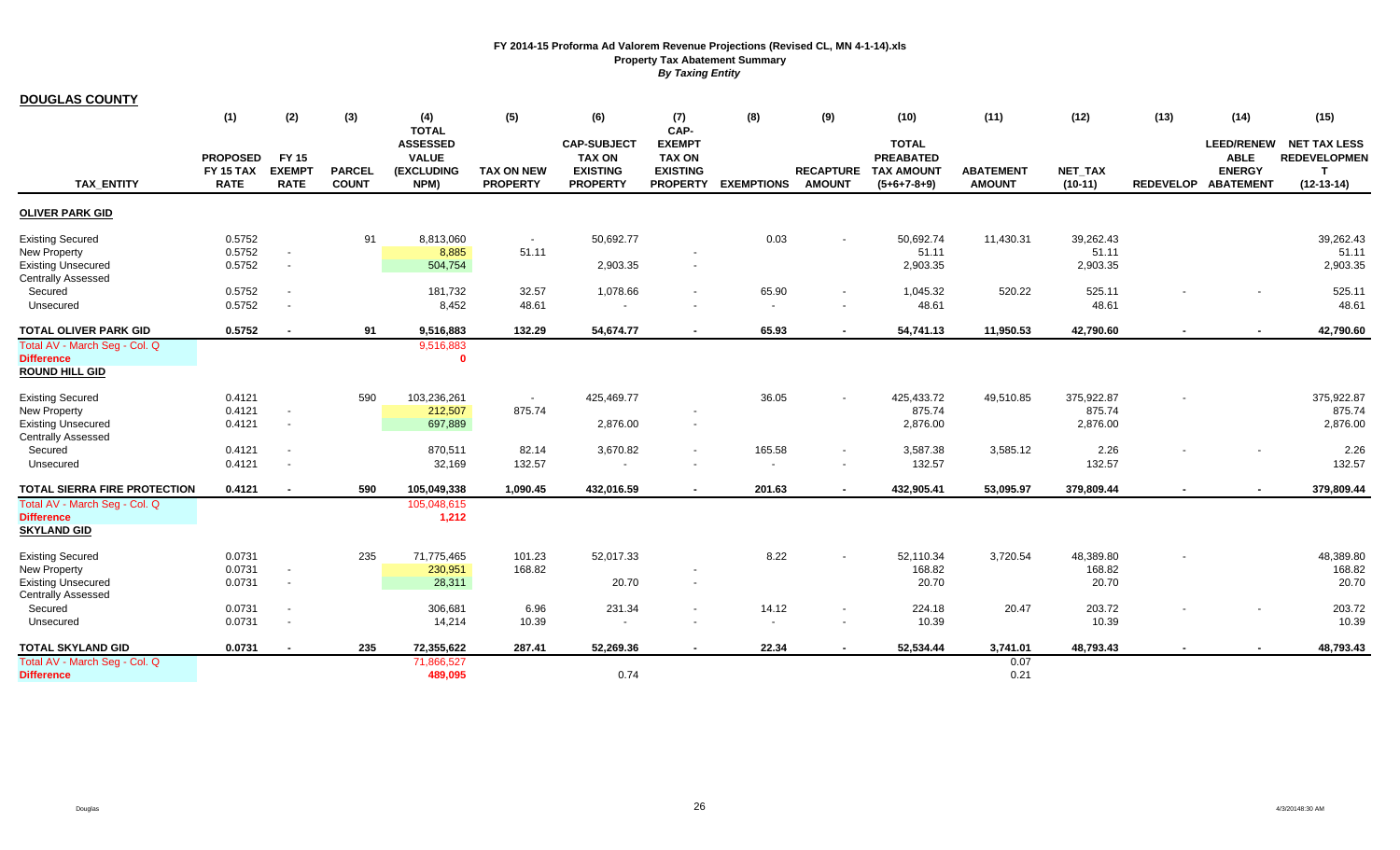| <b>DOUGLAS COUNTY</b>                                                                     |                                                    |                                                      |                               |                                                              |                                      |                                                                           |                                                                      |                                      |                          |                                                                           |                                   |                                       |        |                                                                          |                                                                  |
|-------------------------------------------------------------------------------------------|----------------------------------------------------|------------------------------------------------------|-------------------------------|--------------------------------------------------------------|--------------------------------------|---------------------------------------------------------------------------|----------------------------------------------------------------------|--------------------------------------|--------------------------|---------------------------------------------------------------------------|-----------------------------------|---------------------------------------|--------|--------------------------------------------------------------------------|------------------------------------------------------------------|
|                                                                                           | (1)                                                | (2)                                                  | (3)                           | (4)<br><b>TOTAL</b>                                          | (5)                                  | (6)                                                                       | (7)<br>CAP-                                                          | (8)                                  | (9)                      | (10)                                                                      | (11)                              | (12)                                  | (13)   | (14)                                                                     | (15)                                                             |
| <b>TAX ENTITY</b>                                                                         | <b>PROPOSED</b><br><b>FY 15 TAX</b><br><b>RATE</b> | <b>FY 15</b><br><b>EXEMPT</b><br><b>RATE</b>         | <b>PARCEL</b><br><b>COUNT</b> | <b>ASSESSED</b><br><b>VALUE</b><br><b>(EXCLUDING</b><br>NPM) | <b>TAX ON NEW</b><br><b>PROPERTY</b> | <b>CAP-SUBJECT</b><br><b>TAX ON</b><br><b>EXISTING</b><br><b>PROPERTY</b> | <b>EXEMPT</b><br><b>TAX ON</b><br><b>EXISTING</b><br><b>PROPERTY</b> | <b>EXEMPTIONS</b>                    | <b>AMOUNT</b>            | <b>TOTAL</b><br><b>PREABATED</b><br>RECAPTURE TAX AMOUNT<br>$(5+6+7-8+9)$ | <b>ABATEMENT</b><br><b>AMOUNT</b> | <b>NET TAX</b><br>$(10-11)$           |        | <b>LEED/RENEW</b><br><b>ABLE</b><br><b>ENERGY</b><br>REDEVELOP ABATEMENT | <b>NET TAX LESS</b><br><b>REDEVELOPMEN</b><br>T.<br>$(12-13-14)$ |
| <b>TAHOE-DOUGLAS FIRE PROTECTION DISTRICT</b>                                             |                                                    |                                                      |                               |                                                              |                                      |                                                                           |                                                                      |                                      |                          |                                                                           |                                   |                                       |        |                                                                          |                                                                  |
| <b>Existing Secured</b><br>New Property<br><b>Existing Unsecured</b>                      | 0.6381<br>0.6381<br>0.6381                         | 0.0500<br>0.0500<br>0.0500                           | 5,323                         | 1,079,721,558<br>1,155,473<br>7,206,232                      | 31,403.49<br>6,795.34                | 6,315,883.30<br>42,379.85                                                 | 536,975.24<br>577.74<br>3,603.12                                     | 9,644.63                             |                          | 6,874,617.40<br>7,373.07<br>45,982.97                                     | 1,344,883.23                      | 5,529,734.17<br>7,373.07<br>45,982.97 |        |                                                                          | 5,529,734.17<br>7,373.07<br>45,982.97                            |
| <b>Centrally Assessed</b><br>Secured<br>Unsecured                                         | 0.6381<br>0.6381                                   | 0.0500<br>0.0500                                     |                               | 11,630,356<br>459,734                                        | 1,759.54<br>2,933.56                 | 69,613.31<br>$\overline{\phantom{a}}$                                     | 5,918.49                                                             | 3,078.04<br>$\overline{\phantom{a}}$ | $\overline{\phantom{a}}$ | 74,213.30<br>2,933.56                                                     | 16,498.48                         | 57,714.82<br>2,933.56                 |        |                                                                          | 57,714.82<br>2,933.56                                            |
| TOTAL TAHOE-DOUGLAS FIRE PR(                                                              | 0.6381                                             | 0.0500                                               | 5,323                         | 1,100,173,353                                                | 42,891.93                            | 6,427,876.46                                                              | 547,074.59                                                           | 12,722.67                            |                          | 7,005,120.30                                                              | 1,361,381.71                      | 5,643,738.59                          |        |                                                                          | 5,643,738.59                                                     |
| Total AV - March Seq - Col. Q<br><b>Difference</b><br><b>TAHOE-DOUGLAS SEWER DISTRICT</b> |                                                    |                                                      |                               | 1,097,773,417<br>2,399,936                                   |                                      |                                                                           |                                                                      |                                      |                          |                                                                           |                                   |                                       |        |                                                                          |                                                                  |
| <b>Existing Secured</b><br><b>New Property</b><br><b>Existing Unsecured</b>               | 0.0350<br>0.0350<br>0.0350                         | $\overline{\phantom{a}}$<br>$\overline{\phantom{a}}$ | 1,573                         | 554,002,116<br>26,076<br>1,295,237                           | 1,037.15<br>9.13                     | 192,957.42<br>453.33                                                      |                                                                      | 51.77                                |                          | 193,942.80<br>9.13<br>453.33                                              | 34,949.99                         | 158,992.81<br>9.13<br>453.33          |        |                                                                          | 158,992.81<br>9.13<br>453.33                                     |
| <b>Centrally Assessed</b><br>Secured<br>Unsecured                                         | 0.0350<br>0.0350                                   |                                                      |                               | 3,742,353<br>178,874                                         | 41.75<br>62.61                       | 1,351.01                                                                  |                                                                      | 82.94                                |                          | 1,309.82<br>62.61                                                         | 275.25                            | 1,034.57<br>62.61                     |        |                                                                          | 1,034.57<br>62.61                                                |
| TOTAL TAHOE-DOUGLAS SEWER                                                                 | 0.0350                                             |                                                      | 1,573                         | 559,244,655                                                  | 1.150.64                             | 194.761.76                                                                | $\overline{a}$                                                       | 134.71                               |                          | 195,777.69                                                                | 35.225.24                         | 160.552.45                            | $\sim$ | $\sim$                                                                   | 160,552.45                                                       |
| Total AV - March Seq - Col. Q<br><b>Difference</b><br><b>TOPAZ RANCH ESTATES GID</b>      |                                                    |                                                      |                               | 559,358,655<br>(114,000)                                     |                                      |                                                                           |                                                                      |                                      |                          |                                                                           |                                   |                                       |        |                                                                          |                                                                  |
| <b>Existing Secured</b><br>New Property<br><b>Existing Unsecured</b>                      | 0.8546<br>0.8546<br>0.8546                         | $\overline{\phantom{a}}$                             | 873                           | 20,336,534<br>80,666<br>69,303                               | 259.84<br>689.37                     | 173,427.00<br>592.26                                                      |                                                                      | 1,621.50                             |                          | 172,065.34<br>689.37<br>592.26                                            | 29,299.91                         | 142,765.43<br>689.37<br>592.26        |        |                                                                          | 142,765.43<br>689.37<br>592.26                                   |
| <b>Centrally Assessed</b><br>Secured<br>Unsecured                                         | 0.8546<br>0.8546                                   |                                                      |                               | 1,555,643<br>77,505                                          | 450.26<br>662.36                     | 13,749.74<br>$\blacksquare$                                               |                                                                      | 905.46<br>$\overline{\phantom{a}}$   | $\overline{\phantom{a}}$ | 13,294.53<br>662.36                                                       | 5,088.54                          | 8,205.99<br>662.36                    |        | $\overline{\phantom{a}}$                                                 | 8,205.99<br>662.36                                               |
| <b>TOTAL TOPAZ RANCH ESTATES GI</b>                                                       | 0.8546                                             |                                                      | 873                           | 22,119,651                                                   | 2.061.83                             | 187,769.00                                                                |                                                                      | 2,526.96                             |                          | 187,303.86                                                                | 34,388.45                         | 152,915.41                            |        |                                                                          | 152,915.41                                                       |
| Total AV - March Seg - Col. Q<br><b>Difference</b>                                        |                                                    |                                                      |                               | 21,911,511<br>208,140                                        |                                      |                                                                           |                                                                      |                                      |                          |                                                                           |                                   |                                       |        |                                                                          |                                                                  |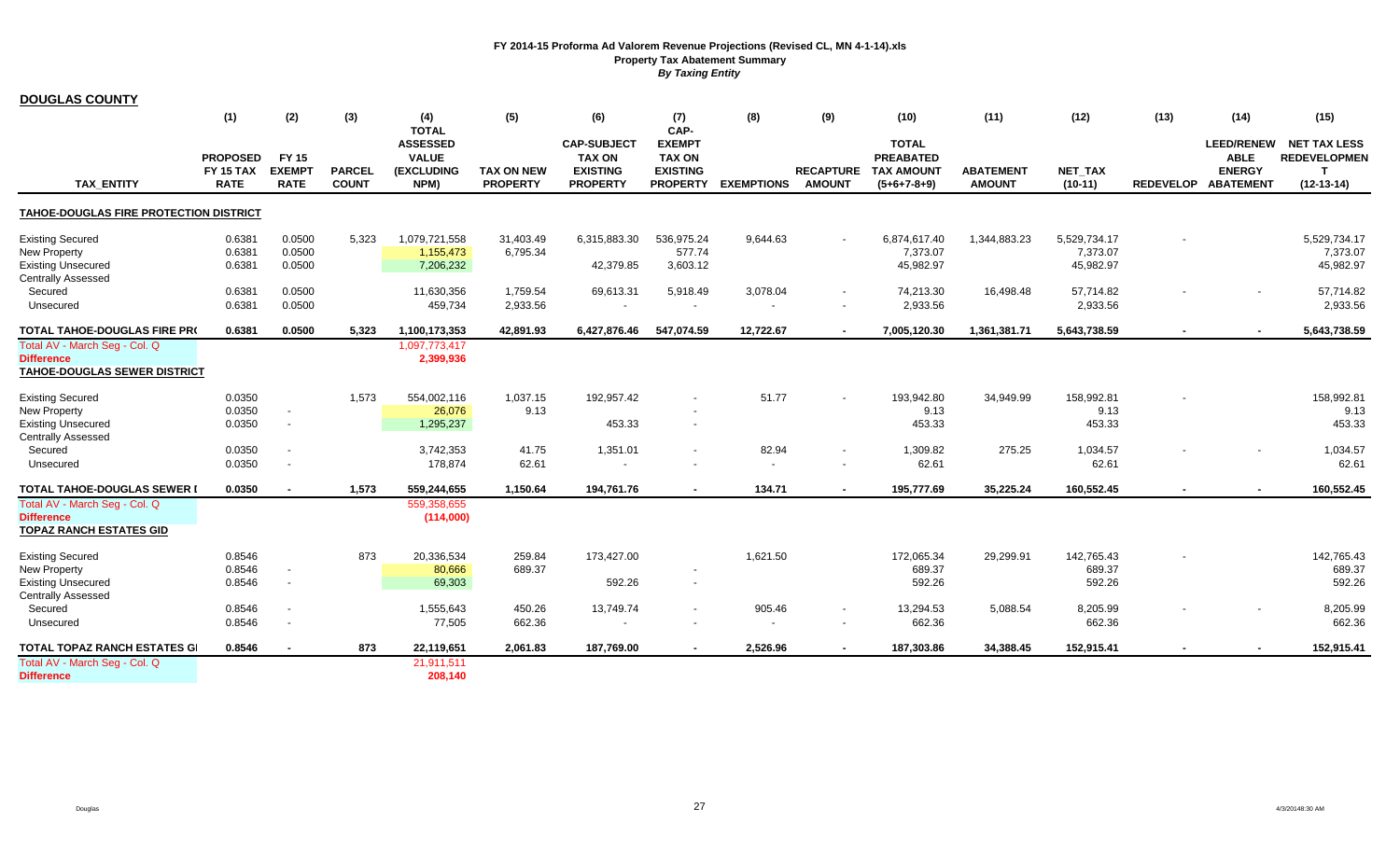| <b>DOUGLAS COUNTY</b>         |                          |                              |                               |                     |                                      |                                    |                                    |                          |                                   |                                    |                                   |                      |        |                                      |                     |
|-------------------------------|--------------------------|------------------------------|-------------------------------|---------------------|--------------------------------------|------------------------------------|------------------------------------|--------------------------|-----------------------------------|------------------------------------|-----------------------------------|----------------------|--------|--------------------------------------|---------------------|
|                               | (1)                      | (2)                          | (3)                           | (4)<br><b>TOTAL</b> | (5)                                  | (6)                                | (7)<br>CAP-                        | (8)                      | (9)                               | (10)                               | (11)                              | (12)                 | (13)   | (14)                                 | (15)                |
|                               |                          |                              |                               | <b>ASSESSED</b>     |                                      | <b>CAP-SUBJECT</b>                 | <b>EXEMPT</b>                      |                          |                                   | <b>TOTAL</b>                       |                                   |                      |        | <b>LEED/RENEW</b>                    | <b>NET TAX LESS</b> |
|                               | <b>PROPOSED</b>          | FY 15                        |                               | <b>VALUE</b>        |                                      | <b>TAX ON</b>                      | <b>TAX ON</b>                      |                          |                                   | <b>PREABATED</b>                   |                                   |                      |        | <b>ABLE</b>                          | <b>REDEVELOPMEN</b> |
| <b>TAX ENTITY</b>             | FY 15 TAX<br><b>RATE</b> | <b>EXEMPT</b><br><b>RATE</b> | <b>PARCEL</b><br><b>COUNT</b> | (EXCLUDING<br>NPM)  | <b>TAX ON NEW</b><br><b>PROPERTY</b> | <b>EXISTING</b><br><b>PROPERTY</b> | <b>EXISTING</b><br><b>PROPERTY</b> | <b>EXEMPTIONS</b>        | <b>RECAPTURE</b><br><b>AMOUNT</b> | <b>TAX AMOUNT</b><br>$(5+6+7-8+9)$ | <b>ABATEMENT</b><br><b>AMOUNT</b> | NET_TAX<br>$(10-11)$ |        | <b>ENERGY</b><br>REDEVELOP ABATEMENT | т<br>$(12-13-14)$   |
|                               |                          |                              |                               |                     |                                      |                                    |                                    |                          |                                   |                                    |                                   |                      |        |                                      |                     |
| <b>ZEPHYR COVE GID</b>        |                          |                              |                               |                     |                                      |                                    |                                    |                          |                                   |                                    |                                   |                      |        |                                      |                     |
| <b>Existing Secured</b>       | 0.1000                   |                              | 77                            | 18,720,304          | $\overline{\phantom{a}}$             | 18,589.01                          |                                    | 1.25                     | $\overline{\phantom{a}}$          | 18,587.76                          | 2,852.34                          | 15,735.42            |        |                                      | 15,735.42           |
| <b>New Property</b>           | 0.1000                   | $\sim$                       |                               | 50,638              | 50.64                                |                                    |                                    |                          |                                   | 50.64                              |                                   | 50.64                |        |                                      | 50.64               |
| <b>Existing Unsecured</b>     | 0.1000                   | $\sim$                       |                               | 18,446              |                                      | 18.45                              |                                    |                          |                                   | 18.45                              |                                   | 18.45                |        |                                      | 18.45               |
| <b>Centrally Assessed</b>     |                          |                              |                               |                     |                                      |                                    |                                    |                          |                                   |                                    |                                   |                      |        |                                      |                     |
| Secured                       | 0.1000                   | $\sim$                       |                               | 100,422             | 3.18                                 | 103.67                             |                                    | 6.43                     |                                   | 100.42                             | 14.53                             | 85.89                |        |                                      | 85.89               |
| Unsecured                     | 0.1000                   | $\sim$                       |                               | 4,735               | 4.74                                 | $\sim$                             |                                    | $\sim$                   |                                   | 4.74                               |                                   | 4.74                 |        |                                      | 4.74                |
| <b>TOTAL ZEPHYR COVE GID</b>  | 0.1000                   | $\sim$                       | 77                            | 18,894,546          | 58.56                                | 18,711.13                          | $\sim$                             | 7.68                     | $\sim$                            | 18,762.00                          | 2,866.87                          | 15,895.13            | $\sim$ | $\sim$                               | 15,895.13           |
| Total AV - March Seg - Col. Q |                          |                              |                               | 18,761,967          |                                      |                                    |                                    |                          |                                   |                                    |                                   |                      |        |                                      |                     |
| <b>Difference</b>             |                          |                              |                               | 132,579             |                                      |                                    |                                    |                          |                                   |                                    |                                   |                      |        |                                      |                     |
| <b>ZEPHYR HEIGHTS GID</b>     |                          |                              |                               |                     |                                      |                                    |                                    |                          |                                   |                                    |                                   |                      |        |                                      |                     |
| <b>Existing Secured</b>       | 0.2798                   |                              | 228                           | 37,060,628          | 518.68                               | 103,763.42                         |                                    | 251.28                   | $\sim$                            | 104,030.82                         | 20,696.75                         | 83,334.07            |        |                                      | 83,334.07           |
| <b>New Property</b>           | 0.2798                   | $\sim$                       |                               | 47,892              | 134.00                               |                                    |                                    |                          |                                   | 134.00                             |                                   | 134.00               |        |                                      | 134.00              |
| <b>Existing Unsecured</b>     | 0.2798                   | $\sim$                       |                               | 87,699              |                                      | 245.38                             |                                    |                          |                                   | 245.38                             |                                   | 245.38               |        |                                      | 245.38              |
| <b>Centrally Assessed</b>     |                          |                              |                               |                     |                                      |                                    |                                    |                          |                                   |                                    |                                   |                      |        |                                      |                     |
| Secured                       | 0.2798                   | $\sim$                       |                               | 247,023             | 21.75                                | 712.61                             |                                    | 43.19                    |                                   | 691.17                             | 98.04                             | 593.13               |        |                                      | 593.13              |
| Unsecured                     | 0.2798                   | $\sim$                       |                               | 11,690              | 32.71                                | $\sim$                             |                                    | $\sim$                   | $\overline{\phantom{a}}$          | 32.71                              |                                   | 32.71                |        |                                      | 32.71               |
| TOTAL ZEPHYR HEIGHTS GID      | 0.2798                   |                              | 228                           | 37,454,932          | 707.14                               | 104,721.41                         |                                    | 294.47                   |                                   | 105,134.08                         | 20,794.79                         | 84,339.29            |        |                                      | 84,339.29           |
| Total AV - March Seg - Col. Q |                          |                              |                               | 37,575,188          |                                      |                                    |                                    |                          |                                   |                                    |                                   |                      |        |                                      |                     |
| <b>Difference</b>             |                          |                              |                               | (120, 256)          |                                      |                                    |                                    |                          |                                   |                                    |                                   |                      |        |                                      |                     |
| <b>ZEPHYR KNOLLS GID</b>      |                          |                              |                               |                     |                                      |                                    |                                    |                          |                                   |                                    |                                   |                      |        |                                      |                     |
| <b>Existing Secured</b>       | 0.5214                   |                              | 65                            | 8,496,773           | 21.45                                | 43,788.89                          |                                    | 148.31                   |                                   | 43,662.03                          | 5,788.75                          | 37,873.28            |        |                                      | 37,873.28           |
| <b>New Property</b>           | 0.5214                   | $\sim$                       |                               | 30,657              | 159.84                               |                                    |                                    |                          |                                   | 159.84                             |                                   | 159.84               |        |                                      | 159.84              |
| <b>Existing Unsecured</b>     | 0.5214                   | $\sim$                       |                               | 10,514              |                                      | 54.82                              |                                    |                          |                                   | 54.82                              |                                   | 54.82                |        |                                      | 54.82               |
| <b>Centrally Assessed</b>     |                          |                              |                               |                     |                                      |                                    |                                    |                          |                                   |                                    |                                   |                      |        |                                      |                     |
| Secured                       | 0.5214                   | $\overline{\phantom{a}}$     |                               | 65,090              | 12.02                                | 351.38                             |                                    | 24.02                    |                                   | 339.38                             | 51.69                             | 287.69               |        |                                      | 287.69              |
| Unsecured                     | 0.5214                   | $\overline{\phantom{a}}$     |                               | 3,372               | 17.58                                | $\overline{\phantom{a}}$           |                                    | $\overline{\phantom{a}}$ | $\overline{\phantom{a}}$          | 17.58                              |                                   | 17.58                |        |                                      | 17.58               |
| TOTAL ZEPHYR KNOLLS GID       | 0.5214                   |                              | 65                            | 8,606,406           | 210.89                               | 44,195.09                          |                                    | 172.33                   |                                   | 44,233.65                          | 5,840.44                          | 38,393.21            |        |                                      | 38,393.21           |
| Total AV - March Seg - Col. Q |                          |                              |                               | 8,483,330           |                                      |                                    |                                    |                          |                                   |                                    |                                   |                      |        |                                      |                     |
| <b>Difference</b>             |                          |                              |                               | 123,076             |                                      |                                    |                                    |                          |                                   |                                    |                                   |                      |        |                                      |                     |

**NOTE:** Total secured value includes \$71,122,488 incremental value for the Redevelopment Agency.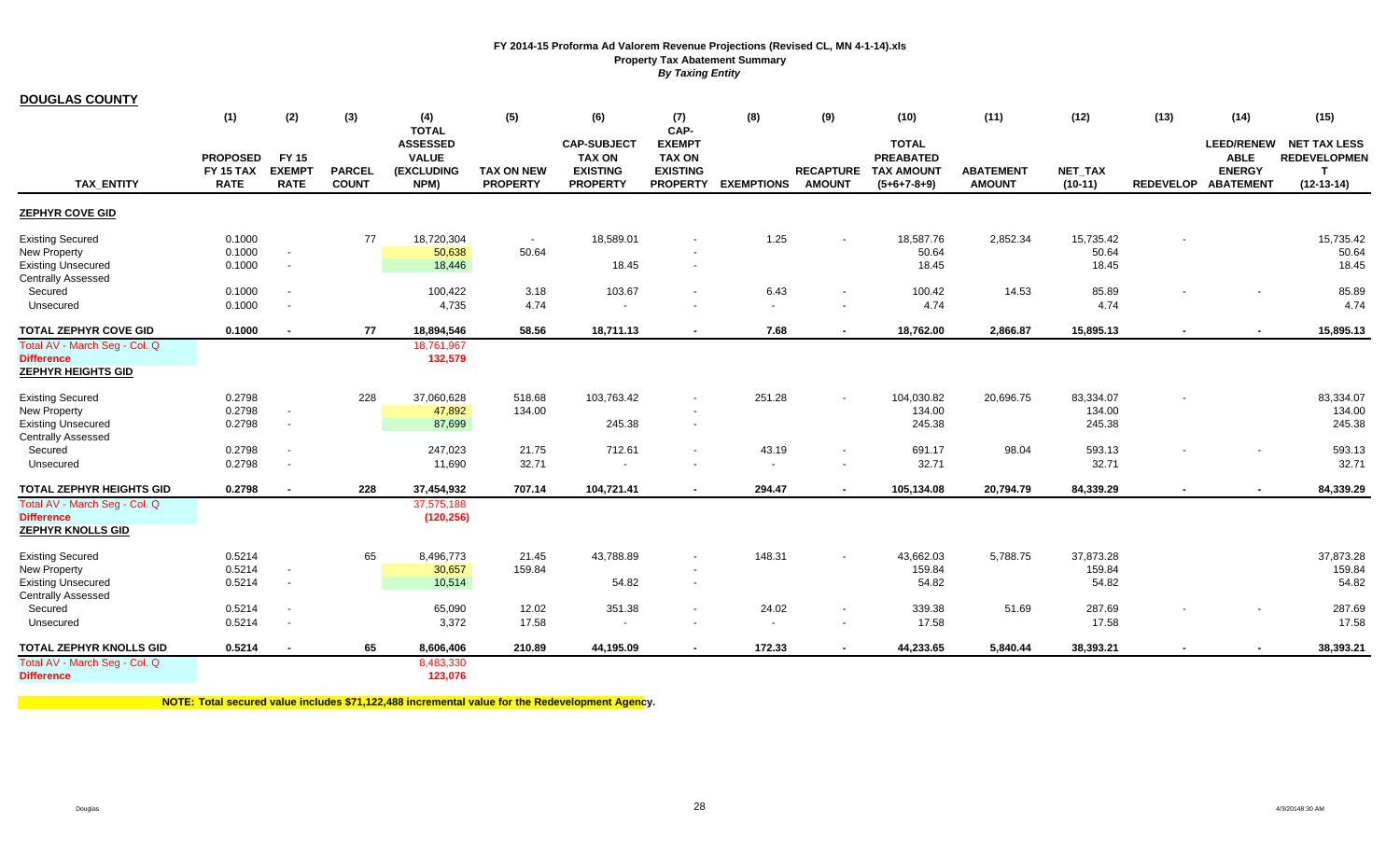| <b>ELKO COUNTY</b>                                                                                                                                                                                                                                                                                                  |                                                                                                                      |                                                |                                                                                                  |                                                                                                                                                                                       |                                                                                                                                                         |                                                                                                                                                                              |                                                                    |                                                                                                                                             |                                                                                                                        |                                                                                                                                                                              |                                                                                                                                                       |                                                                                                                                                                              |                                                                                    |                                                                                                                          |                                                                                                                                                                              |
|---------------------------------------------------------------------------------------------------------------------------------------------------------------------------------------------------------------------------------------------------------------------------------------------------------------------|----------------------------------------------------------------------------------------------------------------------|------------------------------------------------|--------------------------------------------------------------------------------------------------|---------------------------------------------------------------------------------------------------------------------------------------------------------------------------------------|---------------------------------------------------------------------------------------------------------------------------------------------------------|------------------------------------------------------------------------------------------------------------------------------------------------------------------------------|--------------------------------------------------------------------|---------------------------------------------------------------------------------------------------------------------------------------------|------------------------------------------------------------------------------------------------------------------------|------------------------------------------------------------------------------------------------------------------------------------------------------------------------------|-------------------------------------------------------------------------------------------------------------------------------------------------------|------------------------------------------------------------------------------------------------------------------------------------------------------------------------------|------------------------------------------------------------------------------------|--------------------------------------------------------------------------------------------------------------------------|------------------------------------------------------------------------------------------------------------------------------------------------------------------------------|
|                                                                                                                                                                                                                                                                                                                     | (1)                                                                                                                  | (2)                                            | (3)                                                                                              | (4)                                                                                                                                                                                   | (5)                                                                                                                                                     | (6)                                                                                                                                                                          | (7)                                                                | (8)                                                                                                                                         | (9)                                                                                                                    | (10)                                                                                                                                                                         | (11)                                                                                                                                                  | (12)                                                                                                                                                                         | (13)                                                                               | (14)                                                                                                                     | (15)                                                                                                                                                                         |
| <b>TAX ENTITY</b>                                                                                                                                                                                                                                                                                                   | <b>PROPOSED</b><br><b>FY 15 TAX</b><br><b>RATE</b>                                                                   | <b>FY 15</b><br><b>EXEMPT</b><br><b>RATE</b>   | <b>PARCEL</b><br><b>COUNT</b>                                                                    | <b>TOTAL ASSESSED</b><br><b>VALUE</b><br>(EXCLUDING NPM)                                                                                                                              | TAX ON NEW<br><b>PROPERTY</b>                                                                                                                           | <b>CAP-SUBJECT</b><br>TAX ON EXISTING ON EXISTING<br><b>PROPERTY</b>                                                                                                         | CAP-<br><b>EXEMPT TAX</b><br><b>PROPERTY</b>                       | <b>EXEMPTIONS</b>                                                                                                                           | <b>RECAPTURE</b><br><b>AMOUNT</b>                                                                                      | <b>TOTAL</b><br>PREABATED TAX<br><b>AMOUNT</b><br>$(5+6+7-8+9)$                                                                                                              | <b>ABATEMENT</b><br><b>AMOUNT</b>                                                                                                                     | NET TAX<br>$(10-11)$                                                                                                                                                         | <b>REDEVELOP</b>                                                                   | <b>LEED/RENEWAB</b><br><b>LE ENERGY</b><br><b>ABATEMENT</b>                                                              | <b>NET TAX LESS</b><br><b>REDEVELOPMENT</b><br>$(12-13-14)$                                                                                                                  |
| <b>ALL ENTITIES</b>                                                                                                                                                                                                                                                                                                 |                                                                                                                      |                                                |                                                                                                  |                                                                                                                                                                                       |                                                                                                                                                         |                                                                                                                                                                              |                                                                    |                                                                                                                                             |                                                                                                                        |                                                                                                                                                                              |                                                                                                                                                       |                                                                                                                                                                              |                                                                                    |                                                                                                                          |                                                                                                                                                                              |
| STATE OF NEVADA<br><b>GENERAL COUNTY</b><br><b>SCHOOL DISTRICT</b><br><b>CITY OF CARLIN</b><br><b>CITY OF ELKO</b><br><b>CITY OF WELLS</b><br><b>CITY OF WEST WENDOVER</b><br><b>JACKPOT TOWN</b><br>MONTELLO TOWN<br><b>MOUNTAIN CITY TOWN</b><br>ELKO CONVENTION & VISITORS AU<br><b>ELKO TELEVISION DISTRICT</b> | 0.1700<br>0.8386<br>1.5000<br>1.1481<br>0.9200<br>0.9605<br>0.9360<br>0.5891<br>0.4858<br>0.4347<br>0.0392<br>0.0145 | $\sim$<br>$\sim$<br>$\sim$<br>$\sim$<br>$\sim$ | 42,439<br>42,439<br>42,439<br>940<br>5,848<br>816<br>810<br>183<br>167<br>88<br>26,069<br>25,825 | 1,751,449,688<br>1,751,449,709<br>1,751,449,753<br>32,112,951<br>473,827,619<br>24,716,692<br>126, 181, 504<br>30,170,243<br>1,385,499<br>2,093,446<br>1,217,386,220<br>1,010,451,202 | 237,711.62<br>1,172,617.42<br>2,097,455.44<br>32,266.50<br>271,257.23<br>8,953.65<br>48,332.45<br>9,371.15<br>410.34<br>494.91<br>43,575.89<br>8,400.53 | 2,829,918.17<br>13,959,858.45<br>24,969,953.87<br>338,880.25<br>4,102,386.53<br>230,000.73<br>1,141,007.24<br>168,641.14<br>6,572.78<br>8,983.40<br>437,971.38<br>140,015.00 | $\sim$<br>$\sim$<br>$\sim$<br>$\sim$<br>$\sim$<br>$\sim$<br>$\sim$ | 90,029.93<br>444,106.11<br>794,376.68<br>2,457.97<br>14,431.67<br>1,550.51<br>8,039.39<br>279.58<br>76.54<br>378.09<br>4,326.65<br>1,899.58 | 340.83<br>1,681.26<br>3,007.28<br>$\sim$<br>1,339.53<br>42.53<br>63.96<br>$\sim$<br>$\sim$<br>122.29<br>63.13<br>23.16 | 2,977,940.68<br>14,690,051.03<br>26,276,039.91<br>368,688.78<br>4,360,551.63<br>237,446.40<br>1,181,364.26<br>177,732.72<br>6,906.58<br>9,222.51<br>477,283.74<br>146,539.11 | 114,683.88<br>574,683.06<br>1,011,962.32<br>7,129.60<br>157,992.23<br>5,129.33<br>8,295.27<br>3,611.70<br>519.53<br>1,309.73<br>13,281.93<br>4,929.23 | 2,863,256.81<br>14,115,367.96<br>25,264,077.60<br>361,559.18<br>4,202,559.39<br>232,317.07<br>1,173,068.99<br>174,121.02<br>6,387.04<br>7,912.78<br>464,001.81<br>141,609.88 | 10,728.27<br>57,845.11<br>51,744.04<br>$\sim$<br>63,471.10<br>2,704.54<br>1,000.39 | 356.25<br>1,757.39<br>3,143.43<br>$\sim$<br>$\sim$<br>$\sim$<br>$\sim$<br>$\sim$<br>$\sim$<br>$\sim$<br>$\sim$<br>$\sim$ | 2,852,172.28<br>14,055,765.46<br>25,209,190.13<br>361,559.18<br>4,139,088.29<br>232,317.07<br>1,173,068.99<br>174,121.02<br>6,387.04<br>7,912.78<br>461,297.27<br>140,609.49 |
| <b>TOTAL COUNTY</b>                                                                                                                                                                                                                                                                                                 |                                                                                                                      |                                                | 42,439                                                                                           | 1,751,449,688                                                                                                                                                                         | 3,930,847.12                                                                                                                                            | 48,334,188.94                                                                                                                                                                | $\overline{\phantom{a}}$                                           | 1,361,952.71                                                                                                                                | 6,683.97                                                                                                               | 50,909,767.33                                                                                                                                                                | 1,903,527.80                                                                                                                                          | 49,006,239.53                                                                                                                                                                | 187,493.45                                                                         | 5,257.07                                                                                                                 | 48,813,489.01                                                                                                                                                                |
|                                                                                                                                                                                                                                                                                                                     |                                                                                                                      |                                                |                                                                                                  |                                                                                                                                                                                       |                                                                                                                                                         |                                                                                                                                                                              |                                                                    |                                                                                                                                             |                                                                                                                        | <b>Abatement Percent</b>                                                                                                                                                     | 3.74%                                                                                                                                                 |                                                                                                                                                                              |                                                                                    |                                                                                                                          |                                                                                                                                                                              |
| <b>STATE OF NEVADA</b>                                                                                                                                                                                                                                                                                              |                                                                                                                      |                                                |                                                                                                  |                                                                                                                                                                                       |                                                                                                                                                         |                                                                                                                                                                              |                                                                    |                                                                                                                                             |                                                                                                                        |                                                                                                                                                                              |                                                                                                                                                       |                                                                                                                                                                              |                                                                                    |                                                                                                                          |                                                                                                                                                                              |
| <b>Existing Secured</b><br><b>New Property</b><br><b>Existing Unsecured</b><br><b>Centrally Assessed</b>                                                                                                                                                                                                            | 0.1700<br>0.1700<br>0.1700                                                                                           |                                                | 42,439                                                                                           | 1,128,997,645<br>115,022,372<br>115,299,250                                                                                                                                           | 27,834.21<br>195,538.03                                                                                                                                 | 1,968,833.27<br>196,008.73                                                                                                                                                   | $\sim$<br>$\sim$                                                   | 77,236.10                                                                                                                                   | 340.83                                                                                                                 | 1,919,772.21<br>195,538.03<br>196,008.73                                                                                                                                     | 94,940.84                                                                                                                                             | 1,824,831.37<br>195,538.03<br>196,008.73                                                                                                                                     | 10,728.27                                                                          |                                                                                                                          | 1,814,103.10<br>195,538.03<br>196,008.73                                                                                                                                     |
| Secured<br>Unsecured                                                                                                                                                                                                                                                                                                | 0.1700<br>0.1700                                                                                                     |                                                |                                                                                                  | 387,298,291<br>4,832,130                                                                                                                                                              | 7,733.10<br>6,606.28                                                                                                                                    | 663,467.83<br>1,608.35                                                                                                                                                       | $\sim$                                                             | 12,793.83<br>$\overline{\phantom{a}}$                                                                                                       | $\sim$<br>$\overline{\phantom{a}}$                                                                                     | 658,407.09<br>8,214.62                                                                                                                                                       | 19,723.00<br>20.04                                                                                                                                    | 638,684.10<br>8,194.58                                                                                                                                                       |                                                                                    | 194.08<br>162.18                                                                                                         | 638,490.02<br>8,032.40                                                                                                                                                       |
| TOTAL STATE OF NEVADA                                                                                                                                                                                                                                                                                               | 0.1700                                                                                                               |                                                | 42,439                                                                                           | 1,751,449,688                                                                                                                                                                         | 237,711.62                                                                                                                                              | 2,829,918.17                                                                                                                                                                 |                                                                    | 90,029.93                                                                                                                                   | 340.83                                                                                                                 | 2,977,940.68                                                                                                                                                                 | 114,683.88                                                                                                                                            | 2,863,256.81                                                                                                                                                                 | 10,728.27                                                                          | 356.25                                                                                                                   | 2,852,172.28                                                                                                                                                                 |
| Total AV - March Seg - Col. Q<br><b>Difference</b>                                                                                                                                                                                                                                                                  |                                                                                                                      |                                                |                                                                                                  | 1,743,259,203<br>8,190,485                                                                                                                                                            |                                                                                                                                                         |                                                                                                                                                                              |                                                                    |                                                                                                                                             |                                                                                                                        |                                                                                                                                                                              |                                                                                                                                                       |                                                                                                                                                                              |                                                                                    |                                                                                                                          |                                                                                                                                                                              |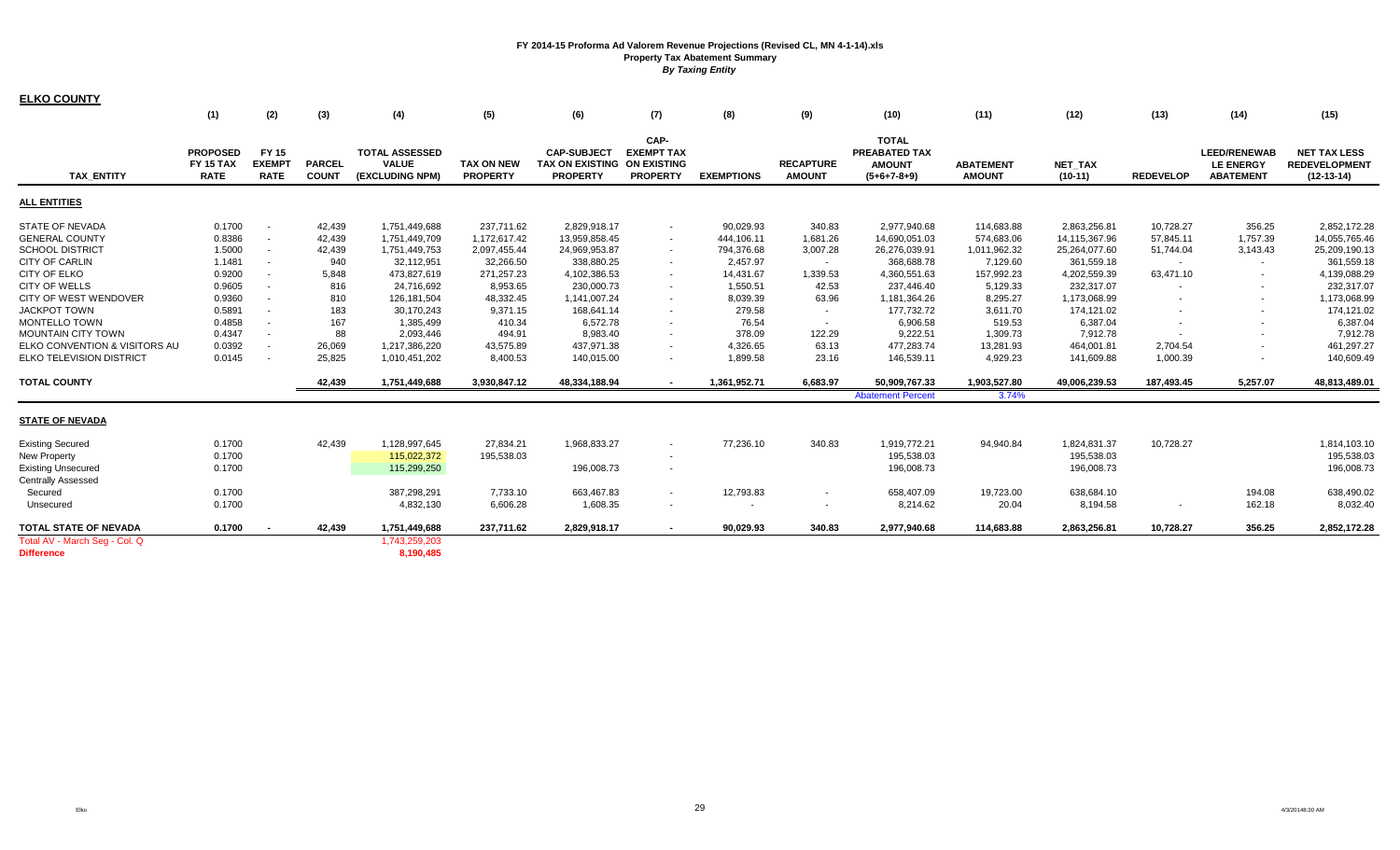| <b>ELKO COUNTY</b>                                 |                                                    |                                       |                               |                                                          |                                      |                                                                 |                                                                    |                   |                                   |                                                                 |                                   |                             |                  |                                                             |                                                             |
|----------------------------------------------------|----------------------------------------------------|---------------------------------------|-------------------------------|----------------------------------------------------------|--------------------------------------|-----------------------------------------------------------------|--------------------------------------------------------------------|-------------------|-----------------------------------|-----------------------------------------------------------------|-----------------------------------|-----------------------------|------------------|-------------------------------------------------------------|-------------------------------------------------------------|
|                                                    | (1)                                                | (2)                                   | (3)                           | (4)                                                      | (5)                                  | (6)                                                             | (7)                                                                | (8)               | (9)                               | (10)                                                            | (11)                              | (12)                        | (13)             | (14)                                                        | (15)                                                        |
| <b>TAX ENTITY</b>                                  | <b>PROPOSED</b><br><b>FY 15 TAX</b><br><b>RATE</b> | FY 15<br><b>EXEMPT</b><br><b>RATE</b> | <b>PARCEL</b><br><b>COUNT</b> | <b>TOTAL ASSESSED</b><br><b>VALUE</b><br>(EXCLUDING NPM) | <b>TAX ON NEW</b><br><b>PROPERTY</b> | <b>CAP-SUBJECT</b><br><b>TAX ON EXISTING</b><br><b>PROPERTY</b> | CAP-<br><b>EXEMPT TAX</b><br><b>ON EXISTING</b><br><b>PROPERTY</b> | <b>EXEMPTIONS</b> | <b>RECAPTURE</b><br><b>AMOUNT</b> | <b>TOTAL</b><br>PREABATED TAX<br><b>AMOUNT</b><br>$(5+6+7-8+9)$ | <b>ABATEMENT</b><br><b>AMOUNT</b> | <b>NET TAX</b><br>$(10-11)$ | <b>REDEVELOP</b> | <b>LEED/RENEWAB</b><br><b>LE ENERGY</b><br><b>ABATEMENT</b> | <b>NET TAX LESS</b><br><b>REDEVELOPMENT</b><br>$(12-13-14)$ |
| <b>GENERAL COUNTY</b>                              |                                                    |                                       |                               |                                                          |                                      |                                                                 |                                                                    |                   |                                   |                                                                 |                                   |                             |                  |                                                             |                                                             |
| <b>Existing Secured</b>                            |                                                    |                                       |                               |                                                          |                                      |                                                                 |                                                                    |                   |                                   |                                                                 |                                   |                             |                  |                                                             |                                                             |
| General Co.                                        | 0.5313                                             |                                       | 42,439                        | 1,128,997,645                                            | 86,990.28                            | 6,153,211.53                                                    |                                                                    | 241,379.84        | 1,065.15                          | 5,999,887.12                                                    | 297,570.37                        | 5,702,316.75                | 36,654.50        |                                                             | 5,665,662.25                                                |
| Gen Indigent                                       | 0.0228                                             | $\sim$                                | 42,439                        | 1,128,997,645                                            | 3,733.11                             | 264,056.04                                                      |                                                                    | 10,355.71         | 45.70                             | 257,479.14                                                      | 12,732.06                         | 244,747.08                  | 1,573.08         |                                                             | 243,174.00                                                  |
| Extension                                          | 0.0100                                             | $\sim$                                | 42,439                        | 1,128,997,645                                            | 1,637.48                             | 115,811.70                                                      |                                                                    | 4,542.96          | 20.04                             | 112,926.26                                                      | 5,576.09                          | 107,350.17                  | 689.91           |                                                             | 106,660.26                                                  |
| Library                                            | 0.0266                                             | $\sim$                                | 42,439                        | 1,128,997,645                                            | 4,355.33                             | 308,064.23                                                      |                                                                    | 12,085.15         | 53.34                             | 300,387.75                                                      | 14,857.30                         | 285,530.45                  | 1,835.14         |                                                             | 283,695.31                                                  |
| Juvenile Prob                                      | 0.0613                                             | $\sim$                                | 42,439                        | 1,128,997,645                                            | 10,036.65                            | 709,932.30                                                      |                                                                    | 27,848.78         | 122.89                            | 692,243.06                                                      | 36,237.13                         | 656,005.93                  | 4,226.46         |                                                             | 651,779.47                                                  |
| Sr Citizen Sv                                      | 0.0200                                             | $\sim$                                | 42,439                        | 1,128,997,645                                            | 3,274.52                             | 231,630.41                                                      | $\sim$                                                             | 9,086.41          | 40.08                             | 225,858.60                                                      | 11,174.57                         | 214,684.03                  | 1,379.73         |                                                             | 213,304.30                                                  |
| Jail Operatns                                      | 0.0150                                             | $\sim$                                | 42,439                        | 1,128,997,645                                            | 2,455.79                             | 173,721.01                                                      |                                                                    | 6,816.28          | 30.09                             | 169,390.61                                                      | 8,377.76                          | 161,012.85                  | 1,034.82         |                                                             | 159,978.03                                                  |
| Med Indigent                                       | 0.0590                                             |                                       | 42,439                        | 1,128,997,645                                            | 9,660.23                             | 683,308.69                                                      |                                                                    | 26,804.96         | 118.31                            | 666,282.27                                                      | 38,371.76                         | 627,910.51                  | 4,063.51         |                                                             | 623,847.00                                                  |
| Co Captl Proj                                      | 0.0500                                             | $\sim$                                | 42,439                        | 1,128,997,645                                            | 8,186.41                             | 579,079.62                                                      | $\sim$                                                             | 22,716.62         | 100.25                            | 564,649.66                                                      | 27,923.71                         | 536,725.95                  | 3,449.59         |                                                             | 533,276.36                                                  |
| Fair Board Im                                      | 0.0056                                             | $\sim$                                | 42,439                        | 1,128,997,645                                            | 916.77                               | 64,847.46                                                       |                                                                    | 2,544.14          | 11.22                             | 63,231.31                                                       | 3,122.08                          | 60,109.23                   | 386.54           |                                                             | 59,722.69                                                   |
| Hosp Indigent                                      | 0.0150                                             | $\sim$                                | 42,439                        | 1,128,997,645                                            | 2,455.79                             | 173,721.01                                                      |                                                                    | 6,816.28          | 30.09                             | 169,390.61                                                      | 8,377.76                          | 161,012.85                  | 1,034.82         |                                                             | 159,978.03                                                  |
| Youth Service                                      | 0.0030                                             | $\sim$                                | 42,439                        | 1,128,997,645                                            | 491.12                               | 34,749.22                                                       | $\sim$                                                             | 1,364.39          | 6.03                              | 33,881.98                                                       | 1,677.54                          | 32,204.44                   | 206.96           |                                                             | 31,997.48                                                   |
| Museum                                             | 0.0190                                             | $\sim$                                | 42,439                        | 1,128,997,645                                            | 3,110.87                             | 220,044.08                                                      | $\blacksquare$                                                     | 8,633.37          | 38.07                             | 214,559.65                                                      | 11,294.10                         | 203,265.55                  | 1,310.05         |                                                             | 201,955.50                                                  |
| <b>GENERAL TOTAL</b>                               | 0.8386                                             |                                       | 42,439                        | 1,128,997,645                                            | 137,304.35                           | 9,712,177.30                                                    | $\sim$                                                             | 380.994.89        | 1,681.26                          | 9,470,168.02                                                    | 477,292.23                        | 8,992,875.79                | 57,845.11        | $\blacksquare$                                              | 8,935,030.68                                                |
| <b>New Property</b>                                | 0.8386                                             |                                       |                               | 115,022,393                                              | 964,577.78                           |                                                                 |                                                                    |                   |                                   | 964,577.78                                                      |                                   | 964,577.78                  |                  |                                                             | 964,577.78                                                  |
| <b>Existing Unsecured</b>                          | 0.8386                                             |                                       |                               | 115,299,250                                              |                                      | 966,899.51                                                      | $\blacksquare$                                                     |                   |                                   | 966,899.51                                                      |                                   | 966,899.51                  |                  |                                                             | 966.899.51                                                  |
| <b>Centrally Assessed</b>                          |                                                    |                                       |                               |                                                          |                                      |                                                                 |                                                                    |                   |                                   |                                                                 |                                   |                             |                  |                                                             |                                                             |
| Secured                                            | 0.8386                                             | $\overline{\phantom{a}}$              |                               | 387,298,291                                              | 38,146.92                            | 3,272,847.77                                                    | $\sim$                                                             | 63,111.22         |                                   | 3,247,883.47                                                    | 97,292.31                         | 3,150,591.16                |                  | 957.38                                                      | 3,149,633.79                                                |
| Unsecured                                          | 0.8386                                             |                                       |                               | 4,832,130                                                | 32,588.37                            | 7,933.87                                                        | $\mathbf{r}$                                                       |                   |                                   | 40,522.24                                                       | 98.53                             | 40,423.71                   |                  | 800.01                                                      | 39,623.70                                                   |
|                                                    |                                                    |                                       |                               |                                                          |                                      |                                                                 |                                                                    |                   |                                   |                                                                 |                                   |                             |                  |                                                             |                                                             |
| <b>TOTAL GENERAL COUNTY</b>                        | 0.8386                                             |                                       | 42,439                        | 1,751,449,709                                            | 1,172,617.42                         | 13,959,858.45                                                   |                                                                    | 444,106.11        | 1,681.26                          | 14,690,051.03                                                   | 574,683.06                        | 14,115,367.96               | 57,845.11        | 1,757.39                                                    | 14,055,765.46                                               |
| <b>March Assessors Report:</b>                     |                                                    |                                       |                               |                                                          |                                      |                                                                 |                                                                    |                   |                                   |                                                                 |                                   |                             |                  |                                                             |                                                             |
| <b>New secured</b>                                 |                                                    |                                       |                               | 16,270,429                                               |                                      |                                                                 |                                                                    |                   |                                   |                                                                 |                                   |                             |                  |                                                             |                                                             |
| <b>Existing Secured</b>                            |                                                    |                                       |                               | 1,104,434,095                                            |                                      |                                                                 |                                                                    |                   |                                   |                                                                 |                                   |                             |                  |                                                             |                                                             |
|                                                    |                                                    |                                       |                               | 1,120,704,524                                            |                                      |                                                                 |                                                                    |                   |                                   |                                                                 |                                   |                             |                  |                                                             |                                                             |
| <b>Difference</b>                                  |                                                    |                                       |                               | 8,293,121                                                | 0.74%                                |                                                                 |                                                                    |                   |                                   |                                                                 |                                   |                             |                  |                                                             |                                                             |
| Total AV - March Seg - Col. Q<br><b>Difference</b> |                                                    |                                       |                               | 1,743,259,203<br>8.190.506                               |                                      |                                                                 |                                                                    |                   |                                   |                                                                 |                                   |                             |                  |                                                             |                                                             |
| <b>SCHOOL DISTRICT</b>                             |                                                    |                                       |                               |                                                          |                                      |                                                                 |                                                                    |                   |                                   |                                                                 |                                   |                             |                  |                                                             |                                                             |
| <b>Existing Secured</b>                            | 0.7500                                             |                                       | 42,439                        | 1,128,997,645                                            | 122,797.50                           | 8,686,072.97                                                    |                                                                    | 340,744.96        | 1,503.64                          | 8,469,629.15                                                    | 418,879.97                        | 8,050,749.18                | 51,744.04        |                                                             | 7,999,005.14                                                |
| <b>New Property</b>                                | 0.7500                                             | $\sim$                                |                               | 115,022,437                                              | 862,668.28                           |                                                                 | $\overline{\phantom{a}}$                                           |                   |                                   | 862,668.28                                                      |                                   |                             |                  |                                                             | 862,668.28                                                  |
| <b>Existing Unsecured</b>                          | 0.7500                                             | $\sim$                                |                               | 115,299,250                                              |                                      | 864,744.38                                                      | $\blacksquare$                                                     |                   |                                   | 864,744.38                                                      |                                   | 862,668.28<br>864,744.38    |                  |                                                             | 864,744.38                                                  |
|                                                    |                                                    |                                       |                               |                                                          |                                      |                                                                 |                                                                    |                   |                                   |                                                                 |                                   |                             |                  |                                                             |                                                             |
| <b>Centrally Assessed</b>                          | 0.7500                                             |                                       |                               | 387,298,291                                              |                                      |                                                                 | $\blacksquare$                                                     |                   |                                   |                                                                 |                                   |                             |                  |                                                             |                                                             |
| Secured                                            | 0.7500                                             |                                       |                               | 4,832,130                                                | 34,116.61<br>29,145.33               | 2,927,063.95<br>7,095.64                                        |                                                                    | 56,443.37         |                                   | 2,904,737.18<br>36,240.98                                       | 87,013.17<br>88.02                | 2,817,724.01                |                  | 856.22<br>715.49                                            | 2,816,867.78<br>35,437.47                                   |
| Unsecured                                          |                                                    |                                       |                               |                                                          |                                      |                                                                 | $\blacksquare$                                                     |                   |                                   |                                                                 |                                   | 36,152.96                   |                  |                                                             |                                                             |
| TOTAL SCHOOL OPERATING                             | 0.7500                                             |                                       | 42,439                        | 1,751,449,753                                            | 1,048,727.72                         | 12,484,976.93                                                   | $\sim$                                                             | 397,188.33        | 1,503.64                          | 13,138,019.96                                                   | 505,981.16                        | 12,632,038.80               | 51,744.04        | 1,571.71                                                    | 12,578,723.04                                               |
|                                                    |                                                    |                                       |                               |                                                          | 68.233.21                            | 5,854,127.89                                                    |                                                                    | 112,886.75        |                                   | 5.809.474.36                                                    | 174,026.35                        | 5.635.448.01                |                  | 1,712.45                                                    | 5,633,735.57                                                |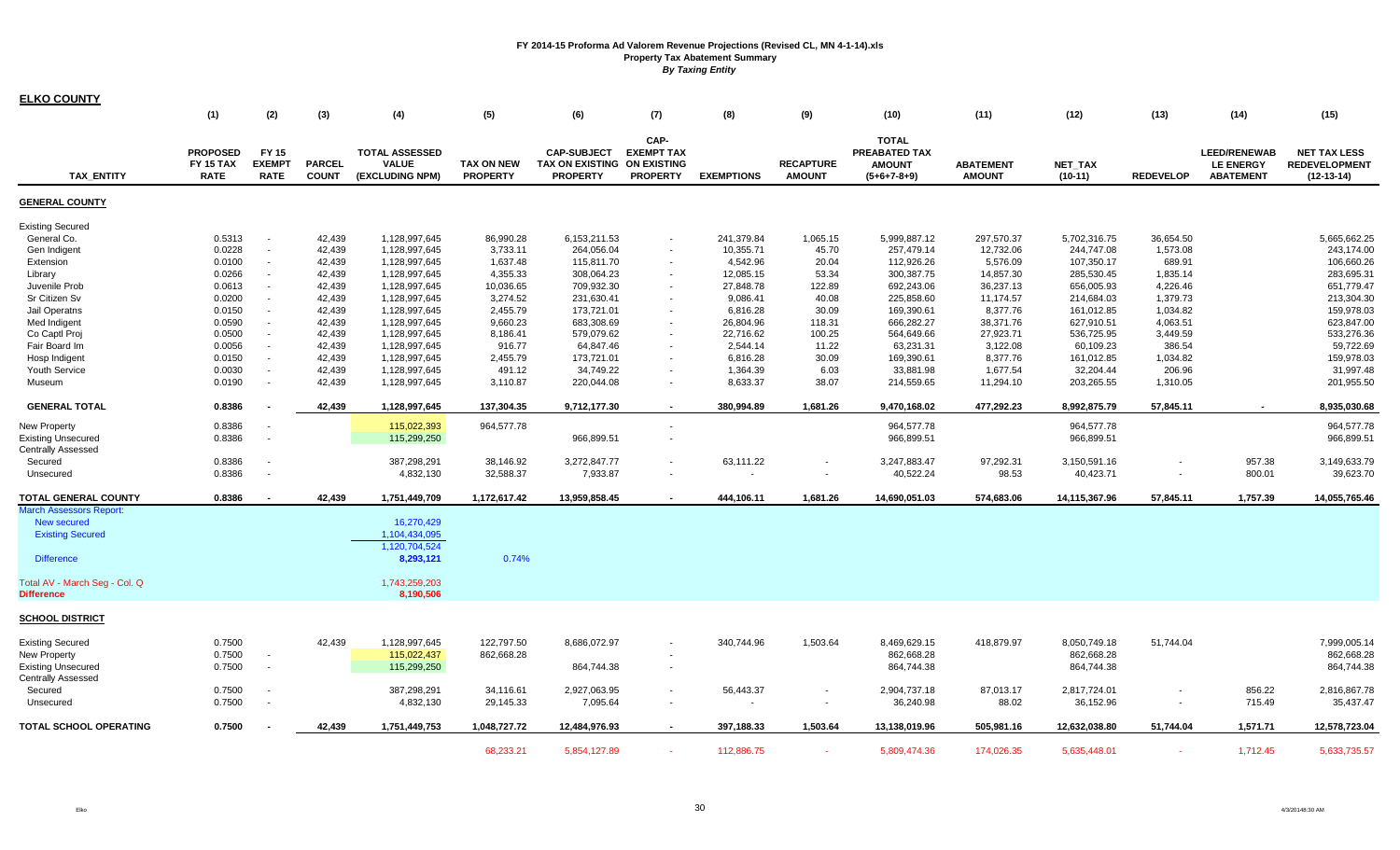**ELKO COUNTY**

|                                                                                                          | (1)                                                | (2)                                          | (3)                           | (4)                                                      | (5)                                  | (6)                                                                  | (7)                                          | (8)                | (9)                               | (10)                                                            | (11)                              | (12)                                     | (13)             | (14)                                                        | (15)                                                        |
|----------------------------------------------------------------------------------------------------------|----------------------------------------------------|----------------------------------------------|-------------------------------|----------------------------------------------------------|--------------------------------------|----------------------------------------------------------------------|----------------------------------------------|--------------------|-----------------------------------|-----------------------------------------------------------------|-----------------------------------|------------------------------------------|------------------|-------------------------------------------------------------|-------------------------------------------------------------|
| <b>TAX ENTITY</b>                                                                                        | <b>PROPOSED</b><br><b>FY 15 TAX</b><br><b>RATE</b> | <b>FY 15</b><br><b>EXEMPT</b><br><b>RATE</b> | <b>PARCEL</b><br><b>COUNT</b> | <b>TOTAL ASSESSED</b><br><b>VALUE</b><br>(EXCLUDING NPM) | <b>TAX ON NEW</b><br><b>PROPERTY</b> | <b>CAP-SUBJECT</b><br>TAX ON EXISTING ON EXISTING<br><b>PROPERTY</b> | CAP-<br><b>EXEMPT TAX</b><br><b>PROPERTY</b> | <b>EXEMPTIONS</b>  | <b>RECAPTURE</b><br><b>AMOUNT</b> | <b>TOTAL</b><br>PREABATED TAX<br><b>AMOUNT</b><br>$(5+6+7-8+9)$ | <b>ABATEMENT</b><br><b>AMOUNT</b> | <b>NET TAX</b><br>$(10-11)$              | <b>REDEVELOP</b> | <b>LEED/RENEWAB</b><br><b>LE ENERGY</b><br><b>ABATEMENT</b> | <b>NET TAX LESS</b><br><b>REDEVELOPMENT</b><br>$(12-13-14)$ |
| SCHOOL - PAY-AS-YOU-GO                                                                                   |                                                    |                                              |                               |                                                          | 58,290.67                            | 14,191.28                                                            |                                              |                    |                                   | 72,481.95                                                       | 176.04                            | 72,305.92                                |                  | 1,430.98                                                    | 70,874.93                                                   |
| <b>Existing Secured</b><br><b>New Property</b><br><b>Existing Unsecured</b><br><b>Centrally Assessed</b> | 0.7500<br>0.7500<br>0.7500                         | $\sim$<br>$\sim$                             | 42.439                        | 1,128,997,645<br>115,022,437<br>115,299,250              | 122,797.50<br>862,668.28             | 8,686,072.97<br>864,744.38                                           |                                              | 340,744.97         | 1,503.64                          | 8,469,629.14<br>862,668.28<br>864,744.38                        | 418,879.96                        | 8,050,749.18<br>862,668.28<br>864,744.38 |                  |                                                             | 8,050,749.18<br>862,668.28<br>864,744.38                    |
| Secured<br>Unsecured                                                                                     | 0.7500<br>0.7500                                   | $\overline{\phantom{a}}$                     |                               | 387,298,291<br>4,832,130                                 | 34,116.61<br>29,145.33               | 2,927,063.95<br>7,095.64                                             | $\sim$                                       | 56,443.37          | $\blacksquare$<br>٠               | 2,904,737.18<br>36,240.98                                       | 87,013.17<br>88.02                | 2,817,724.01<br>36,152.96                |                  | 856.22<br>715.49                                            | 2,816,867.78<br>35,437.47                                   |
| <b>TOTAL SCHOOL DEBT</b>                                                                                 | 0.7500                                             |                                              | 42,439                        | 1,751,449,753                                            | 1,048,727.72                         | 12,484,976.93                                                        | $\sim$                                       | 397,188.34         | 1,503.64                          | 13,138,019.95                                                   | 505,981.15                        | 12,632,038.80                            |                  | 1,571.71                                                    | 12,630,467.08                                               |
| <b>TOTAL SCHOOL DISTRICT</b>                                                                             | 1.5000                                             | $\overline{\phantom{a}}$                     | 42,439                        | 1,751,449,753                                            | 2,097,455.44                         | 24,969,953.87                                                        |                                              | 794,376.68         | 3,007.28                          | 26,276,039.91                                                   | 1,011,962.32                      | 25,264,077.60                            | 51,744.04        | 3,143.43                                                    | 25,209,190.13                                               |
| Total AV - March Seg - Col. Q<br><b>Difference</b><br><b>CITY OF CARLIN</b>                              |                                                    |                                              |                               | 1,743,259,203<br>8,190,550                               |                                      |                                                                      |                                              |                    |                                   |                                                                 |                                   |                                          |                  |                                                             |                                                             |
| <b>Existing Secured</b><br>New Property<br><b>Existing Unsecured</b><br><b>Centrally Assessed</b>        | 1.1481<br>1.1481<br>1.1481                         | $\sim$                                       | 940                           | 23,042,105<br>2,223,909<br>1,787,635                     | 3,830.70<br>25,532.70                | 261,346.93<br>20,523.84                                              |                                              | 631.23             | $\sim$                            | 264,546.40<br>25,532.70<br>20,523.84                            | 2,503.44                          | 262,042.96<br>25,532.70<br>20,523.84     |                  |                                                             | 262,042.96<br>25,532.70<br>20,523.84                        |
| Secured<br>Unsecured                                                                                     | 1.1481<br>1.1481                                   | $\overline{\phantom{a}}$                     |                               | 4,911,880<br>147,422                                     | 1.597.06<br>1,306.04                 | 56,622.98<br>386.51                                                  | $\sim$<br>$\overline{\phantom{a}}$           | 1,826.74           | ٠<br>٠                            | 56,393.29<br>1,692.55                                           | 4,621.12<br>5.04                  | 51,772.18<br>1,687.50                    |                  |                                                             | 51,772.18<br>1,687.50                                       |
| <b>TOTAL CITY OF CARLIN</b><br>Total AV - March Seg - Col. Q<br><b>Difference</b><br><b>CITY OF ELKO</b> | 1.1481                                             |                                              | 940                           | 32,112,951<br>32,112,951<br>(0)                          | 32.266.50                            | 338.880.25                                                           |                                              | 2.457.97           | $\sim$                            | 368,688.78                                                      | 7.129.60                          | 361.559.18                               |                  |                                                             | 361,559.18                                                  |
| <b>Existing Secured</b><br><b>New Property</b><br><b>Existing Unsecured</b><br><b>Centrally Assessed</b> | 0.9200<br>0.9200<br>0.9200                         | $\sim$<br>$\sim$                             | 5,848                         | 398,531,875<br>23,004,137<br>28,670,488                  | 51,159.47<br>211,638.06              | 3,622,743.34<br>263,768.49                                           | $\overline{\phantom{a}}$                     | 7,411.56           | 1,339.53                          | 3,667,830.78<br>211,638.06<br>263,768.49                        | 148,065.53                        | 3,519,765.25<br>211,638.06<br>263,768.49 | 63,471.10        |                                                             | 3,456,294.15<br>211,638.06<br>263,768.49                    |
| Secured<br>Unsecured                                                                                     | 0.9200<br>0.9200                                   | $\sim$                                       |                               | 23,060,063<br>561,056                                    | 3,776.86<br>4,682.84                 | 215,395.82<br>478.88                                                 | $\sim$<br>$\sim$                             | 7,020.11<br>$\sim$ | ٠<br>$\sim$                       | 212,152.58<br>5,161.72                                          | 9,920.29<br>6.42                  | 202,232.29<br>5,155.30                   |                  |                                                             | 202,232.29<br>5,155.30                                      |
| TOTAL CITY OF ELKO<br>Total AV - March Seg - Col. Q<br><b>Difference</b>                                 | 0.9200                                             |                                              | 5.848                         | 473,827,619<br>465,637,772<br>8,189,847                  | 271,257.23                           | 4,102,386.53                                                         | $\sim$                                       | 14,431.67          | 1,339.53                          | 4.360.551.63                                                    | 157.992.23                        | 4,202,559.39                             | 63,471.10        | $\sim$                                                      | 4,139,088.29                                                |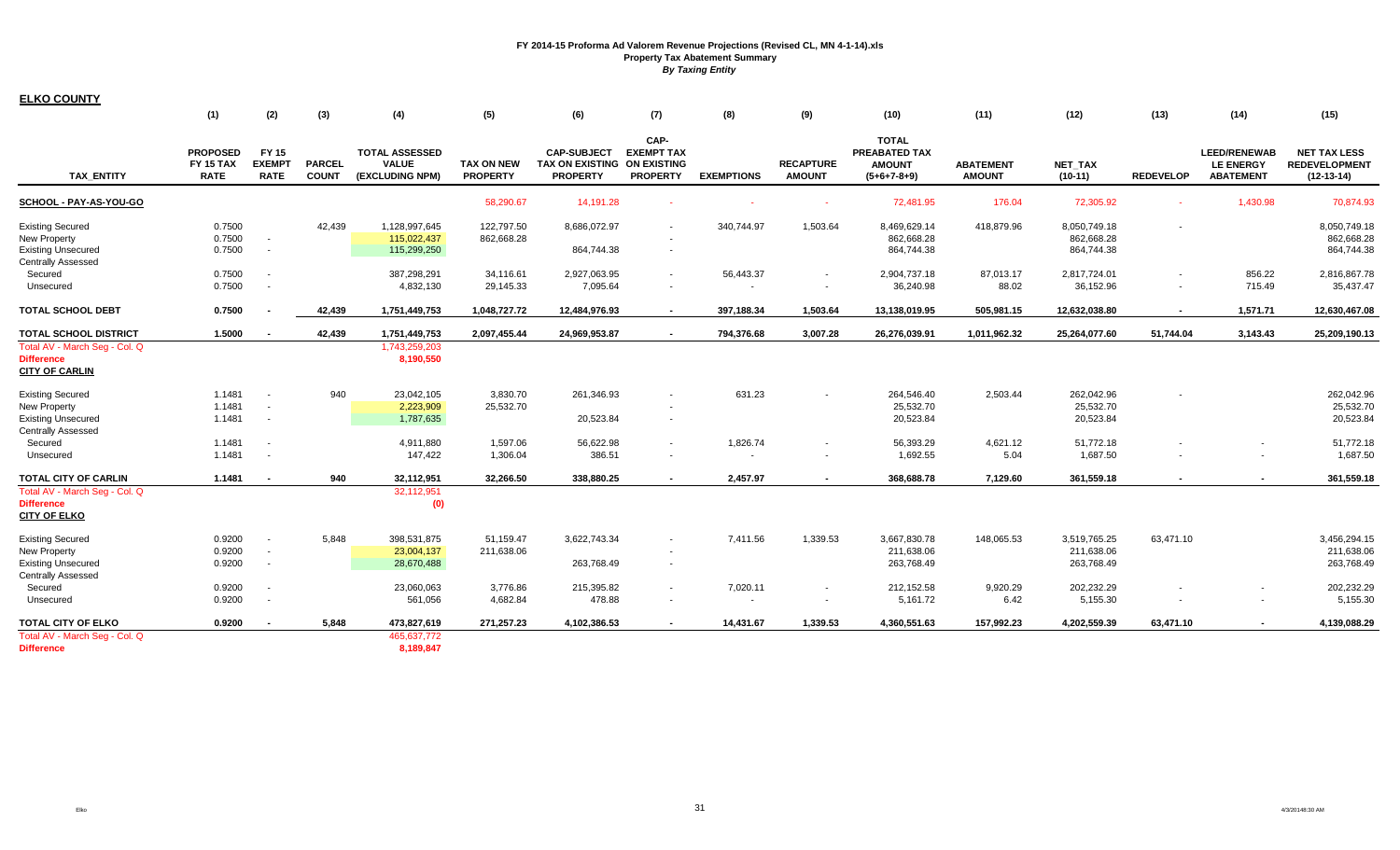**ELKO COUNTY**

|                                                                                                          | (1)                                                | (2)                                                            | (3)                           | (4)                                                      | (5)                                  | (6)                                                                  | (7)                                          | (8)               | (9)                               | (10)                                                            | (11)                              | (12)                                  | (13)             | (14)                                                        | (15)                                                        |
|----------------------------------------------------------------------------------------------------------|----------------------------------------------------|----------------------------------------------------------------|-------------------------------|----------------------------------------------------------|--------------------------------------|----------------------------------------------------------------------|----------------------------------------------|-------------------|-----------------------------------|-----------------------------------------------------------------|-----------------------------------|---------------------------------------|------------------|-------------------------------------------------------------|-------------------------------------------------------------|
| <b>TAX ENTITY</b>                                                                                        | <b>PROPOSED</b><br><b>FY 15 TAX</b><br><b>RATE</b> | FY 15<br><b>EXEMPT</b><br><b>RATE</b>                          | <b>PARCEL</b><br><b>COUNT</b> | <b>TOTAL ASSESSED</b><br><b>VALUE</b><br>(EXCLUDING NPM) | <b>TAX ON NEW</b><br><b>PROPERTY</b> | <b>CAP-SUBJECT</b><br>TAX ON EXISTING ON EXISTING<br><b>PROPERTY</b> | CAP-<br><b>EXEMPT TAX</b><br><b>PROPERTY</b> | <b>EXEMPTIONS</b> | <b>RECAPTURE</b><br><b>AMOUNT</b> | <b>TOTAL</b><br>PREABATED TAX<br><b>AMOUNT</b><br>$(5+6+7-8+9)$ | <b>ABATEMENT</b><br><b>AMOUNT</b> | <b>NET TAX</b><br>$(10-11)$           | <b>REDEVELOP</b> | <b>LEED/RENEWAB</b><br><b>LE ENERGY</b><br><b>ABATEMENT</b> | <b>NET TAX LESS</b><br><b>REDEVELOPMENT</b><br>$(12-13-14)$ |
| <b>CITY OF WELLS</b>                                                                                     |                                                    |                                                                |                               |                                                          |                                      |                                                                      |                                              |                   |                                   |                                                                 |                                   |                                       |                  |                                                             |                                                             |
| <b>Existing Secured</b><br>New Property<br><b>Existing Unsecured</b><br><b>Centrally Assessed</b>        | 0.9605<br>0.9605<br>0.9605                         | $\sim$<br>$\sim$                                               | 816                           | 19,785,956<br>324,544<br>1,925,646                       | 5,034.60<br>3,117.24                 | 185,598.67<br>18,495.83                                              | $\sim$                                       | 589.12            | 42.53                             | 190,086.68<br>3,117.24<br>18,495.83                             | 3,873.89                          | 186,212.79<br>3,117.24<br>18,495.83   |                  |                                                             | 186,212.79<br>3,117.24<br>18,495.83                         |
| Secured<br>Unsecured                                                                                     | 0.9605<br>0.9605                                   |                                                                |                               | 2,633,372<br>47,174                                      | 588.34<br>213.47                     | 25,666.60<br>239.63                                                  |                                              | 961.39            | $\sim$                            | 25,293.54<br>453.10                                             | 1,252.36<br>3.08                  | 24,041.18<br>450.03                   |                  | $\blacksquare$                                              | 24,041.18<br>450.03                                         |
| <b>TOTAL CITY OF WELLS</b>                                                                               | 0.9605                                             | $\blacksquare$                                                 | 816                           | 24,716,692                                               | 8,953.65                             | 230,000.73                                                           | $\blacksquare$                               | 1,550.51          | 42.53                             | 237,446.40                                                      | 5,129.33                          | 232,317.07                            | $\blacksquare$   | $\blacksquare$                                              | 232,317.07                                                  |
| Total AV - March Seg - Col. Q<br><b>Difference</b><br><b>CITY OF WEST WENDOVER</b>                       |                                                    |                                                                |                               | 24,716,697<br>(5)                                        |                                      |                                                                      |                                              |                   |                                   |                                                                 |                                   |                                       |                  |                                                             |                                                             |
| <b>Existing Secured</b><br><b>New Property</b><br><b>Existing Unsecured</b><br><b>Centrally Assessed</b> | 0.9360<br>0.9360<br>0.9360                         | $\overline{\phantom{a}}$<br>$\sim$<br>$\sim$                   | 810                           | 106,256,531<br>4,600,918<br>13,386,203                   | 4,846.66<br>43,064.60                | 997,611.55<br>125,294.86                                             |                                              | 7,655.66          | 63.96                             | 994,866.51<br>43,064.60<br>125,294.86                           | 7,959.83                          | 986,906.68<br>43,064.60<br>125,294.86 |                  |                                                             | 986,906.68<br>43,064.60<br>125,294.86                       |
| Secured<br>Unsecured                                                                                     | 0.9360<br>0.9360                                   | $\sim$                                                         |                               | 1,924,199<br>13,652                                      | 361.20<br>59.99                      | 18,033.04<br>67.80                                                   | $\sim$                                       | 383.73<br>$\sim$  | $\sim$                            | 18,010.50<br>127.79                                             | 334.59<br>0.85                    | 17,675.91<br>126.94                   |                  | $\overline{\phantom{a}}$                                    | 17,675.91<br>126.94                                         |
| TOTAL CITY OF WEST WENDOVER                                                                              | 0.9360                                             |                                                                | 810                           | 126, 181, 504                                            | 48,332.45                            | 1,141,007.24                                                         |                                              | 8,039.39          | 63.96                             | 1,181,364.26                                                    | 8,295.27                          | 1,173,068.99                          |                  | $\blacksquare$                                              | 1,173,068.99                                                |
| Total AV - March Seg - Col. Q<br><b>Difference</b><br><b>JACKPOT TOWN</b>                                |                                                    |                                                                |                               | 126, 181, 503<br>-1                                      |                                      |                                                                      |                                              |                   |                                   |                                                                 |                                   |                                       |                  |                                                             |                                                             |
| <b>Existing Secured</b><br><b>New Property</b><br><b>Existing Unsecured</b><br><b>Centrally Assessed</b> | 0.5891<br>0.5891<br>0.5891                         | $\sim$<br>$\overline{\phantom{a}}$<br>$\sim$                   | 183                           | 27,760,546<br>656,707<br>748,639                         | 5,108.06<br>3,868.66                 | 158,429.13<br>4,410.23                                               |                                              |                   |                                   | 163,537.19<br>3,868.66<br>4,410.23                              | 3,063.00                          | 160,474.19<br>3,868.66<br>4,410.23    |                  |                                                             | 160,474.19<br>3,868.66<br>4,410.23                          |
| Secured<br>Unsecured                                                                                     | 0.5891<br>0.5891                                   | $\sim$<br>$\sim$                                               |                               | 968,111<br>36,240                                        | 180.94<br>213.49                     | 5,801.78                                                             | $\sim$                                       | 279.58            | $\sim$                            | 5,703.14<br>213.49                                              | 548.70<br>$\sim$                  | 5,154.44<br>213.49                    |                  | $\sim$                                                      | 5,154.44<br>213.49                                          |
| <b>TOTAL JACKPOT TOWN</b>                                                                                | 0.5891                                             | $\overline{\phantom{a}}$                                       | 183                           | 30,170,243                                               | 9,371.15                             | 168,641.14                                                           |                                              | 279.58            | $\overline{\phantom{a}}$          | 177,732.72                                                      | 3,611.70                          | 174,121.02                            |                  |                                                             | 174,121.02                                                  |
| Total AV - March Seg - Col. Q<br><b>Difference</b><br><b>MONTELLO TOWN</b>                               |                                                    |                                                                |                               | 30,170,245<br>(2)                                        |                                      |                                                                      |                                              |                   |                                   |                                                                 |                                   |                                       |                  |                                                             |                                                             |
| <b>Existing Secured</b><br>New Property<br><b>Existing Unsecured</b><br><b>Centrally Assessed</b>        | 0.4858<br>0.4858<br>0.4858                         | $\overline{\phantom{a}}$<br>$\sim$<br>$\overline{\phantom{a}}$ | 167                           | 570,300<br>65,977<br>146,766                             | 1.43<br>320.51                       | 3,004.04<br>712.99                                                   |                                              | 59.13             |                                   | 2,946.34<br>320.51<br>712.99                                    | 326.01                            | 2,620.33<br>320.51<br>712.99          |                  |                                                             | 2,620.33<br>320.51<br>712.99                                |
| Secured<br>Unsecured                                                                                     | 0.4858<br>0.4858                                   | $\overline{\phantom{a}}$<br>$\sim$                             |                               | 588,834<br>13,622                                        | 63.99<br>24.41                       | 2,813.98<br>41.77                                                    |                                              | 17.41<br>$\sim$   | $\sim$                            | 2,860.56<br>66.18                                               | 192.98<br>0.55                    | 2,667.58<br>65.63                     |                  |                                                             | 2,667.58<br>65.63                                           |
| <b>TOTAL MONTELLO TOWN</b>                                                                               | 0.4858                                             |                                                                | 167                           | 1.385.499                                                | 410.34                               | 6.572.78                                                             |                                              | 76.54             |                                   | 6.906.58                                                        | 519.53                            | 6.387.04                              |                  |                                                             | 6.387.04                                                    |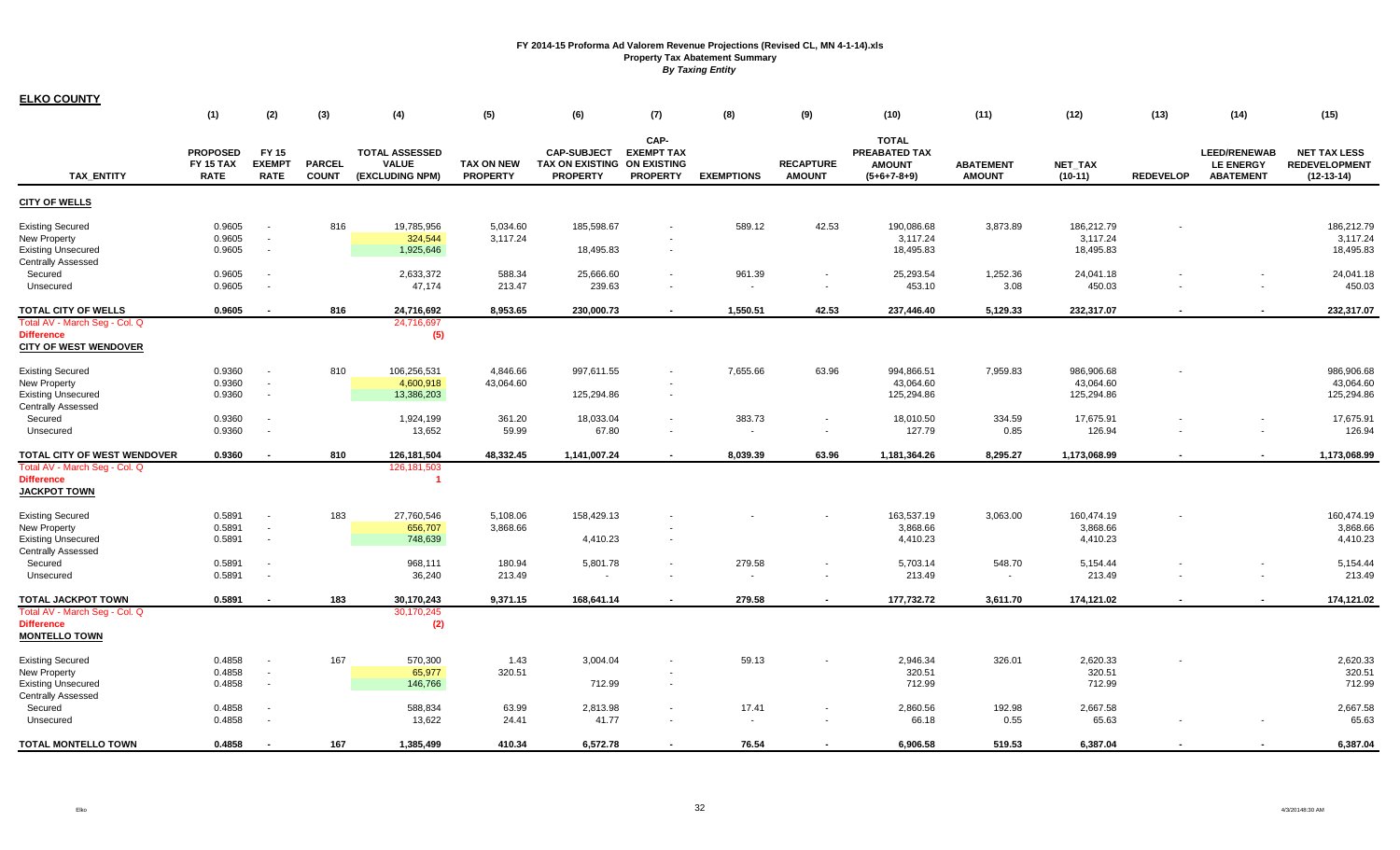| <b>ELKO COUNTY</b> |
|--------------------|
|--------------------|

|                                                                                                          | (1)                                         | (2)                                                  | (3)                           | (4)                                                      | (5)                                  | (6)                                                                  | (7)                                          | (8)                | (9)                               | (10)                                                            | (11)                               | (12)                                 | (13)             | (14)                                                        | (15)                                                        |
|----------------------------------------------------------------------------------------------------------|---------------------------------------------|------------------------------------------------------|-------------------------------|----------------------------------------------------------|--------------------------------------|----------------------------------------------------------------------|----------------------------------------------|--------------------|-----------------------------------|-----------------------------------------------------------------|------------------------------------|--------------------------------------|------------------|-------------------------------------------------------------|-------------------------------------------------------------|
| <b>TAX ENTITY</b>                                                                                        | <b>PROPOSED</b><br>FY 15 TAX<br><b>RATE</b> | FY 15<br><b>EXEMPT</b><br><b>RATE</b>                | <b>PARCEL</b><br><b>COUNT</b> | <b>TOTAL ASSESSED</b><br><b>VALUE</b><br>(EXCLUDING NPM) | <b>TAX ON NEW</b><br><b>PROPERTY</b> | <b>CAP-SUBJECT</b><br>TAX ON EXISTING ON EXISTING<br><b>PROPERTY</b> | CAP-<br><b>EXEMPT TAX</b><br><b>PROPERTY</b> | <b>EXEMPTIONS</b>  | <b>RECAPTURE</b><br><b>AMOUNT</b> | <b>TOTAL</b><br>PREABATED TAX<br><b>AMOUNT</b><br>$(5+6+7-8+9)$ | <b>ABATEMENT</b><br><b>AMOUNT</b>  | <b>NET TAX</b><br>$(10-11)$          | <b>REDEVELOP</b> | <b>LEED/RENEWAB</b><br><b>LE ENERGY</b><br><b>ABATEMENT</b> | <b>NET TAX LESS</b><br><b>REDEVELOPMENT</b><br>$(12-13-14)$ |
| Total AV - March Seg - Col. Q<br><b>Difference</b><br><b>MOUNTAIN CITY TOWN</b>                          |                                             |                                                      |                               | 1,386,192<br>(693)                                       |                                      |                                                                      |                                              |                    |                                   |                                                                 |                                    |                                      |                  |                                                             |                                                             |
| <b>Existing Secured</b><br>New Property<br><b>Existing Unsecured</b>                                     | 0.4347<br>0.4347<br>0.4347                  | $\overline{\phantom{a}}$<br>$\overline{\phantom{a}}$ | 88                            | 864,742<br>6,264<br>21,034                               | 22.27<br>27.23                       | 3,753.07<br>91.43                                                    |                                              | 16.30              | 122.29                            | 3,881.33<br>27.23<br>91.43                                      | 599.67                             | 3,281.66<br>27.23<br>91.43           |                  |                                                             | 3,281.66<br>27.23<br>91.43                                  |
| <b>Centrally Assessed</b><br>Secured<br>Unsecured                                                        | 0.4347<br>0.4347                            |                                                      |                               | 1,140,772<br>60,634                                      | 181.83<br>263.58                     | 5,138.90                                                             | $\overline{\phantom{a}}$                     | 361.79             | ٠                                 | 4,958.94<br>263.58                                              | 710.06<br>$\overline{\phantom{a}}$ | 4,248.88<br>263.58                   |                  |                                                             | 4,248.88<br>263.58                                          |
| TOTAL MOUNTAIN CITY TOWN                                                                                 | 0.4347                                      | $\overline{\phantom{a}}$                             | 88                            | 2,093,446                                                | 494.91                               | 8,983.40                                                             |                                              | 378.09             | 122.29                            | 9,222.51                                                        | 1,309.73                           | 7,912.78                             |                  |                                                             | 7,912.78                                                    |
| Total AV - March Seq - Col. Q<br><b>Difference</b><br>ELKO CONVENTION & VISITORS AUTHORITY               |                                             |                                                      |                               | 2,093,446<br>$\Omega$                                    |                                      |                                                                      |                                              |                    |                                   |                                                                 |                                    |                                      |                  |                                                             |                                                             |
| <b>Existing Secured</b><br><b>New Property</b><br><b>Existing Unsecured</b><br><b>Centrally Assessed</b> | 0.0392<br>0.0392<br>0.0392                  | $\sim$<br>$\sim$                                     | 26,069                        | 814,327,819<br>95,716,402<br>83,734,086                  | 5,222.21<br>37,520.83                | 316,848.55<br>32,823.76                                              | $\overline{\phantom{a}}$                     | 2,849.04           | 63.13                             | 319,284.85<br>37,520.83<br>32,823.76                            | 12,276.49                          | 307,008.36<br>37,520.83<br>32,823.76 | 2,704.54         |                                                             | 304,303.82<br>37,520.83<br>32,823.76                        |
| Secured<br>Unsecured                                                                                     | 0.0392<br>0.0392                            | $\sim$                                               |                               | 222,397,144<br>1,210,769                                 | 398.56<br>434.29                     | 88,258.74<br>40.33                                                   | $\overline{\phantom{a}}$                     | 1,477.61<br>$\sim$ | $\blacksquare$<br>$\sim$          | 87,179.68<br>474.62                                             | 1,004.94<br>0.50                   | 86,174.74<br>474.12                  |                  | $\sim$                                                      | 86,174.74<br>474.12                                         |
| <b>TOTAL ELKO CONVENTION &amp; VISIT</b>                                                                 | 0.0392                                      | $\overline{\phantom{a}}$                             | 26.069                        | 1,217,386,220                                            | 43,575.89                            | 437.971.38                                                           |                                              | 4.326.65           | 63.13                             | 477.283.74                                                      | 13.281.93                          | 464.001.81                           | 2.704.54         | $\blacksquare$                                              | 461,297.27                                                  |
| Total AV - March Seq - Col. Q<br><b>Difference</b><br><b>ELKO TELEVISION DISTRICT</b>                    |                                             |                                                      |                               | 1,209,193,686<br>8,192,534                               |                                      |                                                                      |                                              |                    |                                   |                                                                 |                                    |                                      |                  |                                                             |                                                             |
| <b>Existing Secured</b><br><b>New Property</b><br><b>Existing Unsecured</b>                              | 0.0145<br>0.0145<br>0.0145                  | $\sim$<br>$\sim$<br>$\sim$                           | 25,825                        | 827,788,663<br>39,179,949<br>47,699,475                  | 1,959.15<br>5,681.09                 | 119,131.10<br>6,916.42                                               |                                              | 1,060.37           | 23.16                             | 120,053.04<br>5,681.09<br>6,916.42                              | 4,615.82                           | 115,437.22<br>5,681.09<br>6,916.42   | 1,000.39         |                                                             | 114,436.83<br>5,681.09<br>6,916.42                          |
| <b>Centrally Assessed</b><br>Secured<br>Unsecured                                                        | 0.0145<br>0.0145                            | $\sim$                                               |                               | 92,633,796<br>3,149,319                                  | 372.11<br>388.17                     | 13,899.00<br>68.48                                                   | $\overline{\phantom{a}}$                     | 839.21<br>$\sim$   | ٠<br>$\sim$                       | 13,431.90<br>456.65                                             | 312.60<br>0.81                     | 13,119.31<br>455.84                  |                  |                                                             | 13,119.31<br>455.84                                         |
| TOTAL ELKO TELEVISION DISTRICT                                                                           | 0.0145                                      | $\blacksquare$                                       | 25.825                        | 1,010,451,202                                            | 8.400.53                             | 140.015.00                                                           | $\sim$                                       | 1.899.58           | 23.16                             | 146.539.11                                                      | 4.929.23                           | 141.609.88                           | 1.000.39         | $\blacksquare$                                              | 140,609.49                                                  |
| Total AV - March Seg - Col. Q<br><b>Difference</b>                                                       |                                             |                                                      |                               | 1,002,257,932<br>8,193,270                               |                                      |                                                                      |                                              |                    |                                   |                                                                 |                                    |                                      |                  |                                                             |                                                             |

**NOTE: Total secured value includes \$9,427,030 incremental value for the redevelopment area.**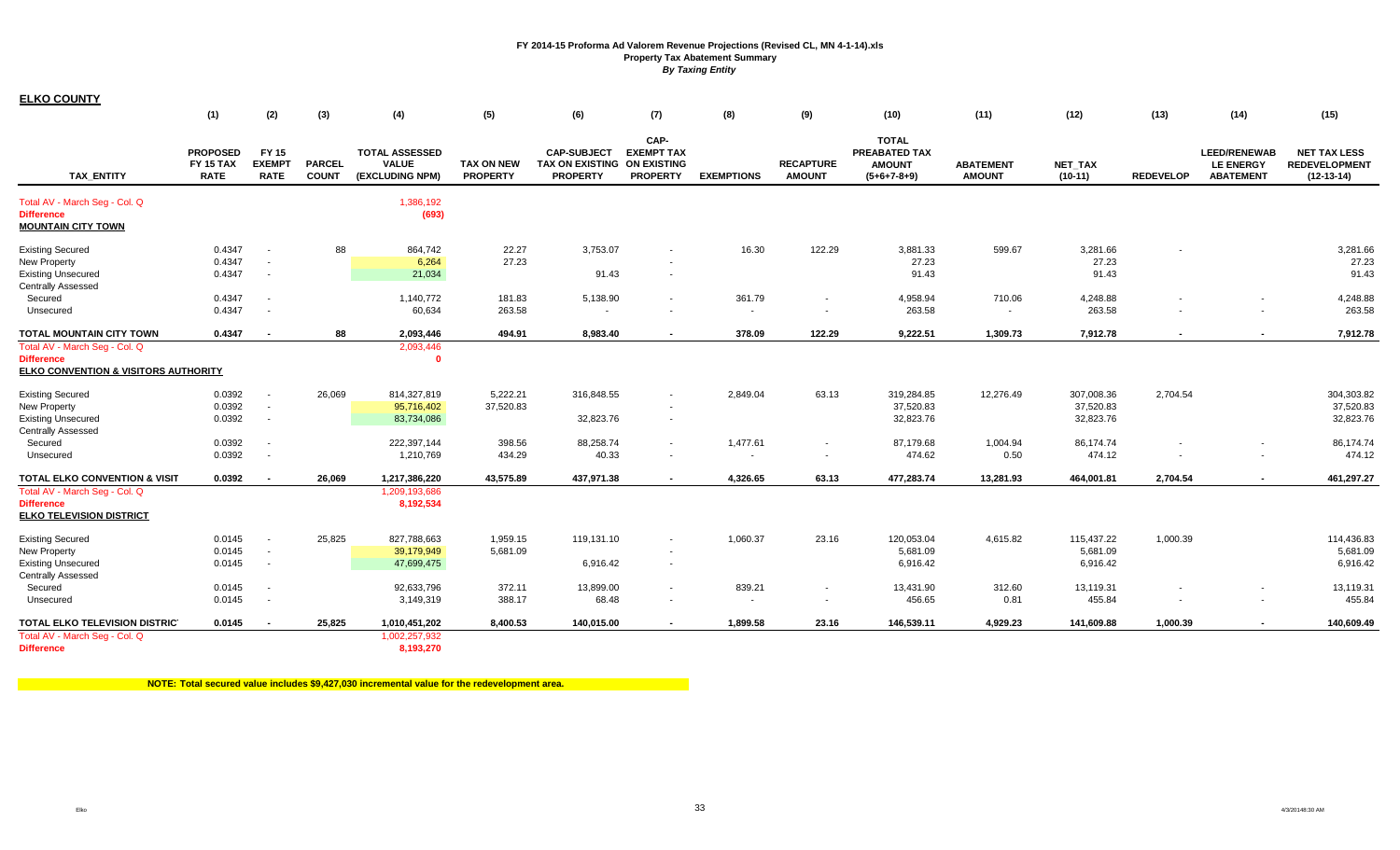| ESMERALDA COUNTY                                                            |                                             |                                       |                               |                                                       |                               |                                                                 |                                                                          |                   |                                   |                                                                 |                                   |                             |                  |                                      |                                                                       |
|-----------------------------------------------------------------------------|---------------------------------------------|---------------------------------------|-------------------------------|-------------------------------------------------------|-------------------------------|-----------------------------------------------------------------|--------------------------------------------------------------------------|-------------------|-----------------------------------|-----------------------------------------------------------------|-----------------------------------|-----------------------------|------------------|--------------------------------------|-----------------------------------------------------------------------|
|                                                                             | (1)                                         | (2)                                   | (3)                           | (4)<br><b>TOTAL</b>                                   | (5)                           | (6)                                                             | (7)                                                                      | (8)               | (9)                               | (10)                                                            | (11)                              | (12)                        | (13)             | (14)                                 | (15)                                                                  |
| <b>TAX ENTITY</b>                                                           | <b>PROPOSED</b><br>FY 15 TAX<br><b>RATE</b> | FY 15<br><b>EXEMPT</b><br><b>RATE</b> | <b>PARCEL</b><br><b>COUNT</b> | <b>ASSESSED</b><br><b>VALUE</b><br>(EXCLUDING<br>NPM) | TAX ON NEW<br><b>PROPERTY</b> | <b>CAP-SUBJECT</b><br><b>TAX ON EXISTING</b><br><b>PROPERTY</b> | <b>CAP-EXEMPT</b><br><b>TAX ON</b><br><b>EXISTING</b><br><b>PROPERTY</b> | <b>EXEMPTIONS</b> | <b>RECAPTURE</b><br><b>AMOUNT</b> | <b>TOTAL</b><br>PREABATED TAX<br><b>AMOUNT</b><br>$(5+6+7-8+9)$ | <b>ABATEMENT</b><br><b>AMOUNT</b> | <b>NET TAX</b><br>$(10-11)$ | <b>REDEVELOP</b> | <b>LE ENERGY</b><br><b>ABATEMENT</b> | <b>NET TAX LESS</b><br>LEED/RENEWAB REDEVELOPMEN<br>т<br>$(12-13-14)$ |
| <b>ALL ENTITIES</b>                                                         |                                             |                                       |                               |                                                       |                               |                                                                 |                                                                          |                   |                                   |                                                                 |                                   |                             |                  |                                      |                                                                       |
| STATE OF NEVADA                                                             | 0.1700                                      | $\sim$                                | 2,527                         | 60,123,037                                            | 10,044.23                     | 96,806.75                                                       | $\sim$                                                                   | 4,643.34          | 47.93                             | 102,255.57                                                      | 7,397.07                          | 94,858.50                   |                  |                                      | 94,858.50                                                             |
| GENERAL COUNTY                                                              | 2.0995                                      | $\sim$                                | 2,527                         | 60,123,037                                            | 124,046.25                    | 1,195,586.72                                                    |                                                                          | 57,347.32         | 591.79                            | 1,262,877.44                                                    | 91,351.68                         | 1,171,525.77                |                  |                                      | 1,171,525.77                                                          |
| SCHOOL DISTRICT                                                             | 0.7500                                      | $\sim$                                | 2,527                         | 60,123,040                                            | 44,312.78                     | 427,095.75                                                      | $\sim$                                                                   | 20,485.95         | 211.41                            | 451,133.99                                                      | 47,815.92                         | 403,318.07                  |                  |                                      | 403,318.07                                                            |
| <b>TOTAL COUNTY</b>                                                         |                                             |                                       | 2,527                         | 60,123,037                                            | 178,403.26                    | 1,719,489.22                                                    | $\sim$                                                                   | 82,476.61         | 851.13                            | 1,816,267.00                                                    | 146,564.67                        | 1,669,702.34                | $\sim$           | $\sim$                               | 1,669,702.34                                                          |
|                                                                             |                                             |                                       |                               |                                                       |                               |                                                                 |                                                                          |                   |                                   | <b>Abatement Percent</b>                                        | 8.07%                             |                             |                  |                                      |                                                                       |
| <b>STATE OF NEVADA</b>                                                      |                                             |                                       |                               |                                                       |                               |                                                                 |                                                                          |                   |                                   |                                                                 |                                   |                             |                  |                                      |                                                                       |
| <b>Existing Secured</b>                                                     | 0.1700                                      |                                       | 2,527                         | 24,897,367                                            | 714.74                        | 42,208.49                                                       |                                                                          | 599.23            | 47.93                             | 42,371.93                                                       | 804.09                            | 41,567.84                   |                  |                                      | 41,567.84                                                             |
| <b>New Property</b>                                                         | 0.1700                                      |                                       |                               | 3,375,295                                             | 5,738.00                      |                                                                 |                                                                          |                   |                                   | 5,738.00                                                        |                                   | 5,738.00                    |                  |                                      | 5,738.00                                                              |
| <b>Existing Unsecured</b>                                                   | 0.1700                                      |                                       |                               | 2,417,369                                             |                               | 4,109.53                                                        | $\sim$                                                                   |                   |                                   | 4,109.53                                                        |                                   | 4,109.53                    |                  |                                      | 4,109.53                                                              |
| <b>Centrally Assessed</b>                                                   |                                             |                                       |                               |                                                       |                               |                                                                 |                                                                          |                   |                                   |                                                                 |                                   |                             |                  |                                      |                                                                       |
| Secured                                                                     | 0.1700                                      |                                       |                               | 27,839,709                                            | 882.88                        | 50,488.74                                                       | $\sim$                                                                   | 4,044.11          | $\sim$                            | 47,327.51                                                       | 6,592.98                          | 40,734.53                   |                  |                                      | 40,734.53                                                             |
| Unsecured                                                                   | 0.1700                                      |                                       |                               | 1,593,298                                             | 2,708.61                      |                                                                 |                                                                          |                   |                                   | 2,708.61                                                        | $\overline{\phantom{a}}$          | 2,708.61                    |                  |                                      | 2,708.61                                                              |
| TOTAL STATE OF NEVADA                                                       | 0.1700                                      |                                       | 2,527                         | 60,123,037                                            | 10.044.23                     | 96,806.75                                                       | $\overline{\phantom{a}}$                                                 | 4.643.34          | 47.93                             | 102,255.57                                                      | 7,397.07                          | 94,858.50                   |                  |                                      | 94,858.50                                                             |
| Total AV - March Seg - Col. Q<br><b>Difference</b><br><b>GENERAL COUNTY</b> |                                             |                                       |                               | 60,122,367<br>670                                     |                               |                                                                 |                                                                          |                   |                                   |                                                                 |                                   |                             |                  |                                      |                                                                       |
| <b>Existing Secured</b>                                                     |                                             |                                       |                               |                                                       |                               |                                                                 |                                                                          |                   |                                   |                                                                 |                                   |                             |                  |                                      |                                                                       |
| General Fund                                                                | 2.0435                                      |                                       | 2,527                         | 24,897,367                                            | 8,591.58                      | 507,391.31                                                      | $\sim$                                                                   | 7,204.89          | 576.01                            | 509,354.01                                                      | 9,663.90                          | 499,690.11                  |                  |                                      | 499,690.11                                                            |
| State Indigent                                                              | 0.0150                                      | $\blacksquare$                        | 2,527                         | 24,897,367                                            | 63.09                         | 3,725.35                                                        |                                                                          | 53.07             | 4.22                              | 3,739.59                                                        | 70.96                             | 3,668.63                    |                  |                                      | 3,668.63                                                              |
| <b>County Medical Assistance</b>                                            | 0.0100                                      | $\sim$                                | 2,527                         | 24,897,367                                            | 42.05                         | 2,483.29                                                        |                                                                          | 35.22             | 2.82                              | 2,492.94                                                        | 47.19                             | 2,445.75                    |                  |                                      | 2,445.75                                                              |
| <b>Agriculture Extension</b>                                                | 0.0100                                      | ÷.                                    | 2,527                         | 24,897,367                                            | 42.05                         | 2,483.29                                                        |                                                                          | 35.22             | 2.82                              | 2,492.94                                                        | 47.19                             | 2,445.75                    |                  |                                      | 2,445.75                                                              |
| <b>Youth Services</b>                                                       | 0.0010                                      | $\sim$                                | 2,527                         | 24,897,367                                            | 4.19                          | 249.46                                                          |                                                                          | 3.60              | 0.28                              | 250.33                                                          | 4.67                              | 245.66                      |                  |                                      | 245.66                                                                |
| <b>HEALTH/WELFARE</b>                                                       | 0.0200                                      | $\sim$                                | 2,527                         | 24,897,367                                            | 84.09                         | 4,965.47                                                        | $\overline{\phantom{a}}$                                                 | 70.50             | 5.64                              | 4,984.70                                                        | 94.57                             | 4,890.13                    |                  |                                      | 4,890.13                                                              |
| <b>GENERAL TOTAL</b>                                                        | 2.0995                                      |                                       | 2,527                         | 24,897,367                                            | 8,827.05                      | 521,298.17                                                      | $\sim$                                                                   | 7.402.50          | 591.79                            | 523,314.51                                                      | 9,928.48                          | 513,386.03                  | $\sim$           | $\sim$                               | 513,386.03                                                            |
| New Property                                                                | 2.0995                                      |                                       |                               | 3,375,294                                             | 70,864.30                     |                                                                 | $\sim$                                                                   |                   |                                   | 70,864.30                                                       |                                   | 70,864.30                   |                  |                                      | 70,864.30                                                             |
| <b>Existing Unsecured</b><br><b>Centrally Assessed</b>                      | 2.0995                                      | $\sim$                                |                               | 2,417,369                                             |                               | 50,752.66                                                       |                                                                          |                   |                                   | 50,752.66                                                       |                                   | 50,752.66                   |                  |                                      | 50,752.66                                                             |
| Secured                                                                     | 2.0995                                      |                                       |                               | 27,839,709                                            | 10,903.62                     | 623,535.89                                                      | $\sim$                                                                   | 49,944.82         |                                   | 584,494.69                                                      | 81,423.20                         | 503,071.49                  |                  |                                      | 503,071.49                                                            |
| Unsecured                                                                   | 2.0995                                      |                                       |                               | 1,593,298                                             | 33,451.28                     |                                                                 |                                                                          |                   |                                   | 33,451.28                                                       |                                   | 33,451.28                   |                  |                                      | 33,451.28                                                             |
| TOTAL GENERAL COUNTY                                                        | 2.0995                                      |                                       | 2.527                         | 60,123,037                                            | 124,046.25                    | 1,195,586.72                                                    |                                                                          | 57,347.32         | 591.79                            | 1,262,877.44                                                    | 91,351.68                         | 1,171,525.77                |                  |                                      | 1,171,525.77                                                          |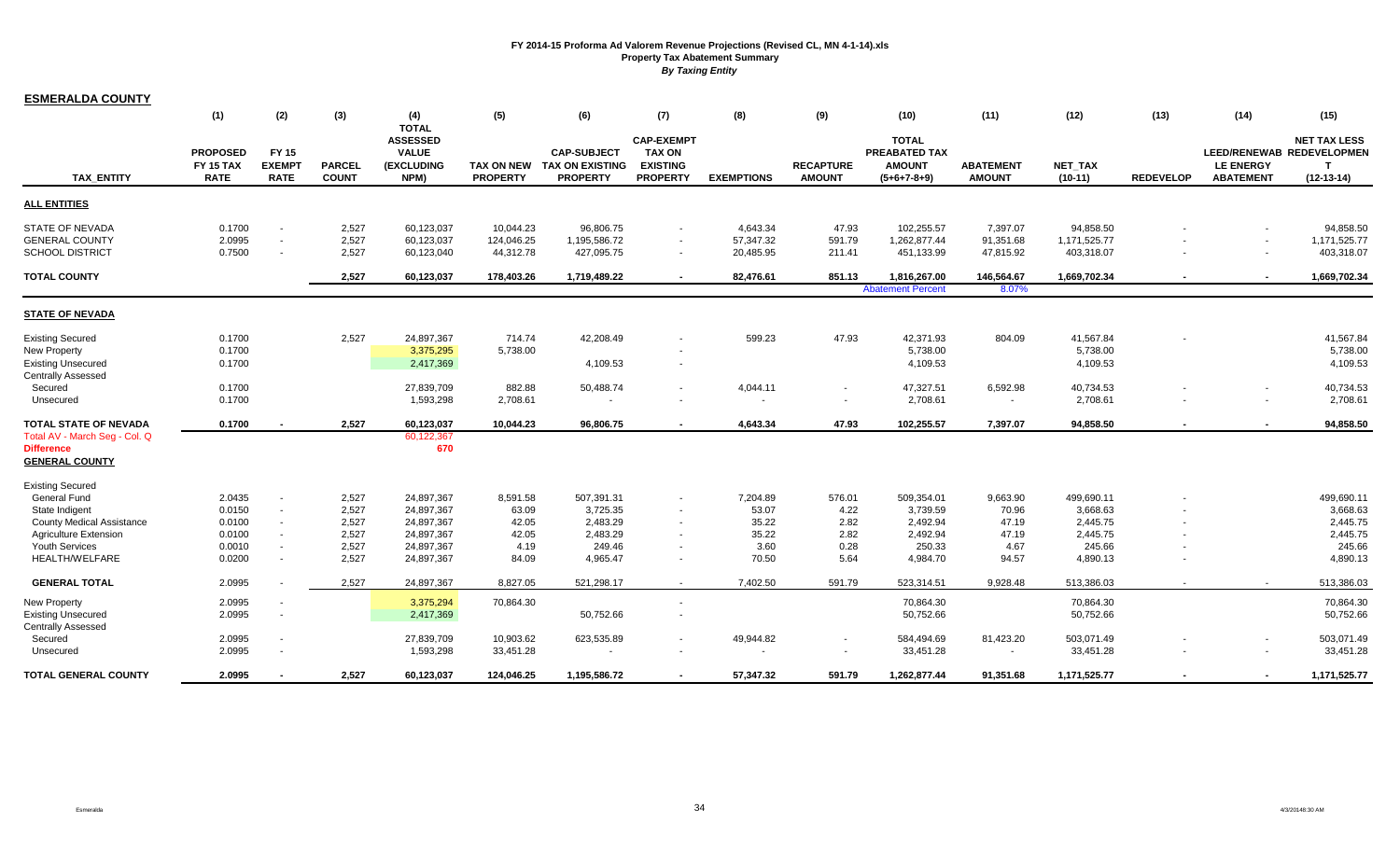| <u>ESMERALDA COUNTY</u>                                                                           |                                             |                                       |                               |                                                                       |                                      |                                                                 |                                                                          |                   |                                   |                                                                 |                                   |                                      |                  |                                      |                                                                       |
|---------------------------------------------------------------------------------------------------|---------------------------------------------|---------------------------------------|-------------------------------|-----------------------------------------------------------------------|--------------------------------------|-----------------------------------------------------------------|--------------------------------------------------------------------------|-------------------|-----------------------------------|-----------------------------------------------------------------|-----------------------------------|--------------------------------------|------------------|--------------------------------------|-----------------------------------------------------------------------|
|                                                                                                   | (1)                                         | (2)                                   | (3)                           | (4)                                                                   | (5)                                  | (6)                                                             | (7)                                                                      | (8)               | (9)                               | (10)                                                            | (11)                              | (12)                                 | (13)             | (14)                                 | (15)                                                                  |
| <b>TAX ENTITY</b>                                                                                 | <b>PROPOSED</b><br>FY 15 TAX<br><b>RATE</b> | FY 15<br><b>EXEMPT</b><br><b>RATE</b> | <b>PARCEL</b><br><b>COUNT</b> | <b>TOTAL</b><br><b>ASSESSED</b><br><b>VALUE</b><br>(EXCLUDING<br>NPM) | <b>TAX ON NEW</b><br><b>PROPERTY</b> | <b>CAP-SUBJECT</b><br><b>TAX ON EXISTING</b><br><b>PROPERTY</b> | <b>CAP-EXEMPT</b><br><b>TAX ON</b><br><b>EXISTING</b><br><b>PROPERTY</b> | <b>EXEMPTIONS</b> | <b>RECAPTURE</b><br><b>AMOUNT</b> | <b>TOTAL</b><br>PREABATED TAX<br><b>AMOUNT</b><br>$(5+6+7-8+9)$ | <b>ABATEMENT</b><br><b>AMOUNT</b> | NET_TAX<br>$(10-11)$                 | <b>REDEVELOP</b> | <b>LE ENERGY</b><br><b>ABATEMENT</b> | <b>NET TAX LESS</b><br>LEED/RENEWAB REDEVELOPMEN<br>т<br>$(12-13-14)$ |
| <b>March Assessors Report:</b><br>New secured<br><b>Existing Secured</b><br><b>Difference</b>     |                                             |                                       |                               | 385,843<br>24,476,261<br>24,862,104<br>35,263                         | 0.14%                                |                                                                 |                                                                          |                   |                                   |                                                                 |                                   |                                      |                  |                                      |                                                                       |
| Total AV - March Seg - Col. Q<br><b>Difference</b>                                                |                                             |                                       |                               | 60,122,367<br>670                                                     |                                      |                                                                 |                                                                          |                   |                                   |                                                                 |                                   |                                      |                  |                                      |                                                                       |
| <b>SCHOOL DISTRICT</b>                                                                            |                                             |                                       |                               |                                                                       |                                      |                                                                 |                                                                          |                   |                                   |                                                                 |                                   |                                      |                  |                                      |                                                                       |
| <b>Existing Secured</b><br><b>New Property</b><br><b>Existing Unsecured</b>                       | 0.7500<br>0.7500<br>0.7500                  | $\sim$<br>$\sim$                      | 2,527                         | 24,897,367<br>3,375,298<br>2,417,369                                  | 3,153.24<br>25,314.74                | 186,221.06<br>18,130.27                                         | $\sim$<br>$\sim$                                                         | 2,644.27          | 211.41                            | 186,941.44<br>25,314.74<br>18,130.27                            | 3,546.88                          | 183,394.56<br>25,314.74<br>18,130.27 |                  |                                      | 183,394.56<br>25,314.74<br>18,130.27                                  |
| Centrally Assessed<br>Secured<br>Unsecured                                                        | 0.7500<br>0.7500                            |                                       |                               | 27,839,709<br>1,593,298                                               | 3,895.08<br>11,949.73                | 222,744.42                                                      | $\sim$<br>$\overline{\phantom{a}}$                                       | 17,841.68         | $\sim$                            | 208,797.82<br>11,949.73                                         | 44,269.04<br>$\sim$               | 164,528.78<br>11,949.73              |                  | $\sim$<br>$\sim$                     | 164,528.78<br>11,949.73                                               |
| <b>TOTAL SCHOOL OPERATING</b>                                                                     | 0.7500                                      |                                       | 2,527                         | 60,123,040                                                            | 44,312.78                            | 427,095.75                                                      | $\sim$                                                                   | 20,485.95         | 211.41                            | 451,133.99                                                      | 47,815.92                         | 403,318.07                           | $\sim$           | $\sim$                               | 403,318.07                                                            |
| <b>SCHOOL DEBT</b>                                                                                |                                             |                                       |                               |                                                                       |                                      |                                                                 |                                                                          |                   |                                   |                                                                 |                                   |                                      |                  |                                      |                                                                       |
| <b>Existing Secured</b><br><b>New Property</b><br><b>Existing Unsecured</b><br>Centrally Assessed |                                             |                                       |                               |                                                                       |                                      |                                                                 |                                                                          |                   |                                   |                                                                 |                                   |                                      |                  |                                      |                                                                       |
| Secured<br>Unsecured                                                                              |                                             |                                       |                               |                                                                       |                                      |                                                                 |                                                                          |                   |                                   |                                                                 |                                   | $\sim$                               |                  |                                      | $\sim$                                                                |
| <b>TOTAL SCHOOL DEBT</b>                                                                          |                                             |                                       |                               |                                                                       |                                      |                                                                 |                                                                          |                   |                                   |                                                                 |                                   |                                      |                  |                                      |                                                                       |
| <b>TOTAL SCHOOL DISTRICT</b><br>Total AV - March Seg - Col. Q<br><b>Difference</b>                | 0.7500                                      |                                       | 2,527                         | 60,123,040<br>60,122,367<br>673                                       | 44,312.78                            | 427,095.75                                                      | $\sim$                                                                   | 20,485.95         | 211.41                            | 451,133.99                                                      | 47,815.92                         | 403,318.07                           | $\sim$           | $\sim$                               | 403,318.07                                                            |

**Note:**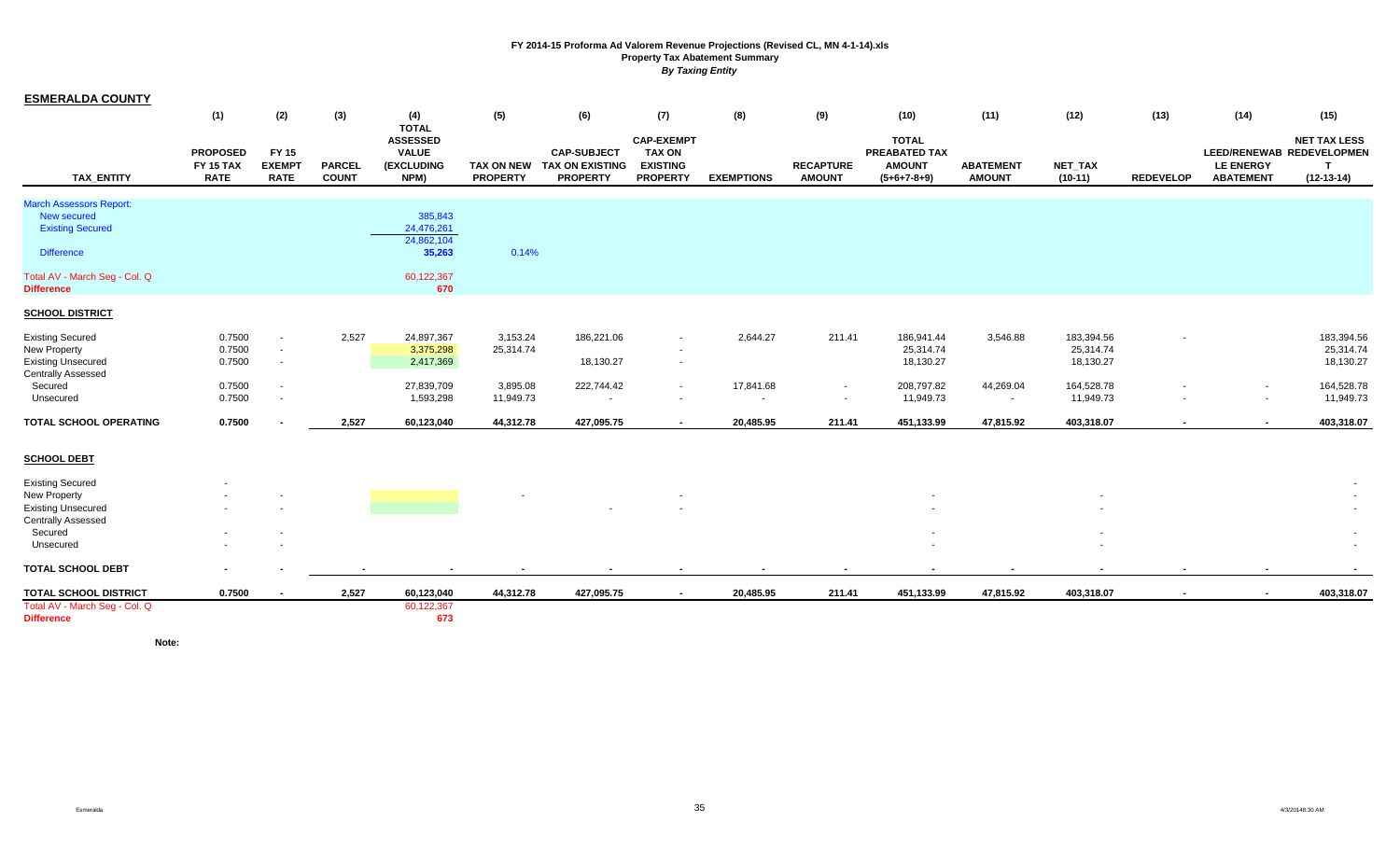| <b>EUREKA COUNTY</b>                                     |                                             |                                       |                                   |                                                       |                               |                                                                 |                                                                          |                     |                                   |                                                                 |                                   |                      |                                    |                                                             |                                                             |
|----------------------------------------------------------|---------------------------------------------|---------------------------------------|-----------------------------------|-------------------------------------------------------|-------------------------------|-----------------------------------------------------------------|--------------------------------------------------------------------------|---------------------|-----------------------------------|-----------------------------------------------------------------|-----------------------------------|----------------------|------------------------------------|-------------------------------------------------------------|-------------------------------------------------------------|
|                                                          | (1)                                         | (2)                                   | (3)                               | (4)<br><b>TOTAL</b>                                   | (5)                           | (6)                                                             | (7)                                                                      | (8)                 | (9)                               | (10)                                                            | (11)                              | (12)                 | (13)                               | (14)                                                        | (15)                                                        |
| <b>TAX ENTITY</b>                                        | <b>PROPOSED</b><br>FY 15 TAX<br><b>RATE</b> | FY 15<br><b>EXEMPT</b><br><b>RATE</b> | <b>PARCEL</b><br><b>COUNT</b>     | <b>ASSESSED</b><br><b>VALUE</b><br>(EXCLUDING<br>NPM) | TAX ON NEW<br><b>PROPERTY</b> | <b>CAP-SUBJECT</b><br><b>TAX ON EXISTING</b><br><b>PROPERTY</b> | <b>CAP-EXEMPT</b><br><b>TAX ON</b><br><b>EXISTING</b><br><b>PROPERTY</b> | <b>EXEMPTIONS</b>   | <b>RECAPTURE</b><br><b>AMOUNT</b> | <b>TOTAL</b><br>PREABATED TAX<br><b>AMOUNT</b><br>$(5+6+7-8+9)$ | <b>ABATEMENT</b><br><b>AMOUNT</b> | NET_TAX<br>$(10-11)$ | <b>REDEVELOP</b>                   | <b>LEED/RENEWAB</b><br><b>LE ENERGY</b><br><b>ABATEMENT</b> | <b>NET TAX LESS</b><br><b>REDEVELOPMENT</b><br>$(12-13-14)$ |
| <b>ALL ENTITIES</b>                                      |                                             |                                       |                                   |                                                       |                               |                                                                 |                                                                          |                     |                                   |                                                                 |                                   |                      |                                    |                                                             |                                                             |
| <b>STATE OF NEVADA</b>                                   | 0.1700                                      |                                       | 3,875                             | 755,497,979                                           | 95,318.75                     | 1,637,040.30                                                    |                                                                          | 448,013.76          | 0.06                              | 1,284,345.35                                                    | 21,475.39                         | 1,262,869.96         |                                    | 1,309.17                                                    | 1,261,560.79                                                |
| <b>GENERAL COUNTY</b>                                    | 0.8458                                      |                                       | 3,875                             | 755,497,984                                           | 474,238.81                    | 8,144,766.35                                                    |                                                                          | 2,229,000.63        | 0.21                              | 6,390,004.75                                                    | 106,849.46                        | 6,283,155.29         |                                    | $\sim$                                                      | 6,276,641.78                                                |
| <b>SCHOOL DISTRICT</b>                                   | 0.7500                                      | $\overline{\phantom{a}}$              | 3,875                             | 755,497,986                                           | 420,523.90                    | 7,222,241.32                                                    |                                                                          | 1,976,531.48        | 0.22                              | 5,666,233.95                                                    | 99,015.83                         | 5,567,218.13         |                                    | 5,775.74                                                    | 5,561,442.39                                                |
| CRESCENT VALLEY TOWN                                     | 0.2153                                      |                                       | 501                               | 3,886,671                                             | 385.04                        | 8,145.82                                                        |                                                                          | 162.95              | $\sim$                            | 8,367.91                                                        | 355.44                            | 8,012.47             |                                    | $\sim$                                                      | 8,012.47                                                    |
| <b>EUREKA TOWN</b>                                       | 0.2153                                      | $\sim$                                | 396                               | 13,310,678                                            | 967.46                        | 27,762.16                                                       | $\sim$                                                                   | 71.82               | $\sim$                            | 28,657.81                                                       | 872.63                            | 27,785.18            | $\overline{\phantom{a}}$           | $\sim$                                                      | 27,785.18                                                   |
| DIAMOND VALLEY RODENT CONTR                              | $\sim$                                      | $\blacksquare$                        | $\sim$                            |                                                       |                               |                                                                 | $\sim$                                                                   | $\sim$              |                                   | $\overline{\phantom{a}}$                                        | $\sim$                            |                      | $\sim$                             | $\sim$                                                      | $\sim$                                                      |
| DIAMOND VALLEY WEED CONTROL<br>EUREKA COUNTY TV DISTRICT | $\sim$<br>0.0085                            | $\sim$<br>$\overline{\phantom{a}}$    | $\overline{\phantom{a}}$<br>3,875 | $\sim$<br>755,498,361                                 | $\sim$<br>4,765.94            | $\overline{\phantom{a}}$<br>81,852.30                           | $\sim$                                                                   | $\sim$<br>22,400.72 | $\sim$                            | $\sim$<br>64,217.51                                             | $\sim$<br>1,074.11                | 63,143.41            | $\sim$<br>$\overline{\phantom{a}}$ | $\sim$<br>65.47                                             | $\sim$<br>63,077.94                                         |
| <b>TOTAL COUNTY</b>                                      |                                             |                                       | 3.875                             | 755,497,979                                           | 996,199.90                    | 17,121,808.26                                                   |                                                                          | 4,676,181.36        | 0.49                              | 13,441,827.28                                                   | 229,642.86                        | 13,212,184.42        | $\sim$                             | 7,150.37                                                    | 13,198,520.54                                               |
|                                                          |                                             |                                       |                                   |                                                       |                               |                                                                 |                                                                          |                     |                                   | <b>Abatement Percent</b>                                        | 1.71%                             |                      |                                    |                                                             |                                                             |
| <b>STATE OF NEVADA</b>                                   |                                             |                                       |                                   |                                                       | 12,631,676                    |                                                                 |                                                                          | 258,536,294.12      |                                   |                                                                 |                                   |                      |                                    |                                                             |                                                             |
| <b>Existing Secured</b>                                  | 0.1700                                      |                                       | 3,875                             | 669,385,168                                           | 21,473.85                     | 1,555,991.36                                                    |                                                                          | 439,511.70          | 0.06                              | 1,137,953.57                                                    | 14,025.98                         | 1,123,927.59         |                                    |                                                             | 1,123,927.59                                                |
| <b>New Property</b>                                      | 0.1700                                      |                                       |                                   | 40,561,294                                            | 68,954.20                     |                                                                 |                                                                          |                     |                                   | 68,954.20                                                       |                                   | 68,954.20            |                                    |                                                             | 68,954.20                                                   |
| <b>Existing Unsecured</b>                                | 0.1700                                      |                                       |                                   | 6,040,942                                             |                               | 10,269.60                                                       |                                                                          |                     |                                   | 10,269.60                                                       |                                   | 10,269.60            |                                    |                                                             | 10,269.60                                                   |
| <b>Centrally Assessed</b>                                |                                             |                                       |                                   |                                                       |                               |                                                                 |                                                                          |                     |                                   |                                                                 |                                   |                      |                                    |                                                             |                                                             |
| Secured                                                  | 0.1700                                      |                                       |                                   | 37,714,346                                            | 2,150.35                      | 70,466.10                                                       |                                                                          | 8,502.06            |                                   | 64,114.39                                                       | 7,445.57                          | 56,668.81            |                                    | 713.99                                                      | 55,954.82                                                   |
| Unsecured                                                | 0.1700                                      |                                       |                                   | 1,796,229                                             | 2,740.35                      | 313.24                                                          |                                                                          | $\sim$              |                                   | 3,053.59                                                        | 3.84                              | 3,049.75             | $\overline{\phantom{a}}$           | 595.18                                                      | 2,454.57                                                    |
| TOTAL STATE OF NEVADA                                    | 0.1700                                      |                                       | 3,875                             | 755,497,979                                           | 95,318.75                     | 1,637,040.30                                                    |                                                                          | 448,013.76          | 0.06                              | 1,284,345.35                                                    | 21,475.39                         | 1,262,869.96         | $\sim$                             | 1,309.17                                                    | 1,261,560.79                                                |
| Total AV - March Seg - Col. Q                            |                                             |                                       |                                   | 755,497,987                                           |                               |                                                                 |                                                                          |                     |                                   |                                                                 |                                   |                      |                                    |                                                             |                                                             |
| <b>Difference</b><br><b>GENERAL COUNTY</b>               |                                             |                                       |                                   | (8)                                                   |                               |                                                                 |                                                                          |                     |                                   |                                                                 |                                   |                      |                                    |                                                             |                                                             |
| <b>Existing Secured</b>                                  |                                             |                                       |                                   |                                                       |                               |                                                                 |                                                                          |                     |                                   |                                                                 |                                   |                      |                                    |                                                             |                                                             |
| General Fund                                             | 0.5577                                      | $\overline{\phantom{a}}$              | 3,875                             | 669,385,168                                           | 70,446.75                     | 5,104,573.43                                                    |                                                                          | 1,441,856.96        | 0.18                              | 3,733,163.40                                                    | 46,015.42                         | 3,687,147.98         |                                    |                                                             | 3,687,147.98                                                |
| RTC Fund                                                 | 0.0421                                      |                                       | 3,875                             | 669,385,168                                           | 5,317.91                      | 385,336.64                                                      |                                                                          | 108,843.69          | 0.01                              | 281,810.87                                                      | 3,473.76                          | 278,337.11           |                                    |                                                             | 278,337.11                                                  |
| Road Fund                                                | 0.1100                                      | $\overline{\phantom{a}}$              | 3,875                             | 669,385,168                                           | 13,894.84                     | 1,006,816.95                                                    |                                                                          | 284,390.01          | 0.02                              | 736,321.80                                                      | 9,075.56                          | 727,246.24           |                                    |                                                             | 727,246.24                                                  |
| Agr Ext Fund                                             | 0.0100                                      | $\blacksquare$                        | 3,875                             | 669,385,168                                           | 1,263.18                      | 91,529.72                                                       |                                                                          | 25,853.66           | $\sim$                            | 66,939.24                                                       | 824.35                            | 66,114.89            |                                    |                                                             | 66,114.89                                                   |
| Fair Board                                               | 0.0060                                      | $\overline{\phantom{a}}$              | 3,875                             | 669.385.168                                           | 757.93                        | 54,918.79                                                       |                                                                          | 15.512.21           | $\overline{\phantom{a}}$          | 40.164.51                                                       | 495.07                            | 39,669.44            |                                    |                                                             | 39,669.44                                                   |
| <b>Bld Res Fund</b>                                      | 0.0322                                      | $\blacksquare$                        | 3,875                             | 669,385,168                                           | 4,067.42                      | 294,722.87                                                      |                                                                          | 83,248.71           |                                   | 215,541.58                                                      | 2,656.39                          | 212,885.19           |                                    |                                                             | 212,885.19                                                  |
| Cap Imprvment                                            | 0.0500                                      | $\overline{\phantom{a}}$              | 3,875                             | 669,385,168                                           | 6,315.83                      | 457,645.87                                                      |                                                                          | 129,268.24          |                                   | 334,693.46                                                      | 4,126.43                          | 330,567.03           |                                    |                                                             | 330,567.03                                                  |
| St Indigent                                              | 0.0150                                      | $\blacksquare$                        | 3,875                             | 669,385,168                                           | 1,894.76                      | 137,293.82                                                      |                                                                          | 38,780.53           |                                   | 100,408.05                                                      | 1,237.81                          | 99,170.24            |                                    |                                                             | 99,170.24                                                   |
| Co Indigent                                              | 0.0028                                      | $\overline{\phantom{a}}$              | 3,875                             | 669,385,168                                           | 353.67                        | 25,627.21                                                       |                                                                          | 7,238.96            |                                   | 18,741.92                                                       | 230.63                            | 18,511.29            |                                    |                                                             | 18,511.29                                                   |
| Hospital Indg                                            | 0.0100                                      | $\overline{\phantom{a}}$              | 3,875                             | 669,385,168                                           | 1,263.19                      | 91,529.37                                                       |                                                                          | 25,853.70           | $\sim$                            | 66,938.86                                                       | 825.58                            | 66,113.28            |                                    |                                                             | 66,113.28                                                   |
| <b>Water Mitig</b>                                       | 0.0100                                      |                                       | 3,875                             | 669,385,168                                           | 1,263.19                      | 91,529.37                                                       |                                                                          | 25,853.70           |                                   | 66,938.86                                                       | 825.58                            | 66,113.28            |                                    |                                                             | 66,113.28                                                   |
| <b>GENERAL TOTAL</b>                                     | 0.8458                                      |                                       | 3.875                             | 669,385,168                                           | 106,838.67                    | 7,741,524.04                                                    |                                                                          | 2,186,700.37        | 0.21                              | 5,661,662.55                                                    | 69,786.58                         | 5,591,875.97         |                                    |                                                             | 5,591,875.97                                                |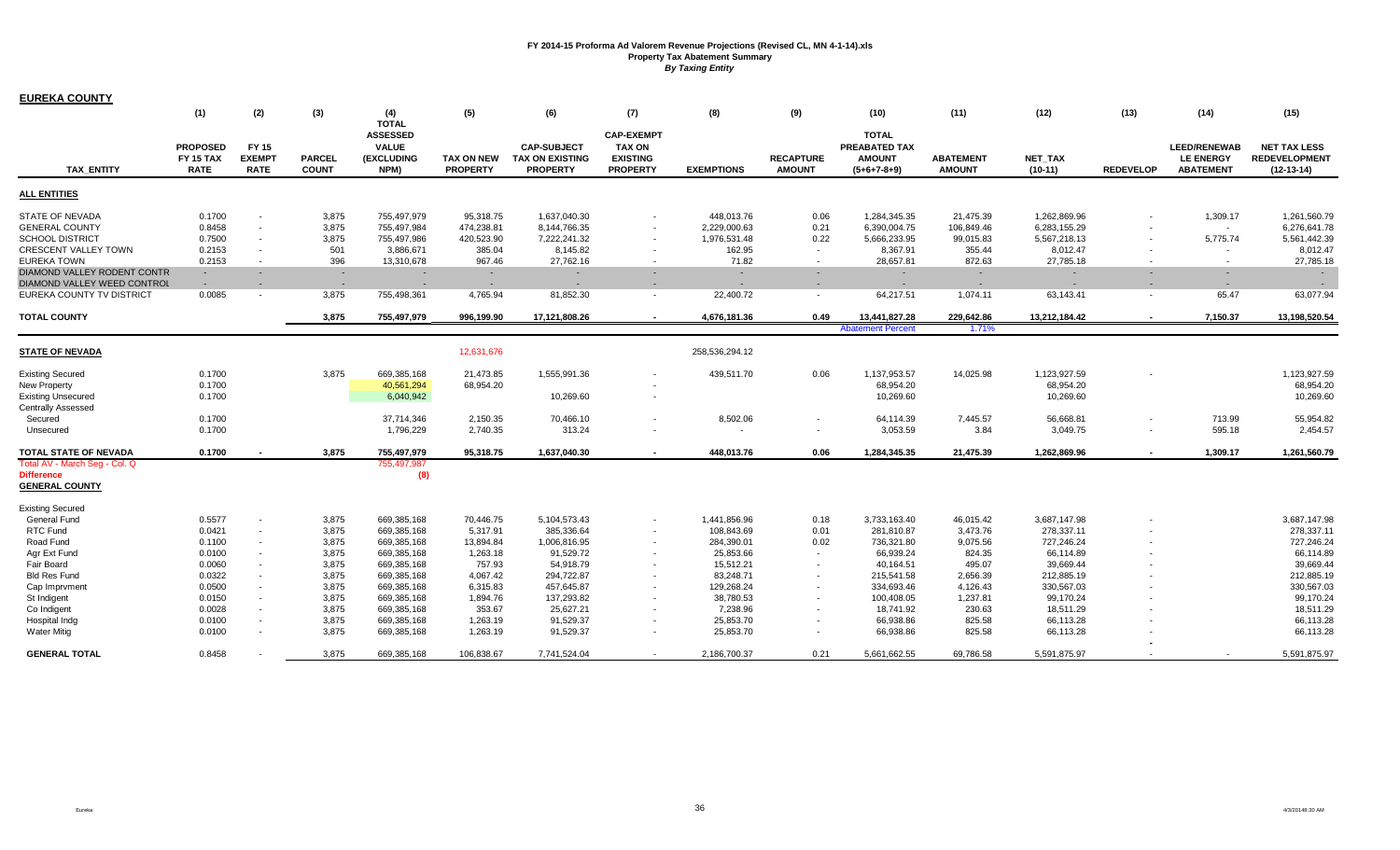| <b>EUREKA COUNTY</b>                                                                                                                                |                                                |                                                                  |                               |                                                                          |                                                  |                                                          |                                                                          |                                                       |                                            |                                                                    |                                   |                                                                    |                          |                                                             |                                                                    |
|-----------------------------------------------------------------------------------------------------------------------------------------------------|------------------------------------------------|------------------------------------------------------------------|-------------------------------|--------------------------------------------------------------------------|--------------------------------------------------|----------------------------------------------------------|--------------------------------------------------------------------------|-------------------------------------------------------|--------------------------------------------|--------------------------------------------------------------------|-----------------------------------|--------------------------------------------------------------------|--------------------------|-------------------------------------------------------------|--------------------------------------------------------------------|
|                                                                                                                                                     | (1)                                            | (2)                                                              | (3)                           | (4)<br><b>TOTAL</b>                                                      | (5)                                              | (6)                                                      | (7)                                                                      | (8)                                                   | (9)                                        | (10)                                                               | (11)                              | (12)                                                               | (13)                     | (14)                                                        | (15)                                                               |
| <b>TAX ENTITY</b>                                                                                                                                   | <b>PROPOSED</b><br>FY 15 TAX<br><b>RATE</b>    | <b>FY 15</b><br><b>EXEMPT</b><br><b>RATE</b>                     | <b>PARCEL</b><br><b>COUNT</b> | <b>ASSESSED</b><br><b>VALUE</b><br>(EXCLUDING<br>NPM)                    | <b>TAX ON NEW</b><br><b>PROPERTY</b>             | <b>CAP-SUBJECT</b><br>TAX ON EXISTING<br><b>PROPERTY</b> | <b>CAP-EXEMPT</b><br><b>TAX ON</b><br><b>EXISTING</b><br><b>PROPERTY</b> | <b>EXEMPTIONS</b>                                     | <b>RECAPTURE</b><br><b>AMOUNT</b>          | <b>TOTAL</b><br>PREABATED TAX<br><b>AMOUNT</b><br>$(5+6+7-8+9)$    | <b>ABATEMENT</b><br><b>AMOUNT</b> | NET_TAX<br>$(10-11)$                                               | <b>REDEVELOP</b>         | <b>LEED/RENEWAB</b><br><b>LE ENERGY</b><br><b>ABATEMENT</b> | <b>NET TAX LESS</b><br><b>REDEVELOPMENT</b><br>$(12-13-14)$        |
| New Property<br><b>Existing Unsecured</b><br><b>Centrally Assessed</b>                                                                              | 0.8458<br>0.8458                               | $\overline{\phantom{a}}$<br>$\overline{\phantom{a}}$             |                               | 40,561,299<br>6,040,942                                                  | 343,067.47                                       | 51,094.29                                                | $\overline{\phantom{a}}$<br>$\overline{\phantom{a}}$                     |                                                       |                                            | 343,067.47<br>51,094.29                                            |                                   | 343,067.47<br>51,094.29                                            |                          |                                                             | 343,067.47<br>51,094.29                                            |
| Secured<br>Unsecured                                                                                                                                | $\sim$                                         | $\sim$                                                           |                               | 37,714,346<br>1,796,229                                                  | 10,698.61<br>13,634.07                           | 350,589.59<br>1,558.44                                   | $\sim$<br>$\sim$                                                         | 42,300.26<br>$\sim$                                   | $\blacksquare$<br>$\overline{\phantom{a}}$ | 318,987.94<br>15,192.51                                            | 37,043.88<br>19.00                | 281,944.06<br>15,173.50                                            | $\blacksquare$<br>$\sim$ | 3,552.32<br>2,961.18                                        | 278,391.73<br>12,212.32                                            |
| TOTAL GENERAL COUNTY                                                                                                                                | 0.8458                                         |                                                                  | 3,875                         | 755,497,984                                                              | 474,238.81                                       | 8,144,766.35                                             | $\overline{\phantom{a}}$                                                 | 2,229,000.63                                          | 0.21                                       | 6,390,004.75                                                       | 106,849.46                        | 6,283,155.29                                                       | $\overline{a}$           |                                                             | 6,276,641.78                                                       |
| <b>March Assessors Report:</b><br>New secured<br><b>Existing Secured</b><br><b>Difference</b><br>Total AV - March Seg - Col. Q<br><b>Difference</b> |                                                |                                                                  |                               | 12,631,668<br>656,753,500<br>669,385,168<br>$\sim$<br>755,497,987<br>(3) | 0.00%                                            |                                                          |                                                                          |                                                       |                                            |                                                                    |                                   |                                                                    |                          |                                                             |                                                                    |
| <b>SCHOOL DISTRICT</b>                                                                                                                              |                                                |                                                                  |                               |                                                                          |                                                  |                                                          |                                                                          |                                                       |                                            |                                                                    |                                   |                                                                    |                          |                                                             |                                                                    |
| <b>Existing Secured</b><br>New Property<br><b>Existing Unsecured</b><br><b>Centrally Assessed</b><br>Secured<br>Unsecured                           | 0.7500<br>0.7500<br>0.7500<br>0.7500<br>0.7500 | $\sim$<br>$\sim$<br>$\sim$<br>$\sim$<br>$\overline{\phantom{a}}$ | 3,875                         | 669,385,168<br>40,561,301<br>6,040,942<br>37,714,346<br>1,796,229        | 94,737.52<br>304,209.76<br>9,486.82<br>12,089.80 | 6,864,672.47<br>45,307.07<br>310,879.87<br>1,381.92      | $\overline{\phantom{a}}$<br>$\overline{\phantom{a}}$<br>$\sim$<br>$\sim$ | 1,939,022.39<br>37,509.09<br>$\overline{\phantom{a}}$ | 0.22<br>$\sim$                             | 5,020,387.82<br>304,209.76<br>45,307.07<br>282,857.59<br>13,471.72 | 61,883.00<br>37,114.05<br>18.78   | 4,958,504.82<br>304,209.76<br>45,307.07<br>245,743.55<br>13,452.94 | $\sim$<br>$\sim$         | 3,149.96<br>2,625.78                                        | 4,958,504.82<br>304,209.76<br>45,307.07<br>242,593.59<br>10,827.16 |
| TOTAL SCHOOL OPERATING                                                                                                                              | 0.7500                                         |                                                                  | 3,875                         | 755,497,986                                                              | 420,523.90                                       | 7,222,241.32                                             | $\blacksquare$                                                           | 1,976,531.48                                          | 0.22                                       | 5,666,233.95                                                       | 99,015.83                         | 5,567,218.13                                                       | $\sim$                   | 5,775.74                                                    | 5,561,442.39                                                       |
| <b>SCHOOL DEBT</b>                                                                                                                                  |                                                |                                                                  |                               |                                                                          | 9,486.82<br>12,089.80                            | 310,879.87<br>1,381.92                                   | $\sim$                                                                   | 37,509.09                                             | $\sim$                                     | 282,857.59<br>13,471.72                                            | 37,114.05<br>18.78                | 245,743.55<br>13,452.94                                            | $\sim$<br>$\sim$         | 3,149.96<br>2,625.78                                        | 242,593.59<br>10,827.16                                            |
| <b>Existing Secured</b><br>New Property<br><b>Existing Unsecured</b><br><b>Centrally Assessed</b><br>Secured<br>Unsecured                           |                                                | ٠.                                                               |                               |                                                                          |                                                  |                                                          |                                                                          |                                                       |                                            |                                                                    |                                   | $\overline{\phantom{a}}$                                           |                          |                                                             |                                                                    |
| TOTAL SCHOOL DEBT                                                                                                                                   |                                                |                                                                  |                               |                                                                          |                                                  |                                                          |                                                                          |                                                       |                                            |                                                                    |                                   |                                                                    |                          |                                                             |                                                                    |
| <b>TOTAL SCHOOL DISTRICT</b>                                                                                                                        | 0.7500                                         |                                                                  | 3,875                         | 755,497,986                                                              | 420,523.90                                       | 7,222,241.32                                             | $\sim$                                                                   | 1,976,531.48                                          | 0.22                                       | 5,666,233.95                                                       | 99,015.83                         | 5,567,218.13                                                       | $\sim$                   | 5,775.74                                                    | 5,561,442.39                                                       |
| Total AV - March Seg - Col. Q<br><b>Difference</b>                                                                                                  |                                                |                                                                  |                               | 755,497,987<br>(1)                                                       |                                                  |                                                          |                                                                          |                                                       |                                            |                                                                    |                                   |                                                                    |                          |                                                             |                                                                    |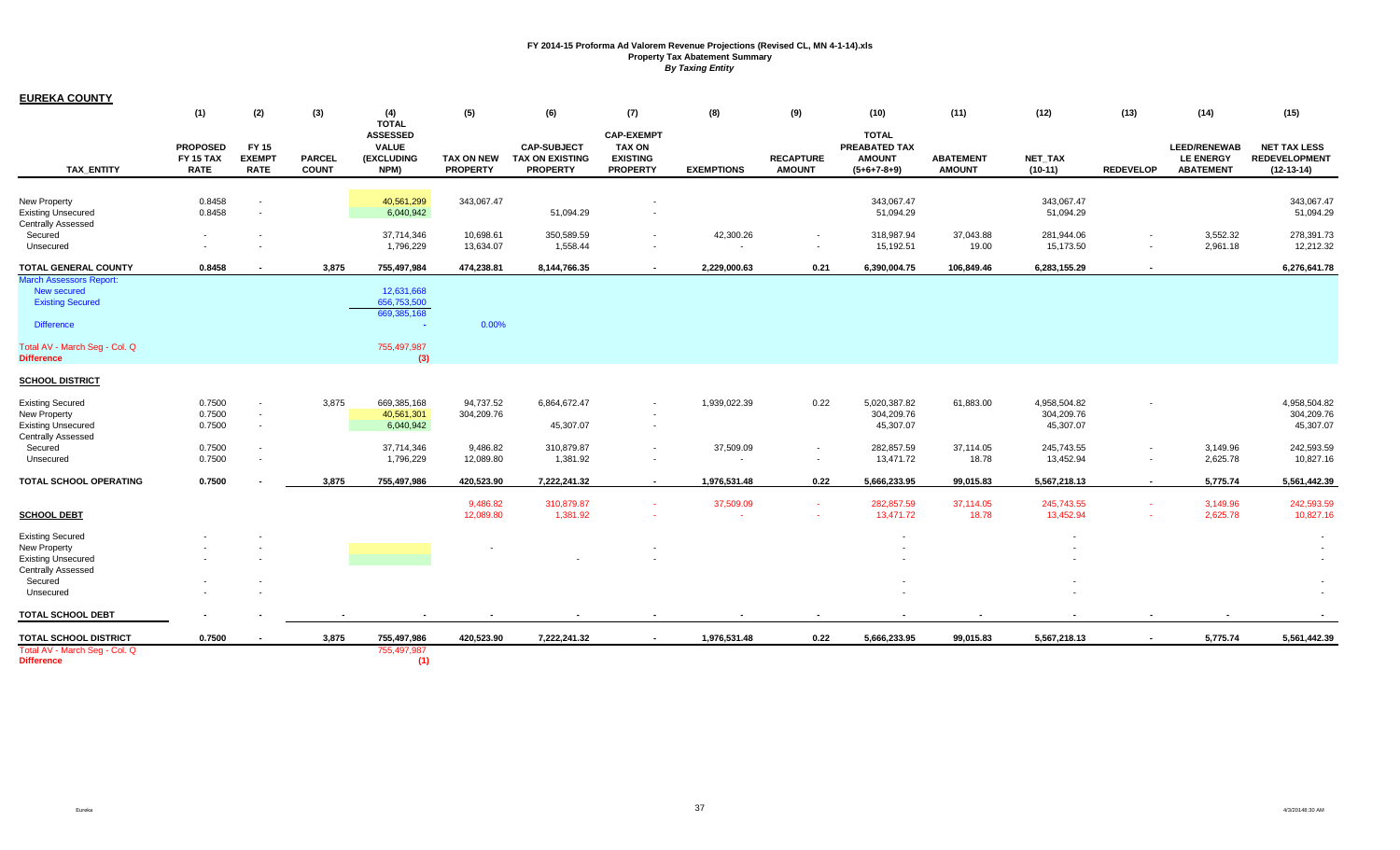| <b>EUREKA COUNTY</b>                   |                                                    |                                       |                               |                                                              |                                      |                                                                 |                                                                          |                          |                                   |                                                                 |                                   |                      |                  |                                                      |                                                             |
|----------------------------------------|----------------------------------------------------|---------------------------------------|-------------------------------|--------------------------------------------------------------|--------------------------------------|-----------------------------------------------------------------|--------------------------------------------------------------------------|--------------------------|-----------------------------------|-----------------------------------------------------------------|-----------------------------------|----------------------|------------------|------------------------------------------------------|-------------------------------------------------------------|
|                                        | (1)                                                | (2)                                   | (3)                           | (4)<br><b>TOTAL</b>                                          | (5)                                  | (6)                                                             | (7)                                                                      | (8)                      | (9)                               | (10)                                                            | (11)                              | (12)                 | (13)             | (14)                                                 | (15)                                                        |
| <b>TAX ENTITY</b>                      | <b>PROPOSED</b><br><b>FY 15 TAX</b><br><b>RATE</b> | FY 15<br><b>EXEMPT</b><br><b>RATE</b> | <b>PARCEL</b><br><b>COUNT</b> | <b>ASSESSED</b><br><b>VALUE</b><br><b>(EXCLUDING</b><br>NPM) | <b>TAX ON NEW</b><br><b>PROPERTY</b> | <b>CAP-SUBJECT</b><br><b>TAX ON EXISTING</b><br><b>PROPERTY</b> | <b>CAP-EXEMPT</b><br><b>TAX ON</b><br><b>EXISTING</b><br><b>PROPERTY</b> | <b>EXEMPTIONS</b>        | <b>RECAPTURE</b><br><b>AMOUNT</b> | <b>TOTAL</b><br>PREABATED TAX<br><b>AMOUNT</b><br>$(5+6+7-8+9)$ | <b>ABATEMENT</b><br><b>AMOUNT</b> | NET_TAX<br>$(10-11)$ | <b>REDEVELOP</b> | LEED/RENEWAB<br><b>LE ENERGY</b><br><b>ABATEMENT</b> | <b>NET TAX LESS</b><br><b>REDEVELOPMENT</b><br>$(12-13-14)$ |
| <b>CRESCENT VALLEY TOWN</b>            |                                                    |                                       |                               |                                                              |                                      |                                                                 |                                                                          |                          |                                   |                                                                 |                                   |                      |                  |                                                      |                                                             |
| <b>Existing Secured</b>                | 0.2153                                             |                                       | 501                           | 3,214,406                                                    | 149.29                               | 6,862.62                                                        |                                                                          | 91.39                    |                                   | 6,920.52                                                        | 289.63                            | 6,630.89             |                  |                                                      | 6,630.89                                                    |
| New Property                           | 0.2153                                             | $\sim$                                |                               | 68,619                                                       | 147.74                               |                                                                 |                                                                          |                          |                                   | 147.74                                                          |                                   | 147.74               |                  |                                                      | 147.74                                                      |
| <b>Existing Unsecured</b>              | 0.2153                                             | $\overline{\phantom{a}}$              |                               | 126,814                                                      |                                      | 273.03                                                          |                                                                          |                          |                                   | 273.03                                                          |                                   | 273.03               |                  |                                                      | 273.03                                                      |
| <b>Centrally Assessed</b>              |                                                    |                                       |                               |                                                              |                                      |                                                                 |                                                                          |                          |                                   |                                                                 |                                   |                      |                  |                                                      |                                                             |
| Secured                                | 0.2153                                             | $\sim$                                |                               | 452,618                                                      | 35.88                                | 1,010.17                                                        | $\overline{\phantom{a}}$                                                 | 71.56                    |                                   | 974.49                                                          | 65.81                             | 908.68               |                  |                                                      | 908.68                                                      |
| Unsecured                              | 0.2153                                             |                                       |                               | 24,215                                                       | 52.13                                | $\overline{\phantom{a}}$                                        | $\overline{\phantom{a}}$                                                 | $\overline{\phantom{a}}$ |                                   | 52.13                                                           | $\sim$                            | 52.13                |                  |                                                      | 52.13                                                       |
| TOTAL CRESCENT VALLEY TOWN             | 0.2153                                             |                                       | 501                           | 3,886,671                                                    | 385.04                               | 8,145.82                                                        | $\sim$                                                                   | 162.95                   |                                   | 8,367.91                                                        | 355.44                            | 8,012.47             |                  |                                                      | 8,012.47                                                    |
| Total AV - March Seg - Col. Q          |                                                    |                                       |                               | 3,886,676                                                    |                                      |                                                                 |                                                                          |                          |                                   |                                                                 |                                   |                      |                  |                                                      |                                                             |
| <b>Difference</b>                      |                                                    |                                       |                               | (5)                                                          |                                      |                                                                 |                                                                          |                          |                                   |                                                                 |                                   |                      |                  |                                                      |                                                             |
| <b>EUREKA TOWN</b>                     |                                                    |                                       |                               |                                                              |                                      |                                                                 |                                                                          |                          |                                   |                                                                 |                                   |                      |                  |                                                      |                                                             |
| <b>Existing Secured</b>                | 0.2153                                             |                                       | 396                           | 11,324,357                                                   | 92.86                                | 24,320.68                                                       |                                                                          | 32.28                    |                                   | 24,381.26                                                       | 871.12                            | 23,510.14            |                  |                                                      | 23,510.14                                                   |
| New Property                           | 0.2153                                             | $\sim$                                |                               | 305,910                                                      | 658.63                               |                                                                 |                                                                          |                          |                                   | 658.63                                                          |                                   | 658.63               |                  |                                                      | 658.63                                                      |
| <b>Existing Unsecured</b>              | 0.2153                                             | $\overline{\phantom{a}}$              |                               | 154,404                                                      |                                      | 332.43                                                          | $\sim$                                                                   |                          |                                   | 332.43                                                          |                                   | 332.43               |                  |                                                      | 332.43                                                      |
| <b>Centrally Assessed</b>              |                                                    |                                       |                               |                                                              |                                      |                                                                 |                                                                          |                          |                                   |                                                                 |                                   |                      |                  |                                                      |                                                             |
| Secured                                | 0.2153                                             |                                       |                               | 1,458,129                                                    | 69.84                                | 3,109.05                                                        | $\sim$                                                                   | 39.54                    |                                   | 3,139.35                                                        | 1.51                              | 3,137.84             |                  |                                                      | 3,137.84                                                    |
| Unsecured                              | 0.2153                                             |                                       |                               | 67,878                                                       | 146.14                               | $\overline{\phantom{a}}$                                        |                                                                          | $\blacksquare$           |                                   | 146.14                                                          | $\sim$                            | 146.14               |                  |                                                      | 146.14                                                      |
| <b>TOTAL EUREKA TOWN</b>               | 0.2153                                             |                                       | 396                           | 13,310,678                                                   | 967.46                               | 27,762.16                                                       | $\sim$                                                                   | 71.82                    |                                   | 28,657.81                                                       | 872.63                            | 27,785.18            |                  |                                                      | 27,785.18                                                   |
| Total AV - March Seg - Col. Q          |                                                    |                                       |                               | 13,310,678                                                   |                                      |                                                                 |                                                                          |                          |                                   |                                                                 |                                   |                      |                  |                                                      |                                                             |
| <b>Difference</b>                      |                                                    |                                       |                               | $\Omega$                                                     |                                      |                                                                 |                                                                          |                          |                                   |                                                                 |                                   |                      |                  |                                                      |                                                             |
| DIAMOND VALLEY RODENT CONTROL DISTRICT |                                                    |                                       |                               |                                                              |                                      |                                                                 |                                                                          |                          |                                   |                                                                 |                                   |                      |                  |                                                      |                                                             |
| <b>Existing Secured</b>                |                                                    |                                       |                               |                                                              |                                      |                                                                 |                                                                          |                          |                                   |                                                                 |                                   |                      |                  |                                                      |                                                             |
| <b>New Property</b>                    |                                                    |                                       |                               |                                                              |                                      |                                                                 |                                                                          |                          |                                   |                                                                 |                                   |                      |                  |                                                      |                                                             |
| <b>Existing Unsecured</b>              |                                                    |                                       |                               |                                                              |                                      |                                                                 |                                                                          |                          |                                   |                                                                 |                                   |                      |                  |                                                      |                                                             |
| <b>Centrally Assessed</b>              |                                                    |                                       |                               |                                                              |                                      |                                                                 |                                                                          |                          |                                   |                                                                 |                                   |                      |                  |                                                      |                                                             |
| Secured                                |                                                    |                                       |                               |                                                              |                                      |                                                                 |                                                                          |                          |                                   |                                                                 |                                   |                      |                  |                                                      |                                                             |
| Unsecured                              |                                                    |                                       |                               |                                                              |                                      |                                                                 |                                                                          |                          |                                   |                                                                 |                                   |                      |                  |                                                      |                                                             |
| TOTAL DIAMOND VALLEY RODENT            |                                                    |                                       |                               |                                                              |                                      |                                                                 |                                                                          | SPECIAL ASSESSMENT DIST  |                                   |                                                                 |                                   |                      |                  |                                                      |                                                             |
| Total AV - March Seg - Col. Q          |                                                    |                                       |                               |                                                              |                                      |                                                                 |                                                                          |                          |                                   |                                                                 |                                   |                      |                  |                                                      |                                                             |
| <b>Difference</b>                      |                                                    |                                       |                               |                                                              |                                      |                                                                 |                                                                          |                          |                                   |                                                                 |                                   |                      |                  |                                                      |                                                             |
| DIAMOND VALLEY WEED CONTROL DISTRICT   |                                                    |                                       |                               |                                                              |                                      |                                                                 |                                                                          |                          |                                   |                                                                 |                                   |                      |                  |                                                      |                                                             |
|                                        |                                                    |                                       |                               |                                                              |                                      |                                                                 |                                                                          |                          |                                   |                                                                 |                                   |                      |                  |                                                      |                                                             |
| <b>Existing Secured</b>                |                                                    |                                       |                               |                                                              |                                      |                                                                 |                                                                          |                          |                                   |                                                                 |                                   |                      |                  |                                                      |                                                             |
| <b>New Property</b>                    |                                                    |                                       |                               |                                                              |                                      |                                                                 |                                                                          |                          |                                   |                                                                 |                                   |                      |                  |                                                      |                                                             |
| <b>Existing Unsecured</b>              |                                                    |                                       |                               |                                                              |                                      |                                                                 |                                                                          |                          |                                   |                                                                 |                                   |                      |                  |                                                      |                                                             |
| <b>Centrally Assessed</b>              |                                                    |                                       |                               |                                                              |                                      |                                                                 |                                                                          |                          |                                   |                                                                 |                                   |                      |                  |                                                      |                                                             |
| Secured                                |                                                    |                                       |                               |                                                              |                                      |                                                                 |                                                                          |                          |                                   |                                                                 |                                   |                      |                  |                                                      |                                                             |
| Unsecured                              |                                                    |                                       |                               |                                                              |                                      |                                                                 |                                                                          |                          |                                   |                                                                 |                                   |                      |                  |                                                      |                                                             |
| TOTAL DIAMOND VALLEY WEED CO           |                                                    |                                       |                               |                                                              |                                      |                                                                 |                                                                          |                          |                                   |                                                                 |                                   |                      |                  |                                                      |                                                             |
| Total AV - March Seg - Col. Q          |                                                    |                                       |                               |                                                              |                                      |                                                                 |                                                                          |                          |                                   |                                                                 |                                   |                      |                  |                                                      |                                                             |
| <b>Difference</b>                      |                                                    |                                       |                               | #DIV/0!                                                      |                                      |                                                                 |                                                                          |                          |                                   |                                                                 |                                   |                      |                  |                                                      |                                                             |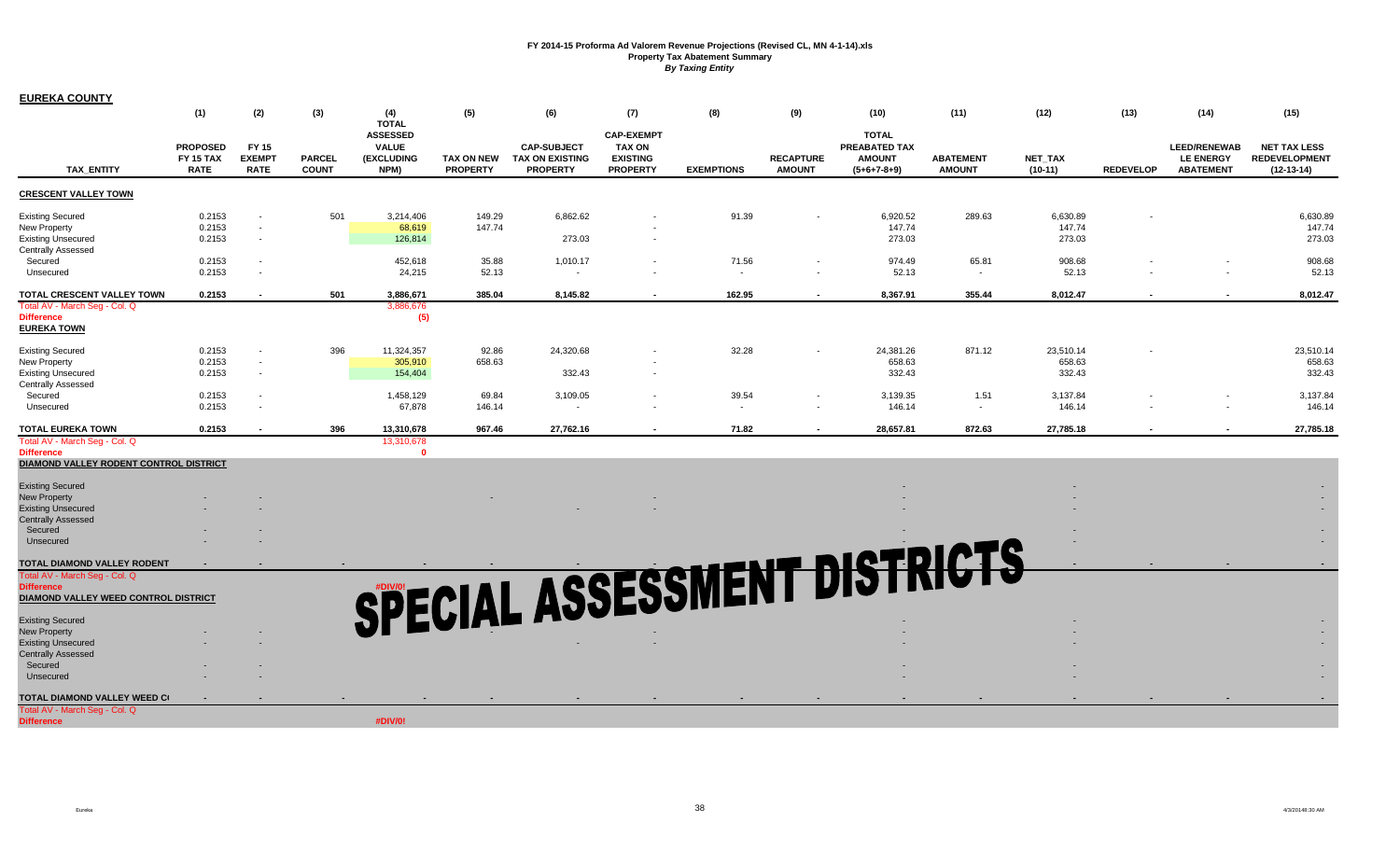| <b>EUREKA COUNTY</b>             |                                                    |                                       |                               |                                                              |                                      |                                                                 |                                                                          |                   |                                   |                                                                        |                                   |                      |                  |                                                             |                                                             |
|----------------------------------|----------------------------------------------------|---------------------------------------|-------------------------------|--------------------------------------------------------------|--------------------------------------|-----------------------------------------------------------------|--------------------------------------------------------------------------|-------------------|-----------------------------------|------------------------------------------------------------------------|-----------------------------------|----------------------|------------------|-------------------------------------------------------------|-------------------------------------------------------------|
|                                  | (1)                                                | (2)                                   | (3)                           | (4)<br><b>TOTAL</b>                                          | (5)                                  | (6)                                                             | (7)                                                                      | (8)               | (9)                               | (10)                                                                   | (11)                              | (12)                 | (13)             | (14)                                                        | (15)                                                        |
| <b>TAX ENTITY</b>                | <b>PROPOSED</b><br><b>FY 15 TAX</b><br><b>RATE</b> | FY 15<br><b>EXEMPT</b><br><b>RATE</b> | <b>PARCEL</b><br><b>COUNT</b> | <b>ASSESSED</b><br><b>VALUE</b><br><b>(EXCLUDING</b><br>NPM) | <b>TAX ON NEW</b><br><b>PROPERTY</b> | <b>CAP-SUBJECT</b><br><b>TAX ON EXISTING</b><br><b>PROPERTY</b> | <b>CAP-EXEMPT</b><br><b>TAX ON</b><br><b>EXISTING</b><br><b>PROPERTY</b> | <b>EXEMPTIONS</b> | <b>RECAPTURE</b><br><b>AMOUNT</b> | <b>TOTAL</b><br><b>PREABATED TAX</b><br><b>AMOUNT</b><br>$(5+6+7-8+9)$ | <b>ABATEMENT</b><br><b>AMOUNT</b> | NET_TAX<br>$(10-11)$ | <b>REDEVELOP</b> | <b>LEED/RENEWAB</b><br><b>LE ENERGY</b><br><b>ABATEMENT</b> | <b>NET TAX LESS</b><br><b>REDEVELOPMENT</b><br>$(12-13-14)$ |
| <b>EUREKA COUNTY TV DISTRICT</b> |                                                    |                                       |                               |                                                              |                                      |                                                                 |                                                                          |                   |                                   |                                                                        |                                   |                      |                  |                                                             |                                                             |
| <b>Existing Secured</b>          | 0.0085                                             |                                       | 3,875                         | 669,385,168                                                  | 1,073.66                             | 77,799.85                                                       |                                                                          | 21,975.62         | $\overline{\phantom{a}}$          | 56,897.89                                                              | 701.61                            | 56,196.28            |                  |                                                             | 56,196.28                                                   |
| New Property                     | 0.0085                                             |                                       |                               | 40,561,676                                                   | 3,447.74                             |                                                                 |                                                                          |                   |                                   | 3,447.74                                                               |                                   | 3,447.74             |                  |                                                             | 3,447.74                                                    |
| <b>Existing Unsecured</b>        | 0.0085                                             |                                       |                               | 6,040,942                                                    |                                      | 513.48                                                          |                                                                          |                   |                                   | 513.48                                                                 |                                   | 513.48               |                  |                                                             | 513.48                                                      |
| <b>Centrally Assessed</b>        |                                                    |                                       |                               |                                                              |                                      |                                                                 |                                                                          |                   |                                   |                                                                        |                                   |                      |                  |                                                             |                                                             |
| Secured                          | 0.0085                                             |                                       |                               | 37,714,346                                                   | 107.52                               | 3,523.31                                                        |                                                                          | 425.10            | $\overline{\phantom{a}}$          | 3,205.72                                                               | 372.31                            | 2,833.41             |                  | 35.71                                                       | 2,797.70                                                    |
| Unsecured                        | 0.0085                                             |                                       |                               | 1,796,229                                                    | 137.02                               | 15.66                                                           | $\overline{\phantom{a}}$                                                 |                   | $\sim$                            | 152.68                                                                 | 0.19                              | 152.49               |                  | 29.76                                                       | 122.73                                                      |
| TOTAL EUREKA COUNTY TV DISTR     | 0.0085                                             |                                       | 3,875                         | 755,498,361                                                  | 4,765.94                             | 81,852.30                                                       |                                                                          | 22,400.72         |                                   | 64,217.51                                                              | 1,074.11                          | 63,143.41            |                  | 65.47                                                       | 63,077.94                                                   |
| Total AV - March Seq - Col. Q    |                                                    |                                       |                               | 755,497,987                                                  |                                      |                                                                 |                                                                          |                   |                                   |                                                                        |                                   |                      |                  |                                                             |                                                             |
| <b>Difference</b>                |                                                    |                                       |                               | 374                                                          |                                      |                                                                 |                                                                          |                   |                                   |                                                                        |                                   |                      |                  |                                                             |                                                             |

**Note:**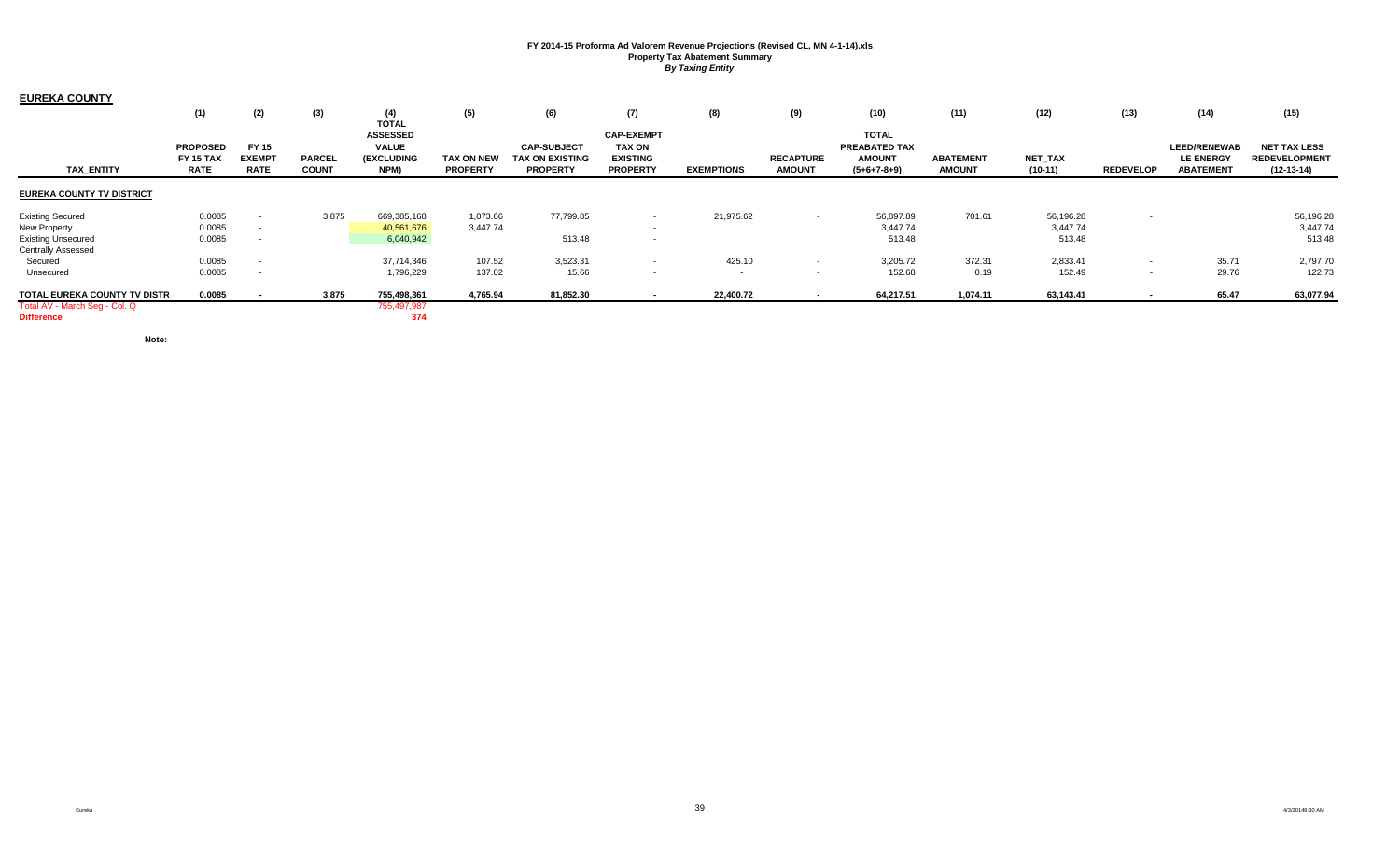|  |  | <b>HUMBOLDT COUNTY</b> |  |
|--|--|------------------------|--|
|--|--|------------------------|--|

|                                            | (1)                                                | (2)                                          | (3)                           | (4)                                                      | (5)             | (6)                                                                 | (7)<br>CAP-                                                          | (8)               | (9)                               | (10)                                                                   | (11)                              | (12)                        | (13)   | (14)                                                                     | (15)                                                        |
|--------------------------------------------|----------------------------------------------------|----------------------------------------------|-------------------------------|----------------------------------------------------------|-----------------|---------------------------------------------------------------------|----------------------------------------------------------------------|-------------------|-----------------------------------|------------------------------------------------------------------------|-----------------------------------|-----------------------------|--------|--------------------------------------------------------------------------|-------------------------------------------------------------|
| <b>TAX ENTITY</b>                          | <b>PROPOSED</b><br><b>FY 15 TAX</b><br><b>RATE</b> | <b>FY 15</b><br><b>EXEMPT</b><br><b>RATE</b> | <b>PARCEL</b><br><b>COUNT</b> | <b>TOTAL ASSESSED</b><br><b>VALUE</b><br>(EXCLUDING NPM) | <b>PROPERTY</b> | <b>CAP-SUBJECT</b><br>TAX ON NEW TAX ON EXISTING<br><b>PROPERTY</b> | <b>EXEMPT</b><br><b>TAX ON</b><br><b>EXISTING</b><br><b>PROPERTY</b> | <b>EXEMPTIONS</b> | <b>RECAPTURE</b><br><b>AMOUNT</b> | <b>TOTAL</b><br><b>PREABATED</b><br><b>TAX AMOUNT</b><br>$(5+6+7-8+9)$ | <b>ABATEMENT</b><br><b>AMOUNT</b> | <b>NET TAX</b><br>$(10-11)$ |        | <b>LEED/RENEW</b><br><b>ABLE</b><br><b>ENERGY</b><br>REDEVELOP ABATEMENT | <b>NET TAX LESS</b><br><b>REDEVELOPMENT</b><br>$(12-13-14)$ |
| <b>ALL ENTITIES</b>                        |                                                    |                                              |                               |                                                          |                 |                                                                     |                                                                      |                   |                                   |                                                                        |                                   |                             |        |                                                                          |                                                             |
| <b>STATE OF NEVADA</b>                     | 0.1700                                             |                                              | 15,557                        | 1,088,500,536                                            | 37,175.10       | 1,975,835.68                                                        | $\sim$                                                               | 162,560.69        | 8.63                              | 1,850,458.72                                                           | 80,741.13                         | 1,769,717.59                |        | 41.56                                                                    | 1,769,676.03                                                |
| <b>GENERAL COUNTY</b>                      | 0.7512                                             | $\sim$                                       | 15,557                        | 1,088,500,449                                            | 164,270.21      | 8,730,868.35                                                        | $\sim$                                                               | 718,321.73        | 38.11                             | 8,176,854.94                                                           | 356,847.72                        | 7,820,007.22                |        | 183.65                                                                   | 7,819,823.57                                                |
| <b>SCHOOL DISTRICT</b>                     | 0.8850                                             | $\sim$                                       | 15,557                        | 1,088,500,479                                            | 193,529.20      | 10,285,976.36                                                       | $\sim$                                                               | 846,270.13        | 44.95                             | 9,633,280.37                                                           | 420,329.69                        | 9,212,950.69                |        | 216.35                                                                   | 9,212,734.34                                                |
| <b>CITY OF WINNEMUCCA</b>                  | 0.9700                                             | $\sim$                                       | 3,379                         | 202,488,125                                              | 77,628.95       | 1,893,208.95                                                        | $\overline{\phantom{a}}$                                             | 6,703.27          | 9.12                              | 1.964.143.75                                                           | 75.477.49                         | 1,888,666.26                |        | $\sim$                                                                   | 1,888,666.26                                                |
| <b>GOLCONDA FIRE PROTECTION DIST</b>       | 0.0290                                             |                                              | 2,870                         | 315,891,230                                              | 786.30          | 115,112.77                                                          | $\overline{\phantom{a}}$                                             | 24,290.73         | $\overline{\phantom{a}}$          | 91,608.34                                                              | 8,894.47                          | 82,713.87                   |        | $\sim$                                                                   | 82,713.87                                                   |
| HUMBOLDT COUNTY FIRE DISTRICT              | 0.1047                                             |                                              | 1,739                         | 28,753,061                                               | 1,519.16        | 28,999.50                                                           | $\overline{\phantom{a}}$                                             | 413.95            | 0.24                              | 30,104.95                                                              | 1,110.73                          | 28,994.23                   |        | $\sim$                                                                   | 28,994.23                                                   |
| HUMBOLDT COUNTY HOSPITAL DIST              | 0.3954                                             |                                              | 15,557                        | 1,088,500,457                                            | 86,464.91       | 4,595,568.44                                                        |                                                                      | 378,095.95        | 20.08                             | 4,303,957.48                                                           | 185,814.88                        | 4,118,142.60                |        | 96.66                                                                    | 4,118,045.93                                                |
| KINGS RIVER GID                            | 0.2000                                             |                                              | 82                            | 5,206,672                                                | 521.34          | 9,897.72                                                            | $\overline{\phantom{a}}$                                             | 5.75              |                                   | 10,413.31                                                              | 602.94                            | 9,810.37                    |        | $\overline{\phantom{a}}$                                                 | 9,810.37                                                    |
| MCDERMITT FIRE PROTECTION DIST             | 0.4655                                             |                                              | 435                           | 4,714,852                                                | 525.41          | 21,551.85                                                           | $\overline{\phantom{a}}$                                             | 130.31            |                                   | 21.946.96                                                              | 2,727.54                          | 19,219.41                   |        | $\overline{a}$                                                           | 19,219.41                                                   |
| OROVADA COMMUNITY SERVICES D               | 0.0974                                             |                                              | 393                           | 38,535,974                                               | 932.10          | 40,733.44                                                           |                                                                      | 4,131.77          |                                   | 37,533.77                                                              | 172.70                            | 37,361.07                   |        |                                                                          | 37,361.07                                                   |
| OROVADA FIRE PROTECTION DISTR              | 0.1500                                             |                                              | 393                           | 38,535,949                                               | 1,435.47        | 62,731.35                                                           | $\overline{\phantom{a}}$                                             | 6,363.06          |                                   | 57,803.76                                                              | 265.98                            | 57,537.78                   |        | $\overline{\phantom{a}}$                                                 | 57,537.78                                                   |
| PARADISE VALLEY FIRE DISTRICT              | 0.1745                                             | $\sim$                                       | 1,435                         | 48,656,545                                               | 1,815.94        | 84,289.26                                                           |                                                                      | 1,201.08          |                                   | 84,904.12                                                              | 2,110.10                          | 82,794.03                   |        |                                                                          | 82,794.03                                                   |
| PUEBLO FIRE PROTECTION DISTRIC             | 0.3500                                             |                                              | 201                           | 34,081,800                                               | 1,289.66        | 118,039.07                                                          |                                                                      | 42.48             |                                   | 119,286.25                                                             | 1,074.85                          | 118,211.40                  |        | $\overline{\phantom{a}}$                                                 | 118,211.40                                                  |
| WINNEMUCCA RURAL FIRE PROTEC               | 0.1047                                             |                                              | 2,937                         | 104,290,185                                              | 3,383.86        | 106,696.62                                                          |                                                                      | 887.71            | 3.95                              | 109,196.72                                                             | 3,760.56                          | 105,436.16                  |        |                                                                          | 105,436.16                                                  |
| <b>TOTAL COUNTY</b>                        |                                                    |                                              | 15,557                        | 1.088.500.536                                            | 571,277.60      | 28,069,509.37                                                       | $\sim$                                                               | 2,149,418.60      | 125.08                            | 26,491,493.45                                                          | 1,139,930.78                      | 25,351,562.67               | $\sim$ | 538.22                                                                   | 25,351,024.44                                               |
|                                            |                                                    |                                              |                               |                                                          |                 |                                                                     |                                                                      |                   |                                   | <b>Abatement Percent</b>                                               | 4.30%                             |                             |        |                                                                          |                                                             |
| <b>STATE OF NEVADA</b>                     |                                                    |                                              |                               |                                                          | 10,324,024      |                                                                     |                                                                      |                   |                                   |                                                                        |                                   |                             |        |                                                                          |                                                             |
| <b>Existing Secured</b>                    | 0.1700                                             |                                              | 15,557                        | 531,815,630                                              | 17,550.84       | 1,021,274.58                                                        |                                                                      | 134,739.67        | 8.63                              | 904.094.38                                                             | 68.285.00                         | 835,809.38                  |        |                                                                          | 835,809.38                                                  |
| New Property                               | 0.1700                                             |                                              |                               | 3,001,094                                                | 5,101.86        |                                                                     |                                                                      |                   |                                   | 5,101.86                                                               |                                   | 5,101.86                    |        |                                                                          | 5,101.86                                                    |
| <b>Existing Unsecured</b>                  | 0.1700                                             |                                              |                               | 222,915,563                                              |                 | 378,956.46                                                          |                                                                      |                   |                                   | 378,956.46                                                             |                                   | 378,956.46                  |        |                                                                          | 378,956.46                                                  |
| <b>Centrally Assessed</b>                  |                                                    |                                              |                               |                                                          |                 |                                                                     |                                                                      |                   |                                   |                                                                        |                                   |                             |        |                                                                          |                                                             |
| Secured                                    | 0.1700                                             |                                              |                               | 325,986,545                                              | 7,270.48        | 574,727.67                                                          |                                                                      | 27,821.02         |                                   | 554,177.13                                                             | 12,445.38                         | 541,731.75                  |        | 22.66                                                                    | 541,709.09                                                  |
| Unsecured                                  | 0.1700                                             |                                              |                               | 4,781,703                                                | 7,251.92        | 876.97                                                              |                                                                      |                   |                                   | 8,128.90                                                               | 10.76                             | 8,118.14                    |        | 18.89                                                                    | 8,099.24                                                    |
| TOTAL STATE OF NEVADA                      | 0.1700                                             |                                              | 15,557                        | 1,088,500,536                                            | 37,175.10       | 1,975,835.68                                                        |                                                                      | 162,560.69        | 8.63                              | 1,850,458.72                                                           | 80,741.13                         | 1,769,717.59                | $\sim$ | 41.56                                                                    | 1,769,676.03                                                |
| Total AV - March Seg - Col. Q              |                                                    |                                              |                               | 1,081,333,429                                            |                 |                                                                     |                                                                      |                   |                                   |                                                                        |                                   |                             |        |                                                                          |                                                             |
| <b>Difference</b><br><b>GENERAL COUNTY</b> |                                                    |                                              |                               | 7,167,107                                                |                 |                                                                     |                                                                      |                   |                                   |                                                                        |                                   |                             |        |                                                                          |                                                             |
|                                            |                                                    |                                              |                               |                                                          |                 |                                                                     |                                                                      |                   |                                   |                                                                        |                                   |                             |        |                                                                          |                                                             |
| <b>Existing Secured</b>                    |                                                    |                                              |                               |                                                          |                 |                                                                     |                                                                      |                   |                                   |                                                                        |                                   |                             |        |                                                                          |                                                             |
| <b>General Fund</b>                        | 0.2720                                             |                                              | 15,557                        | 531,815,630                                              | 28,081.82       | 1,634,025.38                                                        | $\overline{\phantom{a}}$                                             | 215,580.70        | 13.77                             | 1,446,540.27                                                           | 109,312.23                        | 1,337,228.04                |        |                                                                          | 1,337,228.04                                                |
| Senior Citizens                            | 0.0300                                             | $\sim$                                       | 15,557                        | 531,815,630                                              | 3,097.35        | 180,223.13                                                          | $\sim$                                                               | 23,776.29         | 1.50                              | 159,545.69                                                             | 12,052.87                         | 147,492.82                  |        |                                                                          | 147,492.82                                                  |
| <b>Indigent Fund</b>                       | 0.0227                                             |                                              | 15,557                        | 531,815,630                                              | 2.343.94        | 136.382.52                                                          | $\sim$                                                               | 17,989.82         | 1.14                              | 120.737.78                                                             | 9,118.27                          | 111.619.51                  |        |                                                                          | 111,619.51                                                  |
| State Accident Indigent                    | 0.0150                                             | $\sim$                                       | 15,557                        | 531,815,630                                              | 1,548.70        | 90,117.98                                                           | $\sim$                                                               | 11,887.71         | 0.77                              | 79,779.74                                                              | 6,026.80                          | 73,752.94                   |        |                                                                          | 73,752.94                                                   |
| <b>Building Reserve</b>                    | 0.0100                                             | $\sim$                                       | 15,557                        | 531,815,630                                              | 1,032.15        | 60,075.54                                                           |                                                                      | 7,926.43          | 0.52                              | 53,181.78                                                              | 4,016.40                          | 49,165.38                   |        |                                                                          | 49,165.38                                                   |
| <b>Cooperative Extension</b>               | 0.0165                                             | $\sim$                                       | 15,557                        | 531,815,630                                              | 1.703.51        | 99,125.01                                                           | $\overline{\phantom{a}}$                                             | 13,077.76         | 0.84                              | 87.751.60                                                              | 6,628.25                          | 81,123.35                   |        |                                                                          | 81,123.35                                                   |
| 6th Judicial                               | 0.1886                                             | $\sim$                                       | 15,557                        | 531,815,630                                              | 19,471.10       | 1,133,010.37                                                        | $\sim$                                                               | 149,481.29        | 9.58                              | 1,003,009.76                                                           | 75,763.29                         | 927,246.47                  |        |                                                                          | 927,246.47                                                  |
| <b>Capital Projects</b>                    | 0.0100                                             |                                              | 15,557                        | 531,815,630                                              | 1,032.12        | 60,075.30                                                           |                                                                      | 7,926.43          | 0.52                              | 53.181.51                                                              | 4,016.42                          | 49,165.09                   |        |                                                                          | 49,165.09                                                   |
| Library                                    | 0.0950                                             | $\overline{\phantom{a}}$                     | 15,557                        | 531,815,630                                              | 9,807.88        | 570,715.64                                                          | $\overline{\phantom{a}}$                                             | 75,296.32         | 4.84                              | 505,232.04                                                             | 38,158.61                         | 467,073.43                  |        |                                                                          | 467,073.43                                                  |
| Museum                                     | 0.0150                                             | $\overline{\phantom{a}}$                     | 15,557                        | 531,815,630                                              | 1.548.50        | 90,116.06                                                           |                                                                      | 11,888.91         | 0.77                              | 79,776.42                                                              | 6,026.71                          | 73,749.71                   |        |                                                                          | 73,749.71                                                   |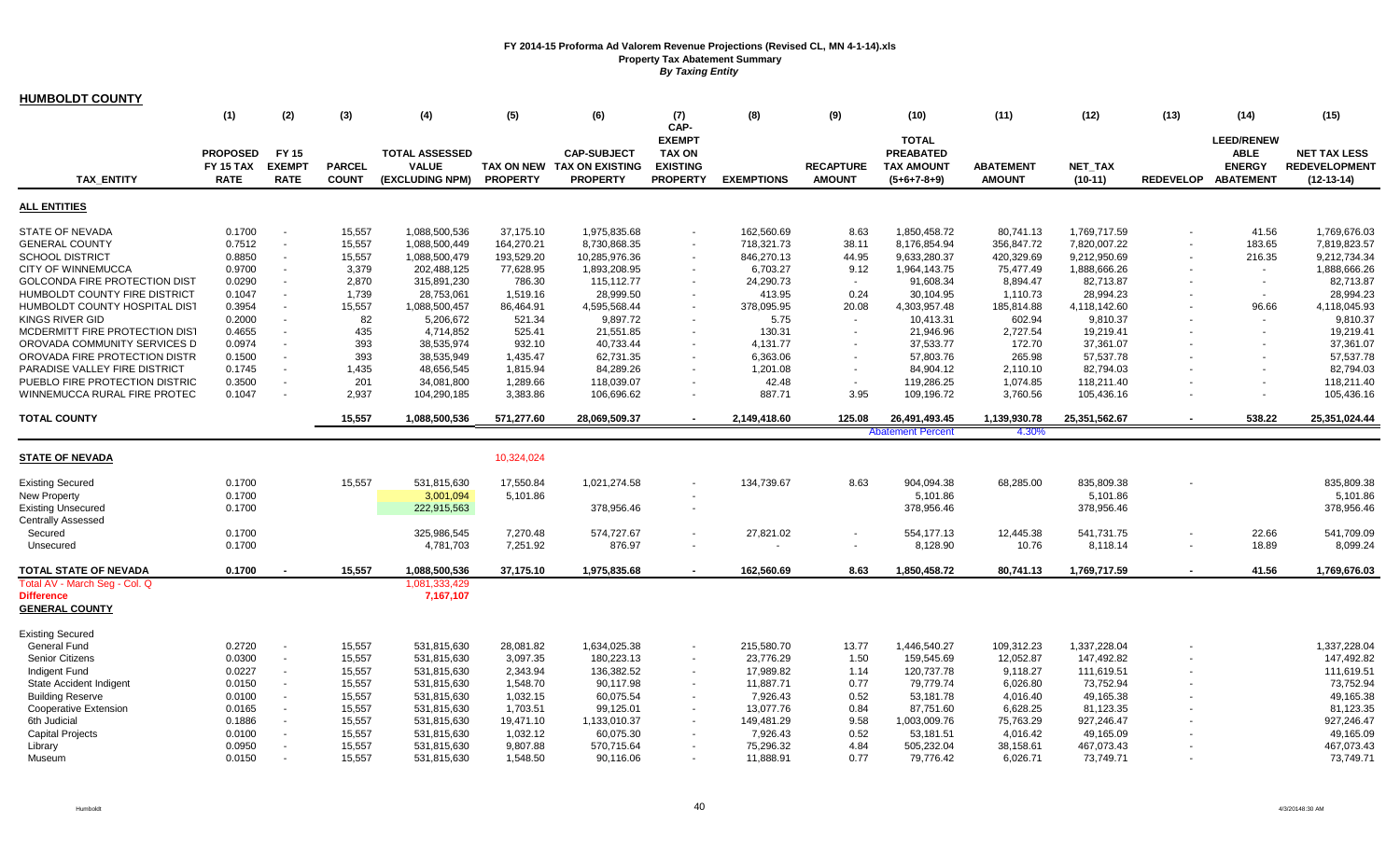**HUMBOLDT COUNTY**

|                                                        | (1)                                                | (2)                                          | (3)                           | (4)                                                      | (5)             | (6)                                                                 | (7)                                                                          | (8)               | (9)                               | (10)                                                                   | (11)                              | (12)                        | (13)                     | (14)                                                                     | (15)                                                        |
|--------------------------------------------------------|----------------------------------------------------|----------------------------------------------|-------------------------------|----------------------------------------------------------|-----------------|---------------------------------------------------------------------|------------------------------------------------------------------------------|-------------------|-----------------------------------|------------------------------------------------------------------------|-----------------------------------|-----------------------------|--------------------------|--------------------------------------------------------------------------|-------------------------------------------------------------|
| <b>TAX ENTITY</b>                                      | <b>PROPOSED</b><br><b>FY 15 TAX</b><br><b>RATE</b> | <b>FY 15</b><br><b>EXEMPT</b><br><b>RATE</b> | <b>PARCEL</b><br><b>COUNT</b> | <b>TOTAL ASSESSED</b><br><b>VALUE</b><br>(EXCLUDING NPM) | <b>PROPERTY</b> | <b>CAP-SUBJECT</b><br>TAX ON NEW TAX ON EXISTING<br><b>PROPERTY</b> | CAP-<br><b>EXEMPT</b><br><b>TAX ON</b><br><b>EXISTING</b><br><b>PROPERTY</b> | <b>EXEMPTIONS</b> | <b>RECAPTURE</b><br><b>AMOUNT</b> | <b>TOTAL</b><br><b>PREABATED</b><br><b>TAX AMOUNT</b><br>$(5+6+7-8+9)$ | <b>ABATEMENT</b><br><b>AMOUNT</b> | <b>NET TAX</b><br>$(10-11)$ |                          | <b>LEED/RENEW</b><br><b>ABLE</b><br><b>ENERGY</b><br>REDEVELOP ABATEMENT | <b>NET TAX LESS</b><br><b>REDEVELOPMENT</b><br>$(12-13-14)$ |
| <b>Medical Indigent</b>                                | 0.0200                                             | $\sim$                                       | 15,557                        | 531,815,630                                              | 2,064.96        | 120,145.47                                                          | $\sim$                                                                       | 15,851.62         | 1.02                              | 106,359.83                                                             | 8,030.01                          | 98,329.82                   | $\overline{\phantom{a}}$ |                                                                          | 98,329.82                                                   |
| <b>State Medical Indigent</b>                          | 0.0100                                             | $\sim$                                       | 15,557                        | 531,815,630                                              | 1,032.12        | 60,075.30                                                           | $\overline{\phantom{a}}$                                                     | 7,926.43          | 0.52                              | 53,181.51                                                              | 4,016.42                          | 49,165.09                   |                          |                                                                          | 49,165.09                                                   |
| China Springs                                          | 0.0064                                             |                                              | 15,557                        | 531,815,630                                              | 660.73          | 38,442.99                                                           | $\overline{\phantom{a}}$                                                     | 5,072.52          | 0.31                              | 34,031.51                                                              | 2,570.46                          | 31,461.05                   |                          |                                                                          | 31,461.05                                                   |
| <b>WMCA Events</b>                                     | 0.0400                                             | $\blacksquare$                               | 15,557                        | 531,815,630                                              | 4,129.84        | 240,300.61                                                          | $\overline{\phantom{a}}$                                                     | 31,703.32         | 2.01                              | 212,729.14                                                             | 16,069.36                         | 196,659.78                  |                          |                                                                          | 196,659.78                                                  |
| <b>GENERAL TOTAL</b>                                   | 0.7512                                             |                                              | 15,557                        | 531,815,630                                              | 77,554.72       | 4,512,831.30                                                        | $\sim$                                                                       | 595,385.55        | 38.11                             | 3,995,038.58                                                           | 301,806.10                        | 3,693,232.48                | $\overline{\phantom{a}}$ | $\sim$                                                                   | 3,693,232.48                                                |
| New Property                                           | 0.7512                                             |                                              |                               | 3,001,007                                                | 22.543.57       |                                                                     |                                                                              |                   |                                   | 22,543.57                                                              |                                   | 22,543.57                   |                          |                                                                          | 22,543.57                                                   |
| <b>Existing Unsecured</b>                              | 0.7512                                             | $\overline{\phantom{a}}$                     |                               | 222,915,563                                              |                 | 1,674,541.71                                                        |                                                                              |                   |                                   | 1,674,541.71                                                           |                                   | 1,674,541.71                |                          |                                                                          | 1,674,541.71                                                |
| <b>Centrally Assessed</b>                              |                                                    |                                              |                               |                                                          |                 |                                                                     |                                                                              |                   |                                   |                                                                        |                                   |                             |                          |                                                                          |                                                             |
| Secured                                                | 0.7512                                             |                                              |                               | 325,986,545                                              | 32,126.95       | 2,539,620.15                                                        |                                                                              | 122,936.18        |                                   | 2,448,810.93                                                           | 54,994.05                         | 2,393,816.87                |                          | 100.15                                                                   | 2,393,716.72                                                |
| Unsecured                                              | 0.7512                                             |                                              |                               | 4,781,703                                                | 32,044.97       | 3,875.19                                                            |                                                                              |                   |                                   | 35,920.16                                                              | 47.57                             | 35,872.59                   |                          | 83.49                                                                    | 35,789.10                                                   |
| <b>TOTAL GENERAL COUNTY</b>                            | 0.7512                                             |                                              | 15,557                        | 1,088,500,449                                            | 164,270.21      | 8,730,868.35                                                        |                                                                              | 718,321.73        | 38.11                             | 8,176,854.94                                                           | 356,847.72                        | 7,820,007.22                |                          | 183.65                                                                   | 7,819,823.57                                                |
| <b>March Assessors Report:</b>                         |                                                    |                                              |                               |                                                          |                 |                                                                     |                                                                              |                   |                                   |                                                                        |                                   |                             |                          |                                                                          |                                                             |
| <b>New secured</b><br><b>Existing Secured</b>          |                                                    |                                              |                               | 8,509,851<br>521,478,398                                 |                 |                                                                     |                                                                              |                   |                                   |                                                                        |                                   |                             |                          |                                                                          |                                                             |
|                                                        |                                                    |                                              |                               | 529,988,249                                              |                 |                                                                     |                                                                              |                   |                                   |                                                                        |                                   |                             |                          |                                                                          |                                                             |
| <b>Difference</b>                                      |                                                    |                                              |                               | 1,827,381                                                | 0.34%           |                                                                     |                                                                              |                   |                                   |                                                                        |                                   |                             |                          |                                                                          |                                                             |
| Total AV - March Seg - Col. Q                          |                                                    |                                              |                               | 1,081,333,429                                            |                 |                                                                     |                                                                              |                   |                                   |                                                                        |                                   |                             |                          |                                                                          |                                                             |
| <b>Difference</b>                                      |                                                    |                                              |                               | 7,167,020                                                |                 |                                                                     |                                                                              |                   |                                   |                                                                        |                                   |                             |                          |                                                                          |                                                             |
| <b>SCHOOL DISTRICT</b>                                 |                                                    |                                              |                               |                                                          |                 |                                                                     |                                                                              |                   |                                   |                                                                        |                                   |                             |                          |                                                                          |                                                             |
| <b>Existing Secured</b>                                | 0.7500                                             |                                              | 15,557                        | 531,815,630                                              | 77,430.60       | 4,505,627.58                                                        |                                                                              | 594,437.57        | 38.09                             | 3,988,658.70                                                           | 301,257.51                        | 3,687,401.19                |                          |                                                                          | 3,687,401.19                                                |
| <b>New Property</b>                                    | 0.7500                                             |                                              |                               | 3,001,038                                                | 22,507.79       |                                                                     |                                                                              |                   |                                   | 22,507.79                                                              |                                   | 22,507.79                   |                          |                                                                          | 22,507.79                                                   |
| <b>Existing Unsecured</b>                              | 0.7500                                             | $\blacksquare$                               |                               | 222,915,563                                              |                 | 1,671,866.72                                                        | $\overline{\phantom{a}}$                                                     |                   |                                   | 1,671,866.72                                                           |                                   | 1,671,866.72                |                          |                                                                          | 1,671,866.72                                                |
| <b>Centrally Assessed</b>                              |                                                    |                                              |                               |                                                          |                 |                                                                     |                                                                              |                   |                                   |                                                                        |                                   |                             |                          |                                                                          |                                                             |
| Secured                                                | 0.7500                                             |                                              |                               | 325,986,545                                              | 32,075.63       | 2,535,563.25                                                        | $\blacksquare$                                                               | 122,739.80        |                                   | 2,444,899.09                                                           | 54,906.18                         | 2,389,992.91                |                          | 99.99                                                                    | 2,389,892.92                                                |
| Unsecured                                              | 0.7500                                             | $\overline{\phantom{a}}$                     |                               | 4,781,703                                                | 31,993.78       | 3,869.00                                                            | $\overline{\phantom{a}}$                                                     |                   |                                   | 35,862.78                                                              | 47.55                             | 35,815.23                   | $\overline{\phantom{a}}$ | 83.36                                                                    | 35,731.87                                                   |
| <b>TOTAL SCHOOL OPERATING</b>                          | 0.7500                                             |                                              | 15,557                        | 1,088,500,479                                            | 164,007.80      | 8,716,926.55                                                        | $\sim$                                                                       | 717,177.37        | 38.09                             | 8,163,795.07                                                           | 356,211.24                        | 7,807,583.83                | $\sim$                   | 183.35                                                                   | 7,807,400.49                                                |
|                                                        |                                                    |                                              |                               |                                                          | 37,849.25       | 2,991,964.64                                                        | $\sim$                                                                       | 144,832.96        | $\sim$                            | 2,884,980.92                                                           | 64,789.29                         | 2,820,191.63                | $\sim$                   | 117.99                                                                   | 2,820,073.64                                                |
| <b>SCHOOL DEBT</b>                                     |                                                    |                                              |                               |                                                          | 37,752.66       | 4,565.42                                                            |                                                                              |                   | $\sim$                            | 42,318.07                                                              | 56.11                             | 42,261.97                   | $\sim$                   | 98.36                                                                    | 42,163.61                                                   |
|                                                        |                                                    |                                              |                               |                                                          |                 |                                                                     |                                                                              |                   |                                   |                                                                        |                                   |                             |                          |                                                                          |                                                             |
| <b>Existing Secured</b>                                | 0.1350                                             |                                              | 15,557                        | 531,815,630                                              | 13,937.52       | 811,015.99                                                          |                                                                              | 106,999.60        | 6.86                              | 717,960.77                                                             | 54,226.78                         | 663,733.99                  |                          |                                                                          | 663,733.99                                                  |
| New Property                                           | 0.1350                                             | $\overline{\phantom{a}}$                     |                               | 3,001,029                                                | 4,051.39        |                                                                     |                                                                              |                   |                                   | 4,051.39                                                               |                                   | 4,051.39                    |                          |                                                                          | 4,051.39                                                    |
| <b>Existing Unsecured</b><br><b>Centrally Assessed</b> | 0.1350                                             | $\blacksquare$                               |                               | 222,915,563                                              |                 | 300,936.01                                                          | $\overline{\phantom{a}}$                                                     |                   |                                   | 300,936.01                                                             |                                   | 300,936.01                  |                          |                                                                          | 300,936.01                                                  |
| Secured                                                | 0.1350                                             |                                              |                               | 325,986,545                                              | 5,773.61        | 456,401.39                                                          |                                                                              | 22,093.16         |                                   | 440,081.84                                                             | 9,883.11                          | 430,198.72                  |                          | 18.00                                                                    | 430,180.73                                                  |
| Unsecured                                              | 0.1350                                             |                                              |                               | 4,781,703                                                | 5,758.88        | 696.42                                                              |                                                                              |                   |                                   | 6,455.30                                                               | 8.56                              | 6,446.74                    |                          | 15.00                                                                    | 6,431.74                                                    |
| <b>TOTAL SCHOOL DEBT</b>                               | 0.1350                                             |                                              | 15,557                        | 1,088,500,470                                            | 29,521.40       | 1,569,049.80                                                        |                                                                              | 129,092.76        | 6.86                              | 1,469,485.30                                                           | 64,118.45                         | 1,405,366.85                |                          | 33.00                                                                    | 1,405,333.85                                                |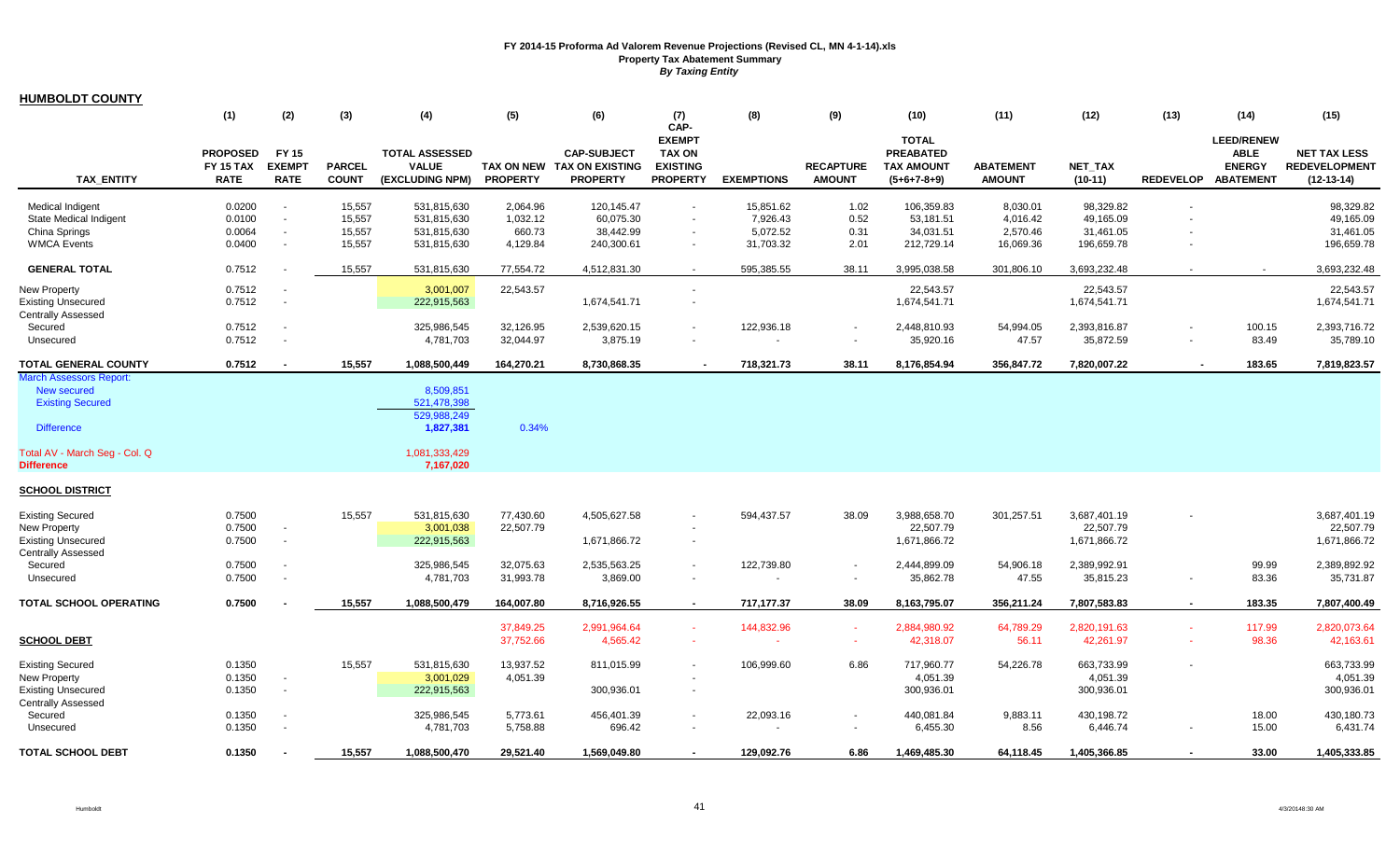| (1)<br>(2)<br>(3)<br>(5)<br>(6)<br>(8)<br>(9)<br>(15)<br>(4)<br>(7)<br>(10)<br>(11)<br>(12)<br>(13)<br>(14)<br>CAP-<br><b>EXEMPT</b><br><b>TOTAL</b><br><b>LEED/RENEW</b><br><b>PROPOSED</b><br>TOTAL ASSESSED<br><b>CAP-SUBJECT</b><br><b>PREABATED</b><br><b>ABLE</b><br><b>NET TAX LESS</b><br><b>FY 15</b><br><b>TAX ON</b><br><b>VALUE</b><br><b>FY 15 TAX</b><br><b>EXEMPT</b><br><b>PARCEL</b><br>TAX ON NEW TAX ON EXISTING<br><b>EXISTING</b><br><b>RECAPTURE</b><br><b>TAX AMOUNT</b><br><b>ABATEMENT</b><br>NET_TAX<br><b>ENERGY</b><br><b>REDEVELOPMENT</b><br><b>TAX ENTITY</b><br><b>RATE</b><br><b>RATE</b><br><b>COUNT</b><br>(EXCLUDING NPM)<br><b>PROPERTY</b><br><b>PROPERTY</b><br><b>PROPERTY</b><br><b>EXEMPTIONS</b><br><b>AMOUNT</b><br><b>AMOUNT</b><br>REDEVELOP ABATEMENT<br>$(5+6+7-8+9)$<br>$(10-11)$<br>$(12-13-14)$<br><b>TOTAL SCHOOL DISTRICT</b><br>0.8850<br>15,557<br>1,088,500,479<br>193,529.20<br>10,285,976.36<br>846,270.13<br>44.95<br>9,633,280.37<br>420,329.69<br>9,212,950.69<br>216.35<br>9,212,734.34<br>$\sim$<br>$\blacksquare$<br>Total AV - March Seg - Col. Q<br>1,081,333,429<br>7,167,050<br><b>Difference</b><br><b>CITY OF WINNEMUCCA</b><br>3,379<br><b>Existing Secured</b><br>0.9700<br>178,266,984<br>49,717.92<br>1,682,766.83<br>3,295.18<br>9.12<br>1,729,198.69<br>69,148.57<br>1,660,050.12<br>1,660,050.12<br>22,726.86<br>22,726.86<br>22,726.86<br>22,726.86<br><b>New Property</b><br>0.9700<br>2,342,975<br>14,571,704<br>141,345.53<br>141,345.53<br>141,345.53<br><b>Existing Unsecured</b><br>0.9700<br>141,345.53<br>$\overline{\phantom{a}}$<br><b>Centrally Assessed</b><br>0.9700<br>2,400.88<br>3,408.09<br>6,325.14<br>61,474.62<br>61,474.62<br>6,989,666<br>68,806.97<br>67,799.76<br>Secured<br>$\sim$<br>316,796<br>2,783.29<br>289.63<br>3,072.92<br>3.78<br>3,069.14<br>3,069.14<br>0.9700<br>Unsecured<br>$\sim$<br>0.9700<br>3,379<br>202,488,125<br>1,893,208.95<br>6,703.27<br>75,477.49<br>1,888,666.26<br>1,888,666.26<br><b>TOTAL CITY OF WINNEMUCCA</b><br>77,628.95<br>9.12<br>1,964,143.75<br>$\overline{\phantom{a}}$<br>Total AV - March Seg - Col. Q<br>199,036,790<br>3,451,335<br><b>Difference</b><br><b>GOLCONDA FIRE PROTECTION DISTRICT</b><br><b>Existing Secured</b><br>0.0290<br>2,870<br>76,369.98<br>22,688.43<br>53,707.33<br>45,663.90<br>45,663.90<br>185,198,079<br>25.78<br>8,043.43<br>0.0290<br>28,986<br>8.41<br>8.41<br><b>New Property</b><br>8.41<br>8.41<br>13,280.16<br>13,280.16<br>13,280.16<br>13,280.16<br><b>Existing Unsecured</b><br>0.0290<br>45,793,655<br>$\overline{\phantom{a}}$<br>$\overline{\phantom{a}}$<br><b>Centrally Assessed</b><br>0.0290<br>397.18<br>25,394.58<br>1,602.30<br>24,189.46<br>850.20<br>23,339.26<br>23,339.26<br>Secured<br>83,411,924<br>0.0290<br>68.05<br>422.15<br>422.15<br>1,458,585<br>354.94<br>422.99<br>0.84<br>Unsecured<br>$\overline{\phantom{a}}$<br>$\blacksquare$<br>$\sim$<br>TOTAL GOLCONDA FIRE PROTECTIC<br>0.0290<br>2,870<br>315,891,230<br>786.30<br>115,112.77<br>24,290.73<br>91,608.34<br>8,894.47<br>82,713.87<br>82,713.87<br>$\sim$<br>$\sim$<br>$\sim$<br>$\sim$<br>$\overline{\phantom{a}}$<br>Total AV - March Seg - Col. Q<br>315,858,339<br>32,891<br><b>Difference</b><br><b>HUMBOLDT COUNTY FIRE DISTRICT</b><br>139.75<br>0.1047<br>1,739<br>24,614,769<br>1,046.54<br>24,865.13<br>0.24<br>25,772.16<br>697.12<br>25,075.04<br>25,075.04<br><b>Existing Secured</b><br>134.55<br>134.55<br>134.55<br>0.1047<br>128,506<br>134.55<br><b>New Property</b><br>$\sim$<br>262.35<br>262.35<br>262.35<br>0.1047<br>250,577<br>262.35<br><b>Existing Unsecured</b><br>$\overline{a}$<br><b>Centrally Assessed</b><br>3,872.02<br>274.20<br>413.61<br>3,322.53<br>3,322.53<br>Secured<br>0.1047<br>3,568,416<br>138.31<br>3,736.13<br>$\blacksquare$<br>$\overline{\phantom{a}}$<br>0.1047<br>190,793<br>199.76<br>199.76<br>199.76<br>199.76<br>Unsecured<br>$\sim$<br>$\sim$<br>$\sim$<br>$\sim$<br>$\overline{\phantom{a}}$<br>$\overline{a}$<br>TOTAL HUMBOLDT COUNTY FIRE DI<br>1,739<br>0.24<br>0.1047<br>28,753,061<br>1,519.16<br>28,999.50<br>413.95<br>30,104.95<br>1,110.73<br>28,994.23<br>28,994.23<br>$\overline{\phantom{a}}$<br>$\overline{\phantom{a}}$<br>$\overline{\phantom{a}}$<br>Total AV - March Seg - Col. Q<br>28,039,948<br>713,113<br><b>Difference</b> | <b>HUMBOLDT COUNTY</b> |  |  |  |  |  |  |  |  |
|------------------------------------------------------------------------------------------------------------------------------------------------------------------------------------------------------------------------------------------------------------------------------------------------------------------------------------------------------------------------------------------------------------------------------------------------------------------------------------------------------------------------------------------------------------------------------------------------------------------------------------------------------------------------------------------------------------------------------------------------------------------------------------------------------------------------------------------------------------------------------------------------------------------------------------------------------------------------------------------------------------------------------------------------------------------------------------------------------------------------------------------------------------------------------------------------------------------------------------------------------------------------------------------------------------------------------------------------------------------------------------------------------------------------------------------------------------------------------------------------------------------------------------------------------------------------------------------------------------------------------------------------------------------------------------------------------------------------------------------------------------------------------------------------------------------------------------------------------------------------------------------------------------------------------------------------------------------------------------------------------------------------------------------------------------------------------------------------------------------------------------------------------------------------------------------------------------------------------------------------------------------------------------------------------------------------------------------------------------------------------------------------------------------------------------------------------------------------------------------------------------------------------------------------------------------------------------------------------------------------------------------------------------------------------------------------------------------------------------------------------------------------------------------------------------------------------------------------------------------------------------------------------------------------------------------------------------------------------------------------------------------------------------------------------------------------------------------------------------------------------------------------------------------------------------------------------------------------------------------------------------------------------------------------------------------------------------------------------------------------------------------------------------------------------------------------------------------------------------------------------------------------------------------------------------------------------------------------------------------------------------------------------------------------------------------------------------------------------------------------------------------------------------------------------------------------------------------------------------------------------------------------------------------------------------------------------------------------------------------------------------------------------------------------------------------------------------------------------------------------------------------------------------------------------------------------------------------------------------------------------------------------------------------------------------------------------------------------------------------------------------|------------------------|--|--|--|--|--|--|--|--|
|                                                                                                                                                                                                                                                                                                                                                                                                                                                                                                                                                                                                                                                                                                                                                                                                                                                                                                                                                                                                                                                                                                                                                                                                                                                                                                                                                                                                                                                                                                                                                                                                                                                                                                                                                                                                                                                                                                                                                                                                                                                                                                                                                                                                                                                                                                                                                                                                                                                                                                                                                                                                                                                                                                                                                                                                                                                                                                                                                                                                                                                                                                                                                                                                                                                                                                                                                                                                                                                                                                                                                                                                                                                                                                                                                                                                                                                                                                                                                                                                                                                                                                                                                                                                                                                                                                                                                                                    |                        |  |  |  |  |  |  |  |  |
|                                                                                                                                                                                                                                                                                                                                                                                                                                                                                                                                                                                                                                                                                                                                                                                                                                                                                                                                                                                                                                                                                                                                                                                                                                                                                                                                                                                                                                                                                                                                                                                                                                                                                                                                                                                                                                                                                                                                                                                                                                                                                                                                                                                                                                                                                                                                                                                                                                                                                                                                                                                                                                                                                                                                                                                                                                                                                                                                                                                                                                                                                                                                                                                                                                                                                                                                                                                                                                                                                                                                                                                                                                                                                                                                                                                                                                                                                                                                                                                                                                                                                                                                                                                                                                                                                                                                                                                    |                        |  |  |  |  |  |  |  |  |
|                                                                                                                                                                                                                                                                                                                                                                                                                                                                                                                                                                                                                                                                                                                                                                                                                                                                                                                                                                                                                                                                                                                                                                                                                                                                                                                                                                                                                                                                                                                                                                                                                                                                                                                                                                                                                                                                                                                                                                                                                                                                                                                                                                                                                                                                                                                                                                                                                                                                                                                                                                                                                                                                                                                                                                                                                                                                                                                                                                                                                                                                                                                                                                                                                                                                                                                                                                                                                                                                                                                                                                                                                                                                                                                                                                                                                                                                                                                                                                                                                                                                                                                                                                                                                                                                                                                                                                                    |                        |  |  |  |  |  |  |  |  |
|                                                                                                                                                                                                                                                                                                                                                                                                                                                                                                                                                                                                                                                                                                                                                                                                                                                                                                                                                                                                                                                                                                                                                                                                                                                                                                                                                                                                                                                                                                                                                                                                                                                                                                                                                                                                                                                                                                                                                                                                                                                                                                                                                                                                                                                                                                                                                                                                                                                                                                                                                                                                                                                                                                                                                                                                                                                                                                                                                                                                                                                                                                                                                                                                                                                                                                                                                                                                                                                                                                                                                                                                                                                                                                                                                                                                                                                                                                                                                                                                                                                                                                                                                                                                                                                                                                                                                                                    |                        |  |  |  |  |  |  |  |  |
|                                                                                                                                                                                                                                                                                                                                                                                                                                                                                                                                                                                                                                                                                                                                                                                                                                                                                                                                                                                                                                                                                                                                                                                                                                                                                                                                                                                                                                                                                                                                                                                                                                                                                                                                                                                                                                                                                                                                                                                                                                                                                                                                                                                                                                                                                                                                                                                                                                                                                                                                                                                                                                                                                                                                                                                                                                                                                                                                                                                                                                                                                                                                                                                                                                                                                                                                                                                                                                                                                                                                                                                                                                                                                                                                                                                                                                                                                                                                                                                                                                                                                                                                                                                                                                                                                                                                                                                    |                        |  |  |  |  |  |  |  |  |
|                                                                                                                                                                                                                                                                                                                                                                                                                                                                                                                                                                                                                                                                                                                                                                                                                                                                                                                                                                                                                                                                                                                                                                                                                                                                                                                                                                                                                                                                                                                                                                                                                                                                                                                                                                                                                                                                                                                                                                                                                                                                                                                                                                                                                                                                                                                                                                                                                                                                                                                                                                                                                                                                                                                                                                                                                                                                                                                                                                                                                                                                                                                                                                                                                                                                                                                                                                                                                                                                                                                                                                                                                                                                                                                                                                                                                                                                                                                                                                                                                                                                                                                                                                                                                                                                                                                                                                                    |                        |  |  |  |  |  |  |  |  |
|                                                                                                                                                                                                                                                                                                                                                                                                                                                                                                                                                                                                                                                                                                                                                                                                                                                                                                                                                                                                                                                                                                                                                                                                                                                                                                                                                                                                                                                                                                                                                                                                                                                                                                                                                                                                                                                                                                                                                                                                                                                                                                                                                                                                                                                                                                                                                                                                                                                                                                                                                                                                                                                                                                                                                                                                                                                                                                                                                                                                                                                                                                                                                                                                                                                                                                                                                                                                                                                                                                                                                                                                                                                                                                                                                                                                                                                                                                                                                                                                                                                                                                                                                                                                                                                                                                                                                                                    |                        |  |  |  |  |  |  |  |  |
|                                                                                                                                                                                                                                                                                                                                                                                                                                                                                                                                                                                                                                                                                                                                                                                                                                                                                                                                                                                                                                                                                                                                                                                                                                                                                                                                                                                                                                                                                                                                                                                                                                                                                                                                                                                                                                                                                                                                                                                                                                                                                                                                                                                                                                                                                                                                                                                                                                                                                                                                                                                                                                                                                                                                                                                                                                                                                                                                                                                                                                                                                                                                                                                                                                                                                                                                                                                                                                                                                                                                                                                                                                                                                                                                                                                                                                                                                                                                                                                                                                                                                                                                                                                                                                                                                                                                                                                    |                        |  |  |  |  |  |  |  |  |
|                                                                                                                                                                                                                                                                                                                                                                                                                                                                                                                                                                                                                                                                                                                                                                                                                                                                                                                                                                                                                                                                                                                                                                                                                                                                                                                                                                                                                                                                                                                                                                                                                                                                                                                                                                                                                                                                                                                                                                                                                                                                                                                                                                                                                                                                                                                                                                                                                                                                                                                                                                                                                                                                                                                                                                                                                                                                                                                                                                                                                                                                                                                                                                                                                                                                                                                                                                                                                                                                                                                                                                                                                                                                                                                                                                                                                                                                                                                                                                                                                                                                                                                                                                                                                                                                                                                                                                                    |                        |  |  |  |  |  |  |  |  |
|                                                                                                                                                                                                                                                                                                                                                                                                                                                                                                                                                                                                                                                                                                                                                                                                                                                                                                                                                                                                                                                                                                                                                                                                                                                                                                                                                                                                                                                                                                                                                                                                                                                                                                                                                                                                                                                                                                                                                                                                                                                                                                                                                                                                                                                                                                                                                                                                                                                                                                                                                                                                                                                                                                                                                                                                                                                                                                                                                                                                                                                                                                                                                                                                                                                                                                                                                                                                                                                                                                                                                                                                                                                                                                                                                                                                                                                                                                                                                                                                                                                                                                                                                                                                                                                                                                                                                                                    |                        |  |  |  |  |  |  |  |  |
|                                                                                                                                                                                                                                                                                                                                                                                                                                                                                                                                                                                                                                                                                                                                                                                                                                                                                                                                                                                                                                                                                                                                                                                                                                                                                                                                                                                                                                                                                                                                                                                                                                                                                                                                                                                                                                                                                                                                                                                                                                                                                                                                                                                                                                                                                                                                                                                                                                                                                                                                                                                                                                                                                                                                                                                                                                                                                                                                                                                                                                                                                                                                                                                                                                                                                                                                                                                                                                                                                                                                                                                                                                                                                                                                                                                                                                                                                                                                                                                                                                                                                                                                                                                                                                                                                                                                                                                    |                        |  |  |  |  |  |  |  |  |
|                                                                                                                                                                                                                                                                                                                                                                                                                                                                                                                                                                                                                                                                                                                                                                                                                                                                                                                                                                                                                                                                                                                                                                                                                                                                                                                                                                                                                                                                                                                                                                                                                                                                                                                                                                                                                                                                                                                                                                                                                                                                                                                                                                                                                                                                                                                                                                                                                                                                                                                                                                                                                                                                                                                                                                                                                                                                                                                                                                                                                                                                                                                                                                                                                                                                                                                                                                                                                                                                                                                                                                                                                                                                                                                                                                                                                                                                                                                                                                                                                                                                                                                                                                                                                                                                                                                                                                                    |                        |  |  |  |  |  |  |  |  |
|                                                                                                                                                                                                                                                                                                                                                                                                                                                                                                                                                                                                                                                                                                                                                                                                                                                                                                                                                                                                                                                                                                                                                                                                                                                                                                                                                                                                                                                                                                                                                                                                                                                                                                                                                                                                                                                                                                                                                                                                                                                                                                                                                                                                                                                                                                                                                                                                                                                                                                                                                                                                                                                                                                                                                                                                                                                                                                                                                                                                                                                                                                                                                                                                                                                                                                                                                                                                                                                                                                                                                                                                                                                                                                                                                                                                                                                                                                                                                                                                                                                                                                                                                                                                                                                                                                                                                                                    |                        |  |  |  |  |  |  |  |  |
|                                                                                                                                                                                                                                                                                                                                                                                                                                                                                                                                                                                                                                                                                                                                                                                                                                                                                                                                                                                                                                                                                                                                                                                                                                                                                                                                                                                                                                                                                                                                                                                                                                                                                                                                                                                                                                                                                                                                                                                                                                                                                                                                                                                                                                                                                                                                                                                                                                                                                                                                                                                                                                                                                                                                                                                                                                                                                                                                                                                                                                                                                                                                                                                                                                                                                                                                                                                                                                                                                                                                                                                                                                                                                                                                                                                                                                                                                                                                                                                                                                                                                                                                                                                                                                                                                                                                                                                    |                        |  |  |  |  |  |  |  |  |
|                                                                                                                                                                                                                                                                                                                                                                                                                                                                                                                                                                                                                                                                                                                                                                                                                                                                                                                                                                                                                                                                                                                                                                                                                                                                                                                                                                                                                                                                                                                                                                                                                                                                                                                                                                                                                                                                                                                                                                                                                                                                                                                                                                                                                                                                                                                                                                                                                                                                                                                                                                                                                                                                                                                                                                                                                                                                                                                                                                                                                                                                                                                                                                                                                                                                                                                                                                                                                                                                                                                                                                                                                                                                                                                                                                                                                                                                                                                                                                                                                                                                                                                                                                                                                                                                                                                                                                                    |                        |  |  |  |  |  |  |  |  |
|                                                                                                                                                                                                                                                                                                                                                                                                                                                                                                                                                                                                                                                                                                                                                                                                                                                                                                                                                                                                                                                                                                                                                                                                                                                                                                                                                                                                                                                                                                                                                                                                                                                                                                                                                                                                                                                                                                                                                                                                                                                                                                                                                                                                                                                                                                                                                                                                                                                                                                                                                                                                                                                                                                                                                                                                                                                                                                                                                                                                                                                                                                                                                                                                                                                                                                                                                                                                                                                                                                                                                                                                                                                                                                                                                                                                                                                                                                                                                                                                                                                                                                                                                                                                                                                                                                                                                                                    |                        |  |  |  |  |  |  |  |  |
|                                                                                                                                                                                                                                                                                                                                                                                                                                                                                                                                                                                                                                                                                                                                                                                                                                                                                                                                                                                                                                                                                                                                                                                                                                                                                                                                                                                                                                                                                                                                                                                                                                                                                                                                                                                                                                                                                                                                                                                                                                                                                                                                                                                                                                                                                                                                                                                                                                                                                                                                                                                                                                                                                                                                                                                                                                                                                                                                                                                                                                                                                                                                                                                                                                                                                                                                                                                                                                                                                                                                                                                                                                                                                                                                                                                                                                                                                                                                                                                                                                                                                                                                                                                                                                                                                                                                                                                    |                        |  |  |  |  |  |  |  |  |
|                                                                                                                                                                                                                                                                                                                                                                                                                                                                                                                                                                                                                                                                                                                                                                                                                                                                                                                                                                                                                                                                                                                                                                                                                                                                                                                                                                                                                                                                                                                                                                                                                                                                                                                                                                                                                                                                                                                                                                                                                                                                                                                                                                                                                                                                                                                                                                                                                                                                                                                                                                                                                                                                                                                                                                                                                                                                                                                                                                                                                                                                                                                                                                                                                                                                                                                                                                                                                                                                                                                                                                                                                                                                                                                                                                                                                                                                                                                                                                                                                                                                                                                                                                                                                                                                                                                                                                                    |                        |  |  |  |  |  |  |  |  |
|                                                                                                                                                                                                                                                                                                                                                                                                                                                                                                                                                                                                                                                                                                                                                                                                                                                                                                                                                                                                                                                                                                                                                                                                                                                                                                                                                                                                                                                                                                                                                                                                                                                                                                                                                                                                                                                                                                                                                                                                                                                                                                                                                                                                                                                                                                                                                                                                                                                                                                                                                                                                                                                                                                                                                                                                                                                                                                                                                                                                                                                                                                                                                                                                                                                                                                                                                                                                                                                                                                                                                                                                                                                                                                                                                                                                                                                                                                                                                                                                                                                                                                                                                                                                                                                                                                                                                                                    |                        |  |  |  |  |  |  |  |  |
|                                                                                                                                                                                                                                                                                                                                                                                                                                                                                                                                                                                                                                                                                                                                                                                                                                                                                                                                                                                                                                                                                                                                                                                                                                                                                                                                                                                                                                                                                                                                                                                                                                                                                                                                                                                                                                                                                                                                                                                                                                                                                                                                                                                                                                                                                                                                                                                                                                                                                                                                                                                                                                                                                                                                                                                                                                                                                                                                                                                                                                                                                                                                                                                                                                                                                                                                                                                                                                                                                                                                                                                                                                                                                                                                                                                                                                                                                                                                                                                                                                                                                                                                                                                                                                                                                                                                                                                    |                        |  |  |  |  |  |  |  |  |
|                                                                                                                                                                                                                                                                                                                                                                                                                                                                                                                                                                                                                                                                                                                                                                                                                                                                                                                                                                                                                                                                                                                                                                                                                                                                                                                                                                                                                                                                                                                                                                                                                                                                                                                                                                                                                                                                                                                                                                                                                                                                                                                                                                                                                                                                                                                                                                                                                                                                                                                                                                                                                                                                                                                                                                                                                                                                                                                                                                                                                                                                                                                                                                                                                                                                                                                                                                                                                                                                                                                                                                                                                                                                                                                                                                                                                                                                                                                                                                                                                                                                                                                                                                                                                                                                                                                                                                                    |                        |  |  |  |  |  |  |  |  |
|                                                                                                                                                                                                                                                                                                                                                                                                                                                                                                                                                                                                                                                                                                                                                                                                                                                                                                                                                                                                                                                                                                                                                                                                                                                                                                                                                                                                                                                                                                                                                                                                                                                                                                                                                                                                                                                                                                                                                                                                                                                                                                                                                                                                                                                                                                                                                                                                                                                                                                                                                                                                                                                                                                                                                                                                                                                                                                                                                                                                                                                                                                                                                                                                                                                                                                                                                                                                                                                                                                                                                                                                                                                                                                                                                                                                                                                                                                                                                                                                                                                                                                                                                                                                                                                                                                                                                                                    |                        |  |  |  |  |  |  |  |  |
|                                                                                                                                                                                                                                                                                                                                                                                                                                                                                                                                                                                                                                                                                                                                                                                                                                                                                                                                                                                                                                                                                                                                                                                                                                                                                                                                                                                                                                                                                                                                                                                                                                                                                                                                                                                                                                                                                                                                                                                                                                                                                                                                                                                                                                                                                                                                                                                                                                                                                                                                                                                                                                                                                                                                                                                                                                                                                                                                                                                                                                                                                                                                                                                                                                                                                                                                                                                                                                                                                                                                                                                                                                                                                                                                                                                                                                                                                                                                                                                                                                                                                                                                                                                                                                                                                                                                                                                    |                        |  |  |  |  |  |  |  |  |
|                                                                                                                                                                                                                                                                                                                                                                                                                                                                                                                                                                                                                                                                                                                                                                                                                                                                                                                                                                                                                                                                                                                                                                                                                                                                                                                                                                                                                                                                                                                                                                                                                                                                                                                                                                                                                                                                                                                                                                                                                                                                                                                                                                                                                                                                                                                                                                                                                                                                                                                                                                                                                                                                                                                                                                                                                                                                                                                                                                                                                                                                                                                                                                                                                                                                                                                                                                                                                                                                                                                                                                                                                                                                                                                                                                                                                                                                                                                                                                                                                                                                                                                                                                                                                                                                                                                                                                                    |                        |  |  |  |  |  |  |  |  |
|                                                                                                                                                                                                                                                                                                                                                                                                                                                                                                                                                                                                                                                                                                                                                                                                                                                                                                                                                                                                                                                                                                                                                                                                                                                                                                                                                                                                                                                                                                                                                                                                                                                                                                                                                                                                                                                                                                                                                                                                                                                                                                                                                                                                                                                                                                                                                                                                                                                                                                                                                                                                                                                                                                                                                                                                                                                                                                                                                                                                                                                                                                                                                                                                                                                                                                                                                                                                                                                                                                                                                                                                                                                                                                                                                                                                                                                                                                                                                                                                                                                                                                                                                                                                                                                                                                                                                                                    |                        |  |  |  |  |  |  |  |  |
|                                                                                                                                                                                                                                                                                                                                                                                                                                                                                                                                                                                                                                                                                                                                                                                                                                                                                                                                                                                                                                                                                                                                                                                                                                                                                                                                                                                                                                                                                                                                                                                                                                                                                                                                                                                                                                                                                                                                                                                                                                                                                                                                                                                                                                                                                                                                                                                                                                                                                                                                                                                                                                                                                                                                                                                                                                                                                                                                                                                                                                                                                                                                                                                                                                                                                                                                                                                                                                                                                                                                                                                                                                                                                                                                                                                                                                                                                                                                                                                                                                                                                                                                                                                                                                                                                                                                                                                    |                        |  |  |  |  |  |  |  |  |
|                                                                                                                                                                                                                                                                                                                                                                                                                                                                                                                                                                                                                                                                                                                                                                                                                                                                                                                                                                                                                                                                                                                                                                                                                                                                                                                                                                                                                                                                                                                                                                                                                                                                                                                                                                                                                                                                                                                                                                                                                                                                                                                                                                                                                                                                                                                                                                                                                                                                                                                                                                                                                                                                                                                                                                                                                                                                                                                                                                                                                                                                                                                                                                                                                                                                                                                                                                                                                                                                                                                                                                                                                                                                                                                                                                                                                                                                                                                                                                                                                                                                                                                                                                                                                                                                                                                                                                                    |                        |  |  |  |  |  |  |  |  |
|                                                                                                                                                                                                                                                                                                                                                                                                                                                                                                                                                                                                                                                                                                                                                                                                                                                                                                                                                                                                                                                                                                                                                                                                                                                                                                                                                                                                                                                                                                                                                                                                                                                                                                                                                                                                                                                                                                                                                                                                                                                                                                                                                                                                                                                                                                                                                                                                                                                                                                                                                                                                                                                                                                                                                                                                                                                                                                                                                                                                                                                                                                                                                                                                                                                                                                                                                                                                                                                                                                                                                                                                                                                                                                                                                                                                                                                                                                                                                                                                                                                                                                                                                                                                                                                                                                                                                                                    |                        |  |  |  |  |  |  |  |  |
|                                                                                                                                                                                                                                                                                                                                                                                                                                                                                                                                                                                                                                                                                                                                                                                                                                                                                                                                                                                                                                                                                                                                                                                                                                                                                                                                                                                                                                                                                                                                                                                                                                                                                                                                                                                                                                                                                                                                                                                                                                                                                                                                                                                                                                                                                                                                                                                                                                                                                                                                                                                                                                                                                                                                                                                                                                                                                                                                                                                                                                                                                                                                                                                                                                                                                                                                                                                                                                                                                                                                                                                                                                                                                                                                                                                                                                                                                                                                                                                                                                                                                                                                                                                                                                                                                                                                                                                    |                        |  |  |  |  |  |  |  |  |
|                                                                                                                                                                                                                                                                                                                                                                                                                                                                                                                                                                                                                                                                                                                                                                                                                                                                                                                                                                                                                                                                                                                                                                                                                                                                                                                                                                                                                                                                                                                                                                                                                                                                                                                                                                                                                                                                                                                                                                                                                                                                                                                                                                                                                                                                                                                                                                                                                                                                                                                                                                                                                                                                                                                                                                                                                                                                                                                                                                                                                                                                                                                                                                                                                                                                                                                                                                                                                                                                                                                                                                                                                                                                                                                                                                                                                                                                                                                                                                                                                                                                                                                                                                                                                                                                                                                                                                                    |                        |  |  |  |  |  |  |  |  |
|                                                                                                                                                                                                                                                                                                                                                                                                                                                                                                                                                                                                                                                                                                                                                                                                                                                                                                                                                                                                                                                                                                                                                                                                                                                                                                                                                                                                                                                                                                                                                                                                                                                                                                                                                                                                                                                                                                                                                                                                                                                                                                                                                                                                                                                                                                                                                                                                                                                                                                                                                                                                                                                                                                                                                                                                                                                                                                                                                                                                                                                                                                                                                                                                                                                                                                                                                                                                                                                                                                                                                                                                                                                                                                                                                                                                                                                                                                                                                                                                                                                                                                                                                                                                                                                                                                                                                                                    |                        |  |  |  |  |  |  |  |  |
|                                                                                                                                                                                                                                                                                                                                                                                                                                                                                                                                                                                                                                                                                                                                                                                                                                                                                                                                                                                                                                                                                                                                                                                                                                                                                                                                                                                                                                                                                                                                                                                                                                                                                                                                                                                                                                                                                                                                                                                                                                                                                                                                                                                                                                                                                                                                                                                                                                                                                                                                                                                                                                                                                                                                                                                                                                                                                                                                                                                                                                                                                                                                                                                                                                                                                                                                                                                                                                                                                                                                                                                                                                                                                                                                                                                                                                                                                                                                                                                                                                                                                                                                                                                                                                                                                                                                                                                    |                        |  |  |  |  |  |  |  |  |
|                                                                                                                                                                                                                                                                                                                                                                                                                                                                                                                                                                                                                                                                                                                                                                                                                                                                                                                                                                                                                                                                                                                                                                                                                                                                                                                                                                                                                                                                                                                                                                                                                                                                                                                                                                                                                                                                                                                                                                                                                                                                                                                                                                                                                                                                                                                                                                                                                                                                                                                                                                                                                                                                                                                                                                                                                                                                                                                                                                                                                                                                                                                                                                                                                                                                                                                                                                                                                                                                                                                                                                                                                                                                                                                                                                                                                                                                                                                                                                                                                                                                                                                                                                                                                                                                                                                                                                                    |                        |  |  |  |  |  |  |  |  |
|                                                                                                                                                                                                                                                                                                                                                                                                                                                                                                                                                                                                                                                                                                                                                                                                                                                                                                                                                                                                                                                                                                                                                                                                                                                                                                                                                                                                                                                                                                                                                                                                                                                                                                                                                                                                                                                                                                                                                                                                                                                                                                                                                                                                                                                                                                                                                                                                                                                                                                                                                                                                                                                                                                                                                                                                                                                                                                                                                                                                                                                                                                                                                                                                                                                                                                                                                                                                                                                                                                                                                                                                                                                                                                                                                                                                                                                                                                                                                                                                                                                                                                                                                                                                                                                                                                                                                                                    |                        |  |  |  |  |  |  |  |  |
|                                                                                                                                                                                                                                                                                                                                                                                                                                                                                                                                                                                                                                                                                                                                                                                                                                                                                                                                                                                                                                                                                                                                                                                                                                                                                                                                                                                                                                                                                                                                                                                                                                                                                                                                                                                                                                                                                                                                                                                                                                                                                                                                                                                                                                                                                                                                                                                                                                                                                                                                                                                                                                                                                                                                                                                                                                                                                                                                                                                                                                                                                                                                                                                                                                                                                                                                                                                                                                                                                                                                                                                                                                                                                                                                                                                                                                                                                                                                                                                                                                                                                                                                                                                                                                                                                                                                                                                    |                        |  |  |  |  |  |  |  |  |
|                                                                                                                                                                                                                                                                                                                                                                                                                                                                                                                                                                                                                                                                                                                                                                                                                                                                                                                                                                                                                                                                                                                                                                                                                                                                                                                                                                                                                                                                                                                                                                                                                                                                                                                                                                                                                                                                                                                                                                                                                                                                                                                                                                                                                                                                                                                                                                                                                                                                                                                                                                                                                                                                                                                                                                                                                                                                                                                                                                                                                                                                                                                                                                                                                                                                                                                                                                                                                                                                                                                                                                                                                                                                                                                                                                                                                                                                                                                                                                                                                                                                                                                                                                                                                                                                                                                                                                                    |                        |  |  |  |  |  |  |  |  |
|                                                                                                                                                                                                                                                                                                                                                                                                                                                                                                                                                                                                                                                                                                                                                                                                                                                                                                                                                                                                                                                                                                                                                                                                                                                                                                                                                                                                                                                                                                                                                                                                                                                                                                                                                                                                                                                                                                                                                                                                                                                                                                                                                                                                                                                                                                                                                                                                                                                                                                                                                                                                                                                                                                                                                                                                                                                                                                                                                                                                                                                                                                                                                                                                                                                                                                                                                                                                                                                                                                                                                                                                                                                                                                                                                                                                                                                                                                                                                                                                                                                                                                                                                                                                                                                                                                                                                                                    |                        |  |  |  |  |  |  |  |  |
|                                                                                                                                                                                                                                                                                                                                                                                                                                                                                                                                                                                                                                                                                                                                                                                                                                                                                                                                                                                                                                                                                                                                                                                                                                                                                                                                                                                                                                                                                                                                                                                                                                                                                                                                                                                                                                                                                                                                                                                                                                                                                                                                                                                                                                                                                                                                                                                                                                                                                                                                                                                                                                                                                                                                                                                                                                                                                                                                                                                                                                                                                                                                                                                                                                                                                                                                                                                                                                                                                                                                                                                                                                                                                                                                                                                                                                                                                                                                                                                                                                                                                                                                                                                                                                                                                                                                                                                    |                        |  |  |  |  |  |  |  |  |

Humboldt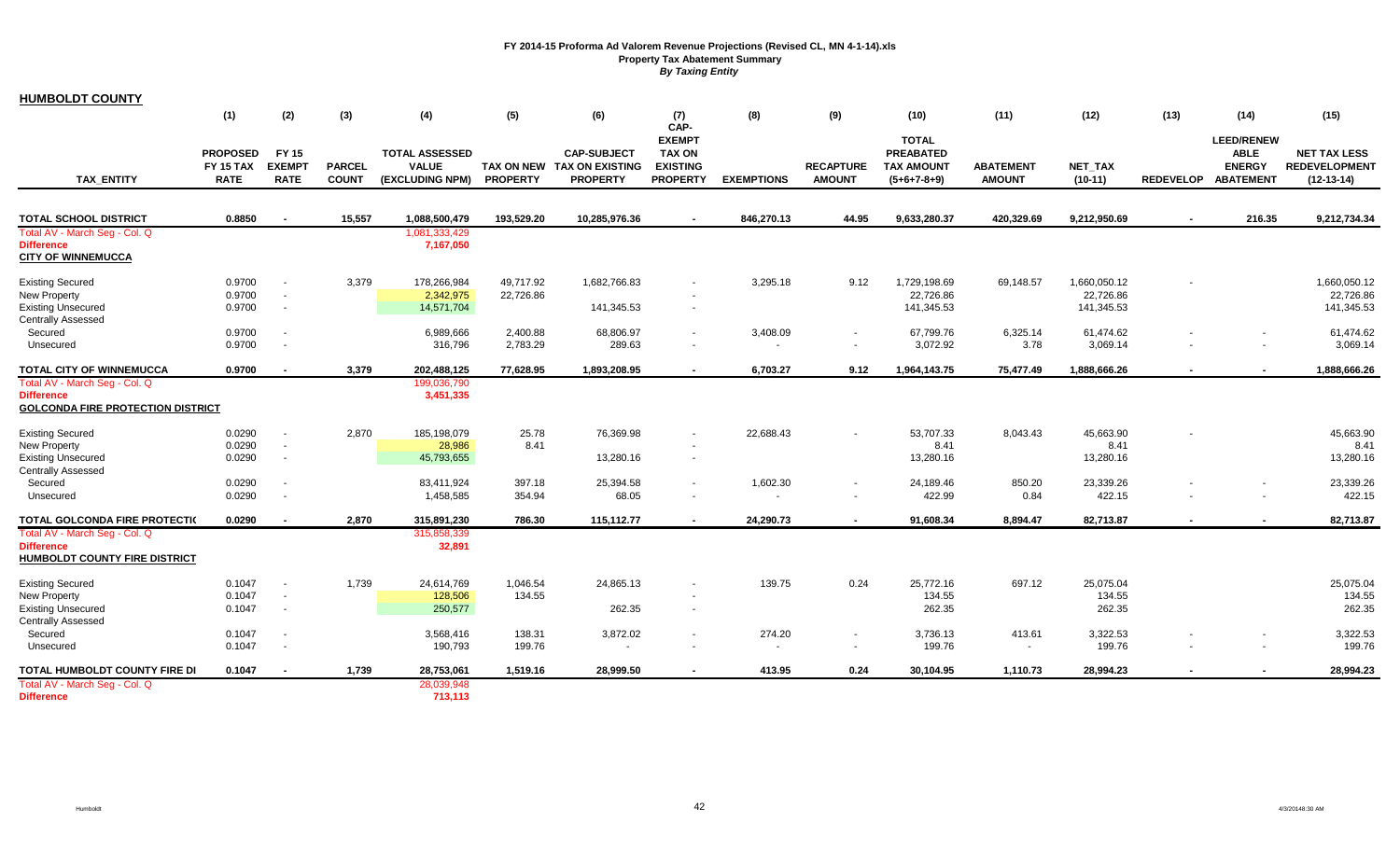**HUMBOLDT COUNTY**

|                                                                                                          | (1)                                                | (2)                                          | (3)                           | (4)                                                      | (5)                    | (6)                                                                 | (7)<br>CAP-                                                          | (8)                                   | (9)                                                  | (10)                                                                   | (11)                               | (12)                                    | (13)                                       | (14)                                                                  | (15)                                                        |
|----------------------------------------------------------------------------------------------------------|----------------------------------------------------|----------------------------------------------|-------------------------------|----------------------------------------------------------|------------------------|---------------------------------------------------------------------|----------------------------------------------------------------------|---------------------------------------|------------------------------------------------------|------------------------------------------------------------------------|------------------------------------|-----------------------------------------|--------------------------------------------|-----------------------------------------------------------------------|-------------------------------------------------------------|
| <b>TAX ENTITY</b>                                                                                        | <b>PROPOSED</b><br><b>FY 15 TAX</b><br><b>RATE</b> | <b>FY 15</b><br><b>EXEMPT</b><br><b>RATE</b> | <b>PARCEL</b><br><b>COUNT</b> | <b>TOTAL ASSESSED</b><br><b>VALUE</b><br>(EXCLUDING NPM) | <b>PROPERTY</b>        | <b>CAP-SUBJECT</b><br>TAX ON NEW TAX ON EXISTING<br><b>PROPERTY</b> | <b>EXEMPT</b><br><b>TAX ON</b><br><b>EXISTING</b><br><b>PROPERTY</b> | <b>EXEMPTIONS</b>                     | <b>RECAPTURE</b><br><b>AMOUNT</b>                    | <b>TOTAL</b><br><b>PREABATED</b><br><b>TAX AMOUNT</b><br>$(5+6+7-8+9)$ | <b>ABATEMENT</b><br><b>AMOUNT</b>  | <b>NET TAX</b><br>$(10-11)$             | <b>REDEVELOP</b>                           | <b>LEED/RENEW</b><br><b>ABLE</b><br><b>ENERGY</b><br><b>ABATEMENT</b> | <b>NET TAX LESS</b><br><b>REDEVELOPMENT</b><br>$(12-13-14)$ |
| HUMBOLDT COUNTY HOSPITAL DISTRICT                                                                        |                                                    |                                              |                               |                                                          |                        |                                                                     |                                                                      |                                       |                                                      |                                                                        |                                    |                                         |                                            |                                                                       |                                                             |
| <b>Existing Secured</b><br><b>New Property</b><br><b>Existing Unsecured</b><br><b>Centrally Assessed</b> | 0.3954<br>0.3954<br>0.3954                         | $\overline{a}$<br>$\sim$<br>$\sim$           | 15,557                        | 531,815,630<br>3,001,016<br>222,915,563                  | 40,821.50<br>11,866.02 | 2,375,371.62<br>881,408.14                                          | $\sim$                                                               | 313,387.53                            | 20.08                                                | 2,102,825.67<br>11,866.02<br>881,408.14                                | 158,822.32                         | 1,944,003.35<br>11,866.02<br>881,408.14 |                                            |                                                                       | 1,944,003.35<br>11,866.02<br>881,408.14                     |
| Secured<br>Unsecured                                                                                     | 0.3954<br>0.3954                                   | $\sim$                                       |                               | 325,986,545<br>4,781,703                                 | 16,910.27<br>16,867.12 | 1,336,748.95<br>2,039.74                                            | $\overline{\phantom{a}}$                                             | 64,708.42<br>$\overline{\phantom{a}}$ | $\overline{\phantom{a}}$<br>$\overline{\phantom{a}}$ | 1,288,950.80<br>18,906.86                                              | 26,967.48<br>25.08                 | 1,261,983.32<br>18,881.78               | $\overline{a}$<br>$\overline{\phantom{0}}$ | 52.72<br>43.95                                                        | 1,261,930.60<br>18,837.83                                   |
| TOTAL HUMBOLDT COUNTY HOSPIT                                                                             | 0.3954                                             |                                              | 15,557                        | 1,088,500,457                                            | 86,464.91              | 4,595,568.44                                                        | $\sim$                                                               | 378,095.95                            | 20.08                                                | 4,303,957.48                                                           | 185,814.88                         | 4,118,142.60                            | $\sim$                                     | 96.66                                                                 | 4,118,045.93                                                |
| Total AV - March Seg - Col. Q<br><b>Difference</b><br><b>KINGS RIVER GID</b>                             |                                                    |                                              |                               | 1,081,333,429<br>7,167,028                               |                        |                                                                     |                                                                      |                                       |                                                      |                                                                        |                                    |                                         |                                            |                                                                       |                                                             |
| <b>Existing Secured</b><br><b>New Property</b>                                                           | 0.2000<br>0.2000                                   | $\sim$                                       | 82                            | 4,949,480                                                | 508.24                 | 9.395.69                                                            |                                                                      | 5.00                                  |                                                      | 9,898.93                                                               | 602.94                             | 9,295.99<br>$\overline{a}$              |                                            |                                                                       | 9,295.99                                                    |
| <b>Existing Unsecured</b><br><b>Centrally Assessed</b>                                                   | 0.2000                                             | $\sim$                                       |                               | 200,338                                                  |                        | 400.68                                                              | $\overline{\phantom{a}}$                                             |                                       |                                                      | 400.68                                                                 |                                    | 400.68                                  |                                            |                                                                       | 400.68                                                      |
| Secured<br>Unsecured                                                                                     | 0.2000<br>0.2000                                   | $\sim$<br>$\sim$                             |                               | 50,303<br>6,551                                          | $\sim$<br>13.10        | 101.36<br>$\overline{\phantom{a}}$                                  |                                                                      | 0.75<br>$\overline{\phantom{a}}$      | $\overline{\phantom{a}}$                             | 100.61<br>13.10                                                        | $\overline{\phantom{a}}$<br>$\sim$ | 100.61<br>13.10                         |                                            |                                                                       | 100.61<br>13.10                                             |
| <b>TOTAL KINGS RIVER GID</b>                                                                             | 0.2000                                             | $\overline{\phantom{a}}$                     | 82                            | 5,206,672                                                | 521.34                 | 9,897.72                                                            |                                                                      | 5.75                                  | $\sim$                                               | 10,413.31                                                              | 602.94                             | 9,810.37                                | $\sim$                                     | $\sim$                                                                | 9,810.37                                                    |
| Total AV - March Seg - Col. Q<br><b>Difference</b><br>MCDERMITT FIRE PROTECTION DISTRICT                 |                                                    |                                              |                               | 4,967,710<br>238,962                                     |                        |                                                                     |                                                                      |                                       |                                                      |                                                                        |                                    |                                         |                                            |                                                                       |                                                             |
| <b>Existing Secured</b><br><b>New Property</b><br><b>Existing Unsecured</b>                              | 0.4655<br>0.4655<br>0.4655                         | $\sim$<br>$\sim$                             | 435                           | 3,923,712<br>1,709<br>148,526                            | 173.70<br>7.96         | 18,201.07<br>691.39                                                 | $\overline{\phantom{a}}$<br>$\overline{\phantom{a}}$                 | 110.57                                | $\overline{\phantom{a}}$                             | 18,264.20<br>7.96<br>691.39                                            | 2,539.67                           | 15,724.53<br>7.96<br>691.39             |                                            |                                                                       | 15,724.53<br>7.96<br>691.39                                 |
| <b>Centrally Assessed</b><br>Secured<br>Unsecured                                                        | 0.4655<br>0.4655                                   | $\sim$<br>$\sim$                             |                               | 567,058<br>73,846                                        | $\sim$<br>343.75       | 2,659.39<br>$\blacksquare$                                          |                                                                      | 19.74<br>$\sim$                       | $\overline{\phantom{a}}$                             | 2,639.66<br>343.75                                                     | 187.87<br>$\sim$                   | 2,451.78<br>343.75                      |                                            |                                                                       | 2,451.78<br>343.75                                          |
| TOTAL MCDERMITT FIRE PROTECTI<br>Total AV - March Seg - Col. Q<br><b>Difference</b>                      | 0.4655                                             |                                              | 435                           | 4,714,852<br>4,682,665<br>32,187                         | 525.41                 | 21,551.85                                                           | $\sim$                                                               | 130.31                                | $\sim$                                               | 21,946.96                                                              | 2,727.54                           | 19,219.41                               | $\sim$                                     | $\sim$                                                                | 19,219.41                                                   |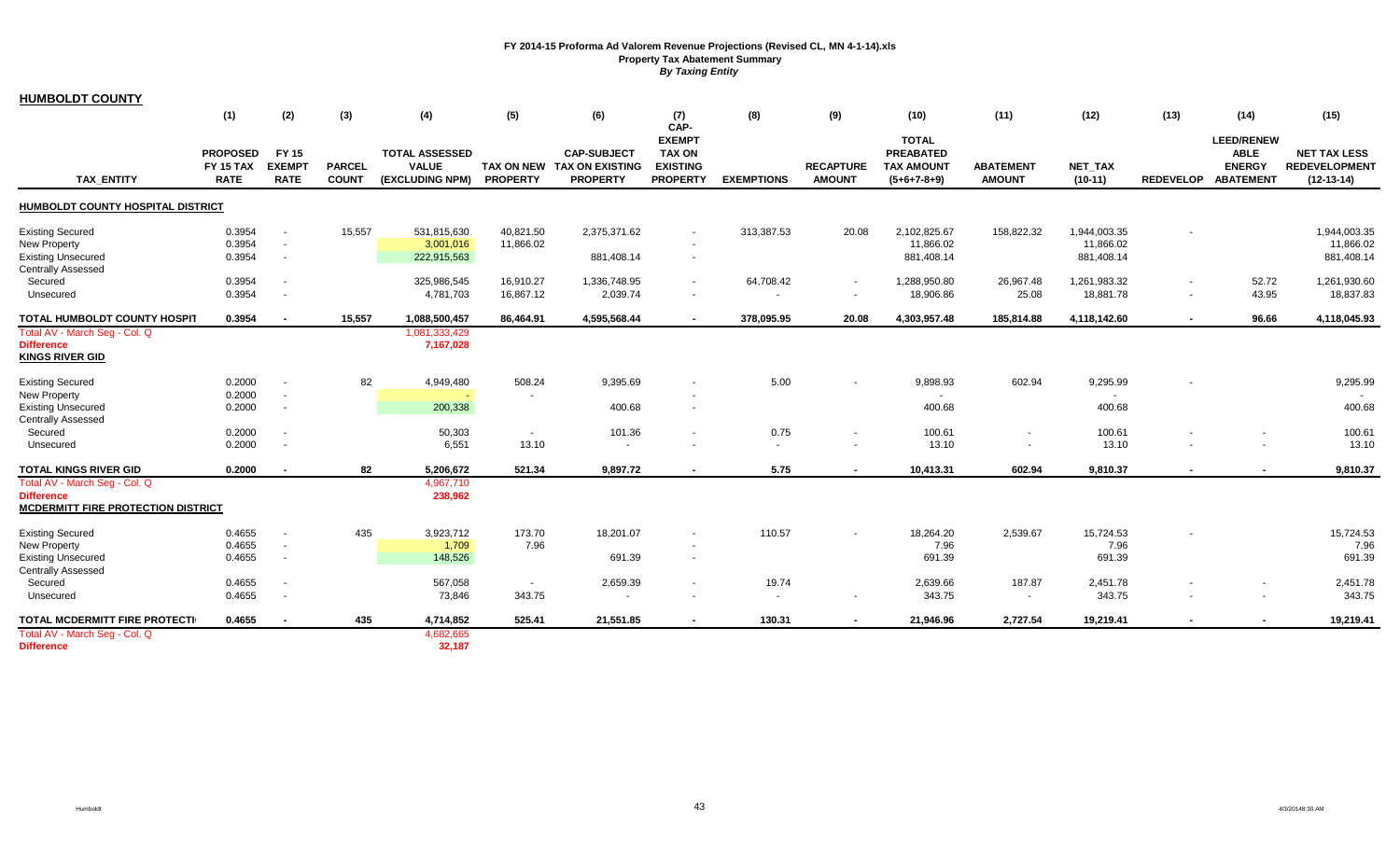**HUMBOLDT COUNTY**

|                                                                                                          | (1)                                                | (2)                                          | (3)                           | (4)                                                      | (5)              | (6)                                                                 | (7)<br>CAP-                                                          | (8)                                  | (9)                                                  | (10)                                                                   | (11)                                                 | (12)                         | (13)   | (14)                                                                     | (15)                                                        |
|----------------------------------------------------------------------------------------------------------|----------------------------------------------------|----------------------------------------------|-------------------------------|----------------------------------------------------------|------------------|---------------------------------------------------------------------|----------------------------------------------------------------------|--------------------------------------|------------------------------------------------------|------------------------------------------------------------------------|------------------------------------------------------|------------------------------|--------|--------------------------------------------------------------------------|-------------------------------------------------------------|
| <b>TAX ENTITY</b>                                                                                        | <b>PROPOSED</b><br><b>FY 15 TAX</b><br><b>RATE</b> | <b>FY 15</b><br><b>EXEMPT</b><br><b>RATE</b> | <b>PARCEL</b><br><b>COUNT</b> | <b>TOTAL ASSESSED</b><br><b>VALUE</b><br>(EXCLUDING NPM) | <b>PROPERTY</b>  | <b>CAP-SUBJECT</b><br>TAX ON NEW TAX ON EXISTING<br><b>PROPERTY</b> | <b>EXEMPT</b><br><b>TAX ON</b><br><b>EXISTING</b><br><b>PROPERTY</b> | <b>EXEMPTIONS</b>                    | <b>RECAPTURE</b><br><b>AMOUNT</b>                    | <b>TOTAL</b><br><b>PREABATED</b><br><b>TAX AMOUNT</b><br>$(5+6+7-8+9)$ | <b>ABATEMENT</b><br><b>AMOUNT</b>                    | <b>NET TAX</b><br>$(10-11)$  |        | <b>LEED/RENEW</b><br><b>ABLE</b><br><b>ENERGY</b><br>REDEVELOP ABATEMENT | <b>NET TAX LESS</b><br><b>REDEVELOPMENT</b><br>$(12-13-14)$ |
| OROVADA COMMUNITY SERVICES DISTRICT                                                                      |                                                    |                                              |                               |                                                          |                  |                                                                     |                                                                      |                                      |                                                      |                                                                        |                                                      |                              |        |                                                                          |                                                             |
| <b>Existing Secured</b><br><b>New Property</b><br><b>Existing Unsecured</b><br><b>Centrally Assessed</b> | 0.0974<br>0.0974<br>0.0974                         | $\sim$<br>$\sim$                             | 393                           | 11,043,462<br>12,664<br>545,647                          | 259.41<br>12.34  | 10,508.84<br>531.46                                                 | $\overline{\phantom{a}}$                                             | 12.19                                |                                                      | 10,756.06<br>12.34<br>531.46                                           | 172.70                                               | 10,583.36<br>12.34<br>531.46 |        |                                                                          | 10,583.36<br>12.34<br>531.46                                |
| Secured<br>Unsecured                                                                                     | 0.0974<br>0.0974                                   | $\overline{a}$<br>$\sim$                     |                               | 26,626,516<br>307,686                                    | 360.67<br>299.69 | 29,693.14<br>$\overline{\phantom{a}}$                               |                                                                      | 4,119.58<br>$\overline{\phantom{a}}$ | $\overline{\phantom{a}}$                             | 25,934.23<br>299.69                                                    | $\overline{\phantom{a}}$<br>$\overline{\phantom{a}}$ | 25,934.23<br>299.69          |        | $\sim$                                                                   | 25,934.23<br>299.69                                         |
| <b>TOTAL OROVADA COMMUNITY SERV</b>                                                                      | 0.0974                                             |                                              | 393                           | 38,535,974                                               | 932.10           | 40,733.44                                                           |                                                                      | 4,131.77                             | $\sim$                                               | 37,533.77                                                              | 172.70                                               | 37,361.07                    | $\sim$ |                                                                          | 37,361.07                                                   |
| Total AV - March Seq - Col. Q<br><b>Difference</b><br>OROVADA FIRE PROTECTION DISTRICT                   |                                                    |                                              |                               | 38,365,685<br>170,289                                    |                  |                                                                     |                                                                      |                                      |                                                      |                                                                        |                                                      |                              |        |                                                                          |                                                             |
| <b>Existing Secured</b><br>New Property<br><b>Existing Unsecured</b>                                     | 0.1500<br>0.1500<br>0.1500                         | $\sim$<br>$\sim$<br>$\sim$                   | 393                           | 11,043,462<br>12,639<br>545,647                          | 399.54<br>18.96  | 16,184.23<br>818.47                                                 |                                                                      | 18.74                                |                                                      | 16,565.03<br>18.96<br>818.47                                           | 265.98                                               | 16,299.05<br>18.96<br>818.47 |        |                                                                          | 16,299.05<br>18.96<br>818.47                                |
| <b>Centrally Assessed</b><br>Secured<br>Unsecured                                                        | 0.1500<br>0.1500                                   | $\sim$<br>$\sim$                             |                               | 26,626,516<br>307,686                                    | 555.44<br>461.53 | 45,728.65                                                           |                                                                      | 6,344.32<br>$\overline{\phantom{a}}$ | $\overline{\phantom{a}}$<br>$\overline{\phantom{a}}$ | 39,939.77<br>461.53                                                    | $\overline{\phantom{a}}$<br>$\overline{\phantom{0}}$ | 39,939.77<br>461.53          |        |                                                                          | 39,939.77<br>461.53                                         |
| TOTAL OROVADA FIRE PROTECTION                                                                            | 0.1500                                             | $\sim$                                       | 393                           | 38,535,949                                               | 1,435.47         | 62,731.35                                                           |                                                                      | 6,363.06                             |                                                      | 57,803.76                                                              | 265.98                                               | 57,537.78                    |        | $\sim$                                                                   | 57,537.78                                                   |
| Total AV - March Seg - Col. Q<br><b>Difference</b><br>PARADISE VALLEY FIRE DISTRICT                      |                                                    |                                              |                               | 38,365,685<br>170,264                                    |                  |                                                                     |                                                                      |                                      |                                                      |                                                                        |                                                      |                              |        |                                                                          |                                                             |
| <b>Existing Secured</b><br><b>New Property</b><br><b>Existing Unsecured</b><br><b>Centrally Assessed</b> | 0.1745<br>0.1745<br>0.1745                         | $\sim$                                       | 1,435                         | 16,904,121<br>11,991<br>108,388                          | 273.81<br>20.92  | 29,467.61<br>189.14                                                 |                                                                      | 245.28                               |                                                      | 29,496.14<br>20.92<br>189.14                                           | 761.28                                               | 28,734.86<br>20.92<br>189.14 |        |                                                                          | 28,734.86<br>20.92<br>189.14                                |
| Secured<br>Unsecured                                                                                     | 0.1745<br>0.1745                                   | $\sim$                                       |                               | 31.076.114<br>555,931                                    | 551.10<br>970.10 | 54,632.52<br>$\overline{\phantom{a}}$                               |                                                                      | 955.80<br>$\overline{a}$             | $\overline{\phantom{a}}$<br>$\overline{\phantom{a}}$ | 54.227.82<br>970.10                                                    | 1,348.82<br>$\overline{a}$                           | 52.879.00<br>970.10          |        |                                                                          | 52,879.00<br>970.10                                         |
| TOTAL PARADISE VALLEY FIRE DIST<br>Total AV - March Seg - Col. Q<br><b>Difference</b>                    | 0.1745                                             |                                              | 1,435                         | 48,656,545<br>48,535,617<br>120,928                      | 1,815.94         | 84,289.26                                                           | $\sim$                                                               | 1,201.08                             | $\sim$                                               | 84,904.12                                                              | 2,110.10                                             | 82,794.03                    | $\sim$ | $\sim$                                                                   | 82,794.03                                                   |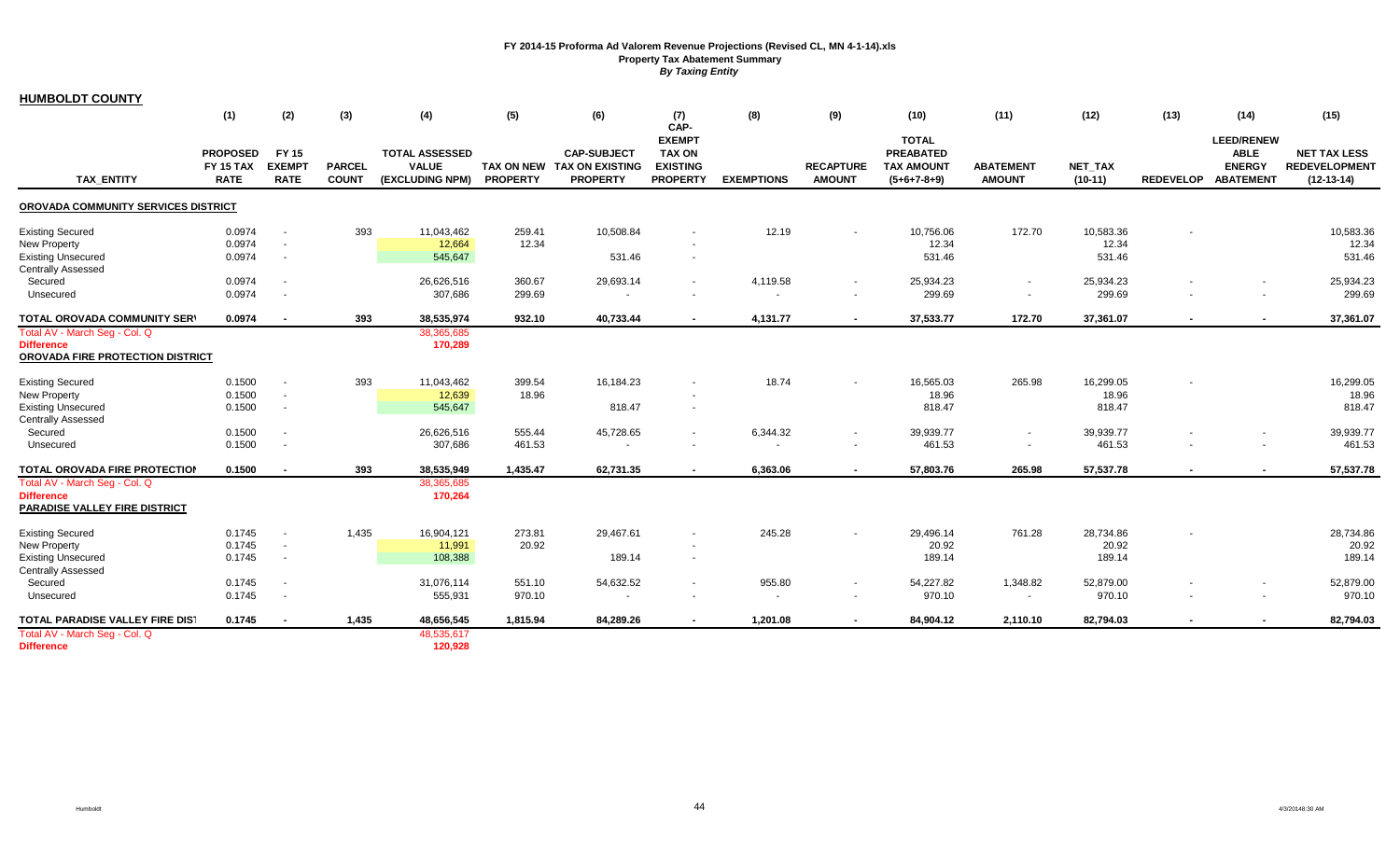**HUMBOLDT COUNTY**

|                                           | (1)                                                | (2)                                          | (3)                           | (4)                                                      | (5)                                  | (6)                                                             | (7)<br>CAP-                                                          | (8)               | (9)                               | (10)                                                                   | (11)                              | (12)                        | (13)                     | (14)                                                                  | (15)                                                        |
|-------------------------------------------|----------------------------------------------------|----------------------------------------------|-------------------------------|----------------------------------------------------------|--------------------------------------|-----------------------------------------------------------------|----------------------------------------------------------------------|-------------------|-----------------------------------|------------------------------------------------------------------------|-----------------------------------|-----------------------------|--------------------------|-----------------------------------------------------------------------|-------------------------------------------------------------|
| TAX_ENTITY                                | <b>PROPOSED</b><br><b>FY 15 TAX</b><br><b>RATE</b> | <b>FY 15</b><br><b>EXEMPT</b><br><b>RATE</b> | <b>PARCEL</b><br><b>COUNT</b> | <b>TOTAL ASSESSED</b><br><b>VALUE</b><br>(EXCLUDING NPM) | <b>TAX ON NEW</b><br><b>PROPERTY</b> | <b>CAP-SUBJECT</b><br><b>TAX ON EXISTING</b><br><b>PROPERTY</b> | <b>EXEMPT</b><br><b>TAX ON</b><br><b>EXISTING</b><br><b>PROPERTY</b> | <b>EXEMPTIONS</b> | <b>RECAPTURE</b><br><b>AMOUNT</b> | <b>TOTAL</b><br><b>PREABATED</b><br><b>TAX AMOUNT</b><br>$(5+6+7-8+9)$ | <b>ABATEMENT</b><br><b>AMOUNT</b> | <b>NET TAX</b><br>$(10-11)$ | <b>REDEVELOP</b>         | <b>LEED/RENEW</b><br><b>ABLE</b><br><b>ENERGY</b><br><b>ABATEMENT</b> | <b>NET TAX LESS</b><br><b>REDEVELOPMENT</b><br>$(12-13-14)$ |
| PUEBLO FIRE PROTECTION DISTRICT           |                                                    |                                              |                               |                                                          |                                      |                                                                 |                                                                      |                   |                                   |                                                                        |                                   |                             |                          |                                                                       |                                                             |
| <b>Existing Secured</b>                   | 0.3500                                             |                                              | 201                           | 4,864,945                                                | 1,050.49                             | 16,007.41                                                       |                                                                      | 30.64             |                                   | 17,027.26                                                              | 1,074.85                          | 15,952.41                   |                          |                                                                       | 15,952.41                                                   |
| <b>New Property</b>                       | 0.3500                                             | $\sim$                                       |                               | 39,954                                                   | 139.84                               |                                                                 | $\overline{\phantom{a}}$                                             |                   |                                   | 139.84                                                                 |                                   | 139.84                      |                          |                                                                       | 139.84                                                      |
| <b>Existing Unsecured</b>                 | 0.3500                                             | $\sim$                                       |                               | 846,849                                                  |                                      | 2,963.97                                                        |                                                                      |                   |                                   | 2,963.97                                                               |                                   | 2,963.97                    |                          |                                                                       | 2,963.97                                                    |
| <b>Centrally Assessed</b>                 |                                                    |                                              |                               |                                                          |                                      |                                                                 |                                                                      |                   |                                   |                                                                        |                                   |                             |                          |                                                                       |                                                             |
| Secured                                   | 0.3500                                             |                                              |                               | 28,301,671                                               | $\sim$                               | 99,067.69                                                       | $\overline{\phantom{0}}$                                             | 11.84             |                                   | 99.055.85                                                              | $\sim$                            | 99,055.85                   | $\overline{\phantom{a}}$ | $\sim$                                                                | 99,055.85                                                   |
| Unsecured                                 | 0.3500                                             | $\sim$                                       |                               | 28,381                                                   | 99.33                                |                                                                 | $\overline{\phantom{a}}$                                             |                   | $\overline{\phantom{0}}$          | 99.33                                                                  | $\sim$                            | 99.33                       | $\sim$                   | $\sim$                                                                | 99.33                                                       |
| TOTAL PUEBLO FIRE PROTECTION I            | 0.3500                                             | $\overline{\phantom{a}}$                     | 201                           | 34,081,800                                               | 1,289.66                             | 118,039.07                                                      | $\overline{\phantom{a}}$                                             | 42.48             | $\sim$                            | 119,286.25                                                             | 1,074.85                          | 118,211.40                  | $\sim$                   | $\sim$                                                                | 118,211.40                                                  |
| Total AV - March Seg - Col. Q             |                                                    |                                              |                               | 33,741,800                                               |                                      |                                                                 |                                                                      |                   |                                   |                                                                        |                                   |                             |                          |                                                                       |                                                             |
| <b>Difference</b>                         |                                                    |                                              |                               | 340,000                                                  |                                      |                                                                 |                                                                      |                   |                                   |                                                                        |                                   |                             |                          |                                                                       |                                                             |
| WINNEMUCCA RURAL FIRE PROTECTION DISTRICT |                                                    |                                              |                               |                                                          |                                      |                                                                 |                                                                      |                   |                                   |                                                                        |                                   |                             |                          |                                                                       |                                                             |
| <b>Existing Secured</b>                   | 0.1047                                             | $\overline{a}$                               | 2,937                         | 85,905,143                                               | 2,061.35                             | 88,258.38                                                       | $\overline{\phantom{0}}$                                             | 376.10            | 3.95                              | 89,947.58                                                              | 2,703.21                          | 87,244.37                   | $\overline{a}$           |                                                                       | 87,244.37                                                   |
| New Property                              | 0.1047                                             | $\sim$                                       |                               | 511.751                                                  | 535.80                               |                                                                 | $\overline{\phantom{a}}$                                             |                   |                                   | 535.80                                                                 |                                   | 535.80                      |                          |                                                                       | 535.80                                                      |
| <b>Existing Unsecured</b>                 | 0.1047                                             | $\overline{\phantom{a}}$                     |                               | 6,438,561                                                |                                      | 6,741.17                                                        | $\overline{\phantom{a}}$                                             |                   |                                   | 6,741.17                                                               |                                   | 6,741.17                    |                          |                                                                       | 6,741.17                                                    |
| <b>Centrally Assessed</b>                 |                                                    |                                              |                               |                                                          |                                      |                                                                 |                                                                      |                   |                                   |                                                                        |                                   |                             |                          |                                                                       |                                                             |
| Secured                                   | 0.1047                                             |                                              |                               | 10,969,368                                               | 369.90                               | 11,626.63                                                       | $\overline{\phantom{a}}$                                             | 511.61            | $\overline{\phantom{0}}$          | 11,484.93                                                              | 1,056.44                          | 10,428.48                   | $\sim$                   | $\sim$                                                                | 10,428.48                                                   |
| Unsecured                                 | 0.1047                                             |                                              |                               | 465,361                                                  | 416.80                               | 70.44                                                           | $\overline{\phantom{a}}$                                             | $\sim$            | $\overline{\phantom{a}}$          | 487.23                                                                 | 0.91                              | 486.33                      | $\sim$                   | $\sim$                                                                | 486.33                                                      |
| TOTAL WINNEMUCCA RURAL FIRE P             | 0.1047                                             |                                              | 2,937                         | 104,290,185                                              | 3,383.86                             | 106,696.62                                                      |                                                                      | 887.71            | 3.95                              | 109,196.72                                                             | 3,760.56                          | 105,436.16                  | $\sim$                   |                                                                       | 105,436.16                                                  |
| Total AV - March Seg - Col. Q             |                                                    |                                              |                               | 103,017,684                                              |                                      |                                                                 |                                                                      |                   |                                   |                                                                        |                                   |                             |                          |                                                                       |                                                             |
| <b>Difference</b>                         |                                                    |                                              |                               | 1.272.501                                                |                                      |                                                                 |                                                                      |                   |                                   |                                                                        |                                   |                             |                          |                                                                       |                                                             |

**NOTE: New secured and unsecured value in column (4) has been revised per Humboldt County Assessor.**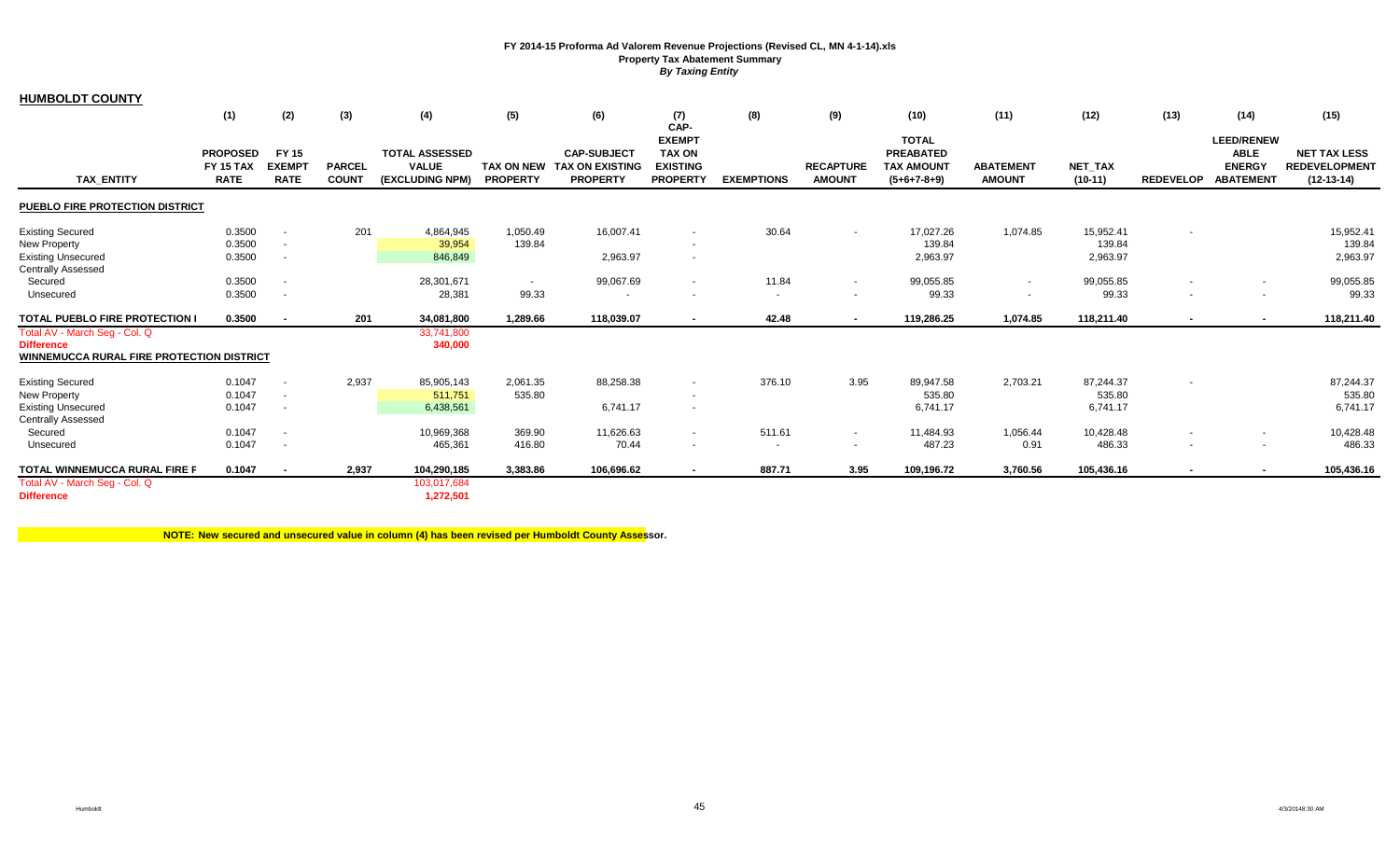| <b>LANDER COUNTY</b>                                                                                                                                                                                  |                                                                                                            |                                                |                                                                                                 |                                                                                                                                                                   |                                                                                                                                |                                                                                                                                                       |                                                                              |                                                                                                                                             |                                                                                       |                                                                                                                                                      |                                                                                                                                            |                                                                                                                                                     |                          |                                                             |                                                                                                                                                     |
|-------------------------------------------------------------------------------------------------------------------------------------------------------------------------------------------------------|------------------------------------------------------------------------------------------------------------|------------------------------------------------|-------------------------------------------------------------------------------------------------|-------------------------------------------------------------------------------------------------------------------------------------------------------------------|--------------------------------------------------------------------------------------------------------------------------------|-------------------------------------------------------------------------------------------------------------------------------------------------------|------------------------------------------------------------------------------|---------------------------------------------------------------------------------------------------------------------------------------------|---------------------------------------------------------------------------------------|------------------------------------------------------------------------------------------------------------------------------------------------------|--------------------------------------------------------------------------------------------------------------------------------------------|-----------------------------------------------------------------------------------------------------------------------------------------------------|--------------------------|-------------------------------------------------------------|-----------------------------------------------------------------------------------------------------------------------------------------------------|
|                                                                                                                                                                                                       | (1)                                                                                                        | (2)                                            | (3)                                                                                             | (4)                                                                                                                                                               | (5)                                                                                                                            | (6)                                                                                                                                                   | (7)<br>CAP-                                                                  | (8)                                                                                                                                         | (9)                                                                                   | (10)                                                                                                                                                 | (11)                                                                                                                                       | (12)                                                                                                                                                | (13)                     | (14)                                                        | (15)                                                                                                                                                |
| <b>TAX ENTITY</b>                                                                                                                                                                                     | <b>PROPOSED</b><br><b>FY 15 TAX</b><br><b>RATE</b>                                                         | <b>FY 15</b><br><b>EXEMPT</b><br><b>RATE</b>   | <b>PARCEL</b><br><b>COUNT</b>                                                                   | <b>TOTAL ASSESSED</b><br><b>VALUE</b><br>(EXCLUDING NPM)                                                                                                          | <b>TAX ON NEW</b><br><b>PROPERTY</b>                                                                                           | <b>CAP-SUBJECT</b><br><b>TAX ON EXISTING</b><br><b>PROPERTY</b>                                                                                       | <b>EXEMPT</b><br>TAX ON<br><b>EXISTING</b><br><b>PROPERTY</b>                | <b>EXEMPTIONS</b>                                                                                                                           | <b>RECAPTURE</b><br><b>AMOUNT</b>                                                     | <b>TOTAL PREABATED</b><br><b>TAX AMOUNT</b><br>$(5+6+7-8+9)$                                                                                         | <b>ABATEMENT</b><br><b>AMOUNT</b>                                                                                                          | <b>NET TAX</b><br>$(10-11)$                                                                                                                         | <b>REDEVELO</b><br>P     | <b>LEED/RENEWAB</b><br><b>LE ENERGY</b><br><b>ABATEMENT</b> | <b>NET TAX LESS</b><br><b>REDEVELOPMENT</b><br>$(12-13-14)$                                                                                         |
| <b>ALL ENTITIES</b>                                                                                                                                                                                   |                                                                                                            |                                                |                                                                                                 |                                                                                                                                                                   |                                                                                                                                |                                                                                                                                                       |                                                                              |                                                                                                                                             |                                                                                       |                                                                                                                                                      |                                                                                                                                            |                                                                                                                                                     |                          |                                                             |                                                                                                                                                     |
| <b>STATE OF NEVADA</b><br><b>GENERAL COUNTY</b><br><b>SCHOOL DISTRICT</b><br><b>AUSTIN TOWN</b><br><b>BATTLE MOUNTAIN TOWN</b><br><b>KINGSTON TOWN</b>                                                | 0.1700<br>1.9243<br>0.7500<br>0.2213<br>0.0500<br>0.3048                                                   | $\sim$<br>$\sim$<br>$\sim$<br>$\sim$<br>$\sim$ | 6,549<br>6,549<br>6,549<br>329<br>1,324<br>904                                                  | 646,273,922<br>646,273,919<br>646,273,931<br>4,090,006<br>49,912,498<br>5,618,324                                                                                 | 348,301.94<br>3,942,573.05<br>1,536,626.20<br>959.28<br>5,190.50<br>471.93                                                     | 870,554.56<br>9,854,168.47<br>3,840,682.53<br>8,208.37<br>19,901.52<br>16,840.83                                                                      | $\sim$<br>$\sim$<br>$\sim$<br>$\sim$                                         | 120,191.14<br>1,360,492.60<br>530,254.99<br>116.38<br>135.92<br>188.06                                                                      | 5.57<br>63.08<br>24.59<br>$\sim$<br>$\sim$<br>9.99                                    | 1,098,670.93<br>12,436,312.00<br>4,847,078.33<br>9,051.27<br>24,956.10<br>17,134.69                                                                  | 76,308.05<br>863,831.41<br>336,650.96<br>252.46<br>312.19<br>1,451.07                                                                      | 1,022,362.88<br>11,572,480.59<br>4,510,427.37<br>8,798.81<br>24,643.91<br>15,683.62                                                                 | $\sim$<br>$\sim$         | 83.12<br>940.89<br>366.71<br>$\sim$<br>$\sim$<br>$\sim$     | 1,022,279.76<br>11,571,539.70<br>4,510,060.66<br>8,798.81<br>24,643.91<br>15,683.62                                                                 |
| LANDER CO HOSPITAL DISTRICT<br>LANDER CO SEWER & WATER DIS                                                                                                                                            | 0.5109<br>0.0677                                                                                           | $\sim$<br>$\sim$                               | 6,549<br>329                                                                                    | 646,273,937<br>4,090,007                                                                                                                                          | 1,046,749.76<br>293.46                                                                                                         | 2,616,276.87<br>2,511.20                                                                                                                              | $\sim$<br>$\sim$                                                             | 361,209.73<br>35.61                                                                                                                         | 16.75<br>$\sim$                                                                       | 3,301,833.65<br>2,769.05                                                                                                                             | 229,326.21<br>203.14                                                                                                                       | 3,072,507.44<br>2,565.91                                                                                                                            | $\overline{\phantom{a}}$ | 249.80<br>$\sim$                                            | 3,072,257.64<br>2,565.91                                                                                                                            |
| <b>TOTAL COUNTY</b>                                                                                                                                                                                   |                                                                                                            |                                                | 6,549                                                                                           | 646,273,922                                                                                                                                                       | 6,881,166.12                                                                                                                   | 17,229,144.36                                                                                                                                         | $\sim$                                                                       | 2,372,624.42                                                                                                                                | 119.98                                                                                | 21,737,806.04<br><b>Abatement Percent</b>                                                                                                            | 1,508,335.50<br>6.94%                                                                                                                      | 20,229,470.54                                                                                                                                       | $\blacksquare$           | 1,640.52                                                    | 20,227,830.02                                                                                                                                       |
| <b>STATE OF NEVADA</b>                                                                                                                                                                                |                                                                                                            |                                                |                                                                                                 |                                                                                                                                                                   |                                                                                                                                |                                                                                                                                                       |                                                                              |                                                                                                                                             |                                                                                       |                                                                                                                                                      |                                                                                                                                            |                                                                                                                                                     |                          |                                                             |                                                                                                                                                     |
| <b>Existing Secured</b><br>New Property<br><b>Existing Unsecured</b><br><b>Centrally Assessed</b>                                                                                                     | 0.1700<br>0.1700<br>0.1700                                                                                 | $\sim$<br>$\sim$                               | 6,549                                                                                           | 208,789,029<br>195,032,903<br>187,256,266                                                                                                                         | 9,260.11<br>331,555.94                                                                                                         | 440,313.94<br>318,335.65                                                                                                                              | $\sim$                                                                       | 94,633.01                                                                                                                                   | 5.57                                                                                  | 354,946.61<br>331,555.94<br>318,335.65                                                                                                               | 68,130.94                                                                                                                                  | 286,815.67<br>331,555.94<br>318,335.65                                                                                                              |                          |                                                             | 286,815.67<br>331,555.94<br>318,335.65                                                                                                              |
| Secured<br>Unsecured                                                                                                                                                                                  | 0.1700<br>0.1700                                                                                           | $\sim$<br>$\sim$                               |                                                                                                 | 52,619,064<br>2,576,660                                                                                                                                           | 3,360.85<br>4,125.04                                                                                                           | 111,649.68<br>255.28                                                                                                                                  | $\sim$                                                                       | 25,558.13                                                                                                                                   | $\overline{\phantom{a}}$<br>$\overline{\phantom{a}}$                                  | 89,452.41<br>4,380.32                                                                                                                                | 8,173.98<br>3.13                                                                                                                           | 81,278.43<br>4.377.19                                                                                                                               |                          | 45.33<br>37.79                                              | 81,233.10<br>4,339.40                                                                                                                               |
| TOTAL STATE OF NEVADA<br>Total AV - March Seg - Col. Q<br><b>Difference</b><br><b>GENERAL COUNTY</b>                                                                                                  | 0.1700                                                                                                     | $\blacksquare$                                 | 6,549                                                                                           | 646,273,922<br>646.297.215<br>(23, 293)                                                                                                                           | 348,301.94                                                                                                                     | 870,554.56                                                                                                                                            | $\blacksquare$                                                               | 120,191.14                                                                                                                                  | 5.57                                                                                  | 1,098,670.93                                                                                                                                         | 76,308.05                                                                                                                                  | 1,022,362.88                                                                                                                                        | $\sim$                   | 83.12                                                       | 1,022,279.76                                                                                                                                        |
| <b>Existing Secured</b><br>General<br>Road & Bridge<br>Indigent<br>St Med Indant<br>Ag Extension<br>State Indgnt<br>Cap Acquistn<br><b>Aging Service</b><br>L C Airports<br>Culture & Rec<br>Landfill | 1.2738<br>0.1850<br>0.0755<br>0.0655<br>0.0150<br>0.0150<br>0.0300<br>0.0850<br>0.0400<br>0.0895<br>0.0500 |                                                | 6,549<br>6,549<br>6,549<br>6,549<br>6,549<br>6,549<br>6,549<br>6,549<br>6,549<br>6,549<br>6,549 | 208,789,029<br>208,789,029<br>208,789,029<br>208,789,029<br>208,789,029<br>208,789,029<br>208,789,029<br>208,789,029<br>208,789,029<br>208,789,029<br>208,789,029 | 69,385.51<br>10,077.12<br>4,112.62<br>3,567.85<br>817.12<br>817.12<br>1,634.10<br>4,629.98<br>2,178.86<br>4,875.20<br>2,723.58 | 3,299,240.59<br>479,161.15<br>195,543.31<br>169,654.17<br>38,856.42<br>38,856.42<br>77,702.70<br>220,160.95<br>103,603.63<br>231,814.96<br>129,503.48 | $\sim$<br>$\sim$<br>$\sim$<br>$\sim$<br>$\sim$<br>$\sim$<br>$\sim$<br>$\sim$ | 709,079.00<br>102,982.59<br>42,028.07<br>36,461.75<br>8,350.17<br>8,350.17<br>16,700.12<br>47,316.21<br>22,266.59<br>49,821.73<br>27,833.25 | 41.77<br>6.06<br>2.47<br>2.15<br>0.49<br>0.49<br>0.98<br>2.79<br>1.31<br>2.93<br>1.64 | 2,659,588.87<br>386,261.74<br>157,630.33<br>136,762.42<br>31,323.86<br>31,323.86<br>62,637.66<br>177,477.51<br>83,517.21<br>186,871.36<br>104,395.45 | 510,542.89<br>74,141.57<br>30,281.39<br>26,254.56<br>6,011.24<br>6,011.24<br>12,023.87<br>34,065.07<br>16,032.37<br>35,867.89<br>20,039.02 | 2,149,045.98<br>312,120.17<br>127,348.94<br>110,507.86<br>25,312.62<br>25,312.62<br>50,613.79<br>143,412.44<br>67,484.84<br>151,003.47<br>84,356.43 | $\overline{\phantom{a}}$ |                                                             | 2,149,045.98<br>312,120.17<br>127,348.94<br>110,507.86<br>25,312.62<br>25,312.62<br>50,613.79<br>143,412.44<br>67,484.84<br>151,003.47<br>84,356.43 |
| <b>GENERAL TOTAL</b>                                                                                                                                                                                  | 1.9243                                                                                                     |                                                | 6,549                                                                                           | 208,789,029                                                                                                                                                       | 104,819.06                                                                                                                     | 4,984,097.78                                                                                                                                          |                                                                              | 1,071,189.65                                                                                                                                | 63.08                                                                                 | 4,017,790.27                                                                                                                                         | 771,271.11                                                                                                                                 | 3,246,519.16                                                                                                                                        |                          |                                                             | 3,246,519.16                                                                                                                                        |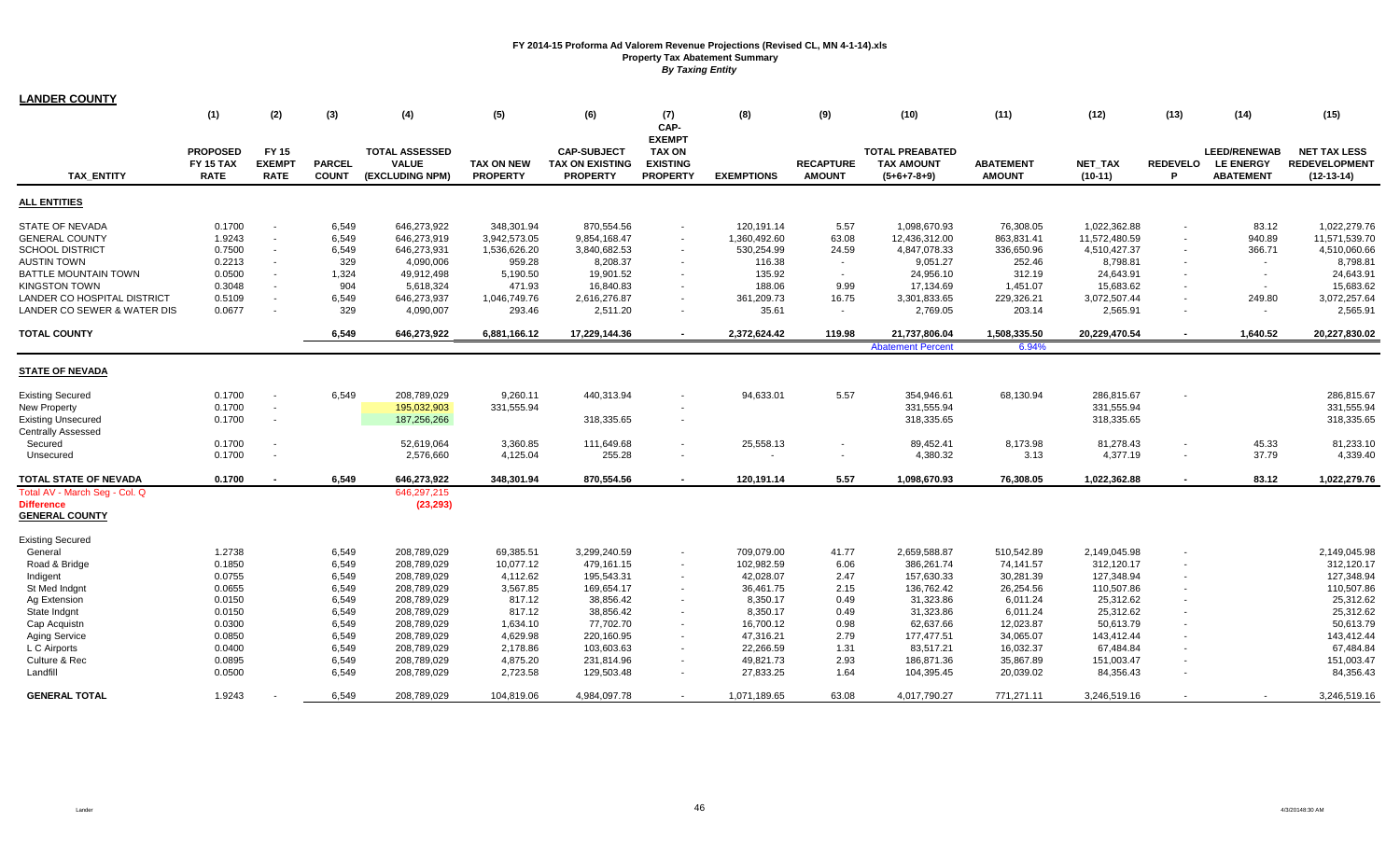| <b>LANDER COUNTY</b>                                                                                                                                |                              |                                    |               |                                                                                      |                           |                                       |                                                   |                   |                                            |                                              |                    |                                              |                  |                                         |                                              |
|-----------------------------------------------------------------------------------------------------------------------------------------------------|------------------------------|------------------------------------|---------------|--------------------------------------------------------------------------------------|---------------------------|---------------------------------------|---------------------------------------------------|-------------------|--------------------------------------------|----------------------------------------------|--------------------|----------------------------------------------|------------------|-----------------------------------------|----------------------------------------------|
|                                                                                                                                                     | (1)                          | (2)                                | (3)           | (4)                                                                                  | (5)                       | (6)                                   | (7)<br>CAP-                                       | (8)               | (9)                                        | (10)                                         | (11)               | (12)                                         | (13)             | (14)                                    | (15)                                         |
|                                                                                                                                                     | <b>PROPOSED</b><br>FY 15 TAX | <b>FY 15</b><br><b>EXEMPT</b>      | <b>PARCEL</b> | <b>TOTAL ASSESSED</b><br><b>VALUE</b>                                                | TAX ON NEW                | <b>CAP-SUBJECT</b><br>TAX ON EXISTING | <b>EXEMPT</b><br><b>TAX ON</b><br><b>EXISTING</b> |                   | <b>RECAPTURE</b>                           | <b>TOTAL PREABATED</b><br><b>TAX AMOUNT</b>  | <b>ABATEMENT</b>   | NET_TAX                                      | <b>REDEVELO</b>  | <b>LEED/RENEWAB</b><br><b>LE ENERGY</b> | <b>NET TAX LESS</b><br><b>REDEVELOPMENT</b>  |
| <b>TAX ENTITY</b>                                                                                                                                   | <b>RATE</b>                  | <b>RATE</b>                        | <b>COUNT</b>  | (EXCLUDING NPM)                                                                      | <b>PROPERTY</b>           | <b>PROPERTY</b>                       | <b>PROPERTY</b>                                   | <b>EXEMPTIONS</b> | <b>AMOUNT</b>                              | $(5+6+7-8+9)$                                | <b>AMOUNT</b>      | $(10-11)$                                    | P                | <b>ABATEMENT</b>                        | $(12-13-14)$                                 |
| New Property<br><b>Existing Unsecured</b><br><b>Centrally Assessed</b>                                                                              | 1.9243<br>1.9243             | $\overline{\phantom{a}}$<br>$\sim$ |               | 195,032,900<br>187,256,266                                                           | 3,753,018.10              | 3,603,372.33                          |                                                   |                   |                                            | 3,753,018.10<br>3,603,372.33                 |                    | 3,753,018.10<br>3,603,372.33                 |                  |                                         | 3,753,018.10<br>3,603,372.33                 |
| Secured<br>Unsecured                                                                                                                                | 1.9243<br>1.9243             | $\blacksquare$<br>$\sim$           |               | 52,619,064<br>2,576,660                                                              | 38,042.88<br>46,693.01    | 1,263,808.71<br>2,889.65              |                                                   | 289,302.95        | $\blacksquare$<br>$\sim$                   | 1,012,548.65<br>49,582.66                    | 92,524.92<br>35.38 | 920,023.72<br>49,547.28                      | $\sim$           | 513.14<br>427.75                        | 919,510.59<br>49,119.53                      |
| <b>TOTAL GENERAL COUNTY</b>                                                                                                                         | 1.9243                       | $\overline{\phantom{a}}$           | 6,549         | 646,273,919                                                                          | 3,942,573.05              | 9,854,168.47                          |                                                   | 1,360,492.60      | 63.08                                      | 12,436,312.00                                | 863,831.41         | 11,572,480.59                                | $\blacksquare$   | 940.89                                  | 11,571,539.70                                |
| <b>March Assessors Report:</b><br>New secured<br><b>Existing Secured</b><br><b>Difference</b><br>Total AV - March Seg - Col. Q<br><b>Difference</b> |                              |                                    |               | 7,786,607<br>203,365,198<br>211, 151, 805<br>(2,362,776)<br>646,297,215<br>(23, 296) | $-1.12%$                  |                                       |                                                   |                   |                                            |                                              |                    |                                              |                  |                                         |                                              |
| <b>SCHOOL DISTRICT</b>                                                                                                                              |                              |                                    |               |                                                                                      |                           |                                       |                                                   |                   |                                            |                                              |                    |                                              |                  |                                         |                                              |
| <b>Existing Secured</b><br>New Property<br><b>Existing Unsecured</b><br><b>Centrally Assessed</b>                                                   | 0.7500<br>0.7500<br>0.7500   | $\sim$<br>$\sim$<br>$\blacksquare$ | 6,549         | 208,789,029<br>195,032,912<br>187,256,266                                            | 40,853.36<br>1,462,746.84 | 1,942,562.17<br>1,404,422.00          |                                                   | 417,498.55        | 24.59                                      | 1,565,941.57<br>1,462,746.84<br>1,404,422.00 | 300,575.39         | 1,265,366.18<br>1,462,746.84<br>1,404,422.00 |                  |                                         | 1,265,366.18<br>1,462,746.84<br>1,404,422.00 |
| Secured<br>Unsecured                                                                                                                                | 0.7500<br>0.7500             | $\blacksquare$<br>$\blacksquare$   |               | 52,619,064<br>2,576,660                                                              | 14,827.29<br>18,198.70    | 492,572.12<br>1,126.25                |                                                   | 112,756.44        | $\overline{\phantom{a}}$<br>$\blacksquare$ | 394,642.98<br>19,324.95                      | 36,061.77<br>13.80 | 358,581.21<br>19,311.14                      | $\sim$<br>$\sim$ | 200.00<br>166.72                        | 358,381.21<br>19,144.43                      |
| TOTAL SCHOOL OPERATING                                                                                                                              | 0.7500                       |                                    | 6,549         | 646,273,931                                                                          | 1,536,626.20              | 3,840,682.53                          | $\blacksquare$                                    | 530,254.99        | 24.59                                      | 4,847,078.33                                 | 336,650.96         | 4,510,427.37                                 | $\sim$           | 366.71                                  | 4,510,060.66                                 |
| <b>SCHOOL DEBT</b>                                                                                                                                  |                              |                                    |               |                                                                                      | 14,827.29<br>18,198.70    | 492,572.12<br>1,126.25                |                                                   | 112,756.44        | ÷.                                         | 394,642.98<br>19,324.95                      | 36,061.77<br>13.80 | 358,581.21<br>19,311.14                      | $\sim$           | 200.00<br>166.72                        | 358,381.21<br>19,144.43                      |
| <b>Existing Secured</b><br>New Property                                                                                                             |                              |                                    |               |                                                                                      |                           |                                       |                                                   |                   |                                            |                                              |                    |                                              |                  |                                         |                                              |
| <b>Existing Unsecured</b><br><b>Centrally Assessed</b>                                                                                              |                              |                                    |               |                                                                                      |                           |                                       |                                                   |                   |                                            |                                              |                    |                                              |                  |                                         |                                              |
| Secured<br>Unsecured                                                                                                                                |                              |                                    |               |                                                                                      |                           |                                       |                                                   |                   |                                            |                                              |                    |                                              |                  |                                         |                                              |
| <b>TOTAL SCHOOL DEBT</b>                                                                                                                            |                              |                                    |               |                                                                                      |                           |                                       |                                                   |                   |                                            |                                              |                    |                                              |                  |                                         |                                              |
| <b>TOTAL SCHOOL DISTRICT</b>                                                                                                                        | 0.7500                       |                                    | 6,549         | 646,273,931                                                                          | 1,536,626.20              | 3,840,682.53                          |                                                   | 530,254.99        | 24.59                                      | 4,847,078.33                                 | 336,650.96         | 4,510,427.37                                 |                  | 366.71                                  | 4,510,060.66                                 |
| Total AV - March Seg - Col. Q<br><b>Difference</b>                                                                                                  |                              |                                    |               | 646,297,215<br>(23, 284)                                                             |                           |                                       |                                                   |                   |                                            |                                              |                    |                                              |                  |                                         |                                              |

▃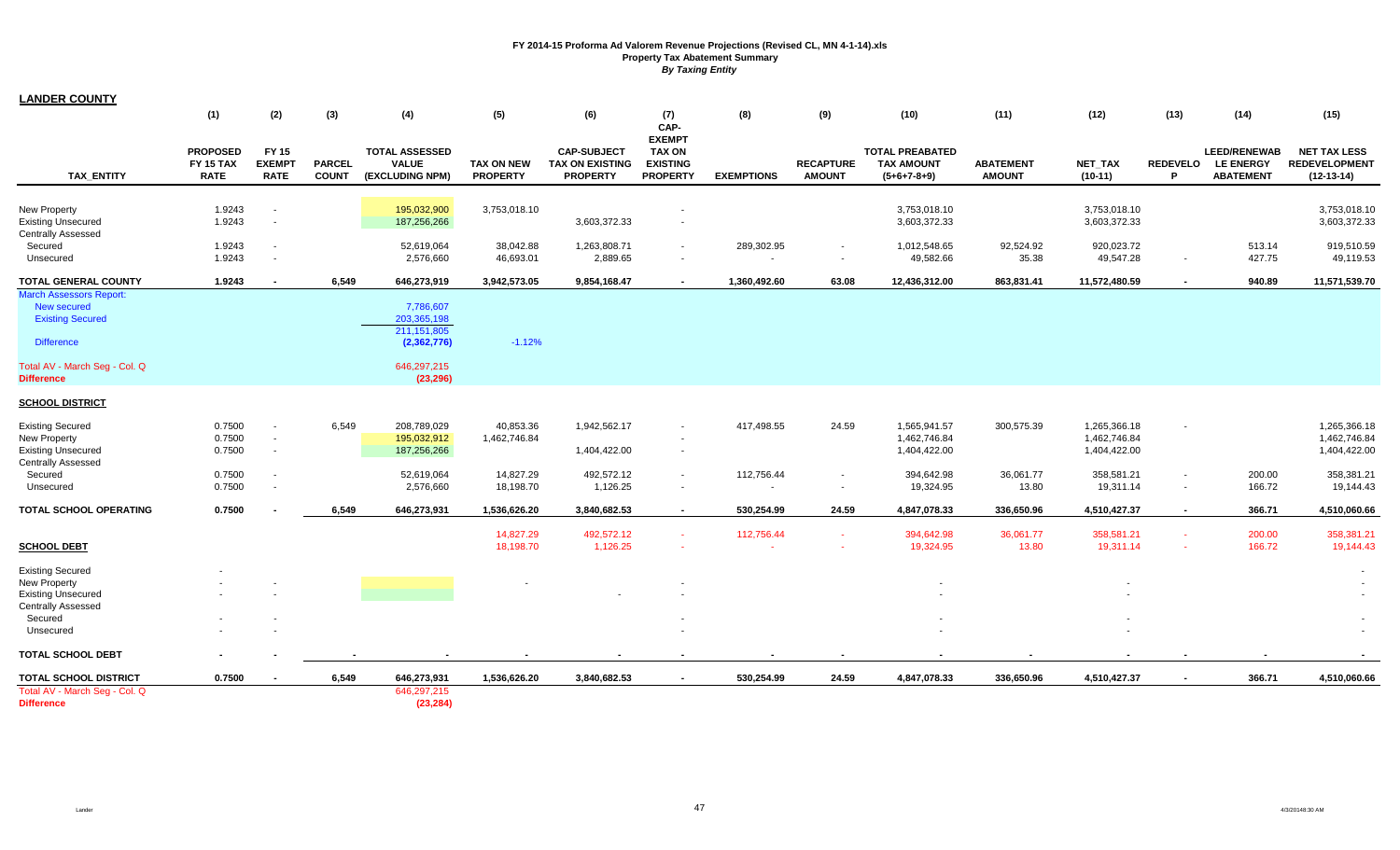**LANDER COUNTY**

|                                                         | (1)                                                | (2)                                          | (3)                           | (4)                                                      | (5)                                  | (6)                                                             | (7)<br>CAP-<br><b>EXEMPT</b>                        | (8)                      | (9)                               | (10)                                                         | (11)                              | (12)                        | (13)                 | (14)                                                        | (15)                                                        |
|---------------------------------------------------------|----------------------------------------------------|----------------------------------------------|-------------------------------|----------------------------------------------------------|--------------------------------------|-----------------------------------------------------------------|-----------------------------------------------------|--------------------------|-----------------------------------|--------------------------------------------------------------|-----------------------------------|-----------------------------|----------------------|-------------------------------------------------------------|-------------------------------------------------------------|
| <b>TAX ENTITY</b>                                       | <b>PROPOSED</b><br><b>FY 15 TAX</b><br><b>RATE</b> | <b>FY 15</b><br><b>EXEMPT</b><br><b>RATE</b> | <b>PARCEL</b><br><b>COUNT</b> | <b>TOTAL ASSESSED</b><br><b>VALUE</b><br>(EXCLUDING NPM) | <b>TAX ON NEW</b><br><b>PROPERTY</b> | <b>CAP-SUBJECT</b><br><b>TAX ON EXISTING</b><br><b>PROPERTY</b> | <b>TAX ON</b><br><b>EXISTING</b><br><b>PROPERTY</b> | <b>EXEMPTIONS</b>        | <b>RECAPTURE</b><br><b>AMOUNT</b> | <b>TOTAL PREABATED</b><br><b>TAX AMOUNT</b><br>$(5+6+7-8+9)$ | <b>ABATEMENT</b><br><b>AMOUNT</b> | <b>NET TAX</b><br>$(10-11)$ | <b>REDEVELO</b><br>P | <b>LEED/RENEWAB</b><br><b>LE ENERGY</b><br><b>ABATEMENT</b> | <b>NET TAX LESS</b><br><b>REDEVELOPMENT</b><br>$(12-13-14)$ |
| <b>AUSTIN TOWN</b>                                      |                                                    |                                              |                               |                                                          |                                      |                                                                 |                                                     |                          |                                   |                                                              |                                   |                             |                      |                                                             |                                                             |
| <b>Existing Secured</b>                                 | 0.2213                                             |                                              | 329                           | 3.209.670                                                | 10.56                                | 7,147.87                                                        |                                                     | 55.34                    |                                   | 7,103.09                                                     | 182.44                            | 6,920.65                    |                      |                                                             | 6,920.65                                                    |
| <b>New Property</b>                                     | 0.2213                                             |                                              |                               | 394,781                                                  | 873.65                               |                                                                 |                                                     |                          |                                   | 873.65                                                       |                                   | 873.65                      |                      |                                                             | 873.65                                                      |
| <b>Existing Unsecured</b>                               | 0.2213                                             | $\sim$                                       |                               | 89,885                                                   |                                      | 198.92                                                          | $\sim$                                              |                          |                                   | 198.92                                                       |                                   | 198.92                      |                      |                                                             | 198.92                                                      |
| <b>Centrally Assessed</b>                               |                                                    |                                              |                               |                                                          |                                      |                                                                 |                                                     |                          |                                   |                                                              |                                   |                             |                      |                                                             |                                                             |
| Secured                                                 | 0.2213                                             |                                              |                               | 375,577                                                  | 30.60                                | 861.59                                                          |                                                     | 61.04                    |                                   | 831.15                                                       | 70.02                             | 761.13                      |                      |                                                             | 761.13                                                      |
| Unsecured                                               | 0.2213                                             |                                              |                               | 20,093                                                   | 44.47                                | $\sim$                                                          |                                                     | $\sim$                   |                                   | 44.47                                                        |                                   | 44.47                       |                      | $\sim$                                                      | 44.47                                                       |
| TOTAL AUSTIN TOWN                                       | 0.2213                                             |                                              | 329                           | 4,090,006                                                | 959.28                               | 8,208.37                                                        |                                                     | 116.38                   |                                   | 9,051.27                                                     | 252.46                            | 8,798.81                    |                      |                                                             | 8,798.81                                                    |
| Total AV - March Seg - Col. Q                           |                                                    |                                              |                               | 4,090,005                                                |                                      |                                                                 |                                                     |                          |                                   |                                                              |                                   |                             |                      |                                                             |                                                             |
| <b>Difference</b>                                       |                                                    |                                              |                               | 1                                                        |                                      |                                                                 |                                                     |                          |                                   |                                                              |                                   |                             |                      |                                                             |                                                             |
| <b>BATTLE MOUNTAIN TOWN</b>                             |                                                    |                                              |                               |                                                          |                                      |                                                                 |                                                     |                          |                                   |                                                              |                                   |                             |                      |                                                             |                                                             |
| <b>Existing Secured</b>                                 | 0.0500                                             |                                              | 1,324                         | 35,093,014                                               | 142.53                               | 17,458.40                                                       |                                                     | 54.57                    |                                   | 17,546.36                                                    | 205.97                            | 17,340.39                   |                      |                                                             | 17,340.39                                                   |
| New Property                                            | 0.0500                                             |                                              |                               | 9,867,066                                                | 4,933.53                             |                                                                 |                                                     |                          |                                   | 4,933.53                                                     |                                   | 4,933.53                    |                      |                                                             | 4,933.53                                                    |
| <b>Existing Unsecured</b>                               | 0.0500                                             |                                              |                               | 2,081,187                                                |                                      | 1,040.59                                                        | $\sim$                                              |                          |                                   | 1,040.59                                                     |                                   | 1,040.59                    |                      |                                                             | 1,040.59                                                    |
| <b>Centrally Assessed</b>                               |                                                    |                                              |                               |                                                          |                                      |                                                                 |                                                     |                          |                                   |                                                              |                                   |                             |                      |                                                             |                                                             |
| Secured                                                 | 0.0500                                             |                                              |                               | 2,737,348                                                | 50.62                                | 1,399.41                                                        |                                                     | 81.35                    |                                   | 1,368.67                                                     | 106.18                            | 1,262.50                    |                      |                                                             | 1,262.50                                                    |
| Unsecured                                               | 0.0500                                             | $\sim$                                       |                               | 133,883                                                  | 63.83                                | 3.12                                                            | $\overline{\phantom{a}}$                            | $\sim$                   | $\overline{\phantom{a}}$          | 66.94                                                        | 0.04                              | 66.90                       |                      | $\blacksquare$                                              | 66.90                                                       |
| TOTAL BATTLE MOUNTAIN TOWN                              | 0.0500                                             |                                              | 1,324                         | 49,912,498                                               | 5.190.50                             | 19,901.52                                                       | $\blacksquare$                                      | 135.92                   | $\blacksquare$                    | 24,956.10                                                    | 312.19                            | 24,643.91                   |                      | $\blacksquare$                                              | 24,643.91                                                   |
| Total AV - March Seg - Col. Q                           |                                                    |                                              |                               | 49,910,419                                               |                                      |                                                                 |                                                     |                          |                                   |                                                              |                                   |                             |                      |                                                             |                                                             |
| <b>Difference</b><br><b>KINGSTON TOWN</b>               |                                                    |                                              |                               | 2,079                                                    |                                      |                                                                 |                                                     |                          |                                   |                                                              |                                   |                             |                      |                                                             |                                                             |
|                                                         |                                                    |                                              |                               |                                                          |                                      |                                                                 |                                                     |                          |                                   |                                                              |                                   |                             |                      |                                                             |                                                             |
| <b>Existing Secured</b>                                 | 0.3048                                             |                                              | 904                           | 4,791,787                                                | $\sim$                               | 14,677.81                                                       |                                                     | 72.39                    | 9.99                              | 14,615.41                                                    | 1,318.39                          | 13,297.02                   |                      |                                                             | 13,297.02                                                   |
| New Property                                            | 0.3048                                             | $\sim$                                       |                               | 108,161                                                  | 329.67                               |                                                                 |                                                     |                          |                                   | 329.67                                                       |                                   | 329.67                      |                      |                                                             | 329.67                                                      |
| <b>Existing Unsecured</b>                               | 0.3048                                             | $\sim$                                       |                               | 173,953                                                  |                                      | 530.21                                                          | $\sim$                                              |                          |                                   | 530.21                                                       |                                   | 530.21                      |                      |                                                             | 530.21                                                      |
| <b>Centrally Assessed</b>                               |                                                    |                                              |                               |                                                          |                                      |                                                                 |                                                     |                          |                                   |                                                              |                                   |                             |                      |                                                             |                                                             |
| Secured                                                 | 0.3048                                             |                                              |                               | 516,776                                                  | 57.99                                | 1,632.81                                                        | $\overline{\phantom{a}}$                            | 115.67                   |                                   | 1,575.13                                                     | 132.68                            | 1,442.45                    |                      | $\sim$                                                      | 1,442.45                                                    |
| Unsecured                                               | 0.3048                                             |                                              |                               | 27,647                                                   | 84.27                                | $\sim$                                                          |                                                     | $\overline{\phantom{a}}$ |                                   | 84.27                                                        |                                   | 84.27                       |                      | $\sim$                                                      | 84.27                                                       |
| <b>TOTAL KINGSTON TOWN</b>                              | 0.3048                                             |                                              | 904                           | 5,618,324                                                | 471.93                               | 16,840.83                                                       |                                                     | 188.06                   | 9.99                              | 17,134.69                                                    | 1,451.07                          | 15,683.62                   |                      |                                                             | 15,683.62                                                   |
| Total AV - March Seg - Col. Q                           |                                                    |                                              |                               | 5,643,691                                                |                                      |                                                                 |                                                     |                          |                                   |                                                              |                                   |                             |                      |                                                             |                                                             |
| <b>Difference</b><br><b>LANDER CO HOSPITAL DISTRICT</b> |                                                    |                                              |                               | (25, 367)                                                |                                      |                                                                 |                                                     |                          |                                   |                                                              |                                   |                             |                      |                                                             |                                                             |
| <b>Existing Secured</b>                                 | 0.5109                                             |                                              | 6,549                         | 208,789,029                                              | 27,829.28                            | 1,323,277.28                                                    | $\sim$                                              | 284,400.05               | 16.75                             | 1,066,723.26                                                 | 204,751.49                        | 861,971.77                  |                      |                                                             | 861,971.77                                                  |
| <b>New Property</b>                                     | 0.5109                                             | $\sim$                                       |                               | 195,032,918                                              | 996,423.18                           |                                                                 |                                                     |                          |                                   | 996,423.18                                                   |                                   | 996,423.18                  |                      |                                                             | 996,423.18                                                  |
| <b>Existing Unsecured</b>                               | 0.5109                                             | $\sim$                                       |                               | 187,256,266                                              |                                      | 956,692.26                                                      | $\tilde{\phantom{a}}$                               |                          |                                   | 956,692.26                                                   |                                   | 956,692.26                  |                      |                                                             | 956,692.26                                                  |
| <b>Centrally Assessed</b>                               |                                                    |                                              |                               |                                                          |                                      |                                                                 |                                                     |                          |                                   |                                                              |                                   |                             |                      |                                                             |                                                             |
| Secured                                                 | 0.5109                                             |                                              |                               | 52,619,064                                               | 10,100.35                            | 335,540.13                                                      | $\overline{\phantom{a}}$                            | 76,809.68                | $\overline{\phantom{a}}$          | 268,830.80                                                   | 24,565.31                         | 244,265.49                  |                      | 136.24                                                      | 244,129.25                                                  |
| Unsecured                                               | 0.5109                                             |                                              |                               | 2,576,660                                                | 12,396.95                            | 767.20                                                          | $\sim$                                              | $\sim$                   | $\sim$                            | 13,164.15                                                    | 9.41                              | 13,154.74                   |                      | 113.57                                                      | 13,041.17                                                   |
| TOTAL LANDER CO HOSPITAL DIS                            | 0.5109                                             |                                              | 6,549                         | 646,273,937                                              | 1,046,749.76                         | 2,616,276.87                                                    |                                                     | 361,209.73               | 16.75                             | 3,301,833.65                                                 | 229,326.21                        | 3,072,507.44                |                      | 249.80                                                      | 3,072,257.64                                                |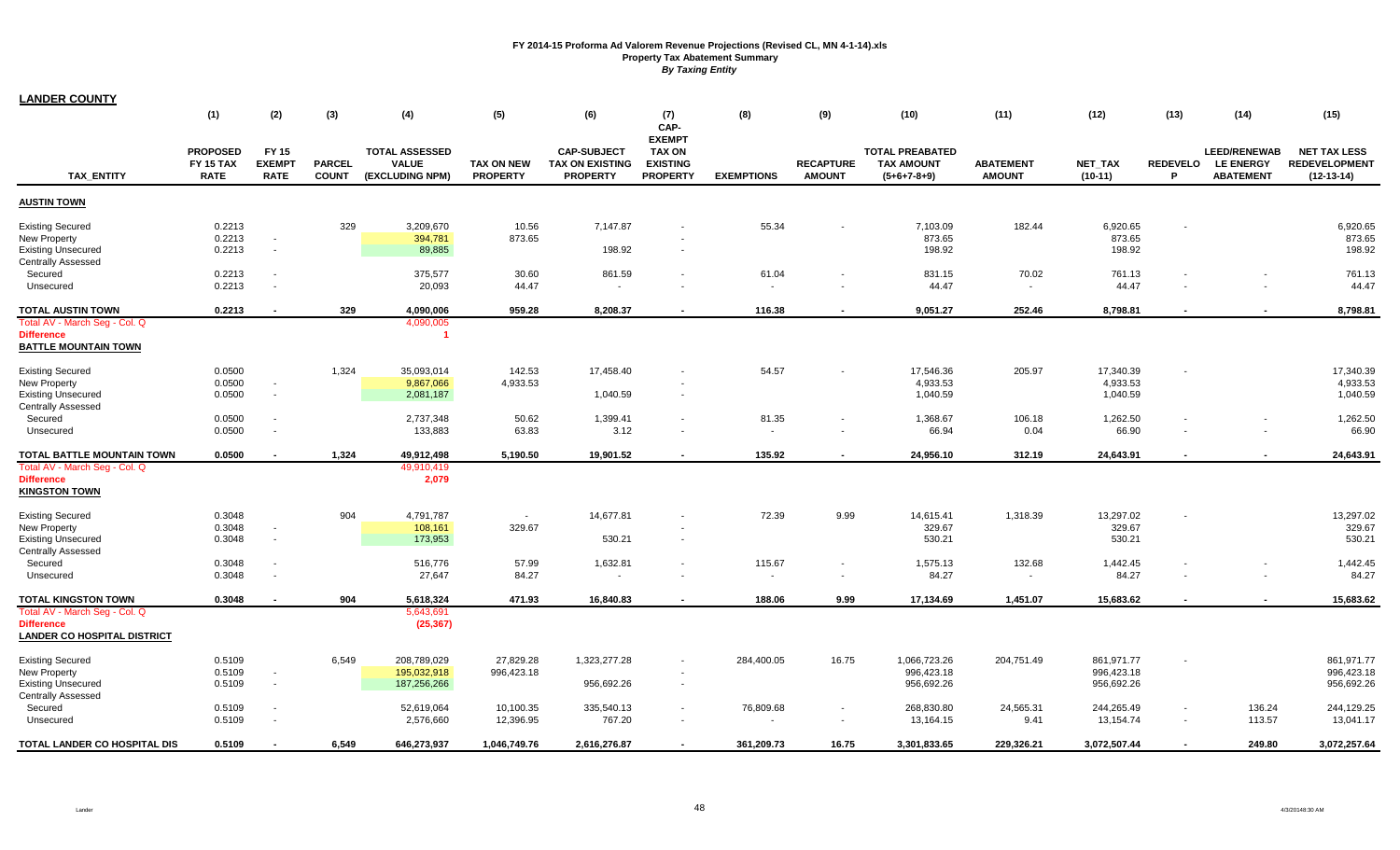| <b>LANDER COUNTY</b>                |                 |                |               |                       |                   |                        |                       |                   |                          |                        |                  |           |                 |                     |                      |
|-------------------------------------|-----------------|----------------|---------------|-----------------------|-------------------|------------------------|-----------------------|-------------------|--------------------------|------------------------|------------------|-----------|-----------------|---------------------|----------------------|
|                                     | (1)             | (2)            | (3)           | (4)                   | (5)               | (6)                    | (7)                   | (8)               | (9)                      | (10)                   | (11)             | (12)      | (13)            | (14)                | (15)                 |
|                                     |                 |                |               |                       |                   |                        | CAP-<br><b>EXEMPT</b> |                   |                          |                        |                  |           |                 |                     |                      |
|                                     | <b>PROPOSED</b> | <b>FY 15</b>   |               | <b>TOTAL ASSESSED</b> |                   | <b>CAP-SUBJECT</b>     | <b>TAX ON</b>         |                   |                          | <b>TOTAL PREABATED</b> |                  |           |                 | <b>LEED/RENEWAB</b> | <b>NET TAX LESS</b>  |
|                                     | FY 15 TAX       | <b>EXEMPT</b>  | <b>PARCEL</b> | <b>VALUE</b>          | <b>TAX ON NEW</b> | <b>TAX ON EXISTING</b> | <b>EXISTING</b>       |                   | <b>RECAPTURE</b>         | <b>TAX AMOUNT</b>      | <b>ABATEMENT</b> | NET_TAX   | <b>REDEVELO</b> | <b>LE ENERGY</b>    | <b>REDEVELOPMENT</b> |
| <b>TAX_ENTITY</b>                   | <b>RATE</b>     | <b>RATE</b>    | <b>COUNT</b>  | (EXCLUDING NPM)       | <b>PROPERTY</b>   | <b>PROPERTY</b>        | <b>PROPERTY</b>       | <b>EXEMPTIONS</b> | <b>AMOUNT</b>            | $(5+6+7-8+9)$          | <b>AMOUNT</b>    | $(10-11)$ | P               | <b>ABATEMENT</b>    | $(12-13-14)$         |
| Total AV - March Seq - Col. Q       |                 |                |               | 646,480,805           |                   |                        |                       |                   |                          |                        |                  |           |                 |                     |                      |
| <b>Difference</b>                   |                 |                |               | (206, 868)            |                   |                        |                       |                   |                          |                        |                  |           |                 |                     |                      |
| LANDER CO SEWER & WATER DISTRICT #2 |                 |                |               |                       |                   |                        |                       |                   |                          |                        |                  |           |                 |                     |                      |
| <b>Existing Secured</b>             | 0.0677          |                | 329           | 3,209,670             | 3.23              | 2,186.77               | $\sim$                | 16.94             | $\sim$                   | 2,173.06               | 57.16            | 2,115.90  |                 |                     | 2,115.90             |
| <b>New Property</b>                 | 0.0677          | $\sim$         |               | 394,782               | 267.27            |                        | $\sim$                |                   |                          | 267.27                 |                  | 267.27    |                 |                     | 267.27               |
| <b>Existing Unsecured</b>           | 0.0677          | $\sim$         |               | 89,885                |                   | 60.85                  | $\sim$                |                   |                          | 60.85                  |                  | 60.85     |                 |                     | 60.85                |
| <b>Centrally Assessed</b>           |                 |                |               |                       |                   |                        |                       |                   |                          |                        |                  |           |                 |                     |                      |
| Secured                             | 0.0677          | $\sim$         |               | 375,577               | 9.36              | 263.58                 | $\sim$                | 18.67             | $\sim$                   | 254.27                 | 145.98           | 108.29    | $\sim$          | $\sim$              | 108.29               |
| Unsecured                           | 0.0677          | $\sim$         |               | 20,093                | 13.60             | $\sim$                 | $\sim$                | $\sim$            | $\overline{\phantom{a}}$ | 13.60                  | $\sim$           | 13.60     | $\sim$          |                     | 13.60                |
| TOTAL LANDER CO SEWER & WAT         | 0.0677          | $\blacksquare$ | 329           | 4,090,007             | 293.46            | 2,511.20               |                       | 35.61             |                          | 2,769.05               | 203.14           | 2,565.91  | $\sim$          |                     | 2,565.91             |
| Total AV - March Seg - Col. Q       |                 |                |               | 4,090,005             |                   |                        |                       |                   |                          |                        |                  |           |                 |                     |                      |
| <b>Difference</b>                   |                 |                |               |                       |                   |                        |                       |                   |                          |                        |                  |           |                 |                     |                      |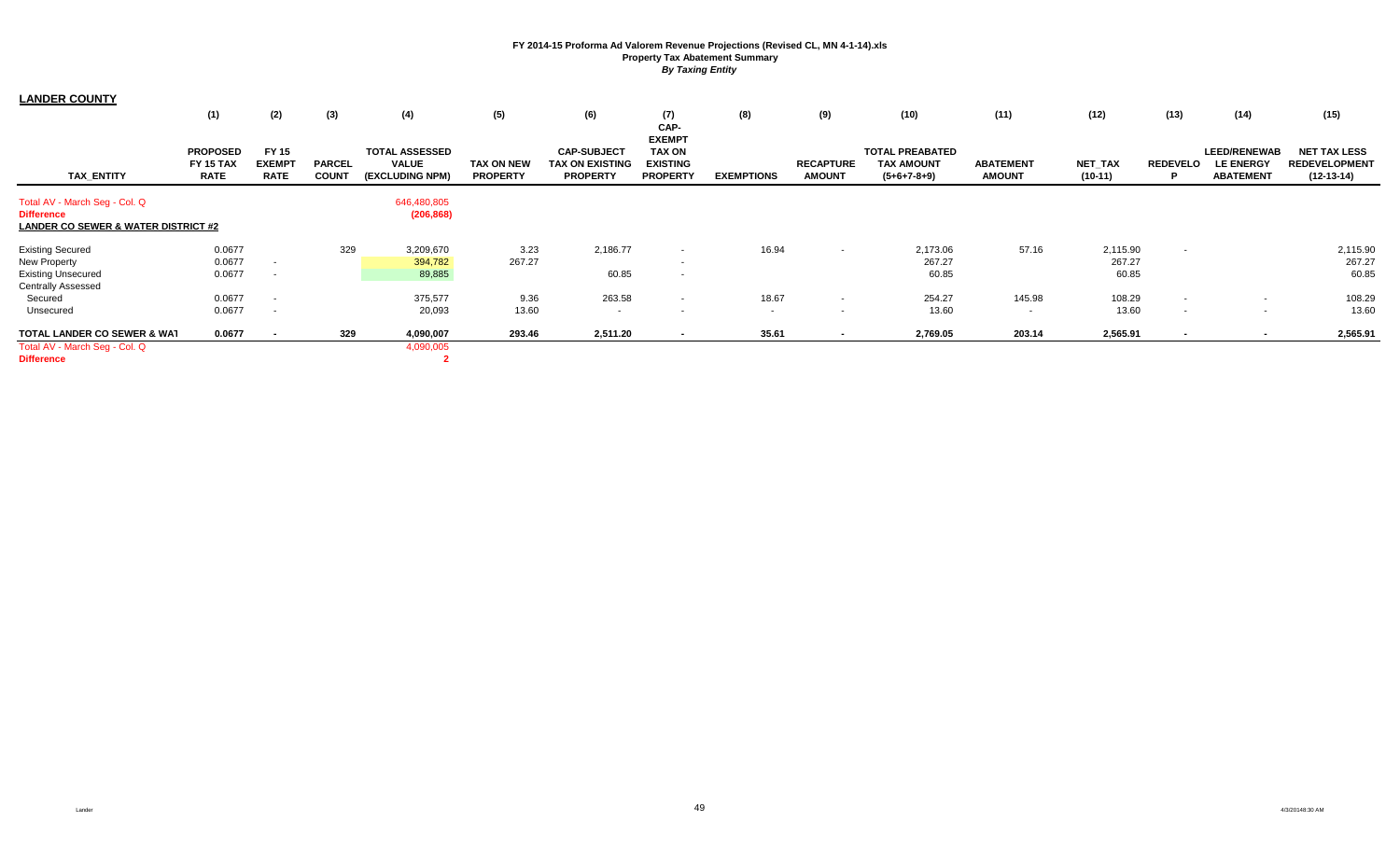| <b>LINCOLN COUNTY</b>                      |                                     |                               |               |                                                                      |                   |                                              |                                                       |                   |                  |                                                |                  |                |                 |                                          |                            |
|--------------------------------------------|-------------------------------------|-------------------------------|---------------|----------------------------------------------------------------------|-------------------|----------------------------------------------|-------------------------------------------------------|-------------------|------------------|------------------------------------------------|------------------|----------------|-----------------|------------------------------------------|----------------------------|
|                                            | (1)                                 | (2)                           | (3)           | (4)                                                                  | (5)               | (6)                                          | (7)                                                   | (8)               | (9)              | (10)                                           | (11)             | (12)           | (13)            | (14)                                     | (15)                       |
|                                            | <b>PROPOSED</b><br><b>FY 15 TAX</b> | <b>FY 15</b><br><b>EXEMPT</b> | <b>PARCEL</b> | <b>TOTAL</b><br><b>ASSESSED</b><br><b>VALUE</b><br><b>(EXCLUDING</b> | <b>TAX ON NEW</b> | <b>CAP-SUBJECT</b><br><b>TAX ON EXISTING</b> | <b>CAP-EXEMPT</b><br><b>TAX ON</b><br><b>EXISTING</b> |                   | <b>RECAPTURE</b> | <b>TOTAL</b><br>PREABATED TAX<br><b>AMOUNT</b> | <b>ABATEMENT</b> | <b>NET TAX</b> | <b>REDEVELO</b> | LEED/RENEWAB REDEVELOPMEN<br>LE ENERGY T | <b>NET TAX LESS</b><br>(1) |
| <b>TAX ENTITY</b>                          | <b>RATE</b>                         | <b>RATE</b>                   | <b>COUNT</b>  | NPM)                                                                 | <b>PROPERTY</b>   | <b>PROPERTY</b>                              | <b>PROPERTY</b>                                       | <b>EXEMPTIONS</b> | <b>AMOUNT</b>    | $(5+6+7-8+9)$                                  | <b>AMOUNT</b>    | $(10-11)$      | P               | <b>ABATEMENT</b>                         | $13-14)$                   |
| <b>ALL ENTITIES</b>                        |                                     |                               |               |                                                                      |                   |                                              |                                                       |                   |                  |                                                |                  |                |                 |                                          |                            |
| <b>STATE OF NEVADA</b>                     | 0.1700                              | $\sim$                        | 4,582         | 349,830,229                                                          | 132,327.53        | 466,623.95                                   | $\sim$                                                | 4,232.45          | 83.91            | 594,802.94                                     | 152,715.61       | 442,087.33     |                 | 32,465.98                                | 409,621.34                 |
| <b>GENERAL COUNTY</b>                      | 1.3375                              | $\sim$                        | 4,582         | 349,830,190                                                          | 1,041,106.30      | 3,671,236.53                                 | $\sim$                                                | 33,294.30         | 659.82           | 4,679,708.35                                   | 1,202,415.36     | 3,477,292.99   | $\sim$          | 255,430.92                               | 3,221,862.07               |
| <b>SCHOOL DISTRICT</b>                     | 0.9731                              | $\sim$                        | 4,582         | 349,830,187                                                          | 757,458.35        | 2,671,011.73                                 |                                                       | 24,227.06         | 479.85           | 3,404,722.87                                   | 874,161.50       | 2,530,561.37   |                 | 185,839.13                               | 2,344,722.24               |
| <b>CITY OF CALIENTE</b>                    | 0.9115                              | $\sim$                        | 544           | 14,476,711                                                           | 4,504.25          | 128,396.45                                   | $\sim$                                                | 930.68            | 40.95            | 132,010.97                                     | 5,268.82         | 126,742.15     | $\sim$          | $\sim$                                   | 126,742.15                 |
| <b>ALAMO TOWN</b>                          | 0.5014                              | $\sim$                        | 391           | 10,209,156                                                           | 2,317.29          | 49,290.00                                    |                                                       | 383.02            | 16.25            | 51,240.53                                      | 10,553.32        | 40,687.21      |                 | $\sim$                                   | 40,687.21                  |
| PANACA TOWN                                | 0.0774                              | $\sim$                        | 478           | 12,719,899                                                           | 242.74            | 9,649.19                                     | $\sim$                                                | 46.83             | $\sim$           | 9.845.10                                       | 534.12           | 9,310.98       |                 | $\sim$                                   | 9,310.98                   |
| PIOCHE TOWN                                | 0.3058                              |                               | 982           | 16,257,791                                                           | 1,028.98          | 48,982.72                                    |                                                       | 293.95            | $\sim$           | 49,717.74                                      | 2,220.41         | 47,497.34      |                 | $\sim$                                   | 47,497.34                  |
| LINCOLN CO HOSPITAL DISTRICT               | 0.2679                              |                               | 4,582         | 349,830,180                                                          | 208,532.62        | 735,344.90                                   |                                                       | 6,669.96          | 132.03           | 937,339.59                                     | 240,661.89       | 696,677.70     |                 | 51,162.57                                | 645,515.13                 |
| PAHRANAGAT VALLEY FIRE DISTRIC             | 0.3801                              |                               | 791           | 26,419,385                                                           | 3,656.32          | 97,122.30                                    |                                                       | 291.40            | 17.89            | 100,505.10                                     | 31,634.77        | 68,870.33      |                 | $\sim$                                   | 68,870.33                  |
| PIOCHE FIRE PROTECTION DISTRICT            | 0.1463                              | $\sim$                        | 1,083         | 18,461,842                                                           | 534.98            | 26,616.48                                    | $\sim$                                                | 142.05            | $\sim$           | 27,009.41                                      | 1,033.77         | 25,975.64      |                 | $\sim$                                   | 25,975.64                  |
| <b>COYOTE SPRINGS</b>                      | 0.9115                              | $\sim$                        | 14            | 10,049,293                                                           | $\sim$            | 91,599.30                                    | $\sim$                                                | $\sim$            | $\sim$           | 91,599.30                                      | 5.12             | 91,594.18      |                 | $\sim$                                   | 91,594.18                  |
| LINCOLN COUNTY FIRE DISTRICT               | 0.2500                              | $\sim$                        | 1,154         | 253,919,450                                                          | 188,513.14        | 451,515.86                                   |                                                       | 5,230.79          | 92.38            | 634,890.59                                     | 200,263.00       | 434,627.60     |                 | 47,744.10                                | 386,883.50                 |
| <b>SLCHCP GID</b>                          | 0.0300                              | $\sim$                        | 16            | 9,546,993                                                            | 3.77              | 2,860.32                                     | $\sim$                                                | 0.00              | $\sim$           | 2,864.09                                       | 24.47            | 2,839.62       | $\sim$          | $\sim$                                   | 2,839.62                   |
| PANACA FIRE                                | 0.1873                              |                               | 996           | 26,401,813                                                           | 1,186.65          | 48,464.36                                    |                                                       | 200.44            | 6.02             | 49,456.60                                      | 3,170.17         | 46,286.42      |                 |                                          | 46,286.42                  |
| <b>TOTAL COUNTY</b>                        |                                     |                               | 4.582         | 349.830.229                                                          | 2,341,412.91      | 8,498,714.08                                 |                                                       | 75,942.92         | 1,529.10         | 10,765,713.17                                  | 2,724,662.33     | 8,041,050.85   |                 | 572,642.70                               | 7,468,408.15               |
|                                            |                                     |                               |               |                                                                      |                   |                                              |                                                       |                   |                  | <b>Abatement Percent</b>                       | 25.31%           |                |                 |                                          |                            |
| <b>STATE OF NEVADA</b>                     |                                     |                               |               |                                                                      |                   |                                              |                                                       |                   |                  |                                                |                  |                |                 |                                          |                            |
| <b>Existing Secured</b>                    | 0.1700                              |                               | 4.582         | 144,235,088                                                          | 2,776.85          | 243,199.56                                   |                                                       | 769.12            | 83.91            | 245,291.20                                     | 49,035.41        | 196,255.79     |                 |                                          | 196,255.79                 |
| New Property                               | 0.1700                              |                               |               | 23,073,658                                                           | 39,225.22         |                                              |                                                       |                   |                  | 39,225.22                                      |                  | 39,225.22      |                 |                                          | 39,225.22                  |
| <b>Existing Unsecured</b>                  | 0.1700                              |                               |               | 4,244,643                                                            |                   | 7,215.89                                     |                                                       |                   |                  | 7,215.89                                       |                  | 7,215.89       |                 |                                          | 7,215.89                   |
| <b>Centrally Assessed</b>                  |                                     |                               |               |                                                                      |                   |                                              |                                                       |                   |                  |                                                |                  |                |                 |                                          |                            |
| Secured                                    | 0.1700                              |                               |               | 165,340,779                                                          | 68,899.97         | 215,642.68                                   | $\sim$                                                | 3,463.33          |                  | 281,079.32                                     | 103,672.03       | 177,407.29     |                 | 17,706.22                                | 159,701.07                 |
| Unsecured                                  | 0.1700                              |                               |               | 12,936,062                                                           | 21,425.49         | 565.82                                       | $\blacksquare$                                        | $\blacksquare$    |                  | 21,991.31                                      | 8.17             | 21,983.13      |                 | 14,759.76                                | 7,223.37                   |
| TOTAL STATE OF NEVADA                      | 0.1700                              |                               | 4,582         | 349,830,229                                                          | 132,327.53        | 466,623.95                                   |                                                       | 4,232.45          | 83.91            | 594,802.94                                     | 152,715.61       | 442,087.33     |                 | 32,465.98                                | 409,621.34                 |
| Total AV - March Seg - Col. Q              |                                     |                               |               | 349,822,781                                                          |                   |                                              |                                                       |                   |                  |                                                |                  |                |                 |                                          |                            |
| <b>Difference</b><br><b>GENERAL COUNTY</b> |                                     |                               |               | 7,448                                                                |                   |                                              |                                                       |                   |                  |                                                |                  |                |                 |                                          |                            |
| <b>Existing Secured</b>                    |                                     |                               |               |                                                                      |                   |                                              |                                                       |                   |                  |                                                |                  |                |                 |                                          |                            |
| General Co.                                | 1.0326                              |                               | 4,582         | 144,235,088                                                          | 16,867.41         | 1,477,226.04                                 | $\sim$                                                | 4,666.87          | 509.06           | 1,489,935.64                                   | 298,660.05       | 1,191,275.59   |                 |                                          | 1,191,275.59               |
| Ag Extension                               | 0.0100                              | $\sim$                        | 4,582         | 144,235,088                                                          | 163.42            | 14,306.42                                    |                                                       | 44.62             | 5.24             | 14,430.46                                      | 2,885.14         | 11,545.32      |                 |                                          | 11,545.32                  |
| Co Indigent                                | 0.0359                              | $\sim$                        | 4,582         | 144,235,088                                                          | 586.44            | 51,358.38                                    |                                                       | 162.44            | 17.68            | 51,800.06                                      | 10,355.11        | 41,444.95      |                 |                                          | 41,444.95                  |
| Cap Projects                               | 0.0420                              |                               | 4,582         | 144,235,088                                                          | 686.03            | 60,084.78                                    |                                                       | 190.01            | 20.64            | 60,601.44                                      | 12,114.68        | 48,486.76      |                 |                                          | 48,486.76                  |
|                                            |                                     |                               |               |                                                                      |                   |                                              |                                                       |                   |                  |                                                |                  |                |                 |                                          |                            |

**T (12-**

St Indigent 0.0100 - 4,582 144,235,088 163.34 14,305.58 15.33 5.06 14,428.65 2,884.31 11,544.34 11,544.34 St Acc Ind 0.0150 - 4,582 144,235,088 245.01 21,458.70 - 68.06 7.38 21,643.03 4,326.70 17,316.33 - 0.0150 - 17,316.33 Spec Indgt 0.0800 - 4,582 144,235,088 1,306.75 114,447.14 - 361.91 39.53 115,431.51 23,075.26 92,356.25 - 92,356.25 Alamo Cap Prj 0.0010 4,582 144,235,088 1,429.77 4.30 0.44 1,442.23 288.29 1,153.94 1,153.94 Panaca Cap Pj 0.0020 - 4,582 144,235,088 2,860.85 9.14 0.75 2,885.16 576.54 2,308.62 2,308.62 Pioche Cap Pr 0.0015 4,582 144,235,088 2,145.74 7.04 0.64 2,163.82 431.75 1,732.07 1,732.07 Caliente Cap 0.0035 - 4,582 144,235,088 57.11 5,007.32 - 15.91 1.97 5,050.49 1,008.82 4,041.67 - 4,041.67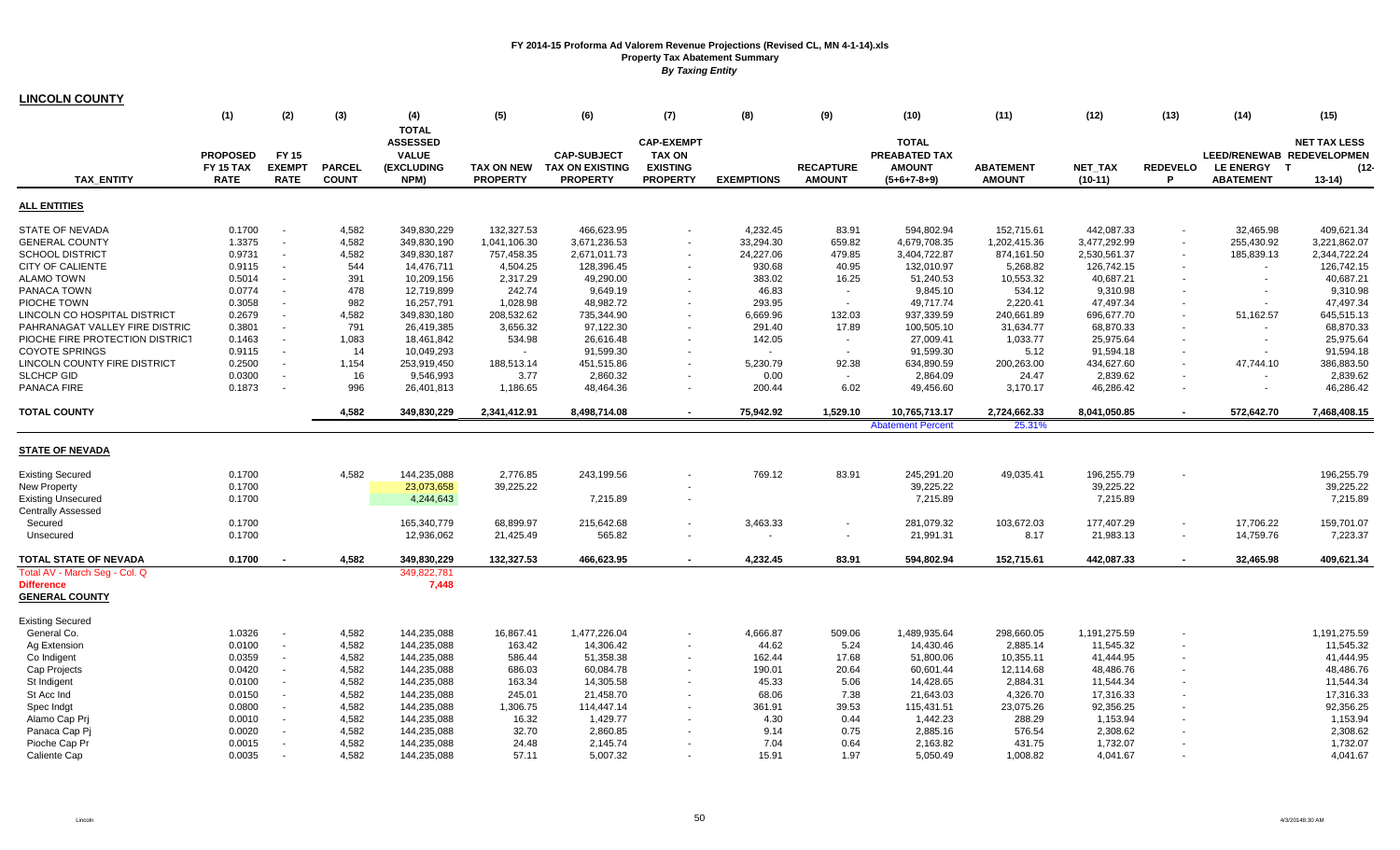**LINCOLN COUNTY**

|                                                      | (1)                             | (2)                          | (3)                           | (4)                                             | (5)                                  | (6)                                       | (7)                                | (8)               | (9)                               | (10)                           | (11)                              | (12)                 | (13)                 | (14)                            | (15)                |
|------------------------------------------------------|---------------------------------|------------------------------|-------------------------------|-------------------------------------------------|--------------------------------------|-------------------------------------------|------------------------------------|-------------------|-----------------------------------|--------------------------------|-----------------------------------|----------------------|----------------------|---------------------------------|---------------------|
|                                                      | <b>PROPOSED</b>                 | <b>FY 15</b>                 |                               | <b>TOTAL</b><br><b>ASSESSED</b><br><b>VALUE</b> |                                      | <b>CAP-SUBJECT</b>                        | <b>CAP-EXEMPT</b><br><b>TAX ON</b> |                   |                                   | <b>TOTAL</b><br>PREABATED TAX  |                                   |                      |                      | LEED/RENEWAB REDEVELOPMEN       | <b>NET TAX LESS</b> |
| <b>TAX ENTITY</b>                                    | <b>FY 15 TAX</b><br><b>RATE</b> | <b>EXEMPT</b><br><b>RATE</b> | <b>PARCEL</b><br><b>COUNT</b> | (EXCLUDING<br>NPM)                              | <b>TAX ON NEW</b><br><b>PROPERTY</b> | <b>TAX ON EXISTING</b><br><b>PROPERTY</b> | <b>EXISTING</b><br><b>PROPERTY</b> | <b>EXEMPTIONS</b> | <b>RECAPTURE</b><br><b>AMOUNT</b> | <b>AMOUNT</b><br>$(5+6+7-8+9)$ | <b>ABATEMENT</b><br><b>AMOUNT</b> | NET_TAX<br>$(10-11)$ | <b>REDEVELO</b><br>P | LE ENERGY T<br><b>ABATEMENT</b> | $(12 -$<br>$13-14)$ |
| China Sprgs                                          | 0.0042                          | $\sim$                       | 4,582                         | 144,235,088                                     | 68.61                                | 6,008.28                                  |                                    | 19.23             | 2.28                              | 6,059.94                       | 1,210.73                          | 4,849.21             |                      |                                 | 4,849.21            |
| Alamo Clinic                                         | 0.0425                          | $\sim$                       | 4,582                         | 144,235,088                                     | 694.25                               | 60,800.12                                 |                                    | 192.03            | 20.86                             | 61,323.20                      | 12,258.57                         | 49,064.63            |                      |                                 | 49,064.63           |
| Museum                                               | 0.0058                          | $\sim$                       | 4,582                         | 144,235,088                                     | 94.71                                | 8,297.53                                  |                                    | 26.09             | 2.92                              | 8,369.07                       | 1,673.15                          | 6,695.92             |                      |                                 | 6,695.92            |
| Library                                              | $\sim$                          | $\sim$                       | 4,582                         | 144,235,088                                     | $\sim$                               |                                           |                                    | $\sim$            | $\sim$                            | $\sim$                         |                                   |                      |                      |                                 | $\sim$              |
| Nutrition                                            | 0.0515                          | $\sim$                       | 4,582                         | 144,235,088                                     | 841.22                               | 73,675.60                                 |                                    | 233.03            | 25.37                             | 74,309.16                      | 14,947.21                         | 59,361.95            |                      |                                 | 59,361.95           |
| <b>GENERAL TOTAL</b>                                 | 1.3375                          |                              | 4,582                         | 144,235,088                                     | 21,847.80                            | 1,913,412.25                              | $\sim$                             | 6,046.01          | 659.82                            | 1,929,873.86                   | 386,696.31                        | 1,543,177.55         |                      | $\sim$                          | 1,543,177.55        |
| <b>New Property</b>                                  | 1.3375                          | $\sim$                       |                               | 23,073,619                                      | 308,609.65                           |                                           |                                    |                   |                                   | 308,609.65                     |                                   | 308,609.65           |                      |                                 | 308,609.65          |
| <b>Existing Unsecured</b>                            | 1.3375                          | $\sim$                       |                               | 4,244,643                                       |                                      | 56,772.10                                 |                                    |                   |                                   | 56,772.10                      |                                   | 56,772.10            |                      |                                 | 56,772.10           |
| <b>Centrally Assessed</b>                            |                                 |                              |                               |                                                 |                                      |                                           |                                    |                   |                                   |                                |                                   |                      |                      |                                 |                     |
| Secured                                              | 1.3375                          | $\sim$                       |                               | 165,340,779                                     | 542,080.66                           | 1,696,600.54                              |                                    | 27,248.29         |                                   | 2,211,432.91                   | 815,654.89                        | 1,395,778.02         |                      | 139,306.30                      | 1,256,471.72        |
| Unsecured                                            | 1.3375                          | $\sim$                       |                               | 12,936,062                                      | 168,568.19                           | 4,451.64                                  |                                    |                   |                                   | 173,019.83                     | 64.16                             | 172,955.67           | $\sim$               | 116,124.62                      | 56,831.05           |
| <b>TOTAL GENERAL COUNTY</b>                          | 1.3375                          |                              | 4,582                         | 349,830,190                                     | 1,041,106                            | 3,671,237                                 |                                    | 33,294            | 660                               | 4,679,708                      | 1,202,415                         | 3,477,293            |                      | 255,431                         | 3,221,862           |
| <b>March Assessors Report:</b><br><b>New secured</b> |                                 |                              |                               | 2.041.482                                       |                                      |                                           |                                    |                   |                                   |                                |                                   |                      |                      |                                 |                     |
| <b>Existing Secured</b>                              |                                 |                              |                               | 142,594,198                                     |                                      |                                           |                                    |                   |                                   |                                |                                   |                      |                      |                                 |                     |
|                                                      |                                 |                              |                               | 144,635,680                                     |                                      |                                           |                                    |                   |                                   |                                |                                   |                      |                      |                                 |                     |
| <b>Difference</b>                                    |                                 |                              |                               | (400, 592)                                      | $-0.28%$                             |                                           |                                    |                   |                                   |                                |                                   |                      |                      |                                 |                     |
| Total AV - March Seg - Col. Q                        |                                 |                              |                               | 349,822,781                                     |                                      |                                           |                                    |                   |                                   |                                |                                   |                      |                      |                                 |                     |
| <b>Difference</b>                                    |                                 |                              |                               | 7,409                                           |                                      |                                           |                                    |                   |                                   |                                |                                   |                      |                      |                                 |                     |
| <b>SCHOOL DISTRICT</b>                               |                                 |                              |                               |                                                 |                                      |                                           |                                    |                   |                                   |                                |                                   |                      |                      |                                 |                     |
| <b>Existing Secured</b>                              | 0.7500                          | $\sim$                       | 4,582                         | 144,235,088                                     | 12,251.13                            | 1,072,940.10                              |                                    | 3,393.01          | 369.96                            | 1,082,168.18                   | 216,332.65                        | 865,835.53           |                      |                                 | 865,835.53          |
| <b>New Property</b>                                  | 0.7500                          | $\sim$                       |                               | 23,073,615                                      | 173,052.11                           |                                           |                                    |                   |                                   | 173,052.11                     |                                   | 173,052.11           |                      |                                 | 173,052.11          |
| <b>Existing Unsecured</b>                            | 0.7500                          | $\sim$                       |                               | 4,244,643                                       |                                      | 31,834.82                                 |                                    |                   |                                   | 31,834.82                      |                                   | 31,834.82            |                      |                                 | 31,834.82           |
| <b>Centrally Assessed</b>                            |                                 |                              |                               |                                                 |                                      |                                           |                                    |                   |                                   |                                |                                   |                      |                      |                                 |                     |
| Secured                                              | 0.7500                          | $\sim$                       |                               | 165,340,779                                     | 303,970.47                           | 951,364.79                                |                                    | 15,279.41         |                                   | 1,240,055.84                   | 457,376.57                        | 782,679.27           |                      | 78,115.69                       | 704,563.59          |
| Unsecured                                            | 0.7500                          |                              |                               | 12,936,062                                      | 94,524.22                            | 2,496.25                                  | $\blacksquare$                     |                   |                                   | 97,020.46                      | 35.94                             | 96,984.52            | $\sim$               | 65,116.61                       | 31,867.91           |
| TOTAL SCHOOL OPERATING                               | 0.7500                          |                              | 4,582                         | 349,830,187                                     | 583,797.93                           | 2,058,635.96                              |                                    | 18,672.42         | 369.96                            | 2,624,131.42                   | 673,745.16                        | 1,950,386.26         | $\sim$               | 143,232.30                      | 1,807,153.96        |
|                                                      |                                 |                              |                               |                                                 | 394,391.55                           | 1,234,364.10                              | $\sim$                             | 19,824.53         | $\sim$                            | 1,608,931.12                   | 593,430.85                        | 1,015,500.27         | $\sim$               | 101,352.50                      | 914,147.77          |
| <b>SCHOOL DEBT</b>                                   |                                 |                              |                               |                                                 | 122,642.02                           | 3,238.80                                  |                                    |                   | <b>College</b>                    | 125,880.82                     | 46.64                             | 125,834.18           |                      | 84,486.63                       | 41,347.55           |
| <b>Existing Secured</b>                              | 0.2231                          |                              | 4,582                         | 144,235,088                                     | 3,644.30                             | 319,164.11                                |                                    | 1,009.52          | 109.89                            | 321,908.78                     | 64,351.36                         | 257,557.42           |                      |                                 | 257,557.42          |
| <b>New Property</b>                                  | 0.2231                          | $\sim$                       |                               | 23,073,616                                      | 51,477.24                            |                                           |                                    |                   |                                   | 51,477.24                      |                                   | 51,477.24            |                      |                                 | 51,477.24           |
| <b>Existing Unsecured</b>                            | 0.2231                          | $\sim$                       |                               | 4,244,643                                       |                                      | 9,469.80                                  |                                    |                   |                                   | 9,469.80                       |                                   | 9,469.80             |                      |                                 | 9,469.80            |
| <b>Centrally Assessed</b>                            |                                 |                              |                               |                                                 |                                      |                                           |                                    |                   |                                   |                                |                                   |                      |                      |                                 |                     |
| Secured                                              | 0.2231                          | $\sim$                       |                               | 165,340,779                                     | 90,421.08                            | 282,999.31                                |                                    | 4,545.12          |                                   | 368,875.28                     | 136,054.28                        | 232,820.99           |                      | 23,236.81                       | 209,584.18          |
| Unsecured                                            | 0.2231                          | $\overline{\phantom{a}}$     |                               | 12,936,062                                      | 28,117.80                            | 742.55                                    |                                    | $\sim$            |                                   | 28,860.35                      | 10.69                             | 28,849.66            |                      | 19,370.02                       | 9,479.64            |
| <b>TOTAL SCHOOL DEBT</b>                             | 0.2231                          |                              | 4,582                         | 349,830,188                                     | 173,660.42                           | 612,375.77                                |                                    | 5.554.64          | 109.89                            | 780,591.45                     | 200,416.34                        | 580,175.11           |                      | 42.606.83                       | 537,568.28          |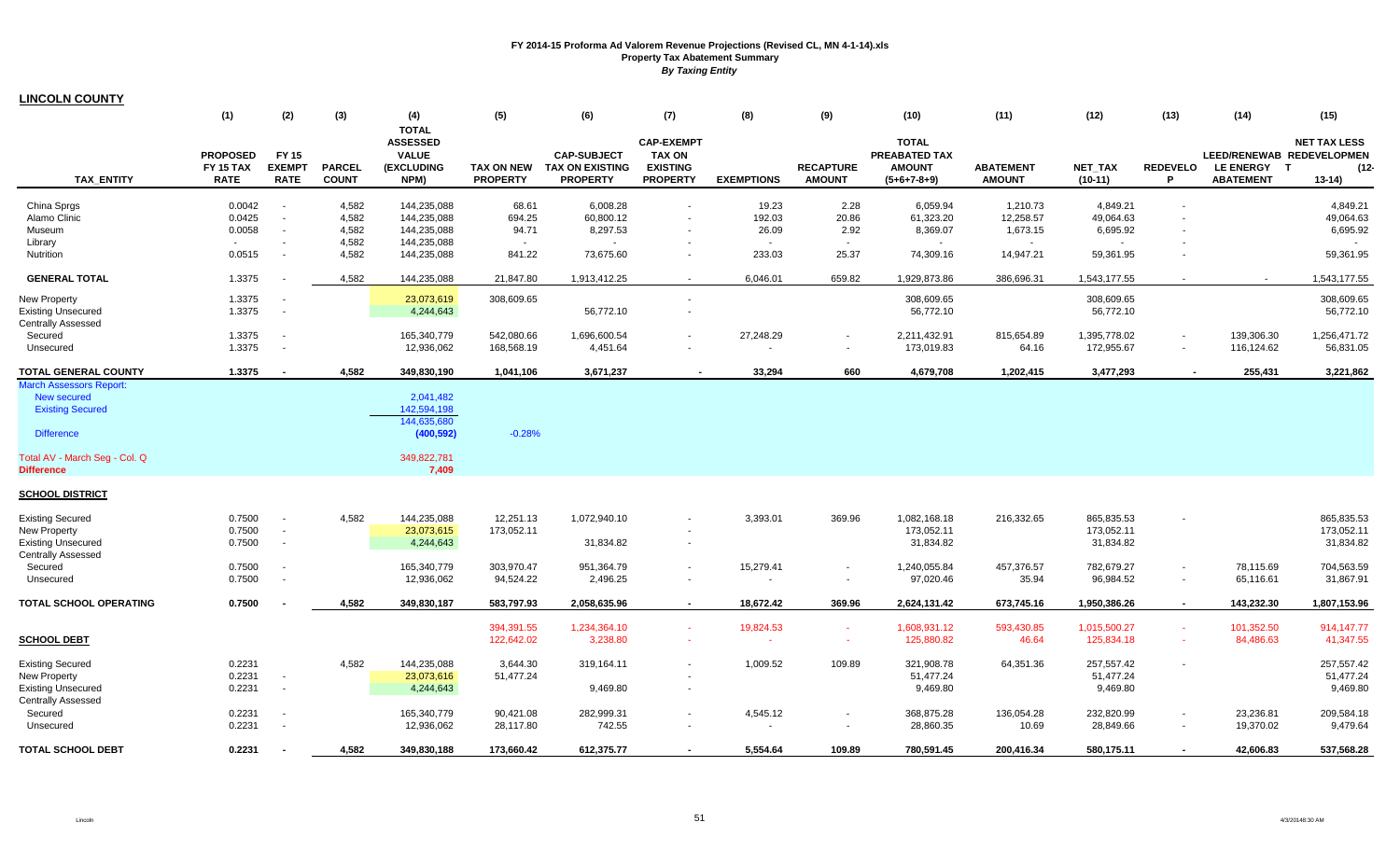| <b>LINCOLN COUNTY</b>                   |                                                    |                                       |                               |                                                       |                                      |                                                                 |                                                                          |                   |                                   |                                                                 |                                   |                             |                      |                                                              |                                            |
|-----------------------------------------|----------------------------------------------------|---------------------------------------|-------------------------------|-------------------------------------------------------|--------------------------------------|-----------------------------------------------------------------|--------------------------------------------------------------------------|-------------------|-----------------------------------|-----------------------------------------------------------------|-----------------------------------|-----------------------------|----------------------|--------------------------------------------------------------|--------------------------------------------|
|                                         | (1)                                                | (2)                                   | (3)                           | (4)<br><b>TOTAL</b>                                   | (5)                                  | (6)                                                             | (7)                                                                      | (8)               | (9)                               | (10)                                                            | (11)                              | (12)                        | (13)                 | (14)                                                         | (15)                                       |
| <b>TAX ENTITY</b>                       | <b>PROPOSED</b><br><b>FY 15 TAX</b><br><b>RATE</b> | FY 15<br><b>EXEMPT</b><br><b>RATE</b> | <b>PARCEL</b><br><b>COUNT</b> | <b>ASSESSED</b><br><b>VALUE</b><br>(EXCLUDING<br>NPM) | <b>TAX ON NEW</b><br><b>PROPERTY</b> | <b>CAP-SUBJECT</b><br><b>TAX ON EXISTING</b><br><b>PROPERTY</b> | <b>CAP-EXEMPT</b><br><b>TAX ON</b><br><b>EXISTING</b><br><b>PROPERTY</b> | <b>EXEMPTIONS</b> | <b>RECAPTURE</b><br><b>AMOUNT</b> | <b>TOTAL</b><br>PREABATED TAX<br><b>AMOUNT</b><br>$(5+6+7-8+9)$ | <b>ABATEMENT</b><br><b>AMOUNT</b> | <b>NET TAX</b><br>$(10-11)$ | <b>REDEVELO</b><br>P | LEED/RENEWAB REDEVELOPMEN<br>LE ENERGY T<br><b>ABATEMENT</b> | <b>NET TAX LESS</b><br>$(12 -$<br>$13-14)$ |
| <b>TOTAL SCHOOL DISTRICT</b>            | 0.9731                                             |                                       | 4,582                         | 349,830,187                                           | 757,458.35                           | 2,671,011.73                                                    | $\sim$                                                                   | 24,227.06         | 479.85                            | 3,404,722.87                                                    | 874,161.50                        | 2,530,561.37                |                      | 185,839.13                                                   | 2,344,722.24                               |
| Total AV - March Seg - Col. Q           |                                                    |                                       |                               | 349,822,781                                           |                                      |                                                                 |                                                                          |                   |                                   |                                                                 |                                   |                             |                      |                                                              |                                            |
| <b>Difference</b>                       |                                                    |                                       |                               | 7,406                                                 |                                      |                                                                 |                                                                          |                   |                                   |                                                                 |                                   |                             |                      |                                                              |                                            |
| <b>CITY OF CALIENTE</b>                 |                                                    |                                       |                               |                                                       |                                      |                                                                 |                                                                          |                   |                                   |                                                                 |                                   |                             |                      |                                                              |                                            |
| <b>Existing Secured</b>                 | 0.9115                                             | $\sim$                                | 544                           | 12,582,809                                            | 1,845.51                             | 113,759.60                                                      |                                                                          | 898.01            | 40.95                             | 114,748.05                                                      | 4,579.30                          | 110,168.75                  |                      |                                                              | 110,168.75                                 |
| <b>New Property</b>                     | 0.9115                                             | $\sim$                                |                               | 232,978                                               | 2,123.60                             |                                                                 |                                                                          |                   |                                   | 2,123.60                                                        |                                   | 2,123.60                    |                      |                                                              | 2,123.60                                   |
| <b>Existing Unsecured</b>               | 0.9115                                             | $\sim$                                |                               | 260,109                                               |                                      | 2,370.89                                                        |                                                                          |                   |                                   | 2,370.89                                                        |                                   | 2,370.89                    |                      |                                                              | 2,370.89                                   |
| <b>Centrally Assessed</b>               |                                                    |                                       |                               |                                                       |                                      |                                                                 |                                                                          |                   |                                   |                                                                 |                                   |                             |                      |                                                              |                                            |
| Secured                                 | 0.9115                                             |                                       |                               | 1,349,118                                             | 204.69<br>330.45                     | 12,125.19                                                       |                                                                          | 32.67             | $\sim$                            | 12,297.21<br>471.22                                             | 687.52                            | 11,609.70<br>469.21         |                      | $\sim$                                                       | 11,609.70<br>469.21                        |
| Unsecured                               | 0.9115                                             | $\sim$                                |                               | 51,697                                                |                                      | 140.76                                                          |                                                                          | $\sim$            | $\sim$                            |                                                                 | 2.01                              |                             |                      | $\sim$                                                       |                                            |
| <b>TOTAL CITY OF CALIENTE</b>           | 0.9115                                             |                                       | 544                           | 14,476,711                                            | 4.504.25                             | 128,396.45                                                      |                                                                          | 930.68            | 40.95                             | 132,010.97                                                      | 5,268.82                          | 126,742.15                  |                      |                                                              | 126,742.15                                 |
| Total AV - March Seg - Col. Q           |                                                    |                                       |                               | 14,476,713                                            |                                      |                                                                 |                                                                          |                   |                                   |                                                                 |                                   |                             |                      |                                                              |                                            |
| <b>Difference</b>                       |                                                    |                                       |                               | (2)                                                   |                                      |                                                                 |                                                                          |                   |                                   |                                                                 |                                   |                             |                      |                                                              |                                            |
| <b>ALAMO TOWN</b>                       |                                                    |                                       |                               |                                                       |                                      |                                                                 |                                                                          |                   |                                   |                                                                 |                                   |                             |                      |                                                              |                                            |
| <b>Existing Secured</b>                 | 0.5014                                             | $\sim$                                | 391                           | 9,516,997                                             | 1,012.78                             | 47,121.94                                                       |                                                                          | 380.93            | 16.25                             | 47,770.04                                                       | 10,131.96                         | 37,638.08                   |                      |                                                              | 37,638.08                                  |
| New Property                            | 0.5014                                             | $\sim$                                |                               | 238,149                                               | 1,194.08                             |                                                                 |                                                                          |                   |                                   | 1,194.08                                                        |                                   | 1,194.08                    |                      |                                                              | 1,194.08                                   |
| <b>Existing Unsecured</b>               | 0.5014                                             | $\sim$                                |                               | 135,922                                               |                                      | 681.51                                                          | $\blacksquare$                                                           |                   |                                   | 681.51                                                          |                                   | 681.51                      |                      |                                                              | 681.51                                     |
| <b>Centrally Assessed</b>               |                                                    |                                       |                               |                                                       |                                      |                                                                 |                                                                          |                   |                                   |                                                                 |                                   |                             |                      |                                                              |                                            |
| Secured                                 | 0.5014                                             | $\sim$                                |                               | 296,064                                               | $\sim$                               | 1,486.55                                                        |                                                                          | 2.09              | $\sim$                            | 1,484.46                                                        | 421.36                            | 1,063.11                    |                      |                                                              | 1,063.11                                   |
| Unsecured                               | 0.5014                                             | $\sim$                                |                               | 22,025                                                | 110.43                               |                                                                 |                                                                          | $\sim$            | $\sim$                            | 110.43                                                          |                                   | 110.43                      |                      | $\sim$                                                       | 110.43                                     |
| TOTAL ALAMO TOWN                        | 0.5014                                             | $\sim$                                | 391                           | 10,209,156                                            | 2,317.29                             | 49,290.00                                                       |                                                                          | 383.02            | 16.25                             | 51,240.53                                                       | 10,553.32                         | 40,687.21                   |                      |                                                              | 40,687.21                                  |
| Total AV - March Seg - Col. Q           |                                                    |                                       |                               | 10,209,157                                            |                                      |                                                                 |                                                                          |                   |                                   |                                                                 |                                   |                             |                      |                                                              |                                            |
| <b>Difference</b><br><b>PANACA TOWN</b> |                                                    |                                       |                               | (1)                                                   |                                      |                                                                 |                                                                          |                   |                                   |                                                                 |                                   |                             |                      |                                                              |                                            |
| <b>Existing Secured</b>                 | 0.0774                                             | $\sim$                                | 478                           | 12,078,208                                            | 5.19                                 | 9,389.85                                                        |                                                                          | 46.61             |                                   | 9,348.43                                                        | 534.10                            | 8,814.33                    |                      |                                                              | 8,814.33                                   |
| New Property                            | 0.0774                                             | $\sim$                                |                               | 291,804                                               | 225.86                               |                                                                 |                                                                          |                   |                                   | 225.86                                                          |                                   | 225.86                      |                      |                                                              | 225.86                                     |
| <b>Existing Unsecured</b>               | 0.0774                                             | $\sim$                                |                               | 131,681                                               |                                      | 101.92                                                          | $\blacksquare$                                                           |                   |                                   | 101.92                                                          |                                   | 101.92                      |                      |                                                              | 101.92                                     |
| <b>Centrally Assessed</b>               |                                                    |                                       |                               |                                                       |                                      |                                                                 |                                                                          |                   |                                   |                                                                 |                                   |                             |                      |                                                              |                                            |
| Secured                                 | 0.0774                                             | $\sim$                                |                               | 203,113                                               | 0.01                                 | 157.42                                                          | $\blacksquare$                                                           | 0.22              | $\sim$                            | 157.21                                                          | 0.02                              | 157.19                      |                      |                                                              | 157.19                                     |
| Unsecured                               | 0.0774                                             | $\sim$                                |                               | 15,093                                                | 11.68                                | $\sim$                                                          |                                                                          | $\sim$            | $\sim$                            | 11.68                                                           | $\sim$                            | 11.68                       |                      |                                                              | 11.68                                      |
| <b>TOTAL PANACA TOWN</b>                | 0.0774                                             |                                       | 478                           | 12,719,899                                            | 242.74                               | 9,649.19                                                        |                                                                          | 46.83             | $\blacksquare$                    | 9,845.10                                                        | 534.12                            | 9,310.98                    |                      |                                                              | 9,310.98                                   |
| Total AV - March Seg - Col. Q           |                                                    |                                       |                               | 12,719,897                                            |                                      |                                                                 |                                                                          |                   |                                   |                                                                 |                                   |                             |                      |                                                              |                                            |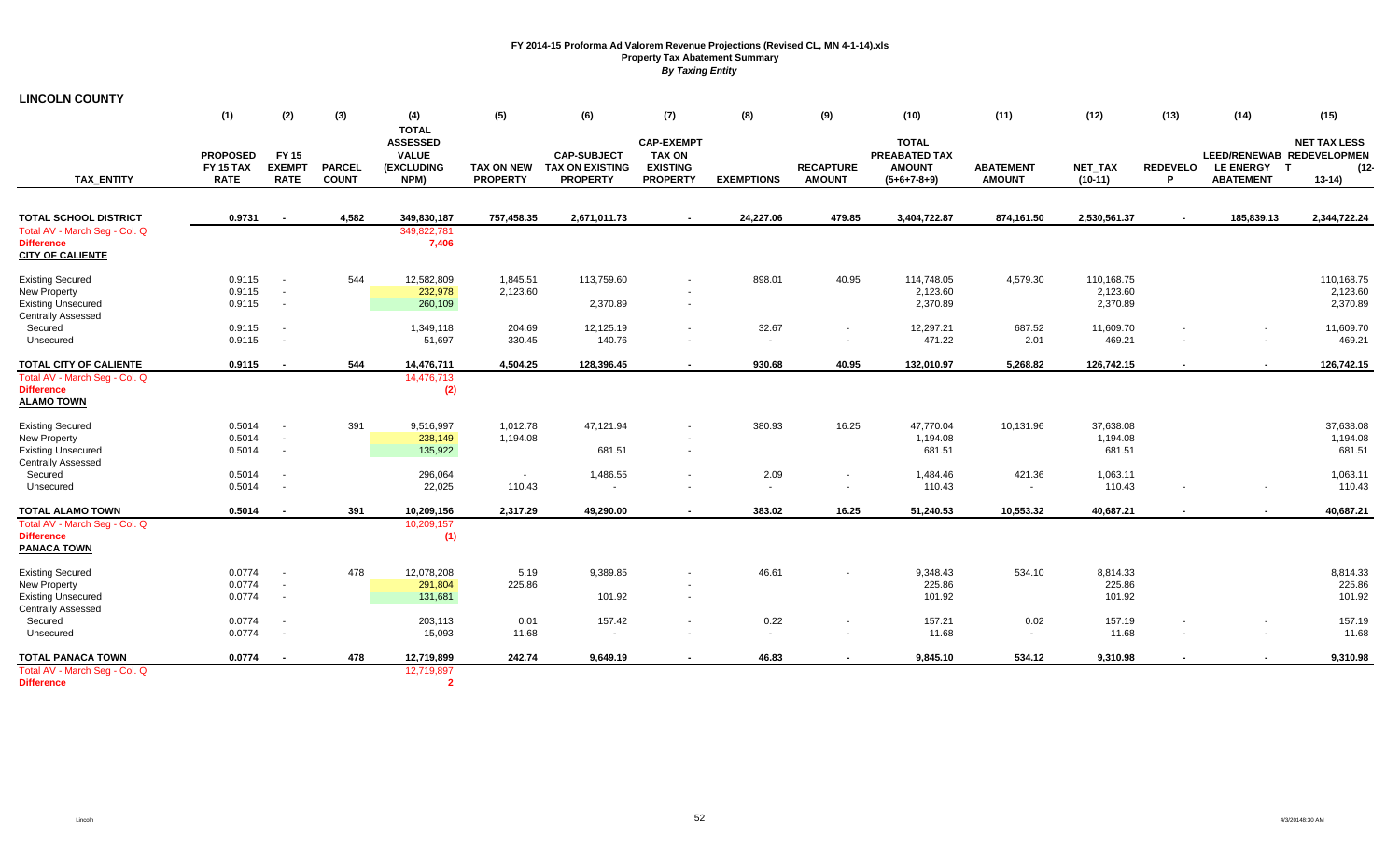**LINCOLN COUNTY**

|                                     | (1)              | (2)           | (3)           | (4)             | (5)               | (6)                    | (7)               | (8)               | (9)              | (10)          | (11)             | (12)       | (13)            | (14)                      | (15)                |
|-------------------------------------|------------------|---------------|---------------|-----------------|-------------------|------------------------|-------------------|-------------------|------------------|---------------|------------------|------------|-----------------|---------------------------|---------------------|
|                                     |                  |               |               | <b>TOTAL</b>    |                   |                        |                   |                   |                  |               |                  |            |                 |                           |                     |
|                                     |                  |               |               | <b>ASSESSED</b> |                   |                        | <b>CAP-EXEMPT</b> |                   |                  | <b>TOTAL</b>  |                  |            |                 |                           | <b>NET TAX LESS</b> |
|                                     | <b>PROPOSED</b>  | <b>FY 15</b>  |               | <b>VALUE</b>    |                   | <b>CAP-SUBJECT</b>     | <b>TAX ON</b>     |                   |                  | PREABATED TAX |                  |            |                 | LEED/RENEWAB REDEVELOPMEN |                     |
|                                     | <b>FY 15 TAX</b> | <b>EXEMPT</b> | <b>PARCEL</b> | (EXCLUDING      | <b>TAX ON NEW</b> | <b>TAX ON EXISTING</b> | <b>EXISTING</b>   |                   | <b>RECAPTURE</b> | <b>AMOUNT</b> | <b>ABATEMENT</b> | NET_TAX    | <b>REDEVELO</b> | LE ENERGY T               | $(12 -$             |
| <b>TAX ENTITY</b>                   | <b>RATE</b>      | <b>RATE</b>   | <b>COUNT</b>  | NPM)            | <b>PROPERTY</b>   | <b>PROPERTY</b>        | <b>PROPERTY</b>   | <b>EXEMPTIONS</b> | <b>AMOUNT</b>    | $(5+6+7-8+9)$ | <b>AMOUNT</b>    | $(10-11)$  | P               | <b>ABATEMENT</b>          | $13-14$             |
| PIOCHE TOWN                         |                  |               |               |                 |                   |                        |                   |                   |                  |               |                  |            |                 |                           |                     |
| <b>Existing Secured</b>             | 0.3058           | $\sim$        | 982           | 15,251,246      | 82.20             | 46,849.26              |                   | 291.73            |                  | 46,639.73     | 2,195.40         | 44,444.33  |                 |                           | 44,444.33           |
| New Property                        | 0.3058           |               |               | 271,266         | 829.53            |                        |                   |                   |                  | 829.53        |                  | 829.53     |                 |                           | 829.53              |
| <b>Existing Unsecured</b>           | 0.3058           | $\sim$        |               | 181,563         |                   | 555.22                 |                   |                   |                  | 555.22        |                  | 555.22     |                 |                           | 555.22              |
| <b>Centrally Assessed</b>           |                  |               |               |                 |                   |                        |                   |                   |                  |               |                  |            |                 |                           |                     |
| Secured                             | 0.3058           | $\sim$        |               | 515,376         | $\sim$            | 1,578.24               |                   | 2.22              |                  | 1,576.02      | 25.01            | 1,551.01   |                 |                           | 1,551.01            |
| Unsecured                           | 0.3058           | $\sim$        |               | 38,341          | 117.25            |                        |                   | $\sim$            | $\sim$           | 117.25        |                  | 117.25     |                 |                           | 117.25              |
| <b>TOTAL PIOCHE TOWN</b>            | 0.3058           |               | 982           | 16,257,791      | 1,028.98          | 48,982.72              |                   | 293.95            |                  | 49,717.74     | 2,220.41         | 47,497.34  |                 |                           | 47,497.34           |
| Total AV - March Seg - Col. Q       |                  |               |               | 16,242,132      |                   |                        |                   |                   |                  |               |                  |            |                 |                           |                     |
| <b>Difference</b>                   |                  |               |               | 15,659          |                   |                        |                   |                   |                  |               |                  |            |                 |                           |                     |
| <b>LINCOLN CO HOSPITAL DISTRICT</b> |                  |               |               |                 |                   |                        |                   |                   |                  |               |                  |            |                 |                           |                     |
| <b>Existing Secured</b>             | 0.2679           |               | 4,582         | 144,235,088     | 4,376.12          | 383,254.34             |                   | 1,212.15          | 132.03           | 386,550.34    | 77,274.14        | 309,276.20 |                 |                           | 309,276.20          |
| <b>New Property</b>                 | 0.2679           | $\sim$        |               | 23,073,609      | 61,814.20         |                        |                   |                   |                  | 61,814.20     |                  | 61,814.20  |                 |                           | 61,814.20           |
| <b>Existing Unsecured</b>           | 0.2679           | $\sim$        |               | 4,244,643       |                   | 11,371.40              |                   |                   |                  | 11,371.40     |                  | 11,371.40  |                 |                           | 11,371.40           |
| Centrally Assessed                  |                  |               |               |                 |                   |                        |                   |                   |                  |               |                  |            |                 |                           |                     |
| Secured                             | 0.2679           | $\sim$        |               | 165,340,779     | 108,578.25        | 339,827.50             |                   | 5,457.81          |                  | 442,947.95    | 163,374.88       | 279,573.06 |                 | 27,902.92                 | 251,670.15          |
| Unsecured                           | 0.2679           | $\sim$        |               | 12,936,062      | 33,764.05         | 891.66                 |                   |                   | $\sim$           | 34,655.71     | 12.87            | 34,642.84  | $\sim$          | 23,259.65                 | 11,383.19           |
| TOTAL LINCOLN CO HOSPITAL DISTI     | 0.2679           | $\sim$        | 4,582         | 349,830,180     | 208,532.62        | 735,344.90             |                   | 6,669.96          | 132.03           | 937,339.59    | 240,661.89       | 696,677.70 | $\blacksquare$  | 51,162.57                 | 645,515.13          |
| Total AV - March Seg - Col. Q       |                  |               |               | 349,822,781     |                   |                        |                   |                   |                  |               |                  |            |                 |                           |                     |
| <b>Difference</b>                   |                  |               |               | 7,399           |                   |                        |                   |                   |                  |               |                  |            |                 |                           |                     |
| PAHRANAGAT VALLEY FIRE DISTRICT     |                  |               |               |                 |                   |                        |                   |                   |                  |               |                  |            |                 |                           |                     |
| <b>Existing Secured</b>             | 0.3801           | $\sim$        | 791           | 24,562,579      | 916.29            | 92,799.98              |                   | 286.78            | 17.89            | 93,447.38     | 30,392.69        | 63,054.69  |                 |                           | 63,054.69           |
| <b>New Property</b>                 | 0.3801           | $\sim$        |               | 656,573         | 2,495.64          |                        |                   |                   |                  | 2,495.64      |                  | 2,495.64   |                 |                           | 2,495.64            |
| <b>Existing Unsecured</b>           | 0.3801           | $\sim$        |               | 271,665         |                   | 1,032.60               |                   |                   |                  | 1,032.60      |                  | 1,032.60   |                 |                           | 1,032.60            |
| <b>Centrally Assessed</b>           |                  |               |               |                 |                   |                        |                   |                   |                  |               |                  |            |                 |                           |                     |
| Secured                             | 0.3801           | $\sim$        |               | 864,271         | $\sim$            | 3,289.72               |                   | 4.62              |                  | 3,285.10      | 1,242.08         | 2,043.01   |                 |                           | 2,043.01            |
| Unsecured                           | 0.3801           | $\sim$        |               | 64,296          | 244.39            |                        |                   |                   |                  | 244.39        |                  | 244.39     |                 |                           | 244.39              |
| TOTAL PAHRANAGAT VALLEY FIRE        | 0.3801           | $\sim$        | 791           | 26,419,385      | 3,656.32          | 97,122.30              |                   | 291.40            | 17.89            | 100,505.10    | 31,634.77        | 68,870.33  |                 |                           | 68,870.33           |
| Total AV - March Seg - Col. Q       |                  |               |               | 26,259,627      |                   |                        |                   |                   |                  |               |                  |            |                 |                           |                     |
| <b>Difference</b>                   |                  |               |               | 159,758         |                   |                        |                   |                   |                  |               |                  |            |                 |                           |                     |
| PIOCHE FIRE PROTECTION DISTRICT     |                  |               |               |                 |                   |                        |                   |                   |                  |               |                  |            |                 |                           |                     |
| <b>Existing Secured</b>             | 0.1463           | $\sim$        | 1,083         | 17,072,603      | 39.33             | 25,077.91              |                   | 140.29            |                  | 24,976.95     | 1,033.77         | 23,943.18  |                 |                           | 23,943.18           |
| <b>New Property</b>                 | 0.1463           | $\sim$        |               | 275,326         | 402.80            |                        |                   |                   |                  | 402.80        |                  | 402.80     |                 |                           | 402.80              |
| <b>Existing Unsecured</b>           | 0.1463           | $\sim$        |               | 197,409         |                   | 288.81                 |                   |                   |                  | 288.81        |                  | 288.81     |                 |                           | 288.81              |
| <b>Centrally Assessed</b>           |                  |               |               |                 |                   |                        |                   |                   |                  |               |                  |            |                 |                           |                     |
| Secured                             | 0.1463           | $\sim$        |               | 853,043         | $\sim$            | 1,249.76               |                   | 1.76              |                  | 1,248.00      |                  | 1,248.00   |                 |                           | 1,248.00            |
| Unsecured                           | 0.1463           | $\sim$        |               | 63,461          | 92.84             | $\sim$                 |                   |                   |                  | 92.84         |                  | 92.84      |                 |                           | 92.84               |
| TOTAL PIOCHE FIRE PROTECTION D      | 0.1463           | $\sim$        | 1,083         | 18,461,842      | 534.98            | 26,616.48              |                   | 142.05            |                  | 27,009.41     | 1,033.77         | 25,975.64  |                 |                           | 25,975.64           |
| Total AV - March Seg - Col. Q       |                  |               |               | 18,353,211      |                   |                        |                   |                   |                  |               |                  |            |                 |                           |                     |
| <b>Difference</b>                   |                  |               |               | 108,631         |                   |                        |                   |                   |                  |               |                  |            |                 |                           |                     |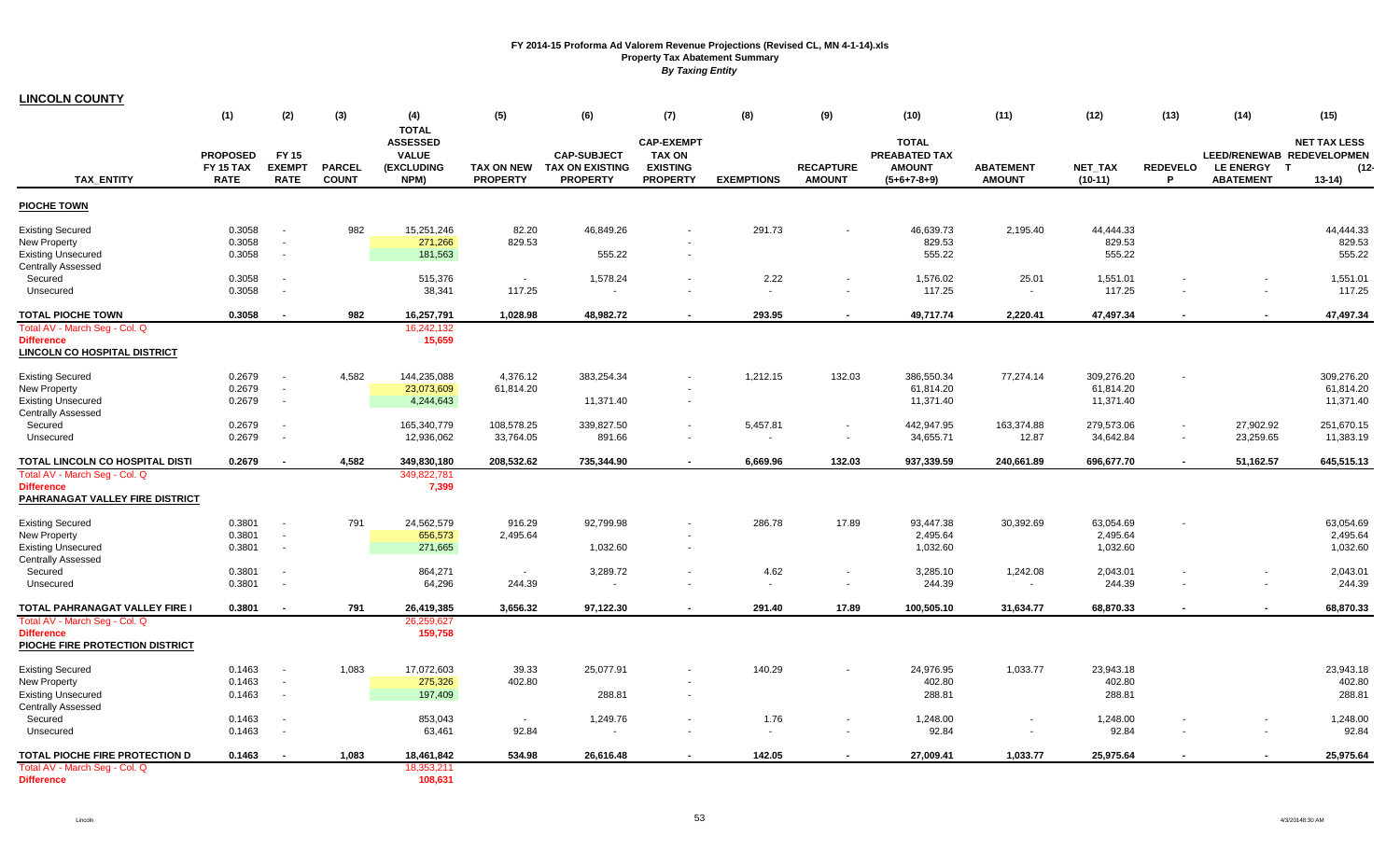**LINCOLN COUNTY**

|                                     | (1)              | (2)                      | (3)           | (4)             | (5)               | (6)                      | (7)               | (8)               | (9)              | (10)          | (11)                     | (12)       | (13)            | (14)                      | (15)                     |
|-------------------------------------|------------------|--------------------------|---------------|-----------------|-------------------|--------------------------|-------------------|-------------------|------------------|---------------|--------------------------|------------|-----------------|---------------------------|--------------------------|
|                                     |                  |                          |               | <b>TOTAL</b>    |                   |                          |                   |                   |                  |               |                          |            |                 |                           |                          |
|                                     |                  |                          |               | <b>ASSESSED</b> |                   |                          | <b>CAP-EXEMPT</b> |                   |                  | <b>TOTAL</b>  |                          |            |                 |                           | <b>NET TAX LESS</b>      |
|                                     | <b>PROPOSED</b>  | <b>FY 15</b>             |               | <b>VALUE</b>    |                   | <b>CAP-SUBJECT</b>       | <b>TAX ON</b>     |                   |                  | PREABATED TAX |                          |            |                 | LEED/RENEWAB REDEVELOPMEN |                          |
|                                     | <b>FY 15 TAX</b> | <b>EXEMPT</b>            | <b>PARCEL</b> | (EXCLUDING      | <b>TAX ON NEW</b> | <b>TAX ON EXISTING</b>   | <b>EXISTING</b>   |                   | <b>RECAPTURE</b> | <b>AMOUNT</b> | <b>ABATEMENT</b>         | NET_TAX    | <b>REDEVELO</b> | LE ENERGY T               | (12)                     |
| <b>TAX ENTITY</b>                   | <b>RATE</b>      | <b>RATE</b>              | <b>COUNT</b>  | NPM)            | <b>PROPERTY</b>   | <b>PROPERTY</b>          | <b>PROPERTY</b>   | <b>EXEMPTIONS</b> | <b>AMOUNT</b>    | $(5+6+7-8+9)$ | <b>AMOUNT</b>            | $(10-11)$  | P.              | <b>ABATEMENT</b>          | $13-14)$                 |
| <b>COYOTE SPRINGS</b>               |                  |                          |               |                 |                   |                          |                   |                   |                  |               |                          |            |                 |                           |                          |
| <b>Existing Secured</b>             | 0.9115           | $\sim$                   | 14            | 10,017,574      |                   | 91,310.18                |                   |                   |                  | 91,310.18     | 5.12                     | 91,305.06  |                 |                           | 91,305.06                |
| New Property                        | 0.9115           | $\sim$                   |               |                 |                   |                          |                   |                   |                  |               |                          |            |                 |                           |                          |
| <b>Existing Unsecured</b>           | 0.9115           | $\sim$                   |               | 31,719          |                   | 289.12                   |                   |                   |                  | 289.12        |                          | 289.12     |                 |                           | 289.12                   |
| <b>Centrally Assessed</b>           |                  |                          |               |                 |                   |                          |                   |                   |                  |               |                          |            |                 |                           |                          |
| Secured                             | 0.9115           | $\sim$                   |               |                 |                   |                          |                   |                   |                  |               |                          |            |                 |                           | $\sim$                   |
| Unsecured                           | 0.9115           | $\sim$                   |               |                 |                   |                          |                   |                   |                  |               |                          |            |                 |                           |                          |
| <b>TOTAL COYOTE SPRINGS</b>         | 0.9115           |                          | 14            | 10,049,293      |                   | 91,599.30                |                   |                   |                  | 91,599.30     | 5.12                     | 91,594.18  |                 |                           | 91,594.18                |
| Total AV - March Seg - Col. Q       |                  |                          |               | 10,049,293      |                   |                          |                   |                   |                  |               |                          |            |                 |                           |                          |
| <b>Difference</b>                   |                  |                          |               |                 |                   |                          |                   |                   |                  |               |                          |            |                 |                           |                          |
| <u>LINCOLN COUNTY FIRE DISTRICT</u> |                  |                          |               |                 |                   |                          |                   |                   |                  |               |                          |            |                 |                           |                          |
|                                     |                  |                          |               |                 |                   |                          |                   |                   |                  |               |                          |            |                 |                           |                          |
| <b>Existing Secured</b>             | 0.2500           | $\sim$                   | 1,154         | 54,654,024      | 2,425.70          | 134,362.96               |                   | 154.01            | 92.38            | 136,727.03    | 59,939.95                | 76,787.08  |                 |                           | 76,787.08                |
| <b>New Property</b>                 | 0.2500           | $\sim$                   |               | 21,517,513      | 53,793.78         |                          |                   |                   |                  | 53,793.78     |                          | 53,793.78  |                 |                           | 53,793.78                |
| <b>Existing Unsecured</b>           | 0.2500           | $\sim$                   |               | 3,131,349       |                   | 7,828.37                 |                   |                   |                  | 7,828.37      |                          | 7,828.37   |                 |                           | 7,828.37                 |
| <b>Centrally Assessed</b>           |                  |                          |               |                 |                   |                          |                   |                   |                  |               |                          |            |                 |                           |                          |
| Secured                             | 0.2500           | $\sim$                   |               | 161,888,633     | 101,267.31        | 308,531.05               |                   | 5,076.78          |                  | 404,721.58    | 139,849.61               | 264,871.97 | $\sim$          | 26,038.56                 | 238,833.41               |
| Unsecured                           | 0.2500           | $\sim$                   |               | 12,727,931      | 31,026.35         | 793.47                   |                   |                   | $\sim$           | 31,819.83     | 473.44                   | 31,346.39  | $\sim$          | 21,705.54                 | 9,640.86                 |
| TOTAL LINCOLN COUNTY FIRE DISTI     | 0.2500           | $\overline{\phantom{a}}$ | 1,154         | 253,919,450     | 188,513.14        | 451,515.86               |                   | 5,230.79          | 92.38            | 634,890.59    | 200,263.00               | 434,627.60 | $\blacksquare$  | 47,744.10                 | 386,883.50               |
| Total AV - March Seg - Col. Q       |                  |                          |               | 253,919,465     |                   |                          |                   |                   |                  |               |                          |            |                 |                           |                          |
| <b>Difference</b>                   |                  |                          |               | (15)            |                   |                          |                   |                   |                  |               |                          |            |                 |                           |                          |
| <b>SLCHCP GID</b>                   |                  |                          |               |                 |                   |                          |                   |                   |                  |               |                          |            |                 |                           |                          |
| <b>Existing Secured</b>             | 0.0300           |                          | 16            | 9,259,100       |                   | 2,777.72                 |                   |                   |                  | 2,777.72      | 24.47                    | 2,753.25   |                 |                           | 2,753.25                 |
| <b>New Property</b>                 | 0.0300           | $\sim$                   |               |                 |                   |                          |                   |                   |                  |               |                          |            |                 |                           |                          |
| <b>Existing Unsecured</b>           | 0.0300           | $\sim$                   |               | $\sim$          |                   | $\overline{\phantom{a}}$ |                   |                   |                  | $\sim$        |                          | $\sim$     |                 |                           | $\overline{\phantom{a}}$ |
| <b>Centrally Assessed</b>           |                  |                          |               |                 |                   |                          |                   |                   |                  |               |                          |            |                 |                           |                          |
| Secured                             | 0.0300           | $\sim$                   |               | 275,320         | $\sim$            | 82.60                    |                   | 0.00              |                  | 82.60         |                          | 82.60      |                 |                           | 82.60                    |
| Unsecured                           | 0.0300           | $\sim$                   |               | 12,573          | 3.77              | $\overline{\phantom{a}}$ |                   | $\sim$            |                  | 3.77          | $\overline{\phantom{a}}$ | 3.77       |                 | $\sim$                    | 3.77                     |
| <b>TOTAL SLCHCP GID</b>             | 0.0300           |                          | 16            | 9,546,993       | 3.77              | 2,860.32                 |                   | 0.00              |                  | 2,864.09      | 24.47                    | 2,839.62   |                 |                           | 2,839.62                 |
| Total AV - March Seg - Col. Q       |                  |                          |               | 9,546,993       |                   |                          |                   |                   |                  |               |                          |            |                 |                           |                          |
| <b>Difference</b>                   |                  |                          |               | $\mathbf{0}$    |                   |                          |                   |                   |                  |               |                          |            |                 |                           |                          |
| <b>PANACA FIRE</b>                  |                  |                          |               |                 |                   |                          |                   |                   |                  |               |                          |            |                 |                           |                          |
|                                     |                  |                          |               |                 |                   |                          |                   |                   |                  |               |                          |            |                 |                           |                          |
| <b>Existing Secured</b>             | 0.1873           | $\sim$                   | 996           | 25,345,499      | 361.13            | 47,310.39                |                   | 199.42            | 6.02             | 47,478.12     | 3,170.12                 | 44,308.00  |                 |                           | 44,308.00                |
| <b>New Property</b>                 | 0.1873           | $\sim$                   |               | 412,055         | 771.78            |                          |                   |                   |                  | 771.78        |                          | 771.78     |                 |                           | 771.78                   |
| <b>Existing Unsecured</b>           | 0.1873           | $\sim$                   |               | 229,869         |                   | 430.54                   |                   |                   |                  | 430.54        |                          | 430.54     |                 |                           | 430.54                   |
| <b>Centrally Assessed</b>           |                  |                          |               |                 |                   |                          |                   |                   |                  |               |                          |            |                 |                           |                          |
| Secured                             | 0.1873           | $\sim$                   |               | 385,713         | 0.03              | 723.43                   |                   | 1.02              |                  | 722.44        | 0.05                     | 722.39     |                 |                           | 722.39                   |
| Unsecured                           | 0.1873           | $\sim$                   |               | 28,677          | 53.71             | $\overline{\phantom{a}}$ |                   | $\sim$            | $\sim$           | 53.71         | $\sim$                   | 53.71      |                 | $\sim$                    | 53.71                    |
| TOTAL PANACA FIRE                   | 0.1873           |                          | 996           | 26,401,813      | 1,186.65          | 48,464.36                |                   | 200.44            | 6.02             | 49,456.60     | 3,170.17                 | 46,286.42  |                 |                           | 46,286.42                |
| Total AV - March Seg - Col. Q       |                  |                          |               | 26,401,817      |                   |                          |                   |                   |                  |               |                          |            |                 |                           |                          |
| <b>Difference</b>                   |                  |                          |               | (4)             |                   |                          |                   |                   |                  |               |                          |            |                 |                           |                          |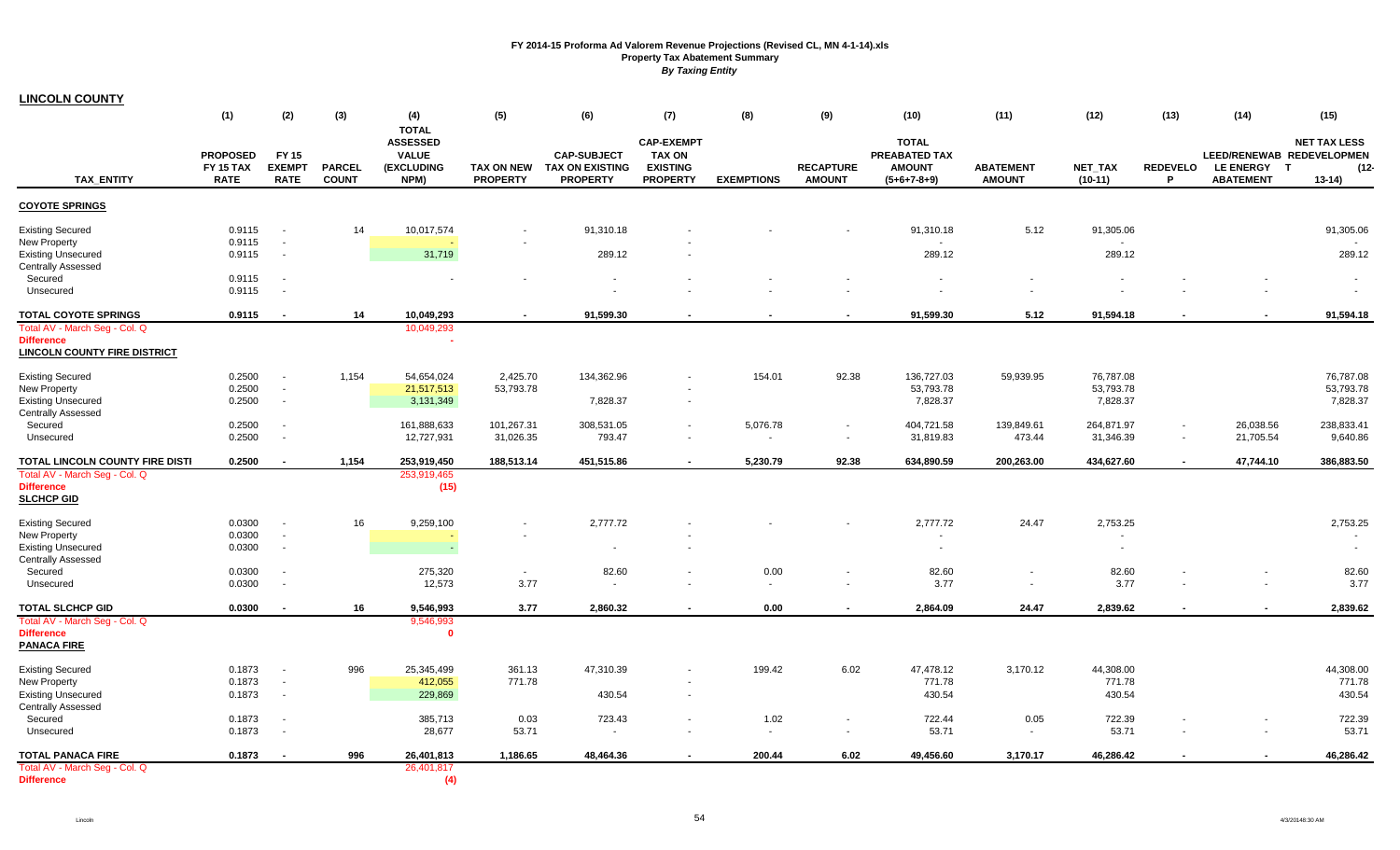| <b>LYON COUNTY</b>                         |                  |                          |               |                         |                   |                        |                   |                   |                          |                          |                  |               |                      |                          |                      |
|--------------------------------------------|------------------|--------------------------|---------------|-------------------------|-------------------|------------------------|-------------------|-------------------|--------------------------|--------------------------|------------------|---------------|----------------------|--------------------------|----------------------|
|                                            | (1)              | (2)                      | (3)           | (4)                     | (5)               | (6)                    | (7)               | (8)               | (9)                      | (10)                     | (11)             | (12)          | (13)                 | (14)                     | (15)                 |
|                                            |                  |                          |               |                         |                   |                        |                   |                   |                          |                          |                  |               |                      |                          |                      |
|                                            |                  |                          |               |                         |                   |                        | <b>CAP-EXEMPT</b> |                   |                          | <b>TOTAL</b>             |                  |               |                      |                          |                      |
|                                            | <b>PROPOSED</b>  | <b>FY 15</b>             |               | <b>TOTAL ASSESSED</b>   |                   | <b>CAP-SUBJECT</b>     | <b>TAX ON</b>     |                   |                          | PREABATED TAX            |                  |               |                      | <b>LEED/RENEWABL</b>     | <b>NET TAX LESS</b>  |
|                                            | <b>FY 15 TAX</b> | <b>EXEMPT</b>            | <b>PARCEL</b> | <b>VALUE (EXCLUDING</b> | <b>TAX ON NEW</b> | <b>TAX ON EXISTING</b> | <b>EXISTING</b>   |                   | <b>RECAPTURE</b>         | <b>AMOUNT</b>            | <b>ABATEMENT</b> | NET_TAX       | <b>REDEVELO</b><br>P | <b>E ENERGY</b>          | <b>REDEVELOPMENT</b> |
| <b>TAX ENTITY</b>                          | <b>RATE</b>      | <b>RATE</b>              | <b>COUNT</b>  | NPM)                    | <b>PROPERTY</b>   | <b>PROPERTY</b>        | <b>PROPERTY</b>   | <b>EXEMPTIONS</b> | <b>AMOUNT</b>            | $(5+6+7-8+9)$            | <b>AMOUNT</b>    | $(10-11)$     |                      | <b>ABATEMENT</b>         | $(12-13-14)$         |
| <b>ALL ENTITIES</b>                        |                  |                          |               |                         |                   |                        |                   |                   |                          |                          |                  |               |                      |                          |                      |
| <b>STATE OF NEVADA</b>                     | 0.1700           |                          | 32,043        | 1,417,784,186           | 136,591.84        | 2,302,806.95           | $\sim$            | 29,086.75         | 1,945.28                 | 2,412,257.33             | 323,466.40       | 2,088,790.93  |                      | 48,630.60                | 2,040,160.33         |
| <b>GENERAL COUNTY</b>                      | 0.9287           | $\sim$                   | 32,043        | 1,417,784,213           | 746,193.19        | 12,580,064.45          |                   | 158,831.82        | 10,626.96                | 13,178,052.78            | 1,998,163.65     | 11,179,889.13 |                      | 265,663.01               | 10,914,226.12        |
| <b>SCHOOL DISTRICT</b>                     | 1.3367           | $\sim$                   | 32,043        | 1,417,784,214           | 1,074,013.60      | 18,106,793.40          |                   | 228,713.48        | 15,295.35                | 18,967,388.87            | 2,543,419.71     | 16,423,969.16 |                      | 460,903.63               | 15,963,065.53        |
| <b>CITY OF FERNLEY</b>                     | 0.6688           | $\sim$                   | 9,340         | 588,685,108             | 324,484.20        | 3,640,571.40           | $\sim$            | 27,466.57         | 1,934.65                 | 3,939,523.68             | 1,416,570.54     | 2,522,953.14  | $\sim$               | 191,239.40               | 2,331,713.74         |
| <b>CITY OF YERINGTON</b>                   | 0.4044           | $\sim$                   | 1,511         | 57,524,069              | 8,252.93          | 225,314.37             |                   | 940.49            | $\sim$                   | 232,626.81               | 6,817.41         | 225,809.40    |                      | $\overline{\phantom{a}}$ | 225,809.40           |
| CARSON WATER SUBCONSERVANC                 | 0.0300           | $\sim$                   | 15,816        | 524,075,995             | 5,950.88          | 152,970.84             |                   | 1,685.74          | 176.37                   | 157,412.35               | 8,633.88         | 148,778.47    |                      | $\blacksquare$           | 148,778.47           |
| CENTRAL LYON COUNTY FIRE DISTR             | 0.6813           | $\sim$                   | 16,043        | 529,023,171             | 137,030.52        | 3,506,290.56           |                   | 38,505.75         | 4,009.84                 | 3,608,825.17             | 611,752.35       | 2,997,072.82  |                      | $\overline{\phantom{a}}$ | 2,997,072.82         |
| CENTRAL LYON VECTOR CONTROL                | 0.0350           | $\sim$                   | 15,712        | 512,574,802             | 6,357.82          | 175,033.79             |                   | 1,976.81          | 205.76                   | 179,620.56               | 9,123.25         | 170,497.31    |                      | $\overline{\phantom{a}}$ | 170,497.31           |
| FERNLEY SWIMMING POOL DISTRIC              | 0.2000           | $\sim$                   | 9,441         | 602,829,275             | 98,408.44         | 1,116,410.09           | $\sim$            | 9,145.91          | 578.60                   | 1,206,251.22             | 286,387.74       | 919,863.47    |                      | 57,188.82                | 862,674.66           |
| <b>MASON VALLEY FIRE MAINTENANCE</b>       | 0.3343           | $\sim$                   | 3,323         | 125,293,811             | 15,396.93         | 417,530.19             |                   | 14,065.74         | 676.15                   | 419,537.53               | 60,128.01        | 359,409.52    |                      | $\overline{\phantom{a}}$ | 359,409.52           |
| <b>MASON VALLEY MOSQUITO DISTRIC</b>       | 0.0838           |                          | 4,834         | 182,817,893             | 5,569.77          | 151,352.85             |                   | 3,721.90          | 169.52                   | 153.370.24               | 9,983.66         | 143,386.58    |                      |                          | 143,386.58           |
| MASON VALLEY SWIMMING POOL D               | 0.1749           | $\sim$                   | 4,833         | 180,095,177             | 11,565.45         | 311,180.57             |                   | 7,757.90          | 353.80                   | 315,341.92               | 20,623.87        | 294,718.05    |                      | $\blacksquare$           | 294,718.05           |
| NO LYON CO FIRE MAINTENANCE DI             | 0.2994           | $\sim$                   | 9.459         | 604,214,341             | 148,261.28        | 1,674,467.73           |                   | 13.645.08         | 866.05                   | 1,809,949.97             | 511,652.10       | 1,298,297.86  |                      | 85.611.66                | 1,212,686.21         |
| SILVER SPRINGS-STAGECOACH HO:              | 0.0450           | $\sim$                   | 7,726         | 109,864,873             | 1,448.16          | 49,269.36              |                   | 1,277.74          | 142.94                   | 49,582.71                | 6,111.52         | 43,471.19     |                      | $\overline{\phantom{a}}$ | 43,471.19            |
| SMITH VALLEY FIRE MAINTENANCE              | 0.4006           | $\sim$                   | 1,539         | 74,790,641              | 6,574.90          | 295,630.81             |                   | 2,594.72          | 257.06                   | 299,868.05               | 39,877.53        | 259,990.53    |                      | $\overline{\phantom{a}}$ | 259,990.53           |
| SOUTH LYON COUNTY HOSPITAL DI              | 0.5615           | $\sim$                   | 6,541         | 284,546,684             | 60,167.99         | 1,575,949.68           |                   | 38,386.76         | 1,495.97                 | 1,599,226.88             | 100,328.17       | 1,498,898.71  |                      | 66.42                    | 1,498,832.28         |
| <b>WILLOW CREEK GID</b>                    | 0.0156           | $\sim$                   | 252           | 3,771,265               | 7.75              | 584.09                 |                   | 3.66              | 0.20                     | 588.38                   | 54.36            | 534.02        |                      |                          | 534.02               |
|                                            |                  |                          |               |                         |                   |                        |                   |                   |                          |                          |                  |               |                      |                          |                      |
| <b>TOTAL COUNTY</b>                        |                  |                          | 32,043        | 1,417,784,186           | 2,786,275.64      | 46,282,221.13          |                   | 577,806.82        | 38,734.50                | 48,529,424.45            | 7,953,094.15     | 40,576,330.29 |                      | 1,109,303.55             | 39,467,026.75        |
|                                            |                  |                          |               |                         |                   |                        |                   |                   |                          | <b>Abatement Percent</b> | 16.39%           |               |                      |                          |                      |
| <b>STATE OF NEVADA</b>                     |                  |                          |               |                         |                   |                        |                   |                   |                          |                          |                  |               |                      |                          |                      |
| <b>Existing Secured</b>                    | 0.1700           |                          | 32,043        | 1,072,053,252           | 14,690.72         | 1,820,226.66           |                   | 12,347.92         | 1,945.28                 | 1,824,514.74             | 153,734.08       | 1,670,780.66  |                      |                          | 1,670,780.66         |
| <b>New Property</b>                        | 0.1700           |                          |               | 24,201,207              | 41,142.05         |                        |                   |                   |                          | 41,142.05                |                  | 41,142.05     |                      |                          | 41,142.05            |
| <b>Existing Unsecured</b>                  | 0.1700           |                          |               | 89,753,239              |                   | 152,580.51             |                   |                   |                          | 152,580.51               |                  | 152,580.51    |                      |                          | 152,580.51           |
| <b>Centrally Assessed</b>                  |                  |                          |               |                         |                   |                        |                   |                   |                          |                          |                  |               |                      |                          |                      |
| Secured                                    | 0.1700           |                          |               | 217,015,367             | 55,897.10         | 329,767.85             |                   | 16,738.83         | $\overline{a}$           | 368,926.12               | 169,728.81       | 199,197.31    |                      | 35,691.72                | 163,505.60           |
| Unsecured                                  | 0.1700           |                          |               | 14,761,121              | 24,861.97         | 231.94                 |                   |                   | $\overline{\phantom{a}}$ | 25,093.91                | 3.51             | 25,090.39     |                      | 12,938.88                | 12,151.51            |
|                                            |                  |                          |               |                         |                   |                        |                   |                   |                          |                          |                  |               |                      |                          |                      |
| TOTAL STATE OF NEVADA                      | 0.1700           |                          | 32.043        | 1,417,784,186           | 136.591.84        | 2,302,806.95           |                   | 29.086.75         | 1,945.28                 | 2,412,257.33             | 323.466.40       | 2,088,790.93  | $\blacksquare$       | 48.630.60                | 2,040,160.33         |
| Total AV - March Seg - Col. Q              |                  |                          |               | 1,420,138,197           |                   |                        |                   |                   |                          |                          |                  |               |                      |                          |                      |
| <b>Difference</b><br><b>GENERAL COUNTY</b> |                  |                          |               | (2,354,011)             |                   |                        |                   |                   |                          |                          |                  |               |                      |                          |                      |
| <b>Existing Secured</b>                    |                  |                          |               |                         |                   |                        |                   |                   |                          |                          |                  |               |                      |                          |                      |
| General Fund                               | 0.7077           | $\overline{\phantom{a}}$ | 32,043        | 1,072,053,252           | 61,156.44         | 7,577,476.90           |                   | 51,379.77         | 8,098.00                 | 7,595,351.57             | 714,153.13       | 6,881,198.44  |                      |                          | 6,881,198.44         |
| Gen. Indigent                              | 0.0280           | $\sim$                   | 32,043        | 1,072,053,252           | 2,419.63          | 299,798.86             |                   | 2,033.80          | 320.40                   | 300,505.09               | 25,320.25        | 275,184.84    |                      |                          | 275,184.84           |
| Med Indigent                               | 0.1320           | $\sim$                   | 32,043        | 1,072,053,252           | 11,406.96         | 1,413,346.86           |                   | 9,547.53          | 1,510.45                 | 1,416,716.74             | 223,331.65       | 1,193,385.09  |                      |                          | 1,193,385.09         |
| Spec Indigent                              |                  |                          |               |                         |                   |                        |                   |                   |                          |                          |                  |               |                      |                          |                      |
| Capital Improvement                        | 0.0100           | $\sim$                   | 32,043        | 1,072,053,252           | 864.12            | 107,074.06             |                   | 726.02            | 114.55                   | 107,326.71               | 9,041.60         | 98,285.11     |                      |                          | 98,285.11            |
| Co-Op Extensn                              | 0.0100           |                          | 32,043        | 1,072,053,252           | 864.12            | 107,074.06             |                   | 726.02            | 114.55                   | 107,326.71               | 9,041.60         | 98,285.11     |                      |                          | 98,285.11            |
| China Springs                              | 0.0050           |                          | 32,043        | 1,072,053,252           | 432.09            | 53,532.99              |                   | 362.10            | 57.21                    | 53,660.19                | 4,519.53         | 49,140.66     |                      |                          | 49,140.66            |
| Juvenile Cntr                              | 0.0360           |                          | 32.043        | 1,072,053,252           | 3.110.93          | 385.452.96             |                   | 2.613.35          | 411.80                   | 386,362.34               | 37.118.43        | 349.243.91    |                      |                          | 349,243.91           |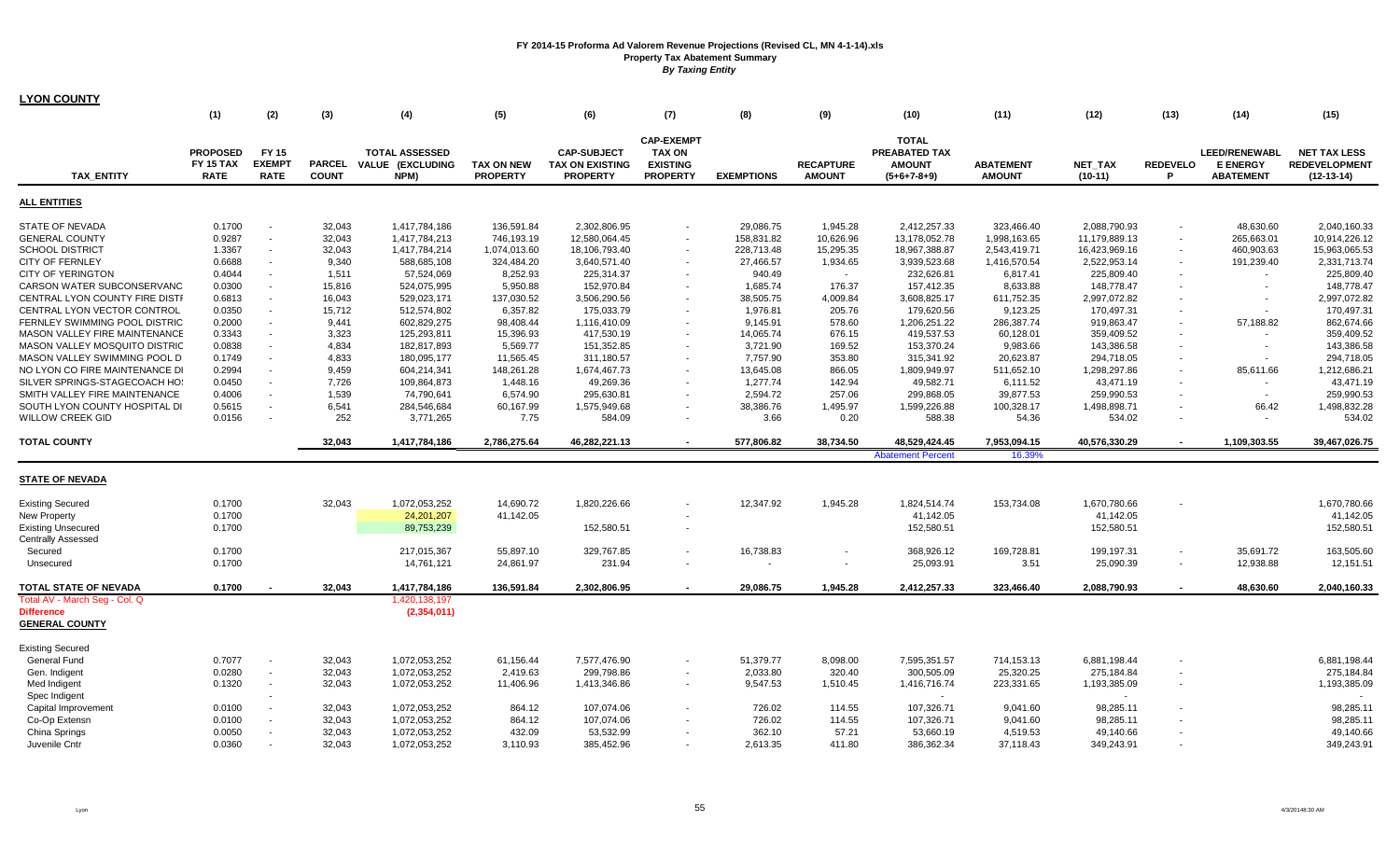|                                                                                                              | (1)                                         | (2)                                   | (3)          | (4)                                                           | (5)                                   | (6)                                                             | (7)                                                                      | (8)                    | (9)                               | (10)                                                            | (11)                              | (12)                                                   | (13)                     | (14)                                                        | (15)                                                        |
|--------------------------------------------------------------------------------------------------------------|---------------------------------------------|---------------------------------------|--------------|---------------------------------------------------------------|---------------------------------------|-----------------------------------------------------------------|--------------------------------------------------------------------------|------------------------|-----------------------------------|-----------------------------------------------------------------|-----------------------------------|--------------------------------------------------------|--------------------------|-------------------------------------------------------------|-------------------------------------------------------------|
| <b>TAX ENTITY</b>                                                                                            | <b>PROPOSED</b><br>FY 15 TAX<br><b>RATE</b> | FY 15<br><b>EXEMPT</b><br><b>RATE</b> | <b>COUNT</b> | <b>TOTAL ASSESSED</b><br>PARCEL VALUE (EXCLUDING<br>NPM)      | <b>TAX ON NEW</b><br><b>PROPERTY</b>  | <b>CAP-SUBJECT</b><br><b>TAX ON EXISTING</b><br><b>PROPERTY</b> | <b>CAP-EXEMPT</b><br><b>TAX ON</b><br><b>EXISTING</b><br><b>PROPERTY</b> | <b>EXEMPTIONS</b>      | <b>RECAPTURE</b><br><b>AMOUNT</b> | <b>TOTAL</b><br>PREABATED TAX<br><b>AMOUNT</b><br>$(5+6+7-8+9)$ | <b>ABATEMENT</b><br><b>AMOUNT</b> | <b>NET TAX</b><br>$(10-11)$                            | <b>REDEVELO</b>          | <b>LEED/RENEWABL</b><br><b>E ENERGY</b><br><b>ABATEMENT</b> | <b>NET TAX LESS</b><br><b>REDEVELOPMENT</b><br>$(12-13-14)$ |
|                                                                                                              |                                             |                                       |              |                                                               |                                       |                                                                 |                                                                          |                        |                                   |                                                                 |                                   |                                                        |                          |                                                             |                                                             |
| <b>GENERAL TOTAL</b>                                                                                         | 0.9287                                      |                                       | 32,043       | 1,072,053,252                                                 | 80,254.29                             | 9,943,756.69                                                    | $\sim$                                                                   | 67,388.59              | 10,626.96                         | 9,967,249.35                                                    | 1,022,526.19                      | 8,944,723.16                                           |                          | $\sim$                                                      | 8,944,723.16                                                |
| New Property<br><b>Existing Unsecured</b><br><b>Centrally Assessed</b>                                       | 0.9287<br>0.9287                            | $\sim$<br>$\sim$                      |              | 24,201,234<br>89,753,239                                      | 224,756.86                            | 833,538.33                                                      |                                                                          |                        |                                   | 224,756.86<br>833,538.33                                        |                                   | 224,756.86<br>833,538.33                               |                          |                                                             | 224,756.86<br>833,538.33                                    |
| Secured<br>Unsecured                                                                                         | 0.9287<br>0.9287                            | $\sim$<br>$\sim$                      |              | 217,015,367<br>14,761,121                                     | 305,362.58<br>135,819.45              | 1,801,502.36<br>1,267.08                                        | $\sim$                                                                   | 91,443.23<br>÷.        |                                   | 2,015,421.71<br>137,086.53                                      | 975,616.75<br>20.71               | 1,039,804.96<br>137,065.82                             | $\sim$<br>$\sim$         | 194,978.65<br>70,684.36                                     | 844,826.31<br>66,381.46                                     |
| <b>TOTAL GENERAL COUNTY</b>                                                                                  | 0.9287                                      | $\overline{\phantom{a}}$              | 32,043       | 1,417,784,213                                                 | 746,193.19                            | 12,580,064.45                                                   | $\blacksquare$                                                           | 158,831.82             | 10,626.96                         | 13,178,052.78                                                   | 1,998,163.65                      | 11,179,889.13                                          | $\sim$                   | 265,663.01                                                  | 10,914,226.12                                               |
| <b>March Assessors Report:</b><br><b>New secured</b><br><b>Existing Secured</b><br><b>Difference</b>         |                                             |                                       |              | 6,287,589<br>1,065,765,663<br>1,072,053,252<br>$\blacksquare$ | 0.00%                                 |                                                                 |                                                                          |                        |                                   |                                                                 |                                   |                                                        |                          |                                                             |                                                             |
| Total AV - March Seg - Col. Q<br><b>Difference</b>                                                           |                                             |                                       |              | 1,420,138,197<br>(2, 353, 984)                                |                                       |                                                                 |                                                                          |                        |                                   |                                                                 |                                   |                                                        |                          |                                                             |                                                             |
| <b>SCHOOL DISTRICT</b>                                                                                       |                                             |                                       |              |                                                               |                                       |                                                                 |                                                                          |                        |                                   |                                                                 |                                   |                                                        |                          |                                                             |                                                             |
| <b>Existing Secured</b><br>New Property<br><b>Existing Unsecured</b><br><b>Centrally Assessed</b><br>Secured | 0.7500<br>0.7500<br>0.7500<br>0.7500        | $\sim$<br>$\sim$<br>$\sim$<br>$\sim$  | 32,043       | 1,072,053,252<br>24,201,235<br>89,753,239<br>217,015,367      | 64,811.79<br>181,509.26<br>246,604.87 | 8,030,387.83<br>673,149.29<br>1,454,858.15                      | $\sim$<br>$\sim$                                                         | 54,479.25<br>73,847.77 | 8,582.01                          | 8,049,302.38<br>181,509.26<br>673,149.29<br>1,627,615.25        | 678,252.69<br>748,803.41          | 7,371,049.69<br>181,509.26<br>673,149.29<br>878,811.85 | $\sim$                   | 157,463.47                                                  | 7,371,049.69<br>181,509.26<br>673,149.29<br>721,348.37      |
| Unsecured                                                                                                    | 0.7500                                      |                                       |              | 14,761,121                                                    | 109,685.14                            | 1,023.27                                                        |                                                                          | $\sim$                 | $\sim$                            | 110,708.41                                                      | 15.16                             | 110,693.25                                             | $\sim$                   | 57,083.31                                                   | 53,609.94                                                   |
| <b>TOTAL SCHOOL OPERATING</b>                                                                                | 0.7500                                      |                                       | 32,043       | 1,417,784,214                                                 | 602,611.06                            | 10,159,418.54                                                   | $\sim$                                                                   | 128,327.02             | 8,582.01                          | 10,642,284.59                                                   | 1,427,071.26                      | 9,215,213.34                                           | $\sim$                   | 214,546.78                                                  | 9,000,666.56                                                |
| <b>SCHOOL DEBT</b>                                                                                           |                                             |                                       |              |                                                               | 439,515.63<br>195,488.17              | 2,592,945.19<br>1,823.73                                        | $\sim$<br>$\sim$                                                         | 131,616.41<br>$\sim$   | $\sim$                            | 2,900,844.41<br>197,311.90                                      | 1,334,567.35<br>27.02             | 1,566,277.06<br>197,284.88                             | $\sim$<br>$\sim$         | 280,641.90<br>180,261.73                                    | 1,285,635.16<br>17,023.15                                   |
| <b>Existing Secured</b><br>New Property<br><b>Existing Unsecured</b><br><b>Centrally Assessed</b>            | 0.5867<br>0.5867<br>0.5867                  | $\sim$<br>$\sim$                      | 32,043       | 1,072,053,252<br>24,201,227<br>89,753,239                     | 50,700.15<br>141,988.60               | 6,281,905.10<br>526.582.25                                      |                                                                          | 42,617.82              | 6,713.34                          | 6,296,700.77<br>141,988.60<br>526,582.25                        | 530,572.65                        | 5,766,128.12<br>141,988.60<br>526,582.25               | ÷                        |                                                             | 5,766,128.12<br>141,988.60<br>526,582.25                    |
| Secured<br>Unsecured                                                                                         | 0.5867<br>0.5867                            | $\sim$<br>$\sim$                      |              | 217,015,367<br>14,761,121                                     | 192,910.77<br>85,803.03               | 1,138,087.04<br>800.47                                          | $\sim$                                                                   | 57,768.65<br>$\sim$    | $\sim$                            | 1,273,229.16<br>86,603.50                                       | 585,763.94<br>11.86               | 687,465.21<br>86,591.64                                | $\sim$<br>$\sim$         | 123,178.43<br>123, 178.43                                   | 564,286.79<br>(36, 586.79)                                  |
| <b>TOTAL SCHOOL DEBT</b>                                                                                     | 0.5867                                      |                                       | 32,043       | 1,417,784,206                                                 | 471,402.54                            | 7,947,374.86                                                    | $\blacksquare$                                                           | 100,386.47             | 6,713.34                          | 8,325,104.28                                                    | 1,116,348.45                      | 7,208,755.82                                           | $\blacksquare$           | 246,356.85                                                  | 6,962,398.97                                                |
| <b>TOTAL SCHOOL DISTRICT</b><br>Total AV - March Seg - Col. Q<br><b>Difference</b>                           | 1.3367                                      |                                       | 32,043       | 1,417,784,214<br>1,420,138,197<br>(2, 353, 983)               | 1,074,013.60                          | 18,106,793.40                                                   | $\overline{\phantom{a}}$                                                 | 228,713.48             | 15,295.35                         | 18,967,388.87                                                   | 2,543,419.71                      | 16,423,969.16                                          | $\overline{\phantom{a}}$ | 460,903.63                                                  | 15,963,065.53                                               |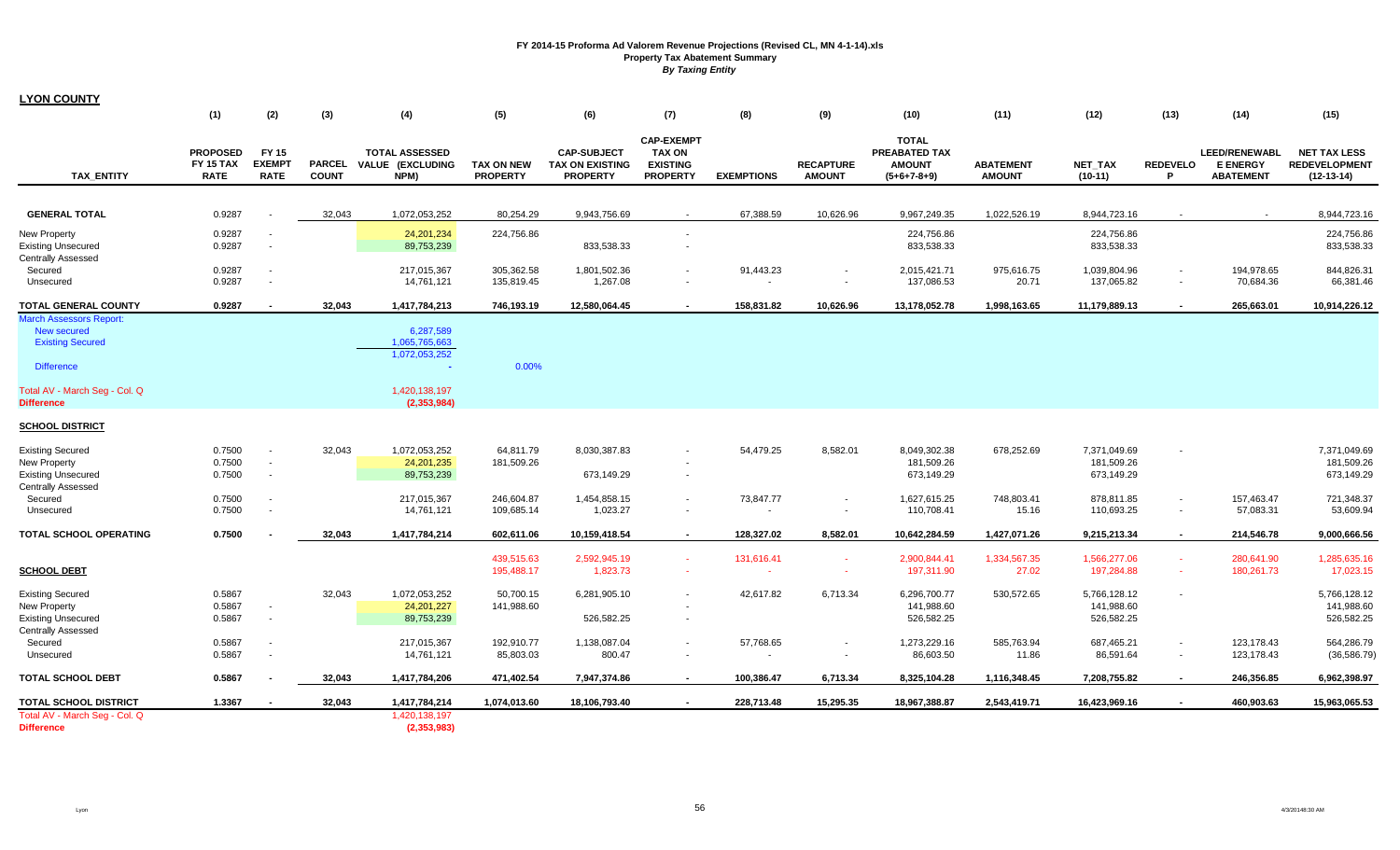|                                                                                                                               | (1)                                         | (2)                                          | (3)                           | (4)                                                      | (5)                                  | (6)                                                             | (7)                                                                      | (8)                 | (9)                               | (10)                                                            | (11)                              | (12)                                    | (13)                     | (14)                                                        | (15)                                                        |
|-------------------------------------------------------------------------------------------------------------------------------|---------------------------------------------|----------------------------------------------|-------------------------------|----------------------------------------------------------|--------------------------------------|-----------------------------------------------------------------|--------------------------------------------------------------------------|---------------------|-----------------------------------|-----------------------------------------------------------------|-----------------------------------|-----------------------------------------|--------------------------|-------------------------------------------------------------|-------------------------------------------------------------|
| <b>TAX ENTITY</b>                                                                                                             | <b>PROPOSED</b><br>FY 15 TAX<br><b>RATE</b> | <b>FY 15</b><br><b>EXEMPT</b><br><b>RATE</b> | <b>PARCEL</b><br><b>COUNT</b> | <b>TOTAL ASSESSED</b><br><b>VALUE (EXCLUDING</b><br>NPM) | <b>TAX ON NEW</b><br><b>PROPERTY</b> | <b>CAP-SUBJECT</b><br><b>TAX ON EXISTING</b><br><b>PROPERTY</b> | <b>CAP-EXEMPT</b><br><b>TAX ON</b><br><b>EXISTING</b><br><b>PROPERTY</b> | <b>EXEMPTIONS</b>   | <b>RECAPTURE</b><br><b>AMOUNT</b> | <b>TOTAL</b><br>PREABATED TAX<br><b>AMOUNT</b><br>$(5+6+7-8+9)$ | <b>ABATEMENT</b><br><b>AMOUNT</b> | <b>NET TAX</b><br>$(10-11)$             | <b>REDEVELO</b><br>P     | <b>LEED/RENEWABL</b><br><b>E ENERGY</b><br><b>ABATEMENT</b> | <b>NET TAX LESS</b><br><b>REDEVELOPMENT</b><br>$(12-13-14)$ |
| <b>CITY OF FERNLEY</b>                                                                                                        |                                             |                                              |                               |                                                          |                                      |                                                                 |                                                                          |                     |                                   |                                                                 |                                   |                                         |                          |                                                             |                                                             |
| <b>Existing Secured</b><br>New Property<br><b>Existing Unsecured</b><br><b>Centrally Assessed</b>                             | 0.6688<br>0.6688<br>0.6688                  | $\sim$                                       | 9,340                         | 410,757,340<br>9,038,961<br>31,546,251                   | 2,039.91<br>60,452.57                | 2,768,340.14<br>210,981.33                                      |                                                                          | 22,771.93           | 1,934.65                          | 2,749,542.77<br>60,452.57<br>210,981.33                         | 773,600.95                        | 1,975,941.82<br>60,452.57<br>210,981.33 |                          |                                                             | 1,975,941.82<br>60,452.57<br>210,981.33                     |
| Secured<br>Unsecured                                                                                                          | 0.6688<br>0.6688                            | $\sim$<br>$\sim$                             |                               | 126,688,099<br>10,654,457                                | 190,747.70<br>71,244.02              | 661,236.95<br>12.99                                             |                                                                          | 4,694.64            | $\sim$                            | 847,290.01<br>71,257.01                                         | 642,967.07<br>2.52                | 204,322.93<br>71,254.49                 | $\sim$                   | 140,373.48<br>50,865.92                                     | 63,949.45<br>20,388.57                                      |
| TOTAL CITY OF FERNLEY<br>Total AV - March Seg - Col. Q<br><b>Difference</b><br><b>CITY OF YERINGTON</b>                       | 0.6688                                      |                                              | 9,340                         | 588,685,108<br>578,659,270<br>10,025,838                 | 324,484.20                           | 3,640,571.40                                                    |                                                                          | 27,466.57           | 1,934.65                          | 3,939,523.68                                                    | 1,416,570.54<br>0.3596            | 2,522,953.14                            | $\overline{a}$           | 191,239.40                                                  | 2,331,713.74                                                |
| <b>Existing Secured</b><br><b>New Property</b><br><b>Existing Unsecured</b><br><b>Centrally Assessed</b>                      | 0.4044<br>0.4044<br>0.4044                  | $\sim$                                       | 1,511                         | 50,023,456<br>1,819,396<br>3,430,499                     | 313.30<br>7,357.64                   | 202,476.31<br>13,872.94                                         |                                                                          | 495.28              |                                   | 202,294.33<br>7,357.64<br>13,872.94                             | 5,966.60                          | 196,327.73<br>7,357.64<br>13,872.94     |                          |                                                             | 196,327.73<br>7,357.64<br>13,872.94                         |
| Secured<br>Unsecured                                                                                                          | 0.4044<br>0.4044                            | $\sim$                                       |                               | 2,162,580<br>88,137                                      | 225.56<br>356.43                     | 8,965.12                                                        |                                                                          | 445.21<br>$\sim$    |                                   | 8,745.47<br>356.43                                              | 850.81                            | 7,894.67<br>356.43                      |                          | $\blacksquare$<br>$\overline{\phantom{a}}$                  | 7,894.67<br>356.43                                          |
| TOTAL CITY OF YERINGTON                                                                                                       | 0.4044                                      |                                              | 1,511                         | 57,524,069                                               | 8,252.93                             | 225,314.37                                                      |                                                                          | 940.49              |                                   | 232,626.81                                                      | 6,817.41                          | 225,809.40                              | $\overline{\phantom{0}}$ |                                                             | 225,809.40                                                  |
| Total AV - March Seg - Col. Q<br><b>Difference</b><br><b>CARSON WATER SUBCONSERVANCY DISTRICT</b>                             |                                             |                                              |                               | 57,524,066<br>$\mathbf{3}$                               |                                      |                                                                 |                                                                          |                     |                                   |                                                                 |                                   |                                         |                          |                                                             |                                                             |
| <b>Existing Secured</b><br>New Property<br><b>Existing Unsecured</b><br><b>Centrally Assessed</b>                             | 0.0300<br>0.0300<br>0.0300                  | $\sim$<br>$\sim$                             | 15,816                        | 432,330,938<br>12,664,834<br>46,663,470                  | 1,422.07<br>3,799.45                 | 129,135.53<br>13,999.04                                         |                                                                          | 845.14              | 176.37                            | 129,888.83<br>3,799.45<br>13,999.04                             | 7,557.48                          | 122,331.35<br>3,799.45<br>13,999.04     |                          |                                                             | 122,331.35<br>3,799.45<br>13,999.04                         |
| Secured<br>Unsecured                                                                                                          | 0.0300<br>0.0300                            | $\sim$                                       |                               | 30,951,855<br>1,464,899                                  | 303.70<br>425.66                     | 9,822.46<br>13.81                                               |                                                                          | 840.60<br>$\sim$    | . .                               | 9,285.56<br>439.47                                              | 1,076.18<br>0.21                  | 8,209.37<br>439.26                      |                          | $\blacksquare$                                              | 8,209.37<br>439.26                                          |
| TOTAL CARSON WATER SUBCONSE<br>Total AV - March Seg - Col. Q<br><b>Difference</b><br><b>CENTRAL LYON COUNTY FIRE DISTRICT</b> | 0.0300                                      |                                              | 15,816                        | 524,075,995<br>524,718,959<br>(642, 964)                 | 5.950.88                             | 152,970.84                                                      |                                                                          | 1.685.74            | 176.37                            | 157,412.35                                                      | 8.633.88                          | 148,778.47                              |                          |                                                             | 148,778.47                                                  |
| <b>Existing Secured</b><br><b>New Property</b><br><b>Existing Unsecured</b><br><b>Centrally Assessed</b>                      | 0.6813<br>0.6813<br>0.6813                  | $\sim$<br>$\sim$                             | 16,043                        | 432,982,912<br>12,665,195<br>46,690,897                  | 32,295.29<br>86,287.97               | 2,937,065.96<br>318,105.08                                      |                                                                          | 18,868.21           | 4,009.84                          | 2,954,502.88<br>86,287.97<br>318,105.08                         | 504,286.46                        | 2,450,216.42<br>86,287.97<br>318,105.08 |                          |                                                             | 2,450,216.42<br>86,287.97<br>318,105.08                     |
| Secured<br>Unsecured                                                                                                          | 0.6813<br>0.6813                            |                                              |                               | 35,031,782<br>1,652,385                                  | 7,576.20<br>10,871.06                | 250,732.87<br>386.65                                            |                                                                          | 19,637.54<br>$\sim$ |                                   | 238,671.53<br>11,257.70                                         | 107,414.75<br>51.14               | 131,256.78<br>11,206.56                 | $\sim$                   |                                                             | 131,256.78<br>11,206.56                                     |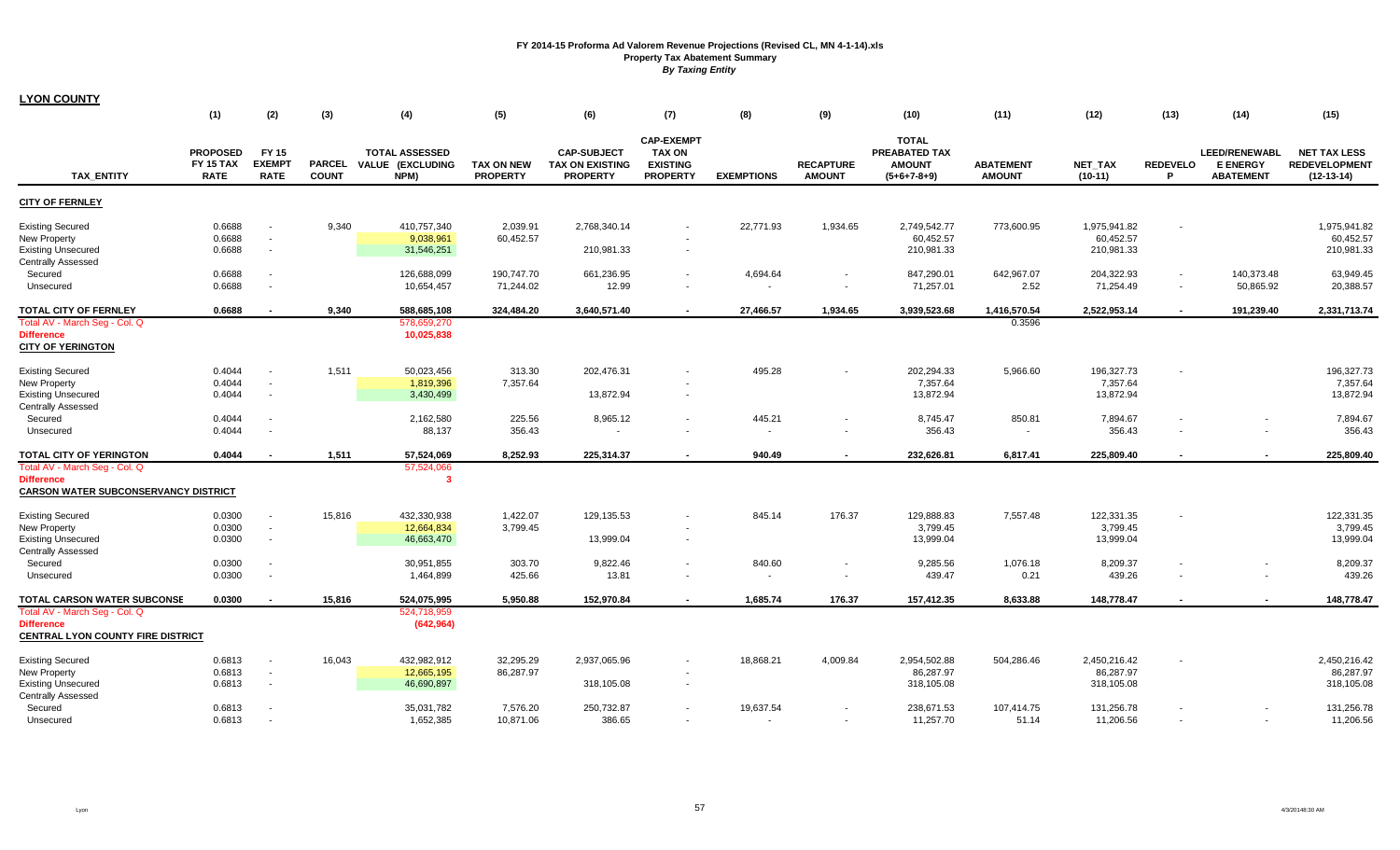(1) (2) (3) (4) (5) (6) (7) (8) (9) (10) (11) (12) (13) (14) (15) **TAX\_ENTITY PROPOSED FY 15 TAX RATE FY 15 EXEMPT RATE PARCEL COUNT TOTAL ASSESSED VALUE (EXCLUDING NPM) TAX ON NEW PROPERTY CAP-SUBJECT TAX ON EXISTING PROPERTY CAP-EXEMPT TAX ON EXISTING PROPERTY EXEMPTIONS RECAPTURE AMOUNT TOTAL PREABATED TAX AMOUNT (5+6+7-8+9) ABATEMENT AMOUNT NET\_TAX (10-11) REDEVELOP LEED/RENEWABLE ENERGY ABATEMENT NET TAX LESS REDEVELOPMENT (12-13-14) TOTAL CENTRAL LYON COUNTY FIF 0.6813 - 0.6813 16,043 529,023,171 137,030.52 3,506,290.56 - 38,505.75 4,009.84 3,608,825.17 611,752.35 2,997,072.82 - - 2,997,072.82** Total AV - March Seg - Col. Q 529,666,146 **Difference (642,975) CENTRAL LYON VECTOR CONTROL DISTRICT**Existing Secured 0.0350 - 15,712 423,566,180 1,649.86 147,593.12 981.20 205.76 148,467.54 8,772.87 139,694.67 139,694.67 New Property 0.0350 10,790,089 3,776.53 3,776.53 3,776.53 3,776.53 3,776.53 3,776.53 Existing Unsecured 0.0350 - 42,075,909 14,726.57 14,726.57 14,726.57 14,726.57 14,726.57 14,726.57 14,726.5 Centrally Assessed Secured 0.0350 - 34,517,739 382.58 12,694.24 995.61 12,081.21 350.09 11,731.12 11,731.12 Unsecured 0.0350 - 1,624,885 19.86 568.71 0.29 568.42 568.42 **TOTAL CENTRAL LYON VECTOR CO** 0.0350 - **0.0350 15,712 512,574,802 6,357.82 175,033.79 - 1,976.81 205.76 179,620.56 9,123.25 170,497.31 - - 170,497.31** Total AV - March Seg - Col. Q 513,217,726 **Difference (642,924) FERNLEY SWIMMING POOL DISTRICT**Existing Secured 0.2000 - 9,441 424,330,121 3,993.36 852,422.96 7,742.01 578.60 849,252.91 106,947.67 742,305.24 742,305.24 New Property 0.2000 - 8,034,135 16,068.27 - 16,068.27 16,068.27 16,068.27 Existing Unsecured 0.2000 - 33,122,463 66,244.93 66,244.93 66,244.93 66,244.93 Centrally Assessed Secured 126,688,099 57,041.78 197,738.32 1,403.90 253,376.20 179,440.01 73,936.19 41,977.72 31,958.47 Unsecured 0.2000 - 10,654,457 21,305.03 3.88 - - - 21,308.91 0.06 21,308.85 - 15,211.10 6,097.75 **TOTAL FERNLEY SWIMMING POOL I 0.2000 0.2000 9,441 602,829,275 98,408.44 1,116,410.09 - 9,145.91 578.60 1,206,251.22 286,387.74 919,863.47 - 57,188.82 862,674.66** Total AV - March Seg - Col. Q 604,516,838 **Difference (1,687,563) MASON VALLEY FIRE MAINTENANCE DISTRICT**Existing Secured 0.3343 - 3,323 94,795,716 2,812.74 315,188.58 - 1,095.07 676.15 317,582.40 32,928.05 284,654.35 - 284,654.35 New Property 1,605,639 5,367.65 5,367.65 5,367.65 Existing Unsecured 0.3343 - 5,309,<mark>480</mark> 17,749.59 17,749.59 17,749.59 17,749.59 17,749.59 Centrally Assessed Secured 22,540,616 3,787.36 84,536.59 75,353.28 27,198.74 48,154.54 48,154.54 Unsecured 0.3343 - 1,042,360 3,429.18 3,484.61 1.23 3,483.38 3,483.38 **TOTAL MASON VALLEY FIRE MAINT 0.3343 - 0.3343 3,323 125,293,811 15,396.93 417,530.19 - 14,065.74 676.15 419,537.53 60,128.01 359,409.52 - - 359,409.52** Total AV - March Seg - Col. Q 125,332,382 **Difference (38,571) MASON VALLEY MOSQUITO DISTRICT** Existing Secured 0.0838 - 4,834 144,819,172 769.99 120,966.05 - 378.25 169.52 121,527.31 7,364.49 114,162.82 - 114,162.82 New Property 0.0838 - 3,425,048 2,870.19 - 2,870.19 2,870.19 2,870.19 Existing Unsecured 0.0838 - 8,739,979 7,324.10 7,324.10 7,324.10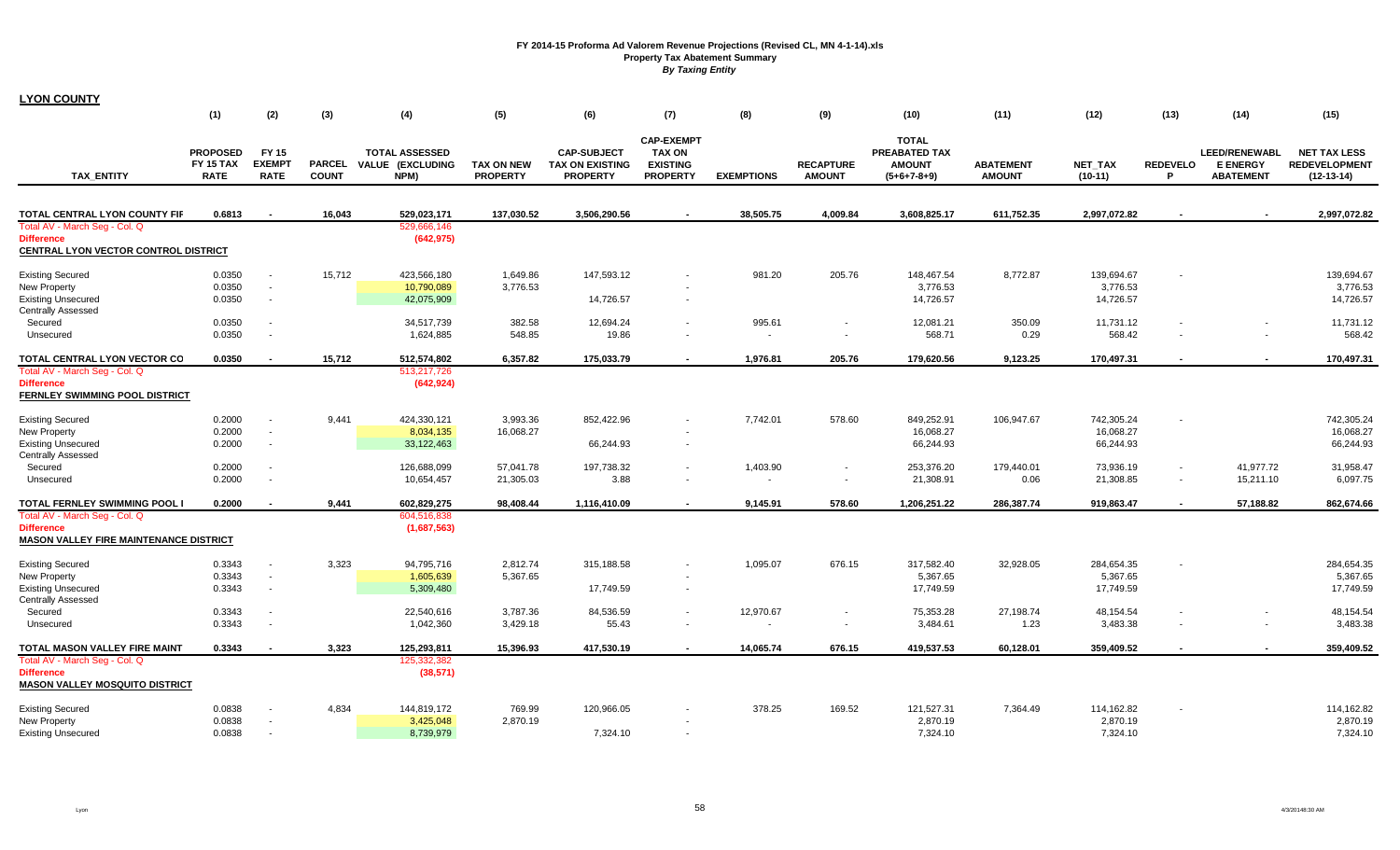|                                                                                                          | (1)                                         | (2)                                          | (3)                           | (4)                                               | (5)                                  | (6)                                                             | (7)                                                                      | (8)                | (9)                               | (10)                                                            | (11)                              | (12)                                   | (13)                     | (14)                                                        | (15)                                                        |
|----------------------------------------------------------------------------------------------------------|---------------------------------------------|----------------------------------------------|-------------------------------|---------------------------------------------------|--------------------------------------|-----------------------------------------------------------------|--------------------------------------------------------------------------|--------------------|-----------------------------------|-----------------------------------------------------------------|-----------------------------------|----------------------------------------|--------------------------|-------------------------------------------------------------|-------------------------------------------------------------|
| <b>TAX ENTITY</b>                                                                                        | <b>PROPOSED</b><br>FY 15 TAX<br><b>RATE</b> | <b>FY 15</b><br><b>EXEMPT</b><br><b>RATE</b> | <b>PARCEL</b><br><b>COUNT</b> | <b>TOTAL ASSESSED</b><br>VALUE (EXCLUDING<br>NPM) | <b>TAX ON NEW</b><br><b>PROPERTY</b> | <b>CAP-SUBJECT</b><br><b>TAX ON EXISTING</b><br><b>PROPERTY</b> | <b>CAP-EXEMPT</b><br><b>TAX ON</b><br><b>EXISTING</b><br><b>PROPERTY</b> | <b>EXEMPTIONS</b>  | <b>RECAPTURE</b><br><b>AMOUNT</b> | <b>TOTAL</b><br>PREABATED TAX<br><b>AMOUNT</b><br>$(5+6+7-8+9)$ | <b>ABATEMENT</b><br><b>AMOUNT</b> | <b>NET TAX</b><br>$(10-11)$            | <b>REDEVELO</b><br>P     | <b>LEED/RENEWABL</b><br><b>E ENERGY</b><br><b>ABATEMENT</b> | <b>NET TAX LESS</b><br><b>REDEVELOPMENT</b><br>$(12-13-14)$ |
| <b>Centrally Assessed</b>                                                                                |                                             |                                              |                               |                                                   |                                      |                                                                 |                                                                          |                    |                                   |                                                                 |                                   |                                        |                          |                                                             |                                                             |
| Secured<br>Unsecured                                                                                     | 0.0838<br>0.0838                            |                                              |                               | 24,703,197<br>1,130,497                           | 996.13<br>933.46                     | 23,048.80<br>13.89                                              |                                                                          | 3,343.65           | $\sim$                            | 20,701.28<br>947.36                                             | 2,618.96<br>0.21                  | 18,082.32<br>947.14                    |                          | $\overline{\phantom{a}}$                                    | 18,082.32<br>947.14                                         |
| TOTAL MASON VALLEY MOSQUITO                                                                              | 0.0838                                      | $\sim$                                       | 4,834                         | 182,817,893                                       | 5.569.77                             | 151,352.85                                                      | $\sim$                                                                   | 3,721.90           | 169.52                            | 153,370.24                                                      | 9.983.66                          | 143,386.58                             | $\overline{\phantom{a}}$ | $\blacksquare$                                              | 143,386.58                                                  |
| Total AV - March Seg - Col. Q<br><b>Difference</b><br><b>MASON VALLEY SWIMMING POOL DISTRICT</b>         |                                             |                                              |                               | 182,856,449<br>(38, 556)                          |                                      |                                                                 |                                                                          |                    |                                   |                                                                 |                                   |                                        |                          |                                                             |                                                             |
| <b>Existing Secured</b><br><b>New Property</b><br><b>Existing Unsecured</b>                              | 0.1749<br>0.1749<br>0.1749                  |                                              | 4,833                         | 142,568,311<br>3,420,809<br>8,731,704             | 1,607.08<br>5.982.99                 | 248,534.56<br>15,271.75                                         |                                                                          | 788.01             | 353.80                            | 249,707.43<br>5,982.99<br>15,271.75                             | 15,185.04                         | 234,522.39<br>5.982.99<br>15,271.75    |                          |                                                             | 234,522.39<br>5,982.99<br>15,271.75                         |
| <b>Centrally Assessed</b><br>Secured<br>Unsecured                                                        | 0.1749<br>0.1749                            |                                              |                               | 24,264,340<br>1,110,014                           | 2,062.96<br>1,912.42                 | 47,345.26<br>29.00                                              |                                                                          | 6,969.89<br>$\sim$ | $\sim$                            | 42,438.33<br>1,941.41                                           | 5,438.36<br>0.47                  | 36,999.97<br>1,940.94                  |                          | $\overline{\phantom{a}}$<br>$\overline{\phantom{a}}$        | 36,999.97<br>1,940.94                                       |
| TOTAL MASON VALLEY SWIMMING                                                                              | 0.1749                                      | $\overline{\phantom{a}}$                     | 4,833                         | 180,095,177                                       | 11,565.45                            | 311,180.57                                                      | $\blacksquare$                                                           | 7,757.90           | 353.80                            | 315,341.92                                                      | 20,623.87                         | 294,718.05                             | $\blacksquare$           | $\blacksquare$                                              | 294,718.05                                                  |
| Total AV - March Seg - Col. Q<br><b>Difference</b><br><b>NO LYON CO FIRE MAINTENANCE DISTRICT</b>        |                                             |                                              |                               | 180, 133, 748<br>(38, 571)                        |                                      |                                                                 |                                                                          |                    |                                   |                                                                 |                                   |                                        |                          |                                                             |                                                             |
| <b>Existing Secured</b><br><b>New Property</b><br><b>Existing Unsecured</b><br><b>Centrally Assessed</b> | 0.2994<br>0.2994<br>0.2994                  | $\sim$<br>$\sim$                             | 9,459                         | 424,963,319<br>8,034,135<br>33,122,463            | 5,978.06<br>24,054.20                | 1,277,971.72<br>99,168.65                                       |                                                                          | 11,543.42          | 866.05                            | 1,273,272.41<br>24,054.20<br>99,168.65                          | 232,038.83                        | 1,041,233.58<br>24,054.20<br>99,168.65 |                          |                                                             | 1,041,233.58<br>24,054.20<br>99,168.65                      |
| Secured<br>Unsecured                                                                                     | 0.2994<br>0.2994                            | $\sim$                                       |                               | 127,419,878<br>10,674,546                         | 86,275.24<br>31,953.78               | 297,321.54<br>5.82                                              |                                                                          | 2,101.66           | $\sim$                            | 381,495.11<br>31,959.59                                         | 279,612.95<br>0.32                | 101,882.16<br>31,959.27                | $\sim$                   | 62,840.64<br>22,771.02                                      | 39,041.52<br>9,188.25                                       |
| TOTAL NO LYON CO FIRE MAINTEN.                                                                           | 0.2994                                      |                                              | 9,459                         | 604,214,341                                       | 148,261.28                           | 1,674,467.73                                                    |                                                                          | 13,645.08          | 866.05                            | 1,809,949.97                                                    | 511,652.10                        | 1,298,297.86                           | $\overline{\phantom{a}}$ | 85,611.66                                                   | 1,212,686.21                                                |
| Total AV - March Seg - Col. Q<br><b>Difference</b><br>SILVER SPRINGS-STAGECOACH HOSPITAL DIST            |                                             |                                              |                               | 605,901,904<br>(1,687,563)                        |                                      |                                                                 |                                                                          |                    |                                   |                                                                 |                                   |                                        |                          |                                                             |                                                             |
| <b>Existing Secured</b><br>New Property<br><b>Existing Unsecured</b>                                     | 0.0450<br>0.0450<br>0.0450                  | $\sim$<br>$\sim$<br>$\sim$                   | 7,726                         | 82,344,472<br>1,503,969<br>6,359,051              | 145.56<br>676.79                     | 37,260.07<br>2,861.57                                           |                                                                          | 350.04             | 142.94                            | 37,198.53<br>676.79<br>2,861.57                                 | 3,585.15                          | 33,613.38<br>676.79<br>2,861.57        |                          |                                                             | 33,613.38<br>676.79<br>2,861.57                             |
| <b>Centrally Assessed</b><br>Secured<br>Unsecured                                                        | 0.0450<br>0.0450                            | $\sim$                                       |                               | 18,800,909<br>856,471                             | 265.93<br>359.87                     | 9,122.18<br>25.54                                               |                                                                          | 927.70<br>$\sim$   | $\sim$                            | 8,460.41<br>385.41                                              | 2,525.99<br>0.38                  | 5,934.42<br>385.03                     |                          | $\sim$                                                      | 5,934.42<br>385.03                                          |
| TOTAL SILVER SPRINGS-STAGECO/<br>Total AV - March Seg - Col. Q<br><b>Difference</b>                      | 0.0450                                      |                                              | 7,726                         | 109,864,873<br>109,923,187<br>(58, 314)           | 1,448.16                             | 49,269.36                                                       |                                                                          | 1,277.74           | 142.94                            | 49,582.71                                                       | 6,111.52                          | 43,471.19                              |                          |                                                             | 43,471.19                                                   |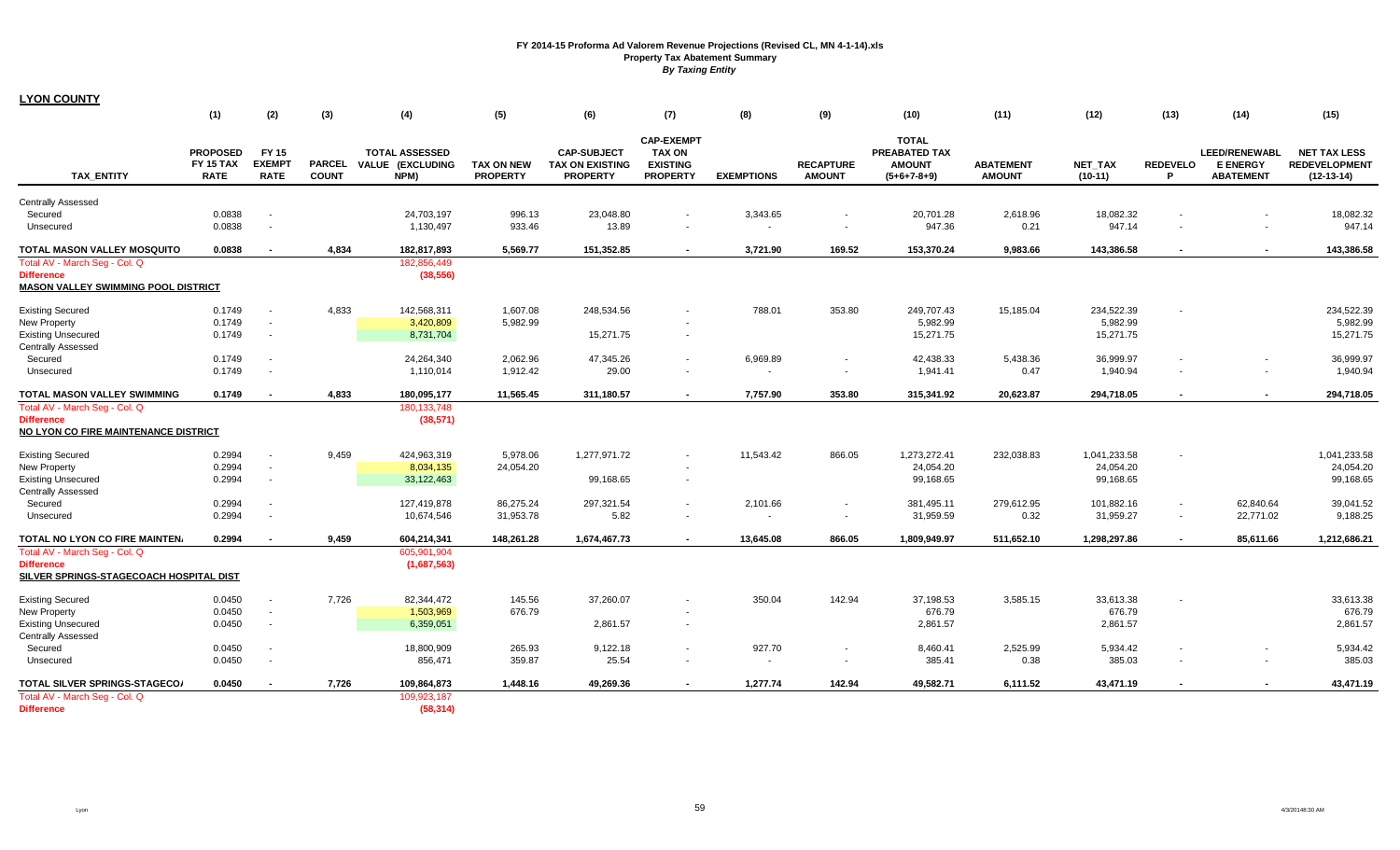|                                                                                                          | (1)                                                | (2)                                   | (3)                           | (4)                                               | (5)                                  | (6)                                                             | (7)                                                                      | (8)                 | (9)                               | (10)                                                            | (11)                              | (12)                                   | (13)                 | (14)                                                        | (15)                                                        |
|----------------------------------------------------------------------------------------------------------|----------------------------------------------------|---------------------------------------|-------------------------------|---------------------------------------------------|--------------------------------------|-----------------------------------------------------------------|--------------------------------------------------------------------------|---------------------|-----------------------------------|-----------------------------------------------------------------|-----------------------------------|----------------------------------------|----------------------|-------------------------------------------------------------|-------------------------------------------------------------|
| <b>TAX ENTITY</b>                                                                                        | <b>PROPOSED</b><br><b>FY 15 TAX</b><br><b>RATE</b> | FY 15<br><b>EXEMPT</b><br><b>RATE</b> | <b>PARCEL</b><br><b>COUNT</b> | <b>TOTAL ASSESSED</b><br>VALUE (EXCLUDING<br>NPM) | <b>TAX ON NEW</b><br><b>PROPERTY</b> | <b>CAP-SUBJECT</b><br><b>TAX ON EXISTING</b><br><b>PROPERTY</b> | <b>CAP-EXEMPT</b><br><b>TAX ON</b><br><b>EXISTING</b><br><b>PROPERTY</b> | <b>EXEMPTIONS</b>   | <b>RECAPTURE</b><br><b>AMOUNT</b> | <b>TOTAL</b><br>PREABATED TAX<br><b>AMOUNT</b><br>$(5+6+7-8+9)$ | <b>ABATEMENT</b><br><b>AMOUNT</b> | <b>NET TAX</b><br>$(10-11)$            | <b>REDEVELO</b><br>P | <b>LEED/RENEWABL</b><br><b>E ENERGY</b><br><b>ABATEMENT</b> | <b>NET TAX LESS</b><br><b>REDEVELOPMENT</b><br>$(12-13-14)$ |
| SMITH VALLEY FIRE MAINTENANCE DISTRICT                                                                   |                                                    |                                       |                               |                                                   |                                      |                                                                 |                                                                          |                     |                                   |                                                                 |                                   |                                        |                      |                                                             |                                                             |
| <b>Existing Secured</b><br><b>New Property</b><br><b>Existing Unsecured</b><br><b>Centrally Assessed</b> | 0.4006<br>0.4006<br>0.4006                         | $\sim$<br>$\sim$                      | 1,539                         | 65,639,485<br>50,247<br>994,556                   | 3,794.82<br>201.29                   | 259,652.59<br>3,984.19                                          |                                                                          | 495.95              | 257.06                            | 263,208.52<br>201.29<br>3,984.19                                | 26,442.95                         | 236,765.57<br>201.29<br>3,984.19       |                      |                                                             | 236,765.57<br>201.29<br>3,984.19                            |
| Secured<br>Unsecured                                                                                     | 0.4006<br>0.4006                                   | $\sim$<br>$\sim$                      |                               | 7,723,024<br>383,330                              | 1.043.17<br>1,535.62                 | 31,994.03<br>$\sim$                                             |                                                                          | 2,098.77<br>$\sim$  | $\sim$                            | 30,938.43<br>1,535.62                                           | 13,434.58<br>$\sim$               | 17,503.86<br>1,535.62                  | $\sim$               | $\overline{\phantom{a}}$                                    | 17,503.86<br>1,535.62                                       |
| TOTAL SMITH VALLEY FIRE MAINTE                                                                           | 0.4006                                             | $\overline{\phantom{a}}$              | 1,539                         | 74,790,641                                        | 6,574.90                             | 295,630.81                                                      | $\blacksquare$                                                           | 2,594.72            | 257.06                            | 299,868.05                                                      | 39,877.53                         | 259,990.53                             | $\blacksquare$       | $\overline{\phantom{a}}$                                    | 259,990.53                                                  |
| Total AV - March Seq - Col. Q<br><b>Difference</b><br>SOUTH LYON COUNTY HOSPITAL DISTRICT                |                                                    |                                       |                               | 74,775,517<br>15,124                              |                                      |                                                                 |                                                                          |                     |                                   |                                                                 |                                   |                                        |                      |                                                             |                                                             |
| <b>Existing Secured</b><br><b>New Property</b><br><b>Existing Unsecured</b><br><b>Centrally Assessed</b> | 0.5615<br>0.5615<br>0.5615                         | $\sim$<br>$\sim$<br>$\sim$            | 6,541                         | 214,107,021<br>3,501,888<br>9,939,879             | 10,694.69<br>19,663.10               | 1,194,742.87<br>55,812.42                                       | $\sim$                                                                   | 3,225.36            | 1,495.97                          | 1,203,708.17<br>19.663.10<br>55,812.42                          | 65,778.90                         | 1,137,929.27<br>19.663.10<br>55,812.42 | $\sim$               |                                                             | 1,137,929.27<br>19,663.10<br>55,812.42                      |
| Secured<br>Unsecured                                                                                     | 0.5615<br>0.5615                                   | $\sim$                                |                               | 54,563,707<br>2,434,189                           | 16,578.75<br>13,231.45               | 324,957.86<br>436.52                                            |                                                                          | 35,161.40<br>$\sim$ | $\sim$                            | 306,375.22<br>13,667.97                                         | 34,543.03<br>6.24                 | 271,832.18<br>13,661.73                | $\sim$<br>$\sim$     | 35.22<br>31.20                                              | 271,796.97<br>13,630.53                                     |
| TOTAL SOUTH LYON COUNTY HOSE                                                                             | 0.5615                                             | $\sim$                                | 6,541                         | 284,546,684                                       | 60,167.99                            | 1,575,949.68                                                    | $\sim$                                                                   | 38,386.76           | 1,495.97                          | 1,599,226.88                                                    | 100,328.17                        | 1,498,898.71                           |                      | 66.42                                                       | 1,498,832.28                                                |
| Total AV - March Seg - Col. Q<br><b>Difference</b><br><b>WILLOW CREEK GID</b>                            |                                                    |                                       |                               | 284,570,146<br>(23, 462)                          |                                      |                                                                 |                                                                          |                     |                                   |                                                                 |                                   |                                        |                      |                                                             |                                                             |
| <b>Existing Secured</b><br><b>New Property</b><br><b>Existing Unsecured</b>                              | 0.0156<br>0.0156<br>0.0156                         | $\sim$<br>$\sim$                      | 252                           | 3,597,274<br>72,126                               | 6.39<br>$\sim$                       | 557.20<br>11.25                                                 |                                                                          | 2.55                | 0.20                              | 561.24<br>$\sim$<br>11.25                                       | 52.27                             | 508.97<br>$\sim$<br>11.25              |                      |                                                             | 508.97<br>$\sim$<br>11.25                                   |
| <b>Centrally Assessed</b><br>Secured<br>Unsecured                                                        | 0.0156<br>0.0156                                   | $\sim$                                |                               | 96,692<br>5,173                                   | 0.56<br>0.81                         | 15.64<br>$\sim$                                                 |                                                                          | 1.11<br>$\sim$      |                                   | 15.08<br>0.81                                                   | 2.09<br>$\sim$                    | 12.99<br>0.81                          |                      | $\blacksquare$                                              | 12.99<br>0.81                                               |
| <b>TOTAL WILLOW CREEK GID</b><br>Total AV - March Seg - Col. Q<br><b>Difference</b>                      | 0.0156                                             | $\overline{\phantom{a}}$              | 252                           | 3,771,265<br>3,765,596<br>5,669                   | 7.75                                 | 584.09                                                          |                                                                          | 3.66                | 0.20                              | 588.38                                                          | 54.36                             | 534.02                                 |                      |                                                             | 534.02                                                      |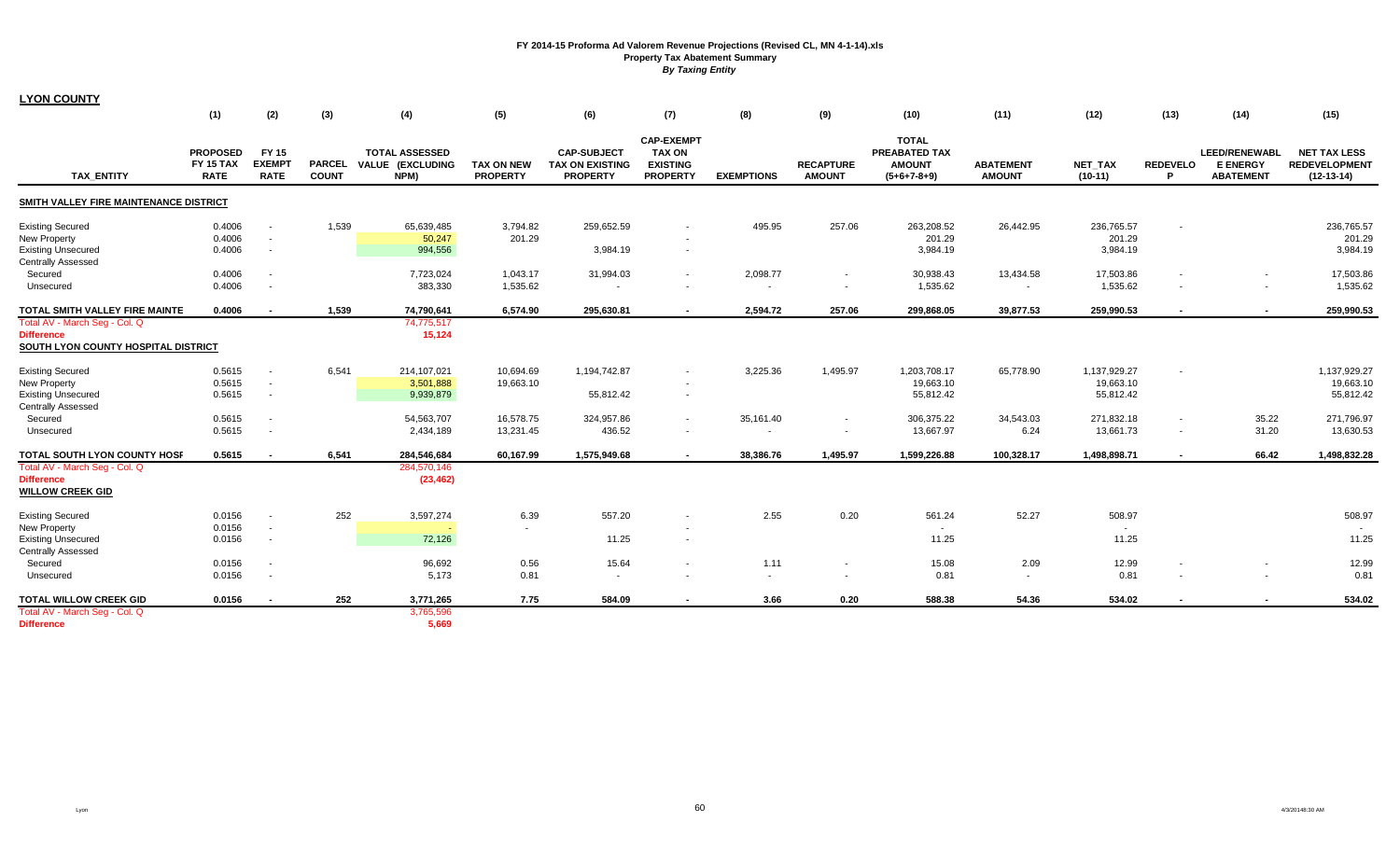| <b>MINERAL COUNTY</b>                                                                                      |                                                    |                                              |                                  |                                                                       |                                                    |                                                                     |                                                                          |                                                |                                   |                                                                        |                                                   |                                                          |                                                                        |                                                    |                                                                   |
|------------------------------------------------------------------------------------------------------------|----------------------------------------------------|----------------------------------------------|----------------------------------|-----------------------------------------------------------------------|----------------------------------------------------|---------------------------------------------------------------------|--------------------------------------------------------------------------|------------------------------------------------|-----------------------------------|------------------------------------------------------------------------|---------------------------------------------------|----------------------------------------------------------|------------------------------------------------------------------------|----------------------------------------------------|-------------------------------------------------------------------|
|                                                                                                            | (1)                                                | (2)                                          | (3)                              | (4)                                                                   | (5)                                                | (6)                                                                 | (7)                                                                      | (8)                                            | (9)                               | (10)                                                                   | (11)                                              | (12)                                                     | (13)                                                                   | (14)                                               | (15)                                                              |
| <b>TAX ENTITY</b>                                                                                          | <b>PROPOSED</b><br><b>FY 15 TAX</b><br><b>RATE</b> | <b>FY 15</b><br><b>EXEMPT</b><br><b>RATE</b> | <b>PARCEL</b><br><b>COUNT</b>    | <b>TOTAL</b><br><b>ASSESSED</b><br><b>VALUE</b><br>(EXCLUDING<br>NPM) | <b>PROPERTY</b>                                    | <b>CAP-SUBJECT</b><br>TAX ON NEW TAX ON EXISTING<br><b>PROPERTY</b> | <b>CAP-EXEMPT</b><br><b>TAX ON</b><br><b>EXISTING</b><br><b>PROPERTY</b> | <b>EXEMPTIONS</b>                              | <b>RECAPTURE</b><br><b>AMOUNT</b> | <b>TOTAL</b><br><b>PREABATED TAX</b><br><b>AMOUNT</b><br>$(5+6+7-8+9)$ | <b>ABATEMENT</b><br><b>AMOUNT</b>                 | <b>NET TAX</b><br>$(10-11)$                              | <b>REDEVEL</b><br><b>OP</b>                                            | <b>BLE ENERGY T</b><br><b>ABATEMENT</b>            | <b>NET TAX LESS</b><br>LEED/RENEWA REDEVELOPMEN<br>(12<br>$13-14$ |
| <b>ALL ENTITIES</b>                                                                                        |                                                    |                                              |                                  |                                                                       |                                                    |                                                                     |                                                                          |                                                |                                   |                                                                        |                                                   |                                                          |                                                                        |                                                    |                                                                   |
| <b>STATE OF NEVADA</b><br><b>GENERAL COUNTY</b><br><b>SCHOOL DISTRICT</b><br>MINERAL COUNTY HOSPITAL DISTR | 0.1700<br>2.1900<br>1.1000<br>0.2000               | $\sim$<br>0.0600<br>$\sim$                   | 3,625<br>3,625<br>3,625<br>3,625 | 134,486,758<br>134,486,753<br>134,486,755<br>134,486,757              | 38,009.13<br>488,561.45<br>245,941.42<br>44,716.62 | 197,864.55<br>2,479,137.67<br>1,280,305.34<br>232,783.30            | 70,920.13<br>$\sim$                                                      | 7,195.20<br>92,721.81<br>46,562.15<br>8,465.84 | 11.52<br>144.33<br>74.53<br>13.55 | 228,690.00<br>2,946,041.77<br>1,479,759.14<br>269,047.64               | 17,508.08<br>256,104.51<br>75,762.78<br>20,599.05 | 211,181.92<br>2,689,937.26<br>1,403,996.36<br>248,448.58 | $\sim$<br>$\blacksquare$<br>$\overline{\phantom{a}}$<br>$\blacksquare$ | 16,108.46<br>207,514.87<br>104,231.22<br>18,951.13 | 195,073.46<br>2,482,422.39<br>1,299,765.14<br>229,497.45          |
| <b>TOTAL COUNTY</b>                                                                                        |                                                    |                                              | 3,625                            | 134,486,758                                                           | 817,228.62                                         | 4,190,090.87                                                        | 70,920.13                                                                | 154,945.00                                     | 243.93                            | 4,923,538.54                                                           | 369,974.42                                        | 4,553,564.12                                             | $\sim$                                                                 | 346,805.68                                         | 4,206,758.44                                                      |
|                                                                                                            |                                                    |                                              |                                  |                                                                       |                                                    |                                                                     |                                                                          |                                                |                                   | <b>Abatement Percent</b>                                               | 7.51%                                             |                                                          |                                                                        |                                                    |                                                                   |
| <b>STATE OF NEVADA</b>                                                                                     |                                                    |                                              |                                  |                                                                       |                                                    |                                                                     |                                                                          |                                                |                                   |                                                                        |                                                   |                                                          |                                                                        |                                                    |                                                                   |
| <b>Existing Secured</b><br>New Property<br><b>Existing Unsecured</b><br><b>Centrally Assessed</b>          | 0.1700<br>0.1700<br>0.1700                         |                                              | 3,625                            | 57,124,699<br>1,809,253<br>26,820,049                                 | 157.63<br>3,075.73                                 | 99,009.13<br>45,594.08                                              |                                                                          | 2,003.78                                       | 11.52                             | 97,174.50<br>3,075.73<br>45,594.08                                     | 6,403.15                                          | 90,771.35<br>3,075.73<br>45,594.08                       | $\blacksquare$                                                         |                                                    | 90,771.35<br>3,075.73<br>45,594.08                                |
| Secured<br>Unsecured                                                                                       | 0.1700<br>0.1700                                   |                                              |                                  | 47,358,493<br>1,374,264                                               | 32,439.52<br>2,336.25                              | 53,261.34<br>$\overline{\phantom{a}}$                               |                                                                          | 5,191.42                                       | $\sim$                            | 80,509.44<br>2,336.25                                                  | 11,104.93<br>$\sim$                               | 69,404.51<br>2,336.25                                    | $\blacksquare$<br>$\blacksquare$                                       | 16,108.46                                          | 53,296.05<br>2,336.25                                             |
| TOTAL STATE OF NEVADA                                                                                      | 0.1700                                             |                                              | 3,625                            | 134,486,758                                                           | 38,009.13                                          | 197,864.55                                                          |                                                                          | 7,195.20                                       | 11.52                             | 228,690.00                                                             | 17,508.08                                         | 211,181.92                                               |                                                                        | 16,108.46                                          | 195,073.46                                                        |
| Total AV - March Seg - Col. Q<br><b>Difference</b><br><b>GENERAL COUNTY</b>                                |                                                    |                                              |                                  | 134,556,573<br>(69, 815)                                              |                                                    |                                                                     |                                                                          |                                                |                                   |                                                                        |                                                   |                                                          |                                                                        |                                                    |                                                                   |
| <b>Existing Secured</b>                                                                                    |                                                    |                                              |                                  |                                                                       |                                                    |                                                                     |                                                                          |                                                |                                   |                                                                        |                                                   |                                                          |                                                                        |                                                    |                                                                   |
| General<br>China Springs<br>Medical Indigent<br>General Indigent                                           | 1.9385<br>0.0065<br>0.1250<br>0.0100               | $\blacksquare$<br>$\sim$<br>$\sim$<br>$\sim$ | 3,625<br>3,625<br>3,625<br>3,625 | 57,124,699<br>57,124,699<br>57,124,699<br>57,124,699                  | 1,797.52<br>6.03<br>115.91<br>9.28                 | 1,129,007.40<br>3,785.82<br>72,800.28<br>5,823.50                   |                                                                          | 22,860.38<br>77.55<br>1,472.91<br>117.16       | 131.35<br>0.44<br>8.47<br>0.68    | 1,108,075.89<br>3,714.74<br>71,451.75<br>5,716.30                      | 73,022.00<br>245.05<br>4,708.61<br>375.99         | 1,035,053.89<br>3,469.69<br>66,743.14<br>5,340.31        | $\blacksquare$                                                         |                                                    | 1,035,053.89<br>3,469.69<br>66,743.14<br>5,340.31                 |
| Care & Share<br><b>Capital Projects</b>                                                                    | 0.0600<br>0.0500                                   | 0.0600<br>$\sim$                             | 3,625<br>3,625                   | 57,124,699<br>57,124,699                                              | 55.65<br>46.36                                     | $\sim$<br>29,120.42                                                 | 34,944.43<br>$\sim$                                                      | 727.31<br>588.84                               | $\sim$<br>3.39                    | 34,272.77<br>28,581.33                                                 | (0.02)<br>1,881.84                                | 34,272.79<br>26,699.49                                   | $\sim$                                                                 |                                                    | 34,272.79<br>26,699.49                                            |
| <b>GENERAL TOTAL</b>                                                                                       | 2.1900                                             | 0.0600                                       | 3,625                            | 57,124,699                                                            | 2,030.75                                           | 1,240,537.42                                                        | 34,944.43                                                                | 25,844.15                                      | 144.33                            | 1,251,812.78                                                           | 80,233.47                                         | 1,171,579.31                                             |                                                                        |                                                    | 1,171,579.31                                                      |
| <b>New Property</b><br><b>Existing Unsecured</b><br><b>Centrally Assessed</b>                              | 2.1900<br>2.1900                                   | 0.0600<br>0.0600                             |                                  | 1,809,249<br>26,820,049                                               | 38,537.00                                          | 571,267.04                                                          | 1,085.55<br>16,092.03                                                    |                                                |                                   | 39,622.55<br>587,359.07                                                |                                                   | 39,622.55<br>587,359.07                                  |                                                                        |                                                    | 39,622.55<br>587,359.07                                           |
| Secured<br>Unsecured                                                                                       | 2.1900<br>2.1900                                   | 0.0600<br>0.0600                             |                                  | 47,358,493<br>1,374,264                                               | 417,897.32<br>30,096.38                            | 667,333.21<br>$\overline{\phantom{a}}$                              | 18,798.12<br>$\sim$                                                      | 66,877.66                                      |                                   | 1,037,150.99<br>30,096.38                                              | 175,871.04<br>$\sim$                              | 861,279.95<br>30,096.38                                  | $\blacksquare$<br>$\sim$                                               | 207,514.87                                         | 653,765.08<br>30,096.38                                           |
| <b>TOTAL GENERAL COUNTY</b>                                                                                | 2.1900                                             | 0.0600                                       | 3,625                            | 134,486,753                                                           | 488,561.45                                         | 2,479,137.67                                                        | 70,920.13                                                                | 92,721.81                                      | 144.33                            | 2,946,041.77                                                           | 256.104.51                                        | 2,689,937.26                                             |                                                                        | 207,514.87                                         | 2,482,422.39                                                      |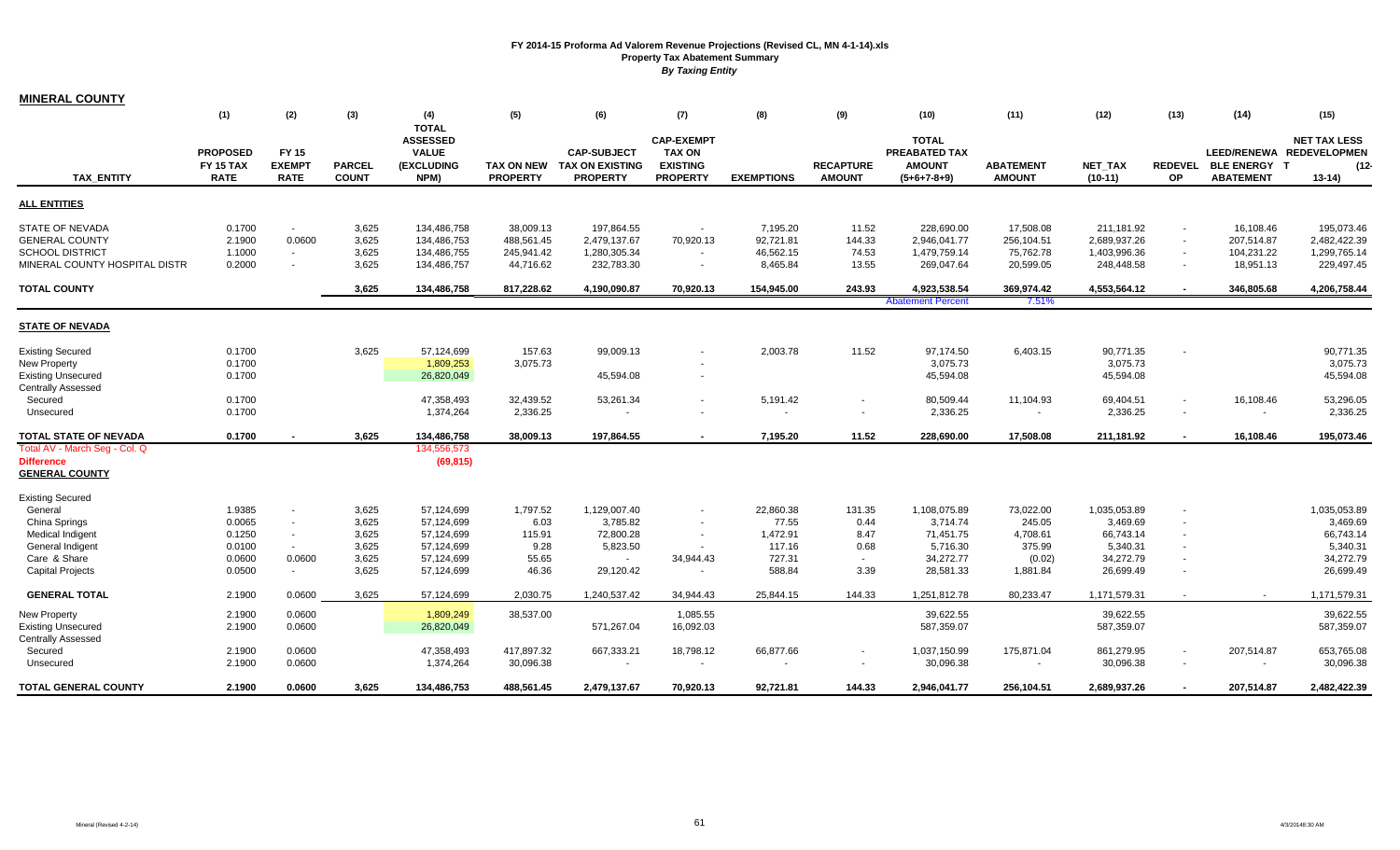| <b>MINERAL COUNTY</b>                   |                                             |                                              |                               |                                                                       |                                      |                                                                 |                                                                          |                   |                                   |                                                                 |                                   |                      |                          |                                         |                                                                    |
|-----------------------------------------|---------------------------------------------|----------------------------------------------|-------------------------------|-----------------------------------------------------------------------|--------------------------------------|-----------------------------------------------------------------|--------------------------------------------------------------------------|-------------------|-----------------------------------|-----------------------------------------------------------------|-----------------------------------|----------------------|--------------------------|-----------------------------------------|--------------------------------------------------------------------|
|                                         | (1)                                         | (2)                                          | (3)                           | (4)                                                                   | (5)                                  | (6)                                                             | (7)                                                                      | (8)               | (9)                               | (10)                                                            | (11)                              | (12)                 | (13)                     | (14)                                    | (15)                                                               |
| <b>TAX_ENTITY</b>                       | <b>PROPOSED</b><br>FY 15 TAX<br><b>RATE</b> | <b>FY 15</b><br><b>EXEMPT</b><br><b>RATE</b> | <b>PARCEL</b><br><b>COUNT</b> | <b>TOTAL</b><br><b>ASSESSED</b><br><b>VALUE</b><br>(EXCLUDING<br>NPM) | <b>TAX ON NEW</b><br><b>PROPERTY</b> | <b>CAP-SUBJECT</b><br><b>TAX ON EXISTING</b><br><b>PROPERTY</b> | <b>CAP-EXEMPT</b><br><b>TAX ON</b><br><b>EXISTING</b><br><b>PROPERTY</b> | <b>EXEMPTIONS</b> | <b>RECAPTURE</b><br><b>AMOUNT</b> | <b>TOTAL</b><br>PREABATED TAX<br><b>AMOUNT</b><br>$(5+6+7-8+9)$ | <b>ABATEMENT</b><br><b>AMOUNT</b> | NET_TAX<br>$(10-11)$ | <b>REDEVEL</b><br>OP     | <b>BLE ENERGY T</b><br><b>ABATEMENT</b> | <b>NET TAX LESS</b><br>LEED/RENEWA REDEVELOPMEN<br>(12)<br>$13-14$ |
| <b>March Assessors Report:</b>          |                                             |                                              |                               |                                                                       |                                      |                                                                 |                                                                          |                   |                                   |                                                                 |                                   |                      |                          |                                         |                                                                    |
| <b>New secured</b>                      |                                             |                                              |                               | 92,727                                                                |                                      |                                                                 |                                                                          |                   |                                   |                                                                 |                                   |                      |                          |                                         |                                                                    |
| <b>Existing Secured</b>                 |                                             |                                              |                               | 57,101,790                                                            |                                      |                                                                 |                                                                          |                   |                                   |                                                                 |                                   |                      |                          |                                         |                                                                    |
|                                         |                                             |                                              |                               |                                                                       |                                      |                                                                 |                                                                          |                   |                                   |                                                                 |                                   |                      |                          |                                         |                                                                    |
| <b>Difference</b>                       |                                             |                                              |                               | 57,194,517<br>(69, 818)                                               | $-0.12%$                             |                                                                 |                                                                          |                   |                                   |                                                                 |                                   |                      |                          |                                         |                                                                    |
| Total AV - March Seg - Col. Q           |                                             |                                              |                               | 134,556,573                                                           |                                      |                                                                 |                                                                          |                   |                                   |                                                                 |                                   |                      |                          |                                         |                                                                    |
| <b>Difference</b>                       |                                             |                                              |                               | (69, 820)                                                             |                                      |                                                                 |                                                                          |                   |                                   |                                                                 |                                   |                      |                          |                                         |                                                                    |
|                                         |                                             |                                              |                               |                                                                       |                                      |                                                                 |                                                                          |                   |                                   |                                                                 |                                   |                      |                          |                                         |                                                                    |
| <b>SCHOOL DISTRICT</b>                  |                                             |                                              |                               |                                                                       |                                      |                                                                 |                                                                          |                   |                                   |                                                                 |                                   |                      |                          |                                         |                                                                    |
| <b>Existing Secured</b>                 | 0.7500                                      | $\blacksquare$                               | 3,625                         | 57,124,699                                                            | 695.45                               | 436,808.75                                                      |                                                                          | 8,844.37          | 50.81                             | 428,710.64                                                      | 28,251.69                         | 400,458.95           |                          |                                         | 400,458.95                                                         |
| New Property                            | 0.7500                                      | $\mathbf{r}$                                 |                               | 1,809,250                                                             | 13,569.38                            |                                                                 |                                                                          |                   |                                   | 13,569.38                                                       |                                   | 13,569.38            |                          |                                         | 13,569.38                                                          |
| <b>Existing Unsecured</b>               | 0.7500                                      | $\sim$                                       |                               | 26,820,049                                                            |                                      | 201,150.37                                                      | $\sim$                                                                   |                   |                                   | 201,150.37                                                      |                                   | 201,150.37           |                          |                                         | 201,150.37                                                         |
| <b>Centrally Assessed</b>               |                                             |                                              |                               |                                                                       |                                      |                                                                 |                                                                          |                   |                                   |                                                                 |                                   |                      |                          |                                         |                                                                    |
| Secured                                 | 0.7500                                      | $\blacksquare$                               |                               | 47,358,493                                                            | 143,115.52                           | 234,976.48                                                      | ÷.                                                                       | 22,903.31         | $\sim$                            | 355,188.69                                                      | 23,404.30                         | 331,784.40           | $\tilde{\phantom{a}}$    | 71,066.74                               | 260,717.66                                                         |
| Unsecured                               | 0.7500                                      | $\blacksquare$                               |                               | 1,374,264                                                             | 10,306.98                            |                                                                 | $\overline{\phantom{a}}$                                                 | $\sim$            | $\sim$                            | 10,306.98                                                       | $\blacksquare$                    | 10,306.98            | $\sim$                   | $\sim$                                  | 10,306.98                                                          |
|                                         |                                             |                                              |                               |                                                                       |                                      |                                                                 |                                                                          |                   |                                   |                                                                 |                                   |                      |                          |                                         |                                                                    |
| TOTAL SCHOOL OPERATING                  | 0.7500                                      |                                              | 3,625                         | 134,486,755                                                           | 167,687.33                           | 872,935.60                                                      | $\sim$                                                                   | 31,747.68         | 50.81                             | 1,008,926.06                                                    | 51,655.99                         | 957,270.07           | $\overline{\phantom{a}}$ | 71,066.74                               | 886,203.33                                                         |
|                                         |                                             |                                              |                               |                                                                       | 209,902.76                           | 344,632.17                                                      | $\sim$                                                                   | 33,591.52         | $\sim$                            | 520,943.42                                                      | 34,326.30                         | 486,617.12           | $\sim$                   | 104,231.22                              | 382,385.90                                                         |
| <b>SCHOOL DEBT</b>                      |                                             |                                              |                               |                                                                       | 15,116.90                            |                                                                 | $\sim$                                                                   |                   | $\sim$                            | 15,116.90                                                       | $\sim$                            | 15,116.90            | $\sim$                   | $\sim$                                  | 15,116.90                                                          |
| <b>Existing Secured</b>                 | 0.3500                                      |                                              | 3,625                         | 57,124,699                                                            | 324.53                               | 203,843.88                                                      |                                                                          | 4,126.26          | 23.72                             | 200,065.87                                                      | 13,184.79                         | 186,881.08           | $\sim$                   |                                         | 186,881.08                                                         |
| <b>New Property</b>                     | 0.3500                                      | $\blacksquare$                               |                               | 1,809,254                                                             | 6,332.39                             |                                                                 |                                                                          |                   |                                   | 6,332.39                                                        |                                   | 6,332.39             |                          |                                         | 6,332.39                                                           |
| <b>Existing Unsecured</b>               | 0.3500                                      | $\sim$                                       |                               | 26,820,049                                                            |                                      | 93,870.17                                                       | ٠                                                                        |                   |                                   | 93,870.17                                                       |                                   | 93,870.17            |                          |                                         | 93,870.17                                                          |
| <b>Centrally Assessed</b>               |                                             |                                              |                               |                                                                       |                                      |                                                                 |                                                                          |                   |                                   |                                                                 |                                   |                      |                          |                                         |                                                                    |
| Secured                                 | 0.3500                                      | $\overline{\phantom{a}}$                     |                               | 47,358,493                                                            | 66,787.24                            | 109,655.69                                                      | $\blacksquare$                                                           | 10,688.21         |                                   | 165,754.72                                                      | 10,922.01                         | 154,832.72           | $\blacksquare$           | 33,164.48                               | 121,668.24                                                         |
| Unsecured                               | 0.3500                                      |                                              |                               | 1,374,264                                                             | 4,809.92                             |                                                                 |                                                                          | $\sim$            | $\sim$                            | 4,809.92                                                        | $\blacksquare$                    | 4,809.92             | $\omega$                 | $\sim$                                  | 4,809.92                                                           |
| <b>TOTAL SCHOOL DEBT</b>                | 0.3500                                      |                                              | 3,625                         | 134,486,759                                                           | 78,254.09                            | 407,369.74                                                      | $\blacksquare$                                                           | 14,814.47         | 23.72                             | 470,833.08                                                      | 24,106.80                         | 446,726.28           | $\sim$                   | 33,164.48                               | 413,561.81                                                         |
| <b>TOTAL SCHOOL DISTRICT</b>            | 1.1000                                      |                                              | 3,625                         | 134,486,755                                                           | 245,941.42                           | 1,280,305.34                                                    | $\sim$                                                                   | 46,562.15         | 74.53                             | 1,479,759.14                                                    | 75,762.78                         | 1,403,996.36         | $\sim$                   | 104,231.22                              | 1,299,765.14                                                       |
| Total AV - March Seg - Col. Q           |                                             |                                              |                               | 134,556,573                                                           |                                      |                                                                 |                                                                          |                   |                                   |                                                                 |                                   |                      |                          |                                         |                                                                    |
| <b>Difference</b>                       |                                             |                                              |                               | (69, 818)                                                             |                                      |                                                                 |                                                                          |                   |                                   |                                                                 |                                   |                      |                          |                                         |                                                                    |
| <b>MINERAL COUNTY HOSPITAL DISTRICT</b> |                                             |                                              |                               |                                                                       |                                      |                                                                 |                                                                          |                   |                                   |                                                                 |                                   |                      |                          |                                         |                                                                    |
| <b>Existing Secured</b>                 | 0.2000                                      | $\mathbf{r}$                                 | 3,625                         | 57,124,699                                                            | 185.45                               | 116,482.81                                                      |                                                                          | 2,358.29          | 13.55                             | 114,323.52                                                      | 7,534.37                          | 106,789.15           |                          |                                         | 106,789.15                                                         |
| New Property                            | 0.2000                                      | $\sim$                                       |                               | 1,809,252                                                             | 3,618.50                             |                                                                 |                                                                          |                   |                                   | 3,618.50                                                        |                                   | 3,618.50             |                          |                                         | 3,618.50                                                           |
| <b>Existing Unsecured</b>               | 0.2000                                      | $\blacksquare$                               |                               | 26,820,049                                                            |                                      | 53,640.10                                                       | ٠                                                                        |                   |                                   | 53,640.10                                                       |                                   | 53,640.10            |                          |                                         | 53,640.10                                                          |
| <b>Centrally Assessed</b>               |                                             |                                              |                               |                                                                       |                                      |                                                                 |                                                                          |                   |                                   |                                                                 |                                   |                      |                          |                                         |                                                                    |
| Secured                                 | 0.2000                                      | $\blacksquare$                               |                               | 47,358,493                                                            | 38,164.14                            | 62,660.40                                                       | $\blacksquare$                                                           | 6,107.55          |                                   | 94,716.99                                                       | 13,064.68                         | 81,652.30            | $\blacksquare$           | 18,951.13                               | 62,701.17                                                          |
| Unsecured                               | 0.2000                                      | $\overline{\phantom{a}}$                     |                               | 1,374,264                                                             | 2,748.53                             | $\overline{\phantom{a}}$                                        | $\blacksquare$                                                           | $\sim$            | $\sim$                            | 2,748.53                                                        | $\blacksquare$                    | 2,748.53             | $\blacksquare$           | $\sim$                                  | 2,748.53                                                           |
| TOTAL MINERAL COUNTY HOSPITA            | 0.2000                                      | $\sim$                                       | 3,625                         | 134,486,757                                                           | 44,716.62                            | 232,783.30                                                      | $\blacksquare$                                                           | 8,465.84          | 13.55                             | 269,047.64                                                      | 20,599.05                         | 248,448.58           | $\blacksquare$           | 18,951.13                               | 229,497.45                                                         |
| Total AV - March Seg - Col. Q           |                                             |                                              |                               | 134,556,573                                                           |                                      |                                                                 |                                                                          |                   |                                   |                                                                 |                                   |                      |                          |                                         |                                                                    |
| <b>Difference</b>                       |                                             |                                              |                               | (69, 816)                                                             |                                      |                                                                 |                                                                          |                   |                                   |                                                                 |                                   |                      |                          |                                         |                                                                    |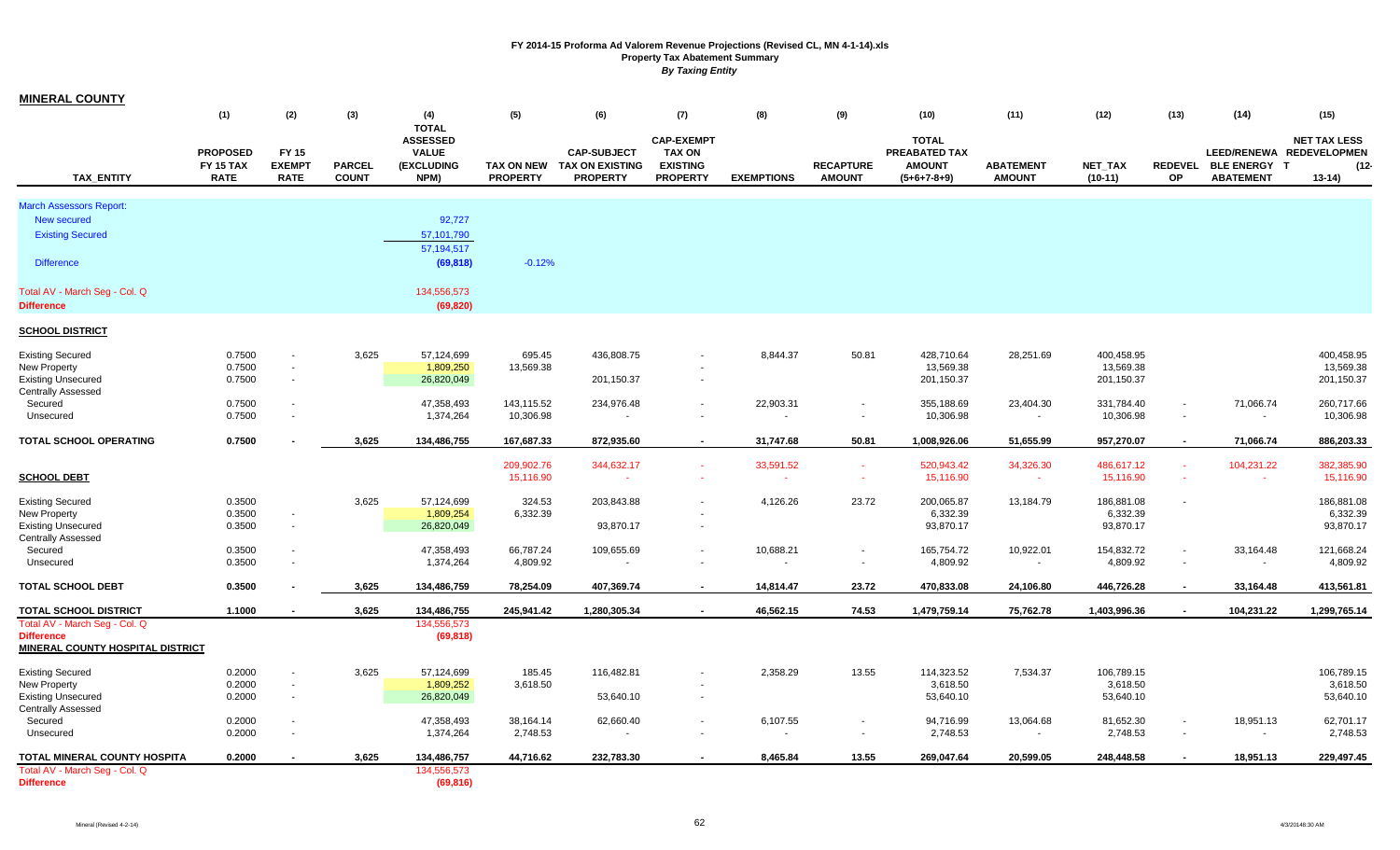| <b>NYE COUNTY</b>              |                  |               |               |                       |                   |                                   |                          |                   |                  |                          |                  |               |                          |                     |                      |
|--------------------------------|------------------|---------------|---------------|-----------------------|-------------------|-----------------------------------|--------------------------|-------------------|------------------|--------------------------|------------------|---------------|--------------------------|---------------------|----------------------|
|                                | (1)              | (2)           | (3)           | (4)                   | (5)               | (6)                               | (7)                      | (8)               | (9)              | (10)                     | (11)             | (12)          | (13)                     | (14)                | (15)                 |
|                                |                  |               |               |                       |                   |                                   | CAP-                     |                   |                  | <b>TOTAL</b>             |                  |               |                          |                     |                      |
|                                | <b>PROPOSED</b>  | FY 15         |               | <b>TOTAL ASSESSED</b> |                   | <b>CAP-SUBJECT TAX EXEMPT TAX</b> |                          |                   |                  | PREABATED TAX            |                  |               |                          | <b>LEED/RENEWAB</b> | <b>NET TAX LESS</b>  |
|                                | <b>FY 15 TAX</b> | <b>EXEMPT</b> | <b>PARCEL</b> | <b>VALUE</b>          | <b>TAX ON NEW</b> | <b>ON EXISTING</b>                | <b>ON EXISTING</b>       |                   | <b>RECAPTURE</b> | <b>AMOUNT</b>            | <b>ABATEMENT</b> | NET_TAX       | <b>REDEVELO</b>          | <b>LE ENERGY</b>    | <b>REDEVELOPMENT</b> |
| <b>TAX ENTITY</b>              | <b>RATE</b>      | <b>RATE</b>   | <b>COUNT</b>  | (EXCLUDING NPM)       | <b>PROPERTY</b>   | <b>PROPERTY</b>                   | <b>PROPERTY</b>          | <b>EXEMPTIONS</b> | <b>AMOUNT</b>    | $(5+6+7-8+9)$            | <b>AMOUNT</b>    | $(10-11)$     |                          | <b>ABATEMENT</b>    | $(12-13-14)$         |
| <b>ALL ENTITIES</b>            |                  |               |               |                       |                   |                                   |                          |                   |                  |                          |                  |               |                          |                     |                      |
| <b>STATE OF NEVADA</b>         | 0.1700           |               | 57,384        | 1,260,296,390         | 465,815.40        | 1,759,591.08                      | $\sim$                   | 82,924.44         | 439.63           | 2,142,921.67             | 175,027.86       | 1,967,893.81  | $\sim$                   | 13,058.67           | 1,954,835.14         |
| <b>GENERAL COUNTY</b>          | 1.3468           | $\sim$        | 57,384        | 1,260,296,262         | 3,690,354.00      | 13,940,301.66                     |                          | 656,956.68        | 3,482.67         | 16,977,181.65            | 1,457,508.90     | 15,519,672.74 |                          |                     | 15,416,217.34        |
| <b>SCHOOL DISTRICT</b>         | 1.3350           |               | 57,384        | 1,260,296,181         | 3,658,020.93      | 13,818,160.21                     |                          | 651,200.77        | 3,451.97         | 16,828,432.34            | 1,374,473.40     | 15,453,958.94 | $\sim$                   | 102,548.98          | 15,351,409.96        |
| AMARGOSA TOWN                  | 0.4949           | $\sim$        | 1,961         | 31,597,648            | 11,253.74         | 148,414.54                        | $\overline{\phantom{a}}$ | 3,291.40          | 8.31             | 156,385.18               | 20,311.78        | 136,073.40    | $\sim$                   |                     | 136,073.40           |
| <b>BEATTY TOWN</b>             | 0.2105           |               | 767           | 18,459,053            | 1,887.01          | 37,001.87                         |                          | 32.51             | 21.65            | 38,878.02                | 8,039.05         | 30,838.97     |                          |                     | 30,838.97            |
| <b>GABBS TOWN</b>              | 0.4846           | $\sim$        | 244           | 7,571,209             | 2,843.20          | 34,252.60                         |                          | 405.72            | 47.67            | 36,737.75                | 2,613.97         | 34,123.79     |                          |                     | 34,123.79            |
| <b>MANHATTAN TOWN</b>          | 0.3164           |               | 219           | 2,045,481             | 842.94            | 5,743.80                          |                          | 114.79            | 0.61             | 6,472.56                 | 425.73           | 6,046.83      |                          |                     | 6,046.83             |
| PAHRUMP TOWN                   | 0.5507           | $\sim$        | 50,424        | 661,940,556           | 91,259.88         | 3,555,772.59                      |                          | 1,720.93          | 720.33           | 3,646,031.88             | 519,987.81       | 3,126,044.07  |                          |                     | 3,126,044.07         |
| ROUND MOUNTAIN TOWN            | 0.3164           | $\sim$        | 588           | 108,585,245           | 46,618.88         | 376,850.70                        | $\sim$                   | 79,905.78         | 2.92             | 343,566.72               | 2,884.72         | 340,681.99    |                          |                     | 340,681.99           |
| <b>TONOPAH TOWN</b>            | 0.6081           | $\sim$        | 1,553         | 33,388,252            | 6,174.10          | 198,432.72                        |                          | 1,573.03          | 388.74           | 203,422.52               | 45,841.77        | 157,580.76    |                          |                     | 157,580.76           |
| AMARGOSA LIBRARY DISTRICT      | 0.3100           |               | 2,127         | 37,756,204            | 9,562.18          | 109,678.58                        |                          | 2,196.58          | 5.20             | 117,049.37               | 17,414.23        | 99,635.14     |                          |                     | 99,635.14            |
| <b>BEATTY LIBRARY DISTRICT</b> | 0.3200           | $\sim$        | 830           | 24,595,548            | 7,621.38          | 71,232.90                         |                          | 148.53            | 36.78            | 78,742.53                | 20,029.25        | 58,713.28     |                          |                     | 58,713.28            |
| NYE COUNTY HOSPITAL DISTRICT   |                  |               |               |                       |                   |                                   |                          |                   |                  |                          |                  |               |                          |                     |                      |
| PAHRUMP COMMUNITY LIBRARY D    |                  |               | 50,424        |                       |                   |                                   |                          | 311.57            |                  |                          |                  |               |                          |                     | 564,623.66           |
|                                | 0.0997           | $\sim$        |               | 661,940,093           | 16,521.90         | 643,736.43                        |                          |                   | 130.49           | 660,077.24               | 95,453.59        | 564,623.66    |                          |                     |                      |
| PAHRUMP SWIMMING POOL DISTR    | 0.0188           |               | 50,424        | 661,940,115           | 3,115.46          | 121,350.88                        |                          | 58.74             | 24.66            | 124,432.27               | 17,833.38        | 106,598.89    |                          |                     | 106,598.89           |
| SMOKY VALLEY LIBRARY DISTRICT  | 0.2686           |               | 1,436         | 129,875,409           | 42,873.13         | 375,282.89                        |                          | 69,310.62         | 109.67           | 348,955.07               | 18,309.64        | 330,645.43    |                          |                     | 330,645.43           |
| TONOPAH LIBRARY DISTRICT       | 0.2000           | $\sim$        | 1.776         | 182, 132, 582         | 197,932.89        | 168,098.31                        |                          | 1,766.12          | 127.85           | 364,392.93               | 62,351.04        | 302,041.89    |                          |                     | 302,041.89           |
| <b>TOTAL COUNTY</b>            |                  |               | 57,384        | 1,260,296,390         | 8,252,697.02      | 35,363,901.77                     |                          | 1,551,918.22      | 8,999.15         | 42,073,679.72            | 3,838,506.12     | 38,235,173.60 |                          | 115,607.65          | 38,016,110.55        |
|                                |                  |               |               |                       |                   |                                   |                          |                   |                  | <b>Abatement Percent</b> | 9.12%            |               |                          |                     |                      |
| <b>STATE OF NEVADA</b>         |                  |               |               |                       |                   |                                   |                          |                   |                  |                          |                  |               |                          |                     |                      |
| <b>Existing Secured</b>        | 0.1700           |               | 57,384        | 832,142,051           | 8,385.97          | 1,450,305.25                      |                          | 44,071.56         | 439.63           | 1,415,059.29             | 100,956.20       | 1,314,103.09  |                          |                     | 1,314,103.09         |
| New Property                   | 0.1700           |               |               | 252, 195, 172         | 428,731.79        |                                   |                          |                   |                  | 428,731.79               |                  | 428,731.79    |                          |                     | 428,731.79           |
| <b>Existing Unsecured</b>      | 0.1700           |               |               | 43,441,565            |                   | 73,850.66                         |                          |                   |                  | 73,850.66                |                  | 73,850.66     |                          |                     | 73,850.66            |
| <b>Centrally Assessed</b>      |                  |               |               |                       |                   |                                   |                          |                   |                  |                          |                  |               |                          |                     |                      |
| Secured                        | 0.1700           |               |               | 117,556,407           | 3,263.60          | 235,435.17                        |                          | 38,852.88         |                  | 199,845.89               | 74,071.66        | 125,774.23    |                          | 6,930.55            | 118,843.69           |
| Unsecured                      | 0.1700           |               |               | 14,961,195            | 25,434.03         |                                   |                          |                   |                  | 25,434.03                |                  | 25,434.03     | $\sim$                   | 6,128.12            | 19,305.91            |
| <b>TOTAL STATE OF NEVADA</b>   | 0.1700           |               | 57,384        | 1,260,296,390         | 465,815.40        | 1,759,591.08                      |                          | 82,924.44         | 439.63           | 2,142,921.67             | 175,027.86       | 1,967,893.81  | $\overline{\phantom{0}}$ | 13,058.67           | 1,954,835.14         |
| Total AV - March Seg - Col. Q  |                  |               |               | 1,259,400,684         |                   |                                   |                          |                   |                  |                          |                  |               |                          |                     |                      |
| <b>Difference</b>              |                  |               |               | 895,706               |                   |                                   |                          |                   |                  |                          |                  |               |                          |                     |                      |
| <b>GENERAL COUNTY</b>          |                  |               |               |                       |                   |                                   |                          |                   |                  |                          |                  |               |                          |                     |                      |
| <b>Existing Secured</b>        |                  |               |               |                       |                   |                                   |                          |                   |                  |                          |                  |               |                          |                     |                      |
| <b>General Fund</b>            | 1.0123           |               | 57,384        | 832,142,051           | 49,939.36         | 8,636,141.97                      |                          | 262,433.12        | 2,617.96         | 8,426,266.17             | 654,775.07       | 7,771,491.10  |                          |                     | 7,771,491.10         |
| Road                           | 0.0050           |               | 57,384        | 832,142,051           | 245.91            | 42,687.47                         | $\overline{\phantom{a}}$ | 1,296.17          | 13.03            | 41,650.24                | 2,972.99         | 38,677.25     |                          |                     | 38,677.25            |
| <b>Agriculture Extension</b>   | 0.0100           |               | 57,384        | 832,142,051           | 492.42            | 85,319.39                         | $\sim$                   | 2,592.42          | 26.05            | 83,245.44                | 5,941.14         | 77,304.30     | $\sim$                   |                     | 77,304.30            |
| Medical & General Indigent     | 0.0798           |               | 57,384        | 832,142,051           | 3,935.83          | 680,842.44                        |                          | 20,687.70         | 206.26           | 664,296.83               | 51,125.40        | 613,171.43    |                          |                     | 613,171.43           |
| Dedicated Co. Medical          | 0.0202           |               | 57,384        | 832,142,051           | 996.62            | 172,299.75                        |                          | 5,236.73          | 52.03            | 168,111.67               | 11,994.02        | 156,117.65    |                          |                     | 156,117.65           |
| Auto Accident Indigent         | 0.0150           |               | 57,384        | 832,142,051           | 740.63            | 127,961.73                        |                          | 3,888.70          | 38.75            | 124,852.41               | 8,907.33         | 115,945.08    |                          |                     | 115,945.08           |
| Museum                         | 0.0050           |               | 57,384        | 832,142,051           | 246.17            | 42,679.65                         |                          | 1,296.26          | 12.84            | 41,642.40                | 2,967.35         | 38,675.05     |                          |                     | 38,675.05            |
| Juvenile Probation             | 0.1000           |               | 57.384        | 832,142,051           | 4,934.07          | 853,168.97                        |                          | 25,924.45         | 258.58           | 832,437.17               | 59,383.09        | 773,054.08    |                          |                     | 773,054.08           |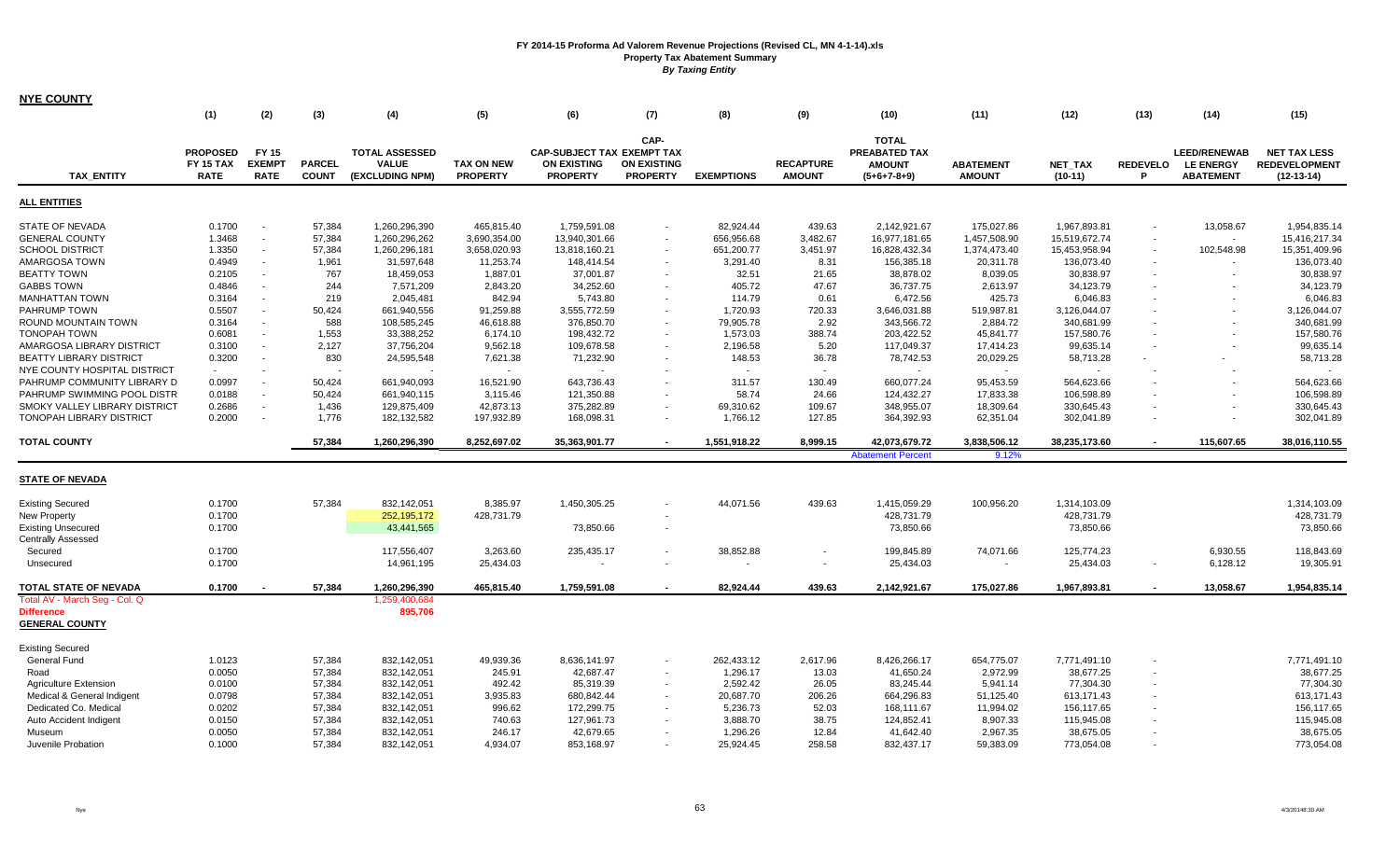|                                               | (1)                                                | (2)                                   | (3)                           | (4)                                                      | (5)                                  | (6)                                                                        | (7)                                           | (8)                      | (9)                               | (10)                                                            | (11)                              | (12)                 | (13)                 | (14)                                                        | (15)                                                        |
|-----------------------------------------------|----------------------------------------------------|---------------------------------------|-------------------------------|----------------------------------------------------------|--------------------------------------|----------------------------------------------------------------------------|-----------------------------------------------|--------------------------|-----------------------------------|-----------------------------------------------------------------|-----------------------------------|----------------------|----------------------|-------------------------------------------------------------|-------------------------------------------------------------|
| <b>TAX ENTITY</b>                             | <b>PROPOSED</b><br><b>FY 15 TAX</b><br><b>RATE</b> | FY 15<br><b>EXEMPT</b><br><b>RATE</b> | <b>PARCEL</b><br><b>COUNT</b> | <b>TOTAL ASSESSED</b><br><b>VALUE</b><br>(EXCLUDING NPM) | <b>TAX ON NEW</b><br><b>PROPERTY</b> | <b>CAP-SUBJECT TAX EXEMPT TAX</b><br><b>ON EXISTING</b><br><b>PROPERTY</b> | CAP-<br><b>ON EXISTING</b><br><b>PROPERTY</b> | <b>EXEMPTIONS</b>        | <b>RECAPTURE</b><br><b>AMOUNT</b> | <b>TOTAL</b><br>PREABATED TAX<br><b>AMOUNT</b><br>$(5+6+7-8+9)$ | <b>ABATEMENT</b><br><b>AMOUNT</b> | NET_TAX<br>$(10-11)$ | <b>REDEVELO</b><br>P | <b>LEED/RENEWAB</b><br><b>LE ENERGY</b><br><b>ABATEMENT</b> | <b>NET TAX LESS</b><br><b>REDEVELOPMENT</b><br>$(12-13-14)$ |
| <b>Health Clinc</b>                           | 0.0395                                             |                                       | 57,384                        | 832,142,051                                              | 1,948.13                             | 337,029.83                                                                 | $\sim$                                        | 10,240.17                | 102.25                            | 328,840.04                                                      | 23,455.22                         | 305,384.82           |                      |                                                             | 305,384.82                                                  |
| <b>Capital Projects</b>                       | 0.0050                                             |                                       | 57,384                        | 832,142,051                                              | 246.17                               | 42,679.65                                                                  |                                               | 1,296.26                 | 12.84                             | 41,642.40                                                       | 16,506.50                         | 25,135.90            |                      |                                                             | 25,135.90                                                   |
| <b>Special Capital Projects</b>               | 0.0500                                             |                                       | 57,384                        | 832,142,051                                              | 2,466.86                             | 426,539.68                                                                 | $\sim$                                        | 12,962.22                | 129.24                            | 416,173.56                                                      | 29,691.42                         | 386,482.14           |                      |                                                             | 386,482.14                                                  |
| 911 Emergency                                 | 0.0050                                             |                                       | 57,384                        | 832,142,051                                              | 246.17                               | 42,679.65                                                                  |                                               | 1,296.26                 | 12.84                             | 41,642.40                                                       | 2,967.35                          | 38,675.05            |                      |                                                             | 38,675.05                                                   |
| <b>GENERAL TOTAL</b>                          | 1.3468                                             |                                       | 57,384                        | 832,142,051                                              | 66,438.34                            | 11,490,030.18                                                              | $\sim$                                        | 349,150.46               | 3,482.67                          | 11,210,800.73                                                   | 870,686.88                        | 10,340,113.85        | $\sim$               | $\sim$                                                      | 10,340,113.85                                               |
| <b>New Property</b>                           | 1.3468                                             |                                       |                               | 252,195,044                                              | 3,396,562.86                         |                                                                            |                                               |                          |                                   | 3,396,562.86                                                    |                                   | 3,396,562.86         |                      |                                                             | 3,396,562.86                                                |
| <b>Existing Unsecured</b>                     | 1.3468                                             |                                       |                               | 43,441,565                                               |                                      | 585,071.00                                                                 |                                               |                          |                                   | 585,071.00                                                      |                                   | 585,071.00           |                      |                                                             | 585,071.00                                                  |
| <b>Centrally Assessed</b>                     |                                                    |                                       |                               |                                                          |                                      |                                                                            |                                               |                          |                                   |                                                                 |                                   |                      |                      |                                                             |                                                             |
| Secured                                       | 1.3468                                             |                                       |                               | 117,556,407                                              | 25,855.43                            | 1,865,200.48                                                               |                                               | 307,806.22               |                                   | 1,583,249.69                                                    | 586,822.02                        | 996,427.66           | $\sim$               | 54,906.27                                                   | 941,521.39                                                  |
| Unsecured                                     | 1.3468                                             |                                       |                               | 14,961,195                                               | 201,497.38                           |                                                                            |                                               |                          | $\sim$                            | 201,497.38                                                      | $\sim$                            | 201,497.38           | $\sim$               | 48,549.14                                                   | 152,948.24                                                  |
|                                               |                                                    |                                       |                               |                                                          |                                      |                                                                            |                                               |                          |                                   |                                                                 |                                   |                      |                      |                                                             |                                                             |
| <b>TOTAL GENERAL COUNTY</b>                   | 1.3468                                             |                                       | 57,384                        | 1,260,296,262                                            | 3,690,354.00                         | 13,940,301.66                                                              |                                               | 656,956.68               | 3,482.67                          | 16,977,181.65                                                   | 1,457,508.90                      | 15,519,672.74        |                      |                                                             | 15,416,217.34                                               |
| <b>March Assessors Report:</b><br>New secured |                                                    |                                       |                               | 4.872.001                                                |                                      |                                                                            |                                               |                          |                                   |                                                                 |                                   |                      |                      |                                                             |                                                             |
| <b>Existing Secured</b>                       |                                                    |                                       |                               | 826,313,421                                              |                                      |                                                                            |                                               |                          |                                   |                                                                 |                                   |                      |                      |                                                             |                                                             |
|                                               |                                                    |                                       |                               | 831, 185, 422                                            |                                      |                                                                            |                                               |                          |                                   |                                                                 |                                   |                      |                      |                                                             |                                                             |
| <b>Difference</b>                             |                                                    |                                       |                               | 956,629                                                  | 0.12%                                |                                                                            |                                               |                          |                                   |                                                                 |                                   |                      |                      |                                                             |                                                             |
| Total AV - March Seg - Col. Q                 |                                                    |                                       |                               | 1,259,400,684                                            |                                      |                                                                            |                                               |                          |                                   |                                                                 |                                   |                      |                      |                                                             |                                                             |
| <b>Difference</b>                             |                                                    |                                       |                               | 895,578                                                  |                                      |                                                                            |                                               |                          |                                   |                                                                 |                                   |                      |                      |                                                             |                                                             |
| SCHOOL DISTRICT                               |                                                    |                                       |                               |                                                          |                                      |                                                                            |                                               |                          |                                   |                                                                 |                                   |                      |                      |                                                             |                                                             |
| <b>Existing Secured</b>                       | 0.7500                                             | $\sim$                                | 57,384                        | 832,142,051                                              | 36,998.50                            | 6,398,496.96                                                               |                                               | 194,433.36               | 1,939.37                          | 6,243,001.47                                                    | 445,388.32                        | 5,797,613.15         |                      |                                                             | 5,797,613.15                                                |
| New Property                                  | 0.7500                                             |                                       |                               | 252,194,963                                              | 1,891,462.22                         |                                                                            |                                               |                          |                                   | 1,891,462.22                                                    |                                   | 1,891,462.22         |                      |                                                             | 1,891,462.22                                                |
| <b>Existing Unsecured</b>                     | 0.7500                                             | $\sim$                                |                               | 43,441,565                                               |                                      | 325,811.74                                                                 |                                               |                          |                                   | 325,811.74                                                      |                                   | 325,811.74           |                      |                                                             | 325,811.74                                                  |
| <b>Centrally Assessed</b>                     |                                                    |                                       |                               |                                                          |                                      |                                                                            |                                               |                          |                                   |                                                                 |                                   |                      |                      |                                                             |                                                             |
| Secured                                       | 0.7500                                             |                                       |                               | 117,556,407                                              | 14,398.26                            | 1,038,684.55                                                               |                                               | 171,409.76               |                                   | 881,673.05                                                      | 326,786.83                        | 554,886.22           |                      | 30,575.96                                                   | 524,310.26                                                  |
| Unsecured                                     | 0.7500                                             |                                       |                               | 14,961,195                                               | 112,208.96                           |                                                                            |                                               |                          |                                   | 112,208.96                                                      |                                   | 112,208.96           |                      | 27,035.83                                                   | 85,173.14                                                   |
| TOTAL SCHOOL OPERATING                        | 0.7500                                             |                                       | 57,384                        | 1,260,296,181                                            | 2,055,067.94                         | 7,762,993.25                                                               | $\overline{\phantom{a}}$                      | 365,843.12               | 1,939.37                          | 9,454,157.44                                                    | 772,175.15                        | 8,681,982.29         | $\sim$               | 57,611.79                                                   | 8,624,370.50                                                |
|                                               |                                                    |                                       |                               |                                                          |                                      |                                                                            |                                               |                          |                                   |                                                                 |                                   |                      |                      |                                                             |                                                             |
|                                               |                                                    |                                       |                               |                                                          | 25,628.89                            | 1,848,858.51                                                               |                                               | 305,109.37               | $\sim$                            | 1,569,378.03                                                    | 581,680.56                        | 987,697.47           | $\sim$               | 54,425.21                                                   | 933,272.26                                                  |
| <b>SCHOOL DEBT</b>                            |                                                    |                                       |                               |                                                          | 199,731.95                           |                                                                            |                                               |                          | $\sim$                            | 199,731.95                                                      |                                   | 199,731.95           |                      | 48,123.77                                                   | 151,608.18                                                  |
| <b>Existing Secured</b>                       | 0.5850                                             |                                       | 57,384                        | 832,142,051                                              | 28,858.71                            | 4,990,859.85                                                               |                                               | 151,658.04               | 1,512.60                          | 4,869,573.12                                                    | 347,404.52                        | 4,522,168.60         |                      |                                                             | 4,522,168.60                                                |
| <b>New Property</b>                           | 0.5850                                             |                                       |                               | 252,194,983                                              | 1,475,340.65                         |                                                                            |                                               |                          |                                   | 1,475,340.65                                                    |                                   | 1,475,340.65         |                      |                                                             | 1,475,340.65                                                |
| <b>Existing Unsecured</b>                     | 0.5850                                             | $\sim$                                |                               | 43,441,565                                               |                                      | 254,133.16                                                                 | $\sim$                                        |                          |                                   | 254,133.16                                                      |                                   | 254,133.16           |                      |                                                             | 254,133.16                                                  |
| <b>Centrally Assessed</b>                     |                                                    |                                       |                               |                                                          |                                      |                                                                            |                                               |                          |                                   |                                                                 |                                   |                      |                      |                                                             |                                                             |
| Secured                                       | 0.5850                                             |                                       |                               | 117,556,407                                              | 11,230.64                            | 810,173.95                                                                 |                                               | 133,699.61               | $\sim$                            | 687,704.98                                                      | 254,893.73                        | 432,811.25           |                      | 23,849.25                                                   | 408,962.00                                                  |
| Unsecured                                     | 0.5850                                             |                                       |                               | 14,961,195                                               | 87,522.99                            |                                                                            |                                               | $\overline{\phantom{a}}$ | $\sim$                            | 87,522.99                                                       | $\sim$                            | 87,522.99            |                      | 21,087.94                                                   | 66,435.05                                                   |
|                                               |                                                    |                                       |                               |                                                          |                                      |                                                                            |                                               |                          |                                   |                                                                 |                                   |                      |                      |                                                             |                                                             |
| <b>TOTAL SCHOOL DEBT</b>                      | 0.5850                                             |                                       | 57,384                        | 1,260,296,201                                            | 1,602,952.99                         | 6,055,166.96                                                               |                                               | 285,357.65               | 1,512.60                          | 7,374,274.90                                                    | 602,298.25                        | 6,771,976.65         |                      | 44,937.19                                                   | 6,727,039.46                                                |
| <b>TOTAL SCHOOL DISTRICT</b>                  | 1.3350                                             |                                       | 57.384                        | 1.260.296.181                                            | 3.658.020.93                         | 13.818.160.21                                                              |                                               | 651.200.77               | 3.451.97                          | 16.828.432.34                                                   | 1.374.473.40                      | 15.453.958.94        |                      | 102.548.98                                                  | 15,351,409.96                                               |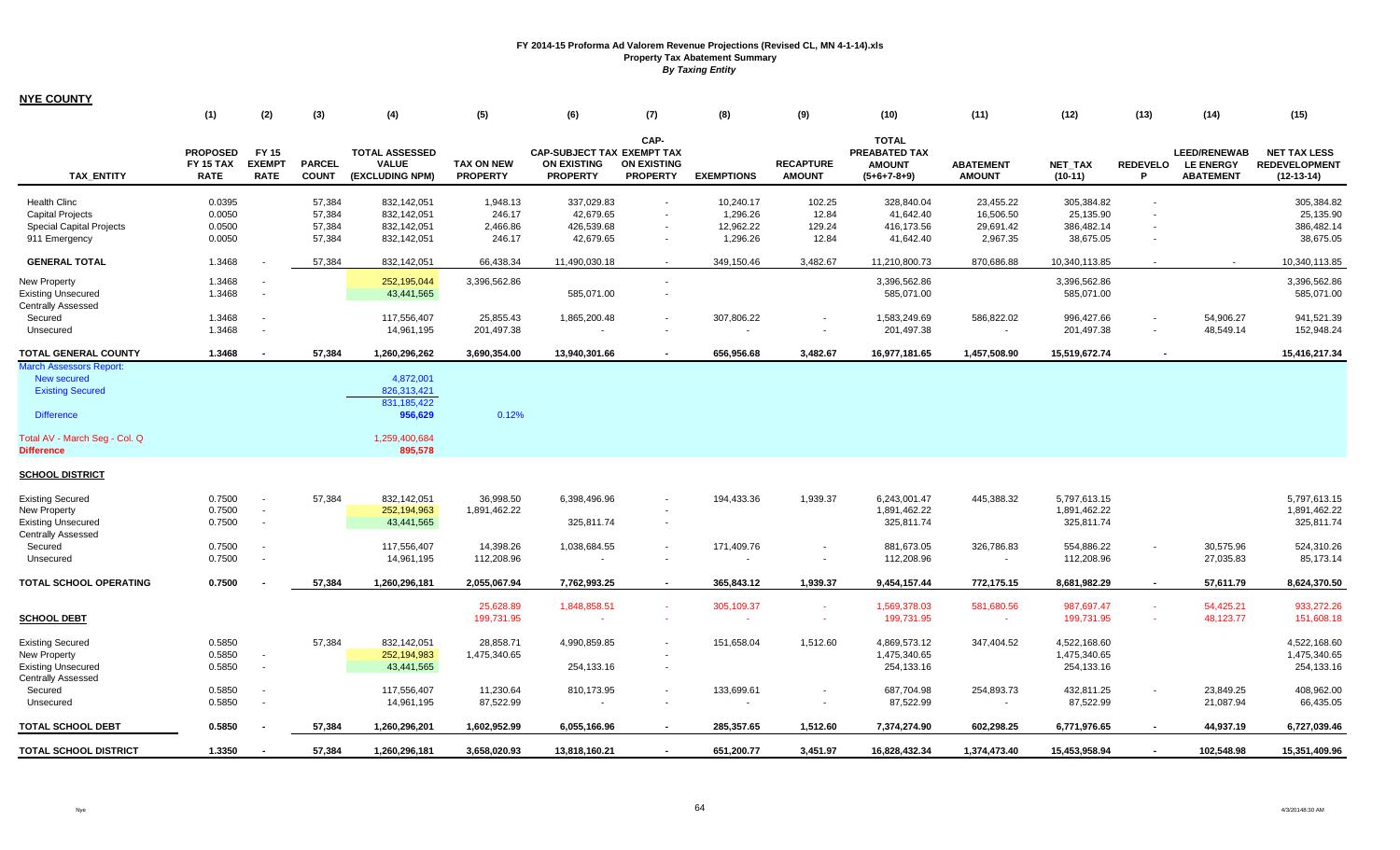|                                                                            | (1)                                                | (2)                                   | (3)                           | (4)                                                      | (5)                                  | (6)                                                                        | (7)                                           | (8)               | (9)                               | (10)                                                            | (11)                              | (12)                        | (13)                 | (14)                                                        | (15)                                                        |
|----------------------------------------------------------------------------|----------------------------------------------------|---------------------------------------|-------------------------------|----------------------------------------------------------|--------------------------------------|----------------------------------------------------------------------------|-----------------------------------------------|-------------------|-----------------------------------|-----------------------------------------------------------------|-----------------------------------|-----------------------------|----------------------|-------------------------------------------------------------|-------------------------------------------------------------|
| <b>TAX ENTITY</b>                                                          | <b>PROPOSED</b><br><b>FY 15 TAX</b><br><b>RATE</b> | FY 15<br><b>EXEMPT</b><br><b>RATE</b> | <b>PARCEL</b><br><b>COUNT</b> | <b>TOTAL ASSESSED</b><br><b>VALUE</b><br>(EXCLUDING NPM) | <b>TAX ON NEW</b><br><b>PROPERTY</b> | <b>CAP-SUBJECT TAX EXEMPT TAX</b><br><b>ON EXISTING</b><br><b>PROPERTY</b> | CAP-<br><b>ON EXISTING</b><br><b>PROPERTY</b> | <b>EXEMPTIONS</b> | <b>RECAPTURE</b><br><b>AMOUNT</b> | <b>TOTAL</b><br>PREABATED TAX<br><b>AMOUNT</b><br>$(5+6+7-8+9)$ | <b>ABATEMENT</b><br><b>AMOUNT</b> | <b>NET TAX</b><br>$(10-11)$ | <b>REDEVELO</b><br>P | <b>LEED/RENEWAB</b><br><b>LE ENERGY</b><br><b>ABATEMENT</b> | <b>NET TAX LESS</b><br><b>REDEVELOPMENT</b><br>$(12-13-14)$ |
| Total AV - March Seg - Col. Q<br><b>Difference</b><br><b>AMARGOSA TOWN</b> |                                                    |                                       |                               | 1,259,400,684<br>895,497                                 |                                      |                                                                            |                                               |                   |                                   |                                                                 |                                   |                             |                      |                                                             |                                                             |
| <b>Existing Secured</b>                                                    | 0.4949                                             |                                       | 1,961                         | 26, 193, 954                                             | 8,328.36                             | 124,445.43                                                                 | $\sim$                                        | 3,139.80          | 8.31                              | 129,642.30                                                      | 15,390.95                         | 114,251.35                  |                      |                                                             | 114,251.35                                                  |
| <b>New Property</b>                                                        | 0.4949                                             | $\sim$                                |                               |                                                          |                                      |                                                                            |                                               |                   |                                   |                                                                 |                                   |                             |                      |                                                             |                                                             |
| <b>Existing Unsecured</b><br><b>Centrally Assessed</b>                     | 0.4949                                             | $\sim$                                |                               | 2,045,890                                                |                                      | 10,125.11                                                                  | $\sim$                                        |                   |                                   | 10,125.11                                                       |                                   | 10,125.11                   |                      |                                                             | 10,125.11                                                   |
| Secured                                                                    | 0.4949                                             | $\overline{\phantom{a}}$              |                               | 2,766,699                                                |                                      | 13,844.00                                                                  | $\blacksquare$                                | 151.60            |                                   | 13,692.39                                                       | 4,920.83                          | 8,771.56                    |                      | $\sim$                                                      | 8,771.56                                                    |
| Unsecured                                                                  | 0.4949                                             | $\sim$                                |                               | 591,105                                                  | 2,925.38                             | $\overline{\phantom{a}}$                                                   |                                               | $\sim$            |                                   | 2,925.38                                                        | $\sim$                            | 2,925.38                    |                      | $\sim$                                                      | 2,925.38                                                    |
| <b>TOTAL AMARGOSA TOWN</b>                                                 | 0.4949                                             | $\overline{\phantom{a}}$              | 1,961                         | 31,597,648                                               | 11,253.74                            | 148,414.54                                                                 |                                               | 3,291.40          | 8.31                              | 156,385.18                                                      | 20,311.78                         | 136,073.40                  |                      |                                                             | 136,073.40                                                  |
| Total AV - March Seg - Col. Q<br><b>Difference</b><br><b>BEATTY TOWN</b>   |                                                    |                                       |                               | 30,297,258<br>1,300,390                                  |                                      |                                                                            |                                               |                   |                                   |                                                                 |                                   |                             |                      |                                                             |                                                             |
| <b>Existing Secured</b>                                                    | 0.2105                                             |                                       | 767                           | 14,547,033                                               | 38.54                                | 30,583.03                                                                  |                                               |                   | 21.65                             | 30,643.22                                                       | 6,983.74                          | 23,659.48                   |                      |                                                             | 23,659.48                                                   |
| <b>New Property</b>                                                        | 0.2105                                             |                                       |                               | 580,093                                                  | 1,221.10                             |                                                                            |                                               |                   |                                   | 1,221.10                                                        |                                   | 1,221.10                    |                      |                                                             | 1,221.10                                                    |
| <b>Existing Unsecured</b><br><b>Centrally Assessed</b>                     | 0.2105                                             | $\sim$                                |                               | 1,638,887                                                |                                      | 3,449.86                                                                   | $\sim$                                        |                   |                                   | 3,449.86                                                        |                                   | 3,449.86                    |                      |                                                             | 3,449.86                                                    |
| Secured                                                                    | 0.2105                                             |                                       |                               | 1,394,998                                                | $\sim$                               | 2,968.98                                                                   | ٠                                             | 32.51             |                                   | 2,936.47                                                        | 1,055.31                          | 1,881.16                    |                      |                                                             | 1,881.16                                                    |
| Unsecured                                                                  | 0.2105                                             | $\sim$                                |                               | 298,041                                                  | 627.38                               | $\sim$                                                                     | $\overline{\phantom{a}}$                      | $\sim$            | $\sim$                            | 627.38                                                          | $\sim$                            | 627.38                      | ٠                    | $\sim$                                                      | 627.38                                                      |
| <b>TOTAL BEATTY TOWN</b>                                                   | 0.2105                                             | $\overline{\phantom{a}}$              | 767                           | 18,459,053                                               | 1,887.01                             | 37,001.87                                                                  | $\blacksquare$                                | 32.51             | 21.65                             | 38,878.02                                                       | 8,039.05                          | 30,838.97                   | $\blacksquare$       | $\overline{\phantom{a}}$                                    | 30,838.97                                                   |
| Total AV - March Seg - Col. Q<br><b>Difference</b><br><b>GABBS TOWN</b>    |                                                    |                                       |                               | 18,459,054<br>(1)                                        |                                      |                                                                            |                                               |                   |                                   |                                                                 |                                   |                             |                      |                                                             |                                                             |
| <b>Existing Secured</b>                                                    | 0.4846                                             |                                       | 244                           | 6,236,064                                                | 118.94                               | 30,277.94                                                                  | $\sim$                                        | 176.91            | 47.67                             | 30,267.64                                                       | 2,144.68                          | 28,122.96                   |                      |                                                             | 28,122.96                                                   |
| <b>New Property</b>                                                        | 0.4846                                             |                                       |                               | 497,405                                                  | 2,410.42                             |                                                                            |                                               |                   |                                   | 2,410.42                                                        |                                   | 2,410.42                    |                      |                                                             | 2,410.42                                                    |
| <b>Existing Unsecured</b><br><b>Centrally Assessed</b>                     | 0.4846                                             |                                       |                               | 55,175                                                   |                                      | 267.38                                                                     | $\sim$                                        |                   |                                   | 267.38                                                          |                                   | 267.38                      |                      |                                                             | 267.38                                                      |
| Secured                                                                    | 0.4846                                             |                                       |                               | 743,395                                                  | 124.01                               | 3,707.29                                                                   | $\sim$                                        | 228.81            |                                   | 3,602.49                                                        | 469.29                            | 3,133.20                    |                      | $\sim$                                                      | 3,133.20                                                    |
| Unsecured                                                                  | 0.4846                                             | $\overline{\phantom{a}}$              |                               | 39,171                                                   | 189.82                               | $\sim$                                                                     | $\overline{\phantom{a}}$                      | $\sim$            | $\sim$                            | 189.82                                                          |                                   | 189.82                      | $\blacksquare$       | $\sim$                                                      | 189.82                                                      |
| <b>TOTAL GABBS TOWN</b>                                                    | 0.4846                                             |                                       | 244                           | 7,571,209                                                | 2,843.20                             | 34,252.60                                                                  |                                               | 405.72            | 47.67                             | 36,737.75                                                       | 2,613.97                          | 34,123.79                   |                      |                                                             | 34,123.79                                                   |
| Total AV - March Seg - Col. Q                                              |                                                    |                                       |                               | 7,537,711                                                |                                      |                                                                            |                                               |                   |                                   |                                                                 |                                   |                             |                      |                                                             |                                                             |
| <b>Difference</b>                                                          |                                                    |                                       |                               | 33,498                                                   |                                      |                                                                            |                                               |                   |                                   |                                                                 |                                   |                             |                      |                                                             |                                                             |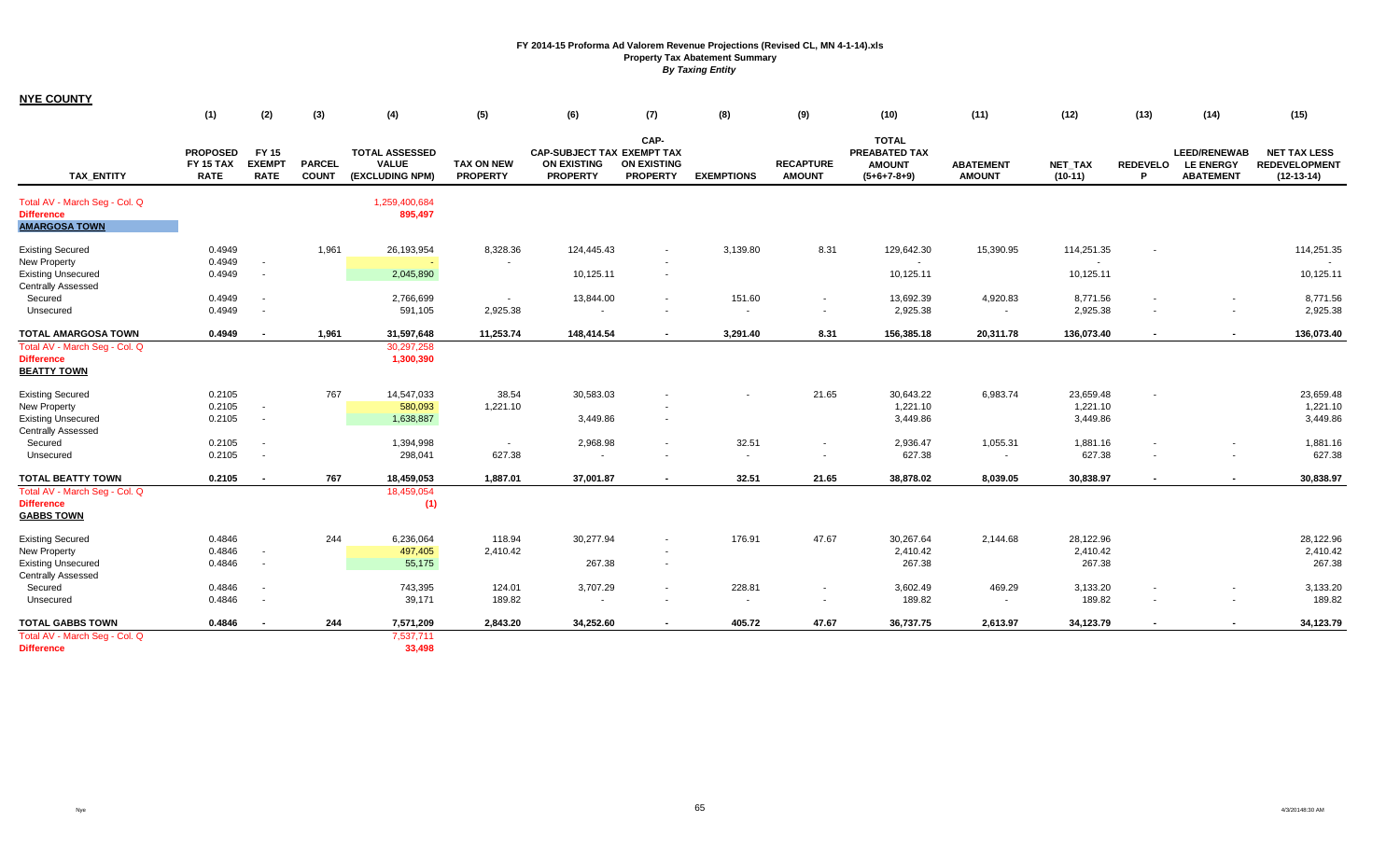|                                                                                                   | (1)                                         | (2)                                   | (3)                           | (4)                                                      | (5)                                  | (6)                                                                        | (7)                                                  | (8)                                  | (9)                               | (10)                                                            | (11)                              | (12)                                    | (13)                     | (14)                                                        | (15)                                                        |
|---------------------------------------------------------------------------------------------------|---------------------------------------------|---------------------------------------|-------------------------------|----------------------------------------------------------|--------------------------------------|----------------------------------------------------------------------------|------------------------------------------------------|--------------------------------------|-----------------------------------|-----------------------------------------------------------------|-----------------------------------|-----------------------------------------|--------------------------|-------------------------------------------------------------|-------------------------------------------------------------|
| <b>TAX ENTITY</b>                                                                                 | <b>PROPOSED</b><br>FY 15 TAX<br><b>RATE</b> | FY 15<br><b>EXEMPT</b><br><b>RATE</b> | <b>PARCEL</b><br><b>COUNT</b> | <b>TOTAL ASSESSED</b><br><b>VALUE</b><br>(EXCLUDING NPM) | <b>TAX ON NEW</b><br><b>PROPERTY</b> | <b>CAP-SUBJECT TAX EXEMPT TAX</b><br><b>ON EXISTING</b><br><b>PROPERTY</b> | CAP-<br><b>ON EXISTING</b><br><b>PROPERTY</b>        | <b>EXEMPTIONS</b>                    | <b>RECAPTURE</b><br><b>AMOUNT</b> | <b>TOTAL</b><br>PREABATED TAX<br><b>AMOUNT</b><br>$(5+6+7-8+9)$ | <b>ABATEMENT</b><br><b>AMOUNT</b> | NET_TAX<br>$(10-11)$                    | <b>REDEVELO</b><br>P     | <b>LEED/RENEWAB</b><br><b>LE ENERGY</b><br><b>ABATEMENT</b> | <b>NET TAX LESS</b><br><b>REDEVELOPMENT</b><br>$(12-13-14)$ |
| <b>MANHATTAN TOWN</b>                                                                             |                                             |                                       |                               |                                                          |                                      |                                                                            |                                                      |                                      |                                   |                                                                 |                                   |                                         |                          |                                                             |                                                             |
| <b>Existing Secured</b><br>New Property<br><b>Existing Unsecured</b><br><b>Centrally Assessed</b> | 0.3164<br>0.3164<br>0.3164                  | $\sim$                                | 219                           | 1,154,156<br>207,210<br>147,490                          | 49.07<br>655.61                      | 3,602.73<br>466.66                                                         | $\overline{\phantom{a}}$                             |                                      | 0.61                              | 3,652.41<br>655.61<br>466.66                                    | 198.31                            | 3,454.10<br>655.61<br>466.66            |                          |                                                             | 3,454.10<br>655.61<br>466.66                                |
| Secured<br>Unsecured                                                                              | 0.3164<br>0.3164                            |                                       |                               | 510,739<br>25,886                                        | 56.36<br>81.90                       | 1,674.41                                                                   | $\overline{\phantom{a}}$<br>$\overline{\phantom{a}}$ | 114.79                               | $\sim$                            | 1,615.98<br>81.90                                               | 227.42<br>$\sim$                  | 1,388.56<br>81.90                       |                          |                                                             | 1,388.56<br>81.90                                           |
| TOTAL MANHATTAN TOWN                                                                              | 0.3164                                      |                                       | 219                           | 2,045,481                                                | 842.94                               | 5,743.80                                                                   |                                                      | 114.79                               | 0.61                              | 6,472.56                                                        | 425.73                            | 6,046.83                                |                          |                                                             | 6,046.83                                                    |
| Total AV - March Seg - Col. Q<br><b>Difference</b><br><b>PAHRUMP TOWN</b>                         |                                             |                                       |                               | 2,045,484<br>(3)                                         |                                      |                                                                            |                                                      |                                      |                                   |                                                                 |                                   |                                         |                          |                                                             |                                                             |
| <b>Existing Secured</b><br>New Property<br><b>Existing Unsecured</b><br><b>Centrally Assessed</b> | 0.5507<br>0.5507<br>0.5507                  | $\sim$<br>$\sim$                      | 50,424                        | 597,488,203<br>7,765,530<br>22,761,616                   | 15,606.40<br>42,764.77               | 3,274,782.55<br>125,348.22                                                 | $\overline{\phantom{a}}$                             | 16.51                                | 720.33                            | 3,291,092.77<br>42,764.77<br>125,348.22                         | 406,007.55                        | 2,885,085.22<br>42,764.77<br>125,348.22 |                          |                                                             | 2,885,085.22<br>42,764.77<br>125,348.22                     |
| Secured<br>Unsecured                                                                              | 0.5507<br>0.5507                            |                                       |                               | 27,953,042<br>5,972,165                                  | $\sim$<br>32,888.71                  | 155,641.83<br>$\blacksquare$                                               | $\overline{\phantom{a}}$<br>$\sim$                   | 1,704.42<br>$\overline{\phantom{a}}$ | $\sim$                            | 153,937.40<br>32,888.71                                         | 113,980.26<br>$\sim$              | 39,957.15<br>32,888.71                  | ٠                        | $\sim$                                                      | 39,957.15<br>32,888.71                                      |
| <b>TOTAL PAHRUMP TOWN</b>                                                                         | 0.5507                                      |                                       | 50,424                        | 661,940,556                                              | 91,259.88                            | 3,555,772.59                                                               | $\blacksquare$                                       | 1,720.93                             | 720.33                            | 3,646,031.88                                                    | 519,987.81                        | 3,126,044.07                            | $\overline{\phantom{a}}$ | $\overline{\phantom{a}}$                                    | 3,126,044.07                                                |
| Total AV - March Seg - Col. Q<br><b>Difference</b><br><b>ROUND MOUNTAIN TOWN</b>                  |                                             |                                       |                               | 668,555,563<br>(6,615,007)                               |                                      |                                                                            |                                                      |                                      |                                   |                                                                 |                                   |                                         |                          |                                                             |                                                             |
| <b>Existing Secured</b><br>New Property<br><b>Existing Unsecured</b>                              | 0.3164<br>0.3164<br>0.3164                  |                                       | 588                           | 91,271,672<br>14,472,387<br>1,740,002                    | 529.56<br>45,790.63                  | 367,917.01<br>5,505.37                                                     | $\overline{\phantom{a}}$<br>$\overline{\phantom{a}}$ | 79,662.92                            | 2.92                              | 288,786.57<br>45,790.63<br>5,505.37                             | 2,393.43                          | 286,393.14<br>45,790.63<br>5,505.37     |                          |                                                             | 286,393.14<br>45,790.63<br>5,505.37                         |
| <b>Centrally Assessed</b><br>Secured<br>Unsecured                                                 | 0.3164<br>0.3164                            |                                       |                               | 1,045,264<br>55,921                                      | 121.75<br>176.93                     | 3,428.33                                                                   | $\overline{\phantom{a}}$<br>$\overline{\phantom{a}}$ | 242.86                               | ٠                                 | 3,307.22<br>176.93                                              | 491.29<br>$\sim$                  | 2,815.92<br>176.93                      |                          | $\sim$                                                      | 2,815.92<br>176.93                                          |
| TOTAL ROUND MOUNTAIN TOWN                                                                         | 0.3164                                      | $\overline{\phantom{a}}$              | 588                           | 108,585,245                                              | 46,618.88                            | 376,850.70                                                                 |                                                      | 79,905.78                            | 2.92                              | 343,566.72                                                      | 2,884.72                          | 340,681.99                              |                          |                                                             | 340,681.99                                                  |
| Total AV - March Seg - Col. Q<br><b>Difference</b><br><b>TONOPAH TOWN</b>                         |                                             |                                       |                               | 108,582,786<br>2,459                                     |                                      |                                                                            |                                                      |                                      |                                   |                                                                 |                                   |                                         |                          |                                                             |                                                             |
| <b>Existing Secured</b><br>New Property<br><b>Existing Unsecured</b>                              | 0.6081<br>0.6081<br>0.6081                  |                                       | 1,553                         | 26,919,526<br>605,618<br>1,557,067                       | 763.09<br>3,682.77                   | 162,934.37<br>9,468.52                                                     | $\sim$                                               |                                      | 388.74                            | 164,086.20<br>3,682.77<br>9,468.52                              | 35,030.12                         | 129,056.08<br>3,682.77<br>9,468.52      |                          |                                                             | 129,056.08<br>3,682.77<br>9,468.52                          |
| <b>Centrally Assessed</b><br>Secured<br>Unsecured                                                 | 0.6081<br>0.6081                            |                                       |                               | 4,137,687<br>168,354                                     | 704.48<br>1,023.76                   | 26,029.82<br>$\sim$                                                        | $\sim$<br>$\overline{\phantom{a}}$                   | 1,573.03<br>$\overline{\phantom{a}}$ | $\sim$                            | 25,161.28<br>1,023.76                                           | 10,811.65<br>$\sim$               | 14,349.63<br>1,023.76                   |                          |                                                             | 14,349.63<br>1,023.76                                       |
| <b>TOTAL TONOPAH TOWN</b>                                                                         | 0.6081                                      |                                       | 1,553                         | 33.388.252                                               | 6,174.10                             | 198.432.72                                                                 |                                                      | 1,573.03                             | 388.74                            | 203.422.52                                                      | 45,841.77                         | 157,580.76                              |                          |                                                             | 157,580.76                                                  |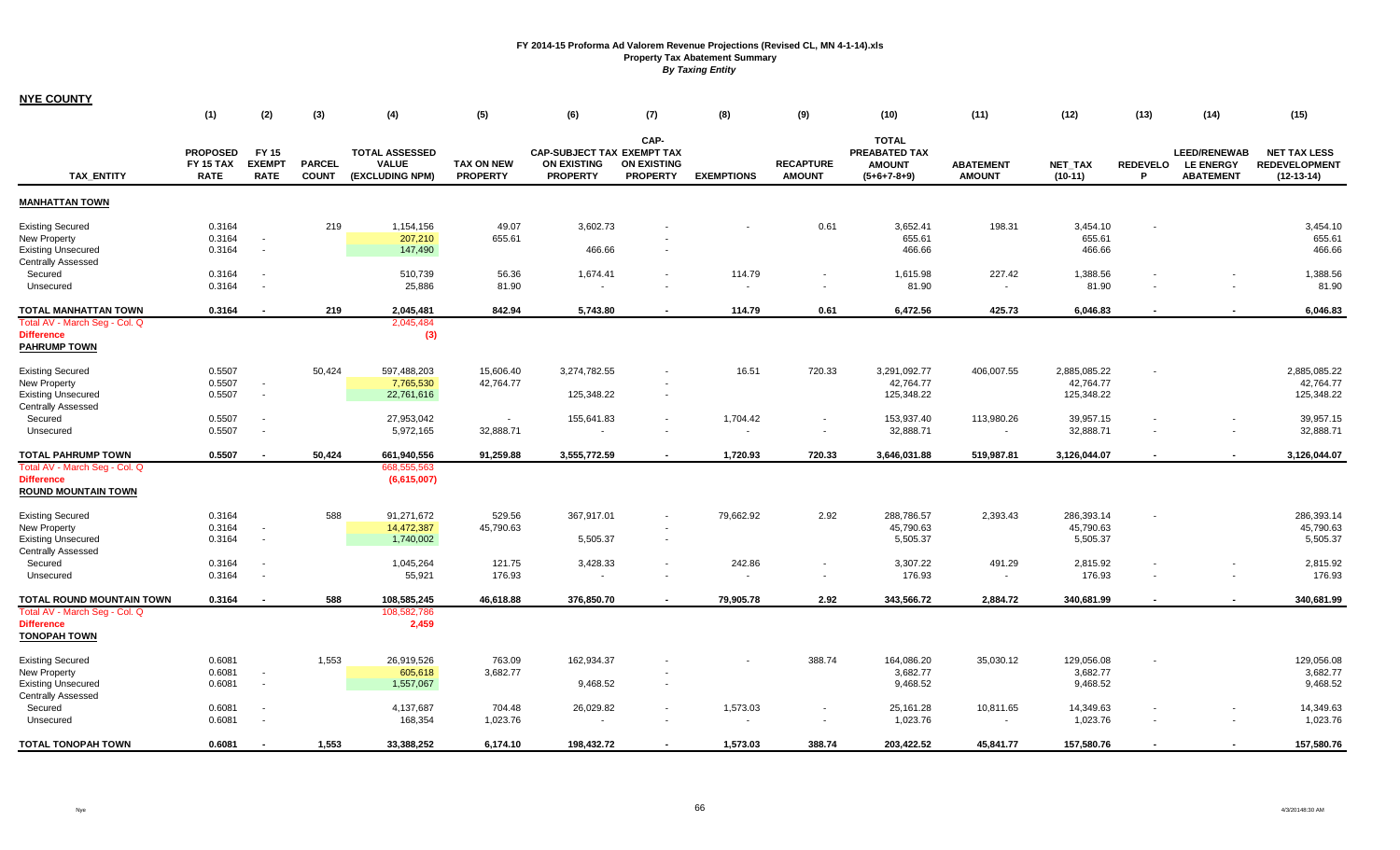|                                                                                        | (1)                                                | (2)                                          | (3)                           | (4)                                                      | (5)                                  | (6)                                                                        | (7)                                           | (8)                      | (9)                               | (10)                                                            | (11)                              | (12)                        | (13)                  | (14)                                                        | (15)                                                        |
|----------------------------------------------------------------------------------------|----------------------------------------------------|----------------------------------------------|-------------------------------|----------------------------------------------------------|--------------------------------------|----------------------------------------------------------------------------|-----------------------------------------------|--------------------------|-----------------------------------|-----------------------------------------------------------------|-----------------------------------|-----------------------------|-----------------------|-------------------------------------------------------------|-------------------------------------------------------------|
| <b>TAX ENTITY</b>                                                                      | <b>PROPOSED</b><br><b>FY 15 TAX</b><br><b>RATE</b> | <b>FY 15</b><br><b>EXEMPT</b><br><b>RATE</b> | <b>PARCEL</b><br><b>COUNT</b> | <b>TOTAL ASSESSED</b><br><b>VALUE</b><br>(EXCLUDING NPM) | <b>TAX ON NEW</b><br><b>PROPERTY</b> | <b>CAP-SUBJECT TAX EXEMPT TAX</b><br><b>ON EXISTING</b><br><b>PROPERTY</b> | CAP-<br><b>ON EXISTING</b><br><b>PROPERTY</b> | <b>EXEMPTIONS</b>        | <b>RECAPTURE</b><br><b>AMOUNT</b> | <b>TOTAL</b><br>PREABATED TAX<br><b>AMOUNT</b><br>$(5+6+7-8+9)$ | <b>ABATEMENT</b><br><b>AMOUNT</b> | <b>NET TAX</b><br>$(10-11)$ | <b>REDEVELO</b><br>P. | <b>LEED/RENEWAB</b><br><b>LE ENERGY</b><br><b>ABATEMENT</b> | <b>NET TAX LESS</b><br><b>REDEVELOPMENT</b><br>$(12-13-14)$ |
| Total AV - March Seq - Col. Q<br><b>Difference</b><br><b>AMARGOSA LIBRARY DISTRICT</b> |                                                    |                                              |                               | 33,294,467<br>93,785                                     |                                      |                                                                            |                                               |                          |                                   |                                                                 |                                   |                             |                       |                                                             |                                                             |
| <b>Existing Secured</b>                                                                | 0.3100                                             |                                              | 2,127                         | 27,611,199                                               | 5,216.79                             | 82,349.26                                                                  | $\sim$                                        | 1,971.39                 | 5.20                              | 85,599.86                                                       | 10,104.79                         | 75,495.07                   |                       |                                                             | 75,495.07                                                   |
| New Property                                                                           | 0.3100                                             | $\sim$                                       |                               |                                                          |                                      |                                                                            |                                               |                          |                                   |                                                                 |                                   |                             |                       |                                                             |                                                             |
| <b>Existing Unsecured</b><br><b>Centrally Assessed</b>                                 | 0.3100                                             | $\sim$                                       |                               | 2,182,359                                                |                                      | 6,765.31                                                                   | $\sim$                                        |                          |                                   | 6,765.31                                                        |                                   | 6,765.31                    |                       |                                                             | 6,765.31                                                    |
| Secured                                                                                | 0.3100                                             | <b>COL</b>                                   |                               | 6,560,908                                                |                                      | 20,564.01                                                                  |                                               | 225.19                   | $\sim$                            | 20,338.82                                                       | 7,309.44                          | 13,029.37                   |                       | $\sim$                                                      | 13,029.37                                                   |
| Unsecured                                                                              | 0.3100                                             | $\sim$                                       |                               | 1,401,737                                                | 4,345.39                             | $\overline{\phantom{a}}$                                                   |                                               | $\overline{\phantom{a}}$ | $\sim$                            | 4,345.39                                                        | $\sim$                            | 4,345.39                    |                       | $\sim$                                                      | 4,345.39                                                    |
| TOTAL AMARGOSA LIBRARY DISTI                                                           | 0.3100                                             |                                              | 2,127                         | 37,756,204                                               | 9,562.18                             | 109,678.58                                                                 |                                               | 2,196.58                 | 5.20                              | 117,049.37                                                      | 17,414.23                         | 99,635.14                   | $\blacksquare$        |                                                             | 99,635.14                                                   |
| Total AV - March Seg - Col. Q<br><b>Difference</b><br><b>BEATTY LIBRARY DISTRICT</b>   |                                                    |                                              |                               | 36,489,634<br>1,266,570                                  |                                      |                                                                            |                                               |                          |                                   |                                                                 |                                   |                             |                       |                                                             |                                                             |
| <b>Existing Secured</b>                                                                | 0.3200                                             |                                              | 830                           | 15, 185, 625                                             | 58.58                                | 48,535.42                                                                  |                                               |                          | 36.78                             | 48,630.78                                                       | 14,129.14                         | 34,501.64                   |                       |                                                             | 34,501.64                                                   |
| New Property                                                                           | 0.3200                                             |                                              |                               | 1,494,320                                                | 4,781.82                             |                                                                            |                                               |                          |                                   | 4,781.82                                                        |                                   | 4,781.82                    |                       |                                                             | 4,781.82                                                    |
| <b>Existing Unsecured</b>                                                              | 0.3200                                             | $\sim$                                       |                               | 2,968,055                                                |                                      | 9,497.78                                                                   | $\sim$                                        |                          |                                   | 9,497.78                                                        |                                   | 9,497.78                    |                       |                                                             | 9,497.78                                                    |
| <b>Centrally Assessed</b>                                                              |                                                    |                                              |                               |                                                          |                                      |                                                                            |                                               |                          |                                   |                                                                 |                                   |                             |                       |                                                             |                                                             |
| Secured                                                                                | 0.3200                                             | $\sim$                                       |                               | 4,079,231                                                | 2.36                                 | 13,199.71                                                                  | $\sim$                                        | 148.53                   | $\sim$                            | 13,053.54                                                       | 5,900.11                          | 7,153.43                    |                       | $\sim$                                                      | 7,153.43                                                    |
| Unsecured                                                                              | 0.3200                                             | $\sim$                                       |                               | 868,318                                                  | 2,778.62                             | $\sim$                                                                     |                                               | $\sim$                   | $\sim$                            | 2,778.62                                                        | $\sim$                            | 2,778.62                    | $\blacksquare$        | $\sim$                                                      | 2,778.62                                                    |
| TOTAL BEATTY LIBRARY DISTRICT                                                          | 0.3200                                             | $\sim$                                       | 830                           | 24,595,548                                               | 7,621.38                             | 71,232.90                                                                  |                                               | 148.53                   | 36.78                             | 78,742.53                                                       | 20,029.25                         | 58.713.28                   |                       |                                                             | 58,713.28                                                   |
| Total AV - March Seg - Col. Q                                                          |                                                    |                                              |                               | 24,595,548                                               |                                      |                                                                            |                                               |                          |                                   |                                                                 |                                   |                             |                       |                                                             |                                                             |
| <b>Difference</b><br>PAHRUMP COMMUNITY LIBRARY DISTRICT                                |                                                    |                                              |                               | $\Omega$                                                 |                                      |                                                                            |                                               |                          |                                   |                                                                 |                                   |                             |                       |                                                             |                                                             |
| <b>Existing Secured</b>                                                                | 0.0997                                             |                                              | 50,424                        | 597,488,203                                              | 2,825.88                             | 592,865.34                                                                 |                                               | 3.00                     | 130.49                            | 595,818.71                                                      | 73,732.54                         | 522,086.17                  |                       |                                                             | 522,086.17                                                  |
| New Property                                                                           | 0.0997                                             | $\sim$                                       |                               | 7,765,067                                                | 7,741.77                             |                                                                            |                                               |                          |                                   | 7,741.77                                                        |                                   | 7,741.77                    |                       |                                                             | 7,741.77                                                    |
| <b>Existing Unsecured</b>                                                              | 0.0997                                             | $\sim$                                       |                               | 22,761,616                                               |                                      | 22,693.33                                                                  | $\sim$                                        |                          |                                   | 22,693.33                                                       |                                   | 22,693.33                   |                       |                                                             | 22,693.33                                                   |
| <b>Centrally Assessed</b>                                                              |                                                    |                                              |                               |                                                          |                                      |                                                                            |                                               |                          |                                   |                                                                 |                                   |                             |                       |                                                             |                                                             |
| Secured                                                                                | 0.0997                                             |                                              |                               | 27,953,042                                               | $\sim$                               | 28,177.76                                                                  |                                               | 308.57                   |                                   | 27,869.18                                                       | 21,721.05                         | 6,148.14                    |                       |                                                             | 6,148.14                                                    |
| Unsecured                                                                              | 0.0997                                             | $\sim$                                       |                               | 5,972,165                                                | 5,954.25                             |                                                                            |                                               | $\overline{\phantom{a}}$ | $\sim$                            | 5,954.25                                                        |                                   | 5,954.25                    |                       |                                                             | 5,954.25                                                    |
| TOTAL PAHRUMP COMMUNITY LIB                                                            | 0.0997                                             | $\sim$                                       | 50,424                        | 661,940,093                                              | 16,521.90                            | 643,736.43                                                                 | $\blacksquare$                                | 311.57                   | 130.49                            | 660,077.24                                                      | 95,453.59                         | 564,623.66                  | $\blacksquare$        | $\overline{\phantom{a}}$                                    | 564,623.66                                                  |
| Total AV - March Seg - Col. Q                                                          |                                                    |                                              |                               | 668,555,663                                              |                                      |                                                                            |                                               |                          |                                   |                                                                 |                                   |                             |                       |                                                             |                                                             |
| <b>Difference</b>                                                                      |                                                    |                                              |                               | (6,615,570)                                              |                                      |                                                                            |                                               |                          |                                   |                                                                 |                                   |                             |                       |                                                             |                                                             |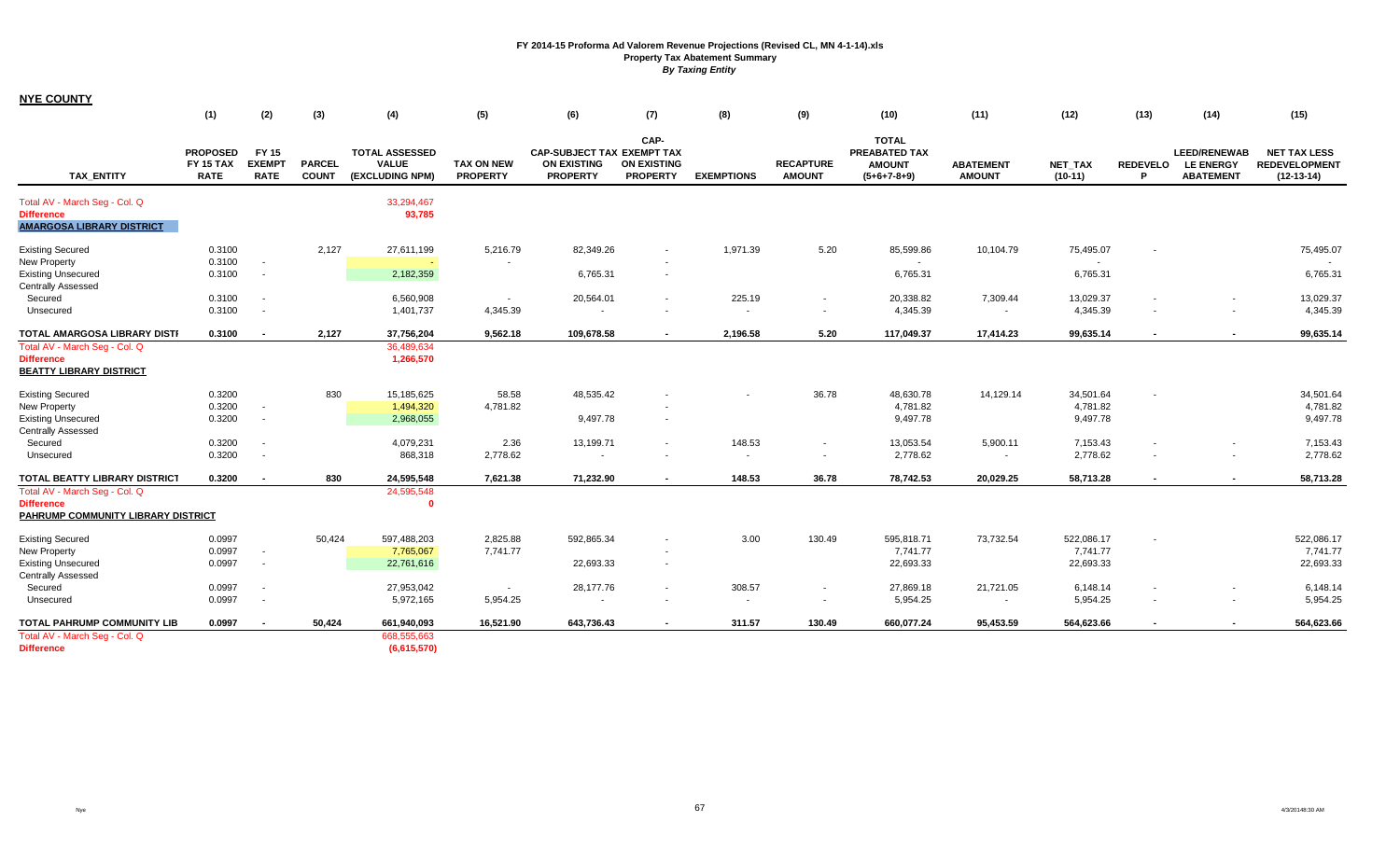|--|

|                                                                                                   | (1)                                                | (2)                                          | (3)                    | (4)                                                      | (5)                                  | (6)                                                                        | (7)                                           | (8)                                  | (9)                               | (10)                                                            | (11)                                 | (12)                                | (13)                     | (14)                                                        | (15)                                                        |
|---------------------------------------------------------------------------------------------------|----------------------------------------------------|----------------------------------------------|------------------------|----------------------------------------------------------|--------------------------------------|----------------------------------------------------------------------------|-----------------------------------------------|--------------------------------------|-----------------------------------|-----------------------------------------------------------------|--------------------------------------|-------------------------------------|--------------------------|-------------------------------------------------------------|-------------------------------------------------------------|
| <b>TAX ENTITY</b>                                                                                 | <b>PROPOSED</b><br><b>FY 15 TAX</b><br><b>RATE</b> | <b>FY 15</b><br><b>EXEMPT</b><br><b>RATE</b> | PARCEL<br><b>COUNT</b> | <b>TOTAL ASSESSED</b><br><b>VALUE</b><br>(EXCLUDING NPM) | <b>TAX ON NEW</b><br><b>PROPERTY</b> | <b>CAP-SUBJECT TAX EXEMPT TAX</b><br><b>ON EXISTING</b><br><b>PROPERTY</b> | CAP-<br><b>ON EXISTING</b><br><b>PROPERTY</b> | <b>EXEMPTIONS</b>                    | <b>RECAPTURE</b><br><b>AMOUNT</b> | <b>TOTAL</b><br>PREABATED TAX<br><b>AMOUNT</b><br>$(5+6+7-8+9)$ | <b>ABATEMENT</b><br><b>AMOUNT</b>    | NET_TAX<br>$(10-11)$                | <b>REDEVELO</b><br>P     | <b>LEED/RENEWAB</b><br><b>LE ENERGY</b><br><b>ABATEMENT</b> | <b>NET TAX LESS</b><br><b>REDEVELOPMENT</b><br>$(12-13-14)$ |
| PAHRUMP SWIMMING POOL DISTRICT                                                                    |                                                    |                                              |                        |                                                          |                                      |                                                                            |                                               |                                      |                                   |                                                                 |                                      |                                     |                          |                                                             |                                                             |
| <b>Existing Secured</b><br>New Property<br><b>Existing Unsecured</b><br><b>Centrally Assessed</b> | 0.0188<br>0.0188<br>0.0188                         | $\sim$<br>$\sim$                             | 50,424                 | 597,488,203<br>7,765,088<br>22,761,616                   | 532.86<br>1,459.84                   | 111,758.34<br>4,279.18                                                     | $\overline{\phantom{a}}$                      | 0.55                                 | 24.66                             | 112,315.31<br>1,459.84<br>4,279.18                              | 14,098.99                            | 98,216.32<br>1,459.84<br>4,279.18   |                          |                                                             | 98,216.32<br>1,459.84<br>4,279.18                           |
| Secured<br>Unsecured                                                                              | 0.0188<br>0.0188                                   |                                              |                        | 27,953,042<br>5,972,165                                  | 1,122.77                             | 5,313.36                                                                   |                                               | 58.19<br>$\sim$                      | $\sim$                            | 5,255.17<br>1,122.77                                            | 3,734.39                             | 1,520.78<br>1,122.77                |                          | $\sim$                                                      | 1,520.78<br>1,122.77                                        |
| TOTAL PAHRUMP SWIMMING POOL                                                                       | 0.0188                                             |                                              | 50,424                 | 661,940,115                                              | 3,115.46                             | 121,350.88                                                                 |                                               | 58.74                                | 24.66                             | 124,432.27                                                      | 17,833.38                            | 106,598.89                          | $\blacksquare$           | $\blacksquare$                                              | 106,598.89                                                  |
| Total AV - March Seg - Col. Q<br><b>Difference</b><br><b>SMOKY VALLEY LIBRARY DISTRICT</b>        |                                                    |                                              |                        | 668,555,663<br>(6,615,548)                               |                                      |                                                                            |                                               |                                      |                                   |                                                                 |                                      |                                     |                          |                                                             |                                                             |
| <b>Existing Secured</b><br>New Property<br><b>Existing Unsecured</b>                              | 0.2686<br>0.2686<br>0.2686                         | $\sim$                                       | 1,436                  | 103,175,576<br>14,987,389<br>2,737,333                   | 556.55<br>40,256.13                  | 344,206.34<br>7,352.48                                                     | $\sim$                                        | 67,633.24                            | 109.67                            | 277,239.32<br>40,256.13<br>7,352.48                             | 7,535.61                             | 269,703.71<br>40,256.13<br>7,352.48 |                          |                                                             | 269,703.71<br>40,256.13<br>7,352.48                         |
| <b>Centrally Assessed</b><br>Secured<br>Unsecured                                                 | 0.2686<br>0.2686                                   | $\sim$                                       |                        | 8,520,701<br>454,410                                     | 839.90<br>1,220.55                   | 23,724.08<br>$\overline{\phantom{a}}$                                      | $\sim$                                        | 1,677.38<br>$\overline{\phantom{a}}$ | $\sim$<br>$\sim$                  | 22,886.60<br>1,220.55                                           | 10,774.03                            | 12,112.57<br>1,220.55               | $\sim$                   | $\sim$<br>$\overline{\phantom{a}}$                          | 12,112.57<br>1,220.55                                       |
| TOTAL SMOKY VALLEY LIBRARY D                                                                      | 0.2686                                             |                                              | 1,436                  | 129,875,409                                              | 42,873.13                            | 375,282.89                                                                 | $\blacksquare$                                | 69,310.62                            | 109.67                            | 348,955.07                                                      | 18,309.64                            | 330,645.43                          | $\overline{\phantom{a}}$ | $\blacksquare$                                              | 330,645.43                                                  |
| Total AV - March Seg - Col. Q<br><b>Difference</b><br><b>TONOPAH LIBRARY DISTRICT</b>             |                                                    |                                              |                        | 129,870,513<br>4,896                                     |                                      |                                                                            |                                               |                                      |                                   |                                                                 |                                      |                                     |                          |                                                             |                                                             |
| <b>Existing Secured</b><br>New Property<br><b>Existing Unsecured</b><br><b>Centrally Assessed</b> | 0.2000<br>0.2000<br>0.2000                         | $\sim$                                       | 1.776                  | 69,226,871<br>97,790,990<br>1,885,409                    | 252.57<br>195,581.98                 | 138,205.85<br>3,770.82                                                     | $\overline{\phantom{a}}$<br>$\sim$            | 4.76                                 | 127.85                            | 138,581.51<br>195,581.98<br>3,770.82                            | 52,694.91                            | 85,886.60<br>195,581.98<br>3,770.82 |                          |                                                             | 85,886.60<br>195,581.98<br>3,770.82                         |
| Secured<br>Unsecured                                                                              | 0.2000<br>0.2000                                   | $\sim$                                       |                        | 12,607,815<br>621,497                                    | 855.35<br>1,242.99                   | 26,121.64<br>$\overline{\phantom{a}}$                                      | $\sim$                                        | 1,761.36<br>$\overline{\phantom{a}}$ | $\sim$<br>$\sim$                  | 25,215.63<br>1,242.99                                           | 9,656.13<br>$\overline{\phantom{a}}$ | 15,559.50<br>1,242.99               |                          | $\overline{\phantom{a}}$<br>$\sim$                          | 15,559.50<br>1,242.99                                       |
| <b>TOTAL TONOPAH LIBRARY DISTRI</b><br>Total AV - March Seg - Col. Q<br><b>Difference</b>         | 0.2000                                             |                                              | 1,776                  | 182,132,582<br>182,239,330<br>(106, 748)                 | 197,932.89                           | 168,098.31                                                                 |                                               | 1,766.12                             | 127.85                            | 364,392.93                                                      | 62,351.04                            | 302,041.89                          |                          | $\blacksquare$                                              | 302,041.89                                                  |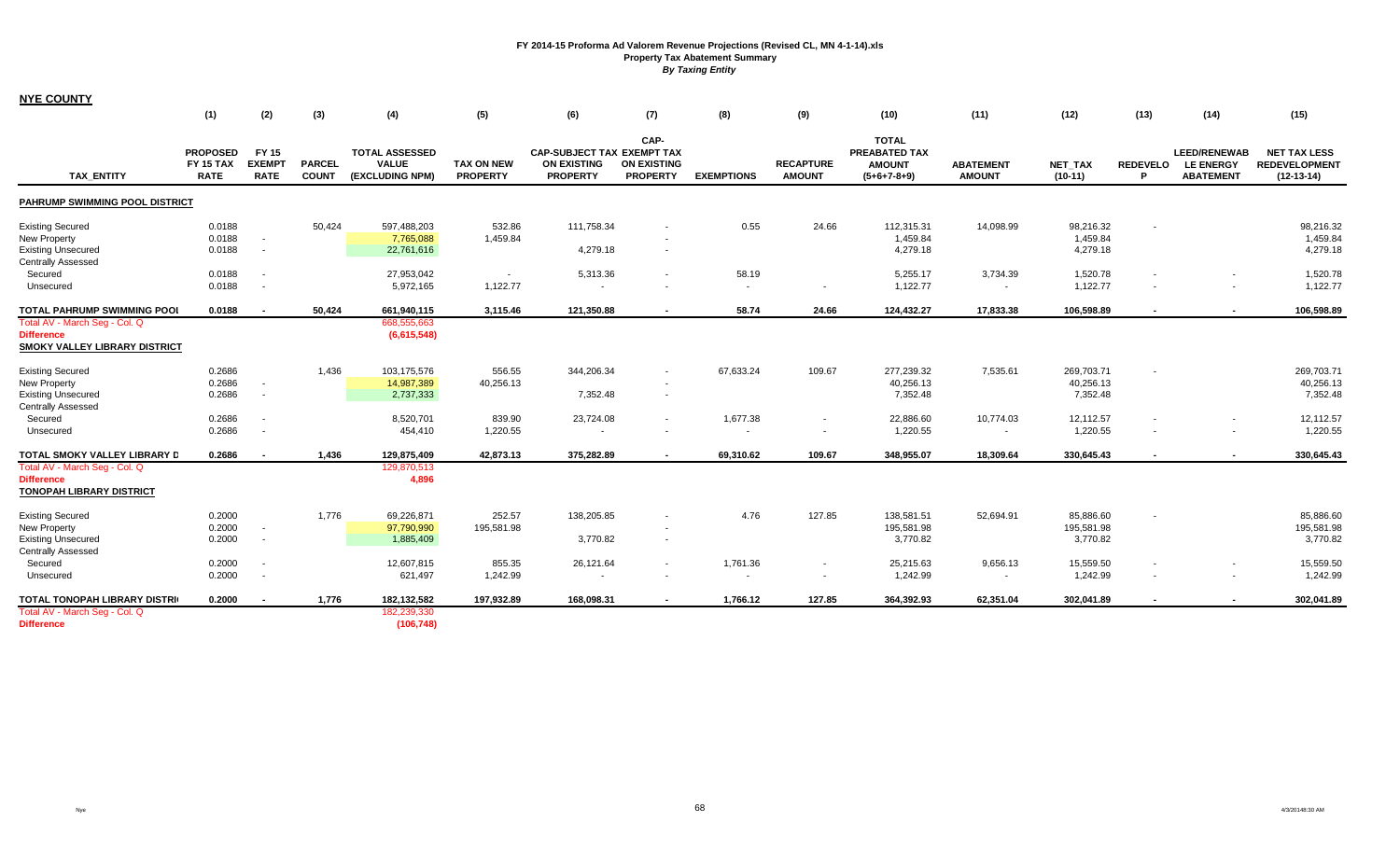| <b>PERSHING COUNTY</b>        |                 |               |               |                                 |                   |                        |                          |                   |                  |                          |                  |                |                          |                    |                      |
|-------------------------------|-----------------|---------------|---------------|---------------------------------|-------------------|------------------------|--------------------------|-------------------|------------------|--------------------------|------------------|----------------|--------------------------|--------------------|----------------------|
|                               | (1)             | (2)           | (3)           | (4)                             | (5)               | (6)                    | (7)                      | (8)               | (9)              | (10)                     | (11)             | (12)           | (13)                     | (14)               | (15)                 |
|                               |                 |               |               | <b>TOTAL</b><br><b>ASSESSED</b> |                   |                        | <b>CAP-EXEMPT</b>        |                   |                  | <b>TOTAL</b>             |                  |                |                          |                    |                      |
|                               | <b>PROPOSED</b> | <b>FY 15</b>  |               | <b>VALUE</b>                    |                   | <b>CAP-SUBJECT</b>     | <b>TAX ON</b>            |                   |                  | PREABATED TAX            |                  |                |                          | <b>LEED/RENEWA</b> | <b>NET TAX LESS</b>  |
|                               | FY 15 TAX       | <b>EXEMPT</b> | <b>PARCEL</b> | <b>(EXCLUDING</b>               | <b>TAX ON NEW</b> | <b>TAX ON EXISTING</b> | <b>EXISTING</b>          |                   | <b>RECAPTURE</b> | <b>AMOUNT</b>            | <b>ABATEMENT</b> | <b>NET TAX</b> | <b>REDEVEL</b>           | <b>BLE ENERGY</b>  | <b>REDEVELOPMENT</b> |
| <b>TAX ENTITY</b>             | <b>RATE</b>     | <b>RATE</b>   | <b>COUNT</b>  | NPM)                            | <b>PROPERTY</b>   | <b>PROPERTY</b>        | <b>PROPERTY</b>          | <b>EXEMPTIONS</b> | <b>AMOUNT</b>    | $(5+6+7-8+9)$            | <b>AMOUNT</b>    | $(10-11)$      | <b>OP</b>                | <b>ABATEMENT</b>   | $(12-13-14)$         |
| <b>ALL ENTITIES</b>           |                 |               |               |                                 |                   |                        |                          |                   |                  |                          |                  |                |                          |                    |                      |
| <b>STATE OF NEVADA</b>        | 0.1700          | $\sim$        | 10,639        | 247,563,439                     | 36,353.66         | 390,935.58             | $\overline{\phantom{a}}$ | 6,426.08          | 51.88            | 420,915.04               | 32,300.85        | 388,614.20     |                          |                    | 388,614.20           |
| <b>GENERAL COUNTY</b>         | 1.3568          | $\sim$        | 10,639        | 247,563,491                     | 290,144.99        | 3,120,135.74           | $\sim$                   | 51,288.03         | 414.12           | 3,359,406.82             | 285,701.58       | 3,073,705.24   | $\overline{\phantom{a}}$ |                    | 3,073,705.24         |
| <b>SCHOOL DISTRICT</b>        | 1.1500          | $\sim$        | 10,639        | 247,563,489                     | 245,921.83        | 2,644,563.15           |                          | 43,471.21         | 351.02           | 2,847,364.80             | 211,889.15       | 2,635,475.65   | $\overline{\phantom{a}}$ |                    | 2,635,475.65         |
| <b>CITY OF LOVELOCK</b>       | 0.5624          | $\sim$        | 745           | 29.614.954                      | 26,946.00         | 141,658.18             | $\overline{\phantom{a}}$ | 2,049.59          | $\sim$           | 166.554.58               | 13,117.22        | 153,437.37     | $\sim$                   |                    | 153,437.37           |
| <b>TOWN OF IMLAY</b>          | 0.1500          | $\sim$        | 253           | 4,283,982                       | 3,306.11          | 3,197.17               |                          | 77.26             | $\sim$           | 6,426.02                 | 183.27           | 6,242.74       |                          |                    | 6,242.74             |
| PERSHING CO HOSPITAL DISTRICT | 0.4200          |               | 10,639        | 247,563,538                     | 89,814.93         | 965,831.58             |                          | 15,870.68         | 128.21           | 1,039,904.03             | 111,000.55       | 928,903.49     |                          |                    | 928,903.49           |
| <b>TOTAL COUNTY</b>           |                 |               | 10,639        | 247,563,439                     | 692,487.52        | 7,266,321.40           |                          | 119,182.85        | 945.23           | 7,840,571.29             | 654,192.61       | 7,186,378.69   |                          |                    | 7,186,378.69         |
|                               |                 |               |               |                                 |                   |                        |                          |                   |                  | <b>Abatement Percent</b> | 8.34%            |                |                          |                    |                      |
| <b>STATE OF NEVADA</b>        |                 |               |               |                                 |                   |                        |                          |                   |                  |                          |                  |                |                          |                    |                      |
| <b>Existing Secured</b>       | 0.1700          |               | 10,639        | 102,610,554                     | 2,544.38          | 172,983.35             |                          | 1,084.47          | 51.88            | 174,495.14               | 18,601.68        | 155,893.46     | $\overline{\phantom{a}}$ |                    | 155,893.46           |
| <b>New Property</b>           | 0.1700          |               |               | 13, 161, 597                    | 22,374.71         |                        |                          |                   |                  | 22,374.71                |                  | 22,374.71      |                          |                    | 22,374.71            |
| <b>Existing Unsecured</b>     | 0.1700          |               |               | 53,211,769                      |                   | 90,460.01              | $\sim$                   |                   |                  | 90,460.01                |                  | 90,460.01      |                          |                    | 90,460.01            |
| <b>Centrally Assessed</b>     |                 |               |               |                                 |                   |                        |                          |                   |                  |                          |                  |                |                          |                    |                      |
| Secured                       | 0.1700          |               |               | 75,140,361                      | 6,116.85          | 126,963.38             |                          | 5,341.61          |                  | 127,738.61               | 13,692.67        | 114,045.95     |                          |                    | 114,045.95           |
| Unsecured                     | 0.1700          |               |               | 3,439,158                       | 5,317.72          | 528.85                 |                          |                   | $\sim$           | 5,846.57                 | 6.50             | 5,840.07       |                          |                    | 5,840.07             |
| TOTAL STATE OF NEVADA         | 0.1700          |               | 10,639        | 247,563,439                     | 36,353.66         | 390,935.58             |                          | 6,426.08          | 51.88            | 420,915.04               | 32,300.85        | 388,614.20     |                          |                    | 388,614.20           |
| Total AV - March Seg - Col. Q |                 |               |               | 247,536,706                     |                   |                        |                          |                   |                  |                          |                  |                |                          |                    |                      |
| <b>Difference</b>             |                 |               |               | 26,733                          |                   |                        |                          |                   |                  |                          |                  |                |                          |                    |                      |
| <b>GENERAL COUNTY</b>         |                 |               |               |                                 |                   |                        |                          |                   |                  |                          |                  |                |                          |                    |                      |
| <b>Existing Secured</b>       |                 |               |               |                                 |                   |                        |                          |                   |                  |                          |                  |                |                          |                    |                      |
| General Fund                  | 0.9763          |               | 10,639        | 102,610,554                     | 14,611.64         | 993,441.03             |                          | 6,227.92          | 297.98           | 1,002,122.73             | 110,397.15       | 891,725.58     | $\overline{\phantom{a}}$ |                    | 891,725.58           |
| China Springs                 | 0.0025          |               | 10,639        | 102,610,554                     | 37.37             | 2,552.17               |                          | 15.98             | 0.77             | 2,574.33                 | 274.52           | 2,299.81       | $\overline{\phantom{a}}$ |                    | 2,299.81             |
| Emergency 911                 | 0.0035          |               | 10,639        | 102,610,554                     | 52.29             | 3,578.96               |                          | 22.50             | 1.06             | 3,609.81                 | 379.64           | 3,230.17       | $\overline{\phantom{a}}$ |                    | 3,230.17             |
| General Indigent              | 0.0060          |               | 10,639        | 102,610,554                     | 89.83             | 6,094.62               | $\sim$                   | 38.36             | 1.83             | 6,147.92                 | 655.50           | 5,492.42       | $\overline{\phantom{a}}$ |                    | 5,492.42             |
| Medical Indigent #1           | 0.0505          |               | 10,639        | 102,610,554                     | 755.83            | 51,390.19              |                          | 321.98            | 15.41            | 51,839.45                | 5,526.52         | 46,312.93      | $\overline{\phantom{a}}$ |                    | 46,312.93            |
| Medical Indigent HVS          | 0.0150          |               | 10,639        | 102,610,554                     | 224.47            | 15,267.50              | $\sim$                   | 95.63             | 4.57             | 15,400.91                | 1,641.17         | 13,759.74      | $\overline{\phantom{a}}$ |                    | 13,759.74            |
| Medical Indigent #2           | 0.0600          |               | 10,639        | 102,610,554                     | 898.08            | 61,042.91              |                          | 383.19            | 18.32            | 61,576.12                | 6,565.61         | 55,010.51      |                          |                    | 55,010.51            |
| Library Fund                  | 0.1360          |               | 10,639        | 102.610.554                     | 2,035.42          | 138.384.97             | $\sim$                   | 867.27            | 41.52            | 139,594.64               | 14,881.47        | 124.713.17     | $\overline{\phantom{a}}$ |                    | 124,713.17           |
| <b>Agriculture Extension</b>  | 0.0370          |               | 10,639        | 102,610,554                     | 553.76            | 37,647.50              |                          | 236.18            | 11.30            | 37,976.38                | 4,050.28         | 33,926.10      | $\overline{\phantom{a}}$ |                    | 33,926.10            |
| Ad Valorem Capital Projects   | 0.0500          |               | 10,639        | 102,610,554                     | 748.34            | 50,880.71              |                          | 319.05            | 15.26            | 51,325.26                | 5,468.63         | 45,856.63      | $\blacksquare$           |                    | 45,856.63            |
| Recreation                    | 0.0200          |               | 10,639        | 102,610,554                     | 299.41            | 20,339.93              |                          | 127.62            | 6.10             | 20,517.82                | 2,186.86         | 18,330.96      |                          |                    | 18,330.96            |
| <b>GENERAL</b>                | 1.3568          |               | 10,639        | 102.610.554                     | 20,306.44         | 1,380,620.49           |                          | 8,655.68          | 414.12           | 1,392,685.37             | 152,027.35       | 1,240,658.02   |                          |                    | 1,240,658.02         |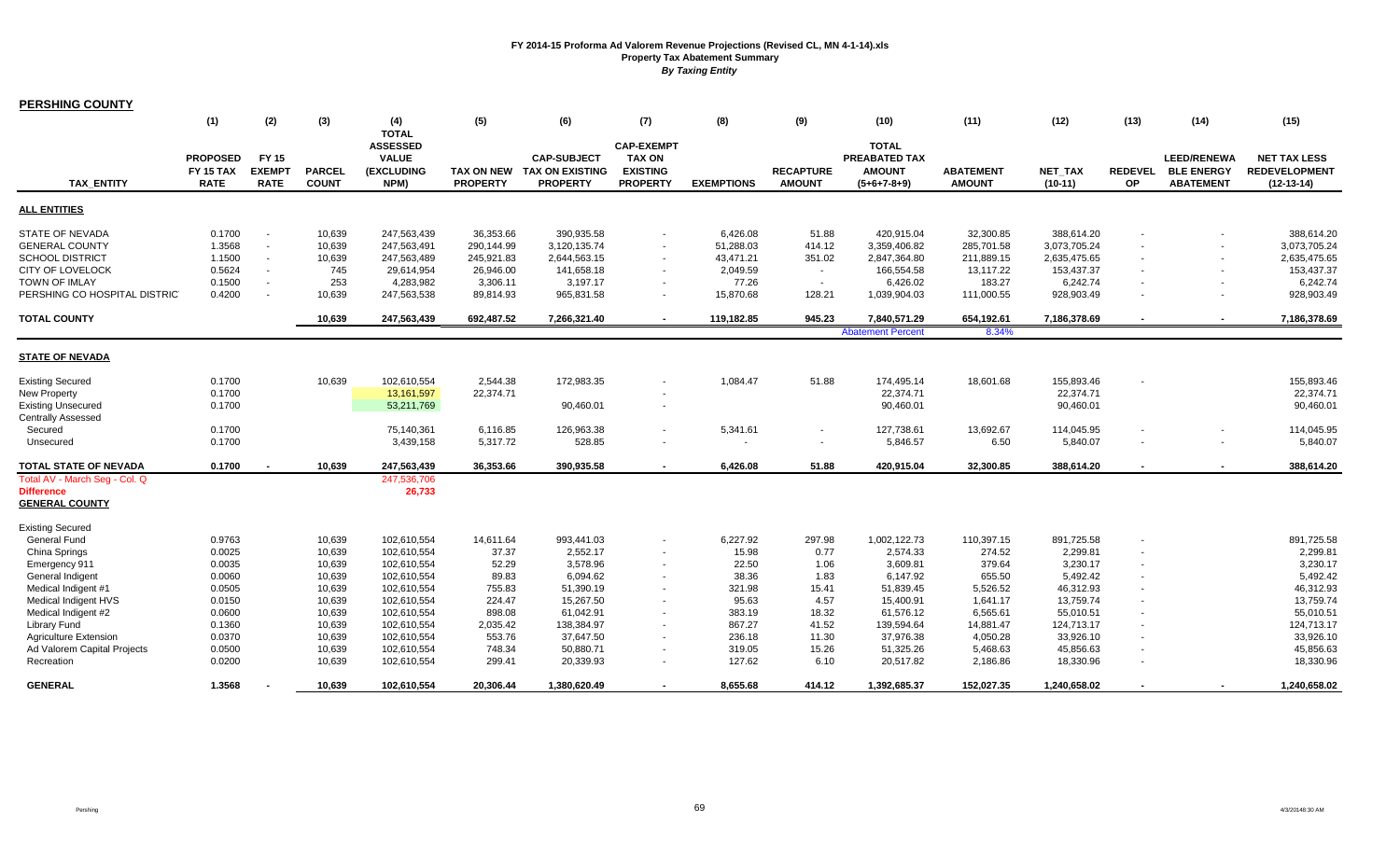| <b>PERSHING COUNTY</b> |  |
|------------------------|--|
|------------------------|--|

|                                                                                                      | (1)                                                | (2)                                          | (3)                           | (4)<br><b>TOTAL</b>                                          | (5)                                  | (6)                                                             | (7)                                                                      | (8)                 | (9)                               | (10)                                                                   | (11)                              | (12)                                  | (13)                        | (14)                                                        | (15)                                                        |
|------------------------------------------------------------------------------------------------------|----------------------------------------------------|----------------------------------------------|-------------------------------|--------------------------------------------------------------|--------------------------------------|-----------------------------------------------------------------|--------------------------------------------------------------------------|---------------------|-----------------------------------|------------------------------------------------------------------------|-----------------------------------|---------------------------------------|-----------------------------|-------------------------------------------------------------|-------------------------------------------------------------|
| <b>TAX ENTITY</b>                                                                                    | <b>PROPOSED</b><br><b>FY 15 TAX</b><br><b>RATE</b> | <b>FY 15</b><br><b>EXEMPT</b><br><b>RATE</b> | <b>PARCEL</b><br><b>COUNT</b> | <b>ASSESSED</b><br><b>VALUE</b><br><b>(EXCLUDING</b><br>NPM) | <b>TAX ON NEW</b><br><b>PROPERTY</b> | <b>CAP-SUBJECT</b><br><b>TAX ON EXISTING</b><br><b>PROPERTY</b> | <b>CAP-EXEMPT</b><br><b>TAX ON</b><br><b>EXISTING</b><br><b>PROPERTY</b> | <b>EXEMPTIONS</b>   | <b>RECAPTURE</b><br><b>AMOUNT</b> | <b>TOTAL</b><br><b>PREABATED TAX</b><br><b>AMOUNT</b><br>$(5+6+7-8+9)$ | <b>ABATEMENT</b><br><b>AMOUNT</b> | <b>NET TAX</b><br>$(10-11)$           | <b>REDEVEL</b><br><b>OP</b> | <b>LEED/RENEWA</b><br><b>BLE ENERGY</b><br><b>ABATEMENT</b> | <b>NET TAX LESS</b><br><b>REDEVELOPMENT</b><br>$(12-13-14)$ |
|                                                                                                      |                                                    |                                              |                               |                                                              |                                      |                                                                 |                                                                          |                     |                                   |                                                                        |                                   |                                       |                             |                                                             |                                                             |
| <b>New Property</b><br><b>Existing Unsecured</b><br><b>Centrally Assessed</b>                        | 1.3568<br>1.3568                                   | $\blacksquare$<br>$\sim$                     |                               | 13, 161, 649<br>53,211,769                                   | 178,577.25                           | 721,977.28                                                      |                                                                          |                     |                                   | 178,577.25<br>721,977.28                                               |                                   | 178,577.25<br>721,977.28              |                             |                                                             | 178,577.25<br>721,977.28                                    |
| Secured                                                                                              | 1.3568                                             | $\sim$                                       |                               | 75,140,361                                                   | 48,819.65                            | 1,013,317.13                                                    | $\sim$                                                                   | 42,632.35           |                                   | 1,019,504.42                                                           | 133,622.29                        | 885,882.13                            |                             |                                                             | 885,882.13                                                  |
| Unsecured                                                                                            | 1.3568                                             | $\omega$                                     |                               | 3,439,158                                                    | 42,441.65                            | 4,220.84                                                        |                                                                          |                     |                                   | 46,662.49                                                              | 51.94                             | 46,610.56                             |                             |                                                             | 46,610.56                                                   |
| <b>TOTAL GENERAL COUNTY</b>                                                                          | 1.3568                                             | $\overline{\phantom{a}}$                     | 10,639                        | 247,563,491                                                  | 290,144.99                           | 3,120,135.74                                                    | $\sim$                                                                   | 51,288.03           | 414.12                            | 3,359,406.82                                                           | 285,701.58                        | 3,073,705.24                          |                             | $\blacksquare$                                              | 3,073,705.24                                                |
| <b>March Assessors Report:</b><br><b>New secured</b><br><b>Existing Secured</b><br><b>Difference</b> |                                                    |                                              |                               | 1,523,427<br>101,087,127<br>102,610,554<br>$\mathbf{r}$      | 0.00%                                |                                                                 |                                                                          |                     |                                   |                                                                        |                                   |                                       |                             |                                                             |                                                             |
| Total AV - March Seg - Col. Q<br><b>Difference</b>                                                   |                                                    |                                              |                               | 247,536,706<br>26,785                                        |                                      |                                                                 |                                                                          |                     |                                   |                                                                        |                                   |                                       |                             |                                                             |                                                             |
| <b>SCHOOL DISTRICT</b>                                                                               |                                                    |                                              |                               |                                                              |                                      |                                                                 |                                                                          |                     |                                   |                                                                        |                                   |                                       |                             |                                                             |                                                             |
| <b>Existing Secured</b><br><b>New Property</b><br><b>Existing Unsecured</b>                          | 0.7500<br>0.7500<br>0.7500                         | $\sim$<br>$\sim$<br>$\sim$                   | 10,639                        | 102,610,554<br>13,161,647<br>53,211,769                      | 11,224.83<br>98,712.35               | 763,160.21<br>399,088.27                                        | $\overline{\phantom{a}}$                                                 | 4,784.62            | 228.92                            | 769,829.34<br>98,712.35<br>399,088.27                                  | 82,063.99                         | 687,765.35<br>98,712.35<br>399,088.27 |                             |                                                             | 687,765.35<br>98,712.35<br>399,088.27                       |
| <b>Centrally Assessed</b><br>Secured                                                                 | 0.7500                                             | $\sim$                                       |                               | 75,140,361                                                   | 26,986.10                            | 560,132.55                                                      | $\blacksquare$                                                           | 23,565.94           |                                   | 563,552.71                                                             | 56,094.67                         | 507,458.04                            |                             |                                                             | 507,458.04                                                  |
| Unsecured                                                                                            | 0.7500                                             | $\sim$                                       |                               | 3,439,158                                                    | 23,460.52                            | 2,333.16                                                        | $\blacksquare$                                                           |                     | $\sim$                            | 25,793.68                                                              | 28.72                             | 25,764.97                             |                             | $\sim$                                                      | 25,764.97                                                   |
| TOTAL SCHOOL OPERATING                                                                               | 0.7500                                             |                                              | 10,639                        | 247,563,489                                                  | 160,383.80                           | 1,724,714.19                                                    | $\sim$                                                                   | 28,350.56           | 228.92                            | 1,856,976.35                                                           | 138,187.38                        | 1,718,788.98                          | $\overline{\phantom{a}}$    | $\blacksquare$                                              | 1,718,788.98                                                |
| <b>SCHOOL DEBT</b>                                                                                   |                                                    |                                              |                               |                                                              | 41,378.68<br>35,972.80               | 858,869.91<br>3,577.51                                          | $\sim$<br>$\sim$                                                         | 36,134.44<br>$\sim$ | $\sim$                            | 864,114.16<br>39,550.31                                                | 86,011.83<br>44.03                | 778,102.33<br>39,506.28               |                             |                                                             | 778,102.33<br>39,506.28                                     |
| <b>Existing Secured</b>                                                                              | 0.4000                                             |                                              | 10,639                        | 102,610,554                                                  | 5,986.61                             | 407,020.18                                                      | $\sim$                                                                   | 2,552.15            | 122.10                            | 410,576.74                                                             | 43,769.30                         | 366,807.44                            |                             |                                                             | 366,807.44                                                  |
| <b>New Property</b>                                                                                  | 0.4000                                             | $\overline{\phantom{a}}$                     |                               | 13,161,639                                                   | 52,646.55                            |                                                                 |                                                                          |                     |                                   | 52,646.55                                                              |                                   | 52,646.55                             |                             |                                                             | 52,646.55                                                   |
| <b>Existing Unsecured</b><br><b>Centrally Assessed</b>                                               | 0.4000                                             | $\sim$                                       |                               | 53,211,769                                                   |                                      | 212,847.08                                                      | $\blacksquare$                                                           |                     |                                   | 212,847.08                                                             |                                   | 212,847.08                            |                             |                                                             | 212,847.08                                                  |
| Secured                                                                                              | 0.4000                                             |                                              |                               | 75,140,361                                                   | 14,392.58                            | 298,737.36                                                      |                                                                          | 12,568.50           |                                   | 300,561.45                                                             | 29,917.16                         | 270,644.29                            |                             |                                                             | 270,644.29                                                  |
| Unsecured                                                                                            | 0.4000                                             | $\sim$                                       |                               | 3,439,158                                                    | 12,512.28                            | 1,244.35                                                        | $\blacksquare$                                                           |                     |                                   | 13,756.63                                                              | 15.32                             | 13,741.32                             | ٠                           | $\blacksquare$                                              | 13,741.32                                                   |
| <b>TOTAL SCHOOL DEBT</b>                                                                             | 0.4000                                             |                                              | 10,639                        | 247,563,481                                                  | 85,538.03                            | 919,848.97                                                      | $\sim$                                                                   | 15,120.65           | 122.10                            | 990,388.45                                                             | 73,701.77                         | 916,686.67                            | $\blacksquare$              | $\blacksquare$                                              | 916,686.67                                                  |
| TOTAL SCHOOL DISTRICT                                                                                | 1.1500                                             |                                              | 10,639                        | 247,563,489                                                  | 245,921.83                           | 2,644,563.15                                                    |                                                                          | 43,471.21           | 351.02                            | 2,847,364.80                                                           | 211,889.15                        | 2,635,475.65                          |                             |                                                             | 2,635,475.65                                                |
| Total AV - March Seg - Col. Q                                                                        |                                                    |                                              |                               | 247,536,706                                                  |                                      |                                                                 |                                                                          |                     |                                   |                                                                        |                                   |                                       |                             |                                                             |                                                             |
| <b>Difference</b>                                                                                    |                                                    |                                              |                               | 26,783                                                       |                                      |                                                                 |                                                                          |                     |                                   |                                                                        |                                   |                                       |                             |                                                             |                                                             |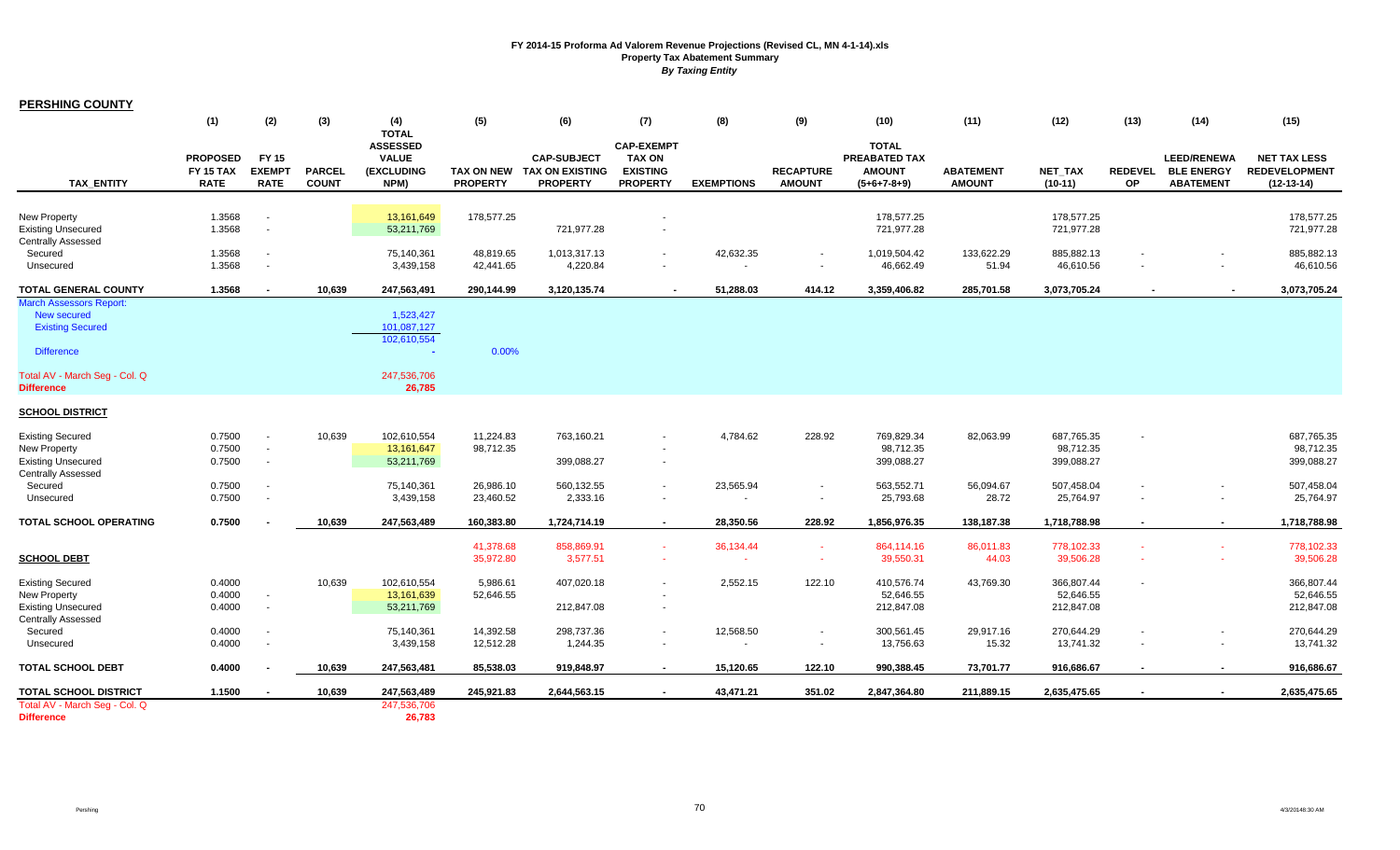| <b>PERSHING COUNTY</b>                                                                                   |                                                    |                                              |                               |                                                              |                                      |                                                                 |                                                                          |                   |                                    |                                                                 |                                   |                                       |                                            |                                                             |                                                             |
|----------------------------------------------------------------------------------------------------------|----------------------------------------------------|----------------------------------------------|-------------------------------|--------------------------------------------------------------|--------------------------------------|-----------------------------------------------------------------|--------------------------------------------------------------------------|-------------------|------------------------------------|-----------------------------------------------------------------|-----------------------------------|---------------------------------------|--------------------------------------------|-------------------------------------------------------------|-------------------------------------------------------------|
|                                                                                                          | (1)                                                | (2)                                          | (3)                           | (4)<br><b>TOTAL</b>                                          | (5)                                  | (6)                                                             | (7)                                                                      | (8)               | (9)                                | (10)                                                            | (11)                              | (12)                                  | (13)                                       | (14)                                                        | (15)                                                        |
| <b>TAX ENTITY</b>                                                                                        | <b>PROPOSED</b><br><b>FY 15 TAX</b><br><b>RATE</b> | <b>FY 15</b><br><b>EXEMPT</b><br><b>RATE</b> | <b>PARCEL</b><br><b>COUNT</b> | <b>ASSESSED</b><br><b>VALUE</b><br><b>(EXCLUDING</b><br>NPM) | <b>TAX ON NEW</b><br><b>PROPERTY</b> | <b>CAP-SUBJECT</b><br><b>TAX ON EXISTING</b><br><b>PROPERTY</b> | <b>CAP-EXEMPT</b><br><b>TAX ON</b><br><b>EXISTING</b><br><b>PROPERTY</b> | <b>EXEMPTIONS</b> | <b>RECAPTURE</b><br><b>AMOUNT</b>  | <b>TOTAL</b><br>PREABATED TAX<br><b>AMOUNT</b><br>$(5+6+7-8+9)$ | <b>ABATEMENT</b><br><b>AMOUNT</b> | <b>NET TAX</b><br>$(10-11)$           | <b>REDEVEL</b><br><b>OP</b>                | <b>LEED/RENEWA</b><br><b>BLE ENERGY</b><br><b>ABATEMENT</b> | <b>NET TAX LESS</b><br><b>REDEVELOPMENT</b><br>$(12-13-14)$ |
| <b>CITY OF LOVELOCK</b>                                                                                  |                                                    |                                              |                               |                                                              |                                      |                                                                 |                                                                          |                   |                                    |                                                                 |                                   |                                       |                                            |                                                             |                                                             |
| <b>Existing Secured</b><br><b>New Property</b><br><b>Existing Unsecured</b><br><b>Centrally Assessed</b> | 0.5624<br>0.5624<br>0.5624                         | $\blacksquare$<br>$\mathbf{r}$               | 745                           | 21,129,658<br>4,053,703<br>635,611                           | 2,372.93<br>22,798.02                | 117,151.83<br>3,574.68                                          | $\overline{\phantom{a}}$<br>$\overline{\phantom{a}}$                     | 691.48            |                                    | 118,833.28<br>22,798.02<br>3,574.68                             | 10,362.34                         | 108,470.94<br>22,798.02<br>3,574.68   | $\blacksquare$                             |                                                             | 108,470.94<br>22,798.02<br>3,574.68                         |
| Secured<br>Unsecured                                                                                     | 0.5624<br>0.5624                                   | $\mathbf{r}$<br>$\mathbf{r}$                 |                               | 3,609,689<br>186,293                                         | 746.67<br>1,028.37                   | 20,912.33<br>19.34                                              | $\sim$                                                                   | 1,358.11          | $\sim$                             | 20,300.89<br>1,047.71                                           | 2,754.65<br>0.22                  | 17,546.24<br>1,047.49                 | $\overline{\phantom{a}}$                   |                                                             | 17,546.24<br>1,047.49                                       |
| <b>TOTAL CITY OF LOVELOCK</b>                                                                            | 0.5624                                             | $\sim$                                       | 745                           | 29,614,954                                                   | 26,946.00                            | 141,658.18                                                      | $\sim$                                                                   | 2,049.59          | $\overline{\phantom{a}}$           | 166,554.58                                                      | 13,117.22                         | 153,437.37                            | $\blacksquare$                             | $\blacksquare$                                              | 153,437.37                                                  |
| Total AV - March Seg - Col. Q<br><b>Difference</b><br><b>TOWN OF IMLAY</b>                               |                                                    |                                              |                               | 29,588,175<br>26,779                                         |                                      |                                                                 |                                                                          |                   |                                    |                                                                 |                                   |                                       |                                            |                                                             |                                                             |
| <b>Existing Secured</b><br><b>New Property</b><br><b>Existing Unsecured</b><br><b>Centrally Assessed</b> | 0.1500<br>0.1500<br>0.1500                         | $\blacksquare$<br>$\blacksquare$             | 253                           | 1,262,744<br>2,112,528<br>85,476                             | 66.36<br>3,168.79                    | 1,861.02<br>128.21                                              | $\overline{\phantom{a}}$<br>$\overline{\phantom{a}}$<br>$\sim$           | 33.22             |                                    | 1,894.16<br>3,168.79<br>128.21                                  | 42.58                             | 1,851.58<br>3,168.79<br>128.21        | $\blacksquare$                             |                                                             | 1,851.58<br>3,168.79<br>128.21                              |
| Secured<br>Unsecured                                                                                     | 0.1500<br>0.1500                                   | $\blacksquare$<br>$\blacksquare$             |                               | 792,483<br>30,751                                            | 35.82<br>35.14                       | 1,196.95<br>10.99                                               | $\blacksquare$                                                           | 44.04<br>$\sim$   | $\blacksquare$<br>$\blacksquare$   | 1,188.72<br>46.13                                               | 140.57<br>0.12                    | 1,048.16<br>46.00                     | $\blacksquare$                             |                                                             | 1,048.16<br>46.00                                           |
| <b>TOTAL TOWN OF IMLAY</b>                                                                               | 0.1500                                             | $\sim$                                       | 253                           | 4,283,982                                                    | 3,306.11                             | 3,197.17                                                        | $\blacksquare$                                                           | 77.26             | $\overline{\phantom{a}}$           | 6,426.02                                                        | 183.27                            | 6,242.74                              | $\blacksquare$                             | $\sim$                                                      | 6,242.74                                                    |
| Total AV - March Seq - Col. Q<br><b>Difference</b><br>PERSHING CO HOSPITAL DISTRICT                      |                                                    |                                              |                               | 4,283,986<br>(4)                                             |                                      |                                                                 |                                                                          |                   |                                    |                                                                 |                                   |                                       |                                            |                                                             |                                                             |
| <b>Existing Secured</b><br><b>New Property</b><br><b>Existing Unsecured</b><br><b>Centrally Assessed</b> | 0.4200<br>0.4200<br>0.4200                         | $\mathbf{r}$<br>$\blacksquare$               | 10,639                        | 102,610,554<br>13,161,696<br>53,211,769                      | 6,285.70<br>55,279.12                | 427,361.35<br>223,489.43                                        | $\overline{\phantom{a}}$<br>$\overline{\phantom{a}}$                     | 2,673.76          | 128.21                             | 431,101.50<br>55,279.12<br>223,489.43                           | 48,981.65                         | 382,119.85<br>55,279.12<br>223,489.43 | $\sim$                                     |                                                             | 382,119.85<br>55,279.12<br>223,489.43                       |
| Secured<br>Unsecured                                                                                     | 0.4200<br>0.4200                                   | $\mathbf{r}$<br>$\blacksquare$               |                               | 75,140,361<br>3,439,158                                      | 15,112.21<br>13,137.89               | 313,674.23<br>1,306.57                                          | $\sim$<br>$\overline{\phantom{a}}$                                       | 13,196.92         | $\sim$<br>$\overline{\phantom{a}}$ | 315,589.52<br>14,444.46                                         | 62,002.81<br>16.09                | 253,586.71<br>14,428.37               | $\overline{\phantom{a}}$<br>$\blacksquare$ | $\sim$                                                      | 253,586.71<br>14,428.37                                     |
| TOTAL PERSHING CO HOSPITAL D<br>Total AV - March Seg - Col. Q<br><b>Difference</b>                       | 0.4200                                             | $\sim$                                       | 10,639                        | 247,563,538<br>247,536,706<br>26,832                         | 89,814.93                            | 965,831.58                                                      | $\blacksquare$                                                           | 15,870.68         | 128.21                             | 1,039,904.03                                                    | 111,000.55                        | 928,903.49                            | $\blacksquare$                             | $\sim$                                                      | 928,903.49                                                  |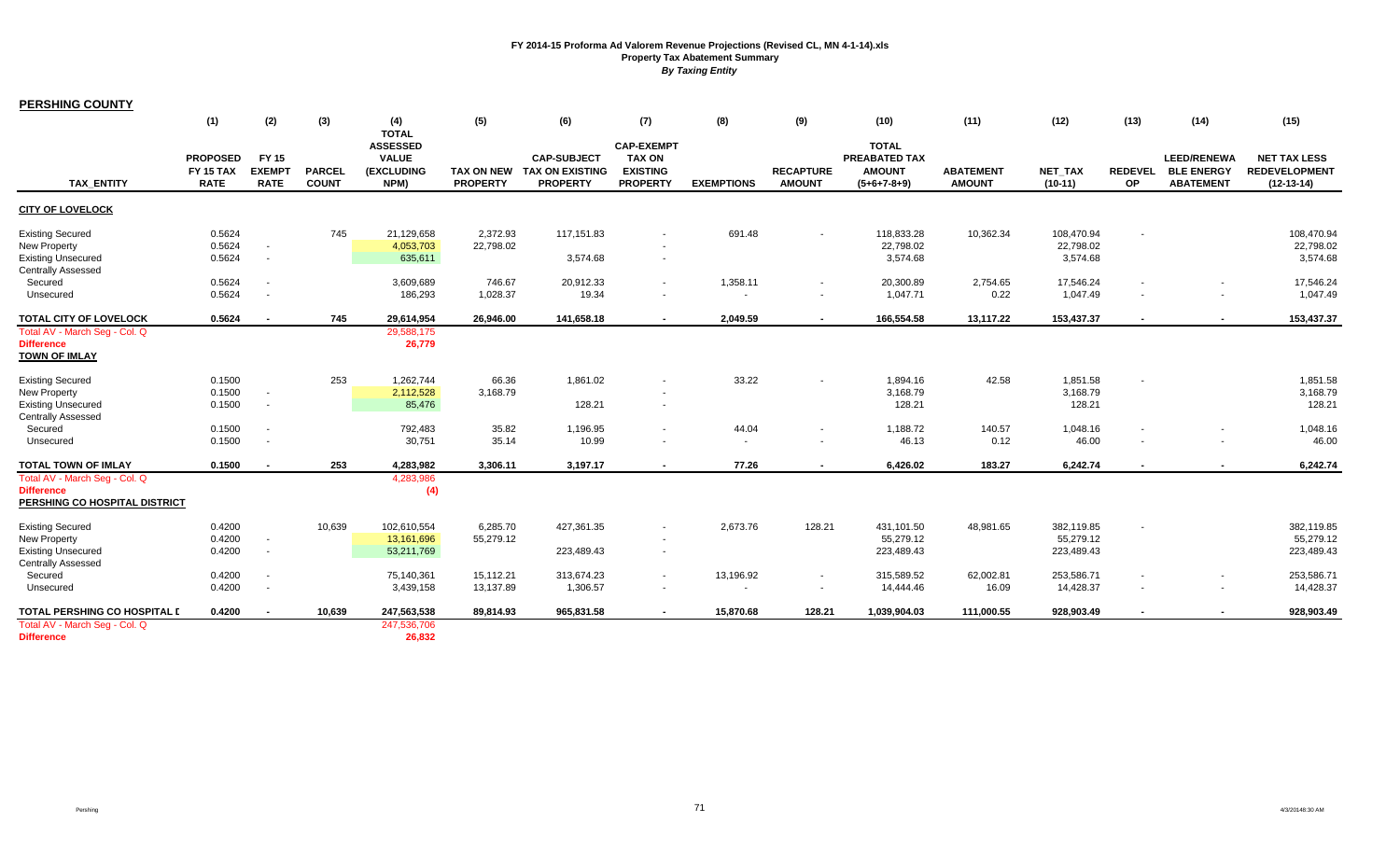| <b>STOREY COUNTY</b>                                   |                  |               |               |                                 |                   |                        |                   |                   |                  |                          |                  |                         |        |                     |                         |
|--------------------------------------------------------|------------------|---------------|---------------|---------------------------------|-------------------|------------------------|-------------------|-------------------|------------------|--------------------------|------------------|-------------------------|--------|---------------------|-------------------------|
|                                                        | (1)              | (2)           | (3)           | (4)                             | (5)               | (6)                    | (7)               | (8)               | (9)              | (10)                     | (11)             | (12)                    | (13)   | (14)                | (15)                    |
|                                                        |                  |               |               | <b>TOTAL</b><br><b>ASSESSED</b> |                   |                        | <b>CAP-EXEMPT</b> |                   |                  | <b>TOTAL</b>             |                  |                         |        |                     |                         |
|                                                        | <b>PROPOSED</b>  | <b>FY 15</b>  |               | <b>VALUE</b>                    |                   | <b>CAP-SUBJECT</b>     | <b>TAX ON</b>     |                   |                  | PREABATED TAX            |                  |                         |        | <b>LEED/RENEWA</b>  | <b>NET TAX LESS</b>     |
|                                                        | FY 15 TAX        | <b>EXEMPT</b> | <b>PARCEL</b> | (EXCLUDING                      | <b>TAX ON NEW</b> | <b>TAX ON EXISTING</b> | <b>EXISTING</b>   |                   | <b>RECAPTURE</b> | <b>AMOUNT</b>            | <b>ABATEMENT</b> | <b>NET TAX</b>          |        | REDEVELO BLE ENERGY | <b>REDEVELOPMENT</b>    |
| <b>TAX ENTITY</b>                                      | <b>RATE</b>      | <b>RATE</b>   | <b>COUNT</b>  | NPM)                            | <b>PROPERTY</b>   | <b>PROPERTY</b>        | <b>PROPERTY</b>   | <b>EXEMPTIONS</b> | <b>AMOUNT</b>    | $(5+6+7-8+9)$            | <b>AMOUNT</b>    | $(10-11)$               | P      | <b>ABATEMENT</b>    | $(12-13-14)$            |
| <b>ALL ENTITIES</b>                                    |                  |               |               |                                 |                   |                        |                   |                   |                  |                          |                  |                         |        |                     |                         |
|                                                        |                  |               |               |                                 |                   |                        |                   |                   |                  |                          |                  |                         |        |                     |                         |
| STATE OF NEVADA                                        | 0.1700           |               | 4,825         | 514,371,521                     | 85,256.18         | 811,646.14             |                   | 22,455.24         | 302.12           | 874,749.19               | 22,131.85        | 852,617.34              |        | 7,764.92            | 844,852.42              |
| GENERAL COUNTY                                         | 2.3960           | $\sim$        | 4,825         | 514,371,531                     | 1,201,610.62      | 11,439,427.34          | $\overline{a}$    | 316,484.42        | 4,258.33         | 12,328,811.88            | 280,734.50       | 12,048,077.37           | $\sim$ | 109,439.73          | 11,938,637.65           |
| SCHOOL DISTRICT                                        | 0.8947           | $\sim$        | 4,825         | 514,371,533                     | 448,698.26        | 4,271,641.01           | $\blacksquare$    | 118,179.38        | 1,590.05         | 4,603,749.93             | 116,480.04       | 4,487,269.90            | $\sim$ | 109.36              | 4,487,160.54            |
| <b>TOTAL COUNTY</b>                                    |                  |               | 4,825         | 514,371,521                     | 1,735,565.06      | 16,522,714.49          |                   | 457,119.04        | 6,150.50         | 17,807,311.00            | 419,346.39       | 17,387,964.62           |        | 117,314.01          | 17,270,650.60           |
|                                                        |                  |               |               |                                 |                   |                        |                   |                   |                  | <b>Abatement Percent</b> | 2.35%            |                         |        |                     |                         |
| <b>STATE OF NEVADA</b>                                 |                  |               |               |                                 |                   |                        |                   |                   |                  |                          |                  |                         |        |                     |                         |
|                                                        |                  |               |               |                                 |                   |                        |                   |                   |                  |                          |                  |                         |        |                     |                         |
| <b>Existing Secured</b>                                | 0.1700<br>0.1700 |               | 4,825         | 282,717,731                     | 324.43            | 481,587.31             |                   | 1,276.11          | 302.12           | 480,937.75<br>67,675.57  | 11.984.98        | 468,952.77              |        | 7,744.14            | 461,208.63              |
| <b>New Property</b><br><b>Existing Unsecured</b>       | 0.1700           |               |               | 39,809,159<br>69,437,850        | 67,675.57         | 118,044.35             |                   |                   |                  | 118,044.35               |                  | 67,675.57<br>118,044.35 |        |                     | 67,675.57<br>118,044.35 |
| <b>Centrally Assessed</b>                              |                  |               |               |                                 |                   |                        |                   |                   |                  |                          |                  |                         |        |                     |                         |
| Secured                                                | 0.1700           |               |               | 116,458,788                     | 7,199.54          | 211,959.53             |                   | 21,179.13         |                  | 197,979.94               | 10,146.17        | 187,833.77              | $\sim$ | 11.34               | 187,822.43              |
| Unsecured                                              | 0.1700           |               |               | 5,947,993                       | 10,056.64         | 54.95                  |                   |                   | $\sim$           | 10,111.59                | 0.69             | 10,110.89               |        | 9.45                | 10,101.45               |
|                                                        |                  |               |               |                                 |                   |                        |                   |                   |                  |                          |                  |                         |        |                     |                         |
| TOTAL STATE OF NEVADA<br>Total AV - March Seg - Col. Q | 0.1700           |               | 4,825         | 514,371,521<br>516,362,669      | 85,256.18         | 811,646.14             |                   | 22,455.24         | 302.12           | 874,749.19               | 22,131.85        | 852,617.34              |        | 7,764.92            | 844,852.42              |
| Difference                                             |                  |               |               | (1,991,148)                     |                   |                        |                   |                   |                  |                          |                  |                         |        |                     |                         |
| <b>GENERAL COUNTY</b>                                  |                  |               |               |                                 |                   |                        |                   |                   |                  |                          |                  |                         |        |                     |                         |
| Existing Secured                                       |                  |               |               |                                 |                   |                        |                   |                   |                  |                          |                  |                         |        |                     |                         |
| GENERAL                                                | 1.6974           |               | 4,825         | 282,717,731                     | 3,239.14          | 4,808,502.61           |                   | 12,738.91         | 3,016.71         | 4,802,019.55             | 119,669.99       | 4,682,349.56            |        | 77,322.98           | 4,605,026.58            |
| <b>CAPITAL AQUIS</b>                                   | 0.0500           |               | 4,825         | 282,717,731                     | 95.40             | 141,643.82             |                   | 375.44            | 88.84            | 141,452.62               | 3,525.01         | 137,927.61              | $\sim$ | 2,277.69            | 135,649.92              |
| <b>IND MEDICAL</b>                                     | 0.0100           |               | 4,825         | 282,717,731                     | 19.10             | 28,330.42              |                   | 75.24             | 17.77            | 28,292.05                | 704.70           | 27,587.35               |        | 455.54              | 27,131.81               |
| <b>IND ACCIDENT</b>                                    | 0.0150           |               | 4,825         | 282,717,731                     | 28.65             | 42.492.07              |                   | 113.04            | 26.68            | 42,434.36                | 1,057.45         | 41,376.91               | $\sim$ | 683.31              | 40,693.60               |
| <b>FORESTRY</b>                                        | 0.1100           |               | 4,825         | 282,717,731                     | 209.91            | 311,615.52             |                   | 825.78            | 195.52           | 311,195.17               | 7,755.16         | 303,440.01              |        | 5,010.92            | 298,429.09              |
| YOUTH SERVICE                                          | 0.0045           |               | 4,825         | 282,717,731                     | 8.58              | 12.747.83              |                   | 33.71             | 7.99             | 12,730.69                | 317.30           | 12,413.39               |        | 204.99              | 12,208.40               |
| <b>JAIL FUND</b>                                       | 0.0745           |               | 4,825         | 282,717,731                     | 142.19            | 211,046.42             |                   | 558.94            | 132.42           | 210,762.09               | 5,252.31         | 205,509.78              |        | 3,393.76            | 202,116.02              |
| <b>FIRE/EMER SRV</b>                                   | 0.4346           |               | 4,825         | 282,717,731                     | 829.35            | 1,231,160.72           |                   | 3,262.16          | 772.40           | 1,229,500.31             | 30,639.92        | 1,198,860.39            | $\sim$ | 19,797.67           | 1,179,062.72            |
| <b>GENERAL TOTAL</b>                                   | 2.3960           |               | 4,825         | 282,717,731                     | 4,572.32          | 6,787,539.41           | $\sim$            | 17,983.22         | 4.258.33         | 6.778.386.84             | 168,921.84       | 6,609,465.00            | $\sim$ | 109,146.85          | 6,500,318.15            |
| <b>New Property</b>                                    | 2.3960           |               |               | 39,809,169                      | 953,827.68        |                        |                   |                   |                  | 953,827.68               |                  | 953,827.68              |        |                     | 953,827.68              |
| <b>Existing Unsecured</b>                              | 2.3960           | $\sim$        |               | 69,437,850                      |                   | 1,663,730.89           |                   |                   |                  | 1,663,730.89             |                  | 1,663,730.89            |        |                     | 1,663,730.89            |
| Centrally Assessed                                     |                  |               |               |                                 |                   |                        |                   |                   |                  |                          |                  |                         |        |                     |                         |
| Secured                                                | 2.3960           |               |               | 116,458,788                     | 101,471.15        | 2,987,382.60           |                   | 298,501.20        |                  | 2,790,352.56             | 111,803.17       | 2,678,549.39            |        | 159.73              | 2,678,389.66            |
| Unsecured                                              | 2.3960           |               |               | 5,947,993                       | 141,739.47        | 774.45                 |                   |                   |                  | 142,513.92               | 9.49             | 142,504.42              |        | 133.15              | 142,371.27              |
| TOTAL GENERAL COUNTY                                   | 2.3960           |               | 4,825         | 514,371,531                     | 1,201,610.62      | 11,439,427.34          |                   | 316,484.42        | 4,258.33         | 12,328,811.88            | 280,734.50       | 12,048,077.37           |        | 109,440             | 11,938,637.65           |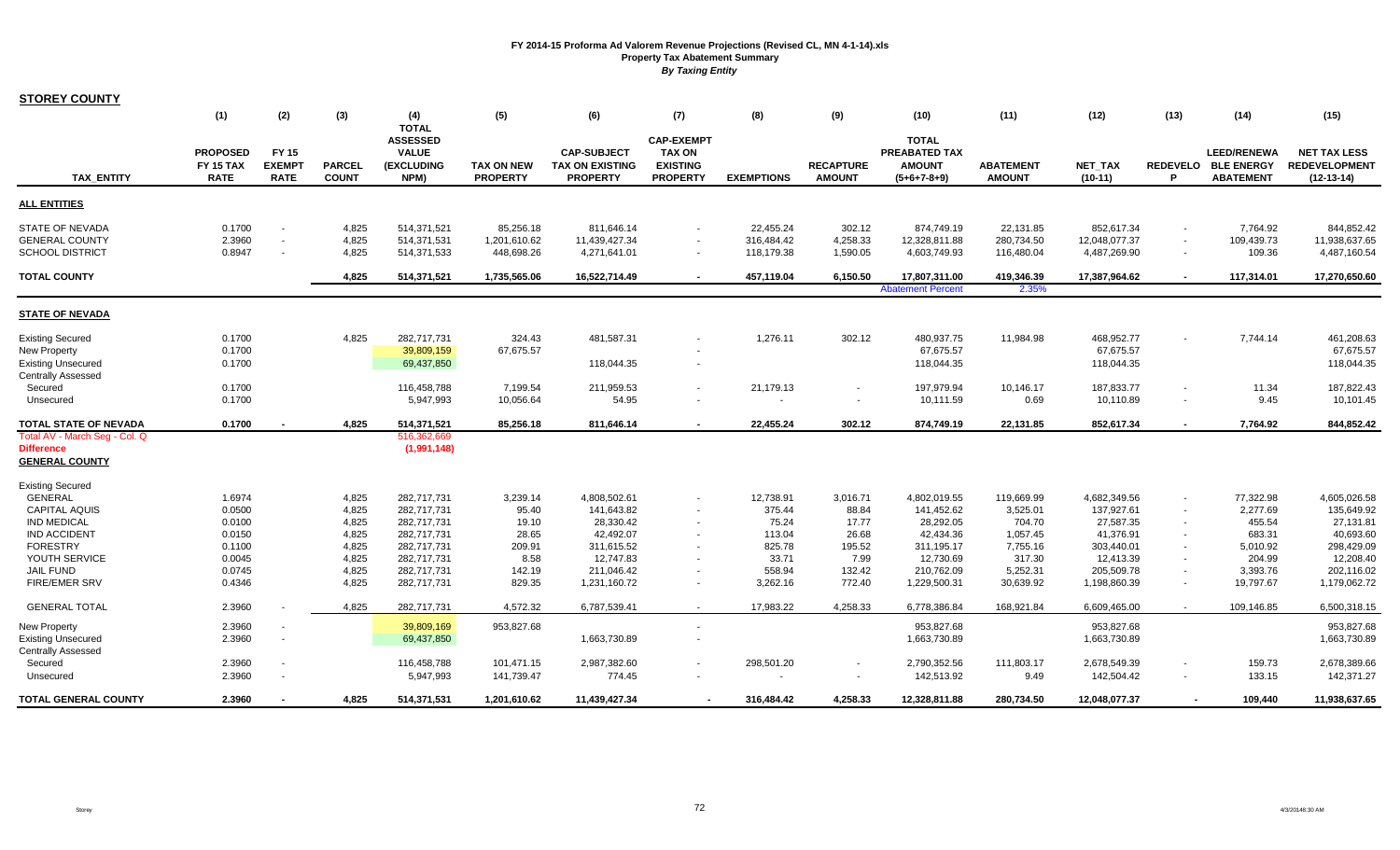| <b>STOREY COUNTY</b>                                                                                                           |                                             |                                              |                               |                                                                                    |                                      |                                                                 |                                                                          |                   |                                   |                                                                 |                                   |                                          |                 |                                                             |                                                             |
|--------------------------------------------------------------------------------------------------------------------------------|---------------------------------------------|----------------------------------------------|-------------------------------|------------------------------------------------------------------------------------|--------------------------------------|-----------------------------------------------------------------|--------------------------------------------------------------------------|-------------------|-----------------------------------|-----------------------------------------------------------------|-----------------------------------|------------------------------------------|-----------------|-------------------------------------------------------------|-------------------------------------------------------------|
|                                                                                                                                | (1)                                         | (2)                                          | (3)                           | (4)                                                                                | (5)                                  | (6)                                                             | (7)                                                                      | (8)               | (9)                               | (10)                                                            | (11)                              | (12)                                     | (13)            | (14)                                                        | (15)                                                        |
| <b>TAX ENTITY</b>                                                                                                              | <b>PROPOSED</b><br>FY 15 TAX<br><b>RATE</b> | FY 15<br><b>EXEMPT</b><br><b>RATE</b>        | <b>PARCEL</b><br><b>COUNT</b> | <b>TOTAL</b><br><b>ASSESSED</b><br><b>VALUE</b><br>(EXCLUDING<br>NPM)              | <b>TAX ON NEW</b><br><b>PROPERTY</b> | <b>CAP-SUBJECT</b><br><b>TAX ON EXISTING</b><br><b>PROPERTY</b> | <b>CAP-EXEMPT</b><br><b>TAX ON</b><br><b>EXISTING</b><br><b>PROPERTY</b> | <b>EXEMPTIONS</b> | <b>RECAPTURE</b><br><b>AMOUNT</b> | <b>TOTAL</b><br>PREABATED TAX<br><b>AMOUNT</b><br>$(5+6+7-8+9)$ | <b>ABATEMENT</b><br><b>AMOUNT</b> | NET_TAX<br>$(10-11)$                     | <b>REDEVELO</b> | <b>LEED/RENEWA</b><br><b>BLE ENERGY</b><br><b>ABATEMENT</b> | <b>NET TAX LESS</b><br><b>REDEVELOPMENT</b><br>$(12-13-14)$ |
| <b>March Assessors Report:</b><br>New secured<br><b>Existing Secured</b><br><b>Difference</b><br>Total AV - March Seg - Col. Q |                                             |                                              |                               | 190,832<br>284,518,038<br>284,708,870<br>(1,991,139)<br>516,362,669<br>(1,991,138) | $-0.70%$                             |                                                                 |                                                                          |                   |                                   |                                                                 |                                   |                                          |                 |                                                             |                                                             |
| <b>Difference</b><br><b>SCHOOL DISTRICT</b>                                                                                    |                                             |                                              |                               |                                                                                    |                                      |                                                                 |                                                                          |                   |                                   |                                                                 |                                   |                                          |                 |                                                             |                                                             |
|                                                                                                                                |                                             |                                              |                               |                                                                                    |                                      |                                                                 |                                                                          |                   |                                   |                                                                 |                                   |                                          |                 |                                                             |                                                             |
| <b>Existing Secured</b><br>New Property<br><b>Existing Unsecured</b>                                                           | 0.7500<br>0.7500<br>0.7500                  | $\overline{\phantom{a}}$<br>$\sim$<br>$\sim$ | 4,825                         | 282,717,731<br>39,809,171<br>69,437,850                                            | 1,431.22<br>298,568.78               | 2,124,645.98<br>520,783.88                                      | $\sim$                                                                   | 5,628.87          | 1,332.85                          | 2,121,781.18<br>298.568.78<br>520,783.88                        | 52,876.40                         | 2,068,904.78<br>298,568.78<br>520,783.88 |                 |                                                             | 2,068,904.78<br>298,568.78<br>520,783.88                    |
| <b>Centrally Assessed</b><br>Secured<br>Unsecured                                                                              | 0.7500<br>0.7500                            | $\sim$<br>$\overline{\phantom{a}}$           |                               | 116,458,788<br>5,947,993                                                           | 31,762.67<br>44,367.53               | 935,115.59<br>242.42                                            | $\sim$                                                                   | 93,437.35         |                                   | 873,440.91<br>44,609.95                                         | 44,762.37<br>2.97                 | 828,678.54<br>44,606.98                  | $\sim$          | 49.99<br>41.68                                              | 828,628.55<br>44,565.30                                     |
| TOTAL SCHOOL OPERATING                                                                                                         | 0.7500                                      |                                              | 4,825                         | 514,371,533                                                                        | 376,130.20                           | 3,580,787.86                                                    |                                                                          | 99,066.22         | 1,332.85                          | 3,859,184.69                                                    | 97,641.74                         | 3,761,542.95                             | $\blacksquare$  | 91.67                                                       | 3,761,451.28                                                |
|                                                                                                                                |                                             |                                              |                               |                                                                                    | 37,890.75                            | 1,115,530.56                                                    |                                                                          | 111,464.53        |                                   | 1,041,956.77                                                    | 53,398.52                         | 988,558.25                               | $\sim$          | 59.64                                                       | 988,498.61                                                  |
| <b>SCHOOL DEBT</b>                                                                                                             |                                             |                                              |                               |                                                                                    | 52,927.50                            | 289.19                                                          |                                                                          |                   | $\sim$                            | 53,216.69                                                       | 3.55                              | 53,213.15                                | $\sim$          | 49.72                                                       | 53,163.43                                                   |
| <b>Existing Secured</b><br>New Property<br><b>Existing Unsecured</b><br><b>Centrally Assessed</b>                              | 0.1447<br>0.1447<br>0.1447                  | $\sim$<br>$\blacksquare$                     | 4,825                         | 282,717,731<br>39,809,157<br>69,437,850                                            | 276.15<br>57,603.85                  | 409,914.84<br>100,476.57                                        |                                                                          | 1,085.98          | 257.20                            | 409,362.21<br>57,603.85<br>100,476.57                           | 10,201.57                         | 399,160.64<br>57,603.85<br>100,476.57    |                 |                                                             | 399,160.64<br>57,603.85<br>100,476.57                       |
| Secured<br>Unsecured                                                                                                           | 0.1447<br>0.1447                            |                                              |                               | 116,458,788<br>5,947,993                                                           | 6,128.08<br>8,559.98                 | 180,414.97<br>46.77                                             |                                                                          | 18,027.18         | $\sim$                            | 168,515.87<br>8,606.75                                          | 8,636.15<br>0.57                  | 159,879.71<br>8,606.17                   | $\sim$          | 9.65<br>8.04                                                | 159,870.07<br>8,598.13                                      |
| <b>TOTAL SCHOOL DEBT</b>                                                                                                       | 0.1447                                      |                                              | 4,825                         | 514,371,519                                                                        | 72,568.05                            | 690,853.15                                                      | $\sim$                                                                   | 19,113.16         | 257.20                            | 744,565.24                                                      | 18,838.30                         | 725,726.94                               | $\sim$          | 17.69                                                       | 725,709.26                                                  |
| <b>TOTAL SCHOOL DISTRICT</b>                                                                                                   | 0.8947                                      |                                              | 4,825                         | 514,371,533                                                                        | 448,698.26                           | 4,271,641.01                                                    |                                                                          | 118,179.38        | 1,590.05                          | 4,603,749.93                                                    | 116,480.04                        | 4,487,269.90                             | $\sim$          | 109.36                                                      | 4,487,160.54                                                |
| Total AV - March Seg - Col. Q<br><b>Difference</b>                                                                             |                                             |                                              |                               | 516,362,669<br>(1,991,136)                                                         |                                      |                                                                 |                                                                          |                   |                                   |                                                                 |                                   |                                          |                 |                                                             |                                                             |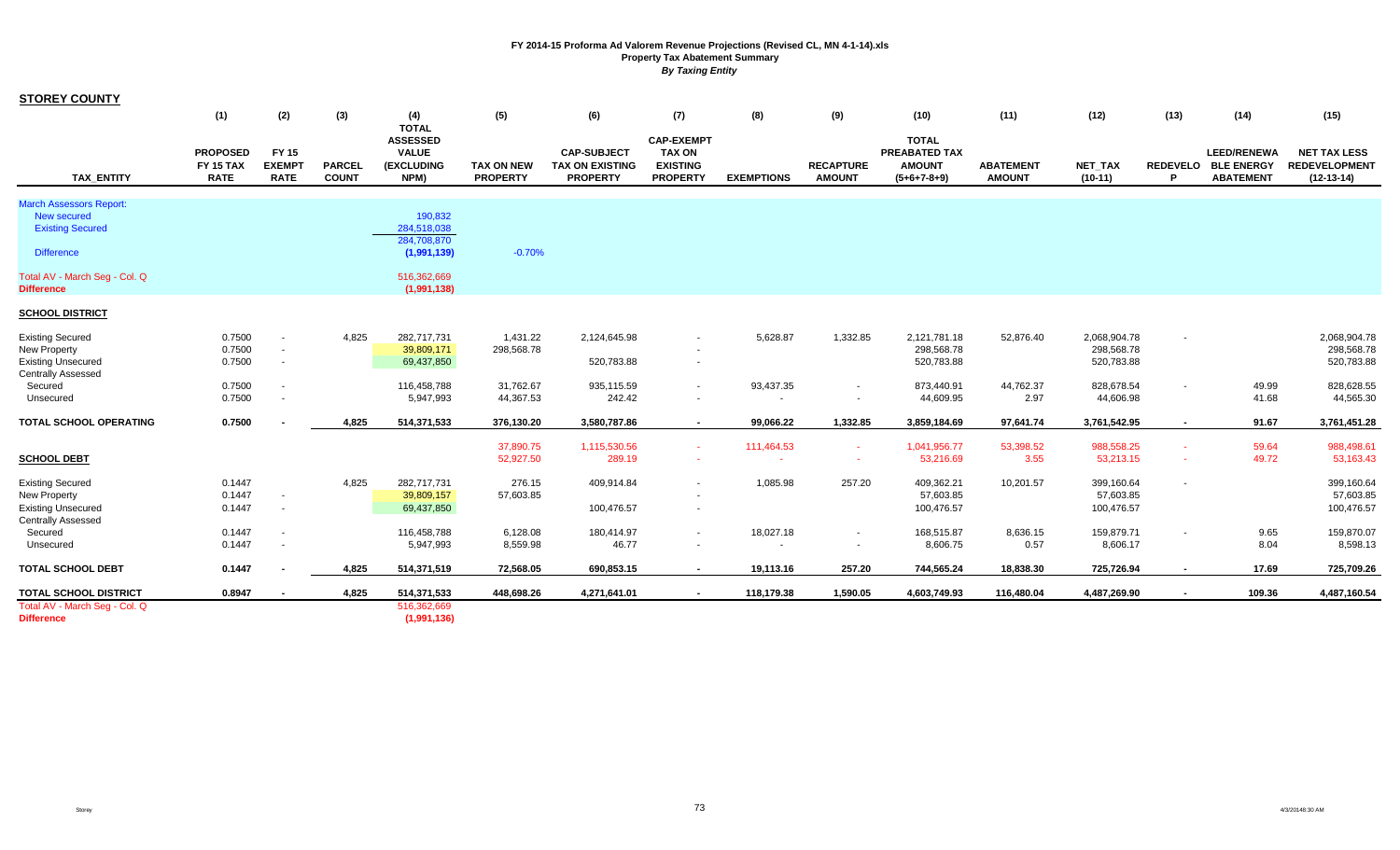| <b>WASHOE COUNTY</b>                        |                                     |                               |               |                                       |                   |                                              |                                                    |                   |                  |                                                |                  |                  |                  |                                                   |                                             |
|---------------------------------------------|-------------------------------------|-------------------------------|---------------|---------------------------------------|-------------------|----------------------------------------------|----------------------------------------------------|-------------------|------------------|------------------------------------------------|------------------|------------------|------------------|---------------------------------------------------|---------------------------------------------|
|                                             | (1)                                 | (2)                           | (3)           | (4)                                   | (5)               | (6)                                          | (7)                                                | (8)               | (9)              | (10)                                           | (11)             | (12)             | (13)             | (14)                                              | (15)                                        |
|                                             | <b>PROPOSED</b><br><b>FY 15 TAX</b> | <b>FY 15</b><br><b>EXEMPT</b> | <b>PARCEL</b> | <b>TOTAL ASSESSED</b><br><b>VALUE</b> | <b>TAX ON NEW</b> | <b>CAP-SUBJECT TAX</b><br><b>ON EXISTING</b> | CAP-<br><b>EXEMPT TAX</b><br>ON<br><b>EXISTING</b> |                   | <b>RECAPTURE</b> | <b>TOTAL</b><br>PREABATED TAX<br><b>AMOUNT</b> | <b>ABATEMENT</b> | NET_TAX          |                  | <b>LEED/RENE</b><br><b>WABLE</b><br><b>ENERGY</b> | <b>NET TAX LESS</b><br><b>REDEVELOPMENT</b> |
| <b>TAX ENTITY</b>                           | <b>RATE</b>                         | <b>RATE</b>                   | <b>COUNT</b>  | (EXCLUDING NPM)                       | <b>PROPERTY</b>   | <b>PROPERTY</b>                              | <b>PROPERTY</b>                                    | <b>EXEMPTIONS</b> | <b>AMOUNT</b>    | $(5+6+7-8+9)$                                  | <b>AMOUNT</b>    | $(10-11)$        | <b>REDEVELOP</b> | <b>ABATEMENT</b>                                  | $(12-13-14)$                                |
| <b>ALL ENTITIES</b>                         |                                     |                               |               |                                       |                   |                                              |                                                    |                   |                  |                                                |                  |                  |                  |                                                   |                                             |
| STATE OF NEVADA                             | 0.1700                              |                               | 171.473       | 15,833,819,938                        | 488,142.49        | 26,468,833.60                                |                                                    | 3,461,218.76      | 11,293.84        | 23,507,051.17                                  | 2.252.632.25     | 21,254,418.92    | 186.163.57       |                                                   | 21,068,255.35                               |
| <b>GENERAL COUNTY</b>                       | 1.3917                              | $\sim$                        | 171,473       | 15,833,821,027                        | 3,996,164.12      | 216,687,175.87                               | $\sim$                                             | 28,335,205.35     | 92,457.61        | 192,440,592.25                                 | 18,441,053.75    | 173,999,538.50   | 1,563,599.37     | $\sim$                                            | 172,435,939.13                              |
| <b>SCHOOL DISTRICT</b>                      | 1.1385                              | $\sim$                        | 171,473       | 15,833,821,034                        | 3,269,118.96      | 177,263,437.73                               |                                                    | 23,142,854.83     | 75,639.43        | 157,465,341.29                                 | 15,085,984.71    | 142,379,356.57   | 908,136.03       |                                                   | 141,471,220.54                              |
| <b>CITY OF RENO</b>                         | 0.9598                              | $\sim$                        | 80,927        | 7,900,509,424                         | 1,533,089.54      | 74,354,248.38                                | $\overline{\phantom{a}}$                           | 13,072,595.54     | 38,817.49        | 62,853,559.88                                  | 5,691,460.16     | 57, 162, 099. 72 | (130, 059.12)    |                                                   | 57,292,158.85                               |
| <b>CITY OF SPARKS</b>                       | 0.9598                              | $\sim$                        | 33,595        | 2,533,166,316                         | 532,984.51        | 23,806,896.87                                | $\sim$                                             | 1,342,970.32      | 7,190.70         | 23,004,101.76                                  | 2,572,855.45     | 20,431,246.31    | 1,260,765.12     | $\sim$                                            | 19,170,481.19                               |
| <b>INCLINE VILLAGE GID</b>                  | 0.1157                              | $\sim$                        | 9,326         | 1,624,560,644                         | 26,375.40         | 1,853,766.15                                 |                                                    | 152,694.21        | 85.79            | 1,727,533.13                                   | 335,347.14       | 1,392,185.99     |                  |                                                   | 1,392,185.99                                |
| LEMMON VALLEY UNDERGROUND                   | $\sim$                              |                               |               | 21,805,362                            | $\sim$            |                                              |                                                    |                   | $\sim$           |                                                |                  | $\sim$           |                  |                                                   |                                             |
| NO LAKE TAHOE FIRE PROTECTIO                | 0.6441                              | $\sim$                        | 9,371         | 1,636,055,416                         | 146,852.00        | 10,393,916.92                                | $\sim$                                             | 906,326.78        | 477.55           | 9,634,919.69                                   | 1,463,783.08     | 8,171,136.61     |                  |                                                   | 8,171,136.61                                |
| PALOMINO VALLEY GID                         | 0.4198                              | $\sim$                        | 1,487         | 60,661,048                            | 4,692.00          | 251,998.01                                   |                                                    | 6,211.95          | 94.45            | 250,572.50                                     | 11,326.85        | 239,245.65       |                  |                                                   | 239,245.65                                  |
| <b>RENO REDEVELOPMENT AGENCY</b>            | $\sim$                              |                               | 1,737         | 18,679,249                            | 488.92            | 837,451.92                                   | $\sim$                                             | 257,450.69        |                  | 580,490.15                                     | 579,395.37       | 1,094.78         |                  |                                                   | 1,094.78                                    |
| <b>RENO REDEVELOPMENT AGENCY</b>            | $\sim$                              | $\sim$                        | 3,316         | 11,537,262                            | 272.30            | 520,298.92                                   | $\sim$ $\pm$ $\sim$                                | 162,649.96        |                  | 357,921.26                                     | 818,463.06       | (460, 541.80)    |                  |                                                   | $\sim$                                      |
| SIERRA FOREST FIRE PROTECTIO                | 0.5400                              |                               | 8,515         | 1,148,405,130                         | 97,224.06         | 6,109,765.01                                 | $\sim$                                             | 601,046.60        | 3,338.46         | 5,609,280.92                                   | 659,256.27       | 4,950,024.65     |                  |                                                   | 4,950,024.65                                |
| <b>SPARKS REDEVELOPMENT AGENO</b>           | $\sim$                              |                               | 1,771         | 65,983,434                            | <b>Page</b>       | 2,503,570.11                                 | $\sim$                                             | 408,812.41        |                  | 2,094,757.70                                   | 70,431.30        | 2,024,326.40     |                  | $\overline{\phantom{a}}$                          | 2,024,326.40                                |
| <b>SPARKS REDEVELOPMENT AGENO</b>           | $\sim$                              | $\sim$                        | 607           | 75,848,344                            | 1,487.86          | 2,479,918.32                                 | $\sim$                                             | 74,724.81         | <b>College</b>   | 2,406,681.37                                   | 289,977.76       | 2,116,703.61     |                  |                                                   | 2,116,703.61                                |
| SUN VALLEY WATER & SANITATIO                | 0.1836                              | $\sim$                        | 6,075         | 178,861,535                           | 4,546.76          | 325,604.96                                   | $\sim$                                             | 23,570.06         | 73.37            | 306,655.03                                     | 52,271.01        | 254,384.02       |                  |                                                   | 254,384.02                                  |
| TRUCKEE MEADOWS FIRE PROTE                  | 0.5400                              | $\sim$                        | 34,313        | 2,246,608,160                         | 145,986.23        | 12,045,358.68                                | $\overline{\phantom{a}}$                           | 923,816.57        | 4,999.85         | 11,272,528.19                                  | 1,122,362.41     | 10,150,165.79    |                  |                                                   | 10,150,165.79                               |
| TRUCKEE MEADOWS UNDERGROI                   | $\sim$ $-$                          | $\sim$                        | ٠.            |                                       | $\sim$            |                                              | $\sim$                                             | $\sim$            | $\sim$           | $\sim$                                         | $\sim$           |                  |                  |                                                   |                                             |
| <b>GERLACH GID</b>                          | 0.2998                              |                               | 195           | 5,203,770                             | 281.29            | 15,346.23                                    | $\tilde{\phantom{a}}$                              | 3,044.32          | 18.27            | 12,601.47                                      | 2,900.64         | 9,700.82         |                  |                                                   | 9,700.82                                    |
|                                             |                                     |                               |               |                                       |                   |                                              |                                                    |                   |                  |                                                |                  |                  |                  |                                                   |                                             |
| <b>TOTAL COUNTY</b>                         |                                     |                               | 171,473       | 15,661,771,648                        | 10,245,457.34     | 549,576,348.40                               | $\sim$                                             | 71,971,555.27     | 234,486.81       | 488,084,737.28                                 | 47,691,233.73    | 440,393,503.55   | 3,788,604.97     |                                                   | 440,747,023.37                              |
|                                             |                                     |                               |               |                                       |                   |                                              |                                                    |                   |                  | <b>Abatement Percent</b>                       | 9.77%            |                  |                  |                                                   |                                             |
| <b>STATE OF NEVADA</b>                      |                                     |                               |               |                                       |                   |                                              |                                                    | 2,012,798,971     |                  |                                                |                  |                  |                  |                                                   |                                             |
| <b>Existing Secured</b>                     | 0.1700                              |                               | 171.473       | 14,738,867,916                        | 72,960.68         | 24,983,136.46                                |                                                    | 3,421,758.25      | 11,293.84        | 21,645,632.73                                  | 2,173,412.31     | 19,472,220.42    | 181,140.29       |                                                   | 19,291,080.13                               |
| New Property                                | 0.1700                              |                               |               | 214,473,483                           | 364,604.92        |                                              |                                                    |                   |                  | 364,604.92                                     |                  | 364,604.92       |                  |                                                   | 364,604.92                                  |
| <b>Existing Unsecured</b>                   | 0.1700                              |                               |               | 445,847,630                           |                   | 757,940.97                                   | $\overline{\phantom{a}}$                           |                   |                  | 757,940.97                                     |                  | 757,940.97       |                  |                                                   | 757,940.97                                  |
| <b>Centrally Assessed</b>                   |                                     |                               |               |                                       |                   |                                              |                                                    |                   |                  |                                                |                  |                  |                  |                                                   |                                             |
| Secured                                     | 0.1700                              |                               |               | 422,507,061                           | 30,700.75         | 727,021.76                                   | $\sim$                                             | 39,460.51         |                  | 718,262.00                                     | 79,209.64        | 639,052.37       | 4,810.98         |                                                   | 634,241.39                                  |
| Unsecured                                   | 0.1700                              |                               |               | 12,123,848                            | 19,876.14         | 734.40                                       | $\sim$                                             |                   |                  | 20,610.54                                      | 10.30            | 20,600.24        | 212.30           |                                                   | 20,387.94                                   |
| TOTAL STATE OF NEVADA                       | 0.1700                              |                               | 171,473       | 15,833,819,938                        | 488,142.49        | 26,468,833.60                                | $\overline{\phantom{a}}$                           | 3,461,218.76      | 11,293.84        | 23,507,051.17                                  | 2,252,632.25     | 21,254,418.92    | 186,163.57       |                                                   | 21,068,255.35                               |
| Total AV - March Seg - Col. Q               |                                     |                               |               | 13.281.733.500                        |                   |                                              |                                                    |                   |                  |                                                |                  |                  |                  |                                                   |                                             |
| <b>Difference</b><br><b>GENERAL COUNTY</b>  |                                     |                               |               | 539,287,467                           |                   |                                              |                                                    |                   |                  |                                                |                  |                  |                  |                                                   |                                             |
|                                             |                                     |                               |               |                                       |                   |                                              |                                                    | 2,012,801,831     |                  |                                                |                  |                  |                  |                                                   |                                             |
| <b>Existing Secured</b><br>AB104 Fair Share |                                     |                               | 171,473       | 14,738,867,916                        | 11,676.41         | 3,997,297.64                                 | $\overline{\phantom{a}}$                           | 547,486.36        | 1,806.80         | 3,463,294.49                                   | 347,748.80       | 3,115,545.69     |                  |                                                   | 3,115,545.69                                |
| Ag. Extension                               |                                     |                               | 171,473       | 14,738,867,916                        | 4,296.80          | 1,469,615.07                                 | $\sim$                                             | 201,291.88        | 663.88           | 1,273,283.87                                   | 127,841.39       | 1,145,442.48     | 11,654.83        |                                                   | 1,133,787.65                                |
|                                             |                                     |                               |               |                                       |                   |                                              |                                                    |                   |                  |                                                |                  |                  |                  |                                                   |                                             |
| <b>Animal Shelter Operating</b>             |                                     |                               | 171,473       | 14,738,867,916                        | 12,878.88         | 4,408,795.80                                 | $\sim$                                             | 603,851.59        | 1,992.12         | 3,819,815.21                                   | 383,540.81       | 3,436,274.40     |                  |                                                   | 3,436,274.40                                |
| <b>Capital Facilities</b>                   |                                     |                               | 171,473       | 14,738,867,916                        | 21,464.57         | 7,348,031.99                                 |                                                    | 1,006,408.79      | 3,321.40         | 6,366,409.17                                   | 639,233.38       | 5,727,175.79     | 58,242.81        |                                                   | 5,668,932.98                                |
| <b>Child Protection</b>                     |                                     |                               | 171,473       | 14,738,867,916                        | 17,165.31         | 5,878,387.06                                 |                                                    | 805,117.48        | 2,657.88         | 5,093,092.77                                   | 511,389.76       | 4,581,703.01     | 46,597.74        |                                                   | 4,535,105.27                                |
| <b>County General</b>                       |                                     |                               | 171,473       | 14,738,867,916                        | 426,702.82        | 146,122,669.62                               |                                                    | 20,013,181.31     | 66,059.38        | 126,602,250.51                                 | 12,711,889.42    | 113,890,361.09   | 1,158,286.42     |                                                   | 112,732,074.67                              |
| <b>District Court</b>                       |                                     |                               | 171.473       | 14,738,867,916                        | 8,243.49          | 2,821,617.44                                 |                                                    | 386,454.15        | 1,275.76         | 2,444,682.54                                   | 245,469.88       | 2,199,212.66     | 22,362.12        |                                                   | 2,176,850.54                                |
| Indigent Health                             |                                     |                               | 171.473       | 14,738,867,916                        | 25,750.36         | 8,817,598.52                                 |                                                    | 1,207,677.86      | 3,986.78         | 7,639,657.80                                   | 767,085.00       | 6,872,572.80     | 69,894.59        |                                                   | 6,802,678.21                                |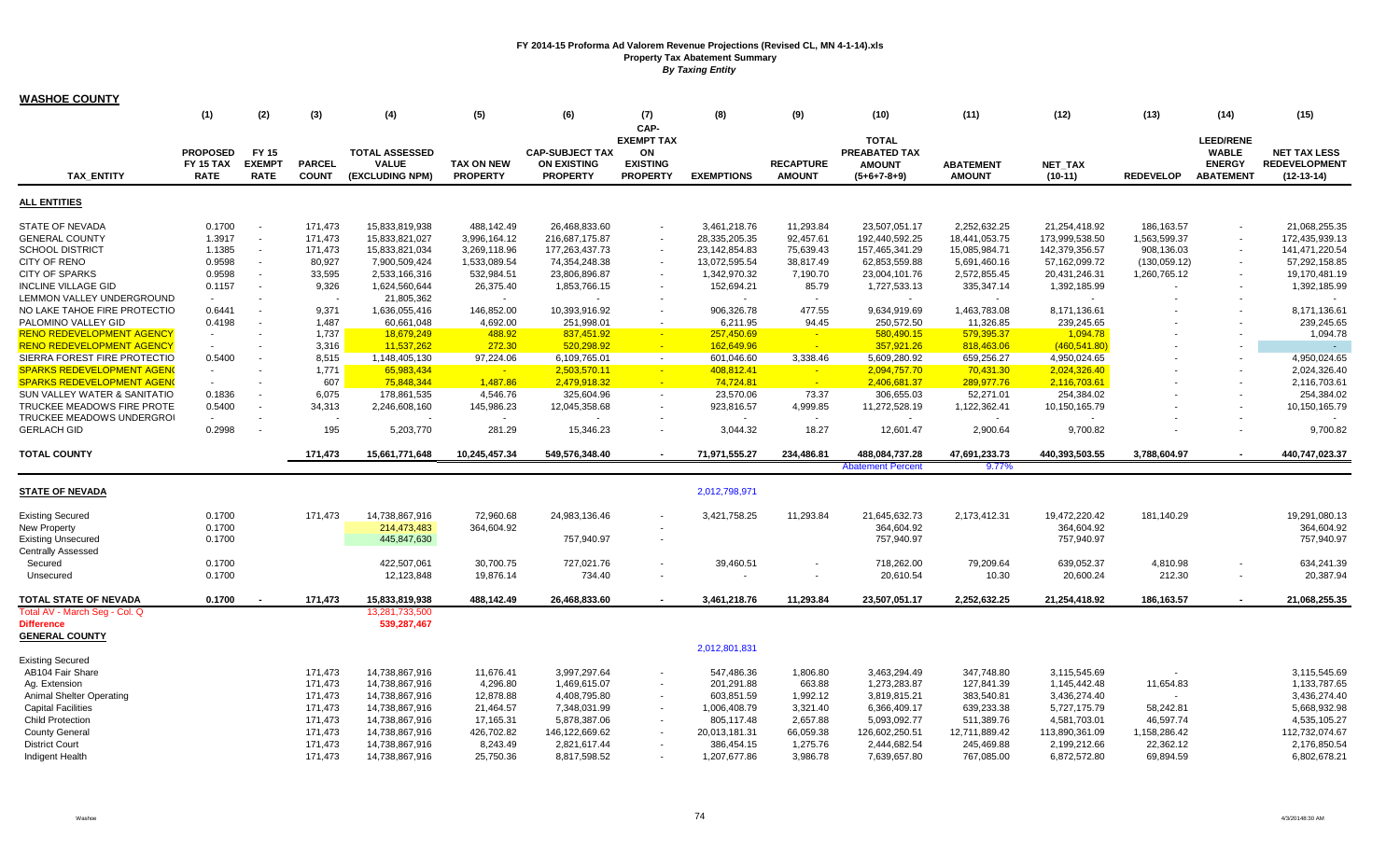**WASHOE COUNTY**

|                                                                                               | (1)                                                | (2)                                          | (3)                           | (4)                                                           | (5)                                  | (6)                                                             | (7)<br>CAP-<br><b>EXEMPT TAX</b>         | (8)                        | (9)                               | (10)<br><b>TOTAL</b>                            | (11)                              | (12)                        | (13)                   | (14)<br><b>LEED/RENE</b>                          | (15)                                                        |
|-----------------------------------------------------------------------------------------------|----------------------------------------------------|----------------------------------------------|-------------------------------|---------------------------------------------------------------|--------------------------------------|-----------------------------------------------------------------|------------------------------------------|----------------------------|-----------------------------------|-------------------------------------------------|-----------------------------------|-----------------------------|------------------------|---------------------------------------------------|-------------------------------------------------------------|
| <b>TAX ENTITY</b>                                                                             | <b>PROPOSED</b><br><b>FY 15 TAX</b><br><b>RATE</b> | <b>FY 15</b><br><b>EXEMPT</b><br><b>RATE</b> | <b>PARCEL</b><br><b>COUNT</b> | <b>TOTAL ASSESSED</b><br><b>VALUE</b><br>(EXCLUDING NPM)      | <b>TAX ON NEW</b><br><b>PROPERTY</b> | <b>CAP-SUBJECT TAX</b><br><b>ON EXISTING</b><br><b>PROPERTY</b> | ON<br><b>EXISTING</b><br><b>PROPERTY</b> | <b>EXEMPTIONS</b>          | <b>RECAPTURE</b><br><b>AMOUNT</b> | PREABATED TAX<br><b>AMOUNT</b><br>$(5+6+7-8+9)$ | <b>ABATEMENT</b><br><b>AMOUNT</b> | <b>NET TAX</b><br>$(10-11)$ | <b>REDEVELOP</b>       | <b>WABLE</b><br><b>ENERGY</b><br><b>ABATEMENT</b> | <b>NET TAX LESS</b><br><b>REDEVELOPMENT</b><br>$(12-13-14)$ |
| Indigent Insurance                                                                            |                                                    |                                              | 171,473                       | 14,738,867,916                                                | 6,435.32                             | 2,204,405.23                                                    | $\sim$                                   | 301,942.48                 | 996.88                            | 1,909,894.95                                    | 191,768.44                        | 1,718,126.51                | 17,476.15              |                                                   | 1,700,650.36                                                |
| Library Override                                                                              |                                                    |                                              | 171,473                       | 14,738,867,916                                                | 8,584.29                             | 2,939,215.63                                                    |                                          | 402,560.70                 | 1,327.91                          | 2,546,567.13                                    | 255,695.24                        | 2,290,871.89                | 23,294.64              |                                                   | 2,267,577.25                                                |
| Senior Citizens                                                                               |                                                    |                                              | 171,473                       | 14,738,867,916                                                | 4,296.80                             | 1,469,615.07                                                    | $\sim$                                   | 201,291.88                 | 663.88                            | 1,273,283.87                                    | 127,841.39                        | 1,145,442.48                | 11,654.83              |                                                   | 1,133,787.65                                                |
| County Jail Override<br><b>Youth Facilities</b>                                               |                                                    |                                              | 171,473<br>171,473            | 14,738,867,916<br>14,738,867,916                              | 33,211.45<br>3,689.92                | 11,374,672.99<br>1,263,848.62                                   | $\sim$                                   | 1,557,924.45<br>173,123.37 | 5,141.78<br>571.04                | 9,855,101.77<br>1,094,986.21                    | 989,531.98<br>109,947.07          | 8,865,569.79<br>985,039.14  | 90,166.17<br>10,014.82 |                                                   | 8,775,403.62<br>975,024.32                                  |
| <b>County Debt</b>                                                                            |                                                    |                                              | 171,473                       | 14,738,867,916                                                | 12,878.88                            | 4,408,789.29                                                    | $\sim$                                   | 603,850.78                 | 1,992.12                          | 3,819,809.51                                    | 383,540.75                        | 3,436,268.76                | 2,831.09               |                                                   | 3,433,437.67                                                |
| <b>GENERAL TOTAL</b>                                                                          | 1.3917                                             |                                              | 171,473                       | 14,738,867,916                                                | 597,275.30                           | 204,524,559.97                                                  | $\sim$                                   | 28,012,163.08              | 92,457.61                         | 177,202,129.80                                  | 17,792,523.31                     | 159,409,606.49              | 1,522,476.21           |                                                   | 157,887,130.28                                              |
| New Property                                                                                  | 1.3917                                             |                                              |                               | 214,474,572                                                   | 2,984,842.62                         |                                                                 | $\sim$                                   |                            |                                   | 2,984,842.62                                    |                                   | 2,984,842.62                |                        |                                                   | 2.984.842.62                                                |
| <b>Existing Unsecured</b><br><b>Centrally Assessed</b>                                        | 1.3917                                             |                                              |                               | 445,847,630                                                   |                                      | 6,204,861.47                                                    | $\sim$                                   |                            |                                   | 6,204,861.47                                    |                                   | 6,204,861.47                |                        |                                                   | 6,204,861.47                                                |
| Secured                                                                                       | 1.3917                                             |                                              |                               | 422,507,061                                                   | 251,330.77                           | 5,951,742.28                                                    |                                          | 323,042.27                 | $\sim$                            | 5,880,030.77                                    | 648,446.64                        | 5,231,584.13                | 39,385.14              |                                                   | 5,192,198.99                                                |
| Unsecured                                                                                     | 1.3917                                             |                                              |                               | 12,123,848                                                    | 162,715.43                           | 6,012.16                                                        |                                          |                            |                                   | 168,727.59                                      | 83.80                             | 168,643.79                  | 1,738.02               |                                                   | 166,905.77                                                  |
| TOTAL GENERAL COUNTY                                                                          | 1.3917                                             |                                              | 171,473                       | 15,833,821,027                                                | 3,996,164.12                         | 216,687,175.87                                                  |                                          | 28,335,205.35              | 92,457.61                         | 192,440,592.25                                  | 18,441,053.75                     | 173,999,538.50              | 1,563,599.37           |                                                   | 172,435,939.13                                              |
| <b>March Assessors Report:</b><br>New secured<br><b>Existing Secured</b><br><b>Difference</b> |                                                    |                                              |                               | 39,652,937<br>12.143.863.431<br>12.183.516.368<br>542,549,717 | Value is net of exemptions<br>4.45%  |                                                                 |                                          |                            |                                   |                                                 |                                   |                             |                        |                                                   |                                                             |
|                                                                                               |                                                    |                                              |                               |                                                               |                                      |                                                                 |                                          |                            |                                   |                                                 |                                   |                             |                        |                                                   |                                                             |
| Total AV - March Seg - Col. Q<br><b>Difference</b>                                            |                                                    |                                              |                               | 13,281,733,500<br>539,285,696                                 |                                      |                                                                 |                                          |                            |                                   |                                                 |                                   |                             |                        |                                                   |                                                             |
| <b>SCHOOL DISTRICT</b>                                                                        |                                                    |                                              |                               |                                                               |                                      |                                                                 |                                          | 2,009,531,651              |                                   |                                                 |                                   |                             |                        |                                                   |                                                             |
| <b>Existing Secured</b>                                                                       | 0.7500                                             |                                              | 171.473                       | 14,738,867,916                                                | 321,877.13                           | 110,219,857.15                                                  |                                          | 15,071,487.38              | 49,828.21                         | 95,520,075.11                                   | 9,588,567.44                      | 85,931,507.67               | 873,683.60             |                                                   | 85,057,824.07                                               |
| New Property                                                                                  | 0.7500                                             | $\sim$                                       |                               | 214,474,579                                                   | 1,608,559.35                         |                                                                 |                                          |                            |                                   | 1,608,559.35                                    |                                   | 1,608,559.35                |                        |                                                   | 1,608,559.35                                                |
| <b>Existing Unsecured</b>                                                                     | 0.7500                                             | $\sim$                                       |                               | 445,847,630                                                   |                                      | 3,343,857.23                                                    | $\sim$                                   |                            |                                   | 3,343,857.23                                    |                                   | 3,343,857.23                |                        |                                                   | 3,343,857.23                                                |
| <b>Centrally Assessed</b><br>Secured                                                          | 0.7500                                             |                                              |                               | 422,507,061                                                   | 135,444.48                           | 3,207,448.95                                                    | $\sim$                                   | 174,090.47                 |                                   | 3,168,802.96                                    | 349,453.97                        | 2,819,348.99                | 21,225.03              |                                                   | 2,798,123.97                                                |
| Unsecured                                                                                     | 0.7500                                             |                                              |                               | 12,123,848                                                    | 87,688.85                            | 3,240.01                                                        | $\sim$                                   |                            | $\sim$                            | 90,928.86                                       | 45.25                             | 90,883.61                   | 936.62                 | $\overline{\phantom{a}}$                          | 89,946.99                                                   |
| TOTAL SCHOOL OPERATING                                                                        | 0.7500                                             |                                              | 171,473                       | 15,833,821,034                                                | 2,153,569.80                         | 116,774,403.34                                                  | $\sim$                                   | 15,245,577.85              | 49,828.21                         | 103,732,223.50                                  | 9,938,066.66                      | 93,794,156.84               | 895,845.24             |                                                   | 92,898,311.60                                               |
|                                                                                               |                                                    |                                              |                               |                                                               | 488,601.79                           | 167,313,636.62                                                  | $\sim$                                   | 22,878,585.50              | 75,639.43                         | 144,999,292.34                                  | 14,555,444.90                     | 130,443,847.44              | 874,494.66             |                                                   | 129,569,352.78                                              |
| <b>SCHOOL DEBT</b>                                                                            |                                                    |                                              |                               |                                                               | 205,604.71                           | 4,868,907.51                                                    | $\sim$                                   | 264,269.33                 | ×.                                | 4,810,242.89                                    | 530,471.12                        | 4,279,771.77                | 32,219.59              | $\sim$                                            | 4,247,552.18                                                |
|                                                                                               |                                                    |                                              |                               |                                                               | 133,111.67                           | 4,918.33                                                        | $\sim$                                   |                            |                                   | 138,030.01                                      | 68.69                             | 137,961.31                  | 1,421.78               |                                                   | 136,539.53                                                  |
| <b>Existing Secured</b>                                                                       | 0.3885                                             |                                              | 171,473                       | 14,738,867,916                                                | 166,724.66                           | 57,093,779.47                                                   | $\sim$                                   | 7,807,098.12               | 25,811.22                         | 49,479,217.23                                   | 4,966,877.46                      | 44,512,339.77               | 811.06                 |                                                   | 44,511,528.71                                               |
| New Property                                                                                  | 0.3885                                             | $\overline{\phantom{a}}$                     |                               | 214,476,560                                                   | 833,241.43                           |                                                                 |                                          |                            |                                   | 833,241.43                                      |                                   | 833,241.43                  |                        |                                                   | 833,241.43                                                  |
| <b>Existing Unsecured</b><br><b>Centrally Assessed</b>                                        | 0.3885                                             | $\sim$                                       |                               | 445,847,630                                                   |                                      | 1,732,118.04                                                    | $\sim$                                   |                            |                                   | 1,732,118.04                                    |                                   | 1,732,118.04                |                        |                                                   | 1,732,118.04                                                |
| Secured                                                                                       | 0.3885                                             |                                              |                               | 422,507,061                                                   | 70,160.24                            | 1,661,458.56                                                    |                                          | 90,178.86                  |                                   | 1,641,439.93                                    | 181,017.15                        | 1,460,422.78                | 10,994.56              |                                                   | 1,449,428.22                                                |
| Unsecured                                                                                     | 0.3885                                             |                                              |                               | 12,123,848                                                    | 45,422.82                            | 1,678.32                                                        | $\sim$                                   |                            | $\overline{\phantom{a}}$          | 47,101.15                                       | 23.44                             | 47,077.71                   | 485.17                 |                                                   | 46,592.54                                                   |
| <b>TOTAL SCHOOL DEBT</b>                                                                      | 0.3885                                             |                                              | 171,473                       | 15,833,823,015                                                | 1,115,549.16                         | 60,489,034.39                                                   |                                          | 7,897,276.98               | 25,811.22                         | 53,733,117.79                                   | 5.147.918.05                      | 48,585,199.73               | 12,290.79              |                                                   | 48,572,908.94                                               |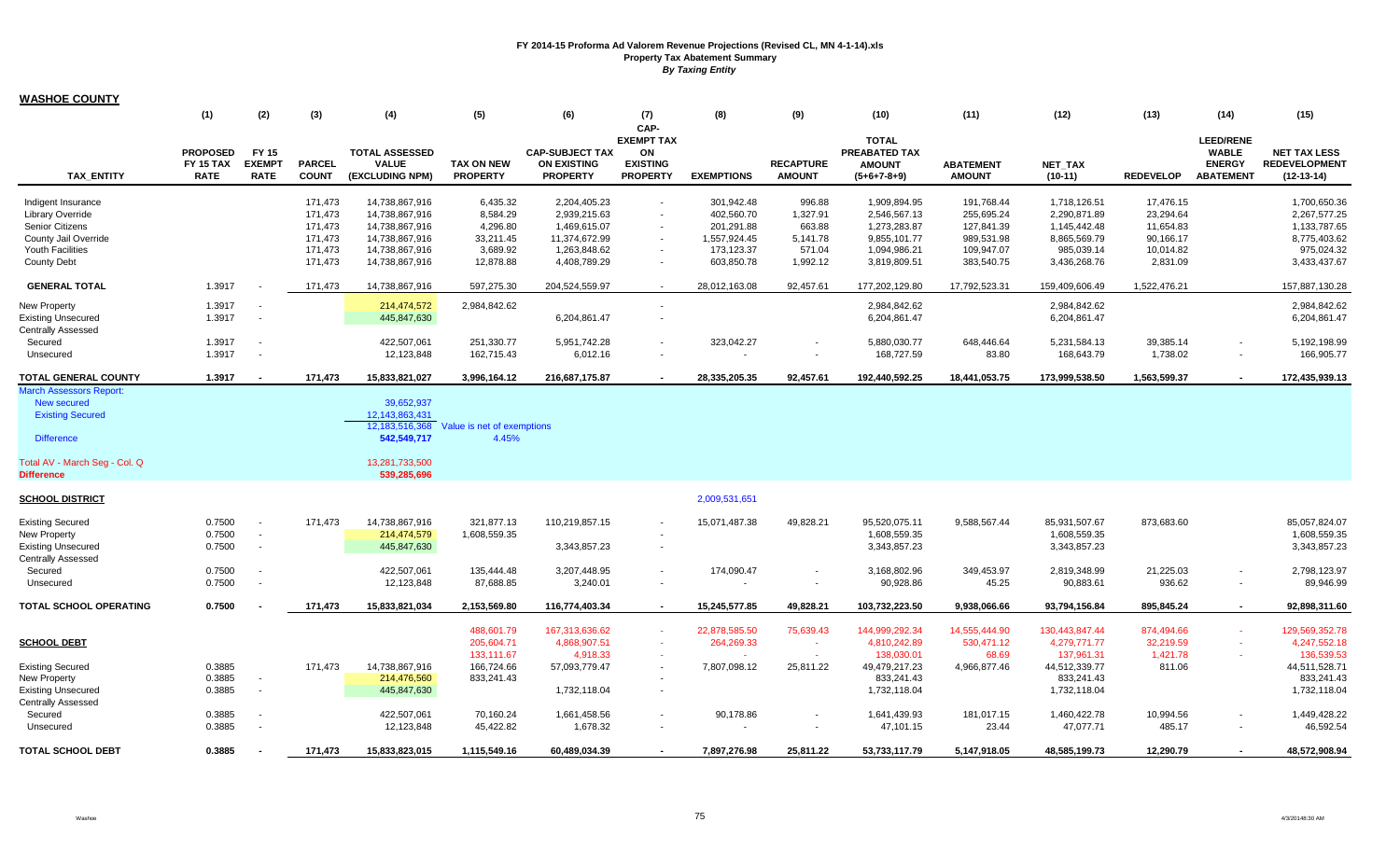| <b>WASHOE COUNTY</b>                                                                                     |                                                    |                                       |                               |                                                          |                                      |                                                                 |                                                                       |                                |                                   |                                                                 |                                   |                                               |                       |                                                                       |                                                             |
|----------------------------------------------------------------------------------------------------------|----------------------------------------------------|---------------------------------------|-------------------------------|----------------------------------------------------------|--------------------------------------|-----------------------------------------------------------------|-----------------------------------------------------------------------|--------------------------------|-----------------------------------|-----------------------------------------------------------------|-----------------------------------|-----------------------------------------------|-----------------------|-----------------------------------------------------------------------|-------------------------------------------------------------|
|                                                                                                          | (1)                                                | (2)                                   | (3)                           | (4)                                                      | (5)                                  | (6)                                                             | (7)                                                                   | (8)                            | (9)                               | (10)                                                            | (11)                              | (12)                                          | (13)                  | (14)                                                                  | (15)                                                        |
| <b>TAX ENTITY</b>                                                                                        | <b>PROPOSED</b><br><b>FY 15 TAX</b><br><b>RATE</b> | FY 15<br><b>EXEMPT</b><br><b>RATE</b> | <b>PARCEL</b><br><b>COUNT</b> | <b>TOTAL ASSESSED</b><br><b>VALUE</b><br>(EXCLUDING NPM) | <b>TAX ON NEW</b><br><b>PROPERTY</b> | <b>CAP-SUBJECT TAX</b><br><b>ON EXISTING</b><br><b>PROPERTY</b> | CAP-<br><b>EXEMPT TAX</b><br>ON<br><b>EXISTING</b><br><b>PROPERTY</b> | <b>EXEMPTIONS</b>              | <b>RECAPTURE</b><br><b>AMOUNT</b> | <b>TOTAL</b><br>PREABATED TAX<br><b>AMOUNT</b><br>$(5+6+7-8+9)$ | <b>ABATEMENT</b><br><b>AMOUNT</b> | <b>NET TAX</b><br>$(10-11)$                   | <b>REDEVELOP</b>      | <b>LEED/RENE</b><br><b>WABLE</b><br><b>ENERGY</b><br><b>ABATEMENT</b> | <b>NET TAX LESS</b><br><b>REDEVELOPMENT</b><br>$(12-13-14)$ |
| <b>TOTAL SCHOOL DISTRICT</b>                                                                             | 1.1385                                             |                                       | 171.473                       | 15,833,821,034                                           | 3,269,118.96                         | 177,263,437.73                                                  |                                                                       | 23.142.854.83                  | 75,639.43                         | 157,465,341.29                                                  | 15,085,984.71                     | 142,379,356.57                                | 908,136.03            |                                                                       | 141,471,220.54                                              |
| Total AV - March Seg - Col. Q<br><b>Difference</b><br><b>CITY OF RENO</b>                                |                                                    |                                       |                               | 13,281,733,500<br>542,555,883                            |                                      |                                                                 |                                                                       |                                |                                   |                                                                 |                                   |                                               |                       |                                                                       |                                                             |
| <b>Existing Secured</b><br>New Property<br><b>Existing Unsecured</b><br><b>Centrally Assessed</b>        | 0.9598<br>0.9598<br>0.9598                         | $\sim$<br>$\sim$                      | 80,927                        | 7,354,536,718<br>136,087,352<br>298,955,866              | 141,868.04<br>1,306,166.40           | 70,446,976.83<br>2,869,378.40                                   | $\sim$<br>$\sim$                                                      | 1,355,943,791<br>13,014,348.51 | 38,817.49                         | 57,613,313.85<br>1,306,166.40<br>2,869,378.40                   | 5,541,427.03                      | 52,071,886.82<br>1,306,166.40<br>2,869,378.40 | (131, 896.07)         |                                                                       | 52,203,782.89<br>1,306,166.40<br>2,869,378.40               |
| Secured<br>Unsecured                                                                                     | 0.9598<br>0.9598                                   |                                       |                               | 106,943,701<br>3,985,788                                 | 47,150.69<br>37,904.41               | 1,037,541.98<br>351.18                                          | ÷                                                                     | 58,247.03                      | $\sim$                            | 1,026,445.64<br>38,255.59                                       | 150,028.17<br>4.96                | 876,417.47<br>38,250.63                       | 1,754.76<br>82.19     |                                                                       | 874,662.71<br>38,168.45                                     |
| <b>TOTAL CITY OF RENO</b>                                                                                | 0.9598                                             |                                       | 80,927                        | 7,900,509,424                                            | 1,533,089.54                         | 74,354,248.38                                                   | $\blacksquare$                                                        | 13,072,595.54                  | 38,817.49                         | 62,853,559.88                                                   | 5,691,460.16                      | 57,162,099.72                                 | (130, 059.12)         |                                                                       | 57,292,158.85                                               |
| Total AV - March Seg - Col. Q<br><b>Difference</b><br><b>CITY OF SPARKS</b>                              |                                                    |                                       |                               | 6,374,795,643<br>169,769,990                             |                                      |                                                                 |                                                                       |                                |                                   |                                                                 |                                   |                                               |                       |                                                                       |                                                             |
| <b>Existing Secured</b><br><b>New Property</b><br><b>Existing Unsecured</b><br><b>Centrally Assessed</b> | 0.9598<br>0.9598<br>0.9598                         | $\sim$<br>$\sim$                      | 33,595                        | 2,365,242,189<br>34,491,605<br>83,219,543                | 169,986.57<br>331,050.42             | 22,531,606.97<br>798,741.17                                     | $\sim$<br>$\sim$                                                      | 137, 155, 475<br>1,316,418.25  | 7,190.70                          | 21,392,365.99<br>331.050.42<br>798,741.17                       | 2,492,318.43                      | 18,900,047.56<br>331,050.42<br>798,741.17     | 1,235,367.90          |                                                                       | 17,664,679.66<br>331.050.42<br>798,741.17                   |
| Secured<br>Unsecured                                                                                     | 0.9598<br>0.9598                                   | $\sim$                                |                               | 48,525,463<br>1,687,516                                  | 16,589.73<br>15,357.78               | 475,709.73<br>839.00                                            | $\sim$<br>$\sim$                                                      | 26,552.07                      | $\sim$                            | 465,747.39<br>16,196.78                                         | 80,521.56<br>15.46                | 385,225.83<br>16,181.33                       | 24,280.81<br>1,116.41 | $\sim$<br>$\blacksquare$                                              | 360,945.02<br>15,064.92                                     |
| TOTAL CITY OF SPARKS                                                                                     | 0.9598                                             |                                       | 33,595                        | 2,533,166,316                                            | 532,984.51                           | 23,806,896.87                                                   | $\sim$                                                                | 1,342,970.32                   | 7,190.70                          | 23,004,101.76                                                   | 2,572,855.45                      | 20,431,246.31                                 | 1,260,765.12          | $\blacksquare$                                                        | 19,170,481.19                                               |
| Total AV - March Seg - Col. Q<br><b>Difference</b><br><b>INCLINE VILLAGE GID</b>                         |                                                    |                                       |                               | 2,236,803,070<br>159,207,771                             |                                      |                                                                 |                                                                       |                                |                                   |                                                                 |                                   |                                               |                       |                                                                       |                                                             |
| <b>Existing Secured</b><br>New Property<br><b>Existing Unsecured</b>                                     | 0.1157<br>0.1157<br>0.1157                         | $\sim$<br>$\sim$                      | 9,326                         | 1,582,826,375<br>17,096,868<br>6,173,278                 | 296.30<br>19,781.08                  | 1,831,034.45<br>7,142.48                                        | $\overline{\phantom{a}}$<br>$\sim$                                    | 131,521,141<br>152,169.96      | 85.79                             | 1,679,246.58<br>19,781.08<br>7,142.48                           | 328,890.88                        | 1,350,355.70<br>19,781.08<br>7,142.48         |                       |                                                                       | 1,350,355.70<br>19,781.08<br>7,142.48                       |
| <b>Centrally Assessed</b><br>Secured<br>Unsecured                                                        | 0.1157<br>0.1157                                   | $\sim$                                |                               | 17,808,384<br>655,740                                    | 5,539.33<br>758.69                   | 15,589.21                                                       | $\sim$                                                                | 524.25                         |                                   | 20,604.30<br>758.69                                             | 6,456.26                          | 14,148.04<br>758.69                           |                       |                                                                       | 14,148.04<br>758.69                                         |
| TOTAL INCLINE VILLAGE GID                                                                                | 0.1157                                             |                                       | 9,326                         | 1,624,560,644                                            | 26,375.40                            | 1,853,766.15                                                    |                                                                       | 152,694.21                     | 85.79                             | 1,727,533.13                                                    | 335,347.14                        | 1,392,185.99                                  |                       |                                                                       | 1,392,185.99                                                |
| Total AV - March Seg - Col. Q<br><b>Difference</b>                                                       |                                                    |                                       |                               | 1,456,574,018<br>36,465,485                              |                                      |                                                                 |                                                                       |                                |                                   |                                                                 |                                   |                                               |                       |                                                                       |                                                             |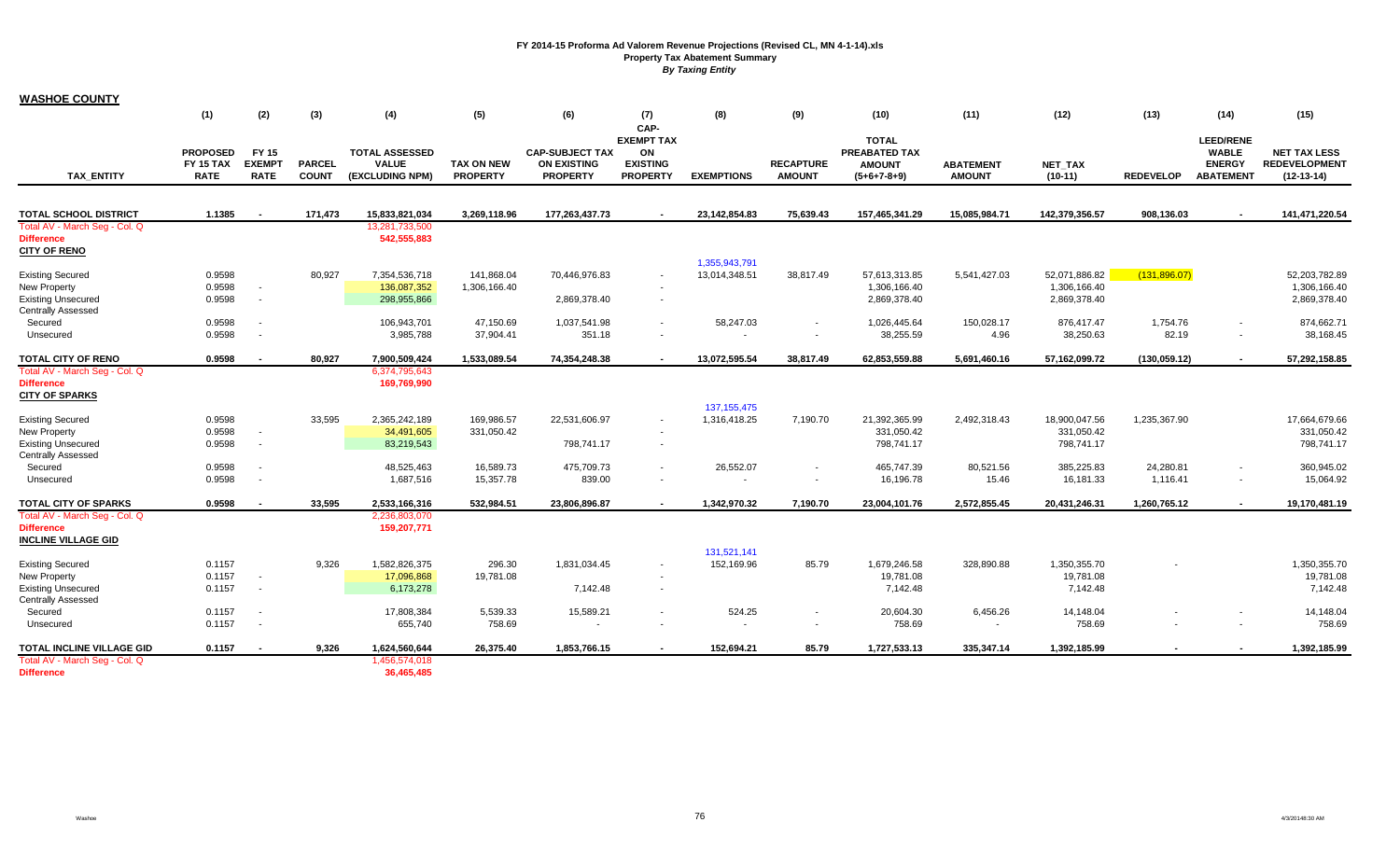**WASHOE COUNTY**

|                                        | (1)                                                | (2)                                   | (3)                           | (4)                                                      | (5)                                  | (6)                                                             | (7)                                                                   | (8)                   | (9)                               | (10)                                                            | (11)                              | (12)                 | (13)             | (14)                                                                  | (15)                                                        |
|----------------------------------------|----------------------------------------------------|---------------------------------------|-------------------------------|----------------------------------------------------------|--------------------------------------|-----------------------------------------------------------------|-----------------------------------------------------------------------|-----------------------|-----------------------------------|-----------------------------------------------------------------|-----------------------------------|----------------------|------------------|-----------------------------------------------------------------------|-------------------------------------------------------------|
| <b>TAX ENTITY</b>                      | <b>PROPOSED</b><br><b>FY 15 TAX</b><br><b>RATE</b> | FY 15<br><b>EXEMPT</b><br><b>RATE</b> | <b>PARCEL</b><br><b>COUNT</b> | <b>TOTAL ASSESSED</b><br><b>VALUE</b><br>(EXCLUDING NPM) | <b>TAX ON NEW</b><br><b>PROPERTY</b> | <b>CAP-SUBJECT TAX</b><br><b>ON EXISTING</b><br><b>PROPERTY</b> | CAP-<br><b>EXEMPT TAX</b><br>ON<br><b>EXISTING</b><br><b>PROPERTY</b> | <b>EXEMPTIONS</b>     | <b>RECAPTURE</b><br><b>AMOUNT</b> | <b>TOTAL</b><br>PREABATED TAX<br><b>AMOUNT</b><br>$(5+6+7-8+9)$ | <b>ABATEMENT</b><br><b>AMOUNT</b> | NET_TAX<br>$(10-11)$ | <b>REDEVELOP</b> | <b>LEED/RENE</b><br><b>WABLE</b><br><b>ENERGY</b><br><b>ABATEMENT</b> | <b>NET TAX LESS</b><br><b>REDEVELOPMENT</b><br>$(12-13-14)$ |
| NO LAKE TAHOE FIRE PROTECTION DISTRICT |                                                    |                                       |                               |                                                          |                                      |                                                                 |                                                                       |                       |                                   |                                                                 |                                   |                      |                  |                                                                       |                                                             |
|                                        |                                                    |                                       |                               | 10,268,742.88                                            |                                      |                                                                 |                                                                       | 140,256,415           |                                   |                                                                 |                                   |                      |                  |                                                                       |                                                             |
| <b>Existing Secured</b>                | 0.6441                                             |                                       | 9,371                         | 1,594,277,734                                            | 1,649.46                             | 10,267,094.20                                                   |                                                                       | 903,391.57            | 477.55                            | 9,365,829.64                                                    | 1,431,796.11                      | 7,934,033.53         |                  |                                                                       | 7,934,033.53                                                |
| New Property                           | 0.6441                                             | $\sim$                                |                               | 17,096,873                                               | 110,120.96                           |                                                                 |                                                                       |                       |                                   | 110,120.96                                                      |                                   | 110,120.96           |                  |                                                                       | 110,120.96                                                  |
| <b>Existing Unsecured</b>              | 0.6441                                             | $\sim$                                |                               | 6,179,394                                                |                                      | 39,801.48                                                       |                                                                       |                       |                                   | 39,801.48                                                       |                                   | 39,801.48            |                  |                                                                       | 39,801.48                                                   |
| <b>Centrally Assessed</b>              | 0.6441                                             |                                       |                               | 17,843,781                                               | 30,845.76                            | 87,021.24                                                       |                                                                       | 2,935.21              | $\overline{\phantom{a}}$          | 114,931.79                                                      | 31,986.97                         | 82,944.82            |                  |                                                                       | 82,944.82                                                   |
| Secured<br>Unsecured                   | 0.6441                                             | $\sim$                                |                               | 657,634                                                  | 4,235.82                             | $\overline{\phantom{a}}$                                        |                                                                       | $\sim$                | $\overline{\phantom{a}}$          | 4,235.82                                                        | $\sim$                            | 4,235.82             |                  | $\blacksquare$                                                        | 4,235.82                                                    |
|                                        |                                                    |                                       |                               |                                                          |                                      |                                                                 |                                                                       |                       |                                   |                                                                 |                                   |                      |                  |                                                                       |                                                             |
| TOTAL NO LAKE TAHOE FIRE PRC           | 0.6441                                             | $\overline{a}$                        | 9,371                         | 1,636,055,416                                            | 146,852.00                           | 10,393,916.92                                                   | $\blacksquare$                                                        | 906,326.78            | 477.55                            | 9,634,919.69                                                    | 1,463,783.08                      | 8,171,136.61         |                  |                                                                       | 8,171,136.61                                                |
| Total AV - March Seg - Col. Q          |                                                    |                                       |                               | 1,457,210,083                                            |                                      |                                                                 |                                                                       |                       |                                   |                                                                 |                                   |                      |                  |                                                                       |                                                             |
| <b>Difference</b>                      |                                                    |                                       |                               | 38,588,918                                               |                                      |                                                                 |                                                                       |                       |                                   |                                                                 |                                   |                      |                  |                                                                       |                                                             |
| PALOMINO VALLEY GID                    |                                                    |                                       |                               | 218,369.67                                               |                                      |                                                                 |                                                                       | 995,193               |                                   |                                                                 |                                   |                      |                  |                                                                       |                                                             |
| <b>Existing Secured</b>                | 0.4198                                             |                                       | 1,487                         | 52,017,549                                               | 109.65                               | 218,260.81                                                      |                                                                       | 4,177.82              | 94.45                             | 214,287.09                                                      | 6,092.51                          | 208,194.58           |                  |                                                                       | 208,194.58                                                  |
| New Property                           | 0.4198                                             | $\sim$                                |                               | 495,633                                                  | 2,080.67                             |                                                                 |                                                                       |                       |                                   | 2,080.67                                                        |                                   | 2,080.67             |                  |                                                                       | 2,080.67                                                    |
| <b>Existing Unsecured</b>              | 0.4198                                             |                                       |                               | 352,047                                                  |                                      | 1,477.89                                                        |                                                                       |                       |                                   | 1,477.89                                                        |                                   | 1,477.89             |                  |                                                                       | 1,477.89                                                    |
| <b>Centrally Assessed</b>              |                                                    |                                       |                               |                                                          |                                      |                                                                 |                                                                       |                       |                                   |                                                                 |                                   |                      |                  |                                                                       |                                                             |
| Secured                                | 0.4198                                             |                                       |                               | 7,442,813                                                | 1,019.76                             | 32,259.30                                                       |                                                                       | 2,034.13              | $\overline{\phantom{a}}$          | 31,244.93                                                       | 5,234.34                          | 26,010.59            |                  |                                                                       | 26,010.59                                                   |
| Unsecured                              | 0.4198                                             |                                       |                               | 353,006                                                  | 1,481.92                             |                                                                 |                                                                       |                       |                                   | 1,481.92                                                        |                                   | 1,481.92             |                  |                                                                       | 1,481.92                                                    |
| TOTAL PALOMINO VALLEY GID              | 0.4198                                             |                                       | 1,487                         | 60,661,048                                               | 4,692.00                             | 251,998.01                                                      |                                                                       | 6,211.95              | 94.45                             | 250,572.50                                                      | 11,326.85                         | 239,245.65           |                  |                                                                       | 239,245.65                                                  |
| Total AV - March Seg - Col. Q          |                                                    |                                       |                               | 59,646,884                                               |                                      |                                                                 |                                                                       |                       |                                   |                                                                 |                                   |                      |                  |                                                                       |                                                             |
| <b>Difference</b>                      |                                                    |                                       |                               | 18,971                                                   |                                      |                                                                 |                                                                       |                       |                                   |                                                                 |                                   |                      |                  |                                                                       |                                                             |
| RENO REDEVELOPMENT AGENCY #1           |                                                    |                                       |                               |                                                          |                                      |                                                                 |                                                                       | #DIV/0!               |                                   |                                                                 |                                   |                      |                  |                                                                       |                                                             |
| <b>Existing Secured</b>                |                                                    |                                       | 1,737                         | 18,679,249                                               | 488.92                               | 837,451.92                                                      |                                                                       | 257,450.69            |                                   | 580,490.15                                                      | 579,395.37                        | 1,094.78             |                  |                                                                       | 1,094.78                                                    |
| New Property                           |                                                    |                                       |                               |                                                          |                                      |                                                                 |                                                                       |                       |                                   |                                                                 |                                   |                      |                  |                                                                       |                                                             |
| <b>Existing Unsecured</b>              |                                                    |                                       |                               |                                                          |                                      |                                                                 |                                                                       |                       |                                   |                                                                 |                                   |                      |                  |                                                                       |                                                             |
| <b>Centrally Assessed</b>              |                                                    |                                       |                               |                                                          |                                      |                                                                 |                                                                       |                       |                                   |                                                                 |                                   |                      |                  |                                                                       |                                                             |
| Secured                                |                                                    |                                       |                               |                                                          |                                      |                                                                 |                                                                       |                       |                                   |                                                                 |                                   |                      |                  |                                                                       |                                                             |
| Unsecured                              |                                                    |                                       |                               |                                                          |                                      |                                                                 |                                                                       |                       |                                   | $\blacksquare$                                                  |                                   |                      |                  |                                                                       |                                                             |
| TOTAL RENO REDEVELOPMENT A             |                                                    |                                       | 1,737                         | 18,679,249                                               | 488.92                               | 837,451.92                                                      |                                                                       | 257,450.69            |                                   | 580,490.15                                                      | 579,395.37                        | 1,094.78             |                  |                                                                       | 1,094.78                                                    |
| Total AV - March Seg - Col. Q          |                                                    |                                       |                               | 29,726,196                                               |                                      |                                                                 |                                                                       |                       |                                   |                                                                 |                                   |                      |                  |                                                                       |                                                             |
| <b>Difference</b>                      |                                                    |                                       |                               | #DIV/0!                                                  |                                      |                                                                 |                                                                       |                       |                                   |                                                                 |                                   |                      |                  |                                                                       |                                                             |
| RENO REDEVELOPMENT AGENCY #2           |                                                    |                                       |                               |                                                          |                                      |                                                                 |                                                                       |                       |                                   |                                                                 |                                   |                      |                  |                                                                       |                                                             |
| <b>Existing Secured</b>                |                                                    |                                       | 3,316                         | 11,537,262                                               | 272.30                               | 520,298.92                                                      |                                                                       | #DIV/0!<br>162,649.96 |                                   | 357,921.26                                                      | 818,463.06                        | (460, 541.80)        |                  |                                                                       | (460, 541.80)                                               |
| New Property                           |                                                    |                                       |                               |                                                          |                                      |                                                                 |                                                                       |                       |                                   |                                                                 |                                   |                      |                  |                                                                       |                                                             |
| <b>Existing Unsecured</b>              |                                                    |                                       |                               |                                                          |                                      |                                                                 |                                                                       |                       |                                   |                                                                 |                                   |                      |                  |                                                                       |                                                             |
| <b>Centrally Assessed</b>              |                                                    |                                       |                               |                                                          |                                      |                                                                 |                                                                       |                       |                                   |                                                                 |                                   |                      |                  |                                                                       |                                                             |
| Secured                                |                                                    |                                       |                               |                                                          |                                      |                                                                 |                                                                       |                       |                                   |                                                                 |                                   |                      |                  |                                                                       |                                                             |
| Unsecured                              |                                                    |                                       |                               |                                                          |                                      |                                                                 |                                                                       |                       |                                   |                                                                 |                                   |                      |                  |                                                                       |                                                             |
| TOTAL RENO REDEVELOPMENT A             |                                                    |                                       | 3,316                         | 11,537,262                                               | 272.30                               | 520,298.92                                                      |                                                                       | 162,649.96            |                                   | 357,921.26                                                      | 818,463.06                        | (460, 541.80)        |                  |                                                                       | (460, 541.80)                                               |
| Total AV - March Seg - Col. Q          |                                                    |                                       |                               | 13,572,089                                               |                                      |                                                                 |                                                                       |                       |                                   |                                                                 |                                   |                      |                  |                                                                       |                                                             |
| <b>Difference</b>                      |                                                    |                                       |                               | #DIV/0!                                                  |                                      |                                                                 |                                                                       |                       |                                   |                                                                 |                                   |                      |                  |                                                                       |                                                             |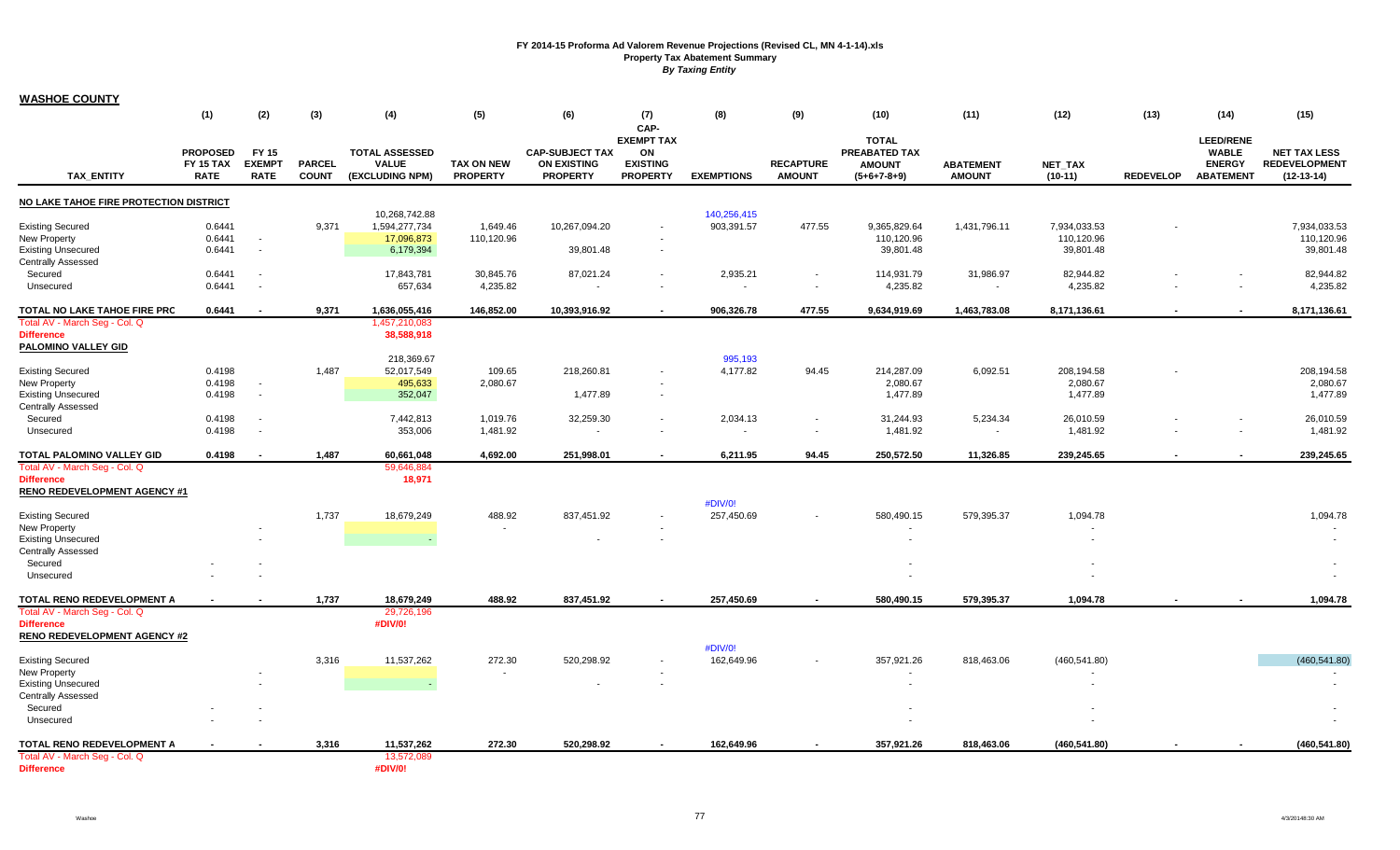|                                                    | (1)                                                | (2)                                          | (3)                           | (4)                                                      | (5)                                  | (6)                                                             | (7)<br>CAP-                                                   | (8)                       | (9)                               | (10)                                                            | (11)                              | (12)                 | (13)             | (14)                                                                  | (15)                                                        |
|----------------------------------------------------|----------------------------------------------------|----------------------------------------------|-------------------------------|----------------------------------------------------------|--------------------------------------|-----------------------------------------------------------------|---------------------------------------------------------------|---------------------------|-----------------------------------|-----------------------------------------------------------------|-----------------------------------|----------------------|------------------|-----------------------------------------------------------------------|-------------------------------------------------------------|
| <b>TAX ENTITY</b>                                  | <b>PROPOSED</b><br><b>FY 15 TAX</b><br><b>RATE</b> | <b>FY 15</b><br><b>EXEMPT</b><br><b>RATE</b> | <b>PARCEL</b><br><b>COUNT</b> | <b>TOTAL ASSESSED</b><br><b>VALUE</b><br>(EXCLUDING NPM) | <b>TAX ON NEW</b><br><b>PROPERTY</b> | <b>CAP-SUBJECT TAX</b><br><b>ON EXISTING</b><br><b>PROPERTY</b> | <b>EXEMPT TAX</b><br>ON<br><b>EXISTING</b><br><b>PROPERTY</b> | <b>EXEMPTIONS</b>         | <b>RECAPTURE</b><br><b>AMOUNT</b> | <b>TOTAL</b><br>PREABATED TAX<br><b>AMOUNT</b><br>$(5+6+7-8+9)$ | <b>ABATEMENT</b><br><b>AMOUNT</b> | NET_TAX<br>$(10-11)$ | <b>REDEVELOP</b> | <b>LEED/RENE</b><br><b>WABLE</b><br><b>ENERGY</b><br><b>ABATEMENT</b> | <b>NET TAX LESS</b><br><b>REDEVELOPMENT</b><br>$(12-13-14)$ |
| SIERRA FOREST FIRE PROTECTION DIST                 |                                                    |                                              |                               |                                                          |                                      |                                                                 |                                                               |                           |                                   |                                                                 |                                   |                      |                  |                                                                       |                                                             |
|                                                    | 0.5400                                             |                                              | 8,515                         | 1,094,729,045                                            | 23,353.40                            | 5,888,184.67                                                    |                                                               | 110,267,865<br>595,446.47 | 3,338.46                          | 5,319,430.06                                                    | 619,388.47                        | 4,700,041.59         |                  |                                                                       | 4,700,041.59                                                |
| <b>Existing Secured</b><br><b>New Property</b>     | 0.5400                                             | $\sim$                                       |                               | 11,768,093                                               | 63,547.70                            |                                                                 |                                                               |                           |                                   | 63,547.70                                                       |                                   | 63,547.70            |                  |                                                                       | 63,547.70                                                   |
| <b>Existing Unsecured</b>                          | 0.5400                                             | $\sim$                                       |                               | 13,012,577                                               |                                      | 70,267.92                                                       |                                                               |                           |                                   | 70,267.92                                                       |                                   | 70,267.92            |                  |                                                                       | 70,267.92                                                   |
| <b>Centrally Assessed</b>                          |                                                    |                                              |                               |                                                          |                                      |                                                                 |                                                               |                           |                                   |                                                                 |                                   |                      |                  |                                                                       |                                                             |
| Secured                                            | 0.5400                                             | $\sim$                                       |                               | 27,817,362                                               | 4,815.59                             | 150,998.30                                                      |                                                               | 5,600.13                  | $\sim$                            | 150,213.76                                                      | 39,862.98                         | 110,350.78           |                  |                                                                       | 110,350.78                                                  |
| Unsecured                                          | 0.5400                                             | $\sim$                                       |                               | 1,078,052                                                | 5,507.37                             | 314.12                                                          | $\sim$                                                        | $\sim$                    | $\sim$                            | 5,821.48                                                        | 4.83                              | 5,816.66             |                  |                                                                       | 5,816.66                                                    |
|                                                    |                                                    |                                              |                               |                                                          |                                      |                                                                 |                                                               |                           |                                   |                                                                 |                                   |                      |                  |                                                                       |                                                             |
| TOTAL SIERRA FOREST FIRE PRO                       | 0.5400                                             | $\sim$                                       | 8,515                         | 1,148,405,130                                            | 97,224.06                            | 6,109,765.01                                                    |                                                               | 601.046.60                | 3,338.46                          | 5,609,280.92                                                    | 659,256.27                        | 4,950,024.65         |                  |                                                                       | 4,950,024.65                                                |
| Total AV - March Seg - Col. Q<br><b>Difference</b> |                                                    |                                              |                               | 989,532,997<br>48,604,268                                |                                      |                                                                 |                                                               |                           |                                   |                                                                 |                                   |                      |                  |                                                                       |                                                             |
| <b>SPARKS REDEVELOPMENT AGENCY</b>                 |                                                    |                                              |                               |                                                          |                                      |                                                                 |                                                               |                           |                                   |                                                                 |                                   |                      |                  |                                                                       |                                                             |
|                                                    |                                                    |                                              |                               |                                                          |                                      |                                                                 |                                                               | #DIV/0!                   |                                   |                                                                 |                                   |                      |                  |                                                                       |                                                             |
| <b>Existing Secured</b>                            |                                                    |                                              | 1,771                         | 65,983,434                                               |                                      | 2,503,570.11                                                    |                                                               | 408,812.41                |                                   | 2,094,757.70                                                    | 70,431.30                         | 2,024,326.40         |                  |                                                                       | 2,024,326.40                                                |
| New Property                                       |                                                    |                                              |                               |                                                          |                                      |                                                                 |                                                               |                           |                                   |                                                                 |                                   |                      |                  |                                                                       | $\sim$                                                      |
| <b>Existing Unsecured</b>                          |                                                    |                                              |                               |                                                          |                                      |                                                                 |                                                               |                           |                                   |                                                                 |                                   |                      |                  |                                                                       | $\sim$                                                      |
| <b>Centrally Assessed</b>                          |                                                    |                                              |                               |                                                          |                                      |                                                                 |                                                               |                           |                                   |                                                                 |                                   |                      |                  |                                                                       |                                                             |
| Secured                                            |                                                    |                                              |                               |                                                          |                                      |                                                                 |                                                               |                           |                                   |                                                                 |                                   |                      |                  |                                                                       | $\blacksquare$                                              |
| Unsecured                                          |                                                    |                                              |                               |                                                          |                                      |                                                                 |                                                               |                           |                                   |                                                                 |                                   |                      |                  |                                                                       | $\overline{\phantom{a}}$                                    |
| TOTAL SPARKS REDEVELOPMENT                         |                                                    |                                              | 1,771                         | 65,983,434                                               |                                      | 2,503,570.11                                                    |                                                               | 408,812.41                |                                   | 2,094,757.70                                                    | 70,431.30                         | 2,024,326.40         |                  |                                                                       | 2,024,326.40                                                |
| Total AV - March Seg - Col. Q                      |                                                    |                                              |                               | 74,741,683                                               |                                      |                                                                 |                                                               |                           |                                   |                                                                 |                                   |                      |                  |                                                                       |                                                             |
| <b>Difference</b>                                  |                                                    |                                              |                               | #DIV/0!                                                  |                                      |                                                                 |                                                               |                           |                                   |                                                                 |                                   |                      |                  |                                                                       |                                                             |
| <b>SPARKS REDEVELOPMENT AGENCY #2</b>              |                                                    |                                              |                               |                                                          |                                      |                                                                 |                                                               |                           |                                   |                                                                 |                                   |                      |                  |                                                                       |                                                             |
|                                                    |                                                    |                                              |                               |                                                          |                                      |                                                                 |                                                               | #DIV/0!                   |                                   |                                                                 |                                   |                      |                  |                                                                       |                                                             |
| <b>Existing Secured</b>                            |                                                    |                                              | 607                           | 75,848,344                                               | 1,487.86                             | 2,479,918.32                                                    |                                                               | 74,724.81                 |                                   | 2,406,681.37                                                    | 289,977.76                        | 2,116,703.61         |                  |                                                                       | 2,116,703.61                                                |
| <b>New Property</b>                                |                                                    |                                              |                               |                                                          |                                      |                                                                 |                                                               |                           |                                   |                                                                 |                                   |                      |                  |                                                                       |                                                             |
| <b>Existing Unsecured</b>                          |                                                    |                                              |                               |                                                          |                                      |                                                                 |                                                               |                           |                                   |                                                                 |                                   |                      |                  |                                                                       | $\overline{\phantom{a}}$                                    |
| <b>Centrally Assessed</b>                          |                                                    |                                              |                               |                                                          |                                      |                                                                 |                                                               |                           |                                   |                                                                 |                                   |                      |                  |                                                                       |                                                             |
| Secured                                            |                                                    |                                              |                               |                                                          |                                      |                                                                 |                                                               |                           |                                   |                                                                 |                                   |                      |                  |                                                                       |                                                             |
| Unsecured                                          |                                                    |                                              |                               |                                                          |                                      |                                                                 |                                                               |                           |                                   |                                                                 |                                   |                      |                  |                                                                       | $\overline{\phantom{a}}$                                    |
| TOTAL SPARKS REDEVELOPMENT                         |                                                    |                                              | 607                           | 75,848,344                                               | 1,487.86                             | 2,479,918.32                                                    |                                                               | 74,724.81                 |                                   | 2,406,681.37                                                    | 289,977.76                        | 2,116,703.61         |                  |                                                                       | 2,116,703.61                                                |
| Total AV - March Seg - Col. Q                      |                                                    |                                              |                               | 87,435,679                                               |                                      |                                                                 |                                                               |                           |                                   |                                                                 |                                   |                      |                  |                                                                       |                                                             |
| <b>Difference</b>                                  |                                                    |                                              |                               | #DIV/0!                                                  |                                      |                                                                 |                                                               |                           |                                   |                                                                 |                                   |                      |                  |                                                                       |                                                             |
| SUN VALLEY WATER & SANITATION DISTRICT             |                                                    |                                              |                               |                                                          |                                      |                                                                 |                                                               |                           |                                   |                                                                 |                                   |                      |                  |                                                                       |                                                             |
|                                                    |                                                    |                                              |                               |                                                          |                                      |                                                                 |                                                               | 11,878,807                |                                   |                                                                 |                                   |                      |                  |                                                                       |                                                             |
| <b>Existing Secured</b>                            | 0.1836                                             |                                              | 6,075                         | 159,495,798                                              | 742.24                               | 292,093.42                                                      |                                                               | 21,809.49                 | 73.37                             | 271,099.54                                                      | 46,919.77                         | 224,179.77           |                  |                                                                       | 224,179.77                                                  |
| New Property                                       | 0.1836                                             | $\sim$                                       |                               | 1,467,843                                                | 2,694.96                             |                                                                 |                                                               |                           |                                   | 2,694.96                                                        |                                   | 2,694.96             |                  |                                                                       | 2,694.96                                                    |
| <b>Existing Unsecured</b>                          | 0.1836                                             | $\sim$                                       |                               | 8,465,045                                                |                                      | 15,541.82                                                       | <b>COL</b>                                                    |                           |                                   | 15,541.82                                                       |                                   | 15,541.82            |                  |                                                                       | 15,541.82                                                   |
| <b>Centrally Assessed</b>                          |                                                    |                                              |                               |                                                          |                                      |                                                                 |                                                               |                           |                                   |                                                                 |                                   |                      |                  |                                                                       |                                                             |
| Secured                                            | 0.1836                                             |                                              |                               | 9,140,701                                                | 573.18                               | 17,969.72                                                       |                                                               | 1,760.57                  |                                   | 16,782.33                                                       | 5,351.24                          | 11,431.08            |                  |                                                                       | 11,431.08                                                   |
| Unsecured                                          | 0.1836                                             | $\sim$                                       |                               | 292,148                                                  | 536.38                               | $\sim$                                                          |                                                               | $\sim$                    | $\sim$                            | 536.38                                                          |                                   | 536.38               |                  |                                                                       | 536.38                                                      |
| <b>TOTAL SUN VALLEY WATER &amp; SAI</b>            | 0.1836                                             | $\overline{\phantom{a}}$                     | 6.075                         | 178,861,535                                              | 4.546.76                             | 325.604.96                                                      |                                                               | 23.570.06                 | 73.37                             | 306.655.03                                                      | 52.271.01                         | 254.384.02           |                  |                                                                       | 254.384.02                                                  |

**Difference**

Total AV - March Seg - Col. Q 166,390,921

**591,807**

**WASHOE COUNTY**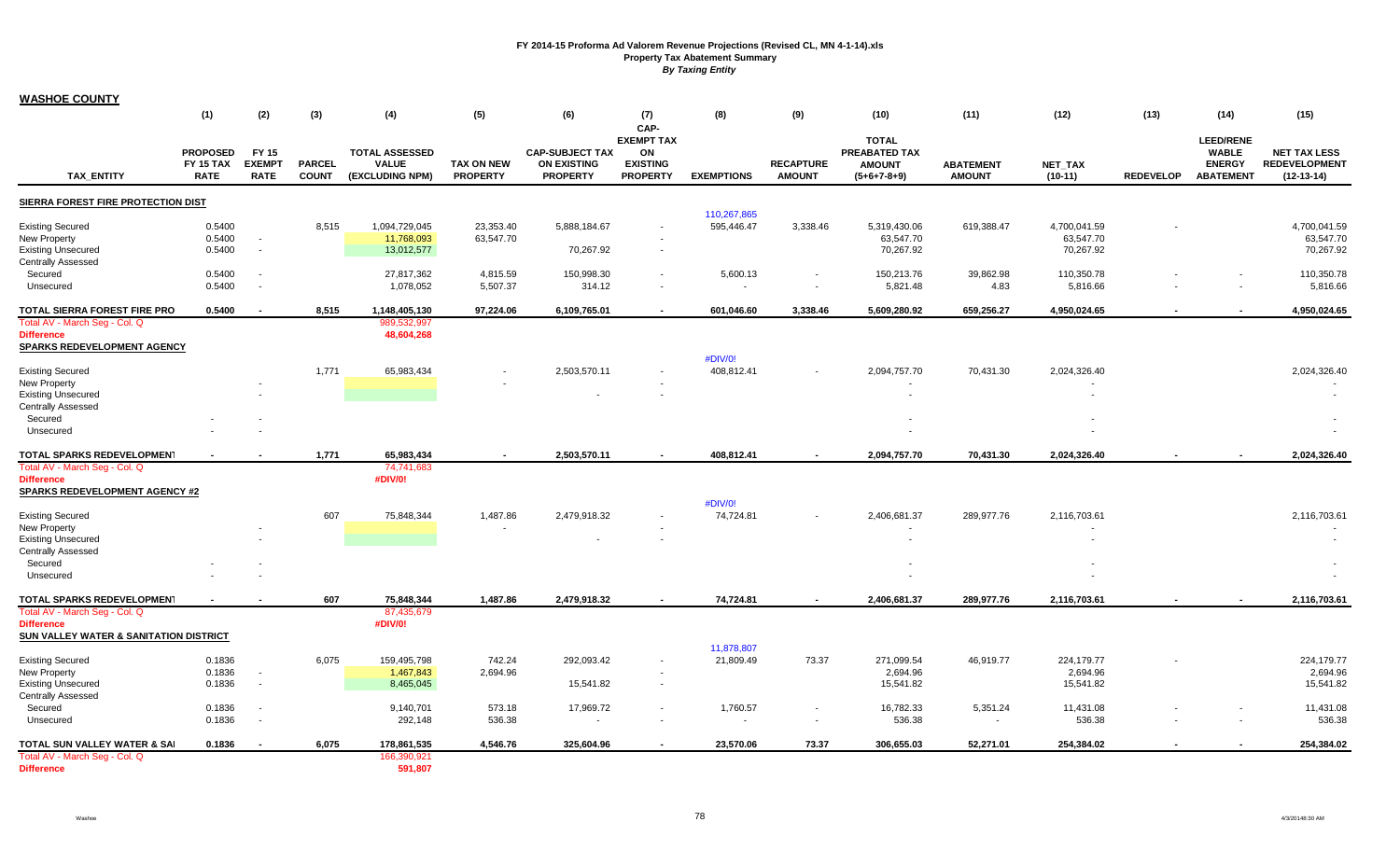**WASHOE COUNTY** (1) (2) (3) (4) (5) (6) (7) (8) (9) (10) (11) (12) (13) (14) (15) **TAX\_ENTITY PROPOSED FY 15 TAX RATE FY 15 EXEMPT RATE PARCEL COUNT TOTAL ASSESSED VALUE (EXCLUDING NPM) TAX ON NEW PROPERTY CAP-SUBJECT TAX ON EXISTING PROPERTY CAP-EXEMPT TAX ON EXISTING PROPERTY EXEMPTIONS RECAPTURE AMOUNT TOTAL PREABATED TAX AMOUNT (5+6+7-8+9) ABATEMENT AMOUNT NET\_TAX (10-11) REDEVELOP ABATEMENT LEED/RENE WABLE ENERGY NET TAX LESS REDEVELOPMENT (12-13-14) TRUCKEE MEADOWS FIRE PROTECTION DIST** 160,029,819 Existing Secured 0.5400 34,313 2,091,040,430 31,173.92 11,260,449.70 9,428,118.11 9,428,118.11 9,428,118.11 New Property 0.5400 - 15,034,168 81,184.51 - 81,184.51 81,184.51 81,184.51 Existing Unsecured 0.5400 - 37,385,624 201,882.37 - 201,882.37 201,882.37 201,882.37 Centrally Assessed Secured 99,990,038 16,858.24 582,743.51 59,655.55 539,946.20 118,013.61 421,932.60 421,932.60 Unsecured 0.5400 - 3,157,901 16,769.56 283.10 17,052.66 4.46 17,048.20 17,048.20 **TOTAL TRUCKEE MEADOWS FIRE 0.5400 - 34,313 2,246,608,160 145,986.23 12,045,358.68 - 923,816.57 4,999.85 11,272,528.19 1,122,362.41 10,150,165.79 - - 10,150,165.79** Total AV - March Seg - Col. Q 2,039,805,070 **Difference 46,773,271 GERLACH GID**1,006,581 Existing Secured 0.2998 195 3,849,605 11,541.14 3,017.73 18.27 8,541.68 2,748.52 5,793.16 5,793.16 New Property 0.2998 - 82,918 248.59 - 248.59 248.59 248.59 Existing Unsecured 0.2998 - 387,481 1,161.67 1,161.67 1,161.67 1,161.67 1,161.67 Centrally Assessed Secured 0.2998 - 877,305 13.33 2,643.42 26.59 2,630.16 152.12 2,478.04 2,478.04 Unsecured 0.2998 - 6,461 19.37 19.37 19.37 19.37 **TOTAL GERLACH GID 0.2998 - 195 5,203,770 281.29 15,346.23 - 3,044.32 18.27 12,601.47 2,900.64 9,700.82 - - 9,700.82** Total AV - March Seg - Col. Q 3,726,947 **Difference470,242**

NOTE: Total existing secured value in column (4) represents gross assessed value whereas the assessed value from the segregation report is net of exemption. **To facilitate comparison of the two sets of data, the existing secured value has been reduced by the exempt value.**

| <b>Total Fair Share Revenue</b> |         | 3,115,546.00       |
|---------------------------------|---------|--------------------|
| Entity                          | % Share | <b>Rev. Amount</b> |
| <b>Washoe County</b>            | 66.65%  | 2.076.623.92       |
| Reno                            | 15.45%  | 481,446.69         |
| Sparks                          | 7.80%   | 242,983.67         |
| <b>Carson Truckee Water</b>     | 0.13%   | 4.165.75           |
| <b>Incline Village GID</b>      | 0.99%   | 30.991.75          |
| <b>North Lake Tahoe Fire</b>    | 2.73%   | 84.941.88          |
| <b>Palomino Valley GID</b>      | 0.15%   | 4.524.84           |
| Sierra Forest Fire              | 1.64%   | 50,954.62          |
| <b>Sun Valley Water</b>         | 0.10%   | 3,216.45           |
| <b>Truckee Meadows Fire</b>     | 4.19%   | 130,518.87         |
| Verdi TV                        | 0.17%   | 5,177.25           |
|                                 |         |                    |
| Total                           | 100%    | 3.115.545.69       |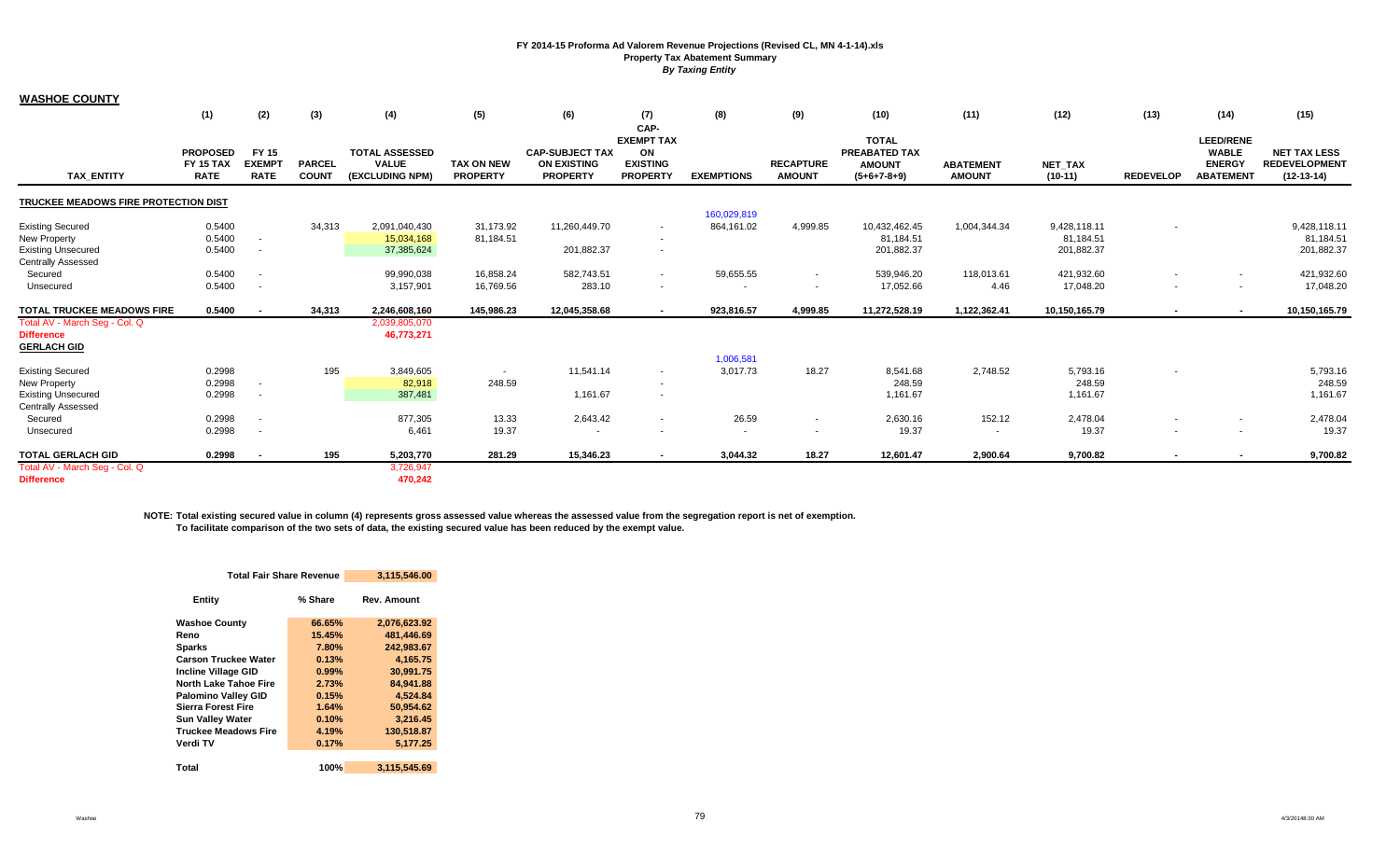| <b>WHITE PINE COUNTY</b>                                                                                    |                                             |                                                        |                                  |                                                                              |                                                        |                                                                 |                                                                          |                                                     |                                     |                                                                 |                                                        |                                                            |                                               |                                                             |                                                             |
|-------------------------------------------------------------------------------------------------------------|---------------------------------------------|--------------------------------------------------------|----------------------------------|------------------------------------------------------------------------------|--------------------------------------------------------|-----------------------------------------------------------------|--------------------------------------------------------------------------|-----------------------------------------------------|-------------------------------------|-----------------------------------------------------------------|--------------------------------------------------------|------------------------------------------------------------|-----------------------------------------------|-------------------------------------------------------------|-------------------------------------------------------------|
|                                                                                                             | (1)                                         | (2)                                                    | (3)                              | (4)                                                                          | (5)                                                    | (6)                                                             | (7)                                                                      | (8)                                                 | (9)                                 | (10)                                                            | (11)                                                   | (12)                                                       | (13)                                          | (14)                                                        | (15)                                                        |
| <b>TAX ENTITY</b>                                                                                           | <b>PROPOSED</b><br>FY 15 TAX<br><b>RATE</b> | FY 15<br><b>EXEMPT</b><br><b>RATE</b>                  | <b>PARCEL</b><br><b>COUNT</b>    | <b>TOTAL</b><br><b>ASSESSED</b><br><b>VALUE</b><br><b>(EXCLUDING</b><br>NPM) | <b>TAX ON NEW</b><br><b>PROPERTY</b>                   | <b>CAP-SUBJECT</b><br><b>TAX ON EXISTING</b><br><b>PROPERTY</b> | <b>CAP-EXEMPT</b><br><b>TAX ON</b><br><b>EXISTING</b><br><b>PROPERTY</b> | <b>EXEMPTIONS</b>                                   | <b>RECAPTURE</b><br><b>AMOUNT</b>   | <b>TOTAL</b><br>PREABATED TAX<br><b>AMOUNT</b><br>$(5+6+7-8+9)$ | <b>ABATEMENT</b><br><b>AMOUNT</b>                      | <b>NET TAX</b><br>$(10-11)$                                | <b>REDEVELOP</b>                              | <b>LEED/RENEWAB</b><br><b>LE ENERGY</b><br><b>ABATEMENT</b> | <b>NET TAX LESS</b><br><b>REDEVELOPMENT</b><br>$(12-13-14)$ |
| <b>ALL ENTITIES</b>                                                                                         |                                             |                                                        |                                  |                                                                              |                                                        |                                                                 |                                                                          |                                                     |                                     |                                                                 |                                                        |                                                            |                                               |                                                             |                                                             |
| <b>STATE OF NEVADA</b><br><b>GENERAL COUNTY</b><br><b>SCHOOL DISTRICT</b><br>WHITE PINE COUNTY HOSPITAL DIS | 0.1700<br>1.9510<br>0.9990<br>0.5400        | $\sim$<br>$\sim$<br>$\sim$<br>$\overline{\phantom{a}}$ | 7,751<br>7,751<br>7,751<br>7,751 | 421,621,265<br>421,621,239<br>421,621,244<br>421,620,728                     | 105,690.59<br>1,212,954.94<br>621,087.64<br>335,720.35 | 667,797.13<br>7,663,966.05<br>3,924,304.93<br>2,121,243.26      | $\sim$<br>$\sim$<br>$\sim$                                               | 56,658.50<br>650,246.10<br>332,961.64<br>179,976.87 | 57.34<br>657.62<br>336.77<br>182.04 | 716,886.56<br>8,227,332.50<br>4,212,767.70<br>2,277,168.77      | 162,816.77<br>1,879,020.84<br>956,660.27<br>517,180.95 | 554,069.79<br>6,348,311.66<br>3,256,107.43<br>1,759,987.82 | 1,285.78<br>16,132.32<br>6,201.47<br>4,465.18 | 23,603.13<br>270,880.58<br>138,703.08<br>74,974.63          | 529,180.88<br>6,061,298.76<br>3,111,202.88<br>1,680,548.01  |
| <b>TOTAL COUNTY</b>                                                                                         |                                             |                                                        | 7.751                            | 421,621,265                                                                  | 2,275,453.51                                           | 14,377,311.36                                                   |                                                                          | 1,219,843.11                                        | 1,233.77                            | 15,434,155.53                                                   | 3,515,678.83                                           | 11,918,476.70                                              | 28,084.75                                     | 508,161.41                                                  | 11,382,230.54                                               |
|                                                                                                             |                                             |                                                        |                                  |                                                                              |                                                        |                                                                 |                                                                          |                                                     |                                     | <b>Abatement Percent</b>                                        | 22.78%                                                 |                                                            |                                               |                                                             |                                                             |
| <b>STATE OF NEVADA</b>                                                                                      |                                             |                                                        |                                  |                                                                              |                                                        |                                                                 |                                                                          |                                                     |                                     |                                                                 |                                                        |                                                            |                                               |                                                             |                                                             |
| <b>Existing Secured</b><br>New Property<br><b>Existing Unsecured</b><br><b>Centrally Assessed</b>           | 0.1700<br>0.1700<br>0.1700                  |                                                        | 7,751                            | 252,337,055<br>49,777,936<br>42,857,129                                      | 3,648.14<br>84,622.49                                  | 439,017.95<br>72,857.12                                         | $\sim$                                                                   | 13,620.03                                           | 57.34                               | 429,103.40<br>84,622.49<br>72,857.12                            | 93,951.28                                              | 335,152.12<br>84,622.49<br>72,857.12                       | 1,285.78                                      |                                                             | 333,866.34<br>84,622.49<br>72,857.12                        |
| Secured<br>Unsecured                                                                                        | 0.1700<br>0.1700                            |                                                        |                                  | 67,694,390<br>8,954,755                                                      | 2,196.87<br>15,223.08                                  | 155,922.06                                                      |                                                                          | 43,038.47                                           |                                     | 115,080.46<br>15,223.08                                         | 68,865.49                                              | 46,214.98<br>15,223.08                                     | $\overline{\phantom{a}}$                      | 12,872.62<br>10,730.51                                      | 33,342.36<br>4,492.57                                       |
| TOTAL STATE OF NEVADA                                                                                       | 0.1700                                      |                                                        | 7,751                            | 421,621,265                                                                  | 105.690.59                                             | 667,797.13                                                      | $\overline{\phantom{a}}$                                                 | 56,658.50                                           | 57.34                               | 716,886.56                                                      | 162,816.77                                             | 554,069.79                                                 | 1.285.78                                      | 23,603.13                                                   | 529,180.88                                                  |
| Total AV - March Seg - Col. Q<br><b>Difference</b><br><b>GENERAL COUNTY</b>                                 |                                             |                                                        |                                  | 420,613,741<br>1,007,524                                                     |                                                        |                                                                 |                                                                          |                                                     |                                     |                                                                 |                                                        |                                                            |                                               |                                                             |                                                             |
| <b>Existing Secured</b>                                                                                     |                                             |                                                        |                                  |                                                                              |                                                        |                                                                 |                                                                          |                                                     |                                     |                                                                 |                                                        |                                                            |                                               |                                                             |                                                             |
| <b>General Fund</b><br>Agriculture Dist. #13                                                                | 1.5508<br>0.0350                            | $\blacksquare$<br>$\sim$                               | 7,751<br>7,751                   | 252,337,055<br>252,337,055                                                   | 33,279.92<br>751.09                                    | 4,004,877.00<br>90,380.51                                       | $\sim$                                                                   | 124,247.25<br>2,800.92                              | 522.72<br>11.77                     | 3,914,432.39<br>88,342.45                                       | 857,051.57<br>19,342.29                                | 3,057,380.82<br>69,000.16                                  | 12,823.19<br>289.43                           |                                                             | 3,044,557.63<br>68,710.73                                   |
| <b>Agriculture Extension</b>                                                                                | 0.0100                                      | $\sim$                                                 | 7,751                            | 252,337,055                                                                  | 214.57                                                 | 25,822.88                                                       |                                                                          | 800.36                                              | 3.33                                | 25,240.42                                                       | 5,526.26                                               | 19,714.16                                                  | 82.65                                         |                                                             | 19,631.51                                                   |
| County Indigent                                                                                             | 0.1000                                      | $\sim$                                                 | 7,751                            | 252,337,055                                                                  | 2,146.09                                               | 258,247.77                                                      | $\sim$                                                                   | 8,012.33                                            | 33.72                               | 252,415.25                                                      | 55,265.04                                              | 197,150.21                                                 | 826.90                                        |                                                             | 196,323.31                                                  |
| Senior Citizen<br><b>Emergency Medical Svc</b>                                                              | 0.0500<br>0.0350                            | $\sim$<br>$\sim$                                       | 7.751<br>7,751                   | 252,337,055<br>252,337,055                                                   | 1,072.97<br>751.11                                     | 129,122.55<br>90,391.72                                         | $\sim$                                                                   | 4,005.29<br>2,808.52                                | 16.87<br>11.81                      | 126,207.10<br>88,346.12                                         | 27,632.08<br>19,342.26                                 | 98,575.02<br>69,003.86                                     | 413.42<br>289.39                              |                                                             | 98,161.60<br>68,714.47                                      |
| State Indigent                                                                                              | 0.1000                                      | $\sim$                                                 | 7,751                            | 252,337,055                                                                  | 2,146.09                                               | 258,247.77                                                      | $\sim$                                                                   | 8,012.33                                            | 33.72                               | 252,415.25                                                      | 55,265.04                                              | 197,150.21                                                 | 826.90                                        |                                                             | 196,323.31                                                  |
| <b>Indigent Accident</b>                                                                                    | 0.0150                                      | $\sim$                                                 | 7,751                            | 252,337,055                                                                  | 321.90                                                 | 38,742.48                                                       |                                                                          | 1,206.07                                            | 5.04                                | 37,863.35                                                       | 8,289.36                                               | 29,573.99                                                  | 123.99                                        |                                                             | 29,450.00                                                   |
| China Springs                                                                                               | 0.0052                                      | $\sim$                                                 | 7,751                            | 252,337,055                                                                  | 111.57                                                 | 13,433.32                                                       |                                                                          | 418.02                                              | 1.77                                | 13,128.64                                                       | 2,873.53                                               | 10,255.11                                                  | 43.03                                         |                                                             | 10,212.08                                                   |
| Capital Improvements                                                                                        | 0.0500                                      | $\sim$                                                 | 7.751                            | 252,337,055                                                                  | 1,072.97                                               | 129,122.55                                                      |                                                                          | 4,005.29                                            | 16.87                               | 126,207.10                                                      | 27,632.08                                              | 98,575.02                                                  | 413.42                                        |                                                             | 98,161.60                                                   |
| <b>GENERAL TOTAL</b>                                                                                        | 1.9510                                      |                                                        | 7,751                            | 252,337,055                                                                  | 41,868.28                                              | 5,038,388.55                                                    | $\sim$                                                                   | 156,316.38                                          | 657.62                              | 4,924,598.07                                                    | 1,078,219.51                                           | 3,846,378.56                                               | 16,132.32                                     |                                                             | 3,830,246.24                                                |
| New Property                                                                                                | 1.9510                                      | $\sim$                                                 |                                  | 49,777,910                                                                   | 971,167.03                                             |                                                                 |                                                                          |                                                     |                                     | 971,167.03                                                      |                                                        | 971,167.03                                                 |                                               |                                                             | 971,167.03                                                  |
| <b>Existing Unsecured</b><br><b>Centrally Assessed</b>                                                      | 1.9510                                      | $\sim$                                                 |                                  | 42,857,129                                                                   |                                                        | 836,142.59                                                      | $\sim$                                                                   |                                                     |                                     | 836,142.59                                                      |                                                        | 836,142.59                                                 |                                               |                                                             | 836,142.59                                                  |
| Secured                                                                                                     | 1.9510                                      | $\overline{\phantom{a}}$                               |                                  | 67,694,390                                                                   | 25,212.37                                              | 1,789,434.91                                                    |                                                                          | 493,929.72                                          |                                     | 1,320,717.55                                                    | 800,801.33                                             | 519,916.22                                                 |                                               | 147,732.20                                                  | 372,184.02                                                  |
| Unsecured                                                                                                   | 1.9510                                      | $\sim$                                                 |                                  | 8,954,755                                                                    | 174,707.26                                             |                                                                 |                                                                          |                                                     |                                     | 174,707.26                                                      |                                                        | 174,707.26                                                 | $\overline{\phantom{a}}$                      | 123,148.38                                                  | 51,558.89                                                   |
| <b>TOTAL GENERAL TOTAL</b>                                                                                  | 1.9510                                      |                                                        | 7.751                            | 421,621,239                                                                  | 1,212,954.94                                           | 7,663,966.05                                                    |                                                                          | 650,246.10                                          | 657.62                              | 8,227,332.50                                                    | 1,879,020.84                                           | 6,348,311.66                                               | 16,132.32                                     | 270.880.58                                                  | 6,061,298.76                                                |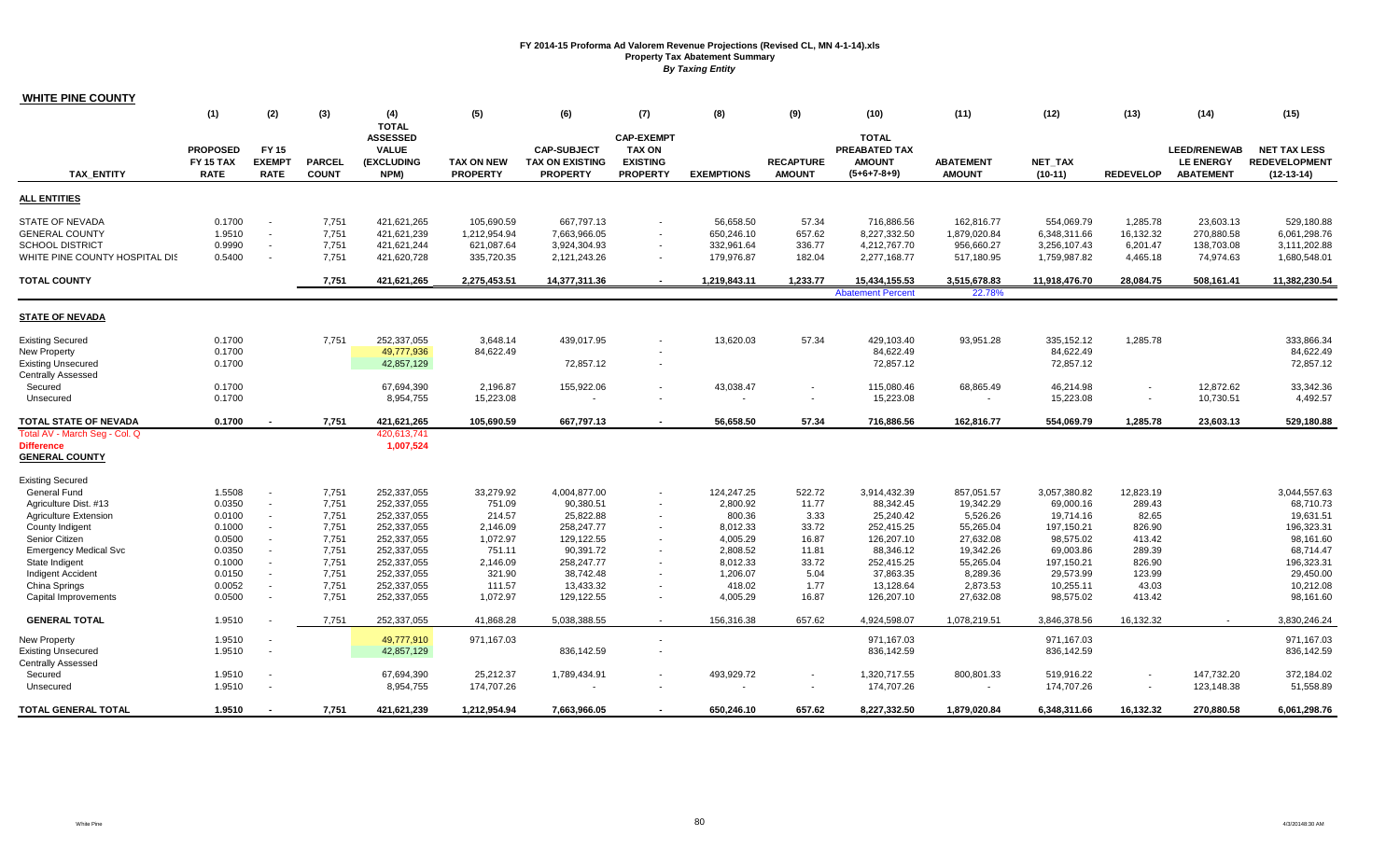| <b>WHITE PINE COUNTY</b>                               |                                                    |                                       |                               |                                                                       |                                      |                                                                 |                                                                          |                   |                                   |                                                                 |                                   |                             |                  |                                                             |                                                             |
|--------------------------------------------------------|----------------------------------------------------|---------------------------------------|-------------------------------|-----------------------------------------------------------------------|--------------------------------------|-----------------------------------------------------------------|--------------------------------------------------------------------------|-------------------|-----------------------------------|-----------------------------------------------------------------|-----------------------------------|-----------------------------|------------------|-------------------------------------------------------------|-------------------------------------------------------------|
|                                                        | (1)                                                | (2)                                   | (3)                           | (4)                                                                   | (5)                                  | (6)                                                             | (7)                                                                      | (8)               | (9)                               | (10)                                                            | (11)                              | (12)                        | (13)             | (14)                                                        | (15)                                                        |
| <b>TAX ENTITY</b>                                      | <b>PROPOSED</b><br><b>FY 15 TAX</b><br><b>RATE</b> | FY 15<br><b>EXEMPT</b><br><b>RATE</b> | <b>PARCEL</b><br><b>COUNT</b> | <b>TOTAL</b><br><b>ASSESSED</b><br><b>VALUE</b><br>(EXCLUDING<br>NPM) | <b>TAX ON NEW</b><br><b>PROPERTY</b> | <b>CAP-SUBJECT</b><br><b>TAX ON EXISTING</b><br><b>PROPERTY</b> | <b>CAP-EXEMPT</b><br><b>TAX ON</b><br><b>EXISTING</b><br><b>PROPERTY</b> | <b>EXEMPTIONS</b> | <b>RECAPTURE</b><br><b>AMOUNT</b> | <b>TOTAL</b><br>PREABATED TAX<br><b>AMOUNT</b><br>$(5+6+7-8+9)$ | <b>ABATEMENT</b><br><b>AMOUNT</b> | <b>NET TAX</b><br>$(10-11)$ | <b>REDEVELOP</b> | <b>LEED/RENEWAB</b><br><b>LE ENERGY</b><br><b>ABATEMENT</b> | <b>NET TAX LESS</b><br><b>REDEVELOPMENT</b><br>$(12-13-14)$ |
| <b>March Assessors Report:</b>                         |                                                    |                                       |                               |                                                                       |                                      |                                                                 |                                                                          |                   |                                   |                                                                 |                                   |                             |                  |                                                             |                                                             |
| <b>New secured</b>                                     |                                                    |                                       |                               | 2,142,030                                                             |                                      |                                                                 |                                                                          |                   |                                   |                                                                 |                                   |                             |                  |                                                             |                                                             |
| <b>Existing Secured</b>                                |                                                    |                                       |                               | 249,183,566<br>251.325.596                                            |                                      |                                                                 |                                                                          |                   |                                   |                                                                 |                                   |                             |                  |                                                             |                                                             |
| <b>Difference</b>                                      |                                                    |                                       |                               | 1,011,459                                                             | 0.40%                                |                                                                 |                                                                          |                   |                                   |                                                                 |                                   |                             |                  |                                                             |                                                             |
| Total AV - March Seg - Col. Q                          |                                                    |                                       |                               | 420,613,741                                                           |                                      |                                                                 |                                                                          |                   |                                   |                                                                 |                                   |                             |                  |                                                             |                                                             |
| <b>Difference</b>                                      |                                                    |                                       |                               | 1,007,498                                                             |                                      |                                                                 |                                                                          |                   |                                   |                                                                 |                                   |                             |                  |                                                             |                                                             |
| <b>SCHOOL DISTRICT</b>                                 |                                                    |                                       |                               |                                                                       |                                      |                                                                 |                                                                          |                   |                                   |                                                                 |                                   |                             |                  |                                                             |                                                             |
| <b>Existing Secured</b>                                | 0.7500                                             | $\overline{\phantom{a}}$              | 7,751                         | 252,337,055                                                           | 16,094.89                            | 1,936,851.07                                                    | $\overline{\phantom{a}}$                                                 | 60,093.12         | 252.82                            | 1,893,105.66                                                    | 414,487.63                        | 1,478,618.03                | 6,201.47         |                                                             | 1,472,416.56                                                |
| New Property                                           | 0.7500                                             | $\overline{\phantom{a}}$              |                               | 49,777,916                                                            | 373,334.37                           |                                                                 |                                                                          |                   |                                   | 373,334.37                                                      |                                   | 373,334.37                  |                  |                                                             | 373,334.37                                                  |
| <b>Existing Unsecured</b><br><b>Centrally Assessed</b> | 0.7500                                             | $\overline{\phantom{a}}$              |                               | 42,857,129                                                            |                                      | 321,428.47                                                      | $\blacksquare$                                                           |                   |                                   | 321,428.47                                                      |                                   | 321,428.47                  |                  |                                                             | 321,428.47                                                  |
| Secured                                                | 0.7500                                             | $\blacksquare$                        |                               | 67,694,390                                                            | 9,692.09                             | 687,891.43                                                      | $\overline{\phantom{a}}$                                                 | 189,875.60        |                                   | 507,707.93                                                      | 303,726.31                        | 203,981.62                  |                  | 56,790.96                                                   | 147,190.66                                                  |
| Unsecured                                              | 0.7500                                             | $\blacksquare$                        |                               | 8,954,755                                                             | 67,160.66                            | $\sim$                                                          | $\sim$                                                                   | ÷                 | $\sim$                            | 67,160.66                                                       | $\sim$                            | 67,160.66                   | $\sim$           | 47,340.48                                                   | 19,820.18                                                   |
| <b>TOTAL SCHOOL OPERATING</b>                          | 0.7500                                             |                                       | 7,751                         | 421,621,244                                                           | 466,282.01                           | 2,946,170.97                                                    | $\blacksquare$                                                           | 249,968.72        | 252.82                            | 3,162,737.08                                                    | 718,213.94                        | 2,444,523.14                | 6,201.47         | 104,131.44                                                  | 2,334,190.23                                                |
|                                                        |                                                    |                                       |                               |                                                                       | 12,909.87                            | 916,271.39                                                      | $\sim$                                                                   | 252,914.30        | . п.                              | 676,266.96                                                      | 404,563.44                        | 271,703.52                  | $\sim$           | 75,645.56                                                   | 196,057.96                                                  |
| <b>SCHOOL DEBT</b>                                     |                                                    |                                       |                               |                                                                       | 89,458.00                            |                                                                 | $\sim$                                                                   | $\sim$            | . п.                              | 89,458.00                                                       | $\sim$                            | 89,458.00                   | ÷.               | 63,057.52                                                   | 26,400.48                                                   |
| <b>Existing Secured</b>                                | 0.2490                                             |                                       | 7.751                         | 252,337,055                                                           | 5,343.52                             | 643,039.76                                                      |                                                                          | 19,954.22         | 83.95                             | 628,513.01                                                      | 137,609.20                        | 490,903.81                  |                  |                                                             | 490,903.81                                                  |
| New Property                                           | 0.2490                                             | $\overline{\phantom{a}}$              |                               | 49,777,909                                                            | 123,946.99                           |                                                                 |                                                                          |                   |                                   | 123,946.99                                                      |                                   | 123,946.99                  |                  |                                                             | 123,946.99                                                  |
| <b>Existing Unsecured</b>                              | 0.2490                                             | $\blacksquare$                        |                               | 42,857,129                                                            |                                      | 106,714.25                                                      | $\sim$                                                                   |                   |                                   | 106,714.25                                                      |                                   | 106,714.25                  |                  |                                                             | 106,714.25                                                  |
| <b>Centrally Assessed</b><br>Secured                   | 0.2490                                             | $\blacksquare$                        |                               | 67,694,390                                                            | 3,217.78                             | 228,379.96                                                      | $\overline{\phantom{a}}$                                                 | 63,038.70         |                                   | 168,559.03                                                      | 100,837.13                        | 67,721.90                   |                  | 18,854.60                                                   | 48,867.30                                                   |
| Unsecured                                              | 0.2490                                             | $\blacksquare$                        |                               | 8,954,755                                                             | 22,297.34                            | $\sim$                                                          | $\sim$                                                                   | $\sim$            | $\sim$                            | 22,297.34                                                       | $\sim$                            | 22,297.34                   | $\sim$           | 15,717.04                                                   | 6,580.30                                                    |
|                                                        |                                                    |                                       |                               |                                                                       |                                      |                                                                 |                                                                          |                   |                                   |                                                                 |                                   |                             |                  |                                                             |                                                             |
| <b>TOTAL SCHOOL DEBT</b>                               | 0.2490                                             |                                       | 7,751                         | 421,621,238                                                           | 154,805.63                           | 978,133.97                                                      | $\blacksquare$                                                           | 82.992.92         | 83.95                             | 1,050,030.62                                                    | 238,446.33                        | 811,584.29                  | $\sim$           | 34,571.64                                                   | 777,012.65                                                  |
| <b>TOTAL SCHOOL DISTRICT</b>                           | 0.9990                                             |                                       | 7,751                         | 421,621,244                                                           | 621,087.64                           | 3,924,304.93                                                    | $\sim$                                                                   | 332,961.64        | 336.77                            | 4,212,767.70                                                    | 956,660.27                        | 3,256,107.43                | 6,201.47         | 138,703.08                                                  | 3,111,202.88                                                |
| Total AV - March Seg - Col. Q<br><b>Difference</b>     |                                                    |                                       |                               | 420,613,741<br>1,007,503                                              |                                      |                                                                 |                                                                          |                   |                                   |                                                                 |                                   |                             |                  |                                                             |                                                             |
| WHITE PINE COUNTY HOSPITAL DISTRICT                    |                                                    |                                       |                               |                                                                       |                                      |                                                                 |                                                                          |                   |                                   |                                                                 |                                   |                             |                  |                                                             |                                                             |
| <b>Existing Secured</b>                                | 0.5400                                             | $\overline{\phantom{a}}$              | 7,751                         | 252,337,055                                                           | 11,588.41                            | 1,394,532.93                                                    | $\overline{\phantom{a}}$                                                 | 43,266.44         | 182.04                            | 1,363,036.94                                                    | 298,431.76                        | 1,064,605.18                | 4,465.18         |                                                             | 1,060,140.00                                                |
| <b>New Property</b>                                    | 0.5400                                             | $\blacksquare$                        |                               | 49,777,399                                                            | 268,797.96                           |                                                                 |                                                                          |                   |                                   | 268,797.96                                                      |                                   | 268,797.96                  |                  |                                                             | 268,797.96                                                  |
| <b>Existing Unsecured</b>                              | 0.5400                                             | $\overline{\phantom{a}}$              |                               | 42,857,129                                                            |                                      | 231,428.50                                                      | $\overline{\phantom{a}}$                                                 |                   |                                   | 231,428.50                                                      |                                   | 231,428.50                  |                  |                                                             | 231,428.50                                                  |
| <b>Centrally Assessed</b><br>Secured                   | 0.5400                                             | $\overline{\phantom{a}}$              |                               | 67,694,390                                                            | 6,978.31                             | 495,281.83                                                      | $\sim$                                                                   | 136,710.43        |                                   | 365,549.71                                                      | 218,749.19                        | 146,800.51                  | $\blacksquare$   | 40,889.48                                                   | 105,911.03                                                  |
| Unsecured                                              | 0.5400                                             | $\sim$                                |                               | 8,954,755                                                             | 48,355.67                            |                                                                 | $\overline{\phantom{a}}$                                                 | $\sim$            |                                   | 48,355.67                                                       | $\sim$                            | 48,355.67                   | $\sim$           | 34,085.15                                                   | 14,270.53                                                   |
| TOTAL WHITE PINE COUNTY HOSPI                          | 0.5400                                             | $\sim$                                | 7,751                         | 421,620,728                                                           | 335,720.35                           | 2,121,243.26                                                    | $\overline{a}$                                                           | 179,976.87        | 182.04                            | 2,277,168.77                                                    | 517,180.95                        | 1,759,987.82                | 4,465.18         | 74,974.63                                                   | 1,680,548.01                                                |
| Total AV - March Seg - Col. Q                          |                                                    |                                       |                               | 420,613,741                                                           |                                      |                                                                 |                                                                          |                   |                                   |                                                                 |                                   |                             |                  |                                                             |                                                             |
| <b>Difference</b>                                      |                                                    |                                       |                               | 1,006,987                                                             |                                      |                                                                 |                                                                          |                   |                                   |                                                                 |                                   |                             |                  |                                                             |                                                             |

**NOTE: Total secured value includes \$1,069,987 incremental value for Ely Redevelopment.**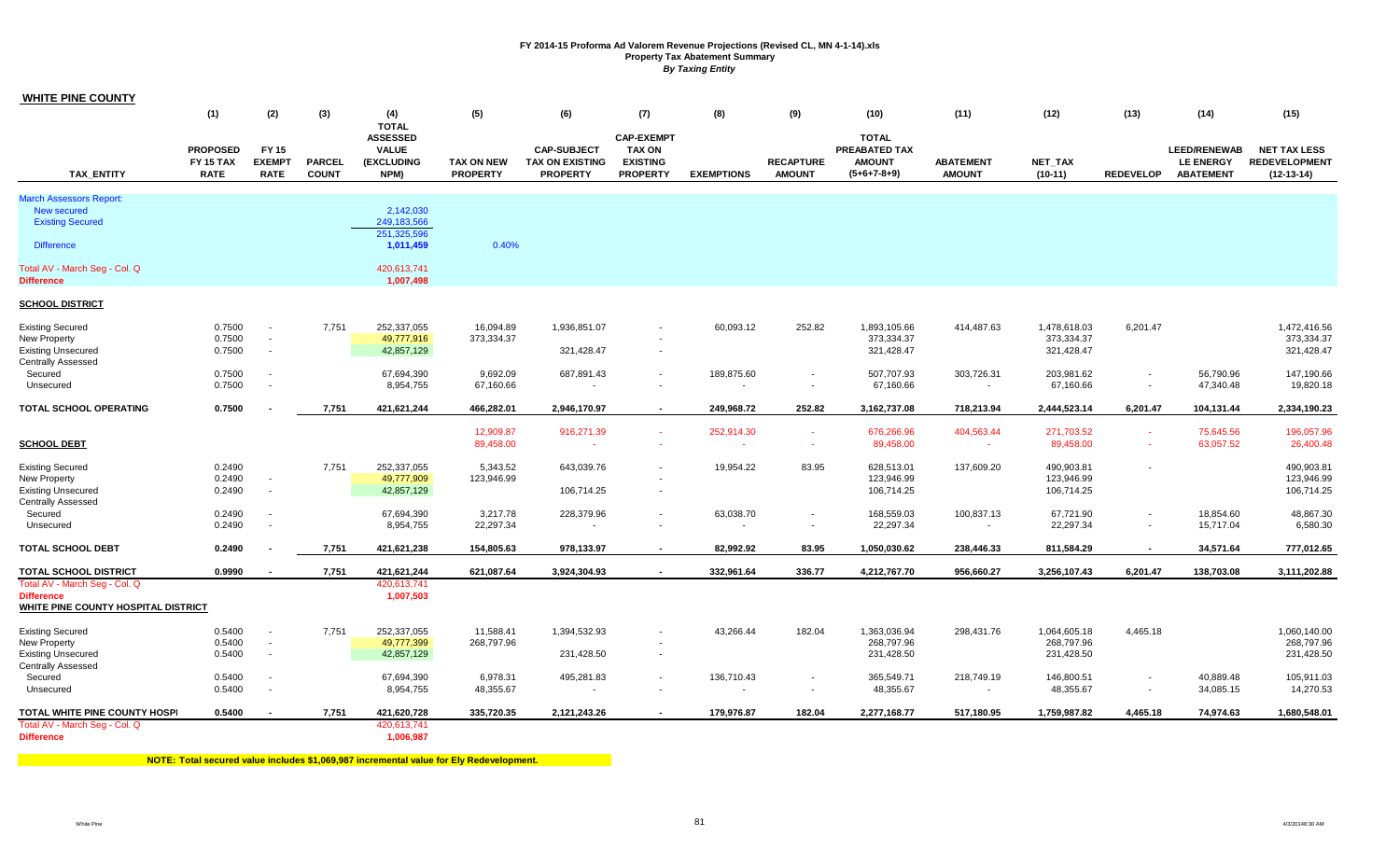## **2014-15 PROPERTY TAX ABATEMENT REPORT STATEWIDE TOTALS (March 2014)**

|                    | (1)                                                | (2)                                          | (3)                           | (4)                                                    | (5)                           | (6)                                                             | (7)                                                                      | (8)               | (9)                               | (10)                                                         | (11)                              | (12)                 | (13)                     | (14)                                                        | (15)                                                        |
|--------------------|----------------------------------------------------|----------------------------------------------|-------------------------------|--------------------------------------------------------|-------------------------------|-----------------------------------------------------------------|--------------------------------------------------------------------------|-------------------|-----------------------------------|--------------------------------------------------------------|-----------------------------------|----------------------|--------------------------|-------------------------------------------------------------|-------------------------------------------------------------|
| <b>TAX_ENTITY</b>  | <b>PROPOSED</b><br><b>FY 15 TAX</b><br><b>RATE</b> | <b>FY 15</b><br><b>EXEMPT</b><br><b>RATE</b> | <b>PARCEL</b><br><b>COUNT</b> | <b>NET ASSESSED</b><br><b>VALUE</b><br>(EXCLUDING NPM) | TAX ON NEW<br><b>PROPERTY</b> | <b>CAP-SUBJECT TAX</b><br><b>ON EXISTING</b><br><b>PROPERTY</b> | <b>CAP-EXEMPT</b><br><b>TAX ON</b><br><b>EXISTING</b><br><b>PROPERTY</b> | <b>EXEMPTIONS</b> | <b>RECAPTURE</b><br><b>AMOUNT</b> | <b>TOTAL PREABATED</b><br><b>TAX AMOUNT</b><br>$(5+6+7-8+9)$ | <b>ABATEMENT</b><br><b>AMOUNT</b> | NET_TAX<br>$(10-11)$ | <b>REDEVELOP</b>         | <b>LEED/RENEWA</b><br><b>BLE ENERGY</b><br><b>ABATEMENT</b> | <b>NET TAX LESS</b><br><b>REDEVELOPMENT</b><br>$(12-13-14)$ |
| <b>CARSON CITY</b> |                                                    |                                              | 18,461                        | 1,332,684,762                                          | 682,397.01                    | 46,658,475.93                                                   |                                                                          | 168,960.77        | 4,777.40                          | 47,176,689.57                                                | 3,854,178.11                      | 43,322,511.47        | 1,829,371.75             | 347.93                                                      | 41,492,791.78                                               |
| <b>CHURCHILL</b>   |                                                    |                                              | 12,137                        | 683,721,126                                            | 1,066,439.53                  | 20,520,483.01                                                   | 209,956.42                                                               | 1,035,659.69      | 2,119.93                          | 20,763,339.20                                                | 1,192,356.89                      | 19,570,982.30        | $\sim$                   | 126,867.29                                                  | 19,444,115.01                                               |
| CLARK              |                                                    |                                              | 732,357                       | 73,587,905,284                                         | 28,699,998.15                 | 2,212,233,454.79                                                |                                                                          | 297,824,899.93    | 70,874.41                         | 1,943,179,427.42                                             | 280, 174, 327.59                  | 1,663,005,099.83     | 537,885.11               | 141,243.07                                                  | 1,662,325,971.66                                            |
| <b>DOUGLAS</b>     |                                                    |                                              | 26,384                        | 2,734,034,032                                          | 1,016,970.48                  | 82,843,431.80                                                   | 547,074.59                                                               | 278,960.71        | $\sim$                            | 84,128,516.16                                                | 10,695,946.21                     | 73,432,569.94        | 1,981,886.33             |                                                             | 71,450,683.61                                               |
| <b>ELKO</b>        |                                                    |                                              | 42,439                        | 1,751,449,688                                          | 3,930,847.12                  | 48,334,188.94                                                   | $\sim$                                                                   | 1,361,952.71      | 6,683.97                          | 50,909,767.33                                                | 1,903,527.80                      | 49,006,239.53        | 187,493.45               | 5,257.07                                                    | 48,813,489.01                                               |
| <b>ESMERALDA</b>   |                                                    |                                              | 2,527                         | 60,123,037                                             | 178,403.26                    | 1,719,489.22                                                    | $\sim$                                                                   | 82,476.61         | 851.13                            | 1,816,267.00                                                 | 146,564.67                        | 1,669,702.34         | $\sim$                   | $\sim$                                                      | 1,669,702.34                                                |
| <b>EUREKA</b>      |                                                    |                                              | 3,875                         | 755.497.979                                            | 996,199.90                    | 17,121,808.26                                                   | $\sim$                                                                   | 4,676,181.36      | 0.49                              | 13,441,827.28                                                | 229,642.86                        | 13,212,184.42        | $\overline{\phantom{a}}$ | 7,150.37                                                    | 13,198,520.54                                               |
| <b>HUMBOLDT</b>    |                                                    |                                              | 15,557                        | 1,088,500,536                                          | 571,277.60                    | 28,069,509.37                                                   | $\sim$                                                                   | 2,149,418.60      | 125.08                            | 26,491,493.45                                                | 1,139,930.78                      | 25,351,562.67        | $\overline{\phantom{a}}$ | 538.22                                                      | 25,351,024.44                                               |
| <b>LANDER</b>      |                                                    |                                              | 6,549                         | 646,273,922                                            | 6,881,166.12                  | 17,229,144.36                                                   | $\sim$                                                                   | 2,372,624.42      | 119.98                            | 21,737,806.04                                                | 1,508,335.50                      | 20,229,470.54        | $\overline{\phantom{a}}$ | 1,640.52                                                    | 20,227,830.02                                               |
| <b>LINCOLN</b>     |                                                    |                                              | 4,582                         | 349,830,229                                            | 2,341,412.91                  | 8,498,714.08                                                    | $\sim$                                                                   | 75,942.92         | 1,529.10                          | 10,765,713.17                                                | 2,724,662.33                      | 8,041,050.85         | $\overline{\phantom{a}}$ | 572,642.70                                                  | 7,468,408.15                                                |
| <b>LYON</b>        |                                                    |                                              | 32,043                        | 1,417,784,186                                          | 2,786,275.64                  | 46,282,221.13                                                   | $\sim$                                                                   | 577,806.82        | 38,734.50                         | 48,529,424.45                                                | 7,953,094.15                      | 40,576,330.29        | $\sim$                   | 1,109,303.55                                                | 39,467,026.75                                               |
| <b>MINERAL</b>     |                                                    |                                              | 3,625                         | 134,486,758                                            | 817,228.62                    | 4,190,090.87                                                    | 70,920.13                                                                | 154,945.00        | 243.93                            | 4,923,538.54                                                 | 369,974.42                        | 4,553,564.12         |                          | 346,805.68                                                  | 4,206,758.44                                                |
| <b>NYE</b>         |                                                    |                                              | 57,384                        | 1,260,296,390                                          | 8,252,697.02                  | 35,363,901.77                                                   | $\sim$                                                                   | 1,551,918.22      | 8,999.15                          | 42,073,679.72                                                | 3,838,506.12                      | 38,235,173.60        | $\overline{\phantom{a}}$ | 115,607.65                                                  | 38,016,110.55                                               |
| <b>PERSHING</b>    |                                                    |                                              | 10,639                        | 247,563,439                                            | 692,487.52                    | 7,266,321.40                                                    | $\sim$                                                                   | 119,182.85        | 945.23                            | 7,840,571.29                                                 | 654,192.61                        | 7,186,378.69         | $\overline{\phantom{a}}$ |                                                             | 7,186,378.69                                                |
| <b>STOREY</b>      |                                                    |                                              | 4,825                         | 514,371,521                                            | 1,735,565.06                  | 16,522,714.49                                                   | $\sim$                                                                   | 457,119.04        | 6,150.50                          | 17,807,311.00                                                | 419,346.39                        | 17,387,964.62        |                          | 117,314.01                                                  | 17,270,650.60                                               |
| <b>WASHOE</b>      |                                                    |                                              | 171,473                       | 15,661,771,648                                         | 10,245,457.34                 | 549,576,348.40                                                  | $\sim$                                                                   | 71,971,555.27     | 234,486.81                        | 488,084,737.28                                               | 47,691,233.73                     | 440,393,503.55       | 3,788,604.97             | $\sim$                                                      | 440,747,023.37                                              |
| <b>WHITE PINE</b>  |                                                    |                                              | 7,751                         | 421,621,265                                            | 2,275,453.51                  | 14,377,311.36                                                   |                                                                          | 1,219,843.11      | 1,233.77                          | 15,434,155.53                                                | 3,515,678.83                      | 11,918,476.70        | 28,084.75                | 508,161.41                                                  | 11,382,230.54                                               |
| <b>STATE TOTAL</b> |                                                    |                                              | 152,608,                      | 102,647,915,803                                        | 73,170,276.79                 | 3,156,807,609.18                                                | 827,951.14                                                               | 386,079,448.05    | 377,875.38                        | 2,845,104,264.44                                             | 368,011,498.99                    | 2,477,092,765.45     | 8,353,326.36             | 3,052,879.47                                                | 2,469,718,715.50                                            |

**Abatement Percent** 12.93%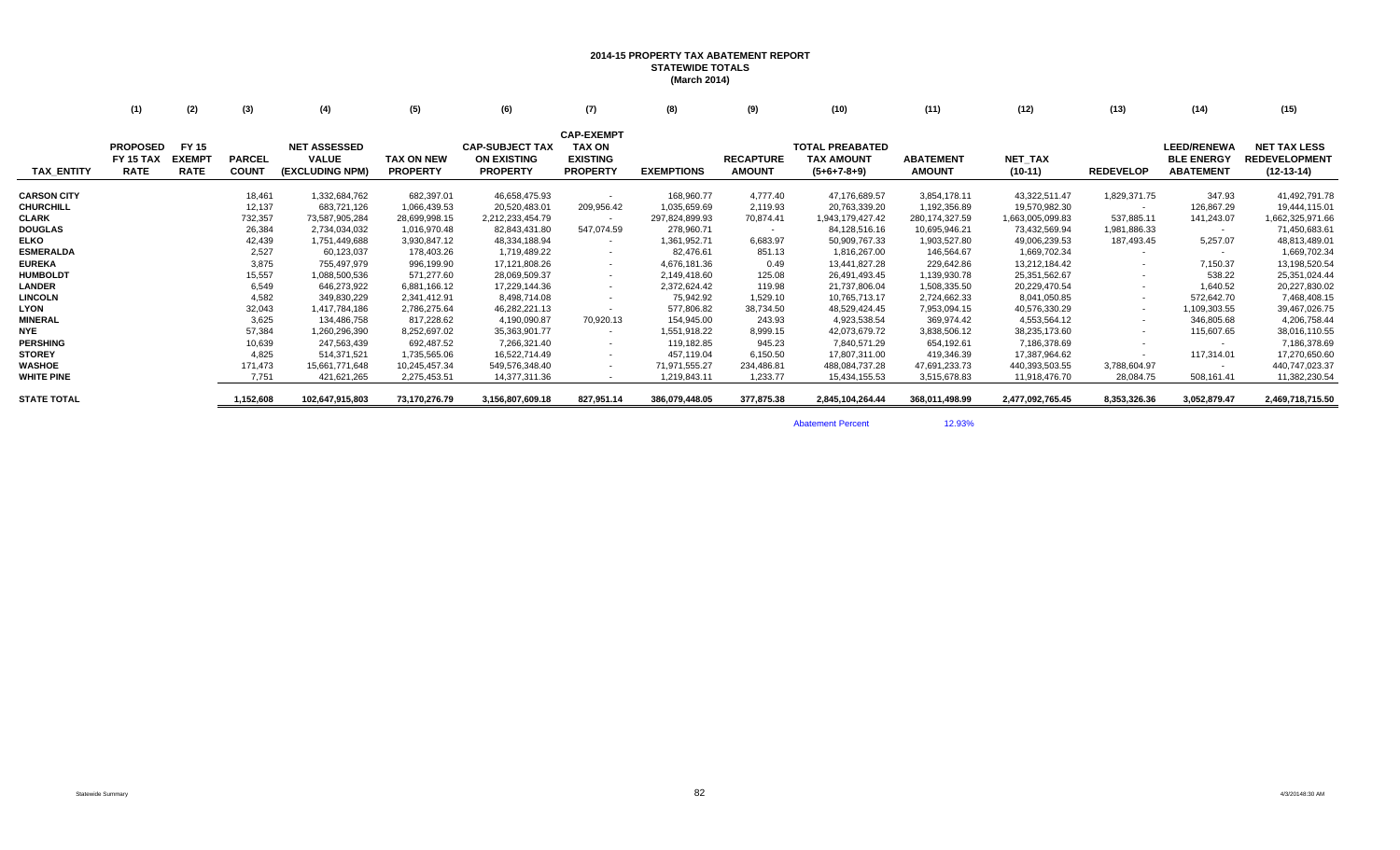## **2014-15 PROPERTY TAX ABATEMENT REPORT STATEWIDE TOTALS (March 2014)**

|                                                                                                          | (1)                                         | (2)                                          | (3)                           | (4)                                                    | (5)                                  | (6)                                                             | (7)<br>CAP-                                                          | (8)                        | (9)                               | (10)                                                                   | (11)                                   | (12)                                  | (13)                | (14)                                                        |
|----------------------------------------------------------------------------------------------------------|---------------------------------------------|----------------------------------------------|-------------------------------|--------------------------------------------------------|--------------------------------------|-----------------------------------------------------------------|----------------------------------------------------------------------|----------------------------|-----------------------------------|------------------------------------------------------------------------|----------------------------------------|---------------------------------------|---------------------|-------------------------------------------------------------|
| <b>TAX ENTITY</b>                                                                                        | <b>PROPOSED</b><br>FY 15 TAX<br><b>RATE</b> | <b>FY 15</b><br><b>EXEMPT</b><br><b>RATE</b> | <b>PARCEL</b><br><b>COUNT</b> | <b>NET ASSESSED</b><br><b>VALUE</b><br>(EXCLUDING NPM) | <b>TAX ON NEW</b><br><b>PROPERTY</b> | <b>CAP-SUBJECT</b><br><b>TAX ON EXISTING</b><br><b>PROPERTY</b> | <b>EXEMPT</b><br><b>TAX ON</b><br><b>EXISTING</b><br><b>PROPERTY</b> | <b>EXEMPTIONS</b>          | <b>RECAPTURE</b><br><b>AMOUNT</b> | <b>TOTAL</b><br><b>PREABATED TAX</b><br><b>AMOUNT</b><br>$(5+6+7-8+9)$ | <b>ABATEMENT</b><br><b>AMOUNT</b>      | <b>NET TAX</b><br>$(10-11)$           | <b>REDEVELOP</b>    | <b>LEED/RENEWA</b><br><b>BLE ENERGY</b><br><b>ABATEMENT</b> |
| Total State 17¢                                                                                          |                                             |                                              |                               |                                                        |                                      |                                                                 |                                                                      |                            |                                   |                                                                        |                                        |                                       |                     |                                                             |
| <b>Existing Secured</b><br><b>New Property</b><br><b>Existing Unsecured</b><br><b>Centrally Assessed</b> |                                             |                                              |                               | 91,353,216,023<br>1,627,119,088<br>4,738,722,248       | 536,194<br>2,766,102                 | 153,744,852<br>8,055,828                                        |                                                                      | 20,790,452                 | 18,993                            | 133,509,586<br>2,766,102<br>8,055,828                                  | 15,965,974<br>$\overline{\phantom{a}}$ | 117,543,612<br>2,766,102<br>8,055,828 | 384,113             | 7,744                                                       |
| <b>Secured</b><br><b>Unsecured</b>                                                                       |                                             |                                              |                               | 4,942,219,369<br>158,687,364                           | 434,366<br>263,481                   | 8,947,562<br>6,287                                              |                                                                      | 980,155                    |                                   | 8,401,773<br>269,769                                                   | 2,612,370<br>84                        | 5,789,403<br>269,685                  | 35,581<br>1,465     | 99,613<br>51,466                                            |
| <b>TOTAL STATE OF NV</b>                                                                                 |                                             |                                              |                               | 102,819,964,092                                        | 4,000,143.57                         | 170,754,528.71                                                  |                                                                      | 21,770,606.86              | 18,992.58                         | 153,003,058.00                                                         | 18,578,427.92                          | 134,424,630.08                        | 421,158.76          |                                                             |
| STATE 17¢ BY COUNTY                                                                                      |                                             |                                              |                               |                                                        |                                      |                                                                 |                                                                      |                            |                                   | <b>Abatement Percent</b>                                               | 12.14%                                 |                                       |                     |                                                             |
| <b>CARSON CITY</b>                                                                                       |                                             |                                              | 18,461                        | 1,332,684,762                                          | 32,999.81                            | 2,240,682.92                                                    |                                                                      | 8,116.63                   | 229.43                            | 2,265,795.53                                                           | 87,232.70                              | 2,178,562.83                          | 83,818.09           | 16.66                                                       |
| <b>CHURCHILL</b><br><b>CLARK</b>                                                                         |                                             |                                              | 12,137<br>732,357             | 683,721,126<br>73,587,905,284                          | 60,968.17<br>1,634,573.84            | 1,151,685.49<br>122,289,055.62                                  | $\sim$<br>$\sim$                                                     | 50,313.27<br>17,201,162.85 | 125.26<br>4,049.35                | 1,162,465.65<br>106,726,515.96                                         | 57,930.85<br>14,696,096.09             | 1,104,534.80<br>92,030,419.87         | $\sim$<br>29,540.00 | 5,786.47<br>9,598.00                                        |
| <b>DOUGLAS</b>                                                                                           |                                             |                                              | 26,384                        | 2,734,034,032                                          | 54,863.29                            | 4,596,850.25                                                    |                                                                      | 15,377.83                  | $\sim$                            | 4,636,335.71                                                           | 297,963.10                             | 4,338,372.61                          | 109,623.05          |                                                             |
| <b>ELKO</b>                                                                                              |                                             |                                              | 42,439                        | 1,751,449,688                                          | 237,711.62                           | 2,829,918.17                                                    |                                                                      | 90,029.93                  | 340.83                            | 2,977,940.68                                                           | 114,683.88                             | 2,863,256.81                          | 10,728.27           | 356.25                                                      |
| <b>ESMERALDA</b>                                                                                         |                                             |                                              | 2,527                         | 60,123,037                                             | 10,044.23                            | 96,806.75                                                       |                                                                      | 4,643.34                   | 47.93                             | 102,255.57                                                             | 7,397.07                               | 94,858.50                             | $\blacksquare$      |                                                             |
| <b>EUREKA</b>                                                                                            |                                             |                                              | 3,875                         | 755,497,979                                            | 95,318.75                            | 1,637,040.30                                                    |                                                                      | 448,013.76                 | 0.06                              | 1,284,345.35                                                           | 21,475.39                              | 1,262,869.96                          | $\sim$              | 1,309.17                                                    |
| <b>HUMBOLDT</b><br><b>LANDER</b>                                                                         |                                             |                                              | 15,557<br>6,549               | 1,088,500,536<br>646,273,922                           | 37,175.10<br>348,301.94              | 1,975,835.68<br>870,554.56                                      |                                                                      | 162,560.69                 | 8.63<br>5.57                      | 1,850,458.72<br>1,098,670.93                                           | 80,741.13<br>76,308.05                 | 1,769,717.59<br>1,022,362.88          |                     | 41.56<br>83.12                                              |
| <b>LINCOLN</b>                                                                                           |                                             |                                              | 4,582                         | 349,830,229                                            | 132,327.53                           | 466,623.95                                                      |                                                                      | 120,191.14<br>4,232.45     | 83.91                             | 594,802.94                                                             | 152,715.61                             | 442,087.33                            | $\sim$              | 32,465.98                                                   |
| <b>LYON</b>                                                                                              |                                             |                                              | 32,043                        | 1,417,784,186                                          | 136,591.84                           | 2,302,806.95                                                    |                                                                      | 29,086.75                  | 1,945.28                          | 2,412,257.33                                                           | 323,466.40                             | 2,088,790.93                          | $\sim$              | 48,630.60                                                   |
| <b>MINERAL</b>                                                                                           |                                             |                                              | 3,625                         | 134,486,758                                            | 38,009.13                            | 197,864.55                                                      |                                                                      | 7,195.20                   | 11.52                             | 228,690.00                                                             | 17,508.08                              | 211,181.92                            | $\sim$              | 16,108.46                                                   |
| <b>NYE</b>                                                                                               |                                             |                                              | 57,384                        | 1,260,296,390                                          | 465,815.40                           | 1,759,591.08                                                    |                                                                      | 82,924.44                  | 439.63                            | 2,142,921.67                                                           | 175,027.86                             | 1,967,893.81                          |                     | 13,058.67                                                   |
| <b>PERSHING</b>                                                                                          |                                             |                                              | 10,639                        | 247,563,439                                            | 36,353.66                            | 390,935.58                                                      |                                                                      | 6,426.08                   | 51.88                             | 420,915.04                                                             | 32,300.85                              | 388,614.20                            |                     | $\sim$                                                      |
| <b>STOREY</b>                                                                                            |                                             |                                              | 4,825                         | 514,371,521                                            | 85,256.18                            | 811,646.14                                                      |                                                                      | 22,455.24                  | 302.12                            | 874,749.19                                                             | 22,131.85                              | 852,617.34                            |                     | 7,764.92                                                    |
| <b>WASHOE</b>                                                                                            |                                             |                                              | 171,473                       | 15,833,819,938                                         | 488,142.49                           | 26,468,833.60                                                   |                                                                      | 3,461,218.76               | 11,293.84                         | 23,507,051.17                                                          | 2,252,632.25                           | 21,254,418.92                         | 186,163.57          |                                                             |
| <b>WHITE PINE</b>                                                                                        |                                             |                                              | 7,751                         | 421,621,265                                            | 105,690.59                           | 667,797.13                                                      |                                                                      | 56,658.50                  | 57.34                             | 716,886.56                                                             | 162,816.77                             | 554,069.79                            | 1,285.78            | 23,603.13                                                   |
| <b>STATE TOTAL</b>                                                                                       |                                             |                                              | 1,152,608                     | 102,819,964,092                                        | 4,000,143.57                         | 170,754,528.71                                                  |                                                                      | 21,770,606.86              | 18,992.58                         | 153,003,058.00                                                         | 18,578,427.92                          | 134,424,630.08                        | 421,158.76          | 158,823.00                                                  |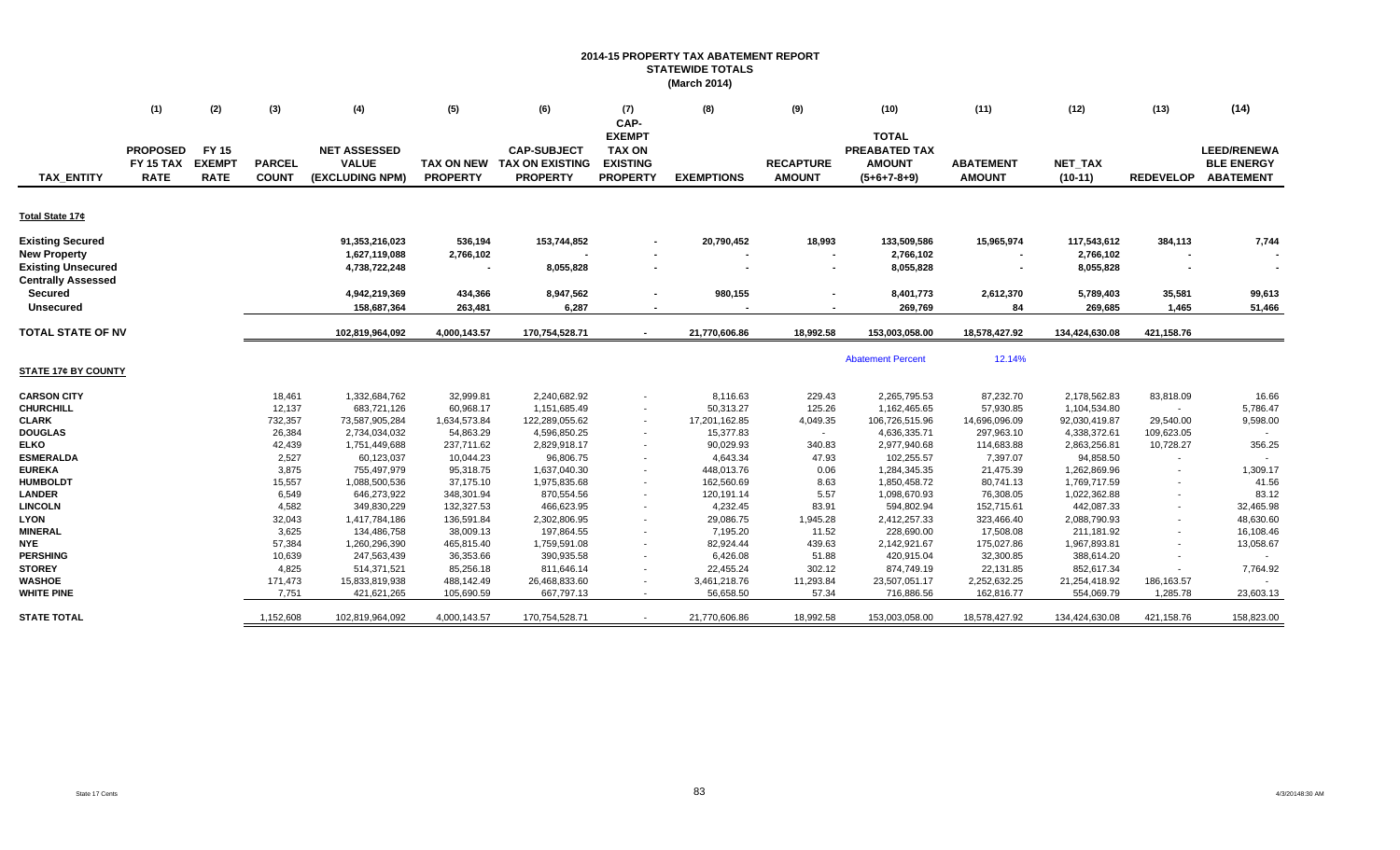## **2014-15 PROPERTY TAX ABATEMENT REPORT STATEWIDE TOTALS (March 2014)**

**(15)**

| <b>NET TAX LESS</b><br><b>REDEVELOPMENT</b> |  |  |
|---------------------------------------------|--|--|
| $(12 - 13 - 14)$                            |  |  |
|                                             |  |  |
|                                             |  |  |
|                                             |  |  |
|                                             |  |  |
| 117, 151, 755                               |  |  |
| 2,766,102                                   |  |  |
| 8,055,828                                   |  |  |
|                                             |  |  |
| 5,654,208                                   |  |  |
| 216,754                                     |  |  |
|                                             |  |  |
| 133,844,648.33                              |  |  |
|                                             |  |  |
|                                             |  |  |
|                                             |  |  |
|                                             |  |  |
| 2,094,728.08                                |  |  |
| 1,098,748.33                                |  |  |
| 91,991,281.87                               |  |  |
| 4,228,749.56                                |  |  |
| 2,852,172.28                                |  |  |
| 94,858.50                                   |  |  |
| 1,261,560.79                                |  |  |
| 1,769,676.03                                |  |  |
| 1,022,279.76                                |  |  |
| 409,621.34                                  |  |  |
| 2,040,160.33                                |  |  |
| 195,073.46                                  |  |  |
| 1,954,835.14                                |  |  |
| 388,614.20                                  |  |  |
| 844,852.42                                  |  |  |
| 21,068,255.35                               |  |  |
| 529,180.88                                  |  |  |
|                                             |  |  |
| 133,844,648.33                              |  |  |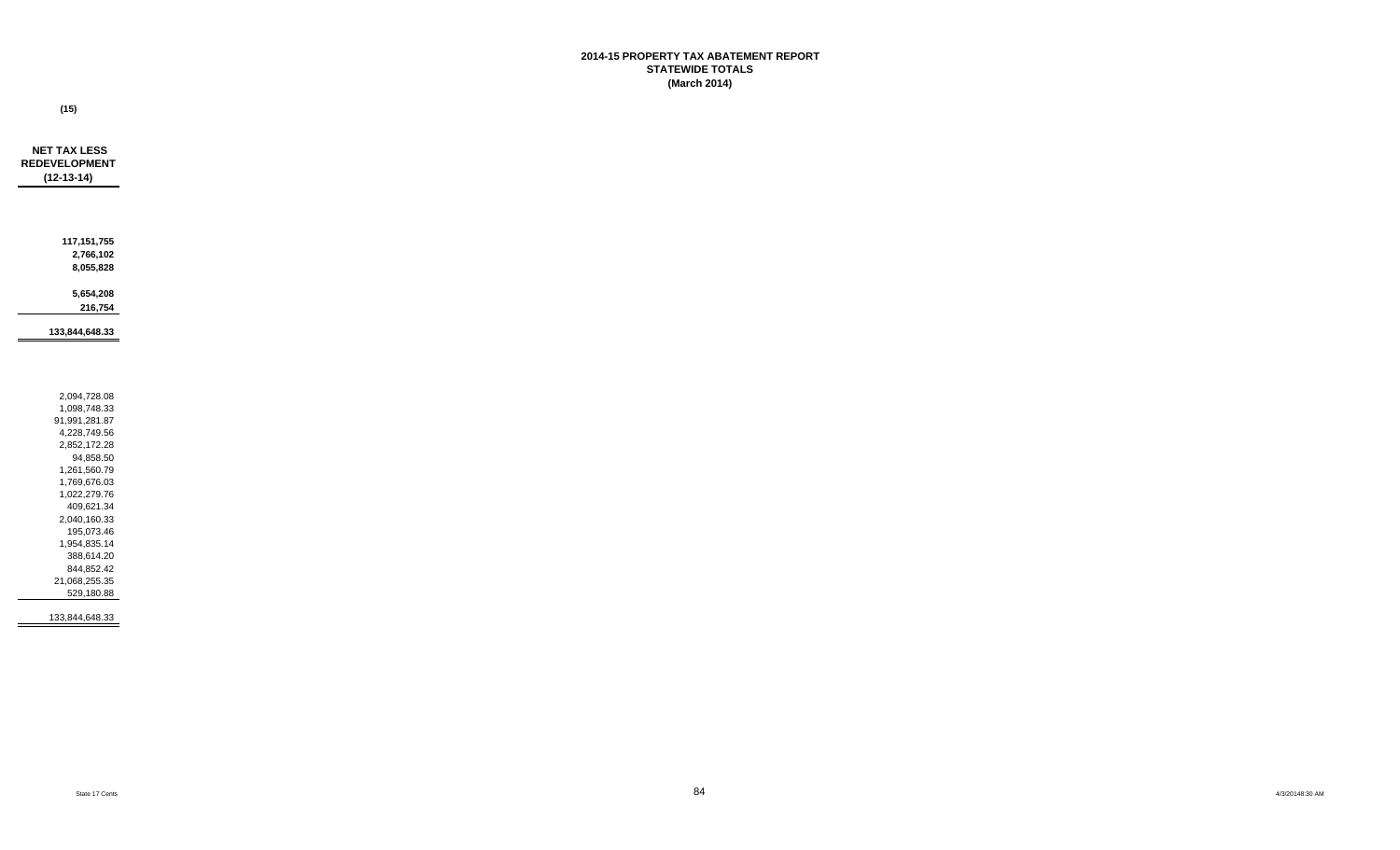## **2014-15 PROPERTY TAX ABATEMENT REPORTSCHOOL DISTRICTS TOTALS (March 2014)**

#### **SCHOOLD DISTRICT OPERATING REVENUE**

|                                  | (1)                                                | (2)                                          | (3)                           | (4)                                             | (5)                                  | (6)                                                             | (7)                                                                   | (8)               | (9)                               | (10)                                                         | (11)                              | (12)                 | (13)             | (14)                                                        | (15)                                                      |
|----------------------------------|----------------------------------------------------|----------------------------------------------|-------------------------------|-------------------------------------------------|--------------------------------------|-----------------------------------------------------------------|-----------------------------------------------------------------------|-------------------|-----------------------------------|--------------------------------------------------------------|-----------------------------------|----------------------|------------------|-------------------------------------------------------------|-----------------------------------------------------------|
| <b>SCHOOL</b><br><b>DISTRICT</b> | <b>PROPOSED</b><br><b>FY 15 TAX</b><br><b>RATE</b> | <b>FY 15</b><br><b>EXEMPT</b><br><b>RATE</b> | <b>PARCEL</b><br><b>COUNT</b> | <b>NET ASSESSED</b><br>VALUE (EXCLUDING<br>NPM) | <b>TAX ON NEW</b><br><b>PROPERTY</b> | <b>CAP-SUBJECT TAX</b><br><b>ON EXISTING</b><br><b>PROPERTY</b> | CAP-<br><b>EXEMPT TAX</b><br>ON<br><b>EXISTING</b><br><b>PROPERTY</b> | <b>EXEMPTIONS</b> | <b>RECAPTURE</b><br><b>AMOUNT</b> | <b>TOTAL PREABATED</b><br><b>TAX AMOUNT</b><br>$(5+6+7-8+9)$ | <b>ABATEMENT</b><br><b>AMOUNT</b> | NET_TAX<br>$(10-12)$ | <b>REDEVELOP</b> | <b>LEED/RENEWAB</b><br><b>LE ENERGY</b><br><b>ABATEMENT</b> | <b>NET TAX LESS</b><br><b>REDEVELOPMENT</b><br>(12-13-14) |
| <b>CARSON CITY</b>               | 0.7500                                             |                                              | 18,461                        | 1,332,684,765                                   | 145,587.39                           | 9,885,361.03                                                    |                                                                       | 35,803.79         | 1,012.15                          | 9,996,156.77                                                 | 380,029.21                        | 9,616,127.56         | 404,268.47       | 73.51                                                       | 9,211,785.58                                              |
| <b>CHURCHILL</b>                 | 0.7500                                             |                                              | 12,137                        | 683,721,595                                     | 268,981.06                           | 5,080,962.88                                                    | $\sim$                                                                | 221,974.77        | 552.61                            | 5,128,521.78                                                 | 246,755.09                        | 4,881,766.70         | $\sim$           | 25,528.53                                                   | 4,856,238.17                                              |
| <b>CLARK</b>                     | 0.7500                                             |                                              | 732,357                       | 73,588,157,628                                  | 7,211,355.19                         | 538,693,446.68                                                  | $\sim$                                                                | 72,411,965.00     | 17,862.05                         | 473,510,698.92                                               | 64,767,539.50                     | 408,743,159.42       | 130,323.37       | 42,344.13                                                   | 408,570,491.92                                            |
| <b>DOUGLAS</b>                   | 0.7500                                             |                                              | 26,384                        | 2,734,034,032                                   | 242,043.94                           | 20,280,242.99                                                   |                                                                       | 67,855.28         | $\sim$                            | 20,454,431.64                                                | 1,314,557.06                      | 19,139,874.58        | 528,238.89       | $\sim$                                                      | 18,611,635.69                                             |
| <b>ELKO</b>                      | 0.7500                                             |                                              | 42,439                        | 1,751,449,753                                   | 1,048,727.72                         | 12,484,976.93                                                   | $\sim$                                                                | 397,188.33        | 1,503.64                          | 13,138,019.96                                                | 505,981.16                        | 12,632,038.80        | 51,744.04        | 1,571.71                                                    | 12,578,723.04                                             |
| <b>ESMERALDA</b>                 | 0.7500                                             |                                              | 2,527                         | 60,123,040                                      | 44,312.78                            | 427,095.75                                                      |                                                                       | 20,485.95         | 211.41                            | 451,133.99                                                   | 47,815.92                         | 403,318.07           |                  | $\sim$                                                      | 403,318.07                                                |
| <b>EUREKA</b>                    | 0.7500                                             |                                              | 3,875                         | 755,497,986                                     | 420,523.90                           | 7,222,241.32                                                    |                                                                       | 1,976,531.48      | 0.22                              | 5,666,233.95                                                 | 99,015.83                         | 5,567,218.13         |                  | 5,775.74                                                    | 5,561,442.39                                              |
| <b>HUMBOLDT</b>                  | 0.7500                                             |                                              | 15,557                        | 1,088,500,479                                   | 164,007.80                           | 8,716,926.55                                                    |                                                                       | 717,177.37        | 38.09                             | 8,163,795.07                                                 | 356,211.24                        | 7,807,583.83         |                  | 183.35                                                      | 7,807,400.49                                              |
| <b>LANDER</b>                    | 0.7500                                             |                                              | 6,549                         | 646,273,931                                     | 1,536,626.20                         | 3,840,682.53                                                    |                                                                       | 530,254.99        | 24.59                             | 4,847,078.33                                                 | 336,650.96                        | 4,510,427.37         |                  | 366.71                                                      | 4,510,060.66                                              |
| <b>LINCOLN</b>                   | 0.7500                                             |                                              | 4,582                         | 349,830,187                                     | 583,797.93                           | 2,058,635.96                                                    | $\sim$                                                                | 18,672.42         | 369.96                            | 2,624,131.42                                                 | 673,745.16                        | 1,950,386.26         |                  | 143,232.30                                                  | 1,807,153.96                                              |
| <b>LYON</b>                      | 0.7500                                             |                                              | 32,043                        | 1,417,784,214                                   | 602,611.06                           | 10,159,418.54                                                   | $\sim$                                                                | 128,327.02        | 8,582.01                          | 10,642,284.59                                                | 1,427,071.26                      | 9,215,213.34         | $\sim$           | 214,546.78                                                  | 9,000,666.56                                              |
| <b>MINERAL</b>                   | 0.7500                                             |                                              | 3,625                         | 134,486,755                                     | 167,687.33                           | 872,935.60                                                      |                                                                       | 31,747.68         | 50.81                             | 1,008,926.06                                                 | 51,655.99                         | 957,270.07           |                  | 71,066.74                                                   | 886,203.33                                                |
| <b>NYE</b>                       | 0.7500                                             |                                              | 57,384                        | 1,260,296,181                                   | 2,055,067.94                         | 7,762,993.25                                                    |                                                                       | 365,843.12        | 1,939.37                          | 9,454,157.44                                                 | 772,175.15                        | 8,681,982.29         |                  | 57,611.79                                                   | 8,624,370.50                                              |
| <b>PERSHING</b>                  | 0.7500                                             |                                              | 10,639                        | 247,563,489                                     | 160,383.80                           | 1,724,714.19                                                    | $\sim$                                                                | 28,350.56         | 228.92                            | 1,856,976.35                                                 | 138, 187. 38                      | 1,718,788.98         |                  | $\sim$                                                      | 1,718,788.98                                              |
| <b>STOREY</b>                    | 0.7500                                             |                                              | 4,825                         | 514,371,533                                     | 376,130.20                           | 3,580,787.86                                                    |                                                                       | 99,066.22         | 1,332.85                          | 3,859,184.69                                                 | 97,641.74                         | 3,761,542.95         |                  | 91.67                                                       | 3,761,451.28                                              |
| WASHOE                           | 0.7500                                             |                                              | 171,473                       | 15,833,821,034                                  | 2,153,569.80                         | 116,774,403.34                                                  |                                                                       | 15,245,577.85     | 49,828.21                         | 103,732,223.50                                               | 9,938,066.66                      | 93,794,156.84        | 895,845.24       | $\sim$                                                      | 92,898,311.60                                             |
| <b>WHITE PINE</b>                | 0.7500                                             |                                              | 7.751                         | 421.621.244                                     | 466.282.01                           | 2.946.170.97                                                    |                                                                       | 249,968.72        | 252.82                            | 3,162,737.08                                                 | 718.213.94                        | 2.444.523.14         | 6,201.47         | 104.131.44                                                  | 2,334,190.23                                              |
| <b>TOTAL</b>                     |                                                    |                                              | 1,152,608                     | 102,820,217,844                                 | 17,647,696.02                        | 752,511,996.37                                                  |                                                                       | 92,546,790.55     | 83,789.71                         | 677,696,691.56                                               | 81,871,313.24                     | 595,825,378.32       | 2,016,621.48     | 666,524.40                                                  | 593,142,232.44                                            |

**Abatement Percent** 

12.08%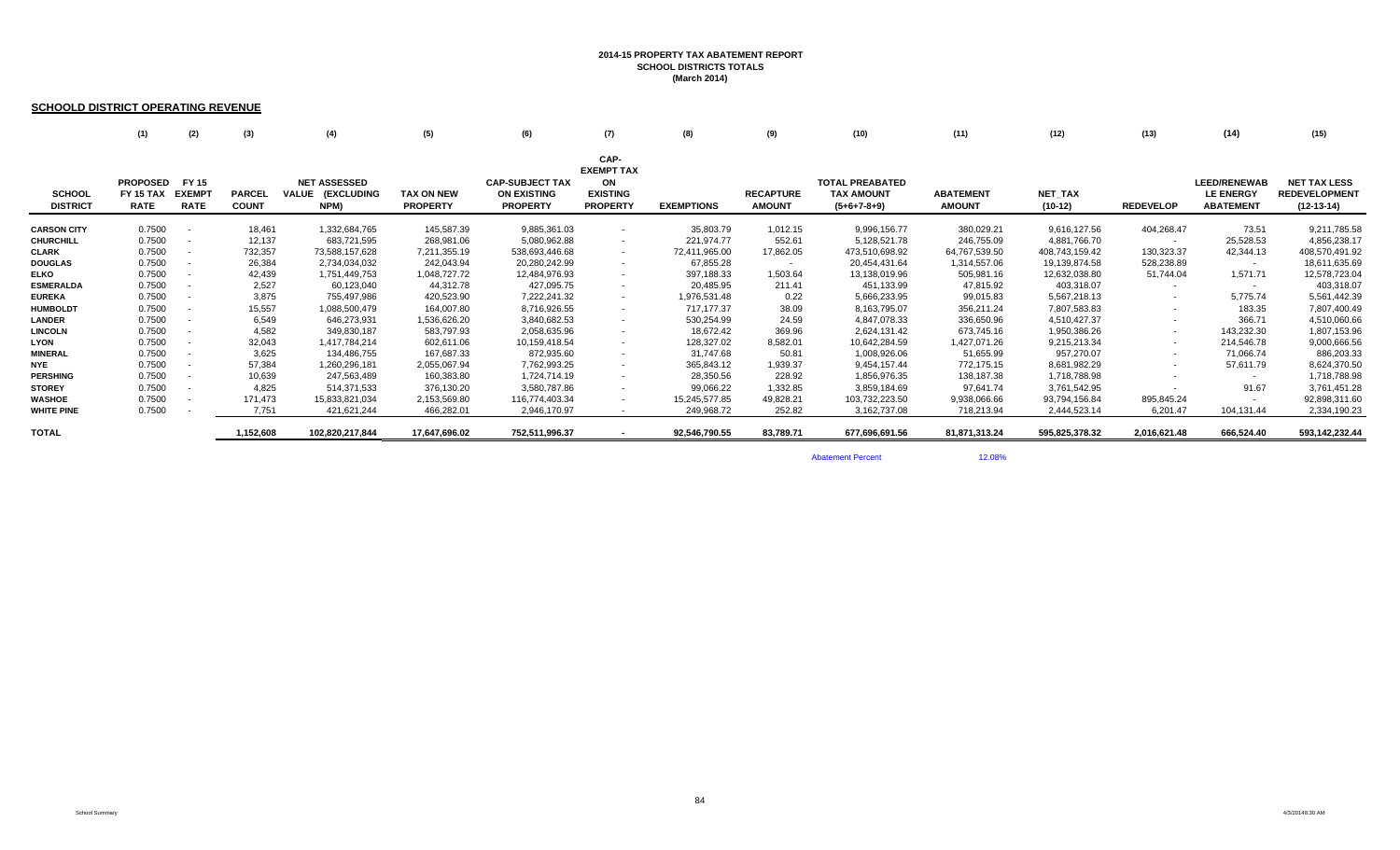## **2014-15 PROPERTY TAX ABATEMENT REPORTSCHOOL DISTRICTS TOTALS (March 2014)**

#### **SCHOOL DISTRICT DEBT**

|                                  | (1)                                         | (2)                                          | (3)                           | (4)                                             | (5)                                  | (6)                                                             | (7)                                                                   | (8)               | (9)                               | (10)                                                         | (11)                              | (12)                     | (13)             | (14)                                                        | (15)                                                     |
|----------------------------------|---------------------------------------------|----------------------------------------------|-------------------------------|-------------------------------------------------|--------------------------------------|-----------------------------------------------------------------|-----------------------------------------------------------------------|-------------------|-----------------------------------|--------------------------------------------------------------|-----------------------------------|--------------------------|------------------|-------------------------------------------------------------|----------------------------------------------------------|
| <b>SCHOOL</b><br><b>DISTRICT</b> | <b>PROPOSED</b><br>FY 15 TAX<br><b>RATE</b> | <b>FY 15</b><br><b>EXEMPT</b><br><b>RATE</b> | <b>PARCEL</b><br><b>COUNT</b> | <b>NET ASSESSED</b><br>VALUE (EXCLUDING<br>NPM) | <b>TAX ON NEW</b><br><b>PROPERTY</b> | <b>CAP-SUBJECT TAX</b><br><b>ON EXISTING</b><br><b>PROPERTY</b> | CAP-<br><b>EXEMPT TAX</b><br>ON<br><b>EXISTING</b><br><b>PROPERTY</b> | <b>EXEMPTIONS</b> | <b>RECAPTURE</b><br><b>AMOUNT</b> | <b>TOTAL PREABATED</b><br><b>TAX AMOUNT</b><br>$(5+6+7-8+9)$ | <b>ABATEMENT</b><br><b>AMOUNT</b> | NET_TAX<br>$(10-12)$     | <b>REDEVELOP</b> | <b>LEED/RENEWAB</b><br><b>LE ENERGY</b><br><b>ABATEMENT</b> | <b>NET TAX LESS</b><br><b>REDEVELOPMENT</b><br>$(12-13)$ |
| <b>CARSON CITY</b>               | 0.4300                                      |                                              | 18,461                        | 1,332,684,763                                   | 83,470.10                            | 5,667,607.53                                                    | $\sim$                                                                | 20,528.10         | 580.33                            | 5,731,129.86                                                 | 217,883.22                        | 5,513,246.64             | 231,780.51       | 42.15                                                       | 5,281,423.99                                             |
| <b>CHURCHILL</b>                 | 0.5500                                      |                                              | 12,137                        | 683,721,595                                     | 197,252.77                           | 3,726,039.33                                                    | $\sim$                                                                | 162,780.59        | 405.27                            | 3,760,916.79                                                 | 180,955.40                        | 3,579,961.39             |                  | 18,720.92                                                   | 3,561,240.47                                             |
| <b>CLARK</b>                     | 0.5534                                      |                                              | 732,357                       | 73,585,589,892                                  | 5,321,018.62                         | 403,617,226.61                                                  | $\sim$                                                                | 55,048,927.91     | 13,200.47                         | 353,902,517.79                                               | 48,302,151.02                     | 305,600,366.76           | 96,161.27        | 31,244.32                                                   | 305,472,961.17                                           |
| <b>DOUGLAS</b>                   | 0.1000                                      |                                              | 26,384                        | 2,734,034,032                                   | 32,272.53                            | 2,704,032.33                                                    |                                                                       | 9,046.23          | $\sim$                            | 2,727,258.63                                                 | 175,270.76                        | 2,551,987.88             | 701.06           | $\sim$                                                      | 2,551,286.82                                             |
| <b>ELKO</b><br><b>ESMERALDA</b>  |                                             |                                              |                               |                                                 |                                      |                                                                 |                                                                       |                   |                                   |                                                              |                                   |                          |                  |                                                             |                                                          |
| <b>EUREKA</b>                    | $\sim$                                      |                                              | $\sim$                        |                                                 |                                      |                                                                 | $\sim$                                                                |                   | $\sim$                            | $\sim$                                                       | $\overline{\phantom{a}}$          | $\overline{\phantom{a}}$ |                  | $\sim$                                                      |                                                          |
| <b>HUMBOLDT</b>                  | 0.1350                                      |                                              | 15,557                        | 1,088,500,470                                   | 29,521.40                            | 1,569,049.80                                                    |                                                                       | 129,092.76        | 6.86                              | 1,469,485.30                                                 | 64,118.45                         | 1,405,366.85             |                  | 33.00                                                       | 1,405,333.85                                             |
| <b>LANDER</b>                    |                                             |                                              |                               |                                                 |                                      |                                                                 |                                                                       |                   |                                   |                                                              |                                   |                          |                  |                                                             |                                                          |
| <b>LINCOLN</b>                   | 0.2231                                      |                                              | 4,582                         | 349,830,188                                     | 173,660.42                           | 612,375.77                                                      | $\sim$                                                                | 5,554.64          | 109.89                            | 780,591.45                                                   | 200,416.34                        | 580,175.11               | $\sim$           | 42,606.83                                                   | 537,568.28                                               |
| <b>LYON</b>                      | 0.5867                                      |                                              | 32,043                        | 1,417,784,206                                   | 471,402.54                           | 7.947.374.86                                                    | $\sim$                                                                | 100,386.47        | 6,713.34                          | 8,325,104.28                                                 | 1,116,348.45                      | 7,208,755.82             | $\sim$           | 246,356.85                                                  | 6,962,398.97                                             |
| <b>MINERAL</b>                   | 0.3500                                      |                                              | 3,625                         | 134,486,759                                     | 78,254.09                            | 407,369.74                                                      |                                                                       | 14,814.47         | 23.72                             | 470,833.08                                                   | 24,106.80                         | 446,726.28               |                  | 33,164.48                                                   | 413,561.81                                               |
| <b>NYE</b>                       | 0.5850                                      |                                              | 57,384                        | 1,260,296,201                                   | 1,602,952.99                         | 6,055,166.96                                                    | $\sim$                                                                | 285,357.65        | 1,512.60                          | 7,374,274.90                                                 | 602,298.25                        | 6,771,976.65             | $\sim$           | 44,937.19                                                   | 6,727,039.46                                             |
| <b>PERSHING</b>                  | 0.4000                                      |                                              | 10,639                        | 247,563,481                                     | 85,538.03                            | 919,848.97                                                      | $\sim$                                                                | 15,120.65         | 122.10                            | 990,388.45                                                   | 73,701.77                         | 916,686.67               |                  | $\overline{\phantom{a}}$                                    | 916,686.67                                               |
| <b>STOREY</b>                    | 0.1447                                      |                                              | 4,825                         | 514,371,519                                     | 72,568.05                            | 690,853.15                                                      | $\sim$                                                                | 19,113.16         | 257.20                            | 744,565.24                                                   | 18,838.30                         | 725,726.94               |                  | 17.69                                                       | 725,709.26                                               |
| WASHOE                           | 0.3885                                      |                                              | 171,473                       | 15,833,823,015                                  | 1,115,549.16                         | 60,489,034.39                                                   | $\sim$                                                                | 7,897,276.98      | 25,811.22                         | 53,733,117.79                                                | 5,147,918.05                      | 48,585,199.73            | 12,290.79        |                                                             | 48,572,908.94                                            |
| <b>WHITE PINE</b>                | 0.2490                                      |                                              | 7,751                         | 421,621,238                                     | 154,805.63                           | 978,133.97                                                      | $\sim$                                                                | 82,992.92         | 83.95                             | 1,050,030.62                                                 | 238,446.33                        | 811,584.29               |                  | 34,571.64                                                   | 777,012.65                                               |
| <b>TOTAL</b>                     |                                             |                                              | 1,097,218                     | 99,604,307,358                                  | 9,418,266.33                         | 495,384,113.41                                                  |                                                                       | 63,790,992.53     | 48,826.95                         | 441,060,214.17                                               | 56,362,453.14                     | 384,697,761.03           | 340,933.63       | 451,695.07                                                  | 383,905,132.33                                           |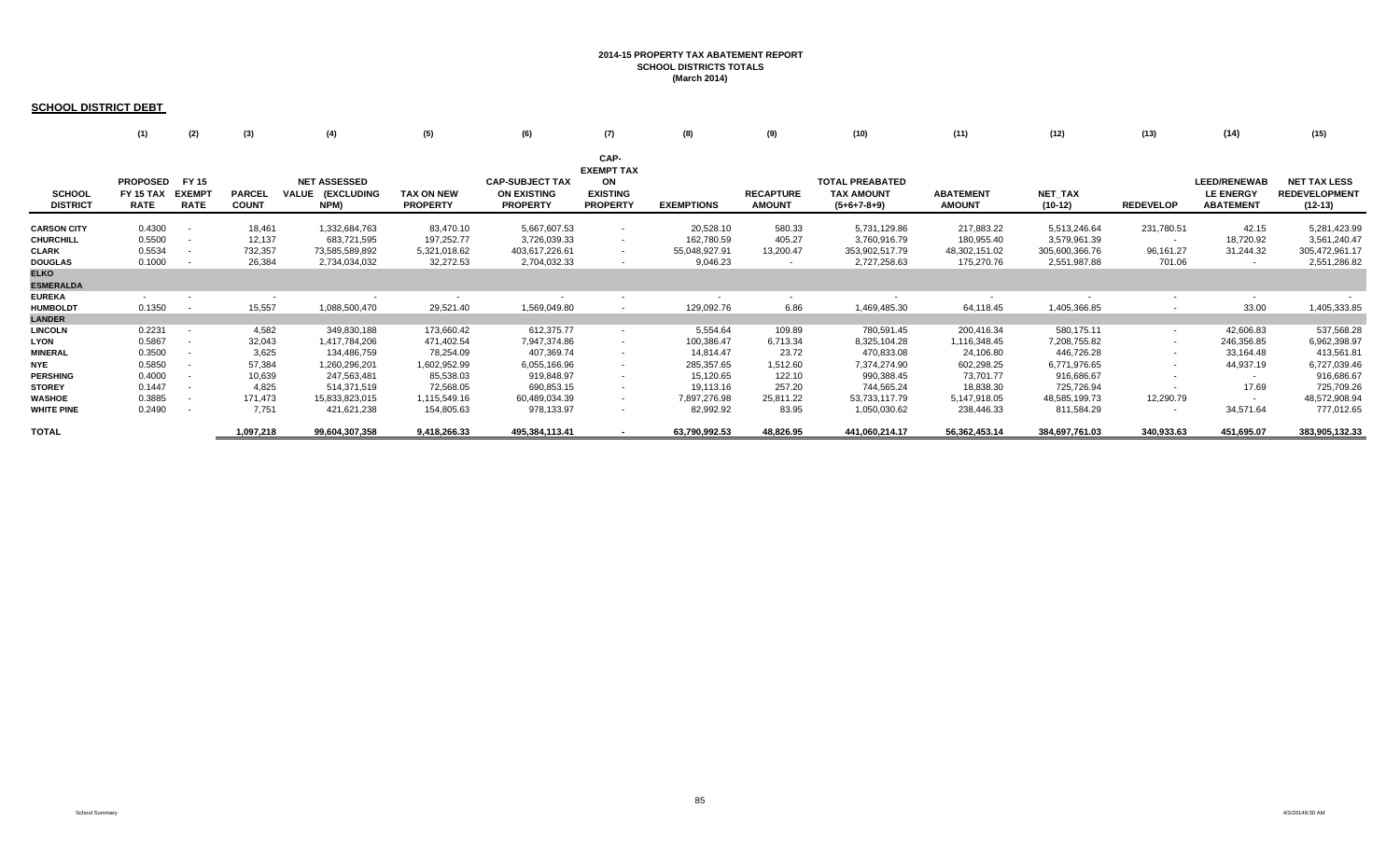## **2014-15 PROPERTY TAX ABATEMENT REPORTSCHOOL DISTRICTS TOTALS (March 2014)**

#### **SCHOOL TOTAL**

|                                  | (1)                                                | (2)                                          | (3)                           | (4)                                             | (5)                                  | (6)                                                             | (7)                                                                   | (8)               | (9)                               | (10)                                                         | (11)                              | (12)                 | (13)             | (14)                                                        | (15)                                                     |
|----------------------------------|----------------------------------------------------|----------------------------------------------|-------------------------------|-------------------------------------------------|--------------------------------------|-----------------------------------------------------------------|-----------------------------------------------------------------------|-------------------|-----------------------------------|--------------------------------------------------------------|-----------------------------------|----------------------|------------------|-------------------------------------------------------------|----------------------------------------------------------|
| <b>SCHOOL</b><br><b>DISTRICT</b> | <b>PROPOSED</b><br><b>FY 15 TAX</b><br><b>RATE</b> | <b>FY 15</b><br><b>EXEMPT</b><br><b>RATE</b> | <b>PARCEL</b><br><b>COUNT</b> | <b>NET ASSESSED</b><br>VALUE (EXCLUDING<br>NPM) | <b>TAX ON NEW</b><br><b>PROPERTY</b> | <b>CAP-SUBJECT TAX</b><br><b>ON EXISTING</b><br><b>PROPERTY</b> | CAP-<br><b>EXEMPT TAX</b><br>ON<br><b>EXISTING</b><br><b>PROPERTY</b> | <b>EXEMPTIONS</b> | <b>RECAPTURE</b><br><b>AMOUNT</b> | <b>TOTAL PREABATED</b><br><b>TAX AMOUNT</b><br>$(5+6+7-8+9)$ | <b>ABATEMENT</b><br><b>AMOUNT</b> | NET_TAX<br>$(10-12)$ | <b>REDEVELOP</b> | <b>LEED/RENEWAB</b><br><b>LE ENERGY</b><br><b>ABATEMENT</b> | <b>NET TAX LESS</b><br><b>REDEVELOPMENT</b><br>$(12-13)$ |
| <b>CARSON CITY</b>               | 1.1800                                             |                                              | 18,461                        | 1,332,684,765                                   | 229,057.49                           | 15,552,968.55                                                   | $\sim$                                                                | 56,331.90         | 1,592.48                          | 15,727,286.62                                                | 597,912.42                        | 15,129,374.20        | 636,048.98       | 115.66                                                      | 14,493,209.56                                            |
| <b>CHURCHILL</b>                 | 1.3000                                             |                                              | 12,137                        | 683,721,595                                     | 466,233.83                           | 8,807,002.22                                                    | $\sim$                                                                | 384,755.36        | 957.88                            | 8,889,438.57                                                 | 427,710.49                        | 8,461,728.08         |                  | 44,249.45                                                   | 8,417,478.64                                             |
| <b>CLARK</b>                     | 1.3034                                             |                                              | 732,357                       | 73,588,157,628                                  | 12,532,373.81                        | 942,310,673.29                                                  | $\sim$                                                                | 127,460,892.91    | 31,062.52                         | 827,413,216.71                                               | 113,069,690.52                    | 714,343,526.18       | 226,484.64       | 73,588.45                                                   | 714,043,453.09                                           |
| <b>DOUGLAS</b>                   | 0.8500                                             |                                              | 26,384                        | 2,734,034,032                                   | 274,316.46                           | 22,984,275.32                                                   | $\sim$                                                                | 76,901.50         | $\sim$                            | 23,181,690.28                                                | 1,489,827.82                      | 21,691,862.46        | 528,939.95       | $\sim$                                                      | 21, 162, 922.51                                          |
| <b>ELKO</b>                      | 0.7500                                             |                                              | 42,439                        | 1,751,449,753                                   | 1,048,727.72                         | 12,484,976.93                                                   |                                                                       | 397,188.33        | 1,503.64                          | 13,138,019.96                                                | 505,981.16                        | 12,632,038.80        | 51,744.04        | 1,571.71                                                    | 12,578,723.04                                            |
| <b>ESMERALDA</b>                 | 0.7500                                             |                                              | 2,527                         | 60,123,040                                      | 44,312.78                            | 427,095.75                                                      | $\overline{\phantom{a}}$                                              | 20,485.95         | 211.41                            | 451,133.99                                                   | 47,815.92                         | 403,318.07           |                  | $\sim$                                                      | 403,318.07                                               |
| <b>EUREKA</b>                    | 0.7500                                             |                                              | 3,875                         | 755,497,986                                     | 420,523.90                           | 7,222,241.32                                                    | $\sim$                                                                | 1,976,531.48      | 0.22                              | 5,666,233.95                                                 | 99,015.83                         | 5,567,218.13         |                  | 5,775.74                                                    | 5,561,442.39                                             |
| <b>HUMBOLDT</b>                  | 0.8850                                             |                                              | 15,557                        | 1,088,500,479                                   | 193,529.20                           | 10,285,976.36                                                   |                                                                       | 846,270.13        | 44.95                             | 9,633,280.37                                                 | 420,329.69                        | 9,212,950.69         |                  | 216.35                                                      | 9,212,734.34                                             |
| LANDER                           | 0.7500                                             |                                              | 6,549                         | 646,273,931                                     | 1,536,626.20                         | 3,840,682.53                                                    |                                                                       | 530,254.99        | 24.59                             | 4,847,078.33                                                 | 336,650.96                        | 4,510,427.37         |                  | 366.71                                                      | 4,510,060.66                                             |
| <b>LINCOLN</b>                   | 0.9731                                             |                                              | 4,582                         | 349,830,187                                     | 757,458.35                           | 2,671,011.73                                                    | $\sim$                                                                | 24,227.06         | 479.85                            | 3,404,722.87                                                 | 874,161.50                        | 2,530,561.37         |                  | 185,839.13                                                  | 2,344,722.24                                             |
| LYON                             | 1.3367                                             |                                              | 32,043                        | 1,417,784,214                                   | 1,074,013.60                         | 18,106,793.40                                                   |                                                                       | 228,713.48        | 15,295.35                         | 18,967,388.87                                                | 2,543,419.71                      | 16,423,969.16        |                  | 460,903.63                                                  | 15,963,065.53                                            |
| <b>MINERAL</b>                   | 1.1000                                             |                                              | 3,625                         | 134,486,755                                     | 245,941.42                           | 1,280,305.34                                                    |                                                                       | 46,562.15         | 74.53                             | 1,479,759.14                                                 | 75,762.78                         | 1,403,996.36         |                  | 104,231.22                                                  | 1,299,765.14                                             |
| <b>NYE</b>                       | 1.3350                                             |                                              | 57,384                        | 1,260,296,181                                   | 3,658,020.93                         | 13,818,160.21                                                   | $\sim$                                                                | 651,200.77        | 3,451.97                          | 16,828,432.34                                                | 1,374,473.40                      | 15,453,958.94        |                  | 102,548.98                                                  | 15,351,409.96                                            |
| <b>PERSHING</b>                  | 1.1500                                             |                                              | 10,639                        | 247,563,489                                     | 245,921.83                           | 2,644,563.15                                                    | $\sim$                                                                | 43,471.21         | 351.02                            | 2,847,364.80                                                 | 211,889.15                        | 2,635,475.65         |                  |                                                             | 2,635,475.65                                             |
| <b>STOREY</b>                    | 0.8947                                             |                                              | 4,825                         | 514,371,533                                     | 448,698.26                           | 4,271,641.01                                                    | $\overline{\phantom{a}}$                                              | 118,179.38        | 1,590.05                          | 4,603,749.93                                                 | 116,480.04                        | 4,487,269.90         |                  | 109.36                                                      | 4,487,160.54                                             |
| WASHOE                           | 1.1385                                             |                                              | 171,473                       | 15,833,821,034                                  | 3,269,118.96                         | 177,263,437.73                                                  | $\sim$                                                                | 23,142,854.83     | 75,639.43                         | 157,465,341.29                                               | 15,085,984.71                     | 142,379,356.57       | 908,136.03       | $\sim$                                                      | 141,471,220.54                                           |
| <b>WHITE PINE</b>                | 0.9990                                             |                                              | 7,751                         | 421,621,244                                     | 621,087.64                           | 3,924,304.93                                                    | $\sim$                                                                | 332,961.64        | 336.77                            | 4,212,767.70                                                 | 956,660.27                        | 3,256,107.43         | 6,201.47         | 138,703.08                                                  | 3,111,202.88                                             |
| <b>TOTAL</b>                     |                                                    |                                              | 1,152,608                     | 102,820,217,844                                 | 27,065,962.36                        | 1,247,896,109.79                                                |                                                                       | 156,337,783.07    | 132,616.66                        | 1,118,756,905.73                                             | 138,233,766.37                    | 980,523,139.35       | 2,357,555.11     | 1,118,219.48                                                | 977,047,364.77                                           |